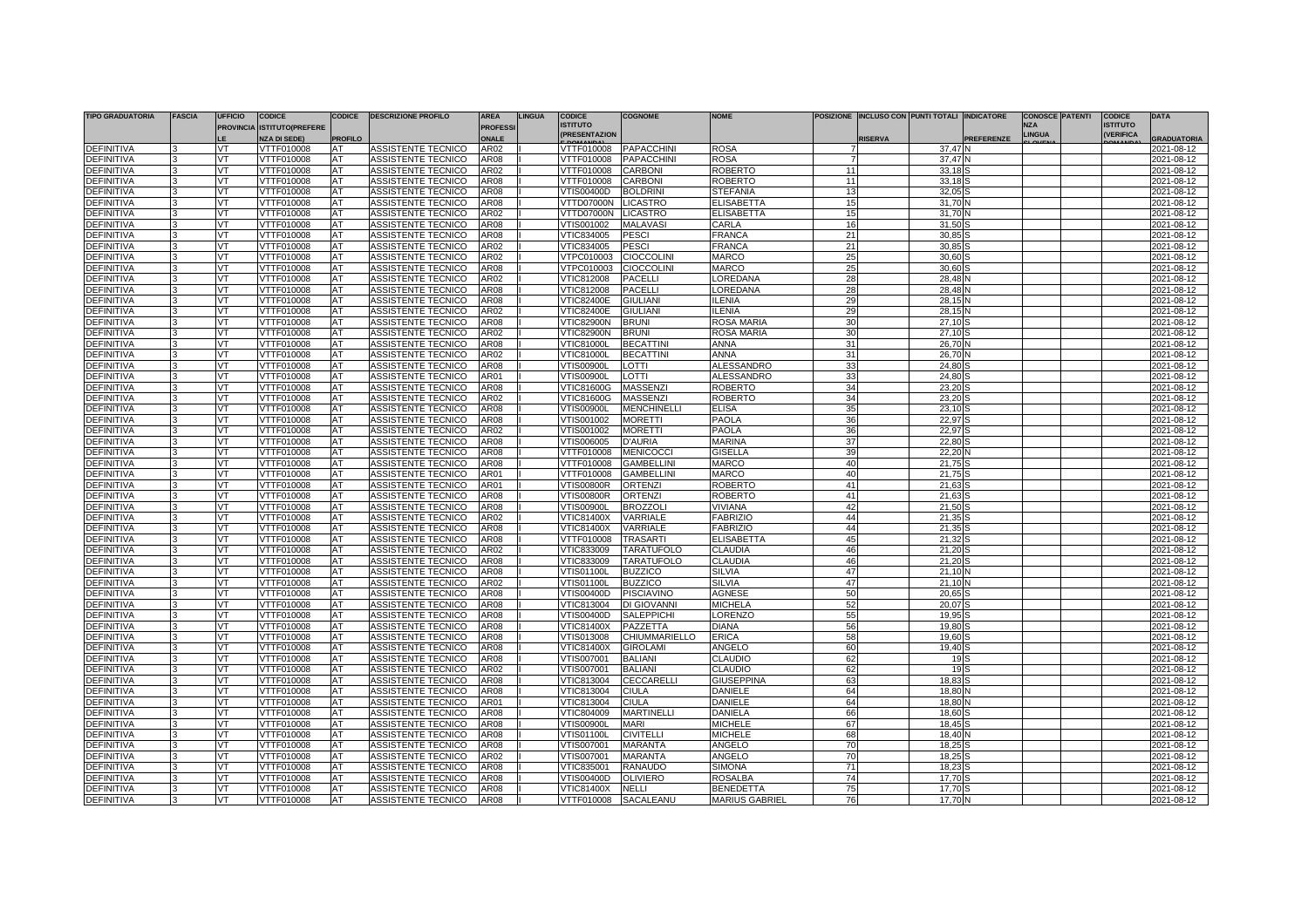| <b>DEFINITIVA</b>        | <b>VT</b>       | VTTF010008               | AT       | ASSISTENTE TECNICO<br><b>AR08</b>                               | <b>VTIC82500A</b>               | <b>GARGIULO</b>                      | SALVATORE                           | 77         | 17,63           |  | 2021-08-12               |
|--------------------------|-----------------|--------------------------|----------|-----------------------------------------------------------------|---------------------------------|--------------------------------------|-------------------------------------|------------|-----------------|--|--------------------------|
| )EFINITIVA               | VT              | /TTF010008               | AT       | ASSISTENTE TECNICO<br>AR02                                      | <b>VTIC82500A</b>               | <b>GARGIULO</b>                      | SALVATORE                           | 77         | 17.63           |  | 2021-08-12               |
| <b>DEFINITIVA</b>        | VT              | VTTF010008               | AT       | ASSISTENTE TECNICO<br>AR02                                      | VTIC834005                      | LAURETI                              | LUCA                                | 78         | 17,63           |  | 2021-08-12               |
| DEFINITIVA               | <b>VT</b>       | VTTF010008               | AT       | ASSISTENTE TECNICO<br>AR08                                      | VTIC834005                      | <b>LAURETI</b>                       | LUCA                                | 78         | 17,63           |  | 2021-08-12               |
| DEFINITIVA               | VT              | VTTF010008               | AT       | ASSISTENTE TECNICO<br>AR08                                      | VTIC83200D                      | <b>MEROLA</b>                        | <b>SONIA</b>                        | 79         | 17,55           |  | 2021-08-12               |
| DEFINITIVA               | VT              | VTTF010008               | AT       | AR08<br>ASSISTENTE TECNICO                                      | VTIS01200C                      | <b>PRESTINENZI</b>                   | <b>MONICA</b>                       | 80         | 17,47           |  | 2021-08-12               |
| DEFINITIVA               | <b>VT</b>       | VTTF010008               | AT       | ASSISTENTE TECNICO<br>AR08                                      | <b>VTIC83600R</b>               | <b>DE ANGELIS</b>                    | <b>ALESSANDRA</b>                   | 81         | 17,45           |  | 2021-08-12               |
| )EFINITIVA               | VT              | VTTF010008               | AT       | ASSISTENTE TECNICO<br>AR02                                      | VTIC83600R                      | <b>DE ANGELIS</b>                    | <b>ALESSANDRA</b>                   | 81         | 17.45           |  | 2021-08-12               |
| <b>DEFINITIVA</b>        | VT              | VTTF010008               | AT       | ASSISTENTE TECNICO<br>AR08                                      | <b>VTIC80900C</b>               | <b>FIUME</b>                         | SIMONETTA ANNA                      | 82         | 17,40           |  | 2021-08-12               |
| DEFINITIVA               | <b>VT</b>       | VTTF010008               | AT       | ASSISTENTE TECNICO<br>AR08                                      | VTIS00400D                      | <b>DE FRANCESCO</b>                  | <b>FEDERICA</b>                     | 84         | 17,30           |  | 2021-08-12               |
| DEFINITIVA               | VT              | VTTF010008               | AT       | ASSISTENTE TECNICO<br>AR08                                      | <b>VTIC81700B</b>               | LAI                                  | ERIKA                               | 85         | 17,10           |  | 2021-08-12               |
| <b>DEFINITIVA</b>        | VT              | VTTF010008               | AT       | ASSISTENTE TECNICO<br>AR08                                      | VTTA020006                      | <b>TURCHETTI</b>                     | EDOARDO                             | 87         | 17 <sup>1</sup> |  | 2021-08-12               |
| DEFINITIVA               | VT              | VTTF010008               | AT       | ASSISTENTE TECNICO<br>AR02                                      | VTIS013008                      | <b>SERAFINI</b>                      | <b>ELISA</b>                        | 88         | 16,90           |  | 2021-08-12               |
| )EFINITIVA               | VT              | VTTF010008               | AT       | ASSISTENTE TECNICO<br>AR08                                      | √TIS013008                      | <b>SERAFINI</b>                      | <b>ELISA</b>                        | 88         | 16,90           |  | 2021-08-12               |
| <b>DEFINITIVA</b>        | VT              | VTTF010008               | AT       | ASSISTENTE TECNICO<br>AR08                                      | VTTF010008                      | VALLASCAS                            | PATRIZIA                            | 90         | 16,83           |  | 2021-08-12               |
| DEFINITIVA               | VT              | VTTF010008               | AT       | ASSISTENTE TECNICO<br>AR08                                      | <b>VTIS01100L</b>               | <b>MILLETTI</b>                      | <b>ERICA</b>                        | 91         | 16.70           |  | 2021-08-12               |
| )EFINITIVA               | <b>VT</b>       | VTTF010008               | AT       | ASSISTENTE TECNICO<br>AR08                                      | √TIS00400D                      | <b>FISNIKU</b>                       | SILVI                               | 92         | 16,70           |  | 2021-08-12               |
| <b>DEFINITIVA</b>        | VT              | VTTF010008               | AT       | ASSISTENTE TECNICO<br>AR08                                      | <b>VTIC82400E</b>               | <b>PICCIOLI</b>                      | <b>GIORGIO</b>                      | 94         | 16,70           |  | 2021-08-12               |
| <b>DEFINITIVA</b>        | VT              | VTTF010008               | AT       | <b>ASSISTENTE TECNICO</b><br>AR02                               | <b>VTIS01100L</b>               | <b>SBARRIN</b>                       | <b>MAURIZIO</b>                     | 95         | 16.65           |  | 2021-08-12               |
| <b>EFINITIVA</b>         | VT              | VTTF010008               | AT       | ASSISTENTE TECNICO<br>AR08                                      | √TIS01100L                      | <b>SBARRIN</b>                       | <b>MAURIZIO</b>                     | 95         | 16,65           |  | 2021-08-12               |
| <b>EFINITIVA</b>         | VT              | VTTF010008               | AT       | ASSISTENTE TECNICO<br><b>AR08</b>                               | <b>VTIC81700B</b>               | <b>DESANA</b>                        | LUCA                                | 96         | 16,65           |  | 2021-08-12               |
| DEFINITIVA               | <b>VT</b>       | VTTF010008               | AT       | ASSISTENTE TECNICO<br>AR02                                      | <b>VTIC81700B</b>               | <b>DESANA</b>                        | LUCA                                | 96         | 16,65           |  | 2021-08-12               |
| )EFINITIVA               | VT              | VTTF010008               | AT       | ASSISTENTE TECNICO<br><b>\R01</b>                               | VTTF010008                      | <b>STEFANON</b>                      | WALTER                              | 99         | 16,50           |  | 2021-08-12               |
| <b>EFINITIVA</b>         | VT              | VTTF010008               | AT       | ASSISTENTE TECNICO<br><b>AR08</b>                               | VTTF010008                      | <b>STEFANONI</b>                     | WALTER                              | 99         | 16,50           |  | 2021-08-12               |
| DEFINITIVA               | <b>VT</b>       | VTTF010008               | AT       | <b>ASSISTENTE TECNICO</b><br>AR08                               | VTIS00400D                      | <b>PARSI</b>                         | MARIA AZZURRA                       | 102        | 16,40           |  | 2021-08-12               |
| <b>EFINITIVA</b>         | VT              | VTTF010008               | AT       | ASSISTENTE TECNICO<br><b>AR02</b>                               | √TIS01100L                      | CAPRASECCA                           | <b>ENRICO</b>                       | 103        | 16,40           |  | 2021-08-12               |
| <b>DEFINITIVA</b>        | VT              | VTTF010008               | AT       | ASSISTENTE TECNICO<br>AR08                                      | <b>VTIS01100L</b>               | CAPRASECCA                           | <b>ENRICO</b>                       | 103        | 16,40           |  | 2021-08-12               |
| DEFINITIVA               | <b>VT</b>       | VTTF010008               | AT       | ASSISTENTE TECNICO<br>AR08                                      | VTIS001002                      | <b>BARZI</b>                         | TIZIANA                             | 105        | 16,23           |  | 2021-08-12               |
| DEFINITIVA               | VT              | VTTF010008               | AT       | ASSISTENTE TECNICO<br>AR02                                      | VTIS001002                      | <b>BARZI</b>                         | <b>TIZIANA</b>                      | 105        | 16,23           |  | 2021-08-12               |
| <b>DEFINITIVA</b>        | VT              | VTTF010008               | AT       | <b>ASSISTENTE TECNICO</b><br><b>AR08</b>                        | VTTF010008                      | <b>MARRONE</b>                       | <b>MASSIMO</b>                      | 107        | 16,20           |  | 2021-08-12               |
| DEFINITIVA               | <b>VT</b>       | VTTF010008               | AT       | <b>ASSISTENTE TECNICO</b><br>AR02                               | VTTF010008                      | <b>MARRONE</b>                       | MASSIMO                             | 107        | 16,20           |  | 2021-08-12               |
| <b>EFINITIVA</b>         | VT              | VTTF010008               | AT       | ASSISTENTE TECNICO<br>AR02                                      | VTIC820007                      | LORETI                               | Mario                               | 108        | 16,15           |  | 2021-08-12               |
| <b>EFINITIVA</b>         | VT              | <b>/TTF010008</b>        | AT       | ASSISTENTE TECNICO<br><b>AR08</b>                               | VTIC820007                      | <b>LORETI</b>                        | <b>MARIO</b>                        | 105        | 16,15           |  | 2021-08-12               |
| DEFINITIVA               | VT              | VTTF010008               | AT       | ASSISTENTE TECNICO<br>AR08                                      | VTIC821003                      | DI CRISTOFARO                        | <b>FILOMENA</b>                     | 110        | 16,10           |  | 2021-08-12               |
| )EFINITIVA               | VT              | VTTF010008               | AT       | ASSISTENTE TECNICO<br><b>AR08</b>                               | VTTA020006                      | PETTI                                | <b>RADAMES</b>                      | 111        | 16,10           |  | 2021-08-12               |
| <b>EFINITIVA</b>         | VT              | /TTF010008               | AT       | ASSISTENTE TECNICO<br>AR08                                      | √TIC820007                      | <b>CIONCO</b>                        | <b>ALESSANDRA</b>                   | 112        | 16              |  | 2021-08-12               |
| DEFINITIVA               | <b>VT</b>       | VTTF010008               | AT       | <b>ASSISTENTE TECNICO</b><br>AR08                               | VTIS001002                      | VERUSCH                              | ALESSANDRA                          | 115        | 15,90           |  | 2021-08-12               |
| <b>EFINITIVA</b>         | VT              | VTTF010008               | AT       | <b>ASSISTENTE TECNICO</b><br><b>AR08</b>                        | <b>VTIC82800T</b>               | <b>CHIATTI</b>                       | ELISA                               | 116        | 15,80           |  | 2021-08-12               |
| <b>)EFINITIVA</b>        | VT              | VTTF010008               | AT       | ASSISTENTE TECNICO<br>AR08                                      | √TIS007001                      | <b>MANCINI</b>                       | <b>MARIA BENEDETTA</b>              | 117        | 15,70           |  | 2021-08-12               |
| DEFINITIVA               | <b>VT</b>       | VTTF010008               | AT       | AR08<br>ASSISTENTE TECNICO                                      | VTIC804009                      | <b>COLAGE</b>                        | ERIKA                               | 118        | 15,60           |  | 2021-08-12               |
| )EFINITIVA               | VT              | VTTF010008               | AT       | ASSISTENTE TECNICO<br>AR08                                      | <b>VTIC81600G</b>               | <b>SANTINI</b>                       | MARTINA                             | 120        | 15,60           |  | 2021-08-12               |
| <b>)EFINITIVA</b>        | VT              | /TTF010008               | AT       | ASSISTENTE TECNICO<br>AR08                                      | /TTA020006                      | <b>STRAPPAFELCI</b>                  | SARA                                | 121        | 15,60           |  | 2021-08-12               |
| DEFINITIVA               | VT              | VTTF010008               | AT       | AR02<br><b>ASSISTENTE TECNICO</b>                               | VTTA020006                      | <b>STRAPPAFELCI</b>                  | SARA                                | 121        | 15,60           |  | 2021-08-12               |
| <b>EFINITIVA</b>         | VT              | VTTF010008               | AT       | ASSISTENTE TECNICO<br><b>AR08</b>                               | VTIC834005                      | <b>GABRIELLI</b>                     | ROBERTO                             | 123        | 15,50           |  | 2021-08-12               |
| <b>)EFINITIVA</b>        | VT              | /TTF010008               | AT       | ASSISTENTE TECNICO<br>AR02                                      | VTIC834005                      | <b>GABRIELLI</b>                     | ROBERTO                             | 123        | 15,50           |  | 2021-08-12               |
| DEFINITIVA               | VT              | VTTF010008               | AT       | ASSISTENTE TECNICO<br><b>AR08</b>                               | <b>VTIC82800T</b>               | <b>RICCI</b>                         | <b>ELEONORA</b>                     | 124        | 15,45           |  | 2021-08-12               |
| DEFINITIVA               | VT              | VTTF010008               | AT       | ASSISTENTE TECNICO<br>AR08                                      | VTIC81400X                      | LELLI                                | ELISA                               | 125        | 15,40           |  | 2021-08-12               |
| DEFINITIVA               | VT              | VTTF010008               | AT       | ASSISTENTE TECNICO<br>AR01                                      | VTTF010008                      | JAN                                  | <b>GIANLUCA</b>                     | 126        | 15,40           |  | 2021-08-12               |
| DEFINITIVA<br>DEFINITIVA | <b>VT</b><br>VT | VTTF010008<br>VTTF010008 | AT<br>AT | AR08<br><b>ASSISTENTE TECNICO</b><br>ASSISTENTE TECNICO<br>AR02 | VTTF010008<br><b>VTIS00800R</b> | JAN<br><b>RANIERO</b>                | <b>GIANLUCA</b><br>CARMELA ROSARIA  | 126<br>128 | 15,40<br>15,37  |  | 2021-08-12<br>2021-08-12 |
| <b>DEFINITIVA</b>        | VT              |                          | AT       | AR08                                                            |                                 |                                      |                                     |            |                 |  |                          |
|                          |                 | VTTF010008               |          | ASSISTENTE TECNICO<br>AR08                                      | √TIS00800R                      | <b>RANIERO</b>                       | CARMELA ROSARIA<br><b>SALVATORE</b> | 128        | 15,37           |  | 2021-08-12               |
| DEFINITIVA               | VT<br>VT        | VTTF010008               | AT<br>AT | ASSISTENTE TECNICO<br><b>\R01</b>                               | VTIC805005                      | <b>MESSINA</b>                       |                                     | 129        | 15,35           |  | 2021-08-12               |
| DEFINITIVA               | VT              | VTTF010008               | AT       | ASSISTENTE TECNICO<br>ASSISTENTE TECNICO<br>AR08                | VTIC805005                      | <b>MESSINA</b><br><b>ZAPPONI</b>     | SALVATORE<br>CRISTINA               | 129<br>132 | 15,35           |  | 2021-08-12               |
| DEFINITIVA               |                 | VTTF010008               |          |                                                                 | <b>VTIC82900N</b>               |                                      |                                     |            | 15,25           |  | 2021-08-12               |
| DEFINITIVA<br>DEFINITIVA | <b>VT</b><br>VT | VTTF010008               | AT<br>AT | AR08<br><b>ASSISTENTE TECNICO</b><br>ASSISTENTE TECNICO<br>AR08 | VTIC804009<br>VTIC833009        | <b>CROCETTI</b><br><b>CORSI</b>      | MARIA ADELE<br>VALENTINA MARIA      | 133<br>134 | 15,20<br>15,20  |  | 2021-08-12<br>2021-08-12 |
| <b>DEFINITIVA</b>        |                 | VTTF010008               | AT       | ASSISTENTE TECNICO<br>AR08                                      |                                 |                                      | <b>MARIA</b>                        |            |                 |  |                          |
|                          | <b>VT</b>       | VTTF010008<br>VTTF010008 |          | AR08                                                            | VTTD07000N                      | <b>FEDELE</b><br><b>BARROVECCHIO</b> |                                     | 135<br>137 | 15,17           |  | 2021-08-12               |
| DEFINITIVA<br>DEFINITIVA | <b>VT</b><br>VT | VTTF010008               | AT<br>AT | ASSISTENTE TECNICO<br>ASSISTENTE TECNICO<br>AR02                | VTIS013008<br><b>VTIC80100T</b> | <b>BANCO</b>                         | <b>SIMONA</b><br><b>MATTEO</b>      | 142        | 15,15<br>15,10  |  | 2021-08-12<br>2021-08-12 |
| <b>DEFINITIVA</b>        | VT              | VTTF010008               | AT       | ASSISTENTE TECNICO<br>AR08                                      | <b>VTIC80100T</b>               | <b>BANCO</b>                         | <b>MATTEO</b>                       | 142        | 15,10           |  | 2021-08-12               |
| DEFINITIVA               | <b>VT</b>       | VTTF010008               | AT       | <b>ASSISTENTE TECNICO</b><br><b>\R08</b>                        | VTTF010008                      | <b>SIRIO</b>                         | <b>SIMONE</b>                       | 143        | 15,10           |  | 2021-08-12               |
| DEFINITIVA               | VT              | VTTF010008               | AT       | ASSISTENTE TECNICO<br>AR01                                      | VTTF010008                      | <b>SIRIO</b>                         | SIMONE                              | 143        | 15,10           |  | 2021-08-12               |
| DEFINITIVA               | VT              | VTTF010008               | AT       | ASSISTENTE TECNICO<br>AR08                                      | VTIS01200C                      | <b>MENEGAZZO</b>                     | FABIO                               | 146        | 15 <sup>5</sup> |  |                          |
| <b>DEFINITIVA</b>        | VT              |                          |          | AR02                                                            |                                 |                                      | RAFFAELE                            | 147        | 15 <sup>5</sup> |  | 2021-08-12               |
|                          |                 | VTTF010008               | AT       | ASSISTENTE TECNICO                                              | VTIC81700B                      | <b>MICELI</b>                        |                                     |            |                 |  | 2021-08-12               |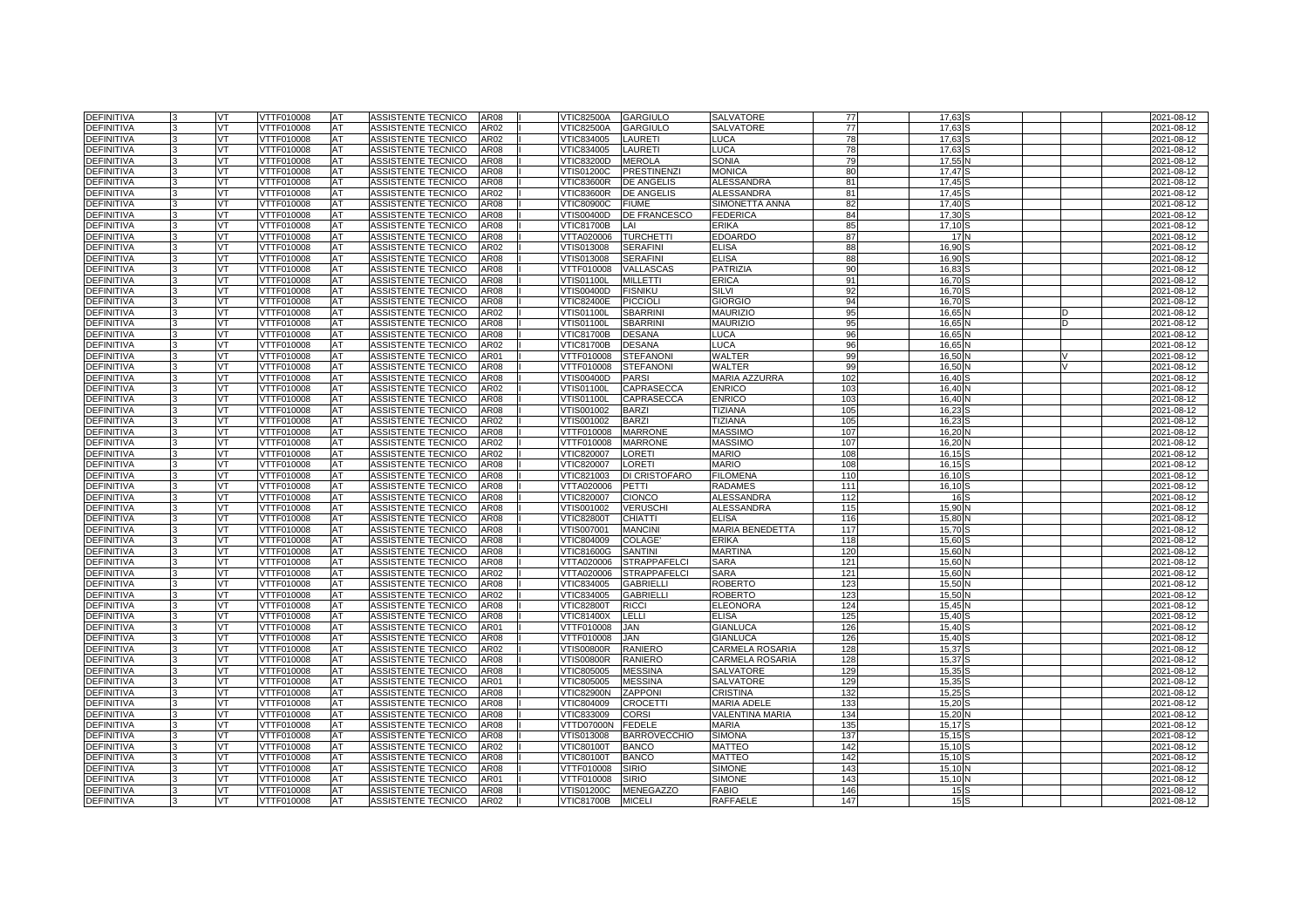| <b>DEFINITIVA</b>                      |    | VT        | VTTF010008               | AT              | ASSISTENTE TECNICO                       | <b>AR08</b>  | <b>VTIC81700B</b>        | <b>MICELI</b>                     | RAFFAELE                    | 147        | 15S              |  | 2021-08-12               |
|----------------------------------------|----|-----------|--------------------------|-----------------|------------------------------------------|--------------|--------------------------|-----------------------------------|-----------------------------|------------|------------------|--|--------------------------|
| <b>DEFINITIVA</b>                      |    | VT        | VTTF010008               | AT              | ASSISTENTE TECNICO                       | AR08         | VTIC834005               | <b>PIACENTINI</b>                 | MARCO                       | 148        | 15               |  | 2021-08-12               |
| <b>DEFINITIVA</b>                      |    | VT        | <b>VTTF010008</b>        | AT              | <b>ASSISTENTE TECNICO</b>                | <b>AR08</b>  | VTIS001002               | <b>BARRECA</b>                    | <b>DONATELLA</b>            | 151        | 14.90            |  | 2021-08-12               |
| <b>DEFINITIVA</b>                      |    | <b>VT</b> | VTTF010008               | <b>AT</b>       | ASSISTENTE TECNICO                       | <b>AR08</b>  | VTIC81400X               | <b>DE PAOLIS</b>                  | <b>FEDERICA</b>             | 154        | 14.80            |  | 2021-08-12               |
| <b>DEFINITIVA</b>                      |    | VT.       | VTTF010008               | AT              | ASSISTENTE TECNICO                       | <b>AR08</b>  | /TPM010007               | <b>INDELICATO</b>                 | <b>ERICA</b>                | 155        | 14.77            |  | 2021-08-12               |
| <b>DEFINITIVA</b>                      |    | VT        | VTTF010008               | AT              | ASSISTENTE TECNICO                       | AR02         | VTIC813004               | <b>ZIACO</b>                      | LUIGI                       | 156        | 14.70            |  | 2021-08-12               |
| <b>DEFINITIVA</b>                      |    | VT.       | VTTF010008               | <b>AT</b>       | ASSISTENTE TECNICO                       | <b>AR08</b>  | VTIC813004               | <b>ZIACO</b>                      | LUIGI                       | 156        | 14.70            |  | 2021-08-12               |
| <b>DEFINITIVA</b>                      |    | VT.       | VTTF010008               | AT              | ASSISTENTE TECNICO                       | AR08         | VTIS01100L               | <b>TOMASSETTI</b>                 | <b>GIULIA</b>               | 160        | 14.60            |  | 2021-08-12               |
| <b>DEFINITIVA</b>                      |    | VT        | VTTF010008               | AT              | ASSISTENTE TECNICO                       | AR08         | VTIS007001               | <b>SBERNIN</b>                    | LAURA                       | 161        | 14.60            |  | 2021-08-12               |
| <b>DEFINITIVA</b>                      |    | VT        | VTTF010008               | AT              | ASSISTENTE TECNICO                       | <b>AR08</b>  | VTIC81600G               | <b>OLMATI</b>                     | <b>CRISTINA</b>             | 162        | 14.60            |  | 2021-08-12               |
| DEFINITIVA                             |    | VT        | VTTF010008               | <b>IAT</b>      | <b>ASSISTENTE TECNICO</b>                | <b>AR08</b>  | VTIC813004               | <b>FERRELL</b>                    | <b>CLAUDIA</b>              | 163        | 14.60            |  | 2021-08-12               |
| <b>DEFINITIVA</b>                      |    | VT        | VTTF010008               | AT              | ASSISTENTE TECNICO                       | <b>AR08</b>  | VTIS001002               | <b>MACCARR</b>                    | <b>ROBERTA</b>              | 164        | 14.58            |  | 2021-08-12               |
| <b>DEFINITIVA</b>                      |    | VT.       | VTTF010008               | <b>AT</b>       | ASSISTENTE TECNICO                       | AR02         | VTIS001002               | <b>MACCARRI</b>                   | <b>ROBERTA</b>              | 164        | 14.58            |  | 2021-08-12               |
| <b>DEFINITIVA</b>                      |    | VT        | VTTF010008               | AT              | ASSISTENTE TECNICO                       | AR02         | <b>VTIC82800T</b>        | <b>FREDDUZZI</b>                  | VALENTINA                   | 167        | 14.50            |  | 2021-08-12               |
| <b>DEFINITIVA</b>                      |    | VT        | VTTF010008               | AT              | ASSISTENTE TECNICO                       | AR08         | <b>VTIC82800T</b>        | <b>FREDDUZZI</b>                  | VALENTINA                   | 167        | 14,50            |  | 2021-08-12               |
| <b>DEFINITIVA</b>                      |    | <b>VT</b> | VTTF010008               | <b>AT</b>       | ASSISTENTE TECNICO                       | AR02         | VTIS007001               | CAROFANO                          | <b>ALESSANDRO</b>           | 168        | 14.50            |  | 2021-08-12               |
| <b>DEFINITIVA</b>                      |    | VT        | VTTF010008               | <b>AT</b>       | ASSISTENTE TECNICO                       | <b>AR08</b>  | VTIS007001               | <b>CAROFANO</b>                   | <b>ALESSANDRO</b>           | 168        | 14.50            |  | 2021-08-12               |
| <b>DEFINITIVA</b>                      |    | VT.       | VTTF010008               | AT              | ASSISTENTE TECNICO                       | AR08         | VTIC80900C               | <b>BRUZICHES</b>                  | CRISTINA                    | 170        | 14,35            |  | 2021-08-12               |
| <b>DEFINITIVA</b>                      |    | VT.       | VTTF010008               | <b>AT</b>       | ASSISTENTE TECNICO                       | AR08         | VTIS001002               | CAIAZZA                           | GIANLUCA                    | 173        | 14.20            |  | 2021-08-12               |
| <b>DEFINITIVA</b>                      |    | VT.       | VTTF010008               | AT              | ASSISTENTE TECNICO                       | AR08         | VTIS00400D               | <b>FIORAVANTI</b>                 | <b>MARCO</b>                | 174        | 14.20            |  | 2021-08-12               |
| <b>DEFINITIVA</b>                      |    | VT        | VTTF010008               | AT              | ASSISTENTE TECNICO                       | AR08         | <b>VTIC81700B</b>        | <b>RUGGIERI</b>                   | CRISTINA                    | 178        | 14,13            |  | 2021-08-12               |
| <b>DEFINITIVA</b>                      |    | VT        | VTTF010008               | AT              | ASSISTENTE TECNICO                       | AR08         | VTIC81600G               | <b>FAVA</b>                       | <b>FILIPPO</b>              | 180        | 14.10            |  | 2021-08-12               |
| DEFINITIVA                             |    | VT        | VTTF010008               | AT              | ASSISTENTE TECNICO                       | AR02         | <b>VTIC81600G</b>        | <b>FAVA</b>                       | <b>FILIPPO</b>              | <b>180</b> | 14.10            |  | 2021-08-12               |
| <b>DEFINITIVA</b>                      |    | VT        | VTTF010008               | AT              | ASSISTENTE TECNICO                       | AR02         | VTIS01100L               | LIVI                              | <b>MARIO</b>                | 182        | 14,10            |  | 2021-08-12               |
| <b>DEFINITIVA</b>                      |    | VT.       | VTTF010008               | AT              | ASSISTENTE TECNICO                       | AR08         | <b>VTIS01100L</b>        | LIVI                              | <b>MARIO</b>                | 182        | 14.10            |  | 2021-08-12               |
| <b>DEFINITIVA</b>                      |    | VT.       | VTTF010008               | AT              | ASSISTENTE TECNICO                       | AR08         | VTIC820007               | <b>BURLINI</b>                    | <b>SERENA</b>               | 183        | 14.10            |  | 2021-08-12               |
| <b>DEFINITIVA</b>                      |    | VT        | VTTF010008               | AT              | ASSISTENTE TECNICO                       | AR08         | VTIC820007               | <b>ROSATINI</b>                   | PAOLA                       | 184        | 14,02            |  | 2021-08-12               |
| <b>DEFINITIVA</b>                      | ıз | VT        | VTTF010008               | <b>AT</b>       | ASSISTENTE TECNICO                       | AR08         | VTTD07000N               | <b>DEL BONO</b>                   | <b>ELEONORA</b>             | 185        | 14S              |  | 2021-08-12               |
| DEFINITIVA                             |    | VT        | VTTF010008               | AT              | ASSISTENTE TECNICO                       | AR08         | VTIS007001               | SARACENI                          | PAOLO ROBERTO               | 186        | 14               |  | 2021-08-12               |
| <b>DEFINITIVA</b>                      |    | VT        | VTTF010008               | AT              | ASSISTENTE TECNICO                       | AR08         | VTIC820007               | DI CIOLLO                         | <b>SIMONE</b>               | 187        | 13,95            |  | 2021-08-12               |
| <b>DEFINITIVA</b>                      |    | <b>VT</b> | VTTF010008               | AT              | ASSISTENTE TECNICO                       | AR08         | VTTD07000N               | <b>DE LUCIA</b>                   | <b>SABATINO</b>             | 188        | 13.90            |  | 2021-08-12               |
| <b>DEFINITIVA</b>                      |    | VT.       | VTTF010008               | AT              | ASSISTENTE TECNICO                       | AR08         | VTIS00400D               | <b>BERGANTILI</b>                 | LARIA                       | 193        | 13.80            |  | 2021-08-12               |
| <b>DEFINITIVA</b>                      |    | VT        | VTTF010008               | AT              | ASSISTENTE TECNICO                       | AR01         | VTTA020006               | <b>FERLICCA</b>                   | NELLO                       | 197        | 13,75            |  | 2021-08-12               |
| DEFINITIVA                             |    | VT        | VTTF010008               | AT              | ASSISTENTE TECNICO                       | AR08         | VTTA020006               | <b>FERLICCA</b>                   | NELLO                       | 197        | 13.75            |  | 2021-08-12               |
| DEFINITIVA                             |    | VT        | VTTF010008               | AT              | ASSISTENTE TECNICO                       | AR08         | VTIS01100L               | <b>BRAGIONI</b>                   | ANDREA                      | 199        | 13,70            |  | 2021-08-12               |
| <b>DEFINITIVA</b>                      |    | VT        | VTTF010008               | AT              | ASSISTENTE TECNICO                       | AR08         | /TIS00800R               | <b>SIGNORE</b>                    | TOMMASO                     | 200        | 13,70            |  | 2021-08-12               |
| <b>DEFINITIVA</b>                      |    | VT.       | VTTF010008               | AT              | ASSISTENTE TECNICO                       | AR02         | <b>VTIS00800R</b>        | <b>SIGNORE</b>                    | <b>TOMMASO</b>              | <b>200</b> | 13,70            |  | 2021-08-12               |
| <b>DEFINITIVA</b>                      |    | VT.       | VTTF010008               | AT              | ASSISTENTE TECNICO                       | AR08         | VTTF010008               | <b>CIATARA</b>                    | <b>SIMONE</b>               | 201        | 13.65            |  | 2021-08-12               |
| <b>DEFINITIVA</b>                      |    | VT        | <b>/TTF010008</b>        | AT              | ASSISTENTE TECNICO                       | AR08         | /TIS00400D               | <b>TOPINI</b>                     | MAURO                       | 205        | 13,57            |  | 2021-08-12               |
| <b>DEFINITIVA</b>                      |    | VT        | VTTF010008               | AT              | ASSISTENTE TECNICO                       | AR02         | VTIS00400D               | <b>TOPINI</b>                     | <b>MAURO</b>                | 205        | 13.57            |  | 2021-08-12               |
| <b>DEFINITIVA</b>                      |    | VT        | VTTF010008               | AT              | ASSISTENTE TECNICO                       | AR02         | VTIC805005               | VETRALLINI                        | <b>MAURO</b>                | 206        | 13,57            |  | 2021-08-12               |
| <b>DEFINITIVA</b>                      |    | VT        | /TTF010008               | AT              | ASSISTENTE TECNICO                       | AR08         | /TIC805005               | VETRALLINI                        | <b>MAURO</b>                | 206        | 13,57            |  | 2021-08-12               |
| DEFINITIVA                             |    | VT.       | VTTF010008               | AT              | ASSISTENTE TECNICO                       | <b>AR08</b>  | <b>VTIS00900L</b>        | <b>BICOCCHI</b>                   | <b>GLORIA</b>               | 207        | 13,55            |  | 2021-08-12               |
| DEFINITIVA                             |    | VT        | VTTF010008               | AT              | ASSISTENTE TECNICO                       | AR08         | VTIC821003               | <b>CORDELLI</b>                   | PIER PAOLO                  | 209        | 13.50            |  | 2021-08-12               |
| <b>DEFINITIVA</b>                      |    | VT        | VTTF010008               | AT              | ASSISTENTE TECNICO                       | AR08         | /TIC82400E               | <b>LEONI</b>                      | <b>SERAFINO</b>             | 211        | 13,50            |  | 2021-08-12               |
| <b>DEFINITIVA</b>                      |    | VT        | VTTF010008               | <b>AT</b>       | ASSISTENTE TECNICO                       | AR02         | <b>VTIC82400E</b>        | <b>LEONI</b>                      | <b>SERAFINO</b>             | 211        | 13.50            |  | 2021-08-12               |
| <b>DEFINITIVA</b>                      |    | VT        | VTTF010008               | <b>AT</b>       | ASSISTENTE TECNICO                       | AR08         | VTIC821003               | <b>PESCIAROLI</b>                 | LUIGI                       | 213        | 13,40            |  | 2021-08-12               |
| <b>DEFINITIVA</b>                      |    | VT        | VTTF010008               | AT              | <b>ASSISTENTE TECNICO</b>                | AR02         | /TIS01100L               | <b>TERROS</b>                     | <b>AURELIO</b>              | 216        | 13,38            |  | 2021-08-12               |
| <b>DEFINITIVA</b>                      |    | VT        | VTTF010008               | AT              | ASSISTENTE TECNICO                       | <b>AR08</b>  | √TIS01100L               | <b>TERROS</b>                     | <b>AURELIO</b>              | 216        | 13,38            |  | 2021-08-12               |
| <b>DEFINITIVA</b>                      |    | VT.       | VTTF010008               | AT              | ASSISTENTE TECNICO                       | AR08         | VTTF010008               | <b>GOVERNATORI</b>                | ANNA                        | 218        | 13,30            |  | 2021-08-12               |
| <b>DEFINITIVA</b>                      |    | VT        | VTTF010008               | AT              | ASSISTENTE TECNICO                       | AR08         | <b>VTIC80100T</b>        | <b>BIAGINI</b>                    | <b>ANDREA</b>               | 219        | 13,30            |  | 2021-08-12               |
| DEFINITIVA                             |    | VT        | VTTF010008               | AT              | ASSISTENTE TECNICO                       | AR02         | <b>VTIC82400E</b>        | <b>GIORDANO</b>                   | <b>MARIA ROSARIA</b>        | 220        | 13,30            |  | 2021-08-12               |
| DEFINITIVA                             |    | VT        | VTTF010008               | AT              | ASSISTENTE TECNICO                       | AR08         | <b>VTIC82400E</b>        | <b>GIORDANO</b>                   | <b>MARIA ROSARIA</b>        | 220        | 13,30            |  | 2021-08-12               |
| <b>DEFINITIVA</b>                      |    | VT        | VTTF010008               | AT              | ASSISTENTE TECNICO                       | AR08         | /TIS00400D               | <b>TENTI</b>                      | CHIARA                      | 222        | 13,30            |  | 2021-08-12               |
| <b>DEFINITIVA</b>                      |    |           |                          |                 |                                          |              |                          |                                   |                             |            |                  |  |                          |
|                                        |    | VT        |                          |                 |                                          | <b>AR08</b>  |                          |                                   |                             |            |                  |  |                          |
|                                        |    | VT        | VTTF010008               | AT              | ASSISTENTE TECNICO                       |              | <b>VTIC82500A</b>        | <b>MEDICHINI</b>                  | <b>BEATRICE</b>             | 225        | 13,30            |  | 2021-08-12               |
| DEFINITIVA                             |    | VT        | VTTF010008               | AT              | ASSISTENTE TECNICO                       | AR08         | √TIS01100L               | <b>FURZI</b>                      | ALBERTO                     | 226        | 13,30            |  | 2021-08-12               |
| <b>DEFINITIVA</b>                      |    |           | VTTF010008               | AT              | ASSISTENTE TECNICO                       | AR08         | VTIC83600R               | <b>UGOLELLI</b>                   | FRANCESCA                   | 231        | 13,20            |  | 2021-08-12               |
| <b>DEFINITIVA</b>                      |    | VT        | VTTF010008               | AT              | ASSISTENTE TECNICO                       | AR08         | VTIS01200C               | <b>TARDIOLI</b>                   | <b>ELISA</b>                | 232        | 13.20            |  | 2021-08-12               |
| DEFINITIVA                             |    | VT<br>VT  | VTTF010008               | AT              | ASSISTENTE TECNICO                       | AR08         | VTIC804009               | <b>SCHITTI</b>                    | <b>DOMENICO</b>             | 234        | 13,20            |  | 2021-08-12               |
| <b>DEFINITIVA</b><br><b>DEFINITIVA</b> |    | VT        | VTTF010008<br>VTTF010008 | AT<br>AT        | ASSISTENTE TECNICO<br>ASSISTENTE TECNICO | AR02<br>AR08 | VTIC804009<br>√TIS00900L | <b>SCHITTI</b><br><b>D'ANGELO</b> | <b>DOMENICO</b><br>RAFFAELA | 234<br>235 | 13,20<br>13,20   |  | 2021-08-12<br>2021-08-12 |
|                                        |    | VT        |                          |                 |                                          |              |                          |                                   |                             |            |                  |  |                          |
| DEFINITIVA                             |    | VT        | VTTF010008<br>VTTF010008 | AT              | ASSISTENTE TECNICO                       | AR08<br>AR08 | VTTF010008               | SIMEOL                            | CHIARA                      | 236        | 13,20            |  | 2021-08-12               |
| DEFINITIVA<br><b>DEFINITIVA</b>        | 3  | VT        | VTTF010008               | AT<br><b>AT</b> | ASSISTENTE TECNICO<br>ASSISTENTE TECNICO | AR08         | VTIC820007<br>VTTF010008 | <b>BURLINI</b><br>SCOTERONI       | VALENTINA<br>LAURA          | 238<br>239 | 13,13<br>13,10 S |  | 2021-08-12<br>2021-08-12 |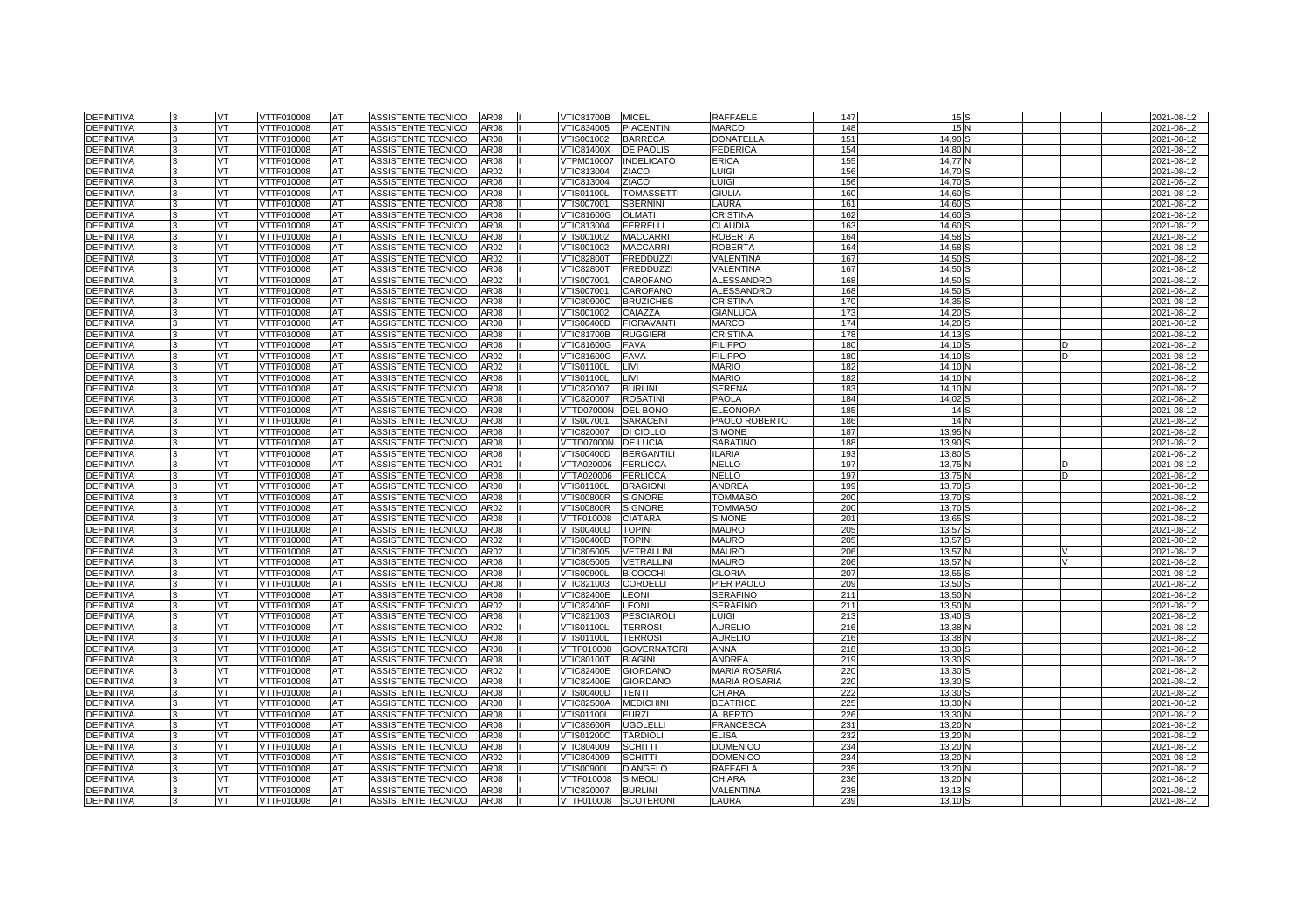| <b>DEFINITIVA</b> |    | VT        | VTTF010008        | <b>AT</b> | ASSISTENTE TECNICO        | AR02        | VTTF010008        | <b>SCOTERONI</b>    | LAURA                | 239             | 13,10           | 2021-08-12 |
|-------------------|----|-----------|-------------------|-----------|---------------------------|-------------|-------------------|---------------------|----------------------|-----------------|-----------------|------------|
| <b>DEFINITIVA</b> |    | VT        | VTTF010008        | AT        | ASSISTENTE TECNICO        | AR08        | VTPS010006        | <b>MARESCA</b>      | <b>FEDERICA</b>      | 243             | 13.10           | 2021-08-12 |
| <b>DEFINITIVA</b> |    | VT        | <b>VTTF010008</b> | AT        | <b>ASSISTENTE TECNICO</b> | <b>AR08</b> | <b>VTIC81600G</b> | CARABELLI           | CHIARA               | 247             | 13 <sub>5</sub> | 2021-08-12 |
| DEFINITIVA        |    | <b>VT</b> | VTTF010008        | AT        | ASSISTENTE TECNICO        | <b>AR08</b> | <b>VTIC82400E</b> | <b>FREDIANI</b>     | <b>UMBERTO</b>       | 24 <sup>c</sup> | 13N             | 2021-08-12 |
| <b>DEFINITIVA</b> |    | VT.       | VTTF010008        | AT        | ASSISTENTE TECNICO        | AR01        | <b>VTIC82400E</b> | <b>FREDIANI</b>     | <b>UMBERTO</b>       | 249             | 13N             | 2021-08-12 |
| <b>DEFINITIVA</b> |    | VT        | VTTF010008        | AT        | ASSISTENTE TECNICO        | AR01        | VTPC010003        | <b>POLEGGI</b>      | LEONARDO             | 25C             | 13N             | 2021-08-12 |
| <b>DEFINITIVA</b> |    | VT.       | VTTF010008        | <b>AT</b> | ASSISTENTE TECNICO        | <b>AR08</b> | VTPC010003        | <b>POLEGGI</b>      | LEONARDO             | 250             | 13N             | 2021-08-12 |
| <b>DEFINITIVA</b> |    | VT.       | VTTF010008        | AT        | ASSISTENTE TECNICO        | AR08        | VTIC821003        | <b>SURIANO</b>      | <b>MARCO</b>         | 251             | 13N             | 2021-08-12 |
| <b>DEFINITIVA</b> |    | VT        | VTTF010008        | AT        | ASSISTENTE TECNICO        | AR08        | VTIC83200D        | <b>PRIOLO</b>       | CRISTINA             | 253             | 13 <sup>h</sup> | 2021-08-12 |
| <b>DEFINITIVA</b> |    | VT        | VTTF010008        | AT        | ASSISTENTE TECNICO        | <b>AR08</b> | VTIC812008        | <b>FIORENTINI</b>   | <b>ELISA</b>         | 254             | 13N             | 2021-08-12 |
| DEFINITIVA        |    | VT        | VTTF010008        | <b>AT</b> | ASSISTENTE TECNICO        | <b>AR02</b> | VTIC812008        | <b>FIORENTINI</b>   | <b>ELISA</b>         | 254             | 13              | 2021-08-12 |
| <b>DEFINITIVA</b> |    | VT        | VTTF010008        | AT        | ASSISTENTE TECNICO        | AR08        | VTIC80900C        | <b>BRUZICHES</b>    | ANGELA               | 255             | 12,95           | 2021-08-12 |
| <b>DEFINITIVA</b> |    | VT.       | VTTF010008        | AT        | ASSISTENTE TECNICO        | <b>AR08</b> | <b>VTIC82300P</b> | <b>ADRIANI</b>      | <b>SIMONE</b>        | 259             | 12,90           | 2021-08-12 |
| <b>DEFINITIVA</b> |    | VT        | VTTF010008        | AT        | ASSISTENTE TECNICO        | AR02        | <b>VTIC82300P</b> | <b>ADRIANI</b>      | <b>SIMONE</b>        | 259             | 12.90           | 2021-08-12 |
| <b>DEFINITIVA</b> |    | VT        | VTTF010008        | AT        | ASSISTENTE TECNICO        | AR02        | VTIC82300P        | <b>BAGNAIA</b>      | <b>MARCO</b>         | 260             | 12,90           | 2021-08-12 |
| <b>DEFINITIVA</b> |    | <b>VT</b> | VTTF010008        | AT        | ASSISTENTE TECNICO        | AR08        | VTIC82300P        | <b>BAGNAIA</b>      | MARCO                | 260             | 12.90           | 2021-08-12 |
| DEFINITIVA        |    | VT        | VTTF010008        | <b>AT</b> | ASSISTENTE TECNICO        | <b>AR08</b> | √TIS00900L        | <b>GUERRIN</b>      | <b>PAOLA</b>         | 261             | 12.85           | 2021-08-12 |
| <b>DEFINITIVA</b> |    | VT.       | VTTF010008        | AT        | ASSISTENTE TECNICO        | AR08        | VTIC834005        | <b>MUGIONE</b>      | <b>MARIACONCETTA</b> | 263             | 12,80           | 2021-08-12 |
| <b>DEFINITIVA</b> |    | VT        | VTTF010008        | AT        | ASSISTENTE TECNICO        | AR08        | VTIC804009        | <b>BRIZI</b>        | <b>ELENA</b>         | 267             | 12.80           | 2021-08-12 |
| <b>DEFINITIVA</b> |    | VT        | VTTF010008        | AT        | ASSISTENTE TECNICO        | AR08        | VTIC81400X        | <b>IONCOL</b>       | PAOLA                | 268             | 12.80           | 2021-08-12 |
| <b>DEFINITIVA</b> |    | VT        | VTTF010008        | AT        | ASSISTENTE TECNICO        | AR02        | VTIC834005        | <b>GIULIANI</b>     | <b>ALESSIA</b>       | 269             | 12.77           | 2021-08-12 |
| <b>DEFINITIVA</b> |    | <b>VT</b> | VTTF010008        | AT        | ASSISTENTE TECNICO        | AR08        | VTIC834005        | <b>GIULIANI</b>     | <b>ALESSIA</b>       | <b>269</b>      | $12.77$ \$      | 2021-08-12 |
| DEFINITIVA        |    | VT        | VTTF010008        | AT        | ASSISTENTE TECNICO        | AR08        | VTIC81600G        | <b>BALIANI</b>      | <b>GIADA</b>         | 273             | 12.70           | 2021-08-12 |
| <b>DEFINITIVA</b> |    | VT        | VTTF010008        | AT        | ASSISTENTE TECNICO        | AR02        | VTTF010008        | <b>POLLEGGIONI</b>  | <b>MARCO</b>         | 274             | 12,70           | 2021-08-12 |
| <b>DEFINITIVA</b> | 3  | VT        | VTTF010008        | AT        | ASSISTENTE TECNICO        | AR08        | VTTF010008        | <b>POLLEGGIONI</b>  | <b>MARCO</b>         | 274             | 12.70           | 2021-08-12 |
| <b>DEFINITIVA</b> |    | VT.       | VTTF010008        | AT        | ASSISTENTE TECNICO        | AR08        | VTIC81700B        | <b>MIUCCIO</b>      | <b>CLEMENTINA</b>    | 275             | 12.70           | 2021-08-12 |
| <b>DEFINITIVA</b> |    | VT        | VTTF010008        | AT        | ASSISTENTE TECNICO        | AR08        | VTIC804009        | <b>BORDO</b>        | EONARDO              | 276             | 12,70           | 2021-08-12 |
| <b>DEFINITIVA</b> | l3 | VT        | VTTF010008        | AT        | ASSISTENTE TECNICO        | AR02        | VTIC835001        | <b>GRIPPI</b>       | <b>ALESSANDRC</b>    | 278             | 12.70           | 2021-08-12 |
| <b>DEFINITIVA</b> |    | VT        | VTTF010008        | AT        | ASSISTENTE TECNICO        | AR08        | VTIC835001        | <b>GRIPPI</b>       | <b>ALESSANDRO</b>    | 278             | 12.70           | 2021-08-12 |
| <b>DEFINITIVA</b> |    | VT        | VTTF010008        | AT        | ASSISTENTE TECNICO        | AR08        | VTPC010003        | <b>TAMBURELLO</b>   | VALENTINA            | 279             | 12,70           | 2021-08-12 |
| <b>DEFINITIVA</b> |    | VT        | VTTF010008        | AT        | ASSISTENTE TECNICO        | AR08        | <b>VTIC80100T</b> | <b>MAFFEI</b>       | <b>VALENTINA</b>     | 280             | 12.70           | 2021-08-12 |
| <b>DEFINITIVA</b> |    | VT.       | VTTF010008        | AT        | ASSISTENTE TECNICO        | AR08        | VTIC82300P        | <b>PONTORIERO</b>   | DANIELA              | 282             | 12.60           | 2021-08-12 |
| DEFINITIVA        |    | VT        | VTTF010008        | AT        | ASSISTENTE TECNICO        | AR08        | VTIC812008        | <b>CIARRON</b>      | <b>SERENA</b>        | 283             | 12,60           | 2021-08-12 |
| <b>DEFINITIVA</b> |    | VT        | VTTF010008        | AT        | ASSISTENTE TECNICO        | AR08        | <b>VTIS01100L</b> | <b>PAIOLI</b>       | <b>ELENA</b>         | 285             | 12.60           | 2021-08-12 |
| DEFINITIVA        |    | VT        | VTTF010008        | AT        | ASSISTENTE TECNICO        | AR08        | VTIS00400D        | <b>PACELL</b>       | <b>ALESSANDRA</b>    | 287             | 12,60           | 2021-08-12 |
| <b>DEFINITIVA</b> |    | VT        | VTTF010008        | AT        | ASSISTENTE TECNICO        | AR08        | VTIC82300P        | CATALANO            | ROMINA               | 288             | 12,60           | 2021-08-12 |
| <b>DEFINITIVA</b> |    | VT        | VTTF010008        | AT        | ASSISTENTE TECNICO        | <b>AR08</b> | <b>VTIC82800T</b> | <b>RODOLICO</b>     | <b>GLORIA</b>        | 289             | 12,60           | 2021-08-12 |
| DEFINITIVA        |    | VT.       | VTTF010008        | AT        | ASSISTENTE TECNICO        | AR08        | /TIS001002        | <b>TAVANIELLO</b>   | <b>ROBERTA</b>       | 290             | 12.60           | 2021-08-12 |
| <b>DEFINITIVA</b> |    | VT        | <b>/TTF010008</b> | AT        | ASSISTENTE TECNICO        | AR02        | /TIS001002        | <b>TAVANIELLO</b>   | ROBERTA              | 290             | 12,60           | 2021-08-12 |
| <b>DEFINITIVA</b> |    | VT        | VTTF010008        | AT        | ASSISTENTE TECNICO        | AR08        | <b>VTIC82400E</b> | <b>VITTORINI</b>    | <b>FLAVIA</b>        | 296             | 12.60           | 2021-08-12 |
| DEFINITIVA        |    | VT        | VTTF010008        | AT        | ASSISTENTE TECNICO        | AR08        | <b>VTIC80800L</b> | PIZZINELLI          | VIOLA                | 297             | 12,60           | 2021-08-12 |
| <b>DEFINITIVA</b> |    | VT        | /TTF010008        | AT        | ASSISTENTE TECNICO        | AR08        | <b>/TIC80100T</b> | <b>NATALI</b>       | <b>GIULIO MARIA</b>  | 299             | 12,60           | 2021-08-12 |
| <b>DEFINITIVA</b> |    | VT.       | VTTF010008        | AT        | ASSISTENTE TECNICO        | AR08        | <b>VTIS00800R</b> | <b>BONOFIGLIO</b>   | LUCIA                | 300             | 12,60           | 2021-08-12 |
| DEFINITIVA        |    | VT        | VTTF010008        | AT        | ASSISTENTE TECNICO        | AR08        | <b>VTIC82200V</b> | <b>CIUCCIARELLI</b> | <b>SARA</b>          | 301             | 12,60           | 2021-08-12 |
| <b>DEFINITIVA</b> |    | VT        | VTTF010008        | AT        | ASSISTENTE TECNICO        | AR08        | VTIC83200D        | <b>TRUNFIO</b>      | <b>GIANNI</b>        | 302             | 12,60           | 2021-08-12 |
| <b>DEFINITIVA</b> |    | VT        | VTTF010008        | AT        | ASSISTENTE TECNICO        | <b>AR08</b> | <b>VTIC82200V</b> | <b>FANELLI</b>      | <b>TIZIANA</b>       | 303             | 12.60           | 2021-08-12 |
| <b>DEFINITIVA</b> |    | VT        | VTTF010008        | <b>AT</b> | ASSISTENTE TECNICO        | AR08        | <b>VTIC82200V</b> | <b>SANTINI</b>      | <b>MARIA GRAZIA</b>  | 307             | 12,60           | 2021-08-12 |
| <b>DEFINITIVA</b> |    | VT        | VTTF010008        | AT        | ASSISTENTE TECNICO        | AR08        | /TPS010006        | LANGELLOTTI         | ANNA LISA            | 310             | 12,60           | 2021-08-12 |
| <b>DEFINITIVA</b> |    | VT        | VTTF010008        | AT        | ASSISTENTE TECNICO        | AR08        | VTIC81100C        | <b>BELLONI</b>      | LUDOVICA             | 312             | 12,55           | 2021-08-12 |
| <b>DEFINITIVA</b> |    | VT        | VTTF010008        | AT        | ASSISTENTE TECNICO        | AR08        | VTIS013008        | <b>FRANCOLA</b>     | LUCA                 | 314             | 12,50           | 2021-08-12 |
| <b>DEFINITIVA</b> |    | VT        | VTTF010008        | AT        | ASSISTENTE TECNICO        | AR08        | VTIC82900N        | <b>CAMICIA</b>      | LEONARDO             | 325             | 12,50           | 2021-08-12 |
| DEFINITIVA        |    | VT        | VTTF010008        | AT        | ASSISTENTE TECNICO        | AR08        | VTIS006005        | <b>INCIOCCHI</b>    | DANIELE              | 326             | 12,50           | 2021-08-12 |
| <b>DEFINITIVA</b> |    | VT        | VTTF010008        | AT        | ASSISTENTE TECNICO        | AR01        | VTTF010008        | PERUZZI             | ALESSANDRO           | 328             | 12,50           | 2021-08-12 |
| <b>DEFINITIVA</b> |    | VT        | VTTF010008        | AT        | ASSISTENTE TECNICO        | AR08        | VTTF010008        | PERUZZI             | ALESSANDRO           | 328             | 12,50           | 2021-08-12 |
| <b>DEFINITIVA</b> |    | VT        | VTTF010008        | AT        | ASSISTENTE TECNICO        | <b>AR08</b> | VTTD07000N        | <b>ORLAND</b>       | <b>CHIARA</b>        | 330             | 12,50           | 2021-08-12 |
| <b>DEFINITIVA</b> |    | VT        | VTTF010008        | AT        | ASSISTENTE TECNICO        | AR08        | √TIS01100L        | <b>SANTI</b>        | FEDERICA             | 331             | 12,50           | 2021-08-12 |
| <b>DEFINITIVA</b> |    | VT        | VTTF010008        | AT        | ASSISTENTE TECNICO        | AR08        | VTTF010008        | <b>ABBATE</b>       | ANDREA               | 334             | 12,50           | 2021-08-12 |
| <b>DEFINITIVA</b> |    | VT        | VTTF010008        | AT        | ASSISTENTE TECNICO        | AR02        | VTTF010008        | <b>ABBATE</b>       | <b>ANDREA</b>        | 334             | 12.50           | 2021-08-12 |
| <b>DEFINITIVA</b> |    | VT        | VTTF010008        | AT        | ASSISTENTE TECNICO        | AR08        | VTTA020006        | <b>GERI</b>         | <b>MICHELA</b>       | 337             | 12,50           | 2021-08-12 |
| <b>DEFINITIVA</b> |    | VT        | VTTF010008        | AT        | ASSISTENTE TECNICO        | AR08        | /TIS00400D        | DE FRANCESCO        | <b>ELISA</b>         | 338             | 12,50           | 2021-08-12 |
| <b>DEFINITIVA</b> |    | VT        | VTTF010008        | AT        | ASSISTENTE TECNICO        | AR08        | VTPS010006        | <b>STOTAN</b>       | SERENELLA            | 339             | 12,50           | 2021-08-12 |
| DEFINITIVA        |    | VT        | VTTF010008        | AT        | ASSISTENTE TECNICO        | AR02        | VTIC83100N        | <b>ONORI</b>        | <b>SIMONE</b>        | 341             | 12,50           | 2021-08-12 |
| DEFINITIVA        |    | VT        | VTTF010008        | AT        | ASSISTENTE TECNICO        | AR08        | <b>VTIC83100N</b> | <b>ONORI</b>        | <b>SIMONE</b>        | 341             | 12,50           | 2021-08-12 |
| <b>DEFINITIVA</b> | 3  | VT        | VTTF010008        | AT        | ASSISTENTE TECNICO        | AR08        | VTTF010008        | <b>VERDURA</b>      | <b>SILVIA</b>        | 342             | 12,50           | 2021-08-12 |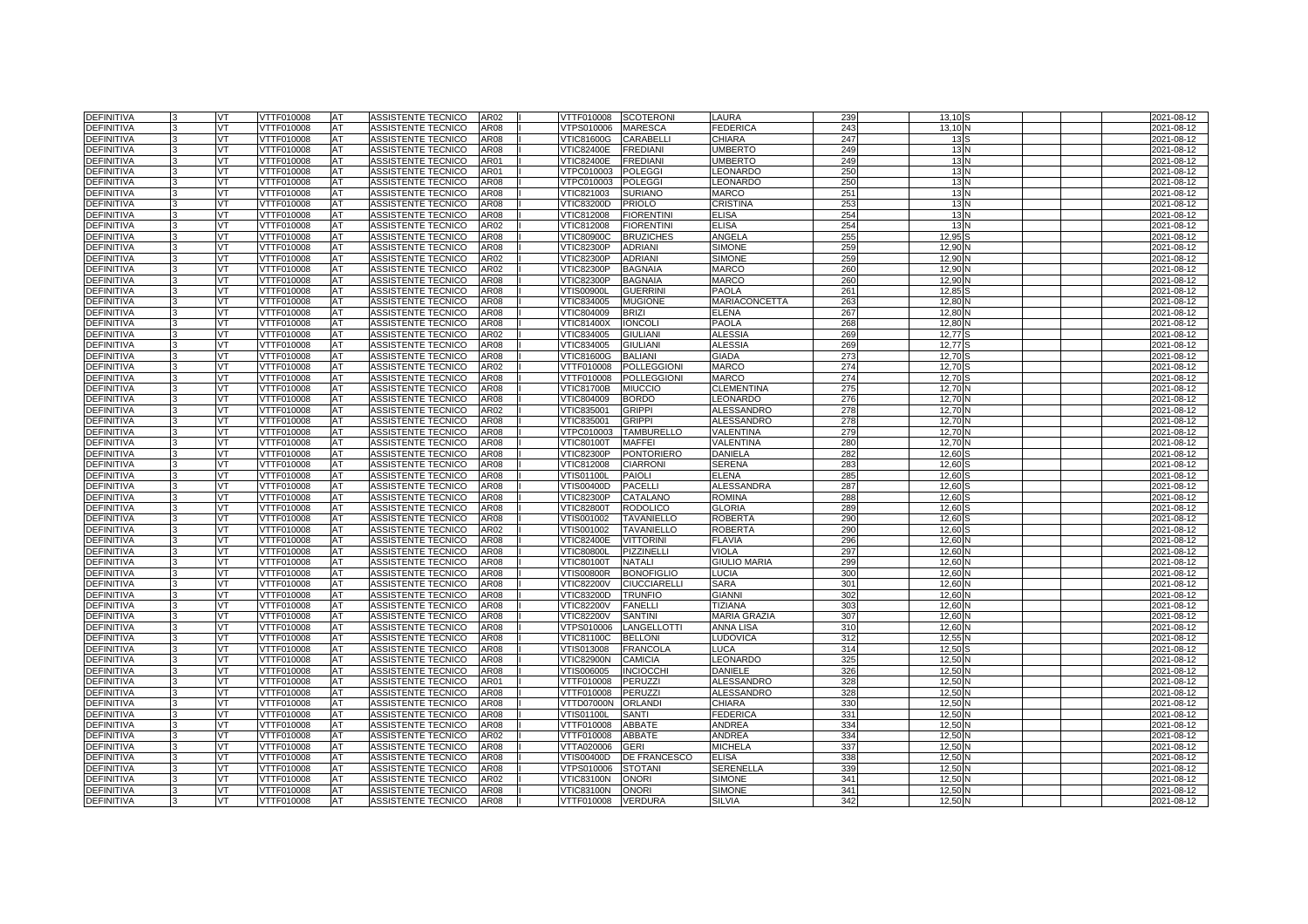| <b>DEFINITIVA</b> | VT  | VTTF010008 | <b>AT</b> | ASSISTENTE TECNICO        | AR08             | √TIS01100L        | <b>MANNI</b>      | MATTEO              | 347 | 12,45           |  | 2021-08-12 |
|-------------------|-----|------------|-----------|---------------------------|------------------|-------------------|-------------------|---------------------|-----|-----------------|--|------------|
| <b>DEFINITIVA</b> | VT  | VTTF010008 | AT        | ASSISTENTE TECNICO        | AR08             | <b>VTIC82200V</b> | <b>PIERI</b>      | ROBERTA             | 349 | 12,40           |  | 2021-08-12 |
| <b>DEFINITIVA</b> | VT. | VTTF010008 | AT        | ASSISTENTE TECNICO        | AR08             | VTIC813004        | <b>CRETA</b>      | ROBERTA             | 356 | 12,40           |  | 2021-08-12 |
| DEFINITIVA        | VT  | VTTF010008 | AT        | ASSISTENTE TECNICO        | AR08             | √TIS00900L        | <b>FANALI</b>     | <b>GABRIELE</b>     | 357 | 12,40           |  | 2021-08-12 |
| DEFINITIVA        | VT  | VTTF010008 | AT        | ASSISTENTE TECNICO        | AR08             | VTIC804009        | <b>ROSI</b>       | <b>SIMONE</b>       | 359 | 12,40           |  | 2021-08-12 |
| <b>DEFINITIVA</b> | VT  | VTTF010008 | AT        | ASSISTENTE TECNICO        | AR08             | VTIS00400D        | MADREPERLI        | <b>SIMONE</b>       | 363 | 12,35           |  | 2021-08-12 |
| <b>DEFINITIVA</b> | VT. | VTTF010008 | AT        | ASSISTENTE TECNICO        | AR08             | VTIS00400D        | <b>D'ANDREA</b>   | <b>AURORA MARIA</b> | 365 | 12,35           |  | 2021-08-12 |
| DEFINITIVA        | VT  | VTTF010008 | AT        | ASSISTENTE TECNICO        | AR08             | VTIC82300P        | <b>SPENNATO</b>   | VALENTINA           | 366 | 12.30           |  | 2021-08-12 |
| <b>DEFINITIVA</b> | VT  | VTTF010008 | AT        | ASSISTENTE TECNICO        | AR08             | VTIC821003        | <b>MILLIANI</b>   | <b>SARA</b>         | 367 | 12,30           |  | 2021-08-12 |
| <b>DEFINITIVA</b> | VT  | VTTF010008 | AT        | ASSISTENTE TECNICO        | <b>AR08</b>      | VTIC81400X        | <b>TENENTIN</b>   | VALENTINA           | 369 | 12,30           |  | 2021-08-12 |
| DEFINITIVA        | VT  | VTTF010008 | AT        | <b>ASSISTENTE TECNICO</b> | AR08             | VTIC82500A        | <b>DE FLORIO</b>  | ANNA                | 370 | 12,30           |  | 2021-08-12 |
| <b>DEFINITIVA</b> | VT  | VTTF010008 | AT        | ASSISTENTE TECNICO        | AR08             | /TIS00900L        | <b>NICOLAI</b>    | <b>ALESSIA</b>      | 372 | 12,30           |  | 2021-08-12 |
| DEFINITIVA        | VT  | VTTF010008 | AT        | ASSISTENTE TECNICO        | AR08             | <b>VTIC80900C</b> | <b>DIPIETRO</b>   | <b>ILARIA</b>       | 374 | 12,30           |  | 2021-08-12 |
| <b>DEFINITIVA</b> | VT  | VTTF010008 | AT        | ASSISTENTE TECNICO        | AR08             | VTTA020006        | LAGRIMINO         | <b>ELISA</b>        | 376 | 12,30           |  | 2021-08-12 |
| DEFINITIVA        | VT  | VTTF010008 | AT        | ASSISTENTE TECNICO        | AR08             | √TIS01100L        | <b>NULLI</b>      | <b>FABIO</b>        | 377 | 12,30           |  | 2021-08-12 |
| <b>DEFINITIVA</b> | VT  | VTTF010008 | AT        | ASSISTENTE TECNICO        | <b>AR08</b>      | VTTA020006        | <b>BOCO</b>       | <b>DAVIDE</b>       | 378 | 12,30           |  | 2021-08-12 |
| DEFINITIVA        | VT  | VTTF010008 | AT        | ASSISTENTE TECNICO        | AR08             | VTTF010008        | <b>PARIS</b>      | LUCA                | 380 | 12,27           |  | 2021-08-12 |
| <b>DEFINITIVA</b> | VT  | VTTF010008 | AT        | ASSISTENTE TECNICO        | AR02             | <b>/TTF010008</b> | <b>PARIS</b>      | LUCA                | 380 | 12,27           |  | 2021-08-12 |
| <b>DEFINITIVA</b> | VT  | VTTF010008 | AT        | ASSISTENTE TECNICO        | <b>AR08</b>      | <b>VTIC82200V</b> | <b>CHIRICOZZI</b> | <b>MONICA</b>       | 381 | 12.27           |  | 2021-08-12 |
| <b>DEFINITIVA</b> | VT  | VTTF010008 | AT        | ASSISTENTE TECNICO        | AR08             | VTIC820007        | <b>ALFANO</b>     | <b>GIANLUCA</b>     | 386 | 12,20           |  | 2021-08-12 |
| <b>DEFINITIVA</b> | VT  | VTTF010008 | AT        | ASSISTENTE TECNICO        | AR08             | √TIS01100L        | <b>ROCCH</b>      | AMBRA               | 387 | 12,20           |  | 2021-08-12 |
| <b>DEFINITIVA</b> | VT  | VTTF010008 | AT        | ASSISTENTE TECNICO        | AR08             | VTIC820007        | <b>NASSI</b>      | GIADA               | 388 | 12,20           |  | 2021-08-12 |
| <b>DEFINITIVA</b> | VT  | VTTF010008 | AT        | ASSISTENTE TECNICO        | AR08             | /TIS01100L        | <b>MERCURI</b>    | <b>ROBERTA</b>      | 390 | 12,20           |  | 2021-08-12 |
| <b>DEFINITIVA</b> | VT  | VTTF010008 | AT        | ASSISTENTE TECNICO        | AR08             | <b>/TIC82800T</b> | <b>CHIATTI</b>    | MARTA               | 391 | 12,20           |  | 2021-08-12 |
| <b>DEFINITIVA</b> | VT  | VTTF010008 | AT        | ASSISTENTE TECNICO        | AR08             | √TIC83100N        | <b>CANNONE</b>    | DEBORA              | 392 | 12,20           |  | 2021-08-12 |
| <b>DEFINITIVA</b> | VT  | VTTF010008 | AT        | ASSISTENTE TECNICO        | AR08             | VTIC813004        | <b>FANELLI</b>    | <b>EMANUELA</b>     | 393 | 12,20           |  | 2021-08-12 |
| DEFINITIVA        | VT  | VTTF010008 | AT        | ASSISTENTE TECNICO        | AR08             | <b>VTIC82200V</b> | <b>CHIANI</b>     | CHRISTIAN           | 394 | 12,20           |  | 2021-08-12 |
| <b>DEFINITIVA</b> | VT  | VTTF010008 | AT        | ASSISTENTE TECNICO        | AR08             | <b>VTIC82200V</b> | <b>RICCIOTTI</b>  | CAROLA              | 395 | 12,15           |  | 2021-08-12 |
| DEFINITIVA        | VT  | VTTF010008 | AT        | ASSISTENTE TECNICO        | AR08             | VTTF010008        | <b>RAGNONI</b>    | CRISTINA            | 398 | 12,10           |  | 2021-08-12 |
| <b>DEFINITIVA</b> | VT  | VTTF010008 | AT        | ASSISTENTE TECNICO        | AR02             | VTTF010008        | <b>RAGNONI</b>    | CRISTINA            | 398 | 12,10           |  | 2021-08-12 |
| <b>DEFINITIVA</b> | VT  | VTTF010008 | AT        | <b>ASSISTENTE TECNICO</b> | AR08             | VTIS00400D        | <b>MARACCI</b>    | <b>ELEONORA</b>     | 401 | 12,10           |  | 2021-08-12 |
| <b>DEFINITIVA</b> | VT  | VTTF010008 | AT        | ASSISTENTE TECNICO        | AR08             | VTIC821003        | DI GIANGIACOMO    | <b>ALESSIO</b>      | 402 | 12,10           |  | 2021-08-12 |
| <b>DEFINITIVA</b> | VT  | /TTF010008 | AT        | ASSISTENTE TECNICO        | AR08             | /TIC813004        | <b>FOGLIETTA</b>  | SILVIA              | 404 | 12,10           |  | 2021-08-12 |
| DEFINITIVA        | VT  | VTTF010008 | AT        | ASSISTENTE TECNICO        | AR08             | <b>VTIC820007</b> | <b>MATARAZZO</b>  | PIETRO              | 407 | 12,10           |  | 2021-08-12 |
| <b>DEFINITIVA</b> | VT  | VTTF010008 | AT        | ASSISTENTE TECNICO        | AR02             | VTIC820007        | <b>MATARAZZO</b>  | PIETRO              | 407 | 12,10           |  | 2021-08-12 |
| DEFINITIVA        | VT  | /TTF010008 | AT        | ASSISTENTE TECNICO        | AR <sub>08</sub> | <b>/TIC80100T</b> | <b>TOSI</b>       | <b>EMILIA</b>       | 408 | 12,10           |  | 2021-08-12 |
| <b>DEFINITIVA</b> | VT  | VTTF010008 | AT        | ASSISTENTE TECNICO        | AR02             | VTTD07000N        | <b>NUDO</b>       | <b>FABIO</b>        | 411 | 12,05           |  | 2021-08-12 |
| DEFINITIVA        | VT  | VTTF010008 | AT        | ASSISTENTE TECNICO        | AR08             | VTTD07000N        | <b>NUDO</b>       | FABIO               | 411 | 12,05           |  | 2021-08-12 |
| <b>DEFINITIVA</b> | VT  | VTTF010008 | AT        | ASSISTENTE TECNICO        | AR08             | VTIS00400D        | <b>ANDREUCCI</b>  | DANIELA             | 412 | 12,05           |  | 2021-08-12 |
| <b>DEFINITIVA</b> | VT  | VTTF010008 | AT        | ASSISTENTE TECNICO        | AR08             | VTIC820007        | <b>ALFANO</b>     | SONIA               | 414 | 12              |  | 2021-08-12 |
| <b>DEFINITIVA</b> | VT  | VTTF010008 | AT        | ASSISTENTE TECNICO        | AR02             | <b>VTIC81600G</b> | <b>MAHMOOD</b>    | <b>JMAR TARIQ</b>   | 415 | 12              |  | 2021-08-12 |
| <b>DEFINITIVA</b> | VT  | /TTF010008 | AT        | ASSISTENTE TECNICO        | AR08             | /TIC81600G        | <b>MAHMOOD</b>    | UMAR TARIQ          | 415 | 12S             |  | 2021-08-12 |
| <b>DEFINITIVA</b> | VT  | VTTF010008 | AT        | ASSISTENTE TECNICO        | AR08             | <b>VTIC82200V</b> | <b>CHIANI</b>     | <b>RACHELE</b>      | 416 | 12S             |  | 2021-08-12 |
| DEFINITIVA        | VT  | VTTF010008 | AT        | ASSISTENTE TECNICO        | AR08             | <b>VTIC81600G</b> | CARABELLI         | FEDERICA            | 417 | 12 <sup>5</sup> |  | 2021-08-12 |
| DEFINITIVA        | VT  | VTTF010008 | AT        | ASSISTENTE TECNICO        | AR08             | /TPM010007        | <b>BOCCI</b>      | ALESSANDRO          | 418 | 12S             |  | 2021-08-12 |
| <b>DEFINITIVA</b> | VT  | VTTF010008 | AT        | ASSISTENTE TECNICO        | AR08             | VTTD07000N        | <b>COSTA</b>      | VALENTINA           | 421 | 12S             |  | 2021-08-12 |
| DEFINITIVA        | VT  | VTTF010008 | AT        | ASSISTENTE TECNICO        | AR08             | VTIS001002        | <b>FAGOTTO</b>    | <b>GIULIA</b>       | 422 | 12S             |  | 2021-08-12 |
| <b>DEFINITIVA</b> | VT. | VTTF010008 | AT        | ASSISTENTE TECNICO        | AR08             | VTIS00800R        | <b>ISLAMI</b>     | <b>IZAIR</b>        | 423 | 12S             |  | 2021-08-12 |
| <b>DEFINITIVA</b> | VT  | VTTF010008 | AT        | ASSISTENTE TECNICO        | AR02             | VTIS00800R        | <b>ISLAMI</b>     | <b>IZAIR</b>        | 423 | 12S             |  | 2021-08-12 |
| DEFINITIVA        | VT  | VTTF010008 | AT        | ASSISTENTE TECNICO        | AR08             | √TIS01100L        | <b>MENCIO</b>     | <b>FRANCESCA</b>    | 424 | 12S             |  | 2021-08-12 |
| <b>DEFINITIVA</b> | VT  | VTTF010008 | AT        | ASSISTENTE TECNICO        | AR08             | VTIC821003        | <b>PIOLI</b>      | FRANCESCA           | 425 | 12S             |  | 2021-08-12 |
| <b>DEFINITIVA</b> | VT  | VTTF010008 | AT        | ASSISTENTE TECNICO        | AR08             | <b>VTIS01100L</b> | <b>ROCCH</b>      | TANIA               | 427 | 12S             |  | 2021-08-12 |
| DEFINITIVA        | VT  | VTTF010008 | AT        | ASSISTENTE TECNICO        | AR08             | VTIC804009        | <b>BIZZARRI</b>   | ERIKA               | 428 | 12S             |  | 2021-08-12 |
| DEFINITIVA        | VT  | VTTF010008 | AT        | ASSISTENTE TECNICO        | <b>AR08</b>      | /TIS01100L        | <b>ROTELLI</b>    | LUCA                | 429 | 12 <sub>N</sub> |  | 2021-08-12 |
| <b>DEFINITIVA</b> | VT  | VTTF010008 | AT        | ASSISTENTE TECNICO        | AR08             | VTIC82300P        | <b>CIMA</b>       | DOMENICO            | 432 | 12N             |  | 2021-08-12 |
| DEFINITIVA        | VT  | VTTF010008 | AT        | ASSISTENTE TECNICO        | AR08             | √TIS01100L        | <b>CESARETTI</b>  | FEDERICA            | 434 | 12N             |  | 2021-08-12 |
| <b>DEFINITIVA</b> | VT  | VTTF010008 | AT        | ASSISTENTE TECNICO        | <b>AR08</b>      | VTPS010006        | <b>IANNONE</b>    | <b>FRANCESCO</b>    | 437 | 12 <sub>N</sub> |  | 2021-08-12 |
| <b>DEFINITIVA</b> | VT  | VTTF010008 | AT        | ASSISTENTE TECNICO        | AR08             | VTIC82400E        | <b>BACCI</b>      | <b>GIULIA</b>       | 438 | 12N             |  | 2021-08-12 |
| DEFINITIVA        | VT  | VTTF010008 | AT        | ASSISTENTE TECNICO        | AR08             | VTIC81100C        | <b>SILVA</b>      | CRISTINA GIULIA     | 439 | 12N             |  | 2021-08-12 |
| <b>DEFINITIVA</b> | VT  | VTTF010008 | AT        | ASSISTENTE TECNICO        | AR08             | <b>/TTF010008</b> | PALAZZO           | CAROLINA            | 441 | 12 <sub>N</sub> |  | 2021-08-12 |
| <b>DEFINITIVA</b> | VT  | VTTF010008 | AT        | ASSISTENTE TECNICO        | AR08             | VTIC82300P        | <b>MERCURI</b>    | <b>ALESSANDRO</b>   | 442 | 12 <sub>N</sub> |  | 2021-08-12 |
| DEFINITIVA        | VT  | VTTF010008 | AT        | ASSISTENTE TECNICO        | AR08             | VTIC820007        | DI CIOLLO         | <b>CHIARA</b>       | 444 | 12N             |  | 2021-08-12 |
| <b>DEFINITIVA</b> | VT  | VTTF010008 | AT        | ASSISTENTE TECNICO        | <b>AR08</b>      | /TIS00900L        | PETRIELLA         | <b>ANTONIETTA</b>   | 446 | 12 <sub>N</sub> |  | 2021-08-12 |
| <b>DEFINITIVA</b> | VT  | VTTF010008 | AT        | ASSISTENTE TECNICO        | <b>AR08</b>      | VTPS010006        | <b>PANNUCCI</b>   | <b>ELISA</b>        | 447 | 12 <sub>N</sub> |  | 2021-08-12 |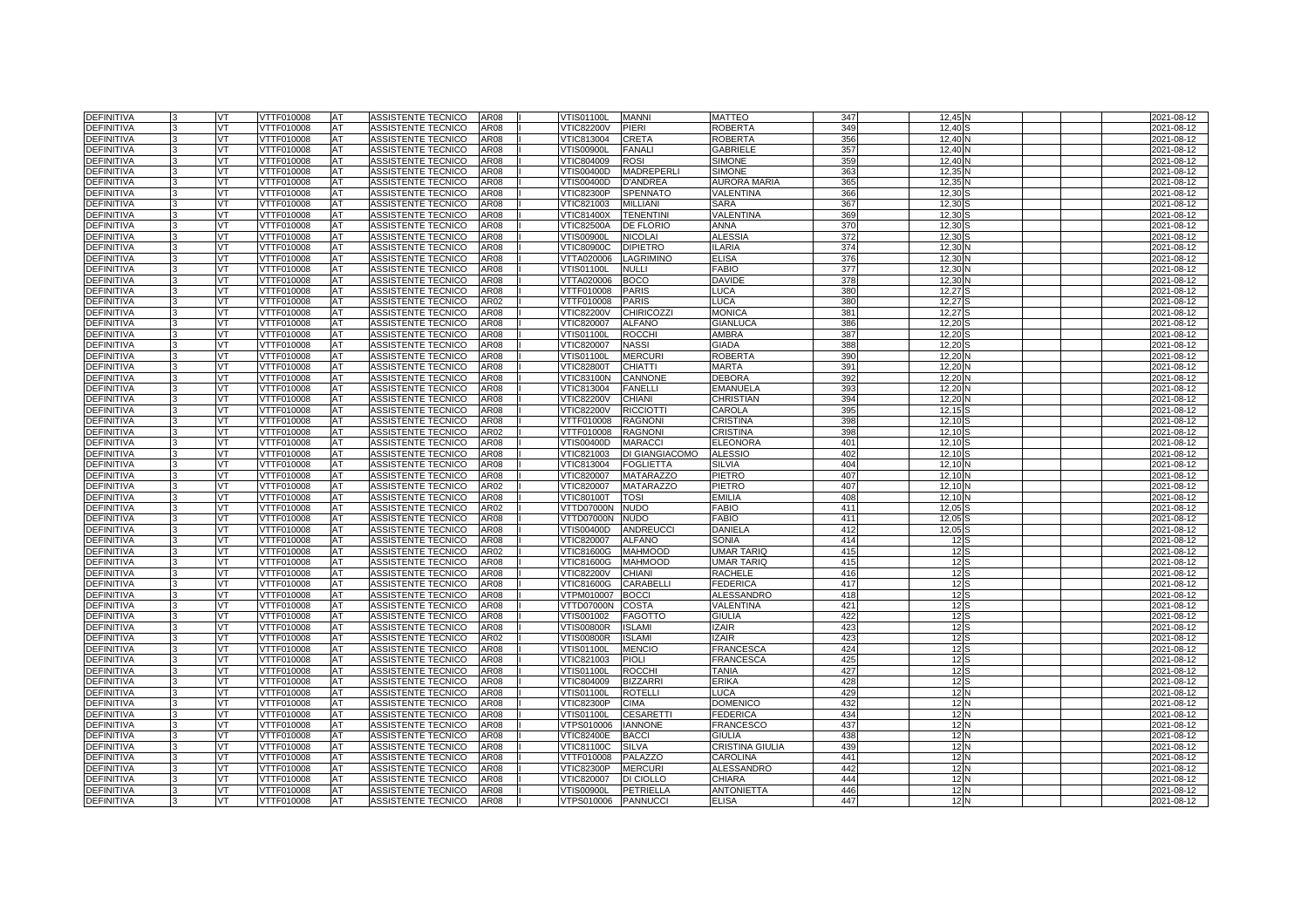| <b>DEFINITIVA</b> | VT  | VTTF010008 | <b>AT</b> | ASSISTENTE TECNICO        | AR08             | <b>VTIC80900C</b> | <b>DI SILVIO</b>       | VALENTINA             | 448             | 12 <sub>N</sub> |  | 2021-08-12 |
|-------------------|-----|------------|-----------|---------------------------|------------------|-------------------|------------------------|-----------------------|-----------------|-----------------|--|------------|
| <b>DEFINITIVA</b> | VT  | VTTF010008 | AT        | ASSISTENTE TECNICO        | AR08             | VTIC813004        | <b>GRILLI</b>          | MIRKO                 | 449             | 12N             |  | 2021-08-12 |
| <b>DEFINITIVA</b> | VT. | VTTF010008 | AT        | ASSISTENTE TECNICO        | AR08             | <b>VTIC80100T</b> | <b>MERCURI</b>         | <b>SARA</b>           | 45C             | 12N             |  | 2021-08-12 |
| DEFINITIVA        | VT  | VTTF010008 | AT        | ASSISTENTE TECNICO        | AR08             | VTIC804009        | <b>AVGOUSTOV</b>       | <b>AVGOUST</b>        | 451             | 12 <sub>N</sub> |  | 2021-08-12 |
| <b>DEFINITIVA</b> | VT  | VTTF010008 | AT        | ASSISTENTE TECNICO        | AR08             | √TPS010006        | <b>STEFANI</b>         | LARA                  | 452             | 12N             |  | 2021-08-12 |
| <b>DEFINITIVA</b> | VT. | VTTF010008 | AT        | ASSISTENTE TECNICO        | AR08             | √TIS006005        | <b>CORSI</b>           | <b>EMANUELE</b>       | 453             | 12 <sub>N</sub> |  | 2021-08-12 |
| DEFINITIVA        | VT. | VTTF010008 | AT        | ASSISTENTE TECNICO        | <b>AR08</b>      | VTIS00400D        | <b>CIANCHI</b>         | <b>CESARE</b>         | 460             | 12 <sub>N</sub> |  | 2021-08-12 |
| DEFINITIVA        | VT. | VTTF010008 | AT        | ASSISTENTE TECNICO        | AR08             | VTPS010006        | <b>CECCHINI</b>        | <b>DIEGO</b>          | 462             | 12N             |  | 2021-08-12 |
| DEFINITIVA        | VT  | VTTF010008 | AT        | ASSISTENTE TECNICO        | AR08             | VTIC820007        | <b>CASTELLARI</b>      | <b>DAVIDE</b>         | 464             | 12N             |  | 2021-08-12 |
| <b>DEFINITIVA</b> | VT  | VTTF010008 | AT        | ASSISTENTE TECNICO        | AR02             | VTIC820007        | <b>CASTELLARI</b>      | <b>DAVIDE</b>         | 464             | 12 <sub>N</sub> |  | 2021-08-12 |
| <b>DEFINITIVA</b> | VT  | VTTF010008 | AT        | ASSISTENTE TECNICO        | AR08             | VTIC805005        | <b>SENSI</b>           | CONSUELO              | 468             | 12              |  | 2021-08-12 |
| <b>DEFINITIVA</b> | VT  | VTTF010008 | AT        | ASSISTENTE TECNICO        | AR08             | /TIC82500A        | <b>ROMANO</b>          | MARIAROSARIA          | 474             | 11,95           |  | 2021-08-12 |
| DEFINITIVA        | VT  | VTTF010008 | AT        | ASSISTENTE TECNICO        | AR08             | <b>VTIC82500A</b> | <b>GIULIANO</b>        | <b>RITA</b>           | 475             | 11,93           |  | 2021-08-12 |
| <b>DEFINITIVA</b> | VT  | VTTF010008 | AT        | ASSISTENTE TECNICO        | AR08             | VTIC804009        | <b>FORTI</b>           | ANGELA                | 476             | 11,90           |  | 2021-08-12 |
| DEFINITIVA        | VT  | VTTF010008 | AT        | ASSISTENTE TECNICO        | AR08             | VTIC804009        | <b>NASTI</b>           | <b>FEDERICA</b>       | 483             | 11,90           |  | 2021-08-12 |
| <b>DEFINITIVA</b> | VT  | VTTF010008 | AT        | ASSISTENTE TECNICO        | AR08             | VTIC83100N        | <b>TROILI</b>          | <b>CLAUDIA</b>        | 484             | 11.90           |  | 2021-08-12 |
| <b>DEFINITIVA</b> | VT  | VTTF010008 | AT        | ASSISTENTE TECNICO        | AR08             | √TPS010006        | <b>SCARAMUCCIA</b>     | DANILO                | 485             | 11,90           |  | 2021-08-12 |
| <b>DEFINITIVA</b> | VT  | VTTF010008 | AT        | ASSISTENTE TECNICO        | AR08             | /TIS00800R        | <b>MECOCCI</b>         | <b>GIANPIERO</b>      | 486             | 11,85           |  | 2021-08-12 |
| <b>DEFINITIVA</b> | VT  | VTTF010008 | AT        | ASSISTENTE TECNICO        | AR08             | VTIC821003        | <b>CESETTI</b>         | <b>SUSANNA</b>        | 487             | 11.83           |  | 2021-08-12 |
| <b>DEFINITIVA</b> | VT  | VTTF010008 | AT        | ASSISTENTE TECNICO        | AR08             | VTIC835001        | <b>ACERI</b>           | VALENTINA             | 489             | 11,80           |  | 2021-08-12 |
| <b>DEFINITIVA</b> | VT  | VTTF010008 | AT        | ASSISTENTE TECNICO        | AR08             | √TIS00900L        | DI ONOFRIO             | <b>MARIA CRISTINA</b> | 49 <sub>C</sub> | 11,80           |  | 2021-08-12 |
| <b>DEFINITIVA</b> | VT  | VTTF010008 | AT        | ASSISTENTE TECNICO        | AR08             | √TIS01100L        | <b>PUTANO BISTI</b>    | FABIO                 | 493             | 11,80           |  | 2021-08-12 |
| <b>DEFINITIVA</b> | VT  | VTTF010008 | AT        | ASSISTENTE TECNICO        | AR08             | VTIC81400X        | <b>POETA</b>           | <b>MARTA</b>          | 494             | 11,80           |  | 2021-08-12 |
| <b>DEFINITIVA</b> | VT  | VTTF010008 | AT        | ASSISTENTE TECNICO        | AR08             | <b>/TIC80800L</b> | <b>BUTTINELL</b>       | <b>REBECCA</b>        | 495             | 11,80           |  | 2021-08-12 |
| <b>DEFINITIVA</b> | VT  | VTTF010008 | AT        | ASSISTENTE TECNICO        | AR08             | √TIC82900N        | <b>OCCORSO</b>         | <b>GIOVANN</b>        | 498             | 11,80           |  | 2021-08-12 |
| DEFINITIVA        | VT  | VTTF010008 | AT        | ASSISTENTE TECNICO        | AR08             | <b>VTIC82200V</b> | <b>CHIODO</b>          | ANDREA                | 500             | 11,75           |  | 2021-08-12 |
| DEFINITIVA        | VT  | VTTF010008 | AT        | ASSISTENTE TECNICO        | AR08             | VTTD07000N        | <b>CETRINI</b>         | ALESSIA               | 501             | 11,70           |  | 2021-08-12 |
| <b>DEFINITIVA</b> | VT  | VTTF010008 | AT        | ASSISTENTE TECNICO        | AR08             | √TIC83600R        | <b>CRISTIANI</b>       | LEONARDO              | 503             | 11,70           |  | 2021-08-12 |
| <b>DEFINITIVA</b> | VT  | VTTF010008 | AT        | ASSISTENTE TECNICO        | AR08             | <b>VTIC80100T</b> | <b>BRIZI</b>           | SERENA                | 504             | 11,70           |  | 2021-08-12 |
| <b>DEFINITIVA</b> | VT  | /TTF010008 | AT        | ASSISTENTE TECNICO        | AR08             | /TIC833009        | <b>BERGAMINO</b>       | NADIA                 | 508             | 11,70           |  | 2021-08-12 |
| <b>DEFINITIVA</b> | VT  | VTTF010008 | AT        | ASSISTENTE TECNICO        | AR08             | <b>VTIC83600R</b> | <b>ISLAMI</b>          | ARLJINDA              | 510             | 11,65           |  | 2021-08-12 |
| <b>DEFINITIVA</b> | VT  | VTTF010008 | AT        | ASSISTENTE TECNICO        | AR02             | VTIC83600R        | <b>ISLAMI</b>          | ARLJINDA              | 510             | 11,65           |  | 2021-08-12 |
| DEFINITIVA        | VT  | /TTF010008 | AT        | <b>ASSISTENTE TECNICO</b> | AR08             | /TIC82200V        | <b>CAMPIONI</b>        | <b>ALESSANDRA</b>     | 512             | 11,63           |  | 2021-08-12 |
| <b>DEFINITIVA</b> | VT  | VTTF010008 | AT        | ASSISTENTE TECNICO        | AR08             | VTIC834005        | <b>ROCCHI</b>          | MASSIMILIANO          | 513             | 11,62           |  | 2021-08-12 |
| <b>DEFINITIVA</b> | VT  | VTTF010008 | AT        | ASSISTENTE TECNICO        | AR08             | /TIC83100N        | CAPUTO                 | MANUELA               | 514             | 11,60           |  | 2021-08-12 |
| DEFINITIVA        | VT  | /TTF010008 | AT        | <b>ASSISTENTE TECNICO</b> | AR <sub>08</sub> | /TIC834005        | COSTANZO               | ROSA                  | 516             | 11.60           |  | 2021-08-12 |
| <b>DEFINITIVA</b> | VT  | VTTF010008 | AT        | ASSISTENTE TECNICO        | AR08             | VTPS010006        | <b>TROIANO</b>         | MARIA                 | 517             | 11,60           |  | 2021-08-12 |
| DEFINITIVA        | VT  | VTTF010008 | AT        | ASSISTENTE TECNICO        | AR02             | VTPS010006        | <b>TROIANO</b>         | <b>MARIA</b>          | 517             | 11,60           |  | 2021-08-12 |
| <b>DEFINITIVA</b> | VT  | VTTF010008 | AT        | ASSISTENTE TECNICO        | AR08             | VTIC804009        | <b>SALIOLA BUCELLI</b> | <b>ARIANNA</b>        | 518             | 11.60           |  | 2021-08-12 |
| <b>DEFINITIVA</b> | VT  | VTTF010008 | AT        | ASSISTENTE TECNICO        | AR08             | <b>VTIC80800L</b> | <b>LUCCHETTI</b>       | <b>ALESSANDRA</b>     | 520             | 11,60           |  | 2021-08-12 |
| <b>DEFINITIVA</b> | VT  | VTTF010008 | AT        | ASSISTENTE TECNICO        | AR08             | VTIC820007        | <b>PONTANI</b>         | PAMELA                | 521             | 11,60           |  | 2021-08-12 |
| <b>DEFINITIVA</b> | VT  | /TTF010008 | AT        | ASSISTENTE TECNICO        | AR08             | /TIS007001        | <b>BARTOLI</b>         | GIACOMO               | 522             | 11.60           |  | 2021-08-12 |
| <b>DEFINITIVA</b> | VT  | VTTF010008 | AT        | ASSISTENTE TECNICO        | AR08             | VTTF010008        | <b>PESCATORE</b>       | <b>MARTINA</b>        | 524             | 11,60           |  | 2021-08-12 |
| DEFINITIVA        | VT  | VTTF010008 | AT        | ASSISTENTE TECNICO        | AR08             | √TIS01100L        | <b>ROSSI</b>           | ANDREA                | 525             | 11,60           |  | 2021-08-12 |
| DEFINITIVA        | VT  | /TTF010008 | AT        | ASSISTENTE TECNICO        | AR08             | /TIS00400D        | <b>SCHIAVONI</b>       | <b>RICCARDO</b>       | 526             | 11.60           |  | 2021-08-12 |
| <b>DEFINITIVA</b> | VT  | VTTF010008 | AT        | ASSISTENTE TECNICO        | AR08             | VTIS01100L        | <b>MAZZUOLI</b>        | LUCREZIA              | 527             | 11,60           |  | 2021-08-12 |
| DEFINITIVA        | VT  | VTTF010008 | AT        | ASSISTENTE TECNICO        | AR08             | VTIC821003        | <b>PICCIONI</b>        | LISA                  | 528             | 11,60           |  | 2021-08-12 |
| <b>DEFINITIVA</b> | VT. | VTTF010008 | AT        | ASSISTENTE TECNICO        | AR08             | /TIC81700B        | <b>BONDINI</b>         | <b>NICOLETTA</b>      | 529             | 11.60           |  | 2021-08-12 |
| <b>DEFINITIVA</b> | VT  | VTTF010008 | AT        | ASSISTENTE TECNICO        | AR08             | VTIS01100L        | <b>RAGNI</b>           | ELENA                 | 531             | 11,60           |  | 2021-08-12 |
| DEFINITIVA        | VT  | VTTF010008 | AT        | ASSISTENTE TECNICO        | AR08             | VTIS013008        | CARDUCCI               | <b>SILVIA</b>         | 533             | 11,60           |  | 2021-08-12 |
| <b>DEFINITIVA</b> | VT  | VTTF010008 | AT        | ASSISTENTE TECNICO        | AR02             | VTTF010008        | LAURETI                | LUCIO                 | 537             | 11,52           |  | 2021-08-12 |
| <b>DEFINITIVA</b> | VT  | VTTF010008 | AT        | ASSISTENTE TECNICO        | AR08             | VTTF010008        | <b>LAURETI</b>         | LUCIO                 | 537             | 11,52           |  | 2021-08-12 |
| DEFINITIVA        | VT  | VTTF010008 | AT        | ASSISTENTE TECNICO        | AR08             | VTIC834005        | <b>GALLO</b>           | <b>GIUSEPPINA</b>     | 542             | 11,50           |  | 2021-08-12 |
| <b>DEFINITIVA</b> | VT  | VTTF010008 | AT        | ASSISTENTE TECNICO        | AR02             | /TIC834005        | <b>GALLO</b>           | <b>GIUSEPPINA</b>     | 542             | 11,50           |  | 2021-08-12 |
| <b>DEFINITIVA</b> | VT  | VTTF010008 | AT        | ASSISTENTE TECNICO        | AR08             | VTIS01100L        | <b>D'ORAZIO</b>        | SAMUELE               | 544             | 11,50           |  | 2021-08-12 |
| DEFINITIVA        | VT  | VTTF010008 | AT        | ASSISTENTE TECNICO        | AR08             | VTTD07000N        | <b>CETRINI</b>         | <b>GIORGIO</b>        | 545             | 11,50           |  | 2021-08-12 |
| <b>DEFINITIVA</b> | VT  | VTTF010008 | AT        | ASSISTENTE TECNICO        | <b>AR08</b>      | √TIS00800R        | <b>SOLANO</b>          | <b>DOMENICA</b>       | 546             | 11,50           |  | 2021-08-12 |
| <b>DEFINITIVA</b> | VT  | VTTF010008 | AT        | ASSISTENTE TECNICO        | AR08             | VTIC805005        | <b>BRIZI</b>           | MAURA                 | 549             | 11.50           |  | 2021-08-12 |
| DEFINITIVA        | VT  | VTTF010008 | AT        | ASSISTENTE TECNICO        | AR08             | √TIS01100L        | <b>POPON</b>           | MICHELANGELO          | 551             | 11,50           |  | 2021-08-12 |
| <b>DEFINITIVA</b> | VT  | VTTF010008 | AT        | ASSISTENTE TECNICO        | AR08             | /TIC813004        | <b>PINNA</b>           | <b>PATRIZIO</b>       | 552             | 11,50           |  | 2021-08-12 |
| <b>DEFINITIVA</b> | VT  | VTTF010008 | AT        | ASSISTENTE TECNICO        | AR08             | √TIC82800T        | TRAPÉ                  | FEDERICA              | 555             | 11,50           |  | 2021-08-12 |
| DEFINITIVA        | VT  | VTTF010008 | AT        | ASSISTENTE TECNICO        | AR08             | √TIS00900L        | <b>GENTILI</b>         | EMANUELE              | 556             | 11,50           |  | 2021-08-12 |
| <b>DEFINITIVA</b> | VT  | VTTF010008 | AT        | ASSISTENTE TECNICO        | AR02             | <b>/TTF010008</b> | <b>POLICARO</b>        | GREGORIO              | 557             | 11,50           |  | 2021-08-12 |
| <b>DEFINITIVA</b> | VT. | VTTF010008 | AT        | ASSISTENTE TECNICO        | AR08             | VTTF010008        | <b>POLICARO</b>        | <b>GREGORIO</b>       | 557             | 11,50           |  | 2021-08-12 |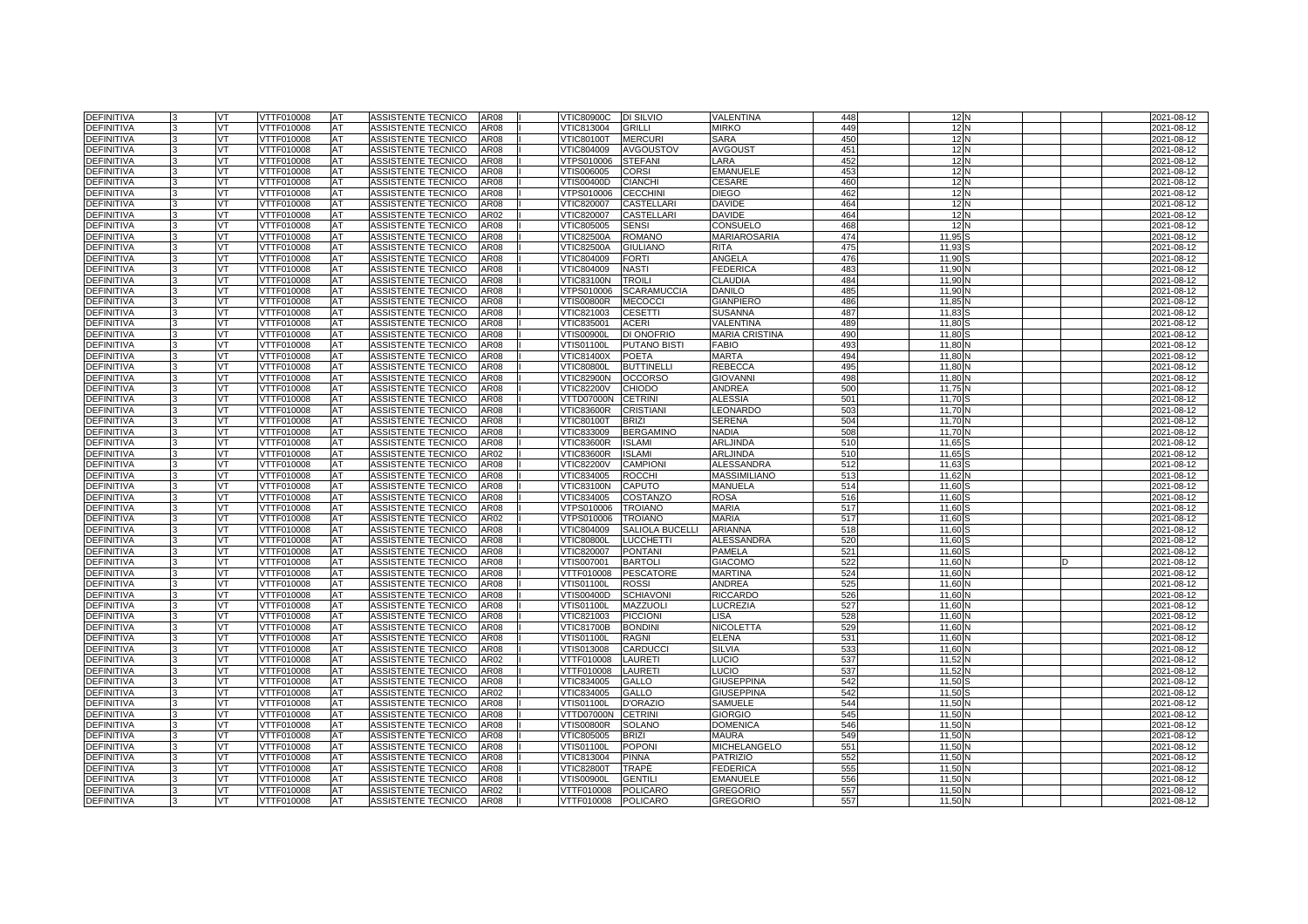| <b>DEFINITIVA</b> |   | VT  | VTTF010008        | AT        | ASSISTENTE TECNICO        | AR08        | VTIS00400D PORRI  |                       | <b>GIORGIO</b>         | 558 | 11.50 |  | 2021-08-12 |
|-------------------|---|-----|-------------------|-----------|---------------------------|-------------|-------------------|-----------------------|------------------------|-----|-------|--|------------|
| <b>DEFINITIVA</b> |   | VT  | VTTF010008        | AT        | <b>ASSISTENTE TECNICO</b> | AR08        | VTPS010006        | <b>DI FAZIO</b>       | FRANCESCA              | 560 | 11.45 |  | 2021-08-12 |
| <b>DEFINITIVA</b> |   | VT  | <b>VTTF010008</b> | AT        | <b>ASSISTENTE TECNICO</b> | AR01        | /TIS00400D        | <b>BALLETTI</b>       | MARCO                  | 561 | 11.40 |  | 2021-08-12 |
| <b>DEFINITIVA</b> |   | VT  | VTTF010008        | AT        | <b>ASSISTENTE TECNICO</b> | AR08        | VTIS00400D        | <b>BALLETTI</b>       | <b>MARCO</b>           | 561 | 11.40 |  | 2021-08-12 |
| <b>DEFINITIVA</b> |   | VT  | VTTF010008        | AT        | ASSISTENTE TECNICO        | <b>AR08</b> | VTTD07000N        | <b>BLUNDO</b>         | ROBERTO                | 562 | 11.40 |  | 2021-08-12 |
| <b>DEFINITIVA</b> |   | VT  | TTF010008         | AT        | ASSISTENTE TECNICO        | AR02        | TTF010008         | <b>MASTROGIOVANNI</b> | <b>FABIO</b>           | 563 | 11.40 |  | 2021-08-12 |
| <b>DEFINITIVA</b> |   | VT  | VTTF010008        | AT        | ASSISTENTE TECNICO        | AR08        | VTTF010008        | <b>MASTROGIOVANNI</b> | <b>FABIO</b>           | 563 | 11.40 |  | 2021-08-12 |
| <b>DEFINITIVA</b> |   | VT  | VTTF010008        | AT        | ASSISTENTE TECNICO        | AR08        | <b>VTIC81700B</b> | <b>TROIL</b>          | PIER PAOLO             | 565 | 11.40 |  | 2021-08-12 |
| <b>DEFINITIVA</b> |   | VT  | VTTF010008        | AT        | ASSISTENTE TECNICO        | AR02        | <b>VTIC81700B</b> | <b>TROILI</b>         | PIER PAOLO             | 565 | 11,40 |  | 2021-08-12 |
| <b>DEFINITIVA</b> |   | VT  | VTTF010008        | AT        | <b>ASSISTENTE TECNICO</b> | AR08        | <b>VTIC82200V</b> | <b>PEPE</b>           | <b>ARIANNA</b>         | 568 | 11.40 |  | 2021-08-12 |
| <b>DEFINITIVA</b> |   | VT  | <b>VTTF010008</b> | AT        | <b>ASSISTENTE TECNICO</b> | <b>AR02</b> | <b>VTIC82200V</b> | PEPE                  | <b>ARIANNA</b>         | 568 | 11,40 |  | 2021-08-12 |
| <b>DEFINITIVA</b> |   | VT  | VTTF010008        | AT        | ASSISTENTE TECNICO        | <b>AR08</b> | /TIC80800L        | <b>CICORIA</b>        | <b>ANDREA</b>          | 570 | 11.40 |  | 2021-08-12 |
| <b>DEFINITIVA</b> |   | VT  | VTTF010008        | AT        | ASSISTENTE TECNICO        | AR08        | VTIS01100L        | <b>CALABRES</b>       | <b>ARIANNA</b>         | 571 | 11.40 |  | 2021-08-12 |
| <b>DEFINITIVA</b> |   | VT  | <b>VTTF010008</b> | AT        | <b>ASSISTENTE TECNICO</b> | AR02        | <b>VTTF010008</b> | ANZELMO               | <b>VINCENZO</b>        | 572 | 11,40 |  | 2021-08-12 |
| <b>DEFINITIVA</b> |   | VT  | VTTF010008        | AT        | ASSISTENTE TECNICO        | AR08        | /TTF010008        | ANZELMO               | <b>VINCENZO</b>        | 572 | 11.40 |  | 2021-08-12 |
| <b>DEFINITIVA</b> |   | VT  | VTTF010008        | AT        | ASSISTENTE TECNICO        | AR08        | VTIS006005        | <b>CARDINAL</b>       | <b>DANIELE</b>         | 573 | 11.40 |  | 2021-08-12 |
| <b>DEFINITIVA</b> |   | VT  | <b>VTTF010008</b> | AT        | ASSISTENTE TECNICO        | <b>AR08</b> | VTIS001002        | <b>FAMA</b>           | <b>FRANCESCA RITA</b>  | 574 | 11,40 |  | 2021-08-12 |
| <b>DEFINITIVA</b> |   | VT  | VTTF010008        | AT        | ASSISTENTE TECNICO        | AR08        | VTIC813004        | <b>TESTA</b>          | DANIELA                | 577 | 11.40 |  | 2021-08-12 |
| <b>DEFINITIVA</b> |   | VT  | VTTF010008        | AT        | ASSISTENTE TECNICO        | AR08        | VTTF010008        | <b>PAGLIAR</b>        | LAURA                  | 579 | 11.40 |  | 2021-08-12 |
| DEFINITIVA        |   | VT  | VTTF010008        | AT        | ASSISTENTE TECNICO        | AR08        | <b>VTIC81000L</b> | <b>PARADISI</b>       | <b>MIRIAM</b>          | 581 | 11,40 |  | 2021-08-12 |
| <b>DEFINITIVA</b> |   | VT  | VTTF010008        | AT        | ASSISTENTE TECNICO        | AR01        | VTIC81400X        | <b>BELLINI</b>        | <b>FEDERICA</b>        | 583 | 11.40 |  | 2021-08-12 |
| <b>DEFINITIVA</b> |   | VT  | VTTF010008        | AT        | ASSISTENTE TECNICO        | AR08        | <b>VTIC81400X</b> | <b>BELLIN</b>         | <b>FEDERICA</b>        | 583 | 11.40 |  | 2021-08-12 |
| <b>DEFINITIVA</b> |   | VT  | VTTF010008        | AT        | ASSISTENTE TECNICO        | <b>AR08</b> | VTIC833009        | <b>PALLUCCA</b>       | <b>STEFANIA</b>        | 584 | 11,40 |  | 2021-08-12 |
| <b>DEFINITIVA</b> |   | VT  | VTTF010008        | AT        | ASSISTENTE TECNICO        | AR08        | <b>VTIC82500A</b> | <b>NATALUCC</b>       | MARCO                  | 587 | 11,33 |  | 2021-08-12 |
| <b>DEFINITIVA</b> |   | VT  | VTTF010008        | AT        | ASSISTENTE TECNICO        | AR08        | VTIS013008        | <b>ALLEGROZZI</b>     | <b>BARBARA</b>         | 588 | 11,33 |  | 2021-08-12 |
| DEFINITIVA        |   | VT  | VTTF010008        | AT        | ASSISTENTE TECNICO        | AR08        | <b>VTIC81600G</b> | <b>RIDOLFI</b>        | VALENTINA              | 590 | 11,30 |  | 2021-08-12 |
| DEFINITIVA        |   | VT  | VTTF010008        | AT        | ASSISTENTE TECNICO        | AR08        | <b>VTIC80800L</b> | <b>SGANAPPA</b>       | <b>TIZIANA SONIA</b>   | 592 | 11,30 |  | 2021-08-12 |
| DEFINITIVA        |   | VT  | VTTF010008        | AT        | ASSISTENTE TECNICO        | AR02        | <b>VTIC80800L</b> | <b>SGANAPPA</b>       | <b>TIZIANA SONIA</b>   | 592 | 11,30 |  | 2021-08-12 |
| <b>DEFINITIVA</b> |   | VT  | VTTF010008        | AT        | ASSISTENTE TECNICO        | AR08        | VTTF010008        | <b>TERZOLI</b>        | SERENA                 | 593 | 11,30 |  | 2021-08-12 |
| <b>DEFINITIVA</b> |   | VT  | VTTF010008        | AT        | ASSISTENTE TECNICO        | AR08        | /TIS00400D        | <b>FIASCHIN</b>       | EONARDO                | 597 | 11,30 |  | 2021-08-12 |
| <b>DEFINITIVA</b> |   | VT  | VTTF010008        | AT        | ASSISTENTE TECNICO        | AR08        | VTIS006005        | <b>PARRETTI</b>       | <b>GIANMARCO</b>       | 598 | 11,30 |  | 2021-08-12 |
| DEFINITIVA        |   | VT  | VTTF010008        | AT        | ASSISTENTE TECNICO        | AR08        | <b>VTIC82900N</b> | <b>RUCHINI</b>        | MATTIA                 | 599 | 11,30 |  | 2021-08-12 |
| <b>DEFINITIVA</b> |   | VT  | /TTF010008        | AT        | <b>ASSISTENTE TECNICO</b> | AR08        | /TIS00900L        | <b>PETROCCHI</b>      | <b>MATILDE</b>         | 600 | 11.30 |  | 2021-08-12 |
| <b>DEFINITIVA</b> |   | VT  | VTTF010008        | AT        | <b>ASSISTENTE TECNICO</b> | AR02        | VTTF010008        | <b>GALLO</b>          | LUIGI                  | 601 | 11.30 |  | 2021-08-12 |
| <b>DEFINITIVA</b> |   | VT  | VTTF010008        | AT        | ASSISTENTE TECNICO        | AR08        | VTTF010008        | LOPEZ                 | VINCENZA               | 602 | 11.30 |  | 2021-08-12 |
| <b>DEFINITIVA</b> |   | VT  | <b>/TTF010008</b> | AT        | <b>ASSISTENTE TECNICO</b> | AR08        | /TIS01100L        | <b>DEL FRANCIA</b>    | FRANCESCO              | 603 | 11.30 |  | 2021-08-12 |
| <b>DEFINITIVA</b> |   | VT  | VTTF010008        | AT        | ASSISTENTE TECNICO        | AR08        | VTPS010006        | <b>BERTINI</b>        | <b>DONATELLA</b>       | 604 | 11.30 |  | 2021-08-12 |
| <b>DEFINITIVA</b> |   | VT  | VTTF010008        | AT        | ASSISTENTE TECNICO        | AR02        | VTTF010008        | <b>BIELLO</b>         | <b>FABRIZIO</b>        | 606 | 11.27 |  | 2021-08-12 |
| <b>DEFINITIVA</b> |   | vт  | <b>VTTF010008</b> | AT        | <b>ASSISTENTE TECNICO</b> | AR08        | <b>/TTF010008</b> | <b>BIELLO</b>         | <b>FABRIZIO</b>        | 606 | 11.27 |  | 2021-08-12 |
| <b>DEFINITIVA</b> |   | VT  | VTTF010008        | AT        | <b>ASSISTENTE TECNICO</b> | AR02        | VTPC010003        | <b>PIGNATALE</b>      | <b>FRANCESCO PAOLO</b> | 607 | 11.27 |  | 2021-08-12 |
| DEFINITIVA        |   | VT  | VTTF010008        | AT        | ASSISTENTE TECNICO        | AR08        | /TPC010003        | PIGNATALE             | FRANCESCO PAOLO        | 607 | 11.27 |  | 2021-08-12 |
| <b>DEFINITIVA</b> |   | VT  | TTF010008         | AT        | ASSISTENTE TECNICO        | AR08        | /TIC82200V        | <b>CRETA</b>          | LAURA                  | 609 | 11.27 |  | 2021-08-12 |
| <b>DEFINITIVA</b> |   | VT  | VTTF010008        | AT        | ASSISTENTE TECNICO        | AR08        | VTIS00400D        | <b>CESARETTI</b>      | LEONARDO               | 610 | 11.27 |  | 2021-08-12 |
| <b>DEFINITIVA</b> |   | VT. | VTTF010008        | AT        | ASSISTENTE TECNICO        | AR08        | VTIC83200D        | <b>SALIMBENI</b>      | PAOLA                  | 613 | 11.23 |  | 2021-08-12 |
| <b>DEFINITIVA</b> |   | VT  | VTTF010008        | AT        | ASSISTENTE TECNICO        | AR08        | VTIS00400D        | <b>CIANCHI</b>        | <b>SILVIA</b>          | 617 | 11.20 |  | 2021-08-12 |
| <b>DEFINITIVA</b> |   | VT  | VTTF010008        | AT        | <b>ASSISTENTE TECNICO</b> | AR08        | VTTD07000N        | <b>PETTI</b>          | ANGELICA               | 618 | 11.20 |  | 2021-08-12 |
| <b>DEFINITIVA</b> |   | VT  | <b>VTTF010008</b> | <b>AT</b> | <b>ASSISTENTE TECNICO</b> | AR08        | VTIC81400X        | <b>GIOVANNESI</b>     | LUCA                   | 619 | 11,20 |  | 2021-08-12 |
| <b>DEFINITIVA</b> |   | VT  | VTTF010008        | AT        | ASSISTENTE TECNICO        | AR02        | /TIC81400X        | <b>GIOVANNESI</b>     | <b>LUCA</b>            | 619 | 11.20 |  | 2021-08-12 |
| <b>DEFINITIVA</b> |   | VT  | VTTF010008        | AT        | ASSISTENTE TECNICO        | <b>AR08</b> | VTIC835001        | <b>DE LUCA</b>        | <b>ANTONELLO</b>       | 622 | 11.20 |  | 2021-08-12 |
| <b>DEFINITIVA</b> |   | VT  | <b>VTTF010008</b> | AT        | <b>ASSISTENTE TECNICO</b> | AR08        | <b>VTIS00400D</b> | <b>ANSELMI</b>        | <b>ALESSANDRA</b>      | 623 | 11,20 |  | 2021-08-12 |
| <b>DEFINITIVA</b> |   | VT  | VTTF010008        | AT        | ASSISTENTE TECNICO        | AR08        | <b>VTIC81000L</b> | <b>CONCORDIA</b>      | <b>ELEONORA</b>        | 625 | 11.20 |  | 2021-08-12 |
| <b>DEFINITIVA</b> |   | VT  | VTTF010008        | AT        | ASSISTENTE TECNICO        | AR08        | VTIC813004        | <b>CECCARELLI</b>     | <b>ALESSIA</b>         | 626 | 11.20 |  | 2021-08-12 |
| DEFINITIVA        |   | VT  | VTTF010008        | AT        | ASSISTENTE TECNICO        | AR08        | VTTF010008        | <b>GUIDETTI</b>       | MATTEO                 | 627 | 11,20 |  | 2021-08-12 |
| <b>DEFINITIVA</b> |   | VT  | VTTF010008        | AT        | ASSISTENTE TECNICO        | AR08        | VTIC83100N        | <b>ROSATI</b>         | ELENA                  | 628 | 11,20 |  | 2021-08-12 |
| <b>DEFINITIVA</b> |   | VT  | VTTF010008        | <b>AT</b> | ASSISTENTE TECNICO        | <b>AR08</b> | VTTF010008        | <b>MICCI</b>          | <b>ROBERTA</b>         | 631 | 11.15 |  | 2021-08-12 |
| <b>DEFINITIVA</b> |   | VT  | VTTF010008        | <b>AT</b> | ASSISTENTE TECNICO        | AR08        | √TIS01100L        | <b>BATALONI</b>       | SAMUELE                | 635 | 11,10 |  | 2021-08-12 |
| <b>DEFINITIVA</b> |   | VT  | VTTF010008        | AT        | <b>ASSISTENTE TECNICO</b> | AR08        | VTTF010008        | <b>DE ROSA</b>        | PASQUALE               | 637 | 11,10 |  | 2021-08-12 |
| <b>DEFINITIVA</b> |   | VT  | VTTF010008        | AT        | ASSISTENTE TECNICO        | AR08        | VTIC804009        | <b>SANTI</b>          | ARCANGELO              | 638 | 11.10 |  | 2021-08-12 |
| DEFINITIVA        |   | VT  | VTTF010008        | AT        | ASSISTENTE TECNICO        | AR01        | VTIC804009        | SANTI                 | ARCANGELO              | 638 | 11,10 |  | 2021-08-12 |
| <b>DEFINITIVA</b> |   | VT  | VTTF010008        | AT        | ASSISTENTE TECNICO        | AR08        | VTIC804009        | <b>SCIPIO</b>         | <b>ELENA</b>           | 639 | 11,10 |  | 2021-08-12 |
| <b>DEFINITIVA</b> |   | VT  | VTTF010008        | AT        | ASSISTENTE TECNICO        | AR08        | VTIC81100C        | <b>ZUCCARINO</b>      | <b>GIORGIO</b>         | 641 | 11,10 |  | 2021-08-12 |
| DEFINITIVA        |   | VT. | VTTF010008        | AT        | ASSISTENTE TECNICO        | AR08        | <b>VTIC80100T</b> | <b>CHIERIC</b>        | STEFANIA               | 642 | 11,10 |  | 2021-08-12 |
| DEFINITIVA        |   | VT  | VTTF010008        | AT        | ASSISTENTE TECNICO        | AR08        | <b>VTIC82900N</b> | <b>RUSSO</b>          | MARIA DANILA           | 646 | 11,10 |  | 2021-08-12 |
| <b>DEFINITIVA</b> | 3 | VT  | VTTF010008        | AT        | ASSISTENTE TECNICO        | AR08        | VTIS00800R        | PIERI                 | DANIELE                | 647 | 11,10 |  | 2021-08-12 |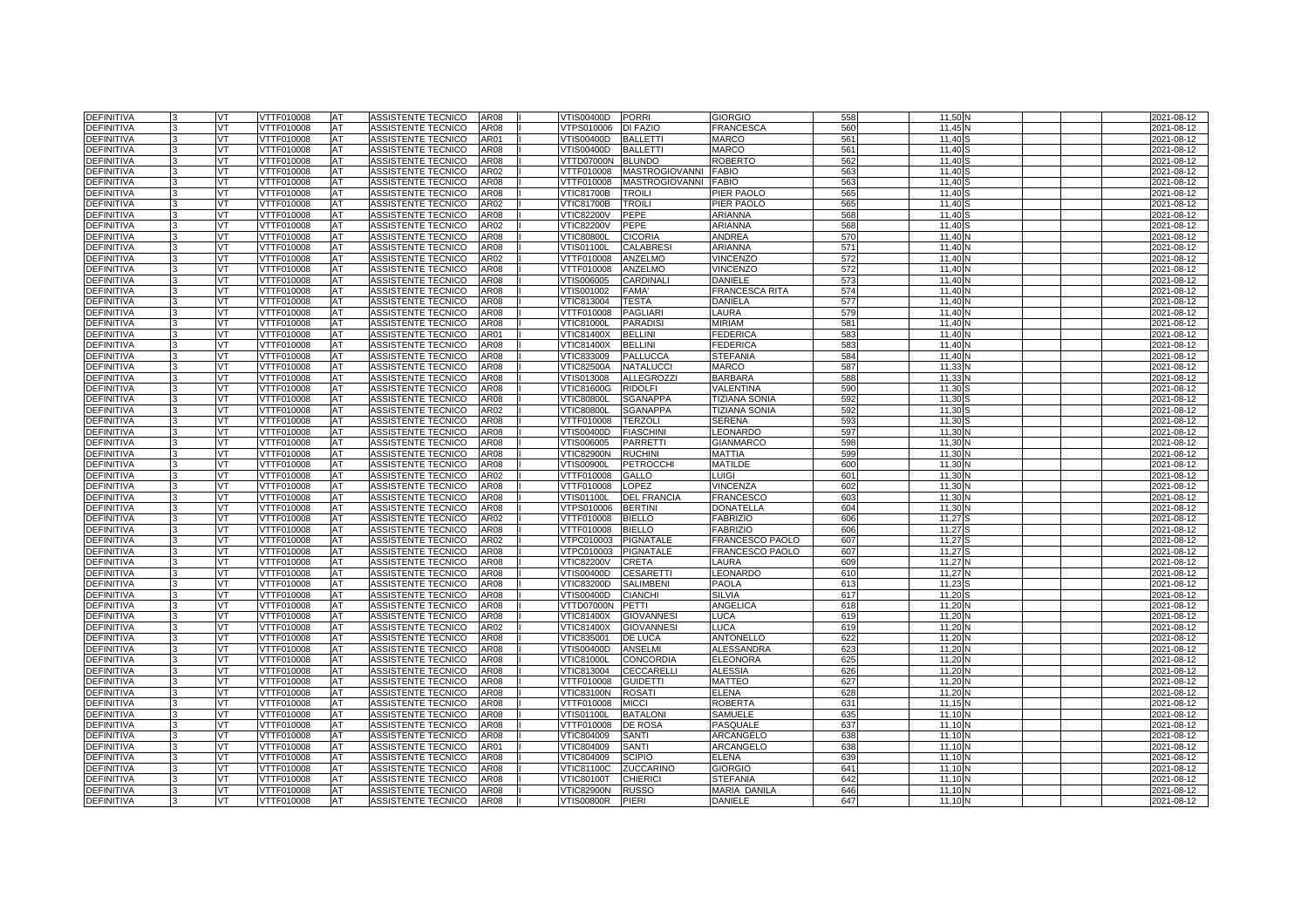| <b>DEFINITIVA</b>               | <b>VT</b> | VTTF010008               | <b>AT</b> | ASSISTENTE TECNICO                       | AR02                | √TIS00800R               | PIERI                              | DANIELE                           | 647        | 11,10 N                     | 2021-08-12               |
|---------------------------------|-----------|--------------------------|-----------|------------------------------------------|---------------------|--------------------------|------------------------------------|-----------------------------------|------------|-----------------------------|--------------------------|
| <b>DEFINITIVA</b>               | VT        | VTTF010008               | AT        | ASSISTENTE TECNICO                       | AR08                | VTIC834005               | <b>VINCENTI</b>                    | <b>MARICA</b>                     | 650        | 11,05 <sup>N</sup>          | 2021-08-12               |
| <b>DEFINITIVA</b>               | VT        | VTTF010008               | AT        | ASSISTENTE TECNICO                       | AR08                | √TIS01100L               | <b>CESARETTI</b>                   | <b>MICHELE</b>                    | 652        | 11 S                        | 2021-08-12               |
| DEFINITIVA                      | <b>VT</b> | VTTF010008               | AT        | ASSISTENTE TECNICO                       | AR08                | VTTF010008               | <b>GUANCINI</b>                    | <b>EMANUELA</b>                   | 654        | 11 <sup>S</sup>             | 2021-08-12               |
| <b>DEFINITIVA</b>               | VT        | VTTF010008               | AT        | ASSISTENTE TECNICO                       | AR08                | √TIC81600G               | <b>MARTANI</b>                     | <b>CLAUDIO</b>                    | 655        | 11S                         | 2021-08-12               |
| <b>DEFINITIVA</b>               | VT        | VTTF010008               | AT        | ASSISTENTE TECNICO                       | AR08                | VTTA020006               | <b>MELONI</b>                      | SARA                              | 658        | 11N                         | 2021-08-12               |
| <b>DEFINITIVA</b>               | VT.       | VTTF010008               | AT        | ASSISTENTE TECNICO                       | <b>AR08</b>         | VTIC819003               | <b>QUATTRANNI</b>                  | <b>FEDERICO</b>                   | 659        | $11$ N                      | 2021-08-12               |
| DEFINITIVA                      | VT        | VTTF010008               | AT        | ASSISTENTE TECNICO                       | AR08                | <b>VTIC82200V</b>        | <b>ANTONELLI</b>                   | CHIARA                            | 660        | 11 <sub>N</sub>             | 2021-08-12               |
| <b>DEFINITIVA</b>               | VT        | VTTF010008               | AT        | ASSISTENTE TECNICO                       | AR08                | √TIS00900L               | <b>CERICA</b>                      | <b>GIULIA</b>                     | 661        | 11N                         | 2021-08-12               |
| DEFINITIVA                      | <b>VT</b> | VTTF010008               | AT        | ASSISTENTE TECNICO                       | AR08                | VTIS013008               | <b>CACCHIARELLI</b>                | <b>MARTINA</b>                    | 662        | 11N                         | 2021-08-12               |
| <b>DEFINITIVA</b>               | VT        | VTTF010008               | AT        | ASSISTENTE TECNICO                       | AR08                | VTPS010006               | RAGGI                              | <b>SILVIA</b>                     | 664        | 11N                         | 2021-08-12               |
| <b>DEFINITIVA</b>               | VT        | VTTF010008               | AT        | ASSISTENTE TECNICO                       | AR08                | VTIC81400X               | <b>PUGLIESI</b>                    | <b>ELISA</b>                      | 665        | 11N                         | 2021-08-12               |
| DEFINITIVA                      | VT        | VTTF010008               | AT        | ASSISTENTE TECNICO                       | AR08                | VTTF010008               | <b>TRAVAGLIONE</b>                 | <b>GIUSEPPE</b>                   | 666        | 11N                         | 2021-08-12               |
| <b>DEFINITIVA</b>               | VT        | VTTF010008               | AT        | ASSISTENTE TECNICO                       | AR08                | VTIC819003               | <b>PAIOLETTI</b>                   | <b>SIMONE</b>                     | 667        | 11 <sub>N</sub>             | 2021-08-12               |
| DEFINITIVA                      | VT        | VTTF010008               | AT        | ASSISTENTE TECNICO                       | AR08                | VTPM010007               | <b>CORINTI</b>                     | <b>ELISA</b>                      | 668        | 11N                         | 2021-08-12               |
| <b>DEFINITIVA</b>               | <b>VT</b> | VTTF010008               | AT        | ASSISTENTE TECNICO                       | AR08                | <b>VTIC82200V</b>        | <b>FANELLI</b>                     | ANGELICA                          | 669        | 11N                         | 2021-08-12               |
| <b>DEFINITIVA</b>               | VT        | VTTF010008               | AT        | <b>ASSISTENTE TECNICO</b>                | AR08                | VTIC833009               | <b>DI SANTE</b>                    | GIOVANNI                          | 670        | 11N                         | 2021-08-12               |
| <b>DEFINITIVA</b>               | VT        | /TTF010008               | AT        | ASSISTENTE TECNICO                       | AR08                | VTIC805005               | <b>BORZACCHI</b>                   | <b>ANNA</b>                       | 671        | 11N                         | 2021-08-12               |
| <b>DEFINITIVA</b>               | VT        | VTTF010008               | AT        | ASSISTENTE TECNICO                       | AR08                | <b>VTIS01100L</b>        | <b>FILONI</b>                      | <b>ELISA</b>                      | 672        | 11N                         | 2021-08-12               |
| <b>DEFINITIVA</b>               | VT        | VTTF010008               | AT        | ASSISTENTE TECNICO                       | AR08                | VTIC81400X               | <b>CANEPINA</b>                    | <b>FRANCESCO</b>                  | 676        | 11N                         | 2021-08-12               |
| DEFINITIVA                      | VT        | VTTF010008               | AT        | ASSISTENTE TECNICO                       | AR08                | VTIC82500A               | <b>PASCALE</b>                     | <b>PATRIZIA</b>                   | 678        | 11N                         | 2021-08-12               |
| DEFINITIVA                      | <b>VT</b> | VTTF010008               | AT        | ASSISTENTE TECNICO                       | AR08                | <b>VTIC80800L</b>        | <b>SURIANO</b>                     | MARIO                             | 679        | 11 <sub>IN</sub>            | 2021-08-12               |
| DEFINITIVA                      | VT        | VTTF010008               | AT        | ASSISTENTE TECNICO                       | AR <sub>02</sub>    | <b>VTIC80800L</b>        | <b>SURIANO</b>                     | <b>MARIO</b>                      | 679        | 11N                         | 2021-08-12               |
| <b>DEFINITIVA</b>               | VT.       | VTTF010008               | AT        | ASSISTENTE TECNICO                       | AR <sub>08</sub>    | VTTF010008               | <b>FRATINI</b>                     | ANDREA                            | 680        | 11 <sub>N</sub>             | 2021-08-12               |
| <b>DEFINITIVA</b>               | VT        | VTTF010008               | AT        | ASSISTENTE TECNICO                       | AR01                | VTTF010008               | <b>FRATINI</b>                     | ANDREA                            | 680        | 11 <sub>IN</sub>            | 2021-08-12               |
| <b>DEFINITIVA</b>               | VT        | VTTF010008               | AT        | ASSISTENTE TECNICO                       | AR08                | VTTF010008               | <b>IERONE</b>                      | <b>DOMENICC</b>                   | 681        | 11 <sub>N</sub>             | 2021-08-12               |
| <b>DEFINITIVA</b>               | VT        | VTTF010008               | AT        | ASSISTENTE TECNICO                       | AR02                | VTTF010008               | <b>IERONE</b>                      | <b>DOMENICC</b>                   | 681        | 11N                         | 2021-08-12               |
| <b>DEFINITIVA</b>               | <b>VT</b> | VTTF010008               | AT        | ASSISTENTE TECNICO                       | AR08                | VTIS01100L               | <b>BARBARINO</b>                   | VINCENZA                          | 682        | 11 <sub>IN</sub>            | 2021-08-12               |
| DEFINITIVA                      | VT        | VTTF010008               | AT        | ASSISTENTE TECNICO                       | AR08                | VTTD07000N               | <b>BERNI</b>                       | ROBERTO                           | 683        | 11N                         | 2021-08-12               |
| <b>DEFINITIVA</b>               | VT.       | VTTF010008               | AT        | ASSISTENTE TECNICO                       | AR02                | VTTD07000N               | <b>BERNI</b>                       | ROBERTO                           | 683        | 11N                         | 2021-08-12               |
| <b>DEFINITIVA</b>               | <b>VT</b> | VTTF010008               | AT        | ASSISTENTE TECNICO                       | AR08                | VTIC83200D               | <b>CALEVI</b>                      | CLAUDIO                           | 684        | 11 <sub>IN</sub>            | 2021-08-12               |
| DEFINITIVA                      | VT        | VTTF010008               | AT        | ASSISTENTE TECNICO                       | AR02                | VTIC83200D               | <b>CALEVI</b>                      | CLAUDIO                           | 684        | 11N                         | 2021-08-12               |
| <b>DEFINITIVA</b>               | VT        | VTTF010008               | AT        | <b>ASSISTENTE TECNICO</b>                | AR08                | VTTF010008               | <b>SCHETTINO</b>                   | <b>GIUSEPPE</b>                   | 687        | 10,95 <sup>S</sup>          | 2021-08-12               |
| <b>DEFINITIVA</b>               | <b>VT</b> | VTTF010008               | AT        | ASSISTENTE TECNICO                       | AR08                | VTIS00800R               | <b>PISTOLESE</b>                   | LUIGI                             | 689        | 10,93 N                     | 2021-08-12               |
| DEFINITIVA                      | VT        | VTTF010008               | AT        | ASSISTENTE TECNICO                       | AR08                | VTTF010008               | <b>D'ANDREA</b>                    | <b>ETTORE</b>                     | 691        | 10,90                       | 2021-08-12               |
| <b>DEFINITIVA</b>               | VT        | /TTF010008               | AT        | ASSISTENTE TECNICO                       | AR08                | √TIS01100L               | <b>MATARAZZO</b>                   | <b>ALESSANDRA</b>                 | 692        | 10.90                       | 2021-08-12               |
| <b>DEFINITIVA</b>               | <b>VT</b> | VTTF010008               | AT        | ASSISTENTE TECNICO                       | AR08                | VTTF010008               | <b>FABBRICA</b>                    | VERONICA                          | 693        | 10,90                       | 2021-08-12               |
| DEFINITIVA                      | VT        | VTTF010008               | AT        | ASSISTENTE TECNICO                       | AR08                | VTIC834005               | <b>BURLINI</b>                     | DANIELE                           | 694        | 10,90                       | 2021-08-12               |
| DEFINITIVA                      | VT        | /TTF010008               | AT        | <b>ASSISTENTE TECNICO</b>                | AR08                | /TIS00400D               | <b>TRANFA</b>                      | GIOIA                             | 695        | 10.90                       | 2021-08-12               |
| <b>DEFINITIVA</b>               | VT        | VTTF010008               | AT        | <b>ASSISTENTE TECNICO</b>                | AR08                | VTIC834005               | <b>TASCHIN</b>                     | <b>FRANCESCA</b>                  | 696        | 10,90                       | 2021-08-12               |
| DEFINITIVA                      | VT        | VTTF010008               | AT        | ASSISTENTE TECNICO                       | AR02                | √TIS00800R               | CRESCENZO                          | <b>FRANCESCO</b>                  | 700        | 10,90 N                     | 2021-08-12               |
| <b>DEFINITIVA</b>               | VT        | /TTF010008               | AT        | ASSISTENTE TECNICO                       | AR08                | √TIS00800R               | CRESCENZO                          | <b>FRANCESCO</b>                  | 700        | 10.90 <sub>h</sub>          | 2021-08-12               |
| <b>DEFINITIVA</b>               | <b>VT</b> | VTTF010008               | AT        | ASSISTENTE TECNICO                       | AR08                | VTMM047008               | <b>RICCIARDI</b>                   | MICHELA                           | 701        | 10,90                       | 2021-08-12               |
| DEFINITIVA                      | VT        | VTTF010008               | AT        | ASSISTENTE TECNICO                       | AR08                | VTIC821003               | <b>MIRANDA</b>                     | <b>MMA</b>                        | 702        | 10,90                       | 2021-08-12               |
| <b>DEFINITIVA</b>               | VT        | /TTF010008               | AT        | ASSISTENTE TECNICO                       | AR08                | /TIC813004               | <b>BENEDETTI</b>                   | GIANLUCA                          | 703        | 10,90                       | 2021-08-12               |
| DEFINITIVA                      | VT        | VTTF010008               | AT        | ASSISTENTE TECNICO                       | AR08                | <b>VTIC820007</b>        | <b>CAPOTOSTO</b>                   | VALENTINA                         | 706        | 10,90 <sup>N</sup>          | 2021-08-12               |
| DEFINITIVA                      | VT        | VTTF010008               | AT        | ASSISTENTE TECNICO                       | AR08                | VTIS001002               | <b>VOLTA</b>                       | <b>ELISA</b>                      | 707        | 10,90 <sup>N</sup>          | 2021-08-12               |
| <b>DEFINITIVA</b>               | VT        | VTTF010008               | <b>AT</b> | ASSISTENTE TECNICO                       | AR08                | VTIC83200D               | VALLERIANI                         | <b>SARA</b>                       | 708        | 10,90 N                     | 2021-08-12               |
| <b>DEFINITIVA</b>               | <b>VT</b> | VTTF010008               | AT        | ASSISTENTE TECNICO                       | AR <sub>08</sub>    | VTIC835001               | VELLA                              | <b>ANTONINA</b>                   | 711        | 10,90                       | 2021-08-12               |
| DEFINITIVA                      | VT        | VTTF010008               | AT        | ASSISTENTE TECNICO                       | AR02                | VTIS007001               | NELLI                              | <b>TOMMASO</b>                    | 714<br>714 | 10,90                       | 2021-08-12               |
| <b>DEFINITIVA</b>               | VT        | VTTF010008               | AT        | ASSISTENTE TECNICO                       | AR08                | VTIS007001               | <b>NELLI</b>                       | <b>TOMMASO</b>                    |            | 10,90 N                     | 2021-08-12               |
| DEFINITIVA<br>DEFINITIVA        | VT<br>VT  | VTTF010008<br>VTTF010008 | AT<br>AT  | ASSISTENTE TECNICO<br>ASSISTENTE TECNICO | AR08<br><b>AR08</b> | VTIS013008<br>VTIC835001 | <b>SERAFINI</b><br><b>DE PARI</b>  | CHIARA<br>ELIANA                  | 715<br>716 | 10,90 <sup>N</sup><br>10,83 | 2021-08-12<br>2021-08-12 |
|                                 |           |                          | AT        |                                          | AR08                |                          |                                    |                                   | 717        | 10.83                       |                          |
| <b>DEFINITIVA</b>               | VT        | VTTF010008               |           | ASSISTENTE TECNICO                       |                     | VTIS006005               | <b>MARANI</b>                      | <b>MICHELA</b><br><b>STEFANIA</b> | 719        |                             | 2021-08-12               |
| <b>DEFINITIVA</b><br>DEFINITIVA | VT<br>VT  | VTTF010008<br>VTTF010008 | AT<br>AT  | ASSISTENTE TECNICO<br>ASSISTENTE TECNICO | AR08<br>AR08        | VTIC834005<br>VTIC835001 | <b>MANCINONE</b><br><b>MARIANI</b> | LIANA                             | 721        | 10,80<br>10,80              | 2021-08-12<br>2021-08-12 |
| <b>DEFINITIVA</b>               | VT        | VTTF010008               | AT        | ASSISTENTE TECNICO                       | AR02                | <b>VTIC80100T</b>        | <b>CECCARELLI</b>                  | <b>ANTONELLA</b>                  | 723        | 10,80                       | 2021-08-12               |
| <b>DEFINITIVA</b>               | <b>VT</b> | VTTF010008               | AT        | <b>ASSISTENTE TECNICO</b>                | AR <sub>08</sub>    | <b>VTIC80100T</b>        | CECCARELLI                         | <b>ANTONELLA</b>                  | 723        | 10.80                       | 2021-08-12               |
| DEFINITIVA                      | VT        | VTTF010008               | AT        | ASSISTENTE TECNICO                       | AR08                | VTTF010008               | <b>TIBERI</b>                      | ANNA MARIA                        | 724        | $10,80$ \$                  | 2021-08-12               |
| <b>DEFINITIVA</b>               | VT        | VTTF010008               | AT        | ASSISTENTE TECNICO                       | AR08                | VTTF010008               | TARANTELLO                         | <b>FABIO</b>                      | 725        | 10,80 N                     | 2021-08-12               |
| <b>DEFINITIVA</b>               | VT        | VTTF010008               | AT        | ASSISTENTE TECNICO                       | AR08                | <b>VTIC80800L</b>        | <b>PERSIERI</b>                    | MARTINA                           | 726        | 10,80N                      | 2021-08-12               |
| DEFINITIVA                      | VT        | VTTF010008               | AT        | ASSISTENTE TECNICO                       | AR08                | <b>VTIC82400E</b>        | LEO                                | <b>MARCO</b>                      | 727        | 10,80                       | 2021-08-12               |
| <b>DEFINITIVA</b>               | VT        | VTTF010008               | AT        | ASSISTENTE TECNICO                       | AR08                | <b>VTIC80800L</b>        | <b>VISCARELLI</b>                  | <b>SARA</b>                       | 728        | 10,80 N                     | 2021-08-12               |
| <b>DEFINITIVA</b>               | VT        | VTTF010008               | AT        | ASSISTENTE TECNICO                       | AR08                | <b>VTIC80100T</b>        | <b>MIGNANI</b>                     | <b>FRANCESCO</b>                  | 729        | 10,80N                      | 2021-08-12               |
|                                 |           |                          |           |                                          |                     |                          |                                    |                                   |            |                             |                          |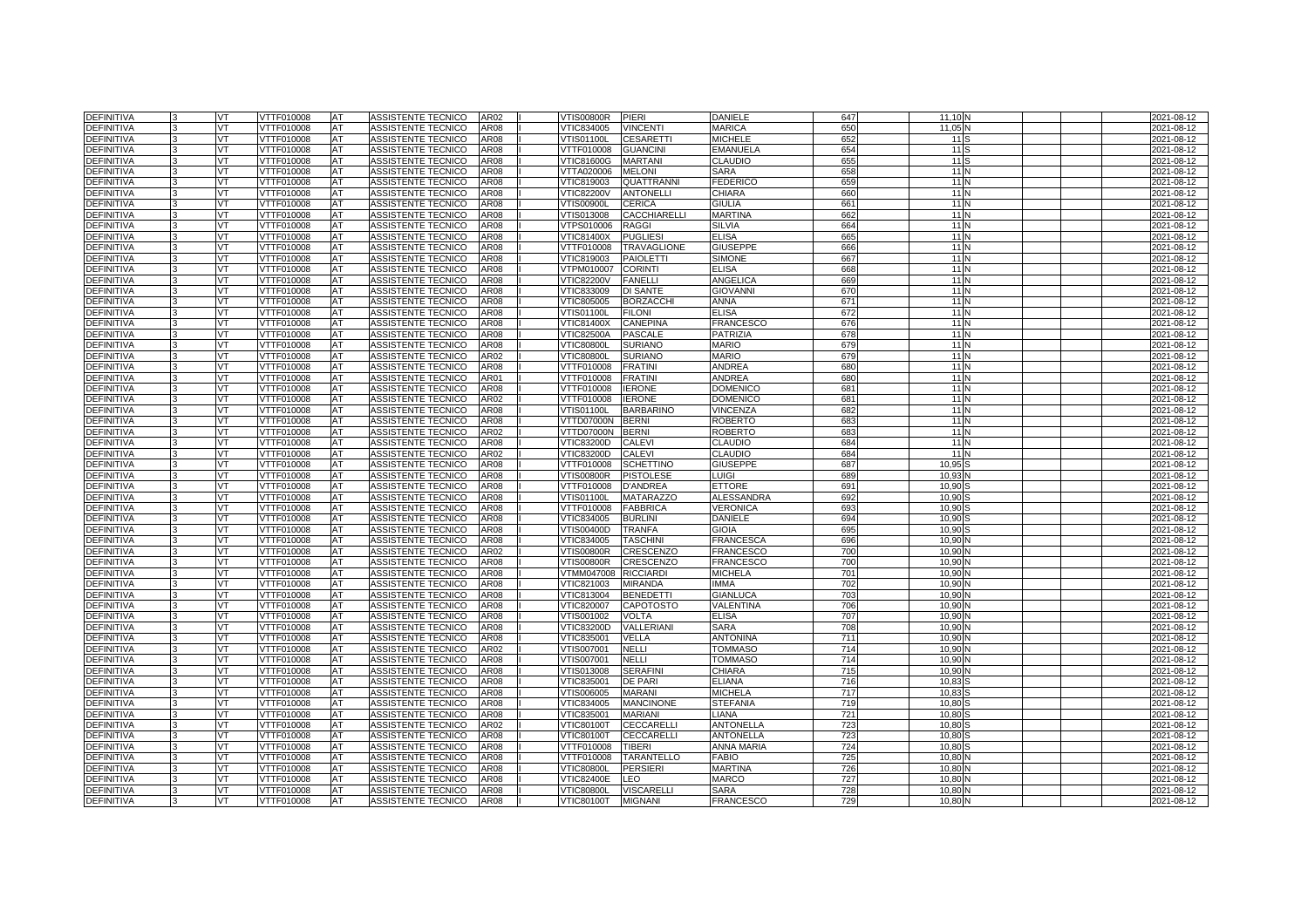| <b>DEFINITIVA</b>                      | VT        | VTTF010008               | <b>AT</b> | ASSISTENTE TECNICO                       | AR01             | <b>VTIC80100T</b>        | <b>MIGNANI</b>              | <b>FRANCESCO</b>                     | 729        | 10,80          |  | 2021-08-12               |
|----------------------------------------|-----------|--------------------------|-----------|------------------------------------------|------------------|--------------------------|-----------------------------|--------------------------------------|------------|----------------|--|--------------------------|
| <b>DEFINITIVA</b>                      | VT        | VTTF010008               | AT        | ASSISTENTE TECNICO                       | AR08             | /TIC83600R               | <b>ERCOLANI</b>             | PIERLUIGI                            | 731        | 10.80          |  | 2021-08-12               |
| <b>DEFINITIVA</b>                      | VT.       | VTTF010008               | AT        | ASSISTENTE TECNICO                       | AR08             | <b>VTIC80100T</b>        | <b>FALESIEDI</b>            | <b>SABRINA</b>                       | 732        | 10,80          |  | 2021-08-12               |
| DEFINITIVA                             | <b>VT</b> | VTTF010008               | AT        | ASSISTENTE TECNICO                       | AR08             | <b>VTIC82200V</b>        | <b>PORCIANI</b>             | <b>ALESSIA</b>                       | 734        | 10.80          |  | 2021-08-12               |
| <b>DEFINITIVA</b>                      | VT        | VTTF010008               | AT        | ASSISTENTE TECNICO                       | AR08             | /TIS00400D               | <b>BERTOZZI</b>             | LETIZIA                              | 736        | 10,80          |  | 2021-08-12               |
| <b>DEFINITIVA</b>                      | VT        | VTTF010008               | AT        | ASSISTENTE TECNICO                       | AR08             | VTIC81400X               | <b>MILILLO</b>              | PALMA MIRELLA                        | 740        | 10,77          |  | 2021-08-12               |
| <b>DEFINITIVA</b>                      | VT.       | VTTF010008               | AT        | ASSISTENTE TECNICO                       | <b>AR08</b>      | VTTF010008               | <b>BELELLA</b>              | CHIARA                               | 741        | 10,75          |  | 2021-08-12               |
| DEFINITIVA                             | VT        | VTTF010008               | AT        | <b>ASSISTENTE TECNICO</b>                | AR02             | VTTF010008               | <b>BELELLA</b>              | CHIARA                               | 741        | 10.75          |  | 2021-08-12               |
| DEFINITIVA                             | VT        | VTTF010008               | AT        | ASSISTENTE TECNICO                       | AR02             | VTTF010008               | <b>MARINETTI</b>            | <b>MICHEL</b>                        | 743        | 10,75          |  | 2021-08-12               |
| DEFINITIVA                             | VT        | VTTF010008               | AT        | ASSISTENTE TECNICO                       | <b>AR08</b>      | VTTF010008               | <b>MARINETTI</b>            | <b>MICHEL</b>                        | 743        | 10,75          |  | 2021-08-12               |
| <b>DEFINITIVA</b>                      | VT        | VTTF010008               | AT        | ASSISTENTE TECNICO                       | AR08             | <b>VTIC82900N</b>        | <b>FAZIO</b>                | SABRINA MOIRA                        | 744        | 10,73          |  | 2021-08-12               |
| <b>DEFINITIVA</b>                      | VT        | VTTF010008               | AT        | ASSISTENTE TECNICO                       | AR08             | /TIC82300P               | <b>RIPA</b>                 | <b>ELISABETTA</b>                    | 746        | 10,72          |  | 2021-08-12               |
| DEFINITIVA                             | <b>VT</b> | VTTF010008               | AT        | ASSISTENTE TECNICO                       | AR08             | <b>VTIC80900C</b>        | <b>BORGNA</b>               | <b>CRISTIAN</b>                      | 747        | 10,70          |  | 2021-08-12               |
| <b>DEFINITIVA</b>                      | VT        | VTTF010008               | AT        | ASSISTENTE TECNICO                       | AR08             | √TIS00800R               | <b>SANTORO</b>              | MARIAGRAZIA                          | 748        | 10,70          |  | 2021-08-12               |
| DEFINITIVA                             | VT        | VTTF010008               | AT        | ASSISTENTE TECNICO                       | AR08             | √TIS01100L               | <b>MUZZI</b>                | <b>MARIA LETIZIA</b>                 | 749        | 10,70          |  | 2021-08-12               |
| <b>DEFINITIVA</b>                      | VT        | VTTF010008               | AT        | ASSISTENTE TECNICO                       | AR08             | VTTD07000N               | <b>AQUILANT</b>             | <b>SARA</b>                          | 751        | 10.70          |  | 2021-08-12               |
| DEFINITIVA                             | VT        | VTTF010008               | AT        | ASSISTENTE TECNICO                       | AR08             | <b>VTIC80900C</b>        | <b>PELLEGRINI</b>           | <b>ANGELICA</b>                      | 752        | 10,70          |  | 2021-08-12               |
| <b>DEFINITIVA</b>                      | VT        | VTTF010008               | AT        | ASSISTENTE TECNICO                       | AR08             | VTIC834005               | LOTTI                       | MARIANGELA                           | 753        | 10,70          |  | 2021-08-12               |
| <b>DEFINITIVA</b>                      | VT        | VTTF010008               | AT        | ASSISTENTE TECNICO                       | AR08             | <b>VTIC82900N</b>        | <b>ERCOLANO</b>             | CHIARA                               | 755        | 10.70          |  | 2021-08-12               |
| <b>DEFINITIVA</b>                      | VT        | VTTF010008               | AT        | ASSISTENTE TECNICO                       | AR01             | VTIC813004               | <b>DELLA PORTA</b>          | LUCA                                 | 758        | 10,70          |  | 2021-08-12               |
| <b>DEFINITIVA</b>                      | VT        | VTTF010008               | AT        | ASSISTENTE TECNICO                       | AR08             | VTIC813004               | <b>DELLA PORTA</b>          | LUCA                                 | 758        | 10,70          |  | 2021-08-12               |
| <b>DEFINITIVA</b>                      | VT        | VTTF010008               | AT        | ASSISTENTE TECNICO                       | AR08             | VTIS01100L               | <b>PANCRAZI</b>             | FRANCESCA                            | 760        | 10,70          |  | 2021-08-12               |
| DEFINITIVA                             | VT        | VTTF010008               | AT        | ASSISTENTE TECNICO                       | AR08             | /TIC812008               | <b>FATTORELLO</b>           | <b>FEDERICO</b>                      | 764        | 10,70          |  | 2021-08-12               |
| <b>DEFINITIVA</b>                      | VT        | VTTF010008               | AT        | ASSISTENTE TECNICO                       | AR08             | /TPM010007               | <b>ZAMPETTI</b>             | <b>ANTONIO</b>                       | 765        | 10,70          |  | 2021-08-12               |
| <b>DEFINITIVA</b>                      | VT        | VTTF010008               | AT        | ASSISTENTE TECNICO                       | AR08             | √TIC80100T               | <b>MASSIMI</b>              | ANDREA                               | 766        | 10,70          |  | 2021-08-12               |
| DEFINITIVA                             | VT        | VTTF010008               | AT        | ASSISTENTE TECNICO                       | AR08             | VTPC010003               | PARRETTA                    | DANILO                               | 767        | 10,70          |  | 2021-08-12               |
| DEFINITIVA                             | VT        | VTTF010008               | AT        | ASSISTENTE TECNICO                       | AR08             | VTIC820007               | <b>PAOLETTI</b>             | LUCIA                                | 769        | 10,67          |  | 2021-08-12               |
| DEFINITIVA                             | VT        | VTTF010008               | AT        | ASSISTENTE TECNICO                       | AR08             | √TIS00900L               | <b>VENANZI</b>              | TIZIANA                              | 771        | 10,67          |  | 2021-08-12               |
| <b>DEFINITIVA</b>                      | VT        | VTTF010008               | AT        | ASSISTENTE TECNICO                       | AR08             | <b>VTIC82200V</b>        | <b>CHERUBINI</b>            | DIEGO                                | 772        | 10,65          |  | 2021-08-12               |
| <b>DEFINITIVA</b>                      | VT        | /TTF010008               | AT        | ASSISTENTE TECNICO                       | AR02             | <b>/TIC82200V</b>        | <b>CHERUBIN</b>             | <b>DIEGO</b>                         | 772        | 10,65          |  | 2021-08-12               |
| <b>DEFINITIVA</b>                      | VT        | VTTF010008               | AT        | ASSISTENTE TECNICO                       | AR08             | VTTF010008               | <b>MAUTONE</b>              | IDA                                  | 773        | 10,63          |  | 2021-08-12               |
| <b>DEFINITIVA</b>                      | VT        | VTTF010008               | AT        | ASSISTENTE TECNICO                       | AR08             | √TIS00900L               | <b>MORLESCHI</b>            | ORNELLA                              | 774        | 10,62          |  | 2021-08-12               |
| DEFINITIVA                             | VT        | /TTF010008               | AT        | <b>ASSISTENTE TECNICO</b>                | AR02             | /TIS00900L               | <b>MORLESCHI</b>            | ORNELLA                              | 774        | 10,62          |  | 2021-08-12               |
| DEFINITIVA                             | VT        | VTTF010008               | AT        | ASSISTENTE TECNICO                       | AR08             | √TIC82800T               | <b>FREDDUZZI</b>            | SARA                                 | 775        | 10,60          |  | 2021-08-12               |
| DEFINITIVA                             | VT        | VTTF010008               | AT        | ASSISTENTE TECNICO                       | AR08             | /TIC834005               | <b>MICHELINO</b>            | ANDREA FRANCESCO                     | 777        | 10,60          |  | 2021-08-12               |
| DEFINITIVA                             | VT        | /TTF010008               | AT        | <b>ASSISTENTE TECNICO</b>                | AR <sub>08</sub> | /TPS010006               | <b>PERNICONI</b>            | ELISABETTA                           | 778        | 10.60          |  | 2021-08-12               |
| DEFINITIVA                             | VT        | VTTF010008               | AT        | ASSISTENTE TECNICO                       | AR08             | VTIC833009               | <b>DE SANCTIS</b>           | CATERINA                             | <b>780</b> | 10,60          |  | 2021-08-12               |
| DEFINITIVA                             | VT        | VTTF010008               | AT        | ASSISTENTE TECNICO                       | AR08             | VTIC804009               | <b>REBICHINI</b>            | GLORIA                               | 786        | 10,60          |  | 2021-08-12               |
| <b>DEFINITIVA</b>                      | VT        | VTTF010008               | AT        | ASSISTENTE TECNICO                       | AR08             | √TIS00800R               | <b>SCAVELLA</b>             | <b>AGOSTINA</b>                      | 787        | 10.60          |  | 2021-08-12               |
| DEFINITIVA                             | VT        | VTTF010008               | AT        | ASSISTENTE TECNICO                       | AR08             | <b>VTIC82800T</b>        | CASTELLAN                   | <b>MICHELA</b>                       | 790        | 10,60          |  | 2021-08-12               |
| <b>DEFINITIVA</b>                      | VT        | VTTF010008               | AT        | ASSISTENTE TECNICO                       | AR08             | /TIS00400D               | CECCARELLI                  | PAOLA                                | 791        | 10,60          |  | 2021-08-12               |
| <b>DEFINITIVA</b>                      | VT        | /TTF010008               | AT        | <b>ASSISTENTE TECNICO</b>                | AR08             | /TIC834005               | <b>ROSSI</b>                | <b>MARCO</b>                         | 792        | 10.60          |  | 2021-08-12               |
| <b>DEFINITIVA</b>                      | VT        | VTTF010008               | AT        | ASSISTENTE TECNICO                       | AR08             | VTIS01100L               | <b>SARACONI</b>             | LUCA                                 | 800        | 10,60          |  | 2021-08-12               |
| DEFINITIVA                             | VT        | VTTF010008               | AT        | ASSISTENTE TECNICO                       | AR08             | <b>VTIC81100C</b>        | <b>SILVA</b>                | <b>ELENA SOFIA</b>                   | 802        | 10,60          |  | 2021-08-12               |
| DEFINITIVA                             | VT        | /TTF010008               | AT        | ASSISTENTE TECNICO                       | AR08             | /TIC81400X               | VALENTINO                   | <b>MICHELA</b>                       | 807        | 10.60          |  | 2021-08-12               |
| <b>DEFINITIVA</b>                      | VT        | VTTF010008               | AT        | ASSISTENTE TECNICO                       | AR08             | VTIC804009               | <b>BORDO</b>                | LORENZO                              | 808        | 10,60          |  | 2021-08-12               |
| DEFINITIVA                             | VT        | VTTF010008               | AT        | ASSISTENTE TECNICO                       | AR08             | VTPS010006               | <b>PRESUTTI</b>             | NICOLETTA                            | 81         | 10,60          |  | 2021-08-12               |
| <b>DEFINITIVA</b>                      | VT.       | VTTF010008               | AT        | ASSISTENTE TECNICO                       | AR08             | /TIS01100L               | <b>MAGRINI</b>              | CRISTINA                             | 812        | 10.60          |  | 2021-08-12               |
| <b>DEFINITIVA</b>                      | VT        | VTTF010008               | AT        | ASSISTENTE TECNICO                       | AR08             | VTIS00800R               | PETILLO                     | NICOLETTA                            | 813        | 10,60          |  | 2021-08-12               |
| DEFINITIVA                             | VT        | VTTF010008               | AT        | ASSISTENTE TECNICO                       | AR08             | VTTF010008               | <b>SIMONCIN</b>             | MATTEO                               | 814        | 10,60          |  | 2021-08-12               |
| <b>DEFINITIVA</b>                      | VT        | VTTF010008               | AT        | ASSISTENTE TECNICO                       | AR08             | <b>VTIC82800T</b>        | <b>PACIFICI</b>             | TANIA                                | 817        | 10.60          |  | 2021-08-12               |
| <b>DEFINITIVA</b>                      | VT        | VTTF010008               | AT        | ASSISTENTE TECNICO                       | AR08             | VTIC804009               | <b>FAGOTTO</b>              | <b>BEATRICE</b>                      | 818        | 10,60          |  | 2021-08-12               |
| DEFINITIVA                             | VT        | VTTF010008               | AT        | ASSISTENTE TECNICO                       | AR02             | VTIS007001               | <b>FONGHINI</b>             | ALESSANDRO                           | 819        | 10,60          |  | 2021-08-12               |
| DEFINITIVA                             | VT        | VTTF010008               | AT        | ASSISTENTE TECNICO                       | AR08             | /TIS007001               | <b>FONGHINI</b>             | ALESSANDRO                           | 819        | 10.60          |  | 2021-08-12               |
| <b>DEFINITIVA</b>                      | VT        | VTTF010008               | AT        | ASSISTENTE TECNICO                       | AR08             | VTIC820007               | <b>MASSIMI</b>              | <b>FEDERICO</b>                      | 825        | 10,60          |  | 2021-08-12               |
| DEFINITIVA                             |           |                          |           |                                          |                  |                          |                             |                                      |            |                |  |                          |
|                                        | VT        | VTTF010008               | AT        | ASSISTENTE TECNICO                       | AR08             | VTPS010006               | <b>CONTE</b>                | <b>GIUSEPPINA</b>                    | 826        | 10,60          |  | $2021 - 08 - 12$         |
| <b>DEFINITIVA</b>                      | VT        | VTTF010008               | AT        | ASSISTENTE TECNICO                       | <b>AR08</b>      | VTIC834005               | <b>COLONNA</b>              | CHIARA                               | 829        | 10.60          |  | 2021-08-12               |
| <b>DEFINITIVA</b>                      | VT        | VTTF010008               | AT        | <b>ASSISTENTE TECNICO</b>                | AR01             | VTIS001002               | <b>PULCINI</b>              | <b>GIOVANN</b>                       | 832        | 10.55          |  | 2021-08-12               |
| DEFINITIVA                             | VT        | VTTF010008               | AT        | ASSISTENTE TECNICO                       | AR08             | VTIS001002               | <b>PULCINI</b>              | <b>GIOVANNI</b>                      | 832        | 10,55          |  | 2021-08-12               |
| <b>DEFINITIVA</b>                      | VT        | VTTF010008               | AT        | ASSISTENTE TECNICO                       | AR08             | /TPC010003               | <b>CROCIANI</b>             | CURZIO                               | 833        | 10,55          |  | 2021-08-12               |
| DEFINITIVA                             | VT        | VTTF010008               | AT        | ASSISTENTE TECNICO                       | AR08             | VTIC83200D               | <b>BOCCI</b>                | ELISA                                | 837        | 10,50          |  | 2021-08-12               |
| DEFINITIVA                             | VT        | VTTF010008               | AT        | ASSISTENTE TECNICO                       | AR01             | VTTF010008               | PANZADORO                   | FRANCESCO                            | 838        | 10,50          |  | 2021-08-12               |
| <b>DEFINITIVA</b><br><b>DEFINITIVA</b> | VT<br>VT. | VTTF010008<br>VTTF010008 | AT<br>AT  | ASSISTENTE TECNICO<br>ASSISTENTE TECNICO | AR08<br>AR08     | /TTF010008<br>VTIS01100L | PANZADORO<br><b>BAMBINI</b> | <b>FRANCESCO</b><br><b>FRANCESCA</b> | 838<br>839 | 10.50<br>10,50 |  | 2021-08-12<br>2021-08-12 |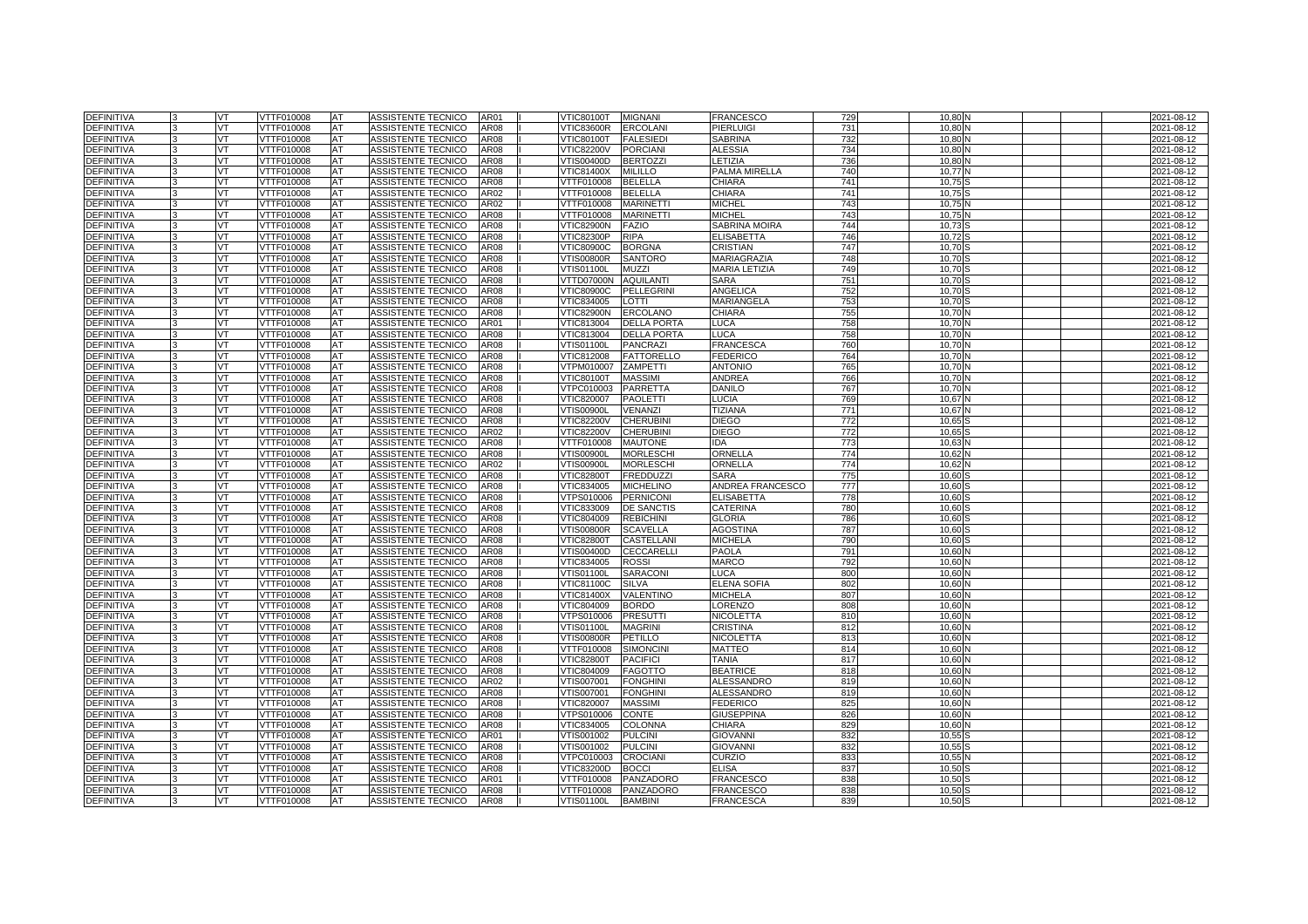| <b>DEFINITIVA</b>                      |    | <b>VT</b>       | VTTF010008               | AT       | ASSISTENTE TECNICO                              | <b>AR08</b>  | VTIS001002                      | <b>IACOMINO</b>                | ALEANDRO                 | 840        | 10,50          | 2021-08-12               |
|----------------------------------------|----|-----------------|--------------------------|----------|-------------------------------------------------|--------------|---------------------------------|--------------------------------|--------------------------|------------|----------------|--------------------------|
| DEFINITIVA                             |    | VT              | VTTF010008               | AT       | ASSISTENTE TECNICO                              | AR08         | /TIS00800R                      | PALERMO                        | FRANCESCO                | 841        | 10.50          | 2021-08-12               |
| <b>DEFINITIVA</b>                      |    | VT              | VTTF010008               | AT       | ASSISTENTE TECNICO                              | AR02         | <b>VTIS00800R</b>               | <b>PALERMO</b>                 | <b>FRANCESCO</b>         | 841        | 10,50          | 2021-08-12               |
| <b>DEFINITIVA</b>                      | 3  | <b>VT</b>       | VTTF010008               | AT       | ASSISTENTE TECNICO                              | AR08         | <b>VTIC82900N</b>               | <b>COLUCCI</b>                 | FRANCESCA ROMANA         | 842        | 10,50 N        | 2021-08-12               |
| <b>DEFINITIVA</b>                      |    | VT              | VTTF010008               | AT       | ASSISTENTE TECNICO                              | AR08         | VTIC813004                      | <b>BENEDETTI</b>               | <b>FEDERICA</b>          | 848        | 10,50          | 2021-08-12               |
| <b>DEFINITIVA</b>                      | ıз | <b>VT</b>       | VTTF010008               | AT       | ASSISTENTE TECNICO                              | AR08         | <b>VTIC80900C</b>               | <b>PESCETELLI</b><br>LIBERATI  | LORENZO                  | 849        | 10,50 N        | 2021-08-12               |
| <b>DEFINITIVA</b>                      |    | VT              | VTTF010008               | AT       | ASSISTENTE TECNICO                              | AR08         | <b>VTIS01100L</b>               | <b>SHERA</b>                   | ENDUENA                  | 852        | 10,50          | 2021-08-12               |
| DEFINITIVA                             |    | <b>VT</b>       | VTTF010008               | AT       | ASSISTENTE TECNICO                              | AR08         | VTTD07000N                      | <b>CETRINI</b>                 | MATTEO                   | 855        | 10.50N         | 2021-08-12               |
| <b>DEFINITIVA</b>                      |    | VT              | VTTF010008               | AT       | ASSISTENTE TECNICO                              | AR08         | VTIS00400D                      | <b>BALESTRUCCI</b>             | FEDERICO                 | 857        | 10,50          | 2021-08-12               |
| <b>DEFINITIVA</b>                      |    | VT              | VTTF010008               | AT       | ASSISTENTE TECNICO                              | AR02         | <b>VTIS01100L</b>               | <b>DE ANDREIS</b>              | MANUEL                   | 861        | 10,50          | 2021-08-12               |
| DEFINITIVA                             |    | <b>VT</b>       | VTTF010008               | AT       | ASSISTENTE TECNICO                              | AR08         | <b>VTIS01100L</b>               | <b>DE ANDREIS</b>              | MANUEL                   | 861        | 10,50 N        | 2021-08-12               |
| <b>DEFINITIVA</b>                      |    | VT              | VTTF010008               | AT       | ASSISTENTE TECNICO                              | AR01         | VTIS00400D                      | <b>NARDONI</b>                 | PIETRO                   | 862        | 10,50          | 2021-08-12               |
| DEFINITIVA                             |    | VT              | VTTF010008               | AT       | ASSISTENTE TECNICO                              | AR08         | VTIS00400D                      | <b>NARDON</b>                  | PIETRO                   | 862        | 10,50          | 2021-08-12               |
| DEFINITIVA                             |    | <b>VT</b>       | VTTF010008               | AT       | <b>ASSISTENTE TECNICO</b>                       | AR08         | VTIC805005                      | <b>BARTOCCINI</b>              | MATTEO                   | 863        | 10.50N         | 2021-08-12               |
| <b>DEFINITIVA</b>                      |    | VT              | VTTF010008               | AT       | ASSISTENTE TECNICO                              | AR08         | <b>VTIC81100C</b>               | <b>BRIGANTE</b>                | STEFANIA                 | 864        | 10,50          | 2021-08-12               |
| <b>DEFINITIVA</b>                      |    | VT              | VTTF010008               | AT       | ASSISTENTE TECNICO                              | AR08         | <b>VTIC82200V</b>               | <b>VIANI</b>                   | SILVIA                   | 866        | 10.50          | 2021-08-12               |
| <b>DEFINITIVA</b>                      |    | VT              | VTTF010008               | AT       | <b>ASSISTENTE TECNICO</b>                       | AR08         | <b>VTIS01100L</b>               | <b>LOMBARDELLI</b>             | LAURA                    | 872        | 10.50N         | 2021-08-12               |
| <b>DEFINITIVA</b>                      |    | VT              | VTTF010008               | AT       | ASSISTENTE TECNICO                              | AR08         | VTTA020006                      | <b>NERBANO</b>                 | <b>MAURIZIO</b>          | 874        | 10,50          | 2021-08-12               |
| DEFINITIVA                             |    | VT              | VTTF010008               | AT       | <b>ASSISTENTE TECNICO</b>                       | AR02         | VTTA020006                      | <b>NERBANO</b>                 | <b>MAURIZIO</b>          | 874        | 10,50          | 2021-08-12               |
| <b>DEFINITIVA</b>                      |    | IVT.            | VTTF010008               | AT       | ASSISTENTE TECNICO                              | AR08         | <b>VTIC80900C</b>               | <b>CANFARIN</b>                | ALESSANDRA               | 876        | 10,50 N        | 2021-08-12               |
| DEFINITIVA                             |    | VT              | VTTF010008               | AT       | ASSISTENTE TECNICO                              | AR08         | VTTF010008                      | <b>RICCI</b>                   | ANTONIO                  | 877        | 10,50          | 2021-08-12               |
| <b>DEFINITIVA</b>                      |    | VT.             | VTTF010008               | AT       | ASSISTENTE TECNICO                              | AR08         | <b>VTIC82900N</b>               | SANNA                          | ROBERTO                  | 880        | 10.45          | 2021-08-12               |
| <b>DEFINITIVA</b>                      |    | <b>VT</b>       | VTTF010008               | AT       | <b>ASSISTENTE TECNICO</b>                       | AR02         | <b>VTIC82900N</b>               | SANNA                          | ROBERTO                  | 880        | 10,45          | 2021-08-12               |
| <b>DEFINITIVA</b>                      |    | VT              | VTTF010008               | AT       | ASSISTENTE TECNICO                              | AR08<br>AR08 | VTIC835001                      | LANZA                          | <b>SILVIO</b><br>ROSSANO | 881        | 10,45<br>10.43 | 2021-08-12               |
| <b>DEFINITIVA</b><br><b>DEFINITIVA</b> |    | VT<br>IVT.      | VTTF010008<br>VTTF010008 | AT<br>AT | ASSISTENTE TECNICO<br>ASSISTENTE TECNICO        | AR08         | VTIC834005<br>VTIC820007        | <b>MARANI</b><br><b>MONTES</b> | CLAUDIA                  | 883<br>884 | 10,43          | 2021-08-12<br>2021-08-12 |
| DEFINITIVA                             |    | VT              | VTTF010008               | AT       | ASSISTENTE TECNICO                              | AR08         | VTIS006005                      | PERI                           | <b>FRANCESCO</b>         | 885        | 10,43          | 2021-08-12               |
| DEFINITIVA                             |    | VT              | VTTF010008               | AT       | ASSISTENTE TECNICO                              | AR08         | <b>VTIS01100L</b>               | MENCARELLI                     | CATERINA                 | 889        | 10.40          | 2021-08-12               |
| <b>DEFINITIVA</b>                      |    | <b>VT</b>       | VTTF010008               | AT       | ASSISTENTE TECNICO                              | AR08         | <b>VTIC83100N</b>               | <b>LOMBARDELLI</b>             | STEFANIA                 | 890        | 10,40          | 2021-08-12               |
| DEFINITIVA                             |    | VT              | VTTF010008               | AT       | ASSISTENTE TECNICO                              | AR02         | VTTF010008                      | DI GANGI                       | MANUEL                   | 894        | 10,40N         | 2021-08-12               |
| DEFINITIVA                             |    | VT              | VTTF010008               | AT       | ASSISTENTE TECNICO                              | AR08         | VTTF010008                      | <b>DI GANG</b>                 | MANUEL                   | 894        | 10.40          | 2021-08-12               |
| <b>DEFINITIVA</b>                      |    | <b>VT</b>       | VTTF010008               | AT       | <b>ASSISTENTE TECNICO</b>                       | AR08         | VTIC813004                      | <b>PROIETTI</b>                | MARTINA                  | 896        | 10,40N         | 2021-08-12               |
| <b>DEFINITIVA</b>                      |    | VT              | VTTF010008               | AT       | ASSISTENTE TECNICO                              | AR08         | <b>VTIS01100L</b>               | <b>ILLIANO</b>                 | IRENE                    | 898        | 10,40N         | 2021-08-12               |
| <b>DEFINITIVA</b>                      |    | VT              | /TTF010008               | AT       | ASSISTENTE TECNICO                              | AR02         | <b>VTIC82900N</b>               | <b>CIMA</b>                    | ALESSANDRO               | 900        | 10.40          | 2021-08-12               |
| <b>DEFINITIVA</b>                      |    | <b>VT</b>       | VTTF010008               | AT       | ASSISTENTE TECNICO                              | AR08         | <b>VTIC82900N</b>               | <b>CIMA</b>                    | ALESSANDRO               | 900        | 10,40          | 2021-08-12               |
| DEFINITIVA                             |    | VT              | VTTF010008               | AT       | ASSISTENTE TECNICO                              | AR08         | <b>VTIC81700B</b>               | <b>TOZZI</b>                   | ROBERTA                  | 906        | 10,40          | 2021-08-12               |
| DEFINITIVA                             |    | VT              | /TTF010008               | AT       | ASSISTENTE TECNICO                              | AR08         | /TIC804009                      | <b>FALESIEDI</b>               | LUIGI                    | 907        | 10.40          | 2021-08-12               |
| <b>DEFINITIVA</b>                      |    | VT              | VTTF010008               | AT       | ASSISTENTE TECNICO                              | AR08         | VTMM047008                      | <b>BERTINI</b>                 | VERONICA                 | 908        | 10,40          | 2021-08-12               |
| <b>DEFINITIVA</b>                      |    | VT              | VTTF010008               | AT       | ASSISTENTE TECNICO                              | AR02         | VTIS013008                      | FELLI                          | RICCARDO                 | 909        | 10,40N         | 2021-08-12               |
| <b>DEFINITIVA</b>                      |    | VT              | /TTF010008               | AT       | ASSISTENTE TECNICO                              | AR08         | VTIS013008                      | <b>FELLI</b>                   | RICCARDO                 | 909        | 10.40          | 2021-08-12               |
| <b>DEFINITIVA</b>                      |    | <b>VT</b>       | VTTF010008               | AT       | <b>ASSISTENTE TECNICO</b>                       | AR08         | VTIS001002                      | <b>TICCA</b>                   | LAURA                    | 911        | 10,40          | 2021-08-12               |
| DEFINITIVA                             |    | VT              | VTTF010008               | AT       | ASSISTENTE TECNICO                              | AR08         | <b>VTIC82300P</b>               | <b>MARTON</b>                  | <b>ELISABETTA</b>        | 912        | 10,40          | 2021-08-12               |
| <b>DEFINITIVA</b>                      |    | VT              | /TTF010008               | AT       | ASSISTENTE TECNICO                              | AR08         | <b>/TIC80100T</b>               | PASSARELLO                     | ANNAMARIA                | 914        | 10.40          | 2021-08-12               |
| DEFINITIVA                             |    | VT              | VTTF010008               | AT       | ASSISTENTE TECNICO                              | AR08         | VTIS00800R                      | <b>PONTI</b>                   | ELISA                    | 915        | 10,37          | 2021-08-12               |
| DEFINITIVA                             |    | VT              | VTTF010008               | AT       | ASSISTENTE TECNICO                              | AR08         | VTIC819003                      | <b>RONCA</b>                   | ALESSANDRA               | 916        | 10,37          | 2021-08-12               |
| <b>DEFINITIVA</b>                      |    | VT              | VTTF010008               | AT       | ASSISTENTE TECNICO                              | AR08         | <b>VTIS01100L</b>               | <b>CORSINI</b>                 | SILVIA                   | 917        | 10,33          | 2021-08-12               |
| <b>DEFINITIVA</b><br>DEFINITIVA        |    | <b>VT</b><br>VT | VTTF010008<br>VTTF010008 | AT<br>AT | <b>ASSISTENTE TECNICO</b><br>ASSISTENTE TECNICO | AR08<br>AR08 | VTIS00400D<br><b>VTIC82200V</b> | CANALI<br><b>TERZINI</b>       | VIRGINIA<br>FRANCESCO    | 918<br>919 | 10,33<br>10,33 | 2021-08-12<br>2021-08-12 |
| <b>DEFINITIVA</b>                      |    | VT              | VTTF010008               | AT       | ASSISTENTE TECNICO                              | AR08         | VTIC819003                      | CECCARIGLIA                    | MONICA                   | 920        | 10.33          | 2021-08-12               |
| <b>DEFINITIVA</b>                      |    | <b>VT</b>       | VTTF010008               | AT       | <b>ASSISTENTE TECNICO</b>                       | AR08         | <b>VTIC82300P</b>               | <b>ADAMO</b>                   | STEFANC                  | 921        | 10,33          | 2021-08-12               |
| DEFINITIVA                             |    | VT              | VTTF010008               | AT       | ASSISTENTE TECNICO                              | AR08         | VTTF010008                      | <b>ROTA</b>                    | FEDERICO                 | 922        | 10,33          | 2021-08-12               |
| <b>DEFINITIVA</b>                      |    | VT              | VTTF010008               | AT       | ASSISTENTE TECNICO                              | AR08         | /TPS010006                      | MAZZETTE                       | MICHELE                  | 924        | 10.33          | 2021-08-12               |
| <b>DEFINITIVA</b>                      |    | VT              | VTTF010008               | AT       | ASSISTENTE TECNICO                              | AR08         | <b>VTIC82400E</b>               | <b>FREDUCCI</b>                | BARBARA                  | 925        | 10,33          | 2021-08-12               |
| DEFINITIVA                             |    | VT              | VTTF010008               | AT       | ASSISTENTE TECNICO                              | AR08         | <b>VTIS01100L</b>               | COLONNELL                      | CRISTIANA                | 926        | 10,33          | 2021-08-12               |
| <b>DEFINITIVA</b>                      |    | VT              | VTTF010008               | AT       | ASSISTENTE TECNICO                              | AR08         | VTTD07000N                      | <b>SALVATORI</b>               | ROBERTA                  | 930        | 10.30          | 2021-08-12               |
| <b>DEFINITIVA</b>                      |    | <b>VT</b>       | VTTF010008               | AT       | <b>ASSISTENTE TECNICO</b>                       | AR08         | VTTF010008                      | <b>CESAREO</b>                 | UGO                      | 932        | 10.30          | 2021-08-12               |
| DEFINITIVA                             |    | VT              | VTTF010008               | AT       | ASSISTENTE TECNICO                              | AR01         | VTTF010008                      | CESAREO                        | UGO                      | 932        | 10,30          | 2021-08-12               |
| <b>DEFINITIVA</b>                      |    | VT              | VTTF010008               | AT       | ASSISTENTE TECNICO                              | AR08         | <b>VTIC80100T</b>               | <b>CONCIOLI</b>                | MARTINA                  | 935        | 10.30          | 2021-08-12               |
| <b>DEFINITIVA</b>                      |    | VT              | VTTF010008               | AT       | <b>ASSISTENTE TECNICO</b>                       | AR08         | VTIC813004                      | <b>OLIVIERI</b>                | ALESSANDRO               | 936        | 10,30          | 2021-08-12               |
| DEFINITIVA                             |    | VT              | VTTF010008               | AT       | ASSISTENTE TECNICO                              | AR08         | <b>VTIC80100T</b>               | <b>BIAGINI</b>                 | LAURA                    | 937        | 10,30          | 2021-08-12               |
| <b>DEFINITIVA</b>                      |    | VT              | VTTF010008               | AT       | ASSISTENTE TECNICO                              | AR08         | VTIC834005                      | <b>CATALANI</b>                | GIULIA                   | 938        | 10.30          | 2021-08-12               |
| <b>DEFINITIVA</b>                      |    | VT.             | VTTF010008               | AT       | ASSISTENTE TECNICO                              | AR08         | VTIC813004                      | <b>MANCINELLI</b>              | guido                    | 940        | 10,30          | 2021-08-12               |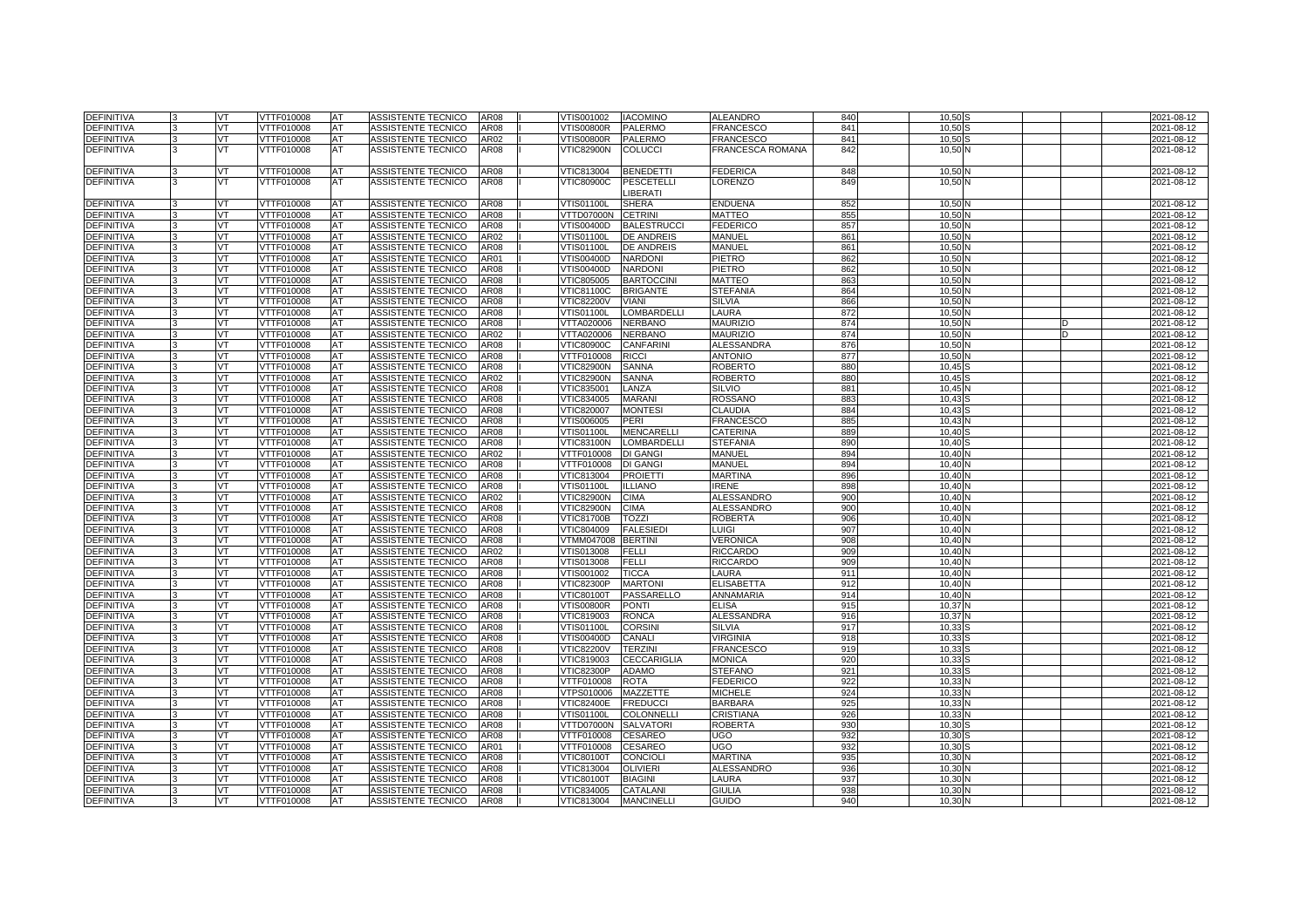| <b>DEFINITIVA</b>               |   | VT       | VTTF010008               | AT        | ASSISTENTE TECNICO                       | AR02         | VTIC813004               | <b>MANCINELLI</b>             | <b>GUIDO</b>                     | 940             | 10.30          |  | 2021-08-12               |
|---------------------------------|---|----------|--------------------------|-----------|------------------------------------------|--------------|--------------------------|-------------------------------|----------------------------------|-----------------|----------------|--|--------------------------|
| <b>DEFINITIVA</b>               |   | VT       | VTTF010008               | AT        | <b>ASSISTENTE TECNICO</b>                | AR08         | VTIC813004               | <b>FOGLIETTA</b>              | <b>UCA</b>                       | 942             | 10.30          |  | 2021-08-12               |
| <b>DEFINITIVA</b>               |   | VT       | VTTF010008               | AT        | <b>ASSISTENTE TECNICO</b>                | AR08         | <b>/TIC82200V</b>        | <b>RISOLUTI</b>               | <b>ELISABETTA</b>                | 945             | 10.30          |  | 2021-08-12               |
| <b>DEFINITIVA</b>               |   | VT       | VTTF010008               | AT        | <b>ASSISTENTE TECNICO</b>                | AR08         | VTIS00400D               | <b>MARACCI</b>                | <b>DONATELLA</b>                 | 946             | 10.30          |  | 2021-08-12               |
| <b>DEFINITIVA</b>               |   | VT       | VTTF010008               | AT        | ASSISTENTE TECNICO                       | AR08         | VTTF010008               | <b>ALICANDR</b>               | <b>ENRICA</b>                    | 947             | 10.30          |  | 2021-08-12               |
| DEFINITIVA                      |   | VT       | TTF010008                | AT        | ASSISTENTE TECNICO                       | AR08         | /TIC82500A               | <b>BISCOTTI</b>               | ELEONORA                         | 948             | 10.30          |  | 2021-08-12               |
| <b>DEFINITIVA</b>               |   | VT       | VTTF010008               | AT        | ASSISTENTE TECNICO                       | AR08         | VTIC821003               | <b>SACRIPANT</b>              | <b>SILVIA</b>                    | 94 <sup>c</sup> | 10.30          |  | 2021-08-12               |
| <b>DEFINITIVA</b>               |   | VT       | VTTF010008               | AT        | ASSISTENTE TECNICO                       | AR08         | <b>VTIC82200V</b>        | <b>MARANDO</b>                | MASSIMO ALFREDO                  | 950             | 10.30          |  | 2021-08-12               |
| <b>DEFINITIVA</b>               |   | VT       | VTTF010008               | AT        | ASSISTENTE TECNICO                       | AR08         | VTIC834005               | <b>MORACCI</b>                | <b>EMANUELA</b>                  | 951             | 10.30          |  | 2021-08-12               |
| <b>DEFINITIVA</b>               |   | VT       | VTTF010008               | AT        | <b>ASSISTENTE TECNICO</b>                | AR08         | <b>VTIC81000L</b>        | <b>CROCICCHIA</b>             | <b>GIUSEPPE</b>                  | 954             | 10.25          |  | 2021-08-12               |
| <b>DEFINITIVA</b>               |   | VT       | <b>VTTF010008</b>        | AT        | <b>ASSISTENTE TECNICO</b>                | AR08         | VTIC812008               | <b>MASTINI</b>                | <b>CRISTINA</b>                  | 956             | 10,2           |  | 2021-08-12               |
| <b>DEFINITIVA</b>               |   | VT       | VTTF010008               | AT        | ASSISTENTE TECNICO                       | <b>AR08</b>  | <b>/TTA020006</b>        | <b>STRAPPAFELCI</b>           | <b>SIMONA</b>                    | 958             | 10.20          |  | 2021-08-12               |
| <b>DEFINITIVA</b>               |   | VT       | VTTF010008               | AT        | <b>ASSISTENTE TECNICO</b>                | AR08         | VTIS01100L               | <b>GALL</b>                   | <b>EDOARDC</b>                   | 963             | 10.20          |  | 2021-08-12               |
| <b>DEFINITIVA</b>               |   | VT       | <b>VTTF010008</b>        | AT        | <b>ASSISTENTE TECNICO</b>                | AR08         | VTIS013008               | <b>GRISAFFI</b>               | CHIARA                           | 965             | 10,20          |  | 2021-08-12               |
| <b>DEFINITIVA</b>               |   | VT       | VTTF010008               | AT        | ASSISTENTE TECNICO                       | AR08         | VTIC834005               | <b>PAOLINI</b>                | VALERIA                          | 967             | 10.20          |  | 2021-08-12               |
| <b>DEFINITIVA</b>               |   | VT       | VTTF010008               | AT        | ASSISTENTE TECNICO                       | AR08         | VTIC834005               | <b>GENOVA</b>                 | <b>FEDERICO</b>                  | 97              | 10.20          |  | 2021-08-12               |
| <b>DEFINITIVA</b>               |   | VT       | <b>VTTF010008</b>        | AT        | ASSISTENTE TECNICO                       | <b>AR08</b>  | <b>VTIC80800L</b>        | <b>RONGHI</b>                 | ANNA                             | 971             | 10,20          |  | 2021-08-12               |
| <b>DEFINITIVA</b>               |   | VT       | VTTF010008               | AT        | ASSISTENTE TECNICO                       | AR08         | /TIS001002               | <b>DESINI</b>                 | <b>ALESSANDRO</b>                | 973             | 10,20          |  | 2021-08-12               |
| <b>DEFINITIVA</b>               |   | VT       | VTTF010008               | AT        | <b>ASSISTENTE TECNICO</b>                | AR08         | VTIC819003               | <b>PETROCCHI</b>              | <b>MARIA GIOIA</b>               | 974             | 10.20          |  | 2021-08-12               |
| DEFINITIVA                      |   | VT       | VTTF010008               | AT        | ASSISTENTE TECNICO                       | AR08         | VTIC804009               | <b>SCIPIO</b>                 | <b>SOFIA</b>                     | 975             | 10,20          |  | 2021-08-12               |
| DEFINITIVA                      |   | VT       | VTTF010008               | AT        | ASSISTENTE TECNICO                       | AR08         | /TIS00400D               | <b>NARDILL</b>                | FRANCESCA                        | 978             | 10.20          |  | 2021-08-12               |
| <b>DEFINITIVA</b>               |   | VT       | VTTF010008               | AT        | ASSISTENTE TECNICO                       | AR08         | <b>VTIC80900C</b>        | <b>TOSSIN</b>                 | SARA                             | 981             | 10.20          |  | 2021-08-12               |
| <b>DEFINITIVA</b>               |   | VT       | VTTF010008               | AT        | ASSISTENTE TECNICO                       | AR02         | <b>VTIC82200V</b>        | <b>BOCCOLINI</b>              | <b>GIANLUCA</b>                  | 982             | 10,20          |  | 2021-08-12               |
| <b>DEFINITIVA</b>               |   | VT       | VTTF010008               | AT        | <b>ASSISTENTE TECNICO</b>                | AR08         | /TIC82200V               | <b>BOCCOLINI</b>              | <b>GIANLUCA</b>                  | 982             | 10,20          |  | 2021-08-12               |
| <b>DEFINITIVA</b>               |   | VT       | VTTF010008               | AT        | ASSISTENTE TECNICO                       | AR08         | VTIC833009               | <b>CANNONE</b>                | <b>PARIDE</b>                    | 983             | 10,20          |  | 2021-08-12               |
| DEFINITIVA                      |   | VT.      | VTTF010008               | AT        | ASSISTENTE TECNICO                       | AR02         | <b>VTIC80800L</b>        | <b>DURACCIC</b>               | <b>MICHELE</b>                   | 984             | 10,20          |  | 2021-08-12               |
| DEFINITIVA                      |   | VT       | VTTF010008               | AT        | ASSISTENTE TECNICO                       | AR08         | <b>VTIC80800L</b>        | <b>DURACCIO</b>               | <b>MICHELE</b>                   | 984             | 10,20          |  | 2021-08-12               |
| DEFINITIVA                      |   | VT       | VTTF010008               | AT        | ASSISTENTE TECNICO                       | AR08         | <b>VTIC80100T</b>        | <b>VERARDI</b>                | VERDIANA                         | 987             | 10,20          |  | 2021-08-12               |
| <b>DEFINITIVA</b>               |   | VT       | VTTF010008               | AT        | ASSISTENTE TECNICO                       | AR08         | √TIS00900L               | <b>GRANDE</b>                 | LUIGI                            | 988             | 10,20          |  | 2021-08-12               |
| <b>DEFINITIVA</b>               |   | VT       | VTTF010008               | AT        | ASSISTENTE TECNICO                       | AR08         | /TIS00400D               | <b>MASI</b>                   | FRANCESCO                        | 989             | 10,20          |  | 2021-08-12               |
| <b>DEFINITIVA</b>               |   | VT       | VTTF010008               | AT        | ASSISTENTE TECNICO                       | AR08         | VTIC81400X               | <b>GIOVANNESI</b>             | <b>ELISABETTA</b>                | 990             | 10,20          |  | 2021-08-12               |
| DEFINITIVA                      |   | VT       | VTTF010008               | AT        | ASSISTENTE TECNICO                       | AR08         | VTIC804009               | <b>ALBERTI</b>                | ANDREA                           | 992             | 10,20          |  | 2021-08-12               |
| <b>DEFINITIVA</b>               |   | VT       | /TTF010008               | AT        | ASSISTENTE TECNICO                       | AR08         | /TIC83600R               | <b>RUSSO</b>                  | <b>FABIANA</b>                   | 994             | 10.20          |  | 2021-08-12               |
| <b>DEFINITIVA</b>               |   | VT       | VTTF010008               | AT        | <b>ASSISTENTE TECNICO</b>                | AR08         | VTTF010008               | <b>DAMIANI</b>                | VERA                             | 995             | 10.20          |  | 2021-08-12               |
| <b>DEFINITIVA</b>               |   | VT       | VTTF010008               | AT        | ASSISTENTE TECNICO                       | AR08         | VTTF010008               | <b>VIOLA</b>                  | <b>SIMONE</b>                    | 997             | 10.20          |  | 2021-08-12               |
| <b>DEFINITIVA</b>               |   | VT       | <b>/TTF010008</b>        | AT        | <b>ASSISTENTE TECNICO</b>                | AR01         | <b>/TTF010008</b>        | <b>VIOLA</b>                  | <b>SIMONE</b>                    | 997             | 10.20          |  | 2021-08-12               |
| <b>DEFINITIVA</b>               |   | VT       | VTTF010008               | AT        | ASSISTENTE TECNICO                       | AR08         | VTIS00400D               | <b>CARPISASSI</b>             | <b>CLARISSA</b>                  | 999             | 10.17          |  | 2021-08-12               |
| <b>DEFINITIVA</b>               |   | VT       | VTTF010008               | AT        | ASSISTENTE TECNICO                       | AR08         | VTTF010008               | <b>LOMONI</b>                 | <b>BENEDETTA</b>                 | 1000            | 10.17          |  | 2021-08-12               |
| <b>DEFINITIVA</b>               |   | vт       | VTTF010008               | AT        | <b>ASSISTENTE TECNICO</b>                | AR08         | /TIC834005               | <b>ARTEMI</b>                 | <b>PATRIZIA</b>                  | 1001            | 10.15          |  | 2021-08-12               |
| <b>DEFINITIVA</b>               |   | VT       | VTTF010008               | AT        | <b>ASSISTENTE TECNICO</b>                | AR02         | VTIC820007               | <b>ERCOLANI</b>               | <b>BERNARDINO</b>                | 1004            | 10.15          |  |                          |
| DEFINITIVA                      |   | VT       | VTTF010008               |           |                                          |              |                          |                               |                                  |                 |                |  | 2021-08-12               |
| <b>DEFINITIVA</b>               |   |          |                          | AT        | ASSISTENTE TECNICO                       | AR08         | /TIC820007               | <b>ERCOLANI</b>               | <b>BERNARDINO</b>                | 1004            | 10.15          |  | 2021-08-12               |
| <b>DEFINITIVA</b>               |   | VT       | TTF010008                | AT        | ASSISTENTE TECNICO                       | AR08         | /TIC80100T               | <b>FALASCHI</b>               | MARCO                            | 1005            | 10.15          |  | 2021-08-12               |
|                                 |   | VT       | VTTF010008               | AT        | ASSISTENTE TECNICO                       | AR08         | <b>VTIC82400E</b>        | <b>BOCHICCHIO</b>             | <b>MASSIMILIANO</b>              | 1007            | 10.10          |  | 2021-08-12               |
| <b>DEFINITIVA</b>               |   | VT.      | VTTF010008               | AT        | ASSISTENTE TECNICO                       | AR08         | <b>VTIS00800R</b>        | <b>VETTRAINO</b>              | VITTORIA                         | 1009            | 10.10          |  | 2021-08-12               |
| <b>DEFINITIVA</b>               |   | VT       | VTTF010008               | AT        | ASSISTENTE TECNICO                       | AR08         | VTIC821003               | <b>CIURLUINI</b>              | ALESSANDRA                       | 101             | 10.10          |  | 2021-08-12               |
| <b>DEFINITIVA</b>               |   | VT       | VTTF010008               | AT        | <b>ASSISTENTE TECNICO</b>                | AR08         | VTTF010008               | <b>RICCARDI</b>               | <b>ELEONORA</b>                  | 1013            | 10.10          |  | 2021-08-12               |
| <b>DEFINITIVA</b>               |   | VT       | <b>VTTF010008</b>        | AT        | <b>ASSISTENTE TECNICO</b>                | <b>AR08</b>  | VTIC804009               | <b>DI VIRGINIO</b>            | <b>SIMONA</b>                    | 1014            | 10,10          |  | 2021-08-12               |
| <b>DEFINITIVA</b>               |   | VT       | VTTF010008               | AT        | ASSISTENTE TECNICO                       | <b>AR08</b>  | /TIC813004               | <b>BASSANELLI</b>             | <b>FRANCESCA</b>                 | 1016            | 10.10          |  | 2021-08-12               |
| <b>DEFINITIVA</b>               |   | VT       | VTTF010008               | AT        | ASSISTENTE TECNICO                       | <b>AR08</b>  | VTIC813004               | <b>PACHELLA</b>               | <b>SARA</b>                      | 1017            | 10.10          |  | 2021-08-12               |
| <b>DEFINITIVA</b>               |   | VT       | VTTF010008               | AT        | ASSISTENTE TECNICO                       | AR08         | <b>VTIC80100T</b>        | <b>PASQUINI</b>               | <b>RICCARDO</b>                  | 1018            | 10, 10         |  | 2021-08-12               |
| <b>DEFINITIVA</b>               |   | VT       | VTTF010008               | AT        | ASSISTENTE TECNICO                       | AR02         | <b>VTIC80100T</b>        | <b>PASQUINI</b>               | <b>RICCARDO</b>                  | 1018            | 10.10          |  | 2021-08-12               |
| <b>DEFINITIVA</b>               |   | VT       | VTTF010008               | AT        | ASSISTENTE TECNICO                       | AR08         | VTIS001002               | <b>BRACAGLIA</b>              | <b>ALESSANDRO</b>                | 1019            | 10.10          |  | 2021-08-12               |
| DEFINITIVA                      |   | VT       | VTTF010008               | AT        | ASSISTENTE TECNICO                       | AR02         | VTIS006005               | <b>TITOMANLIO</b>             | ANDREA                           | $102 -$         | 10,10          |  | 2021-08-12               |
| <b>DEFINITIVA</b>               |   | VT       | VTTF010008               | AT        | ASSISTENTE TECNICO                       | AR08         | /TIS006005               | <b>TITOMANLIO</b>             | ANDREA                           | $102 -$         | 10,10          |  | 2021-08-12               |
| <b>DEFINITIVA</b>               |   | VT       | VTTF010008               | <b>AT</b> | ASSISTENTE TECNICO                       | <b>AR08</b>  | VTIC813004               | <b>CHINUCCI</b>               | MARIANGELA                       | 1022            | 10.10          |  | 2021-08-12               |
| <b>DEFINITIVA</b>               |   | VT       | VTTF010008               | <b>AT</b> | ASSISTENTE TECNICO                       | AR08         | <b>VTIC82300P</b>        | <b>MUCCIANTE</b>              | <b>LETIZIA SOFIA</b>             | 1023            | 10, 10         |  | 2021-08-12               |
| <b>DEFINITIVA</b>               |   | VT       | VTTF010008               | AT        | ASSISTENTE TECNICO                       | AR02         | VTIS007001               | CARDINALI                     | <b>MARCO</b>                     | 1025            | 10,10          |  | 2021-08-12               |
| <b>DEFINITIVA</b>               |   | VT       | VTTF010008               | AT        | <b>ASSISTENTE TECNICO</b>                | AR08         | VTIS007001               | <b>CARDINAL</b>               | <b>MARCO</b>                     | 102             | 10.10          |  | 2021-08-12               |
| <b>DEFINITIVA</b>               |   | VT       | VTTF010008               | AT        | ASSISTENTE TECNICO                       | AR08         | <b>VTIC80900C</b>        | <b>PULCINELLI</b>             | GABRIELE                         | 1027            | 10,10          |  | 2021-08-12               |
| <b>DEFINITIVA</b>               |   | VT       | VTTF010008               | AT        | ASSISTENTE TECNICO                       | AR08         | VTIC82300P               | <b>BATASSA</b>                | LENIA                            | 1028            | 10,10          |  | 2021-08-12               |
| <b>DEFINITIVA</b>               |   | VT       | VTTF010008               | AT        | ASSISTENTE TECNICO                       | AR08         | VTTF010008               | <b>BARLOTTI</b>               | RAFFAELE                         | 1029            | 10,10          |  | 2021-08-12               |
| DEFINITIVA                      |   | VT.      | VTTF010008               | AT        | <b>ASSISTENTE TECNICO</b>                | AR08         | /TPS010006               | <b>OPRAMOLLA</b>              | CANDIDA                          | 103             | 10, 10         |  | 2021-08-12               |
| DEFINITIVA<br><b>DEFINITIVA</b> | 3 | VT<br>VT | VTTF010008<br>VTTF010008 | AT<br>AT  | ASSISTENTE TECNICO<br>ASSISTENTE TECNICO | AR08<br>AR08 | VTTF010008<br>VTIS006005 | <b>VARCHETTA</b><br>PALAMIDES | <b>AURELIO</b><br><b>ELETTRA</b> | 1032<br>1033    | 10.10<br>10.10 |  | 2021-08-12<br>2021-08-12 |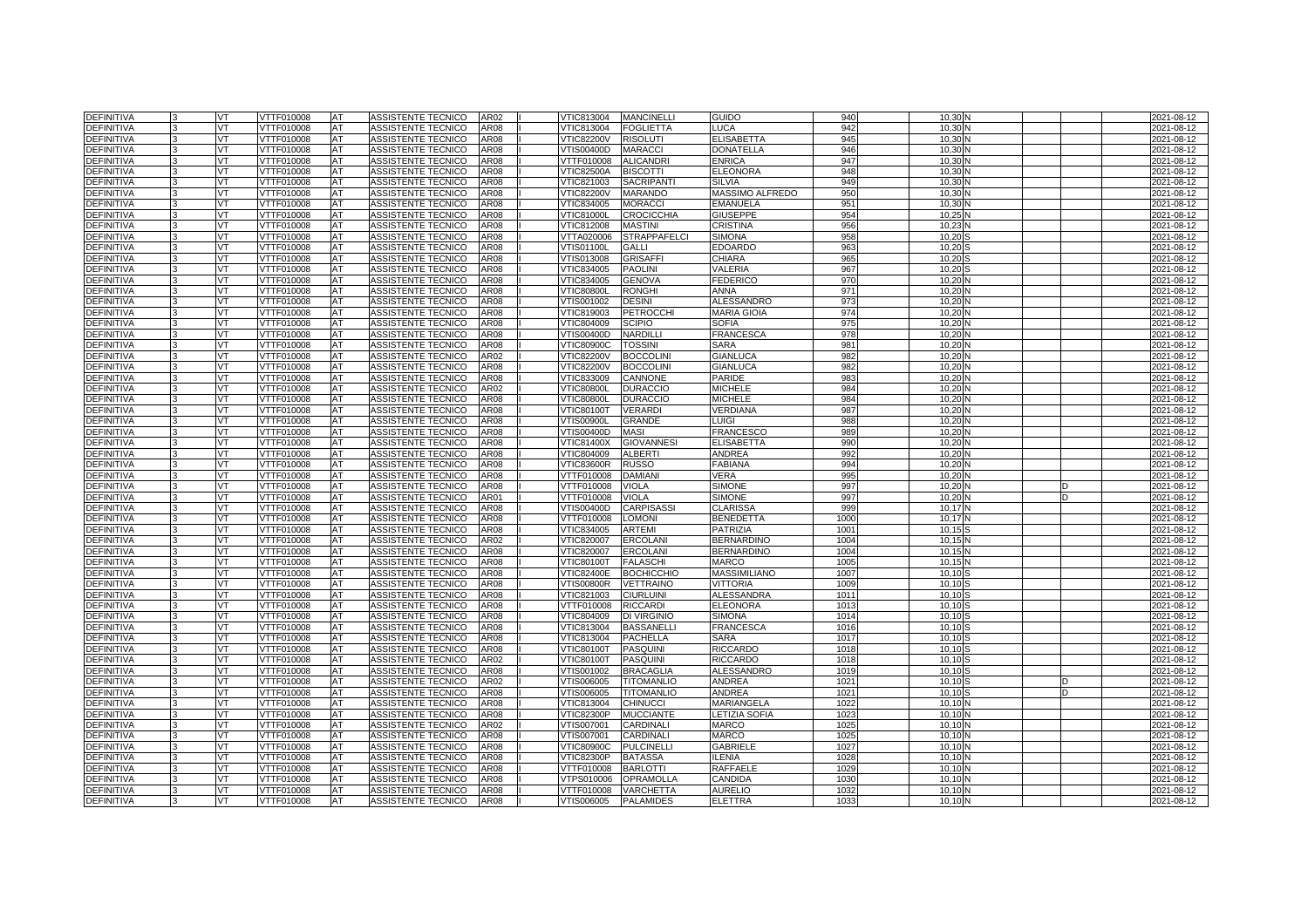| <b>DEFINITIVA</b>                      |              | VT               | VTTF010008               | <b>AT</b> | ASSISTENTE TECNICO                       | <b>AR08</b>                |                                 | VTPM010007 MERENDA               | <b>FEDERICA</b>                       | 1034         | 10.10                              |  | 2021-08-12               |
|----------------------------------------|--------------|------------------|--------------------------|-----------|------------------------------------------|----------------------------|---------------------------------|----------------------------------|---------------------------------------|--------------|------------------------------------|--|--------------------------|
| <b>DEFINITIVA</b>                      |              | VT               | VTTF010008               | AT        | ASSISTENTE TECNICO                       | AR08                       | <b>VTIC80800L</b>               | <b>BONAFEDE</b>                  | <b>GIUSEPPA MARIA</b>                 | 1035         | 10.10                              |  | 2021-08-12               |
| <b>DEFINITIVA</b>                      |              | VT               | <b>VTTF010008</b>        | AT        | <b>ASSISTENTE TECNICO</b>                | <b>AR08</b>                | <b>VTIC82400E</b>               | <b>DE LUCA</b>                   | <b>ROBERTO</b>                        | 1040         | 10.10                              |  | 2021-08-12               |
| DEFINITIVA                             |              | <b>VT</b>        | VTTF010008               | AT        | ASSISTENTE TECNICO                       | AR01                       | VTTF010008                      | <b>PAPAROZZI</b>                 | <b>ARMANDO</b>                        | 1044         | 10.10                              |  | 2021-08-12               |
| <b>DEFINITIVA</b>                      |              | VT.              | VTTF010008               | AT        | ASSISTENTE TECNICO                       | <b>AR08</b>                | VTTF010008                      | <b>PAPAROZZI</b>                 | <b>ARMANDO</b>                        | 1044         | 10.10                              |  | 2021-08-12               |
| <b>DEFINITIVA</b>                      |              | VT               | VTTF010008               | AT        | ASSISTENTE TECNICO                       | <b>AR08</b>                | <b>VTIS00800R</b>               | VITTORANGELI                     | <b>LUIGINA</b>                        | 1050         | 10.07                              |  | 2021-08-12               |
| <b>DEFINITIVA</b>                      |              | VT.              | VTTF010008               | <b>AT</b> | ASSISTENTE TECNICO                       | <b>AR08</b>                | VTMM047008                      | <b>CIANOTTI</b>                  | <b>ROBERTA</b>                        | 1052         | 10.05                              |  | 2021-08-12               |
| <b>DEFINITIVA</b>                      |              | VT.              | VTTF010008               | AT        | ASSISTENTE TECNICO                       | AR08                       | VTIC804009                      | <b>CROCETTI</b>                  | <b>SARA</b>                           | 105          | 10.05                              |  | 2021-08-12               |
| <b>DEFINITIVA</b>                      |              | VT               | VTTF010008               | AT        | ASSISTENTE TECNICO                       | AR08                       | <b>VTIS00800R</b>               | <b>DE ROSE</b>                   | <b>MARCO</b>                          | 1055         | 10,05                              |  | 2021-08-12               |
| <b>DEFINITIVA</b>                      |              | VT               | VTTF010008               | AT        | ASSISTENTE TECNICO                       | <b>AR08</b>                | VTTF010008                      | <b>GIONTELLA</b>                 | <b>FABRIZIO</b>                       | 1056         | 10.03                              |  | 2021-08-12               |
| <b>DEFINITIVA</b>                      |              | VT               | VTTF010008               | <b>AT</b> | ASSISTENTE TECNICO                       | <b>AR08</b>                | VTPS010006                      | <b>FIORUCCI</b>                  | <b>EDOARDO</b>                        | 1058         | 10                                 |  | 2021-08-12               |
| <b>DEFINITIVA</b>                      |              | VT               | VTTF010008               | AT        | ASSISTENTE TECNICO                       | AR02                       | <b>VTIC83100N</b>               | <b>CRINCOLI</b>                  | LORENA                                | 1061         | 10 <sub>5</sub>                    |  | 2021-08-12               |
| DEFINITIVA                             |              | VT.              | VTTF010008               | AT        | ASSISTENTE TECNICO                       | AR08                       | VTIC83100N                      | <b>CRINCOLI</b>                  | LORENA                                | 106'         | 10S                                |  | 2021-08-12               |
| <b>DEFINITIVA</b>                      |              | VT               | VTTF010008               | AT        | ASSISTENTE TECNICO                       | AR08                       | <b>VTIC80800L</b>               | <b>MANZONI</b>                   | <b>SARA</b>                           | 1063         | 10S                                |  | 2021-08-12               |
| <b>DEFINITIVA</b>                      |              | VT               | VTTF010008               | AT        | ASSISTENTE TECNICO                       | AR08                       | VTPS010006                      | <b>D'AMBROSIO</b>                | <b>BARBARA</b>                        | 1064         | 10 <sub>5</sub>                    |  | 2021-08-12               |
| DEFINITIVA                             |              | VT               | VTTF010008               | AT        | ASSISTENTE TECNICO                       | <b>AR08</b>                | VTIS007001                      | <b>LUCCHINELLI</b>               | <b>SERENA</b>                         | 1065         | 10S                                |  | 2021-08-12               |
| <b>DEFINITIVA</b>                      |              | VT               | VTTF010008               | AT        | ASSISTENTE TECNICO                       | AR08                       | VTIC82900N                      | <b>FABRIZI</b>                   | <b>FRANCESCO</b>                      | 1070         | 10 <sup>5</sup>                    |  | 2021-08-12               |
| <b>DEFINITIVA</b>                      |              | VT               | VTTF010008               | AT        | ASSISTENTE TECNICO                       | <b>AR08</b>                | VTIC81700B                      | <b>MARINI</b>                    | <b>SARA</b>                           | 1071         | 10 <sub>S</sub>                    |  | 2021-08-12               |
| <b>DEFINITIVA</b>                      |              | <b>VT</b>        | VTTF010008               | <b>AT</b> | ASSISTENTE TECNICO                       | AR02                       | √TIS01100L                      | <b>BRISCIA</b>                   | LOREDANA                              | 1074         | 10S                                |  | 2021-08-12               |
| <b>DEFINITIVA</b>                      |              | VT.              | VTTF010008               | AT        | ASSISTENTE TECNICO                       | AR08                       | √TIS01100L                      | <b>BRISCIA</b>                   | LOREDANA                              | 1074         | 10 <sup>5</sup>                    |  | 2021-08-12               |
| DEFINITIVA                             |              | VT               | VTTF010008               | AT        | ASSISTENTE TECNICO                       | AR02                       | <b>VTIS01100L</b>               | <b>PICCINI</b>                   | CARLA                                 | 107          | 10 <sup>5</sup>                    |  | 2021-08-12               |
| <b>DEFINITIVA</b>                      |              | VT               | VTTF010008               | AT        | ASSISTENTE TECNICO                       | AR08                       | √TIS01100L                      | <b>PICCINI</b>                   | CARLA                                 | 107          | 10S                                |  | 2021-08-12               |
| <b>DEFINITIVA</b>                      |              | VT               | VTTF010008               | AT        | ASSISTENTE TECNICO                       | AR08                       | VTIC805005                      | <b>BATTIST</b>                   | ANTONELLA                             | 1076         | 10 <sup>5</sup>                    |  | 2021-08-12               |
| DEFINITIVA                             |              | VT               | VTTF010008               | AT        | ASSISTENTE TECNICO                       | AR08                       | √TIS00800R                      | <b>MENDICINO</b>                 | <b>STEFANO</b>                        | 1078         | 10S                                |  | 2021-08-12               |
| DEFINITIVA                             |              | VT.              | VTTF010008               | AT        | ASSISTENTE TECNICO                       | AR02                       | √TIS00800R                      | <b>MENDICINO</b>                 | <b>STEFANO</b>                        | 1078         | 10S                                |  | 2021-08-12               |
| <b>DEFINITIVA</b>                      |              | VT.              | VTTF010008               | AT        | ASSISTENTE TECNICO                       | AR08                       | VTTF010008                      | <b>FEDE</b>                      | ANDREA                                | 108          | 10 <sub>h</sub>                    |  | 2021-08-12               |
| DEFINITIVA                             |              | VT               | VTTF010008               | AT        | ASSISTENTE TECNICO                       | AR02                       | VTIS00400D                      | <b>DELLA MONICA</b>              | <b>ANTONIO</b>                        | 1083         | 10 <sub>h</sub>                    |  | 2021-08-12               |
| DEFINITIVA                             |              | VT               | VTTF010008               | AT        | ASSISTENTE TECNICO                       | AR08                       | √TIS01100L                      | <b>TOGNARINI</b>                 | NOEMI                                 | 1084         | 10 <sub>h</sub>                    |  | 2021-08-12               |
| <b>DEFINITIVA</b>                      |              | VT               | VTTF010008               | AT        | ASSISTENTE TECNICO                       | AR08                       | VTIS00400D                      | <b>CONOCCHIA</b>                 | <b>MICHELE</b>                        | 1085         | 10 <sub>h</sub>                    |  | 2021-08-12               |
| DEFINITIVA                             |              | VT               | VTTF010008               | AT        | ASSISTENTE TECNICO                       | AR02                       | VTIS007001                      | <b>BOBBONI</b>                   | DANIELE                               | 1087         | 10 <sub>N</sub>                    |  | 2021-08-12               |
| DEFINITIVA                             |              | VT               | VTTF010008               | AT        | ASSISTENTE TECNICO                       | AR08                       | √TIS007001                      | <b>BOBBONI</b>                   | DANIELE                               | 1087         | 10 <sub>N</sub>                    |  | 2021-08-12               |
| <b>DEFINITIVA</b>                      |              | VT               | VTTF010008               | AT        | ASSISTENTE TECNICO                       | AR08                       | VTTF010008                      | <b>IELMONI</b>                   | <b>CHIARA</b>                         | 1088         | 10 <sub>h</sub>                    |  | 2021-08-12               |
| <b>DEFINITIVA</b>                      | $\mathbf{B}$ | VT.<br><b>VT</b> | VTTF010008               | AT        | ASSISTENTE TECNICO                       | AR08<br><b>AR08</b>        | <b>VTIC80800L</b><br>VTIS01100L | <b>NAPOLI</b>                    | <b>JOSEPHINE</b><br><b>MARGHERITA</b> | 1089<br>1090 | 10 <sub>N</sub><br>10 <sub>N</sub> |  | 2021-08-12               |
| <b>DEFINITIVA</b>                      |              | VT               | VTTF010008<br>VTTF010008 | AT<br>AT  | ASSISTENTE TECNICO<br>ASSISTENTE TECNICO |                            | VTIC804009                      | <b>RONCA</b><br><b>RADICETTI</b> | <b>CLAUDIA</b>                        | 1091         | 10 <sub>h</sub>                    |  | 2021-08-12               |
| <b>DEFINITIVA</b><br><b>DEFINITIVA</b> |              | VT.              | <b>VTTF010008</b>        |           | <b>ASSISTENTE TECNICO</b>                | <b>AR08</b><br><b>AR08</b> | <b>VTIC81000L</b>               | <b>FAIAZZO</b>                   | <b>STEFANO</b>                        | 1092         | 10 <sub>N</sub>                    |  | 2021-08-12               |
| <b>DEFINITIVA</b>                      |              | VT.              | VTTF010008               | AT<br>AT  | ASSISTENTE TECNICO                       | <b>AR08</b>                | VTIS013008                      | POZZOLI                          | <b>GABRIELE</b>                       | 1093         | 10 <sub>N</sub>                    |  | 2021-08-12<br>2021-08-12 |
| <b>DEFINITIVA</b>                      |              | VT               | VTTF010008               | AT        | ASSISTENTE TECNICO                       | AR02                       | VTIS013008                      | POZZOLI                          | <b>GABRIELE</b>                       | 1093         | 10 <sub>h</sub>                    |  | 2021-08-12               |
| <b>DEFINITIVA</b>                      |              | VT               | <b>VTTF010008</b>        | AT        | <b>ASSISTENTE TECNICO</b>                | AR08                       | VTTF010008                      | <b>OLIVELLA</b>                  | <b>VITTORIA</b>                       | 1094         | 10 <sub>N</sub>                    |  | 2021-08-12               |
| DEFINITIVA                             |              | VT               | VTTF010008               | AT        | ASSISTENTE TECNICO                       | AR08                       | VTIS01100L                      | <b>ESPOSITO</b>                  | <b>MARTINA</b>                        | 1096         | 10 <sub>h</sub>                    |  | 2021-08-12               |
| <b>DEFINITIVA</b>                      |              | VT.              | VTTF010008               | AT        | ASSISTENTE TECNICO                       | <b>AR08</b>                | VTTF010008                      | DE FEO                           | <b>ALESSANDRO</b>                     | 1097         | 10 <sub>h</sub>                    |  | 2021-08-12               |
| <b>DEFINITIVA</b>                      | 3            | VT               | VTTF010008               | AT        | ASSISTENTE TECNICO                       | <b>AR08</b>                | VTTF010008                      | PANELLA                          | FRANCESCO                             | 1098         | 10 <sub>N</sub>                    |  | 2021-08-12               |
| <b>DEFINITIVA</b>                      | l3           | VT.              | VTTF010008               | AT        | ASSISTENTE TECNICO                       | <b>AR08</b>                | VTTF010008                      | <b>DE LUCIA</b>                  | LUDOVICO                              | 1099         | 10 <sub>N</sub>                    |  | 2021-08-12               |
| <b>DEFINITIVA</b>                      |              | VT               | VTTF010008               | AT        | ASSISTENTE TECNICO                       | AR08                       | <b>VTIS00800R</b>               | PETITO                           | VALERIA                               | 1100         | 10 <sub>N</sub>                    |  | 2021-08-12               |
| <b>DEFINITIVA</b>                      |              | VT               | <b>VTTF010008</b>        | AT        | <b>ASSISTENTE TECNICO</b>                | AR01                       | <b>VTIS00800R</b>               | <b>PETITO</b>                    | VALERIA                               | 1100         | 10 <sub>N</sub>                    |  | 2021-08-12               |
| <b>DEFINITIVA</b>                      |              | VT               | VTTF010008               | AT        | ASSISTENTE TECNICO                       | AR08                       | <b>VTIC82200V</b>               | CARINELLA                        | <b>GIOELE</b>                         | 1101         | 10 <sub>h</sub>                    |  | 2021-08-12               |
| <b>DEFINITIVA</b>                      |              | VT               | VTTF010008               | AT        | ASSISTENTE TECNICO                       | <b>AR08</b>                | √TIS01100L                      | MAZZUOLI                         | <b>VIRGINIA</b>                       | 1102         | 10 <sub>N</sub>                    |  | 2021-08-12               |
| <b>DEFINITIVA</b>                      |              | VT               | VTTF010008               | AT        | ASSISTENTE TECNICO                       | AR08                       | <b>VTIC82200V</b>               | <b>BOCCIALONI</b>                | <b>ANDREA</b>                         | 1104         | 10 <sub>h</sub>                    |  | 2021-08-12               |
| DEFINITIVA                             |              | <b>VT</b>        | VTTF010008               | AT        | ASSISTENTE TECNICO                       | AR08                       | VTIC835001                      | <b>URBANI</b>                    | LORENZO                               | 1108         | 10 <sub>N</sub>                    |  | 2021-08-12               |
| <b>DEFINITIVA</b>                      |              | VT               | VTTF010008               | AT        | ASSISTENTE TECNICO                       | AR02                       | VTPM010007                      | <b>MANTOVANI</b>                 | LEONARDO                              | 1112         | 10 <sub>N</sub>                    |  | 2021-08-12               |
| DEFINITIVA                             |              | VT               | VTTF010008               | AT        | ASSISTENTE TECNICO                       | AR08                       | VTPM010007                      | <b>MANTOVANI</b>                 | EONARDO                               | 1112         | 10 <sub>h</sub>                    |  | 2021-08-12               |
| DEFINITIVA                             |              | VT               | VTTF010008               | AT        | <b>ASSISTENTE TECNICO</b>                | AR08                       | VTIC833009                      | <b>DI FEBBRARO</b>               | <b>MARCO</b>                          | 1114         | 10 <sub>N</sub>                    |  | 2021-08-12               |
| DEFINITIVA                             |              | VT               | VTTF010008               | AT        | ASSISTENTE TECNICO                       | AR02                       | VTIC833009                      | DI FEBBRARO                      | <b>MARCO</b>                          | 1114         | 10 <sub>h</sub>                    |  | 2021-08-12               |
| <b>DEFINITIVA</b>                      |              | VT               | VTTF010008               | AT        | ASSISTENTE TECNICO                       | AR08                       | VTTD07000N                      | <b>VERALL</b>                    | <b>ELEONORA</b>                       | 1116         | 10 <sub>N</sub>                    |  | 2021-08-12               |
| DEFINITIVA                             |              | VT               | VTTF010008               | AT        | ASSISTENTE TECNICO                       | AR08                       | VTIS006005                      | <b>NARDON</b>                    | <b>GIACOMO</b>                        | 1118         | 10 <sub>N</sub>                    |  | 2021-08-12               |
| <b>DEFINITIVA</b>                      |              | VT               | VTTF010008               | AT        | ASSISTENTE TECNICO                       | AR01                       | VTIS006005                      | <b>NARDONI</b>                   | <b>GIACOMO</b>                        | 1118         | 10 <sub>h</sub>                    |  | 2021-08-12               |
| DEFINITIVA                             |              | VT               | VTTF010008               | AT        | ASSISTENTE TECNICO                       | AR08                       | VTTF010008                      | <b>FALLI</b>                     | <b>SIMONE</b>                         | 1119         | 10 <sub>h</sub>                    |  | 2021-08-12               |
| DEFINITIVA                             |              | VT               | VTTF010008               | AT        | ASSISTENTE TECNICO                       | AR02                       | VTTF010008                      | <b>FALLI</b>                     | <b>SIMONE</b>                         | 1119         | 10 <sub>h</sub>                    |  | 2021-08-12               |
| <b>DEFINITIVA</b>                      |              | VT.              | VTTF010008               | AT        | ASSISTENTE TECNICO                       | AR08                       | VTIC821003                      | <b>CORI</b>                      | <b>ALFREDO</b>                        | 1120         | 10 <sub>N</sub>                    |  | 2021-08-12               |
| DEFINITIVA                             |              | VT               | VTTF010008               | AT        | ASSISTENTE TECNICO                       | AR08                       | VTIC820007                      | <b>TRAMONTANA</b>                | NORA                                  | 1121         | 10 <sub>N</sub>                    |  | 2021-08-12               |
| DEFINITIVA                             |              | VT.              | VTTF010008               | AT        | ASSISTENTE TECNICO                       | AR08                       | √TPS010006                      | <b>SIMONELLI</b>                 | <b>ANTONIO</b>                        | 1122         | 10 <sub>N</sub>                    |  | 2021-08-12               |
| DEFINITIVA                             |              | VT               | VTTF010008               | AT        | ASSISTENTE TECNICO                       | AR02                       | √TIS007001                      | LISI                             | ANDREA                                | 1123         | 10 <sub>N</sub>                    |  | 2021-08-12               |
| <b>DEFINITIVA</b>                      |              | VT               | VTTF010008               | AT        | ASSISTENTE TECNICO                       | <b>AR08</b>                | VTIS007001                      | <b>LISI</b>                      | ANDREA                                | 1123         | 10 <sub>N</sub>                    |  | 2021-08-12               |
| <b>DEFINITIVA</b>                      | 3            | VT               | VTTF010008               | <b>AT</b> | ASSISTENTE TECNICO                       | AR08                       | VTPS010006                      | <b>STAMATO</b>                   | ADELE                                 | 1125         | 10 <sub>N</sub>                    |  | 2021-08-12               |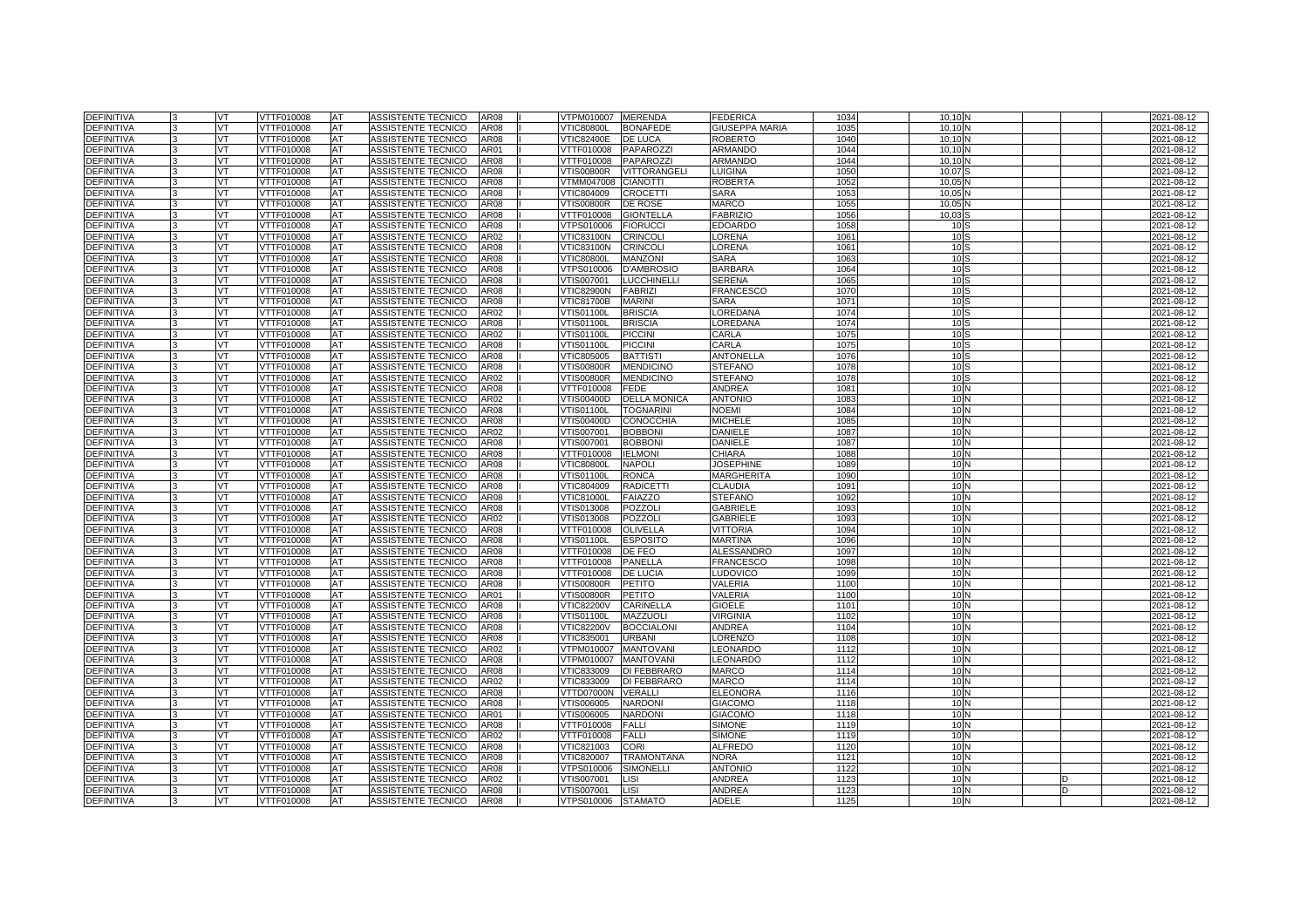| <b>DEFINITIVA</b>               | <b>VT</b>       | VTTF010008               | AT              | ASSISTENTE TECNICO                              | <b>AR08</b>      | <b>VTIC82400E</b>        | PAZIENZA                         | <b>SERENA</b>                  | 1128         | 10 <sub>N</sub>   | 2021-08-12               |
|---------------------------------|-----------------|--------------------------|-----------------|-------------------------------------------------|------------------|--------------------------|----------------------------------|--------------------------------|--------------|-------------------|--------------------------|
| DEFINITIVA                      | VT              | VTTF010008               | AT              | ASSISTENTE TECNICO                              | AR02             | √TIC82400E               | PAZIENZA                         | <b>SERENA</b>                  | 1128         | 10 <sub>N</sub>   | 2021-08-12               |
| <b>DEFINITIVA</b>               | VT              | VTTF010008               | AT              | ASSISTENTE TECNICO                              | AR02             | VTTF010008               | <b>SOLA</b>                      | <b>GIAN MARCO</b>              | 1129         | 10 <sub>N</sub>   | 2021-08-12               |
| DEFINITIVA                      | <b>VT</b>       | VTTF010008               | AT              | ASSISTENTE TECNICO                              | AR08             | VTTF010008               | <b>SOLA</b>                      | <b>GIAN MARCO</b>              | 1129         | 10 <sub>N</sub>   | 2021-08-12               |
| DEFINITIVA                      | VT              | VTTF010008               | AT              | ASSISTENTE TECNICO                              | AR08             | √TIS01100L               | <b>COSTA</b>                     | <b>MIRKO</b>                   | 1130         | 10 <sub>N</sub>   | 2021-08-12               |
| <b>DEFINITIVA</b>               | VT              | VTTF010008               | AT              | ASSISTENTE TECNICO                              | AR08             | VTIS00400D               | <b>CARFAGNA</b>                  | CHIARA                         | 1131         | 10 <sub>N</sub>   | 2021-08-12               |
| DEFINITIVA                      | VT              | VTTF010008               | AT              | ASSISTENTE TECNICO                              | AR02             | <b>VTIS00800R</b>        | <b>MARINI</b>                    | ANDREA                         | 1134         | 10 <sub>N</sub>   | 2021-08-12               |
| DEFINITIVA                      | VT              | VTTF010008               | AT              | ASSISTENTE TECNICO                              | AR08             | √TIS00800R               | <b>MARINI</b>                    | ANDREA                         | 1134         | 10 <sub>N</sub>   | 2021-08-12               |
| <b>DEFINITIVA</b>               | VT              | VTTF010008               | AT              | ASSISTENTE TECNICO                              | AR08             | VTIC820007               | <b>CICERON</b>                   | MANUELA                        | 1139         | 10 <sub>N</sub>   | 2021-08-12               |
| DEFINITIVA                      | <b>VT</b>       | VTTF010008               | AT              | ASSISTENTE TECNICO                              | AR08             | VTTF010008               | <b>ZICARO</b>                    | VINCENZO                       | 1140         | 10 <sub>N</sub>   | 2021-08-12               |
| <b>DEFINITIVA</b>               | VT              | VTTF010008               | AT              | ASSISTENTE TECNICO                              | AR01             | VTTF010008               | <b>ZICARO</b>                    | VINCENZO                       | 1140         | 10 <sub>N</sub>   | 2021-08-12               |
| <b>DEFINITIVA</b>               | VT              | /TTF010008               | AT              | ASSISTENTE TECNICO                              | AR <sub>08</sub> | VTTF010008               | <b>DE MARCHI</b>                 | <b>ALESSANDRO</b>              | 1141         | 10 <sub>N</sub>   | 2021-08-12               |
| DEFINITIVA                      | VT              | VTTF010008               | AT              | ASSISTENTE TECNICO                              | AR02             | VTTF010008               | <b>DE MARCHI</b>                 | ALESSANDRO                     | 1141         | 10 <sub>N</sub>   | 2021-08-12               |
| DEFINITIVA                      | VT              | VTTF010008               | AT              | ASSISTENTE TECNICO                              | AR08             | VTIC819003               | <b>AGOSTINI</b>                  | <b>ARMENIA</b>                 | 1142         | 10 <sub>N</sub>   | 2021-08-12               |
| DEFINITIVA                      | VT              | VTTF010008               | AT              | ASSISTENTE TECNICO                              | AR02             | VTIC819003               | <b>AGOSTINI</b>                  | <b>ARMENIA</b>                 | 1142         | 10 <sub>N</sub>   | 2021-08-12               |
| <b>DEFINITIVA</b>               | <b>VT</b>       | VTTF010008               | AT              | ASSISTENTE TECNICO                              | AR08             | VTTA020006               | <b>DOTTARELLI</b>                | <b>DANILA</b>                  | 1144         | 10 <sub>N</sub>   | 2021-08-12               |
| <b>DEFINITIVA</b>               | VT              | VTTF010008               | AT              | ASSISTENTE TECNICO                              | AR08             | <b>VTIC81400X</b>        | <b>MANTOVANI</b>                 | <b>MAURO</b>                   | 1145         | 10 <sub>N</sub>   | 2021-08-12               |
| <b>DEFINITIVA</b>               | VT              | /TTF010008               | AT              | ASSISTENTE TECNICO                              | AR08             | VTPS010006               | <b>GIULIANI</b>                  | SABELLA                        | 1147         | 10 <sub>N</sub>   | 2021-08-12               |
| <b>DEFINITIVA</b>               | VT              | VTTF010008               | AT              | ASSISTENTE TECNICO                              | AR08             | <b>VTIS00400D</b>        | <b>BRUGIONI</b>                  | <b>BIANCA MARIA</b>            | 1152         | 10 <sub>N</sub>   | 2021-08-12               |
| <b>DEFINITIVA</b>               | VT              | VTTF010008               | AT              | ASSISTENTE TECNICO                              | AR08             | √TIS00900L               | <b>COSTANTINI</b>                | PIERANGELA                     | 1154         | 9,97 <sup>N</sup> | 2021-08-12               |
| DEFINITIVA                      | VT              | VTTF010008               | AT              | ASSISTENTE TECNICO                              | AR02             | √TIS00900L               | <b>COSTANTINI</b>                | PIERANGELA                     | 1154         | 9,97 N            | 2021-08-12               |
| <b>DEFINITIVA</b>               | <b>VT</b>       | VTTF010008               | AT              | ASSISTENTE TECNICO                              | AR01             | VTIS00800R               | <b>SCOMPARIN</b>                 | ANTONELLA                      | 1155         | 9,95S             | 2021-08-12               |
| <b>DEFINITIVA</b>               | VT              | VTTF010008               | AT              | ASSISTENTE TECNICO                              | <b>AR08</b>      | √TIS00800R               | <b>SCOMPARIN</b>                 | <b>ANTONELLA</b>               | 1155         | 9,95              | 2021-08-12               |
| <b>DEFINITIVA</b>               | VT.             | VTTF010008               | AT              | ASSISTENTE TECNICO                              | AR08             | VTPS010006               | <b>TROILI</b>                    | <b>MICHELE</b>                 | 1157         | 9,95N             | 2021-08-12               |
| <b>DEFINITIVA</b>               | VT              | VTTF010008               | AT              | ASSISTENTE TECNICO                              | AR08             | VTIS01100L               | <b>COLONNELLI</b>                | MARA                           | 1161         | 9,935             | 2021-08-12               |
| <b>DEFINITIVA</b>               | VT              | VTTF010008               | AT              | ASSISTENTE TECNICO                              | AR08             | VTPS010006               | <b>ZANOBI</b>                    | <b>FRANCESCA</b>               | 1163         | 9,93N             | 2021-08-12               |
| <b>DEFINITIVA</b>               | VT              | VTTF010008               | AT              | ASSISTENTE TECNICO                              | AR01             | VTTF010008               | <b>MERCATI</b>                   | <b>GIORGIO</b>                 | 1164         | 9,93N             | 2021-08-12               |
| <b>DEFINITIVA</b>               | <b>VT</b>       | VTTF010008               | AT              | ASSISTENTE TECNICO                              | AR08             | VTTF010008               | <b>MERCAT</b>                    | <b>GIORGIO</b>                 | 1164         | 9,93N             | 2021-08-12               |
| DEFINITIVA                      | VT              | VTTF010008               | AT              | ASSISTENTE TECNICO                              | AR08             | VTTA020006               | <b>CENTOSCUDI</b>                | <b>EMANUELA</b>                | 1167         | 9,90              | 2021-08-12               |
| <b>DEFINITIVA</b>               | VT.             | VTTF010008               | AT              | ASSISTENTE TECNICO                              | AR08             | √TIS01100L               | <b>SARTI</b>                     | VALENTINA                      | 1168         | 9,90              | 2021-08-12               |
| <b>DEFINITIVA</b>               | <b>VT</b>       | VTTF010008               | AT              | ASSISTENTE TECNICO                              | AR08             | <b>VTIC83100N</b>        | <b>PULCINELLI</b>                | MARTA                          | 1169         | $9,90$ :          | 2021-08-12               |
| DEFINITIVA                      | VT              | VTTF010008               | AT              | ASSISTENTE TECNICO                              | <b>AR08</b>      | VTIC813004               | <b>ERCOL</b>                     | <b>MASSIMO</b>                 | 1170         | 9,90N             | 2021-08-12               |
| <b>DEFINITIVA</b>               | VT              | VTTF010008               | AT              | ASSISTENTE TECNICO                              | AR <sub>08</sub> | VTTA020006               | <b>TRUCCA</b>                    | LUCIA.                         | 1171         | 9.901             | 2021-08-12               |
| <b>DEFINITIVA</b>               | <b>VT</b>       | VTTF010008               | AT              | ASSISTENTE TECNICO                              | AR08             | <b>VTIC820007</b>        | <b>MECONI</b>                    | DANIELE                        | 1173         | 9,90N             | 2021-08-12               |
| <b>DEFINITIVA</b>               | VT              | VTTF010008               | AT              | ASSISTENTE TECNICO                              | AR <sub>02</sub> | √TIS00900L               | <b>BLASI</b>                     | <b>EMILIANO</b>                | 1175         | 9,90N             | 2021-08-12               |
| <b>DEFINITIVA</b>               | VT              | /TTF010008               | AT              | ASSISTENTE TECNICO                              | AR08             | √TIS00900L               | <b>BLASI</b>                     | <b>EMILIANO</b>                | 1175         | 9,90N             | 2021-08-12               |
| <b>DEFINITIVA</b>               | <b>VT</b>       | VTTF010008               | AT              | ASSISTENTE TECNICO                              | AR08             | VTIS00400D               | <b>BEVILACQUA</b>                | <b>RICCARDO</b>                | 1176         | 9,90N             | 2021-08-12               |
| DEFINITIVA                      | VT              | VTTF010008               | AT              | <b>ASSISTENTE TECNICO</b>                       | AR08             | <b>VTIC80900C</b>        | <b>CESARI</b>                    | CARLOTTA                       | 1177         | 9,90N             | 2021-08-12               |
| <b>DEFINITIVA</b>               | VT              | <b>TTF010008</b>         | AT              | <b>ASSISTENTE TECNICO</b>                       | AR08             | VTIC813004               | <b>ARRIGA</b>                    | SARA                           | 1178         | 9.90              | $2021 - 08 - 12$         |
| <b>DEFINITIVA</b>               | VT              | VTTF010008               | AT              | <b>ASSISTENTE TECNICO</b>                       | AR08             | VTIS01100L               | <b>BERTOLD</b>                   | DANIELE                        | 1179         | 9,90N             | 2021-08-12               |
| DEFINITIVA                      | VT              | VTTF010008               | AT              | <b>ASSISTENTE TECNICO</b>                       | <b>AR08</b>      | VTIC812008               | CECCARELLI                       | <b>MICHELE</b>                 | 1180         | 9,90N             | 2021-08-12               |
| <b>DEFINITIVA</b>               | VT              | /TTF010008               | AT              | ASSISTENTE TECNICO                              | AR02             | VTIC812008               | <b>CECCARELLI</b>                | <b>MICHELE</b>                 | 1180         | 9,90N             | 2021-08-12               |
| <b>DEFINITIVA</b>               | <b>VT</b>       | VTTF010008               | AT              | ASSISTENTE TECNICO                              | AR08             | VTTD07000N               | <b>NOTO</b>                      | <b>MATTEO</b>                  | 1181         | 9,90N             | 2021-08-12               |
| DEFINITIVA                      | VT              | VTTF010008               | AT              | ASSISTENTE TECNICO                              | AR02             | VTTD07000N               | <b>NOTO</b>                      | MATTEO                         | 1181         | 9,90              | 2021-08-12               |
| <b>DEFINITIVA</b>               | VT              | /TTF010008               | AT              | ASSISTENTE TECNICO                              | AR08             | /TIC812008               | <b>PROIETTI</b>                  | GLORIA                         | 1182         | 9.90              | 2021-08-12               |
| DEFINITIVA                      | VT              | VTTF010008               | AT              | ASSISTENTE TECNICO                              | AR08             | VTTF010008               | <b>PEPPON</b>                    | LORENZO                        | 1184         | 9,90N             | 2021-08-12               |
| DEFINITIVA                      | VT              | VTTF010008               | AT              | ASSISTENTE TECNICO                              | AR08             | √TIS00400D               | <b>STORNELLI</b>                 | MANUELA                        | 1187         | 9,90N             | 2021-08-12               |
| <b>DEFINITIVA</b>               | VT              | VTTF010008               | <b>AT</b>       | ASSISTENTE TECNICO                              | AR08             | VTIC82800T               | <b>FALCINELLI</b>                | <b>ANNA</b>                    | 1189         | 9,87 S            | 2021-08-12               |
| <b>DEFINITIVA</b>               | <b>VT</b>       | VTTF010008               | AT              | ASSISTENTE TECNICO                              | AR08             | VTIS00800R               | DI MEO                           | <b>ERMINIO</b>                 | 1190         | 9,87              | 2021-08-12               |
| DEFINITIVA                      | VT              | VTTF010008               | AT              | ASSISTENTE TECNICO                              | AR02             | √TIS00800R               | DI MEO                           | ERMINIO                        | 1190         | 9,87S             | 2021-08-12               |
| <b>DEFINITIVA</b>               | VT              | VTTF010008               | AT              | ASSISTENTE TECNICO                              | AR02             | VTIC83100N               | <b>DE SANTIS</b>                 | CARLO                          | 1192         | 9.83N             | 2021-08-12               |
| <b>DEFINITIVA</b>               | VT              | VTTF010008               | AT              | ASSISTENTE TECNICO                              | AR08             | <b>VTIC83100N</b>        | <b>DE SANTIS</b>                 | CARLO                          | 1192         | 9,83N             | 2021-08-12               |
| DEFINITIVA                      | VT              | VTTF010008               | AT              | ASSISTENTE TECNICO                              | <b>AR08</b>      | VTIC83600R               | <b>TASCHINI</b>                  | <b>IANA</b>                    | 1193         | 9,83N             | 2021-08-12               |
| <b>DEFINITIVA</b>               | VT              | /TTF010008               | AT              | ASSISTENTE TECNICO                              | AR08             | VTIS00400D               | <b>DE GIOVANNI</b>               | <b>FRANCESCO</b>               | 1194         | 9.83N             | 2021-08-12               |
| <b>DEFINITIVA</b>               | VT              | VTTF010008               | AT              | ASSISTENTE TECNICO                              | AR08             | VTTF010008               | <b>ANDREINI</b>                  | <b>MARILENA</b>                | 1195         | 9,83N             | 2021-08-12               |
| <b>DEFINITIVA</b>               | VT              | VTTF010008               | AT              | <b>ASSISTENTE TECNICO</b>                       | AR08             | VTPS010006               | <b>CALIENDO</b>                  | DOMENICC                       | 1196         | 9,82              | 2021-08-12               |
| <b>DEFINITIVA</b>               | VT              | VTTF010008               | AT              | ASSISTENTE TECNICO                              | AR02             | VTPS010006               | <b>CALIENDO</b>                  | <b>DOMENICO</b>                | 1196         | 9,82              | 2021-08-12               |
| <b>DEFINITIVA</b>               | <b>VT</b><br>VT | VTTF010008               | AT              | <b>ASSISTENTE TECNICO</b><br>ASSISTENTE TECNICO | AR02<br>AR08     | VTIC805005               | <b>ADONI</b>                     | <b>GIACOMO</b>                 | 1197<br>1197 | 9,80              | 2021-08-12               |
| DEFINITIVA<br><b>DEFINITIVA</b> | VT              | VTTF010008<br>VTTF010008 | AT<br><b>AT</b> |                                                 | AR08             | VTIC805005<br>VTPM010007 | <b>ADONI</b><br><b>GABRIELLI</b> | <b>GIACOMO</b><br><b>IRENE</b> | 1198         | 9,80<br>9,80      | 2021-08-12<br>2021-08-12 |
| <b>DEFINITIVA</b>               | VT              | VTTF010008               | AT              | ASSISTENTE TECNICO<br>ASSISTENTE TECNICO        | AR08             | VTIS01100L               | CANUZZI                          | <b>GIAN FRANCO</b>             | 1202         | 9,80              | 2021-08-12               |
| DEFINITIVA                      | VT              | VTTF010008               | AT              | ASSISTENTE TECNICO                              | AR08             | <b>VTIC82400E</b>        | <b>RAVONI</b>                    | CATERINO                       | 1207         | 9,80              | 2021-08-12               |
| <b>DEFINITIVA</b>               | VT              | /TTF010008               | AT              | ASSISTENTE TECNICO                              | AR02             | <b>VTIC82400E</b>        | <b>RAVONI</b>                    | CATERINO                       | 1207         | 9,80              | 2021-08-12               |
| <b>DEFINITIVA</b>               | VT.             | VTTF010008               | AT              |                                                 | AR02             | VTIS00800R               | <b>DIANA</b>                     | <b>ANTONIO</b>                 | 1208         | 9,80              | 2021-08-12               |
|                                 |                 |                          |                 | ASSISTENTE TECNICO                              |                  |                          |                                  |                                |              |                   |                          |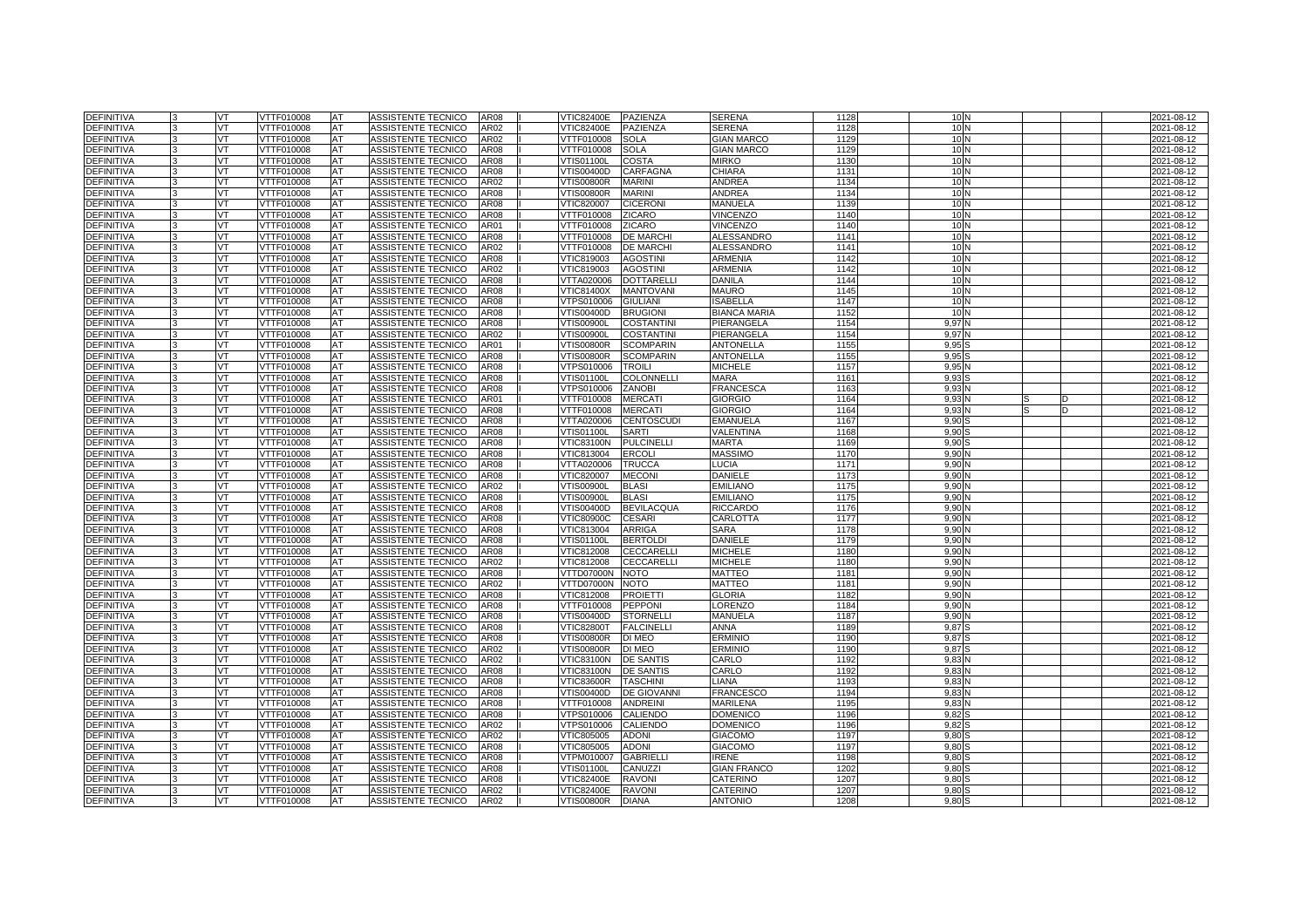| <b>DEFINITIVA</b> |    | VT        | VTTF010008        | <b>AT</b>  | ASSISTENTE TECNICO        | <b>AR08</b> | <b>VTIS00800R</b> | <b>DIANA</b>         | <b>ANTONIO</b>      | 1208 | 9.80  |  | 2021-08-12 |
|-------------------|----|-----------|-------------------|------------|---------------------------|-------------|-------------------|----------------------|---------------------|------|-------|--|------------|
| <b>DEFINITIVA</b> |    | VT        | VTTF010008        | AT         | ASSISTENTE TECNICO        | AR08        | VTTA020006        | <b>SGANAPPA</b>      | ARIANNA             | 121  | 9.80  |  | 2021-08-12 |
| <b>DEFINITIVA</b> |    | VT        | <b>VTTF010008</b> | AT         | <b>ASSISTENTE TECNICO</b> | <b>AR08</b> | <b>VTIC83100N</b> | <b>BOZZI</b>         | <b>MARIA</b>        | 1212 | 9.80  |  | 2021-08-12 |
| <b>DEFINITIVA</b> |    | <b>VT</b> | VTTF010008        | AT         | ASSISTENTE TECNICO        | <b>AR08</b> | VTTA020006        | <b>SCORSINO</b>      | <b>FEDERICA</b>     | 1213 | 9.801 |  | 2021-08-12 |
| <b>DEFINITIVA</b> |    | VT.       | VTTF010008        | AT         | ASSISTENTE TECNICO        | AR02        | VTTF010008        | <b>SORDINI</b>       | <b>GABRIELE</b>     | 1217 | 9.80  |  | 2021-08-12 |
| <b>DEFINITIVA</b> |    | VT        | VTTF010008        | AT         | ASSISTENTE TECNICO        | <b>AR08</b> | VTTF010008        | <b>SORDINI</b>       | <b>GABRIELE</b>     | 1217 | 9,80  |  | 2021-08-12 |
| <b>DEFINITIVA</b> |    | VT.       | VTTF010008        | <b>AT</b>  | ASSISTENTE TECNICO        | <b>AR08</b> | VTTA020006        | <b>MONTESU</b>       | CATERINA            | 1219 | 9.80  |  | 2021-08-12 |
| <b>DEFINITIVA</b> |    | VT.       | VTTF010008        | AT         | ASSISTENTE TECNICO        | AR08        | <b>VTIC83600R</b> | <b>NARDUZZI</b>      | CHRISTIAN           | 1220 | 9.80  |  | 2021-08-12 |
| <b>DEFINITIVA</b> |    | VT        | VTTF010008        | AT         | ASSISTENTE TECNICO        | AR08        | VTIC805005        | <b>CORBISIERO</b>    | <b>MARIA</b>        | 1221 | 9.80  |  | 2021-08-12 |
| <b>DEFINITIVA</b> |    | VT        | VTTF010008        | AT         | ASSISTENTE TECNICO        | <b>AR08</b> | VTTF010008        | <b>FRANCO</b>        | ANGELO              | 1222 | 9.80  |  | 2021-08-12 |
| <b>DEFINITIVA</b> |    | VT        | VTTF010008        | <b>IAT</b> | <b>ASSISTENTE TECNICO</b> | AR02        | VTTF010008        | <b>FRANCO</b>        | <b>ANGELO</b>       | 1222 | 9.80  |  | 2021-08-12 |
| <b>DEFINITIVA</b> |    | VT        | VTTF010008        | AT         | ASSISTENTE TECNICO        | <b>AR08</b> | VTTF010008        | <b>BASCHINI</b>      | SILVIA              | 1225 | 9,80  |  | 2021-08-12 |
| <b>DEFINITIVA</b> |    | VT.       | VTTF010008        | <b>AT</b>  | ASSISTENTE TECNICO        | <b>AR08</b> | VTPC010003        | <b>SCARAVILLI</b>    | CHIARA              | 122  | 9.80  |  | 2021-08-12 |
| <b>DEFINITIVA</b> |    | VT        | VTTF010008        | AT         | ASSISTENTE TECNICO        | <b>AR08</b> | VTTD07000N        | <b>SELVAGGINI</b>    | <b>GIULIA</b>       | 1228 | 9.80  |  | 2021-08-12 |
| <b>DEFINITIVA</b> |    | VT        | VTTF010008        | AT         | ASSISTENTE TECNICO        | AR08        | <b>VTIS00800R</b> | <b>TUFO</b>          | <b>FRANCESCA</b>    | 1229 | 9,80  |  | 2021-08-12 |
| <b>DEFINITIVA</b> |    | <b>VT</b> | VTTF010008        | <b>AT</b>  | ASSISTENTE TECNICO        | <b>AR08</b> | <b>VTIS00800R</b> | ZAMPETTA             | <b>MICHELA</b>      | 123  | 9.80  |  | 2021-08-12 |
| DEFINITIVA        |    | VT        | VTTF010008        | <b>AT</b>  | ASSISTENTE TECNICO        | AR02        | <b>VTIC82400E</b> | <b>GIARDINI</b>      | <b>GIORGIO</b>      | 1232 | 9.80  |  | 2021-08-12 |
| <b>DEFINITIVA</b> |    | VT.       | VTTF010008        | AT         | ASSISTENTE TECNICO        | AR08        | <b>VTIC82400E</b> | <b>GIARDINI</b>      | <b>GIORGIO</b>      | 1232 | 9,80  |  | 2021-08-12 |
| <b>DEFINITIVA</b> |    | VT.       | VTTF010008        | <b>AT</b>  | ASSISTENTE TECNICO        | AR08        | VTIS01100L        | <b>SCALABRELLA</b>   | <b>DANIELA</b>      | 1234 | 9.80  |  | 2021-08-12 |
| <b>DEFINITIVA</b> |    | VT.       | VTTF010008        | AT         | ASSISTENTE TECNICO        | AR02        | VTTF010008        | <b>GALANTI</b>       | <b>ROBERTO</b>      | 1236 | 9.80  |  | 2021-08-12 |
| <b>DEFINITIVA</b> |    | VT        | VTTF010008        | AT         | ASSISTENTE TECNICO        | AR08        | VTTF010008        | <b>GALANTI</b>       | <b>ROBERTO</b>      | 1236 | 9.80  |  | 2021-08-12 |
| <b>DEFINITIVA</b> |    | <b>VT</b> | VTTF010008        | AT         | ASSISTENTE TECNICO        | AR08        | VTIS013008        | <b>D'ANTONIO</b>     | LORENZA             | 1237 | 9.80  |  | 2021-08-12 |
| DEFINITIVA        |    | VT        | VTTF010008        | AT         | ASSISTENTE TECNICO        | AR08        | VTTD07000N        | <b>SAMBUCHI</b>      | <b>MARIA CHIARA</b> | 1238 | 9.80  |  | 2021-08-12 |
| <b>DEFINITIVA</b> |    | VT        | VTTF010008        | AT         | ASSISTENTE TECNICO        | AR08        | VTIC812008        | <b>ROMOL</b>         | <b>MILENA</b>       | 1239 | 9,80  |  | 2021-08-12 |
| <b>DEFINITIVA</b> |    | VT.       | VTTF010008        | AT         | ASSISTENTE TECNICO        | AR08        | <b>VTIS01100L</b> | CAPPELLONI           | <b>DOMENICO</b>     | 1240 | 9.80  |  | 2021-08-12 |
| <b>DEFINITIVA</b> |    | VT.       | VTTF010008        | AT         | ASSISTENTE TECNICO        | AR08        | <b>VTIC80800L</b> | <b>PRESCIUTTINI</b>  | DANIELE             | 1242 | 9.80  |  | 2021-08-12 |
| <b>DEFINITIVA</b> |    | VT        | VTTF010008        | AT         | ASSISTENTE TECNICO        | AR08        | VTIS001002        | <b>MELOSSO</b>       | <b>MARCO</b>        | 1246 | 9.77  |  | 2021-08-12 |
| <b>DEFINITIVA</b> | l3 | VT        | VTTF010008        | AT         | ASSISTENTE TECNICO        | AR08        | VTIC820007        | <b>GRIMA</b>         | <b>ILARIA</b>       | 1247 | 9.75  |  | 2021-08-12 |
| DEFINITIVA        |    | VT        | VTTF010008        | AT         | ASSISTENTE TECNICO        | AR08        | VTIC82500A        | <b>PONTUALE</b>      | <b>MARIA GRAZIA</b> | 1249 | 9.75  |  | 2021-08-12 |
| <b>DEFINITIVA</b> |    | VT        | VTTF010008        | AT         | ASSISTENTE TECNICO        | AR08        | <b>VTIC81000L</b> | <b>MERCURI</b>       | <b>ALESSANDRA</b>   | 1252 | 9,73  |  | 2021-08-12 |
| <b>DEFINITIVA</b> |    | <b>VT</b> | VTTF010008        | AT         | ASSISTENTE TECNICO        | AR01        | VTPS010006        | <b>GHEORGHE</b>      | LILIANA             | 1253 | 9.70  |  | 2021-08-12 |
| <b>DEFINITIVA</b> |    | VT.       | VTTF010008        | AT         | ASSISTENTE TECNICO        | AR08        | VTPS010006        | <b>GHEORGHE</b>      | LILIANA             | 1253 | 9.70  |  | 2021-08-12 |
| DEFINITIVA        |    | VT        | VTTF010008        | AT         | ASSISTENTE TECNICO        | AR08        | /TIC82400E        | <b>MORBIDELL</b>     | <b>ALBERTO</b>      | 125  | 9.70  |  | 2021-08-12 |
| DEFINITIVA        |    | VT        | VTTF010008        | AT         | ASSISTENTE TECNICO        | AR02        | <b>VTIC82400E</b> | <b>MORBIDELLI</b>    | <b>ALBERTO</b>      | 1255 | 9.70  |  | 2021-08-12 |
| DEFINITIVA        |    | VT        | VTTF010008        | AT         | ASSISTENTE TECNICO        | AR08        | VTTF010008        | <b>PAGLIARI</b>      | ANDREA              | 1257 | 9.70  |  | 2021-08-12 |
| <b>DEFINITIVA</b> |    | VT        | VTTF010008        | AT         | ASSISTENTE TECNICO        | AR02        | <b>/TTF010008</b> | <b>PAGLIARI</b>      | ANDREA              | 1257 | 9,70  |  | 2021-08-12 |
| <b>DEFINITIVA</b> |    | VT.       | VTTF010008        | AT         | ASSISTENTE TECNICO        | <b>AR08</b> | VTPS010006        | <b>DI NARDI</b>      | VALENTINA           | 1258 | 9.70  |  | 2021-08-12 |
| <b>DEFINITIVA</b> |    | VT.       | VTTF010008        | AT         | ASSISTENTE TECNICO        | AR08        | /TIS013008        | <b>NATALI</b>        | <b>ORENZO</b>       | 1263 | 9.70  |  | 2021-08-12 |
| <b>DEFINITIVA</b> |    | VT        | <b>/TTF010008</b> | AT         | ASSISTENTE TECNICO        | AR08        | /TTD07000N        | <b>MORGILLO</b>      | VALENTINA           | 1265 | 9,70  |  | 2021-08-12 |
| <b>DEFINITIVA</b> |    | VT        | VTTF010008        | AT         | ASSISTENTE TECNICO        | AR08        | <b>VTIC80900C</b> | <b>PAOLUCCI</b>      | <b>MARCO</b>        | 1269 | 9.70  |  | 2021-08-12 |
| <b>DEFINITIVA</b> |    | VT        | VTTF010008        | AT         | ASSISTENTE TECNICO        | AR08        | /TPS010006        | <b>MIRAGLIA</b>      | <b>ALESSANDRA</b>   | 1271 | 9,70  |  | 2021-08-12 |
| <b>DEFINITIVA</b> |    | VT        | /TTF010008        | AT         | ASSISTENTE TECNICO        | AR08        | /TIC819003        | <b>BRINCHI</b>       | <b>FEDERICA</b>     | 1273 | 9.70  |  | 2021-08-12 |
| DEFINITIVA        |    | VT.       | VTTF010008        | AT         | ASSISTENTE TECNICO        | <b>AR08</b> | VTIC833009        | <b>ANGELONI</b>      | <b>MARIO</b>        | 1276 | 9,70  |  | 2021-08-12 |
| DEFINITIVA        |    | VT        | VTTF010008        | AT         | ASSISTENTE TECNICO        | AR08        | VTTF010008        | <b>ALESSANDRO</b>    | <b>INGMAR</b>       | 1277 | 9.70  |  | 2021-08-12 |
| <b>DEFINITIVA</b> |    | VT        | VTTF010008        | AT         | ASSISTENTE TECNICO        | AR02        | VTTF010008        | <b>ALESSANDRO</b>    | <b>INGMAR</b>       | 1277 | 9,70  |  | 2021-08-12 |
| <b>DEFINITIVA</b> |    | VT        | VTTF010008        | <b>AT</b>  | ASSISTENTE TECNICO        | <b>AR08</b> | VTIC813004        | <b>ANTONOZZI</b>     | <b>GIORGIA</b>      | 128  | 9.70  |  | 2021-08-12 |
| <b>DEFINITIVA</b> |    | VT        | VTTF010008        | <b>AT</b>  | ASSISTENTE TECNICO        | AR08        | VTIC813004        | <b>AGNOCCHETTI</b>   | <b>AGNESE</b>       | 128  | 9,68  |  | 2021-08-12 |
| <b>DEFINITIVA</b> |    | VT        | VTTF010008        | AT         | <b>ASSISTENTE TECNICO</b> | <b>AR08</b> | /TIC834005        | <b>GALEOTTI</b>      | <b>SIMONE</b>       | 1286 | 9,67  |  | 2021-08-12 |
| <b>DEFINITIVA</b> |    | VT.       | VTTF010008        | AT         | ASSISTENTE TECNICO        | <b>AR08</b> | VTIS007001        | <b>DE SILVESTRIS</b> | <b>ADELMO</b>       | 1287 | 9.67  |  | 2021-08-12 |
| <b>DEFINITIVA</b> |    | VT.       | VTTF010008        | AT         | ASSISTENTE TECNICO        | AR08        | VTIC812008        | <b>CHIOCCHINI</b>    | ORNELLA             | 1288 | 9,67  |  | 2021-08-12 |
| <b>DEFINITIVA</b> |    | VT        | VTTF010008        | AT         | ASSISTENTE TECNICO        | AR08        | VTIC81400X        | <b>DE ROMA</b>       | CARMELA             | 1293 | 9,67  |  | 2021-08-12 |
| <b>DEFINITIVA</b> |    | VT        | VTTF010008        | AT         | ASSISTENTE TECNICO        | AR01        | <b>VTIS00800R</b> | <b>ANSELMI</b>       | <b>GIOVANNI</b>     | 1297 | 9.67  |  | 2021-08-12 |
| DEFINITIVA        |    | VT        | VTTF010008        | AT         | ASSISTENTE TECNICO        | AR08        | √TIS00800R        | <b>ANSELMI</b>       | <b>GIOVANNI</b>     | 1297 | 9,67  |  | 2021-08-12 |
| <b>DEFINITIVA</b> |    | VT        | VTTF010008        | AT         | ASSISTENTE TECNICO        | AR08        | /TIS01100L        | <b>BIAGINI</b>       | <b>GIGLIOLA</b>     | 1298 | 9,65  |  | 2021-08-12 |
| <b>DEFINITIVA</b> |    | VT        | VTTF010008        | AT         | ASSISTENTE TECNICO        | <b>AR08</b> | VTTD07000N        | <b>PALOZZI</b>       | LORENZO ANDREA      | 1299 | 9.65  |  | 2021-08-12 |
| <b>DEFINITIVA</b> |    | VT        | VTTF010008        | AT         | ASSISTENTE TECNICO        | AR08        | √TIS01100L        | <b>CORSINI</b>       | DANIELA             | 1302 | 9,60  |  | 2021-08-12 |
| <b>DEFINITIVA</b> |    | VT        | VTTF010008        | AT         | ASSISTENTE TECNICO        | AR02        | VTIS007001        | <b>GIANNICOLA</b>    | <b>SIMONE</b>       | 1303 | 9,60  |  | 2021-08-12 |
| <b>DEFINITIVA</b> |    | VT        | VTTF010008        | AT         | ASSISTENTE TECNICO        | AR08        | VTIS007001        | <b>GIANNICOLA</b>    | <b>SIMONE</b>       | 130  | 9.60  |  | 2021-08-12 |
| <b>DEFINITIVA</b> |    | VT        | VTTF010008        | AT         | ASSISTENTE TECNICO        | AR08        | VTIS00400D        | <b>FUCCELLARA</b>    | LAURA               | 1306 | 9,60  |  | 2021-08-12 |
| <b>DEFINITIVA</b> |    | VT        | VTTF010008        | AT         | ASSISTENTE TECNICO        | AR02        | <b>/TTF010008</b> | <b>MAIUCCI</b>       | <b>SERGIO</b>       | 1308 | 9,60  |  | 2021-08-12 |
| <b>DEFINITIVA</b> |    | VT        | VTTF010008        | AT         | ASSISTENTE TECNICO        | AR08        | VTTF010008        | <b>MAIUCCI</b>       | <b>SERGIO</b>       | 1308 | 9,60  |  | 2021-08-12 |
| DEFINITIVA        |    | VT        | VTTF010008        | AT         | ASSISTENTE TECNICO        | AR08        | √TIS00900L        | <b>EUTIZI</b>        | MARIA GRAZIA        | 131  | 9,60  |  | 2021-08-12 |
| DEFINITIVA        |    | VT        | VTTF010008        | AT         | ASSISTENTE TECNICO        | AR02        | VTTD07000N        | PAPA                 | <b>GIUSEPPINA</b>   | 1312 | 9,60  |  | 2021-08-12 |
| <b>DEFINITIVA</b> | 3  | VT        | VTTF010008        | AT         | ASSISTENTE TECNICO        | AR08        | VTTD07000N PAPA   |                      | <b>GIUSEPPINA</b>   | 1312 | 9,60S |  | 2021-08-12 |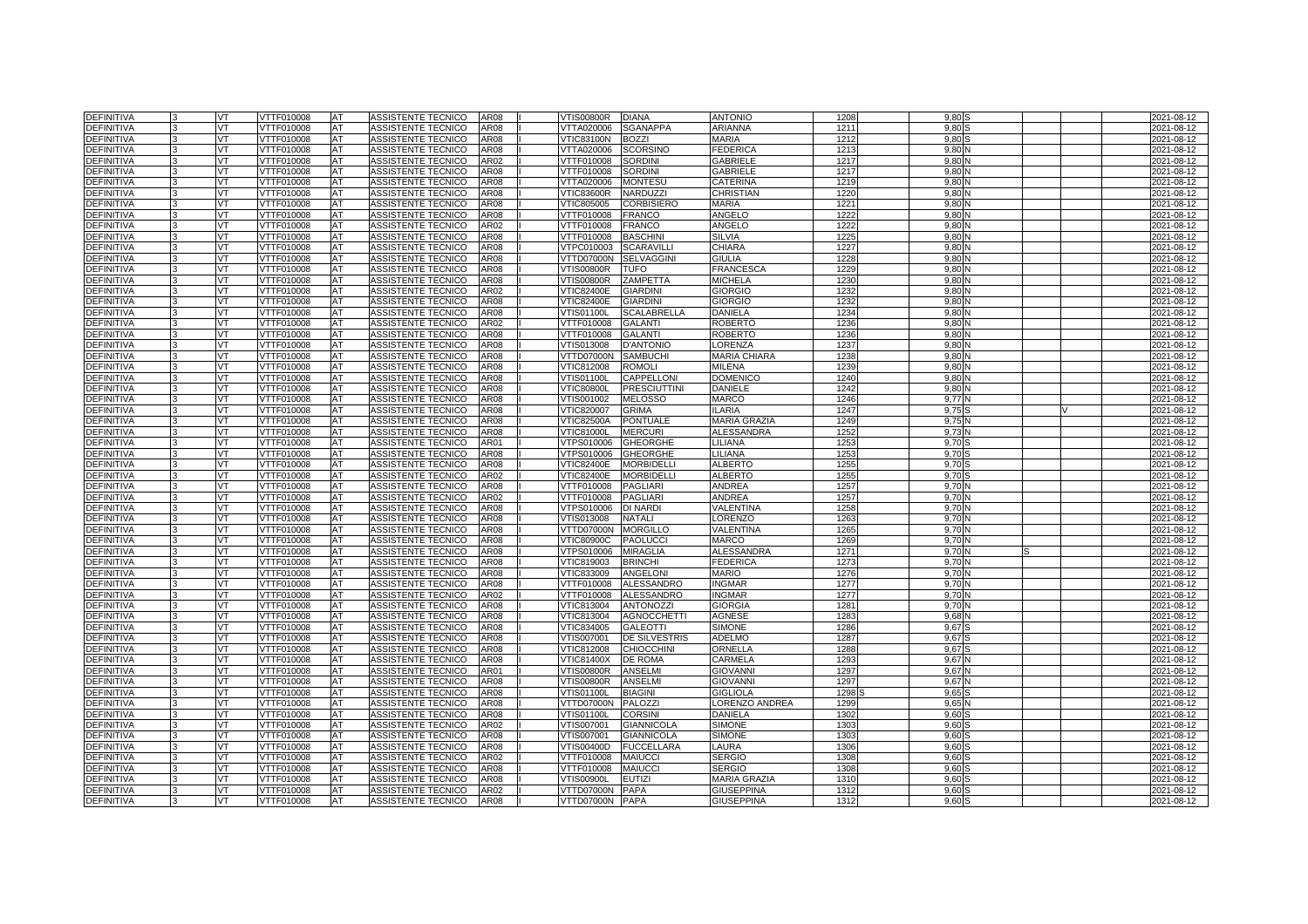| <b>DEFINITIVA</b>               |              | VT        | VTTF010008               | <b>AT</b>       | ASSISTENTE TECNICO                              | <b>AR08</b>  | VTIS013008                             | <b>COLACCHI</b>              | CLAUDIA                   | 1314         | 9.60         |  | 2021-08-12               |
|---------------------------------|--------------|-----------|--------------------------|-----------------|-------------------------------------------------|--------------|----------------------------------------|------------------------------|---------------------------|--------------|--------------|--|--------------------------|
| <b>DEFINITIVA</b>               |              | VT        | VTTF010008               | AT              | ASSISTENTE TECNICO                              | AR08         | VTIC820007                             | <b>DI RAUSO</b>              | <b>MARIA GRAZIA</b>       | 1317         | 9.60         |  | 2021-08-12               |
| <b>DEFINITIVA</b>               |              | VT        | VTTF010008               | AT              | <b>ASSISTENTE TECNICO</b>                       | <b>AR08</b>  | <b>VTTF010008</b>                      | <b>CALISTRI</b>              | ELISA                     | 1318         | 9.60         |  | 2021-08-12               |
| <b>DEFINITIVA</b>               |              | <b>VT</b> | VTTF010008               | AT              | ASSISTENTE TECNICO                              | AR01         | VTIS006005                             | MULE'                        | <b>GIUSEPPINA</b>         | 132          | 9.60         |  | 2021-08-12               |
| <b>DEFINITIVA</b>               |              | VT.       | VTTF010008               | AT              | ASSISTENTE TECNICO                              | <b>AR08</b>  | VTIS006005                             | MULE'                        | <b>GIUSEPPINA</b>         | 1321         | 9.60         |  | 2021-08-12               |
| <b>DEFINITIVA</b>               |              | VT        | VTTF010008               | AT              | ASSISTENTE TECNICO                              | AR02         | VTIC804009                             | <b>COLAGE</b>                | <b>TIZIANO</b>            | 1322         | 9,60         |  | 2021-08-12               |
| <b>DEFINITIVA</b>               |              | VT.       | VTTF010008               | <b>AT</b>       | ASSISTENTE TECNICO                              | <b>AR08</b>  | VTIC804009                             | COLAGE                       | <b>TIZIANO</b>            | 1322         | 9.60         |  | 2021-08-12               |
| <b>DEFINITIVA</b>               |              | VT.       | VTTF010008               | AT              | ASSISTENTE TECNICO                              | AR08         | <b>VTIC83100N</b>                      | <b>NOBILI</b>                | NABIL                     | 132          | 9.60         |  | 2021-08-12               |
| <b>DEFINITIVA</b>               |              | VT        | VTTF010008               | AT              | ASSISTENTE TECNICO                              | AR02         | VTIC813004                             | ZAPPI                        | <b>ALESSANDRO</b>         | 1327         | 9,60         |  | 2021-08-12               |
| <b>DEFINITIVA</b>               |              | VT        | VTTF010008               | AT              | ASSISTENTE TECNICO                              | <b>AR08</b>  | VTIC813004                             | ZAPPI                        | <b>ALESSANDRO</b>         | 1327         | 9,60         |  | 2021-08-12               |
| <b>DEFINITIVA</b>               |              | VT        | VTTF010008               | AT              | ASSISTENTE TECNICO                              | <b>AR08</b>  | VTPM010007                             | <b>GARRUZZO</b>              | MICHELANGELO              | 1329         | 9.60         |  | 2021-08-12               |
| <b>DEFINITIVA</b>               |              | VT        | VTTF010008               | AT              | ASSISTENTE TECNICO                              | AR08         | VTIS01100L                             | MAZZUOLI                     | LENIA                     | 1331         | 9,60         |  | 2021-08-12               |
| <b>DEFINITIVA</b>               |              | VT.       | VTTF010008               | AT              | ASSISTENTE TECNICO                              | AR02         | VTIS00800R                             | <b>D'ANIELLO</b>             | CARMINE                   | 1334         | 9,60         |  | 2021-08-12               |
| <b>DEFINITIVA</b>               |              | VT        | VTTF010008               | AT              | ASSISTENTE TECNICO                              | AR08         | <b>VTIS00800R</b>                      | <b>D'ANIELLO</b>             | CARMINE                   | 1334         | 9.60         |  | 2021-08-12               |
| <b>DEFINITIVA</b>               |              | VT        | VTTF010008               | AT              | ASSISTENTE TECNICO                              | AR08         | VTIC813004                             | <b>BAMBINI</b>               | <b>ROBERTC</b>            | 1335         | 9,60         |  | 2021-08-12               |
| DEFINITIVA                      |              | VT        | VTTF010008               | AT              | ASSISTENTE TECNICO                              | <b>AR08</b>  | √TIS00900L                             | <b>GOBATTONI</b>             | <b>KENDRA</b>             | 1336         | 9,60         |  | 2021-08-12               |
| <b>DEFINITIVA</b>               |              | VT        | VTTF010008               | AT              | ASSISTENTE TECNICO                              | <b>AR08</b>  | VTTF010008                             | <b>BONUCCI</b>               | VALERIO                   | 1337         | 9,60         |  | 2021-08-12               |
| <b>DEFINITIVA</b>               |              | VT        | VTTF010008               | AT              | ASSISTENTE TECNICO                              | AR01         | VTTF010008                             | <b>BONUCCI</b>               | VALERIO                   | 1337         | 9,60         |  | 2021-08-12               |
| <b>DEFINITIVA</b>               |              | <b>VT</b> | VTTF010008               | AT              | ASSISTENTE TECNICO                              | <b>AR08</b>  | VTPS010006                             | <b>MANETTI</b>               | <b>MARCO</b>              | 1338         | 9.60         |  | 2021-08-12               |
| <b>DEFINITIVA</b>               |              | VT.       | VTTF010008               | AT              | ASSISTENTE TECNICO                              | AR08         | VTIC804009                             | <b>FAGIAN</b>                | <b>GIANMARCO</b>          | 1339         | 9.60         |  | 2021-08-12               |
| DEFINITIVA                      |              | VT        | VTTF010008               | AT              | ASSISTENTE TECNICO                              | AR02         | VTTF010008                             | ZIACO                        | <b>RICCARDO</b>           | 1342         | 9,60         |  | 2021-08-12               |
| <b>DEFINITIVA</b>               |              | VT        | VTTF010008               | AT              | ASSISTENTE TECNICO                              | AR08         | VTTF010008                             | <b>ZIACO</b>                 | <b>RICCARDO</b>           | 1342         | 9.60         |  | 2021-08-12               |
| <b>DEFINITIVA</b>               |              | VT        | VTTF010008               | AT              | ASSISTENTE TECNICO                              | AR08         | √TIS00800R                             | <b>MUTI</b>                  | NICOLETTA MARIA           | 1345         | 9,60         |  | 2021-08-12               |
| DEFINITIVA                      |              | VT        | VTTF010008               | AT              | ASSISTENTE TECNICO                              | AR08         | VTIC805005                             | <b>MENICUCC</b>              | <b>ALESSANDRA</b>         | 1346         | 9,60         |  | 2021-08-12               |
| DEFINITIVA                      |              | VT.       | VTTF010008               | AT              | ASSISTENTE TECNICO                              | AR08         | VTIS007001                             | <b>CACCIAMANI</b>            | <b>ALESSANDRO</b>         | 1348         | 9,60         |  | 2021-08-12               |
| <b>DEFINITIVA</b>               |              | VT        | VTTF010008               | AT              | ASSISTENTE TECNICO                              | AR08<br>AR08 | √TIS01100L                             | <b>PERUGINI</b>              | GABRIELE                  | 1349         | 9,60         |  | 2021-08-12               |
| DEFINITIVA<br>DEFINITIVA        |              | VT<br>VT  | VTTF010008<br>VTTF010008 | AT<br>AT        | ASSISTENTE TECNICO                              | AR08         | <b>VTIC83100N</b><br><b>VTIC82200V</b> | <b>GUARNIERI</b><br>DE BIASE | <b>FRANCESCO</b><br>LIVIA | 1352<br>1354 | 9,60<br>9.60 |  | 2021-08-12<br>2021-08-12 |
|                                 |              | VT        | VTTF010008               | AT              | ASSISTENTE TECNICO<br>ASSISTENTE TECNICO        | AR08         |                                        | <b>ALESSI</b>                | <b>IACOPO</b>             | 1355         | 9,60         |  |                          |
| <b>DEFINITIVA</b><br>DEFINITIVA |              |           | VTTF010008               |                 | ASSISTENTE TECNICO                              | AR08         | √TIC81600G<br>VTPS010006               |                              | <b>MELISSA</b>            | 1356         | 9,60         |  | 2021-08-12<br>2021-08-12 |
| DEFINITIVA                      |              | VT<br>VT  | VTTF010008               | AT<br>AT        | ASSISTENTE TECNICO                              | AR08         | VTTA020006                             | <b>POTENZA</b><br>CALÀ       | Guido                     | 1358         | 9,58         |  | 2021-08-12               |
| <b>DEFINITIVA</b>               |              | VT        | VTTF010008               | AT              | ASSISTENTE TECNICO                              | AR02         | VTIC804009                             | <b>BOLDRAGHINI</b>           | <b>MAURIZIO</b>           | 1359         | 9,57         |  | 2021-08-12               |
| <b>DEFINITIVA</b>               |              | VT        | VTTF010008               | AT              | <b>ASSISTENTE TECNICO</b>                       | AR08         | VTIC804009                             | <b>BOLDRAGHINI</b>           | <b>MAURIZIO</b>           | 135          | 9.57         |  | 2021-08-12               |
| <b>DEFINITIVA</b>               | $\mathbf{R}$ | <b>VT</b> | VTTF010008               | AT              | ASSISTENTE TECNICO                              | <b>AR08</b>  | VTIS00400D                             | <b>SALVATORI</b>             | <b>EDOARDO</b>            | 1360         | 9.551        |  | 2021-08-12               |
| <b>DEFINITIVA</b>               |              | VT        | VTTF010008               | AT              | ASSISTENTE TECNICO                              | <b>AR08</b>  | <b>VTIC82800T</b>                      | <b>SALVATORI</b>             | <b>EMANUELA</b>           | 1361         | 9.55         |  | 2021-08-12               |
| <b>DEFINITIVA</b>               |              | VT.       | <b>VTTF010008</b>        | AT              | ASSISTENTE TECNICO                              | <b>AR08</b>  | <b>VTIC80800L</b>                      | <b>ROMANO</b>                | <b>DOMENICC</b>           | 1362         | 9,55         |  | 2021-08-12               |
| <b>DEFINITIVA</b>               |              | VT.       | VTTF010008               | AT              | ASSISTENTE TECNICO                              | <b>AR08</b>  | <b>VTIC82900N</b>                      | <b>MORABITO</b>              | <b>FEDERICA</b>           | 1374         | 9.50         |  | 2021-08-12               |
| <b>DEFINITIVA</b>               |              | VT        | VTTF010008               | AT              | <b>ASSISTENTE TECNICO</b>                       | AR08         | VTIS00400D                             | PUTZU                        | <b>ARIANNA</b>            | 1376         | 9.50         |  | 2021-08-12               |
| <b>DEFINITIVA</b>               |              | VT        | <b>VTTF010008</b>        | AT              | <b>ASSISTENTE TECNICO</b>                       | AR08         | VTIS01100L                             | <b>FURZI</b>                 | <b>ALESSANDRA</b>         | 1380         | 9.50         |  | 2021-08-12               |
| DEFINITIVA                      |              | VT        | VTTF010008               | AT              | ASSISTENTE TECNICO                              | AR08         | VTIS00400D                             | <b>ANGELUCCI</b>             | <b>DANIELA</b>            | 1382         | 9,50         |  | 2021-08-12               |
| <b>DEFINITIVA</b>               |              | VT.       | VTTF010008               | AT              | <b>ASSISTENTE TECNICO</b>                       | <b>AR08</b>  | VTIS006005                             | LATINI                       | <b>MARTA</b>              | 1384         | 9.50         |  | 2021-08-12               |
| <b>DEFINITIVA</b>               | 3            | VT        | VTTF010008               | AT              | ASSISTENTE TECNICO                              | AR08         | VTIC820007                             | SILI                         | <b>SOFIA</b>              | 1386         | 9,50         |  | 2021-08-12               |
| <b>DEFINITIVA</b>               |              | VT.       | VTTF010008               | <b>AT</b>       | ASSISTENTE TECNICO                              | <b>AR08</b>  | VTTF010008                             | PERNAZZA                     | <b>SIMONE</b>             | 1388         | 9.50         |  | 2021-08-12               |
| <b>DEFINITIVA</b>               |              | VT        | VTTF010008               | AT              | <b>ASSISTENTE TECNICO</b>                       | AR02         | VTTF010008                             | PERNAZZA                     | <b>SIMONE</b>             | 1388         | 9.50         |  | 2021-08-12               |
| <b>DEFINITIVA</b>               |              | VT        | <b>VTTF010008</b>        | AT              | ASSISTENTE TECNICO                              | <b>AR08</b>  | <b>VTIC80100T</b>                      | <b>PEDRINI</b>               | <b>GIORGIA</b>            | 1391         | 9,50         |  | 2021-08-12               |
| <b>DEFINITIVA</b>               |              | VT        | VTTF010008               | AT              | ASSISTENTE TECNICO                              | AR08         | VTTF010008                             | VALLETTA                     | <b>GIANLUCA</b>           | 1393         | 9,50         |  | 2021-08-12               |
| <b>DEFINITIVA</b>               |              | VT        | VTTF010008               | AT              | ASSISTENTE TECNICO                              | AR02         | VTTF010008                             | VALLETTA                     | <b>GIANLUCA</b>           | 1393         | 9.50         |  | 2021-08-12               |
| <b>DEFINITIVA</b>               |              | VT        | VTTF010008               | AT              | ASSISTENTE TECNICO                              | AR08         | VTIC82300P                             | <b>RAGONES</b>               | <b>GIORGIA</b>            | 1395         | 9,50         |  | 2021-08-12               |
| DEFINITIVA                      |              | <b>VT</b> | VTTF010008               | AT              | ASSISTENTE TECNICO                              | AR08         | VTIC812008                             | <b>IGINI</b>                 | <b>FEDERICO</b>           | 1396         | 9,50         |  | 2021-08-12               |
| <b>DEFINITIVA</b>               |              | VT        | VTTF010008               | AT              | ASSISTENTE TECNICO                              | AR08         | VTIC81600G                             | PILLI                        | LUISA                     | 1397         | 9.50         |  | 2021-08-12               |
| DEFINITIVA                      |              | VT        | VTTF010008               | AT              | ASSISTENTE TECNICO                              | AR08         | VTIS00400D                             | <b>GIANFERMO</b>             | <b>SUSANNA</b>            | 1399         | 9,50         |  | 2021-08-12               |
| DEFINITIVA                      |              | VT        | VTTF010008               | AT              | ASSISTENTE TECNICO                              | AR08         | VTIC82900N                             | <b>CESARI</b>                | <b>CHIARA</b>             | 1400         | 9,50         |  | 2021-08-12               |
| <b>DEFINITIVA</b>               |              | VT        | VTTF010008               | AT              | ASSISTENTE TECNICO                              | AR08         | VTIC813004                             | <b>FOGLIETTA</b>             | MARTINA                   | 1401         | 9,50         |  | 2021-08-12               |
| DEFINITIVA                      |              | VT        | VTTF010008               | AT              | ASSISTENTE TECNICO                              | AR08         | <b>VTIC82800T</b>                      | <b>BALDO</b>                 | <b>ALESSANDRA</b>         | 1402         | 9,50         |  | 2021-08-12               |
| DEFINITIVA                      |              | VT        | VTTF010008               | AT              | ASSISTENTE TECNICO                              | AR08         | <b>VTIC80900C</b>                      | <b>RANIERI</b>               | <b>FEDERICA</b>           | 1403         | 9,50         |  | 2021-08-12               |
| <b>DEFINITIVA</b>               |              | VT        | VTTF010008               | AT              | ASSISTENTE TECNICO                              | AR08         | VTIC835001                             | <b>SIMONE</b>                | <b>ALESSIO</b>            | 1404         | 9.50         |  | 2021-08-12               |
| DEFINITIVA                      |              | VT        | VTTF010008               | AT              | ASSISTENTE TECNICO                              | AR08         | VTIC813004                             | PALOZZI                      | VALENTINA                 | 1405         | 9,50         |  | 2021-08-12               |
| DEFINITIVA                      |              | VT        | VTTF010008               | AT              | ASSISTENTE TECNICO                              | AR08         | VTTA020006                             | SANTOPIETRO                  | <b>SARA</b>               | 1406         | 9,50         |  | 2021-08-12               |
| <b>DEFINITIVA</b>               |              | VT.       | VTTF010008               | AT              | ASSISTENTE TECNICO                              | AR08         | VTTA020006                             | <b>PIFFERI</b>               | LUISA                     | 1407         | 9,50         |  | 2021-08-12               |
| DEFINITIVA                      |              | VT        | VTTF010008               | AT              | ASSISTENTE TECNICO                              | AR08         | VTIC833009                             | DI PIZIO                     | <b>MICHELA</b>            | 1410         | 9,50         |  | 2021-08-12               |
| DEFINITIVA                      |              | VT<br>VT  | VTTF010008               | AT<br>AT        | <b>ASSISTENTE TECNICO</b><br>ASSISTENTE TECNICO | AR08<br>AR08 | √TIS01100L                             | MAZZUOL<br><b>BORINI</b>     | ROSA<br><b>MARCO</b>      | 1411<br>1413 | 9,50<br>9.50 |  | 2021-08-12<br>2021-08-12 |
| DEFINITIVA<br>DEFINITIVA        |              | VT        | VTTF010008<br>VTTF010008 |                 | ASSISTENTE TECNICO                              | AR01         | √TIS013008<br>VTIS013008               | <b>BORINI</b>                | <b>MARCO</b>              | 1413         | 9,50         |  |                          |
| <b>DEFINITIVA</b>               | 3            | VT        | VTTF010008               | AT<br><b>AT</b> | ASSISTENTE TECNICO                              | <b>AR08</b>  | <b>VTIC82200V</b>                      | <b>URBAN</b>                 | <b>SERENA</b>             | 1415         | 9.50N        |  | 2021-08-12<br>2021-08-12 |
|                                 |              |           |                          |                 |                                                 |              |                                        |                              |                           |              |              |  |                          |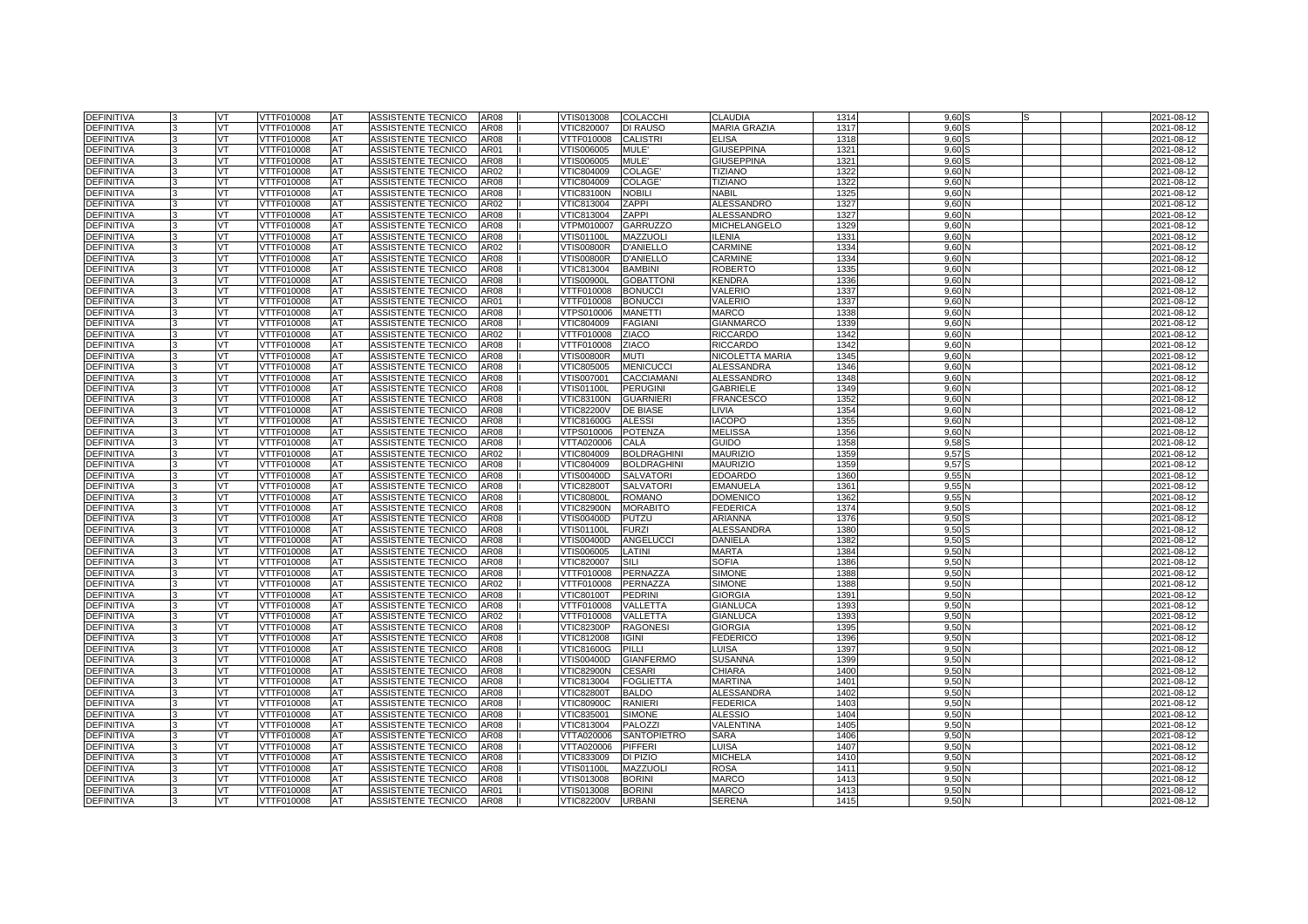| <b>DEFINITIVA</b>                      | <b>VT</b> | VTTF010008               | <b>AT</b> | ASSISTENTE TECNICO                       | AR08                | VTIC820007               | <b>CAVALLARI</b>                | <b>SILVIA</b>              | 1416         | 9,50         |  | 2021-08-12               |
|----------------------------------------|-----------|--------------------------|-----------|------------------------------------------|---------------------|--------------------------|---------------------------------|----------------------------|--------------|--------------|--|--------------------------|
| <b>DEFINITIVA</b>                      | VT        | VTTF010008               | AT        | ASSISTENTE TECNICO                       | AR08                | <b>VTIC82400E</b>        | <b>MORETTI</b>                  | GIADA                      | 1418         | 9.50         |  | 2021-08-12               |
| <b>DEFINITIVA</b>                      | VT.       | VTTF010008               | AT        | ASSISTENTE TECNICO                       | AR02                | <b>VTIC82400E</b>        | <b>MORETTI</b>                  | <b>GIADA</b>               | 1418         | 9,50         |  | 2021-08-12               |
| DEFINITIVA                             | VT        | VTTF010008               | AT        | ASSISTENTE TECNICO                       | AR08                | VTTD07000N               | CASAMASSIMA                     | LOREDANA                   | 1419         | 9,50         |  | 2021-08-12               |
| <b>DEFINITIVA</b>                      | VT        | VTTF010008               | AT        | ASSISTENTE TECNICO                       | AR08                | VTTF010008               | <b>STORNELLI</b>                | <b>MAURO</b>               | 1420         | 9,50         |  | 2021-08-12               |
| <b>DEFINITIVA</b>                      | VT        | VTTF010008               | AT        | ASSISTENTE TECNICO                       | AR02                | VTTF010008               | <b>STORNELLI</b>                | <b>MAURO</b>               | 1420         | 9,50         |  | 2021-08-12               |
| <b>DEFINITIVA</b>                      | VT.       | VTTF010008               | AT        | ASSISTENTE TECNICO                       | AR08                | VTIS00400D               | <b>FELICI</b>                   | <b>ARIANNA</b>             | 1422         | 9,50         |  | 2021-08-12               |
| <b>DEFINITIVA</b>                      | VT        | VTTF010008               | AT        | ASSISTENTE TECNICO                       | AR02                | VTIC81100C               | <b>GABBAN</b>                   | DAVID                      | 1423         | 9.50         |  | 2021-08-12               |
| <b>DEFINITIVA</b>                      | VT        | VTTF010008               | AT        | ASSISTENTE TECNICO                       | AR08                | VTIC81100C               | <b>GABBAN</b>                   | <b>DAVID</b>               | 1423         | 9,50         |  | 2021-08-12               |
| <b>DEFINITIVA</b>                      | VT        | VTTF010008               | AT        | ASSISTENTE TECNICO                       | AR02                | VTIC813004               | <b>BENEDETTI</b>                | <b>GUERRINO</b>            | 1426         | 9.43         |  | 2021-08-12               |
| <b>DEFINITIVA</b>                      | VT        | VTTF010008               | AT        | ASSISTENTE TECNICO                       | AR08                | VTIC813004               | <b>BENEDETTI</b>                | <b>GUERRINO</b>            | 1426         | 9,43         |  | 2021-08-12               |
| <b>DEFINITIVA</b>                      | VT        | VTTF010008               | AT        | ASSISTENTE TECNICO                       | AR02                | /TIS00400D               | <b>LIBRIANI</b>                 | <b>MAURIZIO</b>            | 1427         | 9,43         |  | 2021-08-12               |
| DEFINITIVA                             | VT.       | VTTF010008               | AT        | ASSISTENTE TECNICO                       | AR08                | VTIS00400D               | <b>LIBRIANI</b>                 | <b>MAURIZIO</b>            | 1427         | 9,43         |  | 2021-08-12               |
| <b>DEFINITIVA</b>                      | VT        | VTTF010008               | AT        | ASSISTENTE TECNICO                       | AR08                | √TIC80800L               | <b>CIONCI</b>                   | VANESSA                    | 1428         | 9,40         |  | 2021-08-12               |
| DEFINITIVA                             | VT        | VTTF010008               | AT        | ASSISTENTE TECNICO                       | AR08                | VTIC81400X               | <b>LANNAIOLI</b>                | MARTA                      | 1429         | 9,40         |  | 2021-08-12               |
| <b>DEFINITIVA</b>                      | <b>VT</b> | VTTF010008               | AT        | ASSISTENTE TECNICO                       | <b>AR08</b>         | <b>VTIC82500A</b>        | <b>QUATTRINI</b>                | LAURA                      | 143          | 9.40         |  | 2021-08-12               |
| DEFINITIVA                             | VT        | VTTF010008               | AT        | ASSISTENTE TECNICO                       | AR08                | VTIC820007               | <b>BRIZI</b>                    | <b>SIMONA</b>              | 143          | 9,40         |  | 2021-08-12               |
| <b>DEFINITIVA</b>                      | VT        | VTTF010008               | AT        | ASSISTENTE TECNICO                       | AR08                | <b>VTIC82200V</b>        | <b>DELLE PIAGGE</b>             | <b>STEFANO</b>             | 1432         | 9,40         |  | 2021-08-12               |
| <b>DEFINITIVA</b>                      | VT        | VTTF010008               | AT        | ASSISTENTE TECNICO                       | <b>AR08</b>         | VTIC81400X               | <b>GARULLI</b>                  | CHIARA                     | 1433         | 9.40         |  | 2021-08-12               |
| DEFINITIVA                             | VT        | VTTF010008               | AT        | ASSISTENTE TECNICO                       | AR08                | √TIS01100L               | <b>DOTTARELLI</b>               | LORENA                     | 1434         | 9,40         |  | 2021-08-12               |
| <b>DEFINITIVA</b>                      | VT        | VTTF010008               | AT        | ASSISTENTE TECNICO                       | AR08                | VTIC834005               | <b>FINORI</b>                   | CHIARA                     | 1436         | 9,40         |  | 2021-08-12               |
| DEFINITIVA                             | VT        | VTTF010008               | AT        | ASSISTENTE TECNICO                       | AR08                | VTIC820007               | <b>BAFFARELLI</b>               | DARIO                      | 1440         | 9,40         |  | 2021-08-12               |
| DEFINITIVA                             | VT        | VTTF010008               | AT        | ASSISTENTE TECNICO                       | AR02                | VTIC820007               | <b>BAFFARELLI</b>               | DARIO                      | 1440         | 9,40         |  | 2021-08-12               |
| <b>DEFINITIVA</b>                      | VT        | VTTF010008               | AT        | ASSISTENTE TECNICO                       | AR08                | /TPM010007               | <b>LUCCHETTA</b>                | <b>MARTINA</b>             | 1441         | 9,40         |  | 2021-08-12               |
| <b>DEFINITIVA</b>                      | VT        | VTTF010008               | AT        | ASSISTENTE TECNICO                       | AR08                | VTTD07000N               | <b>PICCIRILLI</b>               | JESSICA                    | 1445<br>144  | 9,40         |  | 2021-08-12               |
| DEFINITIVA                             | VT        | VTTF010008               | AT        | ASSISTENTE TECNICO                       | AR08                | VTIC812008               | <b>SILVAGNI</b>                 | LUCIA SERENA               |              | 9,40         |  | 2021-08-12               |
| <b>DEFINITIVA</b><br><b>DEFINITIVA</b> | VT<br>VT  | VTTF010008<br>VTTF010008 | AT<br>AT  | ASSISTENTE TECNICO<br>ASSISTENTE TECNICO | AR08<br>AR02        | √TIS00900L<br>√TIS00900L | <b>SBARRA</b><br><b>SBARRA</b>  | <b>DAMIANO</b><br>DAMIANO  | 1449<br>1449 | 9,40<br>9,40 |  | 2021-08-12<br>2021-08-12 |
| <b>DEFINITIVA</b>                      | VT        | VTTF010008               | AT        | ASSISTENTE TECNICO                       | AR08                | <b>VTIC80100T</b>        | <b>FIORENTINI</b>               | <b>MARIO</b>               | 1450         | 9,40         |  | 2021-08-12               |
| <b>DEFINITIVA</b>                      | VT        | VTTF010008               | AT        | ASSISTENTE TECNICO                       | AR08                | <b>/TTF010008</b>        | <b>PELLEGRINO</b>               | <b>SARA</b>                | 1451         | 9,40         |  | 2021-08-12               |
| <b>DEFINITIVA</b>                      | <b>VT</b> | VTTF010008               | AT        | <b>ASSISTENTE TECNICO</b>                | AR08                | <b>VTIC82800T</b>        | <b>NAPOLI</b>                   | LORENZO                    | 1453         | 9,40         |  | 2021-08-12               |
| <b>DEFINITIVA</b>                      | VT        | VTTF010008               | AT        | ASSISTENTE TECNICO                       | AR08                | VTIC819003               | <b>BELLINI</b>                  | CLAUDIA                    | 145          | 9,37         |  | 2021-08-12               |
| <b>DEFINITIVA</b>                      | VT        | /TTF010008               | AT        | <b>ASSISTENTE TECNICO</b>                | AR08                | /TIC82800T               | <b>GIRALDO</b>                  | TIZIANA                    | 1457         | 9,37         |  | 2021-08-12               |
| <b>DEFINITIVA</b>                      | VT        | VTTF010008               | AT        | ASSISTENTE TECNICO                       | AR08                | √TIS01100L               | <b>RICCI</b>                    | PATRIZIA                   | 1458         | 9,37         |  | 2021-08-12               |
| <b>DEFINITIVA</b>                      | VT        | VTTF010008               | AT        | ASSISTENTE TECNICO                       | AR08                | /TPS010006               | <b>BORGIOTTI</b>                | <b>ELISABETTA</b>          | 1460         | 9,35         |  | 2021-08-12               |
| DEFINITIVA                             | VT        | /TTF010008               | AT        | <b>ASSISTENTE TECNICO</b>                | AR08                | /TIS007001               | QUADRAROLI                      | ERMINIO                    | 1466         | 9,33         |  | 2021-08-12               |
| <b>DEFINITIVA</b>                      | VT        | VTTF010008               | AT        | ASSISTENTE TECNICO                       | AR08                | VTTA020006               | <b>MECUCCI</b>                  | <b>FEDERICA</b>            | 1471         | 9,33         |  | 2021-08-12               |
| DEFINITIVA                             | VT        | VTTF010008               | AT        | ASSISTENTE TECNICO                       | AR08                | VTTF010008               | <b>FRATINI</b>                  | <b>MARIA GIOIA</b>         | 1474         | 9,30         |  | 2021-08-12               |
| <b>DEFINITIVA</b>                      | VT        | VTTF010008               | AT        | ASSISTENTE TECNICO                       | AR02                | VTIC804009               | <b>TRAVAGLINI</b>               | DANIELE                    | 1476         | 9,30         |  | 2021-08-12               |
| <b>DEFINITIVA</b>                      | VT        | VTTF010008               | AT        | ASSISTENTE TECNICO                       | AR08                | VTIC804009               | <b>TRAVAGLINI</b>               | DANIELE                    | 1476         | 9,30         |  | 2021-08-12               |
| <b>DEFINITIVA</b>                      | VT        | VTTF010008               | AT        | ASSISTENTE TECNICO                       | AR02                | /TIS007001               | CAROFANO                        | GIANCARLO                  | 1478         | 9,30         |  | 2021-08-12               |
| <b>DEFINITIVA</b>                      | VT        | /TTF010008               | AT        | ASSISTENTE TECNICO                       | AR08                | /TIS007001               | <b>CAROFANO</b>                 | GIANCARLO                  | 1478         | 9,30         |  | 2021-08-12               |
| <b>DEFINITIVA</b>                      | VT        | VTTF010008               | AT        | ASSISTENTE TECNICO                       | AR02                | VTTF010008               | <b>CICCONI</b>                  | PAOLO                      | 1479         | 9,30         |  | 2021-08-12               |
| DEFINITIVA                             | VT        | VTTF010008               | AT        | ASSISTENTE TECNICO                       | AR08                | VTTF010008               | <b>CICCONI</b>                  | PAOLO                      | 1479         | 9,30         |  | 2021-08-12               |
| DEFINITIVA                             | VT        | /TTF010008               | AT        | ASSISTENTE TECNICO                       | AR02                | /TIS013008               | <b>BINANTI</b>                  | MARCO                      | 148          | 9,30         |  | 2021-08-12               |
| <b>DEFINITIVA</b>                      | VT        | VTTF010008               | AT        | ASSISTENTE TECNICO                       | AR08                | √TIS013008               | <b>BINANTI</b>                  | <b>MARCO</b>               | 148          | 9,30         |  | 2021-08-12               |
| DEFINITIVA                             | VT        | VTTF010008               | AT        | ASSISTENTE TECNICO                       | AR08                | √TIS00800R               | <b>AURIEMMA</b>                 | <b>MARTINA</b>             | 1482         | 9,30         |  | 2021-08-12               |
| <b>DEFINITIVA</b>                      | VT        | VTTF010008               | AT        | ASSISTENTE TECNICO                       | <b>AR08</b>         | VTIC83600R               | <b>SPOLVERINI</b>               | ALESSIO                    | 148          | 9,30         |  | 2021-08-12               |
| <b>DEFINITIVA</b>                      | VT        | VTTF010008               | AT        | ASSISTENTE TECNICO                       | AR01                | <b>VTIC83600R</b>        | <b>SPOLVERINI</b>               | <b>ALESSIO</b>             | 148          | 9,30         |  | 2021-08-12               |
| DEFINITIVA                             | VT        | VTTF010008               | AT        | ASSISTENTE TECNICO                       | AR08                | VTIC813004               | <b>PROIETTI</b>                 | <b>EMANUELE</b>            | 148          | 9,30         |  | 2021-08-12               |
| <b>DEFINITIVA</b>                      | VT        | VTTF010008               | AT        | ASSISTENTE TECNICO                       | AR01                | VTIC813004               | <b>PROIETTI</b>                 | <b>EMANUELE</b>            | 1484         | 9,30         |  | 2021-08-12               |
| <b>DEFINITIVA</b>                      | VT        | VTTF010008               | AT        | ASSISTENTE TECNICO                       | AR02                | VTTF010008               | VENANZI                         | <b>ELEONORA</b>            | 148          | 9,30         |  | 2021-08-12               |
| DEFINITIVA                             | VT        | VTTF010008               | AT        | ASSISTENTE TECNICO                       | AR08                | VTIC83100N               | <b>IZZO</b>                     | <b>DEBORAH</b>             | 148          | 9,30         |  | 2021-08-12               |
| <b>DEFINITIVA</b>                      | VT        | VTTF010008               | AT        | ASSISTENTE TECNICO                       | <b>AR08</b>         | /TTF010008               | <b>BISIO</b>                    | MARCELLO                   | 1488         | 9,30         |  | 2021-08-12               |
| <b>DEFINITIVA</b>                      | VT        | VTTF010008               | AT        | ASSISTENTE TECNICO                       | AR02                | VTTF010008               | <b>BISIO</b>                    | MARCELLO                   | 1488         | 9,30         |  | 2021-08-12               |
| DEFINITIVA<br><b>DEFINITIVA</b>        | VT        | VTTF010008               | AT        | ASSISTENTE TECNICO                       | AR08<br><b>AR08</b> | VTTD07000N               | <b>AQUILANTI</b>                | <b>RICCARDO</b>            | 149<br>1491  | 9,30         |  | 2021-08-12               |
| <b>DEFINITIVA</b>                      | VT        | VTTF010008<br>VTTF010008 | AT        | ASSISTENTE TECNICO                       | AR08                | VTTA020006               | <b>PROFILI</b>                  | DANIELA<br><b>RICCARDO</b> | 149          | 9,30         |  | 2021-08-12               |
| DEFINITIVA                             | VT<br>VT  | VTTF010008               | AT<br>AT  | ASSISTENTE TECNICO<br>ASSISTENTE TECNICO | AR08                | VTIS01100L<br>VTIC83100N | <b>FANTUCCI</b><br><b>TORRI</b> | CAROLINA                   | 1495         | 9.30<br>9,30 |  | 2021-08-12<br>2021-08-12 |
| <b>DEFINITIVA</b>                      | VT        | VTTF010008               | AT        | ASSISTENTE TECNICO                       | AR08                | /TIS013008               | DE SANTI GENTILI                | <b>FEDERICO</b>            | 1500         | 9,30         |  | 2021-08-12               |
| <b>DEFINITIVA</b>                      | VT        | VTTF010008               | AT        | ASSISTENTE TECNICO                       | AR08                | √TPS010006               | <b>BORGHETTO</b>                | MATTEO                     | 1501         | 9,30         |  | 2021-08-12               |
| DEFINITIVA                             | VT        | VTTF010008               | AT        | ASSISTENTE TECNICO                       | AR02                | VTTA020006               | LAURO                           | <b>EMANUELE</b>            | 1502         | 9,30         |  | 2021-08-12               |
| <b>DEFINITIVA</b>                      | VT        | VTTF010008               | AT        | <b>ASSISTENTE TECNICO</b>                | <b>AR08</b>         | <b>/TTA020006</b>        | LAURO                           | <b>EMANUELE</b>            | 1502         | 9,30         |  | 2021-08-12               |
| <b>DEFINITIVA</b>                      | VT        | VTTF010008               | AT        | ASSISTENTE TECNICO                       | AR08                | VTIS006005               | <b>VALENTINI</b>                | PAOLA                      | 1503         | 9,30         |  | 2021-08-12               |
|                                        |           |                          |           |                                          |                     |                          |                                 |                            |              |              |  |                          |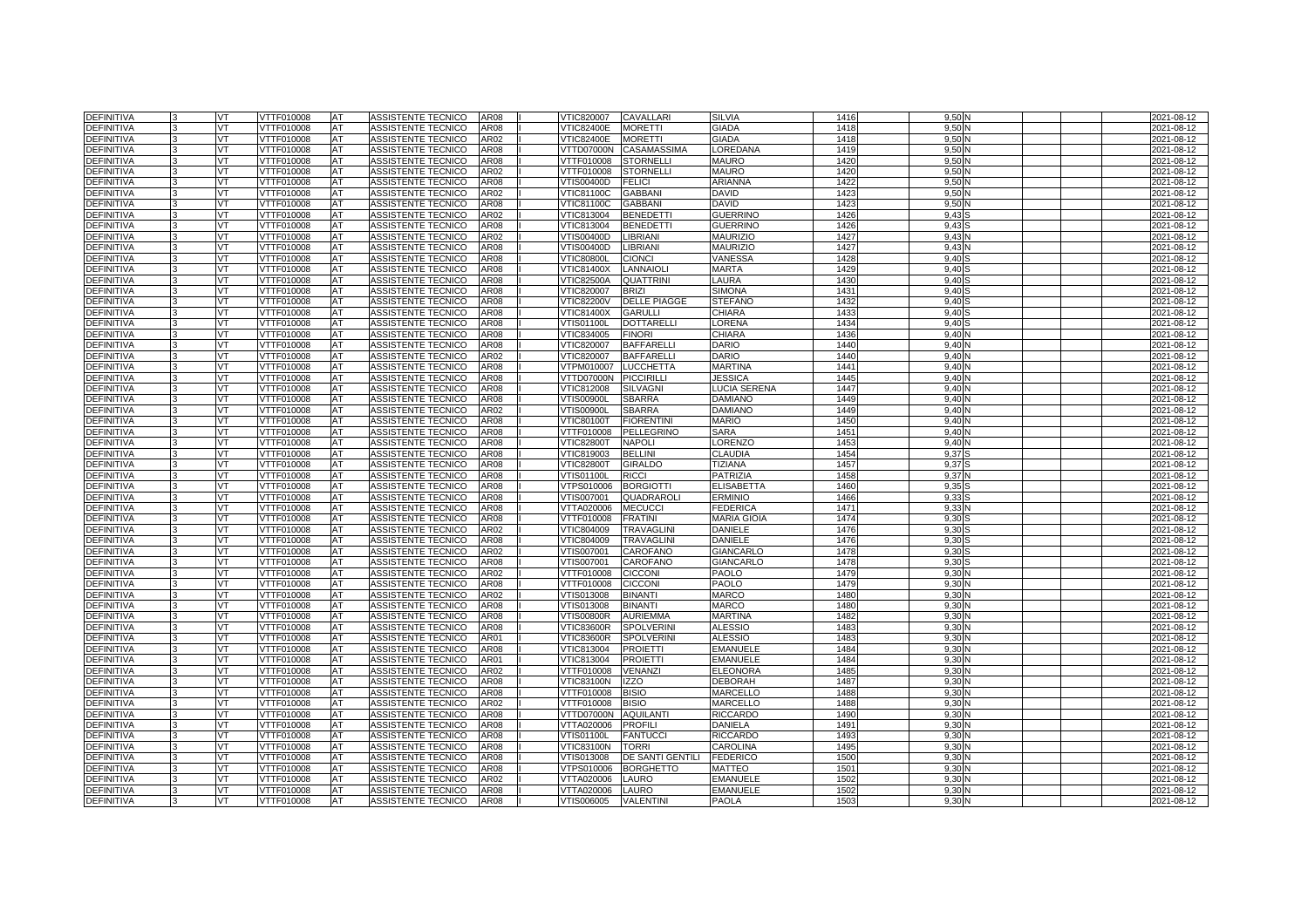| <b>DEFINITIVA</b> |              | VT        | VTTF010008        | <b>AT</b> | ASSISTENTE TECNICO        | AR02        | /TIS006005        | <b>VALENTINI</b>    | PAOLA                 | 1503             | 9.301             |  | 2021-08-12 |
|-------------------|--------------|-----------|-------------------|-----------|---------------------------|-------------|-------------------|---------------------|-----------------------|------------------|-------------------|--|------------|
| <b>DEFINITIVA</b> |              | VT        | VTTF010008        | AT        | ASSISTENTE TECNICO        | AR08        | VTIC833009        | <b>PAOLICCHI</b>    | PIER LUIGI            | 1509             | 9.27              |  | 2021-08-12 |
| <b>DEFINITIVA</b> |              | VT        | <b>VTTF010008</b> | AT        | <b>ASSISTENTE TECNICO</b> | AR02        | <b>VTIC82400E</b> | <b>DELLA PELLE</b>  | <b>GIANNI</b>         | 151              | 9.27              |  | 2021-08-12 |
| <b>DEFINITIVA</b> |              | <b>VT</b> | VTTF010008        | <b>AT</b> | ASSISTENTE TECNICO        | <b>AR08</b> | VTIS01100L        | <b>RUSSO</b>        | <b>SABRINA</b>        | 1520             | 9,20              |  | 2021-08-12 |
| <b>DEFINITIVA</b> |              | VT.       | VTTF010008        | AT        | ASSISTENTE TECNICO        | AR02        | VTIC83200D        | CAROSI              | <b>MARGHERITA</b>     | 1526             | 9.20              |  | 2021-08-12 |
| <b>DEFINITIVA</b> |              | VT        | VTTF010008        | AT        | ASSISTENTE TECNICO        | <b>AR08</b> | VTIC83200D        | <b>CAROSI</b>       | <b>MARGHERITA</b>     | 1526             | 9,20              |  | 2021-08-12 |
| <b>DEFINITIVA</b> |              | VT.       | VTTF010008        | <b>AT</b> | ASSISTENTE TECNICO        | <b>AR08</b> | VTIC821003        | DE ALEXANDRIS       | <b>DANIEL</b>         | 1531             | 9.20              |  | 2021-08-12 |
| <b>DEFINITIVA</b> |              | VT.       | VTTF010008        | AT        | ASSISTENTE TECNICO        | AR08        | VTIC834005        | <b>MARIGLIANO</b>   | <b>ARIANNA</b>        | 1534             | 9.20              |  | 2021-08-12 |
| <b>DEFINITIVA</b> |              | VT        | VTTF010008        | AT        | ASSISTENTE TECNICO        | AR08        | <b>VTIC81000L</b> | <b>LUCARELLI</b>    | <b>GIULIA</b>         | 1536             | 9,20              |  | 2021-08-12 |
| <b>DEFINITIVA</b> |              | VT        | VTTF010008        | AT        | ASSISTENTE TECNICO        | AR08        | VTIS00900L        | <b>VALENTE</b>      | <b>FEDERICA</b>       | 1538             | 9,20              |  | 2021-08-12 |
| <b>DEFINITIVA</b> |              | VT        | VTTF010008        | AT        | ASSISTENTE TECNICO        | <b>AR08</b> | <b>VTIC82400E</b> | <b>DI MAGGIO</b>    | <b>GIULIA</b>         | 1542             | 9.20              |  | 2021-08-12 |
| <b>DEFINITIVA</b> |              | VT        | VTTF010008        | AT        | ASSISTENTE TECNICO        | AR08        | VTIS00900L        | <b>MENCHINELLI</b>  | <b>STEFANO</b>        | 1547             | 9,20              |  | 2021-08-12 |
| DEFINITIVA        |              | VT.       | VTTF010008        | AT        | ASSISTENTE TECNICO        | AR08        | VTTA020006        | <b>SAVERI</b>       | <b>MICHELA</b>        | 1548             | 9,20              |  | 2021-08-12 |
| <b>DEFINITIVA</b> |              | VT        | VTTF010008        | AT        | ASSISTENTE TECNICO        | AR08        | <b>VTIC82200V</b> | <b>MICCI</b>        | <b>ILARIA</b>         | 1549             | 9.20              |  | 2021-08-12 |
| <b>DEFINITIVA</b> |              | VT        | VTTF010008        | AT        | ASSISTENTE TECNICO        | AR08        | VTIC819003        | ZAZZU               | <b>GIULIA</b>         | $155^{\circ}$    | 9,20              |  | 2021-08-12 |
| DEFINITIVA        |              | VT        | VTTF010008        | AT        | ASSISTENTE TECNICO        | <b>AR08</b> | VTTD07000N        | <b>MONTEMARI</b>    | LAURA                 | 1552             | 9,20              |  | 2021-08-12 |
| <b>DEFINITIVA</b> |              | VT        | VTTF010008        | AT        | ASSISTENTE TECNICO        | AR08        | VTIC821003        | <b>CORI</b>         | <b>SARA</b>           | 1553             | 9.20              |  | 2021-08-12 |
| <b>DEFINITIVA</b> |              | VT        | VTTF010008        | AT        | ASSISTENTE TECNICO        | AR02        | VTIC820007        | CATTARULLA          | <b>CLAUDIO</b>        | 1554             | 9,20              |  | 2021-08-12 |
| <b>DEFINITIVA</b> |              | <b>VT</b> | VTTF010008        | <b>AT</b> | ASSISTENTE TECNICO        | <b>AR08</b> | VTIC820007        | CATTARULLA          | <b>CLAUDIO</b>        | 1554             | 9.20              |  | 2021-08-12 |
| <b>DEFINITIVA</b> |              | VT.       | VTTF010008        | AT        | ASSISTENTE TECNICO        | AR01        | VTIC834005        | <b>BRUGIOTTI</b>    | <b>MARCO</b>          | 1555             | 9.20              |  | 2021-08-12 |
| DEFINITIVA        |              | VT        | VTTF010008        | AT        | ASSISTENTE TECNICO        | AR08        | VTIC834005        | <b>BRUGIOTTI</b>    | <b>MARCO</b>          | 155              | 9,20              |  | 2021-08-12 |
| <b>DEFINITIVA</b> |              | VT        | VTTF010008        | AT        | ASSISTENTE TECNICO        | AR08        | <b>VTIC82800T</b> | <b>D'ANGELO</b>     | DANIELE               | 1558             | 9.17              |  | 2021-08-12 |
| <b>DEFINITIVA</b> |              | VT        | VTTF010008        | AT        | ASSISTENTE TECNICO        | AR08        | VTIC820007        | <b>PIERGIOVANNI</b> | <b>CLAUDIA</b>        | 1560             | 9,17              |  | 2021-08-12 |
| DEFINITIVA        |              | VT        | VTTF010008        | AT        | ASSISTENTE TECNICO        | AR08        | VTIS006005        | <b>RICCHIUTO</b>    | <b>SILVIA</b>         | 1563             | 9,16              |  | 2021-08-12 |
| DEFINITIVA        |              | VT.       | VTTF010008        | AT        | ASSISTENTE TECNICO        | AR02        | VTTF010008        | <b>D'ALESSIO</b>    | <b>MASSIMILIANO</b>   | 1564             | 9,15              |  | 2021-08-12 |
| DEFINITIVA        |              | VT.       | VTTF010008        | AT        | ASSISTENTE TECNICO        | AR08        | VTTF010008        | <b>D'ALESSIO</b>    | <b>MASSIMILIANO</b>   | 1564             | 9.15              |  | 2021-08-12 |
| DEFINITIVA        |              | VT        | VTTF010008        | AT        | ASSISTENTE TECNICO        | AR08        | <b>VTIC83100N</b> | <b>LIBERATI</b>     | IOLANDA               | 1569             | 9,10              |  | 2021-08-12 |
| DEFINITIVA        |              | VT        | VTTF010008        | AT        | ASSISTENTE TECNICO        | AR08        | <b>VTIC80800L</b> | <b>EGIDI</b>        | <b>BARBARA</b>        | 1572             | 9.10              |  | 2021-08-12 |
| <b>DEFINITIVA</b> |              | VT        | VTTF010008        | AT        | ASSISTENTE TECNICO        | AR08        | /TIS013008        | <b>FREDDI</b>       | REMO                  | 1574             | 9,10              |  | 2021-08-12 |
| DEFINITIVA        |              | VT        | VTTF010008        | AT        | ASSISTENTE TECNICO        | AR02        | VTIS013008        | <b>FREDDI</b>       | REMO                  | 1574             | 9,10              |  | 2021-08-12 |
| DEFINITIVA        |              | VT        | VTTF010008        | AT        | ASSISTENTE TECNICO        | AR08        | VTTF010008        | <b>PERUGINI</b>     | <b>EMANUELE</b>       | 1576             | 9,10              |  | 2021-08-12 |
| DEFINITIVA        |              | VT        | VTTF010008        | AT        | ASSISTENTE TECNICO        | AR02        | VTTF010008        | <b>PERUGINI</b>     | <b>EMANUELE</b>       | 1576             | 9,10              |  | 2021-08-12 |
| <b>DEFINITIVA</b> |              | VT.       | VTTF010008        | AT        | ASSISTENTE TECNICO        | AR08        | <b>VTIC82800T</b> | LANZI               | CRISTIANO             | 1577             | 9.10              |  | 2021-08-12 |
| <b>DEFINITIVA</b> | $\mathbf{R}$ | <b>VT</b> | VTTF010008        | AT        | ASSISTENTE TECNICO        | <b>AR08</b> | VTIC833009        | <b>GIULIANO</b>     | LORENZO               | 1579             | 9.10 <sub>1</sub> |  | 2021-08-12 |
| <b>DEFINITIVA</b> |              | VT        | VTTF010008        | AT        | ASSISTENTE TECNICO        | <b>AR08</b> | <b>VTIC80100T</b> | <b>CASALI</b>       | <b>MASSIMILIANO</b>   | 1580             | 9.10              |  | 2021-08-12 |
| <b>DEFINITIVA</b> |              | VT.       | <b>VTTF010008</b> | AT        | <b>ASSISTENTE TECNICO</b> | <b>AR08</b> | <b>VTIC820007</b> | <b>LORETI</b>       | <b>ALESSIO</b>        | 1581             | 9.10              |  | 2021-08-12 |
| <b>DEFINITIVA</b> |              | VT.       | VTTF010008        | AT        | ASSISTENTE TECNICO        | <b>AR08</b> | VTIS013008        | <b>MENICHINI</b>    | <b>MARIA ELEONORA</b> | 1583             | 9.10 <sub>1</sub> |  | 2021-08-12 |
| <b>DEFINITIVA</b> |              | VT        | VTTF010008        | AT        | ASSISTENTE TECNICO        | AR08        | <b>VTIC81700B</b> | <b>STOTANI</b>      | <b>FEDERICO</b>       | 1584             | 9.10              |  | 2021-08-12 |
| <b>DEFINITIVA</b> |              | VT        | <b>VTTF010008</b> | AT        | <b>ASSISTENTE TECNICO</b> | AR08        | VTTF010008        | <b>BASCHINI</b>     | <b>ALESSANDRC</b>     | 1585             | 9.10              |  | 2021-08-12 |
| DEFINITIVA        |              | VT        | VTTF010008        | AT        | ASSISTENTE TECNICO        | AR08        | VTIC820007        | <b>SILVESTRI</b>    | <b>ALESSANDRA</b>     | 1588             | 9.101             |  | 2021-08-12 |
| <b>DEFINITIVA</b> |              | VT.       | VTTF010008        | AT        | <b>ASSISTENTE TECNICO</b> | <b>AR08</b> | VTIS00400D        | <b>ZUPPANTE</b>     | <b>ELISA</b>          | 1589             | 9.10              |  | 2021-08-12 |
| <b>DEFINITIVA</b> |              | VT        | VTTF010008        | AT        | ASSISTENTE TECNICO        | <b>AR08</b> | VTIC83600R        | <b>PAIOLO</b>       | <b>SERENA</b>         | 1590             | 9,10              |  | 2021-08-12 |
| <b>DEFINITIVA</b> |              | VT.       | VTTF010008        | <b>AT</b> | ASSISTENTE TECNICO        | AR02        | <b>VTIC83600R</b> | <b>PAIOLO</b>       | <b>SERENA</b>         | 1590             | 9.10              |  | 2021-08-12 |
| <b>DEFINITIVA</b> |              | VT        | VTTF010008        | AT        | ASSISTENTE TECNICO        | <b>AR08</b> | VTTF010008        | <b>MEDORI</b>       | <b>PAOLA</b>          | 1593             | 9.10              |  | 2021-08-12 |
| <b>DEFINITIVA</b> |              | VT        | <b>VTTF010008</b> | AT        | ASSISTENTE TECNICO        | <b>AR08</b> | <b>VTIC82200V</b> | <b>MONACELL</b>     | <b>DANILO</b>         | 1594             | 9,05              |  | 2021-08-12 |
| <b>DEFINITIVA</b> |              | VT        | VTTF010008        | AT        | ASSISTENTE TECNICO        | AR08        | <b>VTIC82900N</b> | <b>LOFFREDO</b>     | <b>IMMACOLATA</b>     | 1598             | 9.03              |  | 2021-08-12 |
| <b>DEFINITIVA</b> |              | VT        | VTTF010008        | AT        | ASSISTENTE TECNICO        | <b>AR08</b> | VTPM010007        | <b>TADDEO</b>       | <b>ANNA RITA</b>      | 1599             | 9 S               |  | 2021-08-12 |
| <b>DEFINITIVA</b> |              | VT        | VTTF010008        | AT        | ASSISTENTE TECNICO        | AR08        | VTIC819003        | <b>GELSOMIN</b>     | CATERINA              | 1600             | 9S                |  | 2021-08-12 |
| DEFINITIVA        |              | <b>VT</b> | VTTF010008        | AT        | ASSISTENTE TECNICO        | AR08        | <b>VTIC82400E</b> | <b>CAFIERO</b>      | DANIELA               | 160 <sup>°</sup> | 9S                |  | 2021-08-12 |
| <b>DEFINITIVA</b> |              | VT        | VTTF010008        | AT        | ASSISTENTE TECNICO        | AR08        | VTIC805005        | <b>BATTILORO</b>    | <b>GIOVANNI</b>       | 1604             | 9S                |  | 2021-08-12 |
| DEFINITIVA        |              | VT        | VTTF010008        | AT        | ASSISTENTE TECNICO        | AR08        | <b>VTIC80900C</b> | <b>ANZELLOTTI</b>   | <b>ALESSIA</b>        | 1605             | 9 S               |  | 2021-08-12 |
| DEFINITIVA        |              | VT        | VTTF010008        | AT        | ASSISTENTE TECNICO        | AR08        | VTTA020006        | <b>BRONZO</b>       | <b>FEDERICA</b>       | 1608             | 9S                |  | 2021-08-12 |
| <b>DEFINITIVA</b> |              | VT.       | VTTF010008        | AT        | ASSISTENTE TECNICO        | AR08        | √TIS001002        | <b>AGOSTINI</b>     | <b>FRANCESCA</b>      | 1609             | 9 S               |  | 2021-08-12 |
| <b>DEFINITIVA</b> |              | VT        | VTTF010008        | AT        | ASSISTENTE TECNICO        | AR08        | √TIS01100L        | <b>ZUCCA</b>        | VALENTINA             | 1610             | 9 S               |  | 2021-08-12 |
| DEFINITIVA        |              | VT        | VTTF010008        | AT        | ASSISTENTE TECNICO        | AR08        | VTTD07000N        | <b>CRISPINO</b>     | PASQUALE              | 161'             | 9 S               |  | 2021-08-12 |
| <b>DEFINITIVA</b> |              | VT        | VTTF010008        | AT        | ASSISTENTE TECNICO        | AR08        | √TIC81000L        | PETTI               | <b>MARIA ELENA</b>    | 1612             | 9S                |  | 2021-08-12 |
| DEFINITIVA        |              | VT        | VTTF010008        | AT        | ASSISTENTE TECNICO        | AR02        | <b>VTIC81000L</b> | PETTI               | MARIA ELENA           | 1612             | 9 S               |  | 2021-08-12 |
| DEFINITIVA        |              | VT        | VTTF010008        | AT        | ASSISTENTE TECNICO        | AR08        | VTIC834005        | <b>MORACCI</b>      | <b>SIMONA</b>         | 161              | 9 S               |  | 2021-08-12 |
| <b>DEFINITIVA</b> |              | VT.       | VTTF010008        | AT        | ASSISTENTE TECNICO        | AR08        | <b>VTIC820007</b> | <b>MENCANCINI</b>   | <b>CLAUDIA</b>        | 1616             | 9S                |  | 2021-08-12 |
| DEFINITIVA        |              | VT        | VTTF010008        | AT        | ASSISTENTE TECNICO        | AR08        | VTIC83200D        | <b>MOLINARI</b>     | <b>ANTONIETTA</b>     | 162              | 9S                |  | 2021-08-12 |
| DEFINITIVA        |              | VT        | VTTF010008        | AT        | ASSISTENTE TECNICO        | AR08        | <b>VTIC80900C</b> | <b>CORSI</b>        | <b>MICHELA</b>        | 162              | 9 N               |  | 2021-08-12 |
| DEFINITIVA        |              | VT        | VTTF010008        | AT        | ASSISTENTE TECNICO        | AR08        | VTPC010003        | VALENTE             | MARSILIO              | 162              | 9 N               |  | 2021-08-12 |
| DEFINITIVA        |              | VT        | VTTF010008        | AT        | ASSISTENTE TECNICO        | <b>AR08</b> | <b>VTIC82500A</b> | LUZZITELLI          | <b>BRUNO</b>          | 1626             | 9 N               |  | 2021-08-12 |
| <b>DEFINITIVA</b> | 3            | VT        | VTTF010008        | <b>AT</b> | ASSISTENTE TECNICO        | <b>AR08</b> | √TIS00800R        | ANGIO'              | <b>ANNA</b>           | 163'             | 9 N               |  | 2021-08-12 |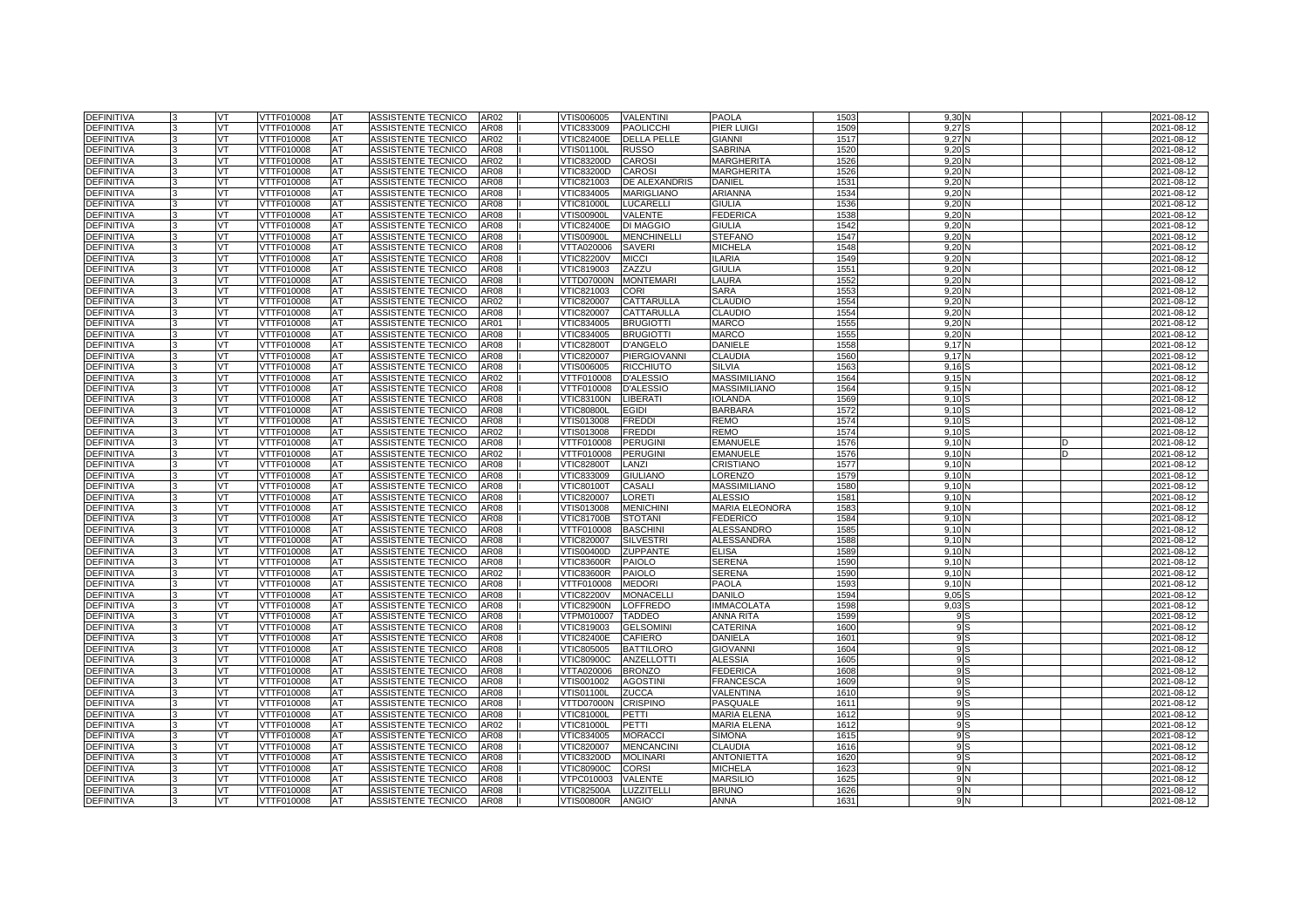| <b>DEFINITIVA</b>               | VT        | VTTF010008               | <b>AT</b> | ASSISTENTE TECNICO        | AR08         | VTTF010008               | <b>VOLPI</b>       | ALESSANDRO        | 163          | 9 N            |  | 2021-08-12       |
|---------------------------------|-----------|--------------------------|-----------|---------------------------|--------------|--------------------------|--------------------|-------------------|--------------|----------------|--|------------------|
| <b>DEFINITIVA</b>               | VT        | VTTF010008               | AT        | ASSISTENTE TECNICO        | AR01         | VTTF010008               | <b>VOLPI</b>       | ALESSANDRO        | 163          | 9 N            |  | 2021-08-12       |
| <b>DEFINITIVA</b>               | VT.       | VTTF010008               | AT        | ASSISTENTE TECNICO        | AR08         | <b>VTIC81600G</b>        | PILLI              | <b>FLAVIA</b>     | 1635         | 9 <sub>N</sub> |  | 2021-08-12       |
| DEFINITIVA                      | <b>VT</b> | VTTF010008               | AT        | ASSISTENTE TECNICO        | AR08         | VTIC82900N               | <b>TELLI</b>       | <b>FRANCESCO</b>  | 163          | 9 <sub>N</sub> |  | 2021-08-12       |
| <b>DEFINITIVA</b>               | VT        | VTTF010008               | AT        | ASSISTENTE TECNICO        | AR08         | √TIC82300P               | <b>MENCARELLI</b>  | ALESSIO           | 1638         | 9 N            |  | 2021-08-12       |
| <b>DEFINITIVA</b>               | VT        | VTTF010008               | AT        | ASSISTENTE TECNICO        | AR01         | √TIC83100N               | <b>DURI</b>        | <b>GABRIELE</b>   | 1640         | 9N             |  | 2021-08-12       |
| DEFINITIVA                      | VT.       | VTTF010008               | AT        | ASSISTENTE TECNICO        | <b>AR08</b>  | VTIC83100N               | <b>DURI</b>        | <b>GABRIELE</b>   | 1640         | 9 <sub>N</sub> |  | 2021-08-12       |
| DEFINITIVA                      | VT.       | VTTF010008               | AT        | ASSISTENTE TECNICO        | AR08         | VTIS013008               | CAPUTO             | ANNARITA          | 1641         | 9 N            |  | 2021-08-12       |
| DEFINITIVA                      | VT        | VTTF010008               | AT        | ASSISTENTE TECNICO        | AR08         | VTTD07000N               | <b>VENTRICE</b>    | <b>DOMENICC</b>   | 1643         | 9 N            |  | 2021-08-12       |
| DEFINITIVA                      | VT        | VTTF010008               | AT        | ASSISTENTE TECNICO        | AR02         | VTTD07000N               | <b>VENTRICE</b>    | <b>DOMENICO</b>   | 1643         | 9 <sub>N</sub> |  | 2021-08-12       |
| <b>DEFINITIVA</b>               | VT        | VTTF010008               | <b>AT</b> | ASSISTENTE TECNICO        | AR08         | VTTA020006               | <b>GENTILESCHI</b> | <b>ALESSIA</b>    | 1644         | 9 N            |  | 2021-08-12       |
| <b>DEFINITIVA</b>               | VT        | VTTF010008               | AT        | ASSISTENTE TECNICO        | AR08         | <b>/TIC82200V</b>        | <b>MORUCCI</b>     | FRANCESCO         | 1647         | 9N             |  | 2021-08-12       |
| DEFINITIVA                      | VT        | VTTF010008               | AT        | ASSISTENTE TECNICO        | AR08         | VTTA020006               | <b>MONTESU</b>     | VALENTINA         | 1648         | 9 <sub>N</sub> |  | 2021-08-12       |
| <b>DEFINITIVA</b>               | VT        | VTTF010008               | AT        | ASSISTENTE TECNICO        | AR08         | VTIC833009               | <b>PESCIAROL</b>   | <b>GIOVANNI</b>   | 165          | 9 N            |  | 2021-08-12       |
| DEFINITIVA                      | VT        | VTTF010008               | AT        | ASSISTENTE TECNICO        | AR08         | <b>VTIC80100T</b>        | <b>COSTANTINI</b>  | <b>MICHELA</b>    | 1652         | 9 N            |  | 2021-08-12       |
| DEFINITIVA                      | VT        | VTTF010008               | AT        | ASSISTENTE TECNICO        | AR08         | VTIC82300P               | <b>CORZANI</b>     | <b>FEDERICA</b>   | 165          | 9 <sub>N</sub> |  | 2021-08-12       |
| DEFINITIVA                      | VT        | VTTF010008               | AT        | ASSISTENTE TECNICO        | AR01         | √TIC80100T               | <b>POSCIA</b>      | EDOARDO           | 1658         | 9 N            |  | 2021-08-12       |
| DEFINITIVA                      | VT        | VTTF010008               | AT        | ASSISTENTE TECNICO        | AR08         | <b>VTIC80100T</b>        | <b>POSCIA</b>      | <b>EDOARDO</b>    | 1658         | 9N             |  | 2021-08-12       |
| <b>DEFINITIVA</b>               | VT        | VTTF010008               | AT        | ASSISTENTE TECNICO        | AR08         | VTIC804009               | <b>MINEO</b>       | <b>FEDERICA</b>   | 1659         | 9 <sub>N</sub> |  | 2021-08-12       |
| <b>DEFINITIVA</b>               | VT        | VTTF010008               | AT        | ASSISTENTE TECNICO        | AR08         | √TIS01100L               | PEZZOLA            | <b>SARA</b>       | 1660         | 9N             |  | 2021-08-12       |
| <b>DEFINITIVA</b>               | VT        | VTTF010008               | AT        | ASSISTENTE TECNICO        | AR08         | VTIC820007               | <b>DE SANTIS</b>   | MARCELLO          | 166'         | 9N             |  | 2021-08-12       |
| <b>DEFINITIVA</b>               | VT        | VTTF010008               | AT        | ASSISTENTE TECNICO        | AR02         | VTIC820007               | <b>DE SANTIS</b>   | MARCELLO          | 166'         | 9 N            |  | 2021-08-12       |
| <b>DEFINITIVA</b>               | VT        | VTTF010008               | AT        | ASSISTENTE TECNICO        | AR08         | /TIS00900L               | <b>CIRILLO</b>     | CARMELINDA        | 166          | 9 N            |  | 2021-08-12       |
| <b>DEFINITIVA</b>               | VT        | VTTF010008               | AT        | ASSISTENTE TECNICO        | AR08         | /TPS010006               | <b>PIERINI</b>     | ALESSANDRO        | 1665         | 9N             |  | 2021-08-12       |
| <b>DEFINITIVA</b>               | VT        | VTTF010008               | AT        | ASSISTENTE TECNICO        | AR08         | √TIC80100T               | <b>SCOCCIA</b>     | GESSICA           | 1666         | 9 N            |  | 2021-08-12       |
| DEFINITIVA                      | VT        | VTTF010008               | AT        | ASSISTENTE TECNICO        | AR08         | <b>VTIC80100T</b>        | <b>CECCARIGLIA</b> | LARIA             | 1667         | 9 N            |  | 2021-08-12       |
| DEFINITIVA                      | VT        | VTTF010008               | AT        | ASSISTENTE TECNICO        | AR08         | VTIC83200D               | <b>MAIORANO</b>    | FRANCESCOPAOLO    | 1669         | 9N             |  | 2021-08-12       |
| <b>DEFINITIVA</b>               | VT        | VTTF010008               | AT        | ASSISTENTE TECNICO        | AR02         | √TIC82500A               | <b>LUZZITELLI</b>  | ALFREDO           | 167          | 9 N            |  | 2021-08-12       |
| <b>DEFINITIVA</b>               | VT        | VTTF010008               | AT        | ASSISTENTE TECNICO        | AR08         | <b>VTIC82500A</b>        | LUZZITELLI         | <b>ALFREDO</b>    | 167          | 9 N            |  | 2021-08-12       |
| <b>DEFINITIVA</b>               | VT        | VTTF010008               | AT        | ASSISTENTE TECNICO        | AR08         | /TIS006005               | ANGELETTI          | ELEONORA MARIA    | 1671         | 9N             |  | 2021-08-12       |
| <b>DEFINITIVA</b>               | <b>VT</b> | VTTF010008               | AT        | ASSISTENTE TECNICO        | AR08         | VTIC833009               | ZENA               | <b>MATTEO</b>     | 1672         | 9 N            |  | 2021-08-12       |
| <b>DEFINITIVA</b>               | VT        | VTTF010008               | AT        | ASSISTENTE TECNICO        | AR08         | VTTA020006               | ARCANGELI          | <b>MAURIZIO</b>   | 167          | 9 N            |  | 2021-08-12       |
| DEFINITIVA                      | VT        | /TTF010008               | AT        | ASSISTENTE TECNICO        | AR08         | /TIC83100N               | <b>EFFICIE</b>     | ANNUNZIATA        | 1674         |                |  | 2021-08-12       |
| <b>DEFINITIVA</b>               | VT        | VTTF010008               | AT        | ASSISTENTE TECNICO        | AR08         | VTIC834005               | <b>VALISI</b>      | AMBRA             | 1676         | 9 N            |  | 2021-08-12       |
| <b>DEFINITIVA</b>               | VT        | VTTF010008               | AT        | ASSISTENTE TECNICO        | AR08         | /TPC010003               | CARDARELLI         | <b>GLORIA</b>     | 1682         | 9 N            |  | 2021-08-12       |
| DEFINITIVA                      | VT        | /TTF010008               | AT        | <b>ASSISTENTE TECNICO</b> | AR08         | /TIS00400D               | <b>SUADON</b>      | <b>ERIKA</b>      | 168          | 9 N            |  | 2021-08-12       |
| <b>DEFINITIVA</b>               | VT        | VTTF010008               | AT        | ASSISTENTE TECNICO        | AR08         | VTTF010008               | <b>GRECHI</b>      | <b>GIOVANN</b>    | 1686         | 9 N            |  | 2021-08-12       |
| DEFINITIVA                      | VT        | VTTF010008               | AT        | ASSISTENTE TECNICO        | AR02         | VTTF010008               | <b>GRECHI</b>      | GIOVANNI          | 1686         | 9 N            |  | 2021-08-12       |
| <b>DEFINITIVA</b>               | VT        | VTTF010008               | AT        | ASSISTENTE TECNICO        | AR08         | <b>VTIC820007</b>        | <b>BURLINI</b>     | <b>GRAZIELLA</b>  | 1687         | 8,97           |  | 2021-08-12       |
| <b>DEFINITIVA</b>               | VT        | VTTF010008               | AT        | <b>ASSISTENTE TECNICO</b> | AR08         | VTIS01100L               | <b>TRAMONTANA</b>  | SARA              | 169          | 8,93           |  | 2021-08-12       |
| <b>DEFINITIVA</b>               | VT        | VTTF010008               | AT        | ASSISTENTE TECNICO        | AR08         | /TIS00900L               | <b>MAGALOTTI</b>   | SILVANA           | 1694         | 8,93           |  | 2021-08-12       |
| <b>DEFINITIVA</b>               | VT        | /TTF010008               | AT        | <b>ASSISTENTE TECNICO</b> | AR02         | <b>TIS00900L</b>         | <b>MAGALOTTI</b>   | SILVANA           | 1694         | 8,93           |  | 2021-08-12       |
| <b>DEFINITIVA</b>               | VT        | VTTF010008               | AT        | ASSISTENTE TECNICO        | AR08         | VTTD07000N               | ZANARDINI          | <b>MARCO</b>      | 1696         | 8,93           |  | 2021-08-12       |
| DEFINITIVA                      | VT        | VTTF010008               | AT        | ASSISTENTE TECNICO        | AR02         | VTTD07000N               | ZANARDINI          | <b>MARCO</b>      | 1696         | 8,93           |  | 2021-08-12       |
| DEFINITIVA                      | VT        | <b>/TTF010008</b>        | AT        | ASSISTENTE TECNICO        | AR08         | /TIC820007               | <b>BRIZI</b>       | SILVIA            | 170          | 8,93           |  | 2021-08-12       |
| <b>DEFINITIVA</b>               | VT        | VTTF010008               | AT        | ASSISTENTE TECNICO        | AR02         | VTIS006005               | <b>CICUTO</b>      | <b>ANDREA</b>     | 170          | 8,93           |  | 2021-08-12       |
| DEFINITIVA                      | VT        | VTTF010008               | AT        | ASSISTENTE TECNICO        | AR08         | VTIS006005               | <b>CICUTO</b>      | ANDREA            | 170          | 8,93           |  | 2021-08-12       |
| <b>DEFINITIVA</b>               | VT.       | VTTF010008               | AT        | ASSISTENTE TECNICO        | AR02         | /TIS01100L               | <b>ANDREANI</b>    | CLAUDIO           | 1702         | 8,93           |  | 2021-08-12       |
| <b>DEFINITIVA</b>               | VT        | VTTF010008               | AT        | ASSISTENTE TECNICO        | AR08         | VTIS01100L               | <b>ANDREANI</b>    | <b>CLAUDIO</b>    | 1702         | 8,93           |  | 2021-08-12       |
| DEFINITIVA                      | VT        | VTTF010008               | AT        | ASSISTENTE TECNICO        | AR08         | √TIS01100L               | <b>GIULIANI</b>    | INES              | 1704         | 8,90           |  | 2021-08-12       |
| <b>DEFINITIVA</b>               | VT        | VTTF010008               | AT        | ASSISTENTE TECNICO        | AR02         | VTIS007001               | <b>SARACENI</b>    | ALESSANDRO        | 1705         | 8.90           |  | 2021-08-12       |
| <b>DEFINITIVA</b>               | VT        | VTTF010008               | AT        | ASSISTENTE TECNICO        | AR08         | VTIS007001               | <b>SARACENI</b>    | <b>ALESSANDRO</b> | 1705         | 8,90           |  | 2021-08-12       |
| DEFINITIVA                      | VT        | VTTF010008               | AT        | ASSISTENTE TECNICO        | AR08         | VTPM010007               | <b>KUZMINSKY</b>   | <b>GIANLUCA</b>   | 1706         | 8,90           |  | 2021-08-12       |
| DEFINITIVA                      | VT        | VTTF010008               | AT        | ASSISTENTE TECNICO        | AR08         | /TIS00400D               | CRETA              | <b>GABRIELE</b>   | 1708         | 8,90           |  | 2021-08-12       |
| <b>DEFINITIVA</b>               | VT        | VTTF010008               | AT        | ASSISTENTE TECNICO        | AR08         | <b>VTIC82200V</b>        | <b>BURRATTI</b>    | <b>STEFANO</b>    | 1709         | 8,90           |  | 2021-08-12       |
| DEFINITIVA                      | VT        | VTTF010008               | AT        | ASSISTENTE TECNICO        | AR08         | VTIC83200D               | <b>INDORATO</b>    | LIBORIO ANTONIO   | 171          | 8,90           |  | $2021 - 08 - 12$ |
| <b>DEFINITIVA</b>               | VT        | VTTF010008               | AT        | ASSISTENTE TECNICO        | AR01         | VTIC820007               | <b>BORDO</b>       | <b>MARCO</b>      | 1714         | 8,90           |  | 2021-08-12       |
| <b>DEFINITIVA</b>               | VT        | VTTF010008               | AT        | <b>ASSISTENTE TECNICO</b> | AR08         | VTIC820007               | <b>BORDO</b>       | <b>MARCO</b>      | 1714         | 8.90           |  | 2021-08-12       |
| DEFINITIVA                      | VT.       | VTTF010008               | AT        | ASSISTENTE TECNICO        | AR08         | √TIS01100L               | CANNIZZO           | MARTA             | 1715         | 8,90           |  | 2021-08-12       |
| <b>DEFINITIVA</b>               | VT        | VTTF010008               | AT        | ASSISTENTE TECNICO        | AR08         | /TPM010007               | <b>PROIETTI</b>    | <b>SERENA</b>     | 1716         | 8,90 N         |  | $2021 - 08 - 12$ |
|                                 | VT        |                          |           |                           |              |                          | COLONNA<br>PERUZZI | <b>DANIELA</b>    |              |                |  |                  |
| DEFINITIVA<br><b>DEFINITIVA</b> |           | VTTF010008<br>VTTF010008 | AT        | ASSISTENTE TECNICO        | AR08<br>AR01 | VTIC813004<br>/TIS00800R | <b>PANFILI</b>     | <b>ALBERTO</b>    | 1717<br>1718 | 8,90           |  | 2021-08-12       |
| <b>DEFINITIVA</b>               | VT        | VTTF010008               | AT        | ASSISTENTE TECNICO        |              |                          | <b>PANFILI</b>     | <b>ALBERTO</b>    | 1718         | 8,88           |  | 2021-08-12       |
|                                 | VT        |                          | AT        | ASSISTENTE TECNICO        | AR08         | VTIS00800R               |                    |                   |              | 8,88           |  | 2021-08-12       |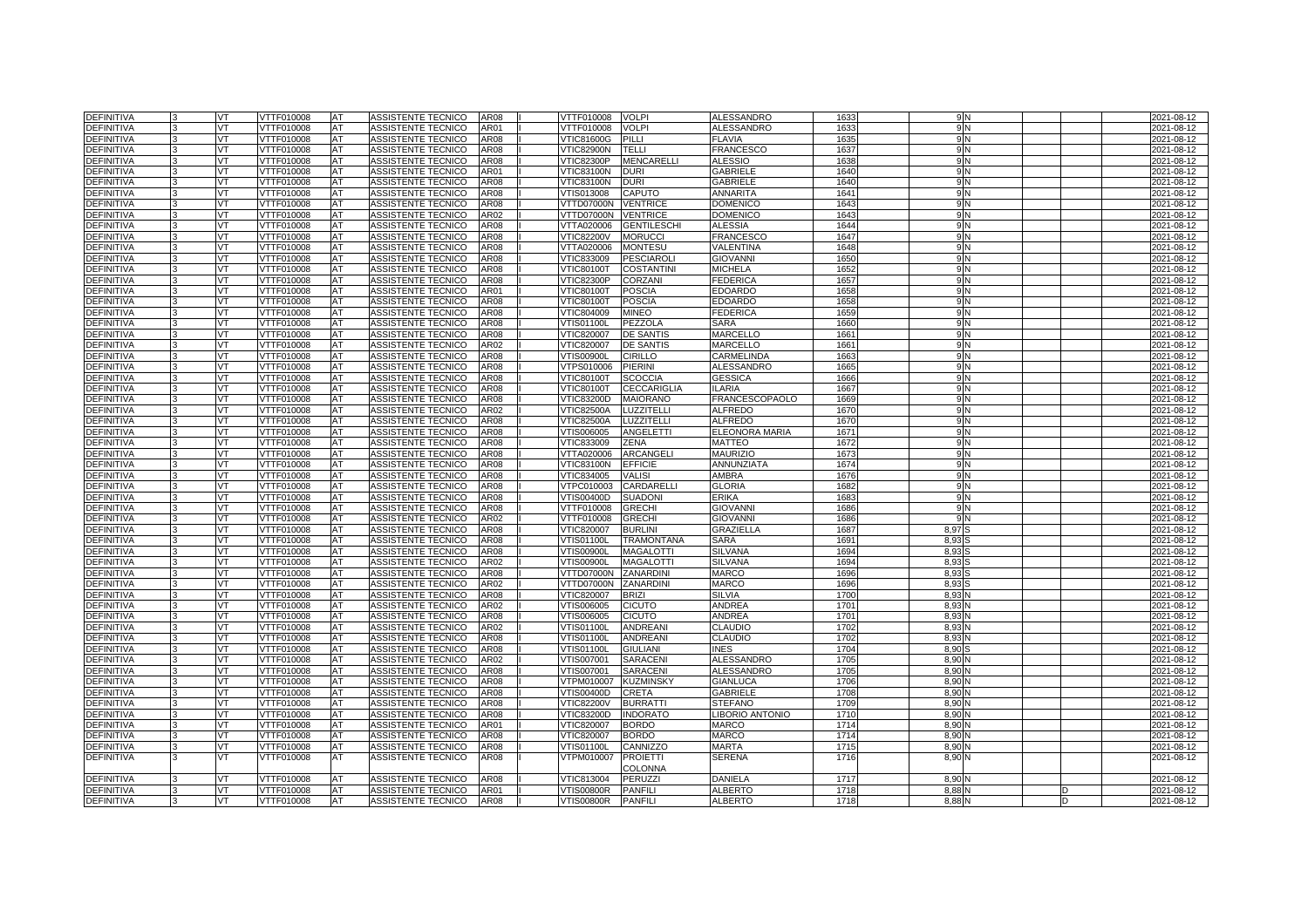| <b>DEFINITIVA</b> | VT        | VTTF010008 | <b>AT</b> | ASSISTENTE TECNICO        | AR01             | VTTD07000N        | <b>GIANNISI</b>       | <b>ROBERTO</b>     | 1719             | 8,87            |  | 2021-08-12 |
|-------------------|-----------|------------|-----------|---------------------------|------------------|-------------------|-----------------------|--------------------|------------------|-----------------|--|------------|
| <b>DEFINITIVA</b> | VT        | VTTF010008 | AT        | ASSISTENTE TECNICO        | AR08             | √TTD07000N        | <b>GIANNISI</b>       | ROBERTO            | 1719             | 8.87            |  | 2021-08-12 |
| <b>DEFINITIVA</b> | VT.       | VTTF010008 | AT        | ASSISTENTE TECNICO        | AR08             | <b>VTIC82200V</b> | <b>ZOCO</b>           | ANNA               | 1729             | 8,83            |  | 2021-08-12 |
| DEFINITIVA        | <b>VT</b> | VTTF010008 | AT        | ASSISTENTE TECNICO        | AR08             | VTTF010008        | <b>GILIOLI</b>        | <b>FABRIZIO</b>    | 1736             | 8,80            |  | 2021-08-12 |
| <b>DEFINITIVA</b> | VT        | VTTF010008 | AT        | ASSISTENTE TECNICO        | AR02             | VTTF010008        | <b>GILIOLI</b>        | <b>FABRIZIO</b>    | 1736             | 8,80            |  | 2021-08-12 |
| <b>DEFINITIVA</b> | VT        | VTTF010008 | AT        | ASSISTENTE TECNICO        | AR08             | VTTF010008        | <b>CIUCHINI</b>       | SONIA              | 1738             | 8,80            |  | 2021-08-12 |
| <b>DEFINITIVA</b> | VT.       | VTTF010008 | AT        | ASSISTENTE TECNICO        | AR08             | VTIC834005        | <b>GASPERINI</b>      | <b>FILIPPO</b>     | 1739             | 8,80            |  | 2021-08-12 |
| <b>DEFINITIVA</b> | VT        | VTTF010008 | AT        | ASSISTENTE TECNICO        | AR01             | VTIC834005        | <b>GASPERINI</b>      | <b>FILIPPO</b>     | 1739             | 8.80            |  | 2021-08-12 |
| DEFINITIVA        | VT        | VTTF010008 | AT        | ASSISTENTE TECNICO        | AR08             | VTIC820007        | SONNO                 | VALENTINA          | 1744             | 8,80            |  | 2021-08-12 |
| <b>DEFINITIVA</b> | VT        | VTTF010008 | AT        | ASSISTENTE TECNICO        | <b>AR08</b>      | VTIC82800T        | <b>DOGANA</b>         | <b>SHAUN CARLO</b> | 1746             | 8,80            |  | 2021-08-12 |
| <b>DEFINITIVA</b> | VT        | VTTF010008 | AT        | ASSISTENTE TECNICO        | AR01             | VTIC82800T        | <b>DOGANA</b>         | <b>SHAUN CARLO</b> | 1746             | 8,80            |  | 2021-08-12 |
| <b>DEFINITIVA</b> | VT        | VTTF010008 | AT        | ASSISTENTE TECNICO        | AR08             | VTIC81400X        | <b>COLAPIETRO</b>     | ARIANNA            | 1750             | 8,80            |  | 2021-08-12 |
| DEFINITIVA        | VT.       | VTTF010008 | AT        | ASSISTENTE TECNICO        | AR08             | VTPS010006        | DE CICCO              | <b>VINCENZO</b>    | 175'             | 8,80            |  | 2021-08-12 |
| <b>DEFINITIVA</b> | VT        | VTTF010008 | AT        | ASSISTENTE TECNICO        | AR08             | /TPM010007        | CANU                  | <b>GIORGIA</b>     | 1752             | 8,80            |  | 2021-08-12 |
| DEFINITIVA        | VT        | VTTF010008 | AT        | ASSISTENTE TECNICO        | AR02             | VTTF010008        | VANNINI               | ANGELO             | 1754             | 8,80            |  | 2021-08-12 |
| <b>DEFINITIVA</b> | VT        | VTTF010008 | AT        | ASSISTENTE TECNICO        | <b>AR08</b>      | VTTF010008        | <b>VANNINI</b>        | ANGELO             | 1754             | 8,80            |  | 2021-08-12 |
| <b>DEFINITIVA</b> | VT        | VTTF010008 | AT        | ASSISTENTE TECNICO        | AR01             | VTIC82900N        | <b>ALBERTINI</b>      | ELENA              | 1756             | 8,80            |  | 2021-08-12 |
| <b>DEFINITIVA</b> | VT        | VTTF010008 | AT        | ASSISTENTE TECNICO        | AR08             | /TPS010006        | <b>PASQUINI</b>       | CHIARA             | 1758             | 8,80            |  | 2021-08-12 |
| <b>DEFINITIVA</b> | VT        | VTTF010008 | AT        | ASSISTENTE TECNICO        | AR08             | VTIC812008        | <b>BALDASS</b>        | <b>GIULIANO</b>    | 1759             | 8.80            |  | 2021-08-12 |
| <b>DEFINITIVA</b> | VT        | VTTF010008 | AT        | ASSISTENTE TECNICO        | AR01             | VTIC812008        | <b>BALDASS</b>        | GIULIANO           | 1759             | 8,80            |  | 2021-08-12 |
| <b>DEFINITIVA</b> | VT        | VTTF010008 | AT        | ASSISTENTE TECNICO        | AR08             | √TIS01100L        | <b>MORETTI</b>        | <b>MOIRA</b>       | 1760             | 8,80            |  | 2021-08-12 |
| <b>DEFINITIVA</b> | VT        | VTTF010008 | AT        | ASSISTENTE TECNICO        | AR02             | VTIS01100L        | <b>MORETTI</b>        | MOIRA              | 1760             | 8,80            |  | 2021-08-12 |
| <b>DEFINITIVA</b> | VT        | VTTF010008 | AT        | ASSISTENTE TECNICO        | AR08             | /TIS00400D        | <b>TESTACUZZI</b>     | PAOLA              | 176'             | 8,80            |  | 2021-08-12 |
| <b>DEFINITIVA</b> | VT        | VTTF010008 | AT        | ASSISTENTE TECNICO        | AR08             | /TPM010007        | <b>SCANCARELLO</b>    | LOREDANA           | 1762             | 8,80            |  | 2021-08-12 |
| <b>DEFINITIVA</b> | VT        | VTTF010008 | AT        | ASSISTENTE TECNICO        | AR02             | √TIC83100N        | <b>FERRANTE</b>       | <b>NINA</b>        | 1765             | 8,80            |  | 2021-08-12 |
| <b>DEFINITIVA</b> | VT        | VTTF010008 | AT        | ASSISTENTE TECNICO        | AR08             | VTIC83100N        | <b>FERRANTE</b>       | NINA               | 1765             | 8,80            |  | 2021-08-12 |
| DEFINITIVA        | VT        | VTTF010008 | AT        | ASSISTENTE TECNICO        | AR08             | <b>VTIC81700B</b> | <b>RUSSO</b>          | ALESSANDRO         | 1767             | 8,77            |  | 2021-08-12 |
| <b>DEFINITIVA</b> | VT        | VTTF010008 | AT        | ASSISTENTE TECNICO        | AR02             | VTIC81700B        | <b>RUSSO</b>          | ALESSANDRO         | 1767             | $8,77$ S        |  | 2021-08-12 |
| DEFINITIVA        | VT        | VTTF010008 | AT        | ASSISTENTE TECNICO        | AR08             | VTIC82800T        | TOFI                  | CARLO              | 1770             | 8,75            |  | 2021-08-12 |
| <b>DEFINITIVA</b> | VT        | /TTF010008 | AT        | ASSISTENTE TECNICO        | AR08             | /TIC812008        | <b>FABRIS</b>         | <b>EDERICA</b>     | 1773             | 8,75            |  | 2021-08-12 |
| <b>DEFINITIVA</b> | IVТ       | VTTF010008 | AT        | ASSISTENTE TECNICO        | AR08             | VTIC835001        | <b>ALESSIO</b>        | STEFANO            | 1775             | $8,73$ $\Gamma$ |  | 2021-08-12 |
|                   |           |            |           |                           |                  |                   | CAVARRETTA            |                    |                  |                 |  |            |
| DEFINITIVA        | VT        | /TTF010008 | AT        | ASSISTENTE TECNICO        | AR08             | TPC010003         | <b>DELLA TORRE</b>    | <b>EMANUELE</b>    | 1776             | 8,72            |  | 2021-08-12 |
| <b>DEFINITIVA</b> | VT        | VTTF010008 | AT        | ASSISTENTE TECNICO        | AR02             | VTPC010003        | <b>DELLA TORRE</b>    | <b>EMANUELE</b>    | 1776             | 8,72            |  | 2021-08-12 |
| <b>DEFINITIVA</b> | VT        | VTTF010008 | AT        | ASSISTENTE TECNICO        | AR02             | VTIC82300P        | SCAFA                 | ALESSIA            | 1778             | 8,70            |  | 2021-08-12 |
| DEFINITIVA        | VT        | /TTF010008 | AT        | <b>ASSISTENTE TECNICO</b> | AR <sub>08</sub> | /TIC82300P        | <b>SCAFA</b>          | ALESSIA            | 1778             | 8,70            |  | 2021-08-12 |
| <b>DEFINITIVA</b> | VT        | VTTF010008 | AT        | ASSISTENTE TECNICO        | AR08             | <b>VTIC83100N</b> | POLI                  | FABIO              | 1779             | 8,70            |  | 2021-08-12 |
| DEFINITIVA        | VT        | VTTF010008 | AT        | ASSISTENTE TECNICO        | AR02             | VTIC83100N        | <b>POLI</b>           | FABIO              | 1779             | 8,70            |  | 2021-08-12 |
| <b>DEFINITIVA</b> | VT        | VTTF010008 | AT        | ASSISTENTE TECNICO        | AR08             | √TIC82500A        | <b>BUCCINO</b>        | <b>GIORGIA</b>     | 1780             | 8.70            |  | 2021-08-12 |
| <b>DEFINITIVA</b> | VT        | VTTF010008 | AT        | ASSISTENTE TECNICO        | AR08             | <b>VTIC82500A</b> | <b>BOZZO</b>          | LAVINIA            | 178              | 8,70            |  | 2021-08-12 |
| <b>DEFINITIVA</b> | VT        | VTTF010008 | AT        | ASSISTENTE TECNICO        | AR08             | VTTF010008        | CANI                  | CONCETTA FEDERICA  | 1790             | 8,70            |  | 2021-08-12 |
| <b>DEFINITIVA</b> | VT        | /TTF010008 | AT        | <b>ASSISTENTE TECNICO</b> | AR08             | /TTA020006        | <b>LUPINO</b>         | <b>ELENA</b>       | 1792             | 8.70            |  | 2021-08-12 |
| <b>DEFINITIVA</b> | VT        | VTTF010008 | AT        | ASSISTENTE TECNICO        | AR08             | <b>VTIC80800L</b> | MELE                  | <b>MATILDE</b>     | 1795             | 8,70            |  | 2021-08-12 |
| DEFINITIVA        | VT        | VTTF010008 | AT        | ASSISTENTE TECNICO        | AR08             | VTIC813004        | <b>SBARRA</b>         | VALERIA            | 1798             | 8,70            |  | 2021-08-12 |
| DEFINITIVA        | VT        | VTTF010008 | AT        | ASSISTENTE TECNICO        | AR08             | /TIC81700B        | <b>PARISI</b>         | <b>DAVIDE</b>      | 180              | 8.70            |  | 2021-08-12 |
| DEFINITIVA        | VT        | VTTF010008 | AT        | ASSISTENTE TECNICO        | AR02             | VTIC81700B        | <b>PARISI</b>         | DAVIDE             | 180              | 8,70            |  | 2021-08-12 |
| DEFINITIVA        | VT        | VTTF010008 | AT        | ASSISTENTE TECNICO        | AR08             | VTTF010008        | <b>MONTEGIOVE</b>     | ANTONELLO          | 180 <sup>°</sup> | 8,70            |  | 2021-08-12 |
| <b>DEFINITIVA</b> | VT        | VTTF010008 | AT        | ASSISTENTE TECNICO        | AR02             | <b>VTIC82200V</b> | <b>BASILI</b>         | <b>GIOVANNI</b>    | 1802             | 8,70            |  | 2021-08-12 |
| <b>DEFINITIVA</b> | VT        | VTTF010008 | AT        | ASSISTENTE TECNICO        | AR08             | <b>VTIC82200V</b> | <b>BASILI</b>         | <b>GIOVANN</b>     | 1802             | 8,70            |  | 2021-08-12 |
| DEFINITIVA        | VT        | VTTF010008 | AT        | ASSISTENTE TECNICO        | AR08             | <b>VTIC80100T</b> | <b>ROCCHI</b>         | <b>MORENO</b>      | 1805             | 8,70            |  | 2021-08-12 |
| <b>DEFINITIVA</b> | VT        | VTTF010008 | AT        | ASSISTENTE TECNICO        | AR02             | <b>VTIC80100T</b> | <b>ROCCHI</b>         | <b>MORENO</b>      | 1805             | 8,70            |  | 2021-08-12 |
| DEFINITIVA        | VT        | VTTF010008 | AT        | ASSISTENTE TECNICO        | AR08             | VTIC804009        | <b>RENNA</b>          | RAFFAELLA          | 180              | 8,67            |  | 2021-08-12 |
| DEFINITIVA        | VT        | VTTF010008 | AT        | ASSISTENTE TECNICO        | AR08             | √TIS01100L        | <b>BRONZO</b>         | <b>ALESSANDRA</b>  | 181              | 8,67            |  | 2021-08-12 |
| DEFINITIVA        | VT        | VTTF010008 | AT        | ASSISTENTE TECNICO        | AR08             | /TTA020006        | <b>SENZAQUATTRINI</b> | <b>ADELE</b>       | 1811             | 8,67            |  | 2021-08-12 |
| <b>DEFINITIVA</b> | VT        | VTTF010008 | AT        | ASSISTENTE TECNICO        | AR08             | VTIS01100L        | <b>TOMASS</b>         | <b>EMANUELA</b>    | 1812             | 8,67            |  | 2021-08-12 |
| DEFINITIVA        | VT        | VTTF010008 | AT        | ASSISTENTE TECNICO        | AR08             | VTTF010008        | <b>SPOLVERINI</b>     | <b>STEFANO</b>     | 181              | 8,67            |  | 2021-08-12 |
| <b>DEFINITIVA</b> | VT        | VTTF010008 | AT        | ASSISTENTE TECNICO        | AR02             | VTTF010008        | <b>SPOLVERINI</b>     | <b>STEFANO</b>     | 1813             | 8,67            |  | 2021-08-12 |
| <b>DEFINITIVA</b> | VT        | VTTF010008 | AT        | ASSISTENTE TECNICO        | AR08             | VTPS010006        | <b>ANTELMI</b>        | <b>GIORGIA</b>     | 181              | 8.67            |  | 2021-08-12 |
| DEFINITIVA        | VT        | VTTF010008 | AT        | ASSISTENTE TECNICO        | AR02             | VTIS00400D        | <b>BASILI</b>         | ALBERICO           | 1816             | 8,67            |  | 2021-08-12 |
| <b>DEFINITIVA</b> | VT        | VTTF010008 | AT        | ASSISTENTE TECNICO        | AR08             | /TIS00400D        | <b>BASILI</b>         | <b>ALBERICO</b>    | 1816             | 8,67            |  | 2021-08-12 |
| DEFINITIVA        | VT        | VTTF010008 | AT        | ASSISTENTE TECNICO        | AR02             | √TIC82300P        | <b>COSIMI</b>         | MASSIMILIANO       | 1817             | 8,67            |  | 2021-08-12 |
| DEFINITIVA        | VT        | VTTF010008 | AT        | ASSISTENTE TECNICO        | AR08             | VTIC82300P        | <b>COSIMI</b>         | MASSIMILIANO       | 181              | 8,67            |  | 2021-08-12 |
| <b>DEFINITIVA</b> | VT        | VTTF010008 | AT        | ASSISTENTE TECNICO        | AR02             | /TIS01100L        | <b>BOGGI</b>          | <b>TIZIANA</b>     | 1818             | 8,67            |  | 2021-08-12 |
| <b>DEFINITIVA</b> | VT.       | VTTF010008 | AT        | ASSISTENTE TECNICO        | AR08             | VTIS01100L        | <b>BOGGI</b>          | TIZIANA            | 1818             | 8,67            |  | 2021-08-12 |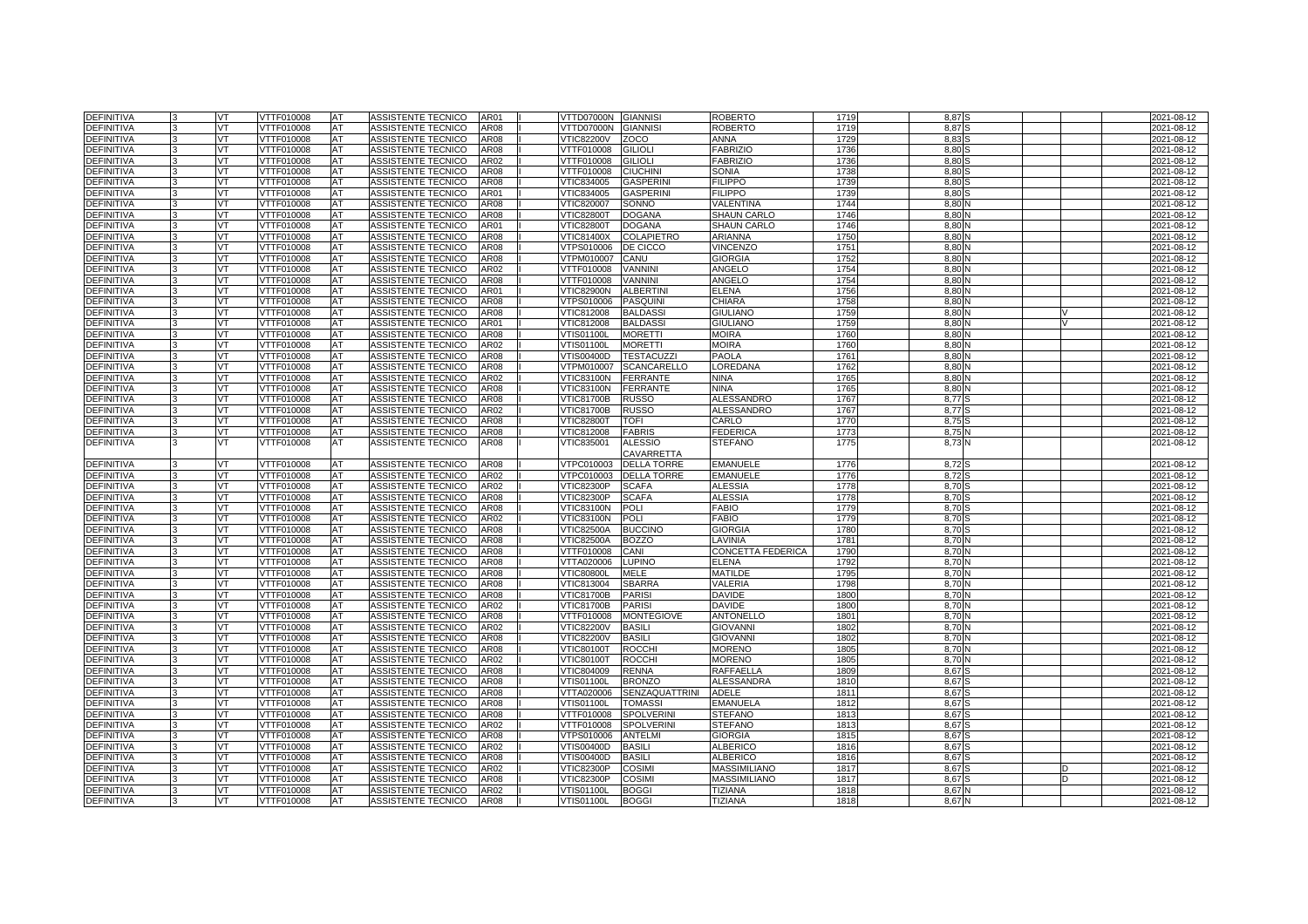| <b>DEFINITIVA</b> |              | VT        | VTTF010008        | <b>AT</b> | ASSISTENTE TECNICO        | AR02        | VTTF010008        | <b>CRESCENTINI</b>  | <b>DAVIDE</b>        | 1820             | 8.67N |  | 2021-08-12 |
|-------------------|--------------|-----------|-------------------|-----------|---------------------------|-------------|-------------------|---------------------|----------------------|------------------|-------|--|------------|
| <b>DEFINITIVA</b> |              | VT        | VTTF010008        | AT        | ASSISTENTE TECNICO        | AR08        | VTTF010008        | <b>CRESCENTINI</b>  | <b>DAVIDE</b>        | 182              | 8.67  |  | 2021-08-12 |
| <b>DEFINITIVA</b> |              | VT        | <b>VTTF010008</b> | AT        | <b>ASSISTENTE TECNICO</b> | <b>AR08</b> | <b>VTIS00900L</b> | <b>PIERGIOVANNI</b> | LAURA                | 1823             | 8,67  |  | 2021-08-12 |
| <b>DEFINITIVA</b> |              | <b>VT</b> | VTTF010008        | AT        | ASSISTENTE TECNICO        | <b>AR08</b> | VTIS013008        | <b>PACOLINI</b>     | <b>BARBARA</b>       | 183              | 8.60  |  | 2021-08-12 |
| <b>DEFINITIVA</b> |              | VT.       | VTTF010008        | AT        | ASSISTENTE TECNICO        | AR02        | VTIS013008        | <b>PACOLINI</b>     | <b>BARBARA</b>       | 183              | 8.60  |  | 2021-08-12 |
| <b>DEFINITIVA</b> |              | VT        | VTTF010008        | AT        | ASSISTENTE TECNICO        | <b>AR08</b> | <b>VTIS01100L</b> | <b>SAVORGNAN</b>    | <b>MONICA MAGALY</b> | 1833             | 8,60  |  | 2021-08-12 |
| <b>DEFINITIVA</b> |              | VT.       | VTTF010008        | <b>AT</b> | ASSISTENTE TECNICO        | AR02        | VTIS01100L        | <b>SAVORGNAN</b>    | <b>MONICA MAGALY</b> | 1833             | 8.60  |  | 2021-08-12 |
| <b>DEFINITIVA</b> |              | VT.       | VTTF010008        | AT        | ASSISTENTE TECNICO        | AR08        | VTPS010006        | <b>SGUEGLIA</b>     | <b>MONICA</b>        | 1835             | 8.60  |  | 2021-08-12 |
| <b>DEFINITIVA</b> |              | VT        | VTTF010008        | AT        | ASSISTENTE TECNICO        | AR02        | VTPS010006        | <b>SGUEGLIA</b>     | <b>MONICA</b>        | 1835             | 8,60  |  | 2021-08-12 |
| <b>DEFINITIVA</b> |              | VT        | VTTF010008        | AT        | ASSISTENTE TECNICO        | <b>AR08</b> | <b>VTIS00800R</b> | <b>ROMEO</b>        | <b>FRANCESCO</b>     | 1837             | 8,60  |  | 2021-08-12 |
| <b>DEFINITIVA</b> |              | VT        | VTTF010008        | <b>AT</b> | ASSISTENTE TECNICO        | AR02        | √TIS00800R        | <b>ROMEO</b>        | <b>FRANCESCO</b>     | 1837             | 8.60  |  | 2021-08-12 |
| <b>DEFINITIVA</b> |              | VT        | VTTF010008        | AT        | ASSISTENTE TECNICO        | <b>AR08</b> | VTIC833009        | <b>MUZZI</b>        | <b>STEFANIA</b>      | 1838             | 8,60  |  | 2021-08-12 |
| <b>DEFINITIVA</b> |              | VT.       | VTTF010008        | AT        | ASSISTENTE TECNICO        | AR08        | <b>VTIC81000L</b> | <b>MORGANTI</b>     | <b>BRUNO</b>         | 184              | 8,60  |  | 2021-08-12 |
| <b>DEFINITIVA</b> |              | VT        | VTTF010008        | AT        | ASSISTENTE TECNICO        | AR02        | <b>VTIC81000L</b> | <b>MORGANTI</b>     | <b>BRUNO</b>         | 1840             | 8.60  |  | 2021-08-12 |
| <b>DEFINITIVA</b> |              | VT        | VTTF010008        | AT        | ASSISTENTE TECNICO        | AR08        | <b>VTIC80900C</b> | <b>FERRUZZI</b>     | <b>YURI</b>          | 184              | 8,60  |  | 2021-08-12 |
| DEFINITIVA        |              | VT        | VTTF010008        | AT        | ASSISTENTE TECNICO        | <b>AR08</b> | VTIC813004        | <b>CRETA</b>        | PAOLO MARIA          | 1846             | 8,60  |  | 2021-08-12 |
| <b>DEFINITIVA</b> |              | VT        | VTTF010008        | AT        | ASSISTENTE TECNICO        | <b>AR08</b> | √TIS00400D        | <b>PAGANO</b>       | CHIARA               | 184              | 8,60  |  | 2021-08-12 |
| <b>DEFINITIVA</b> |              | VT        | VTTF010008        | AT        | ASSISTENTE TECNICO        | <b>AR08</b> | VTTF010008        | <b>BARISC</b>       | CHIARA               | 1849             | 8,60  |  | 2021-08-12 |
| <b>DEFINITIVA</b> |              | <b>VT</b> | VTTF010008        | <b>AT</b> | ASSISTENTE TECNICO        | <b>AR08</b> | VTPM010007        | <b>BACCANTE</b>     | <b>ANNA</b>          | 1852             | 8,60  |  | 2021-08-12 |
| <b>DEFINITIVA</b> |              | VT.       | VTTF010008        | AT        | ASSISTENTE TECNICO        | AR08        | VTTA020006        | <b>BASILI</b>       | VIOLA                | 185              | 8.60  |  | 2021-08-12 |
| DEFINITIVA        |              | VT        | VTTF010008        | AT        | ASSISTENTE TECNICO        | AR08        | VTPM010007        | <b>MEROLA</b>       | <b>ALESSANDRO</b>    | 185              | 8,60  |  | 2021-08-12 |
| <b>DEFINITIVA</b> |              | VT        | VTTF010008        | AT        | ASSISTENTE TECNICO        | AR02        | VTPM010007        | <b>MEROLA</b>       | <b>ALESSANDRO</b>    | 185              | 8.60  |  | 2021-08-12 |
| <b>DEFINITIVA</b> |              | VT        | VTTF010008        | AT        | ASSISTENTE TECNICO        | AR08        | √TIS00800R        | <b>FOGLIA</b>       | FABIANA              | 1856             | 8,60  |  | 2021-08-12 |
| DEFINITIVA        |              | VT        | VTTF010008        | AT        | ASSISTENTE TECNICO        | AR08        | VTIC835001        | <b>VECCHIARINO</b>  | <b>STEFANO</b>       | 1857             | 8,60  |  | 2021-08-12 |
| DEFINITIVA        |              | VT.       | VTTF010008        | AT        | ASSISTENTE TECNICO        | <b>AR08</b> | <b>VTIC81600G</b> | SANTAMARIA          | <b>ADRIANO</b>       | 1858             | 8,60  |  | 2021-08-12 |
| <b>DEFINITIVA</b> |              | VT.       | VTTF010008        | AT        | ASSISTENTE TECNICO        | AR02        | <b>VTIC81600G</b> | SANTAMARIA          | <b>ADRIANO</b>       | 1858             | 8,60  |  | 2021-08-12 |
| DEFINITIVA        |              | VT        | VTTF010008        | AT        | ASSISTENTE TECNICO        | AR08        | VTIS00400D        | <b>FERRUZZI</b>     | <b>STEFANO</b>       | 1860             | 8,60  |  | 2021-08-12 |
| DEFINITIVA        |              | VT        | VTTF010008        | AT        | ASSISTENTE TECNICO        | AR02        | VTIS00400D        | <b>FERRUZZI</b>     | <b>STEFANO</b>       | 1860             | 8,60  |  | 2021-08-12 |
| <b>DEFINITIVA</b> |              | VT        | VTTF010008        | AT        | ASSISTENTE TECNICO        | AR02        | VTTF010008        | <b>BAIOCCO</b>      | ANDREA               | 1862             | 8,60  |  | 2021-08-12 |
| DEFINITIVA        |              | VT        | VTTF010008        | AT        | ASSISTENTE TECNICO        | AR08        | VTTF010008        | <b>BAIOCCO</b>      | ANDREA               | 1862             | 8,60  |  | 2021-08-12 |
| DEFINITIVA        |              | VT        | VTTF010008        | AT        | ASSISTENTE TECNICO        | AR08        | VTIS001002        | <b>SENSONI</b>      | <b>FRANCESCA</b>     | 186              | 8,60  |  | 2021-08-12 |
| <b>DEFINITIVA</b> |              | VT        | VTTF010008        | AT        | ASSISTENTE TECNICO        | AR08        | VTIC83200D        | MIELE               | ANTONELLA            | 1868             | 8,60  |  | 2021-08-12 |
| <b>DEFINITIVA</b> |              | VT        | VTTF010008        | AT        | <b>ASSISTENTE TECNICO</b> | AR08        | VTTA020006        | CANTINI             | <b>ELISA</b>         | 1869             | 8.60  |  | 2021-08-12 |
| <b>DEFINITIVA</b> | $\mathbf{R}$ | <b>VT</b> | VTTF010008        | AT        | ASSISTENTE TECNICO        | AR02        | <b>VTIC82900N</b> | PETIX               | SILVIA               | 187              | 8.60  |  | 2021-08-12 |
| <b>DEFINITIVA</b> |              | VT        | VTTF010008        | AT        | ASSISTENTE TECNICO        | <b>AR08</b> | /TIS007001        | <b>MATERAZZO</b>    | <b>ANDREA</b>        | 1875             | 8.60  |  | 2021-08-12 |
| <b>DEFINITIVA</b> |              | VT.       | <b>VTTF010008</b> | AT        | ASSISTENTE TECNICO        | AR02        | VTIS007001        | <b>MATERAZZO</b>    | <b>ANDREA</b>        | 1875             | 8,60  |  | 2021-08-12 |
| <b>DEFINITIVA</b> |              | VT.       | VTTF010008        | AT        | ASSISTENTE TECNICO        | AR01        | <b>VTIC80800L</b> | <b>LA MARCA</b>     | <b>NUNZIA</b>        | 1877             | 8.60  |  | 2021-08-12 |
| <b>DEFINITIVA</b> |              | VT        | VTTF010008        | AT        | <b>ASSISTENTE TECNICO</b> | AR08        | VTIC804009        | <b>OLIMPIERI</b>    | <b>GIOVANNI</b>      | 1880             | 8.57  |  | 2021-08-12 |
| <b>DEFINITIVA</b> |              | VT        | <b>VTTF010008</b> | AT        | <b>ASSISTENTE TECNICO</b> | AR02        | VTIC804009        | <b>OLIMPIERI</b>    | <b>GIOVANNI</b>      | 1880             | 8,57  |  | 2021-08-12 |
| DEFINITIVA        |              | VT        | VTTF010008        | AT        | ASSISTENTE TECNICO        | AR08        | <b>VTIC80900C</b> | <b>CRISTOFORI</b>   | DANIELE              | 188              | 8,55  |  | 2021-08-12 |
| <b>DEFINITIVA</b> |              | VT.       | VTTF010008        | AT        | <b>ASSISTENTE TECNICO</b> | <b>AR08</b> | <b>VTIC80800L</b> | <b>ESPOSITO</b>     | <b>ANTONIA</b>       | 1884             | 8.50  |  | 2021-08-12 |
| <b>DEFINITIVA</b> | 3            | VT        | VTTF010008        | AT        | ASSISTENTE TECNICO        | AR08        | VTIC83200D        | <b>MANINI</b>       | IRIS                 | 1885             | 8,50  |  | 2021-08-12 |
| <b>DEFINITIVA</b> |              | VT.       | VTTF010008        | <b>AT</b> | ASSISTENTE TECNICO        | <b>AR08</b> | <b>VTIC82900N</b> | <b>MARTUCCI</b>     | <b>FABRIZIO</b>      | 1886             | 8.50  |  | 2021-08-12 |
| <b>DEFINITIVA</b> |              | VT        | VTTF010008        | AT        | <b>ASSISTENTE TECNICO</b> | AR01        | <b>VTIC83600R</b> | <b>UGOLELLI</b>     | LUIGI                | 1890             | 8.50  |  | 2021-08-12 |
| <b>DEFINITIVA</b> |              | VT        | <b>VTTF010008</b> | AT        | ASSISTENTE TECNICO        | <b>AR08</b> | VTIC83600R        | <b>UGOLELLI</b>     | LUIGI                | 1890             | 8,50  |  | 2021-08-12 |
| <b>DEFINITIVA</b> |              | VT        | VTTF010008        | AT        | ASSISTENTE TECNICO        | AR08        | VTTF010008        | LAMORATTA           | <b>FRANCESCO</b>     | 1893             | 8,50  |  | 2021-08-12 |
| <b>DEFINITIVA</b> |              | VT        | VTTF010008        | AT        | ASSISTENTE TECNICO        | AR02        | VTTF010008        | LAMORATTA           | <b>FRANCESCO</b>     | 1893             | 8.50  |  | 2021-08-12 |
| <b>DEFINITIVA</b> |              | VT        | VTTF010008        | AT        | ASSISTENTE TECNICO        | <b>AR08</b> | VTIC812008        | <b>CIAPPICI</b>     | <b>ELISA</b>         | 1894             | 8,50  |  | 2021-08-12 |
| DEFINITIVA        |              | <b>VT</b> | VTTF010008        | AT        | ASSISTENTE TECNICO        | AR02        | <b>VTIC80100T</b> | <b>D'AMICO</b>      | <b>DEBORA</b>        | 1895             | 8,50  |  | 2021-08-12 |
| <b>DEFINITIVA</b> |              | VT        | VTTF010008        | AT        | ASSISTENTE TECNICO        | AR08        | VTIC80100T        | <b>D'AMICO</b>      | <b>DEBORA</b>        | 1895             | 8.50  |  | 2021-08-12 |
| DEFINITIVA        |              | VT        | VTTF010008        | AT        | ASSISTENTE TECNICO        | AR08        | √TIS00900L        | <b>STEFANONI</b>    | <b>MAURIZIO</b>      | 1897             | 8,50  |  | 2021-08-12 |
| DEFINITIVA        |              | VT        | VTTF010008        | AT        | ASSISTENTE TECNICO        | AR08        | VTPS010006        | <b>DI VITA</b>      | <b>ANASTASIA</b>     | 1898             | 8,50  |  | 2021-08-12 |
| DEFINITIVA        |              | VT        | VTTF010008        | AT        | ASSISTENTE TECNICO        | AR08        | √TIC81700B        | <b>CHIRICOZZI</b>   | RICCARDO             | 1899             | 8,50  |  | 2021-08-12 |
| DEFINITIVA        |              | VT        | VTTF010008        | AT        | ASSISTENTE TECNICO        | AR08        | VTTD07000N        | <b>TABACCHINI</b>   | <b>TOMMASO</b>       | 1900             | 8,50  |  | 2021-08-12 |
| DEFINITIVA        |              | VT        | VTTF010008        | AT        | ASSISTENTE TECNICO        | AR08        | VTIS007001        | <b>FIORETTI</b>     | <b>ALESSANDRO</b>    | 190 <sup>°</sup> | 8,50  |  | 2021-08-12 |
| <b>DEFINITIVA</b> |              | VT        | VTTF010008        | AT        | ASSISTENTE TECNICO        | AR08        | VTIC813004        | <b>ANSELMI</b>      | CHIARA               | 1903             | 8.50  |  | 2021-08-12 |
| DEFINITIVA        |              | VT        | VTTF010008        | AT        | ASSISTENTE TECNICO        | AR01        | <b>VTIC80800L</b> | CAPITANELLI         | IRENE                | 1904             | 8,50  |  | 2021-08-12 |
| DEFINITIVA        |              | VT        | VTTF010008        | AT        | ASSISTENTE TECNICO        | AR08        | <b>VTIC80800L</b> | CAPITANELLI         | <b>IRENE</b>         | 1904             | 8,50  |  | 2021-08-12 |
| <b>DEFINITIVA</b> |              | VT.       | VTTF010008        | AT        | ASSISTENTE TECNICO        | AR08        | VTTA020006        | <b>FERRARI</b>      | <b>CLAUDIO</b>       | 1905             | 8,50  |  | 2021-08-12 |
| DEFINITIVA        |              | VT        | VTTF010008        | AT        | ASSISTENTE TECNICO        | AR08        | VTTF010008        | <b>BARGAGL</b>      | LEONARDC             | 1906             | 8,50  |  | 2021-08-12 |
| DEFINITIVA        |              | VT        | VTTF010008        | AT        | <b>ASSISTENTE TECNICO</b> | AR02        | VTTF010008        | <b>BARGAGLI</b>     | LEONARDO             | 1906             | 8,50  |  | 2021-08-12 |
| DEFINITIVA        |              | VT        | VTTF010008        | AT        | ASSISTENTE TECNICO        | AR08        | VTTD07000N        | <b>TOPINI</b>       | <b>SERENA</b>        | 190              | 8,50  |  | 2021-08-12 |
| DEFINITIVA        |              | VT        | VTTF010008        | AT        | ASSISTENTE TECNICO        | AR02        | VTIC834005        | <b>MATERAZZO</b>    | <b>ALESSIO</b>       | 191              | 8,50  |  | 2021-08-12 |
| <b>DEFINITIVA</b> | 3            | VT        | VTTF010008        | <b>AT</b> | ASSISTENTE TECNICO        | <b>AR08</b> | VTIC834005        | <b>MATERAZZO</b>    | <b>ALESSIO</b>       | 1912             | 8.50N |  | 2021-08-12 |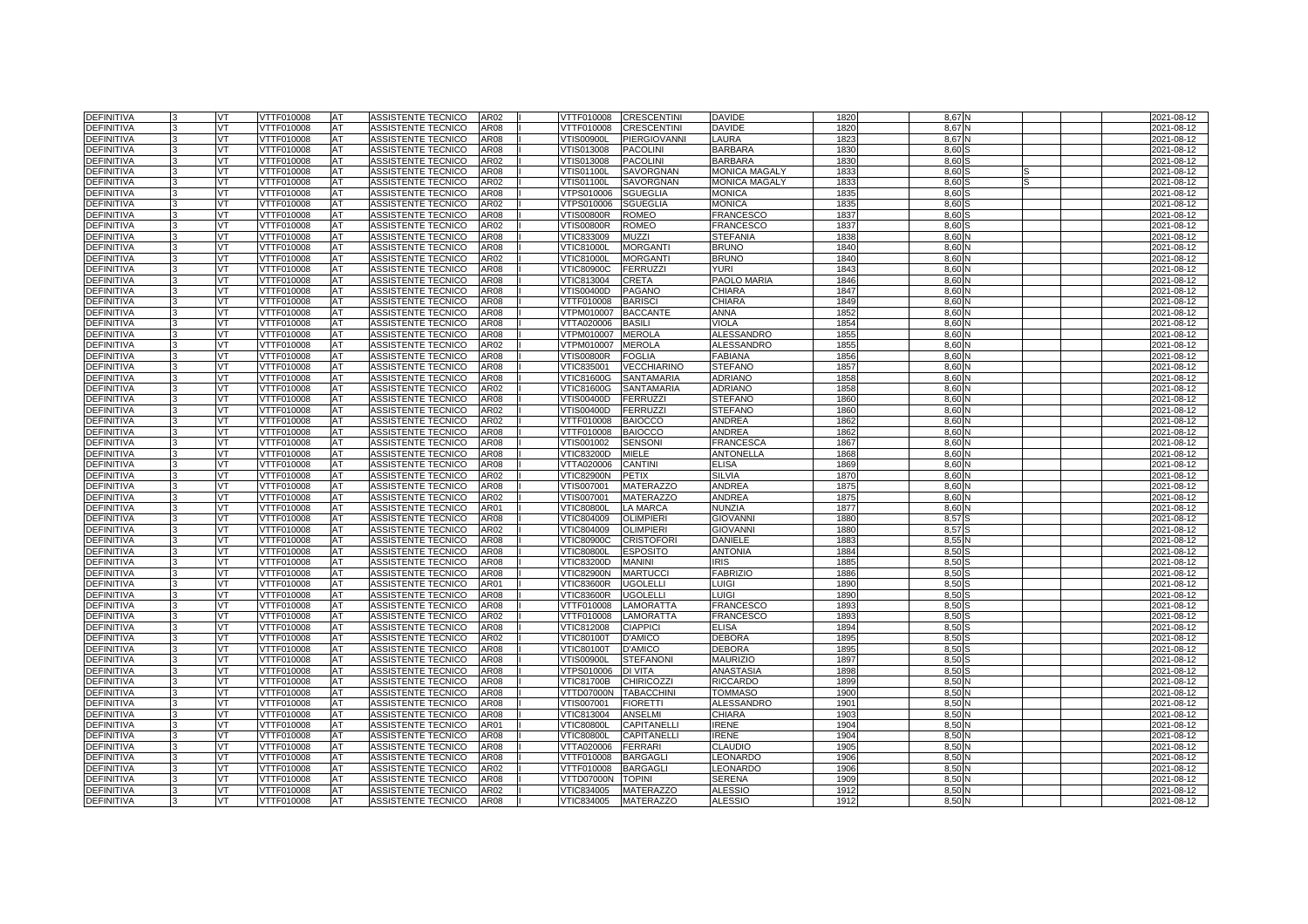| <b>DEFINITIVA</b>                      |              | VT        | VTTF010008               | <b>AT</b> | ASSISTENTE TECNICO                       | AR02         | <b>VTIS00800R</b>        | <b>LICARI</b>                     | PIERO                           | 1913         | 8.50 <sub>1</sub> |  | 2021-08-12               |
|----------------------------------------|--------------|-----------|--------------------------|-----------|------------------------------------------|--------------|--------------------------|-----------------------------------|---------------------------------|--------------|-------------------|--|--------------------------|
| <b>DEFINITIVA</b>                      |              | VT        | VTTF010008               | AT        | ASSISTENTE TECNICO                       | AR08         | /TIS00800R               | <b>LICARI</b>                     | PIERO                           | 1913         | 8.50              |  | 2021-08-12               |
| <b>DEFINITIVA</b>                      |              | VT        | <b>VTTF010008</b>        | AT        | <b>ASSISTENTE TECNICO</b>                | <b>AR08</b>  | <b>VTIS01100L</b>        | <b>FREDDIANI</b>                  | CHIARA                          | 1914         | 8,50              |  | 2021-08-12               |
| <b>DEFINITIVA</b>                      |              | <b>VT</b> | VTTF010008               | AT        | ASSISTENTE TECNICO                       | AR02         | VTIC819003               | <b>ALLEGRINI</b>                  | <b>MARZIA</b>                   | 1917         | 8.50 <sub>1</sub> |  | 2021-08-12               |
| <b>DEFINITIVA</b>                      |              | VT.       | VTTF010008               | AT        | ASSISTENTE TECNICO                       | <b>AR08</b>  | VTIC819003               | <b>ALLEGRINI</b>                  | <b>MARZIA</b>                   | 1917         | 8.50              |  | 2021-08-12               |
| <b>DEFINITIVA</b>                      |              | VT        | VTTF010008               | AT        | ASSISTENTE TECNICO                       | <b>AR08</b>  | <b>VTIS00900L</b>        | <b>RAKHIMOV</b>                   | <b>ARTUR</b>                    | 1919         | 8,50              |  | 2021-08-12               |
| <b>DEFINITIVA</b>                      |              | VT.       | VTTF010008               | <b>AT</b> | ASSISTENTE TECNICO                       | <b>AR08</b>  | VTIS00900L               | <b>PAOLINI</b>                    | CARLOTTA                        | 1920         | 8.50              |  | 2021-08-12               |
| <b>DEFINITIVA</b>                      |              | VT.       | VTTF010008               | AT        | ASSISTENTE TECNICO                       | AR08         | <b>VTIC82900N</b>        | <b>REGA</b>                       | LUISA                           | 1922         | 8.50              |  | 2021-08-12               |
| <b>DEFINITIVA</b>                      |              | VT        | VTTF010008               | AT        | ASSISTENTE TECNICO                       | AR08         | VTIC820007               | <b>ESPOSITO</b>                   | CARMELA                         | 1924         | 8,50              |  | 2021-08-12               |
| <b>DEFINITIVA</b>                      |              | VT        | VTTF010008               | AT        | ASSISTENTE TECNICO                       | AR08         | VTPS010006               | <b>SCATOLONI</b>                  | <b>ELISA</b>                    | 1925         | 8,50              |  | 2021-08-12               |
| <b>DEFINITIVA</b>                      |              | VT        | VTTF010008               | AT        | ASSISTENTE TECNICO                       | <b>AR08</b>  | <b>VTIC83600R</b>        | <b>ANTONUCCI</b>                  | <b>MATTEO</b>                   | 1926         | 8.50              |  | 2021-08-12               |
| <b>DEFINITIVA</b>                      |              | VT        | VTTF010008               | AT        | ASSISTENTE TECNICO                       | AR02         | VTTD07000N               | <b>GAUDIO</b>                     | AMEDEO                          | 1927         | 8,50              |  | 2021-08-12               |
| <b>DEFINITIVA</b>                      |              | VT.       | VTTF010008               | AT        | ASSISTENTE TECNICO                       | <b>AR08</b>  | VTTD07000N               | <b>GAUDIO</b>                     | AMEDEO                          | 1927         | 8,50              |  | 2021-08-12               |
| <b>DEFINITIVA</b>                      |              | VT        | VTTF010008               | AT        | ASSISTENTE TECNICO                       | AR02         | VTTF010008               | LETTIERI                          | <b>GIANFRANCO</b>               | 1931         | 8.50              |  | 2021-08-12               |
| <b>DEFINITIVA</b>                      |              | VT        | VTTF010008               | AT        | ASSISTENTE TECNICO                       | AR08         | VTTF010008               | <b>LETTIERI</b>                   | <b>GIANFRANCO</b>               | 193'         | 8,50              |  | 2021-08-12               |
| DEFINITIVA                             |              | VT        | VTTF010008               | AT        | ASSISTENTE TECNICO                       | <b>AR08</b>  | VTIS00800R               | <b>LUCHI</b>                      | <b>ROBERTO</b>                  | 1933         | 8,50              |  | 2021-08-12               |
| DEFINITIVA                             |              | VT        | VTTF010008               | AT        | ASSISTENTE TECNICO                       | AR02         | √TIS00800R               | <b>LUCHI</b>                      | <b>ROBERTO</b>                  | 193          | 8,50              |  | 2021-08-12               |
| <b>DEFINITIVA</b>                      |              | VT        | VTTF010008               | AT        | ASSISTENTE TECNICO                       | <b>AR08</b>  | <b>VTIS00800R</b>        | <b>IMITAZIONE</b>                 | <b>BIAGIO</b>                   | 1934         | 8,50              |  | 2021-08-12               |
| <b>DEFINITIVA</b>                      |              | <b>VT</b> | VTTF010008               | <b>AT</b> | ASSISTENTE TECNICO                       | AR02         | VTTF010008               | <b>DONATI</b>                     | <b>LUCA</b>                     | 1936         | 8.50              |  | 2021-08-12               |
| <b>DEFINITIVA</b>                      |              | VT.       | VTTF010008               | AT        | ASSISTENTE TECNICO                       | AR08         | VTTF010008               | <b>DONATI</b>                     | LUCA                            | 1936         | 8.50              |  | 2021-08-12               |
| DEFINITIVA                             |              | VT        | VTTF010008               | AT        | ASSISTENTE TECNICO                       | AR08         | VTIC813004               | <b>PAOLA</b>                      | LUIGI                           | 1938         | 8,50              |  | 2021-08-12               |
| <b>DEFINITIVA</b>                      |              | VT        | VTTF010008               | AT        | ASSISTENTE TECNICO                       | AR02         | VTIS013008               | <b>SANTINI</b>                    | <b>FABRIZIO</b>                 | 1939         | 8.50              |  | 2021-08-12               |
| <b>DEFINITIVA</b>                      |              | VT        | VTTF010008               | AT        | ASSISTENTE TECNICO                       | AR08         | VTIS013008               | <b>SANTINI</b>                    | <b>FABRIZIO</b>                 | 1939         | 8,50              |  | 2021-08-12               |
| DEFINITIVA                             |              | VT        | VTTF010008               | AT        | ASSISTENTE TECNICO                       | AR01         | VTTF010008               | <b>CHITI</b>                      | <b>GIOVANNI MARIA</b>           | 1940         | 8,50              |  | 2021-08-12               |
| DEFINITIVA                             |              | VT.       | VTTF010008               | AT        | ASSISTENTE TECNICO                       | AR08         | VTTF010008               | <b>CHITI</b>                      | <b>GIOVANNI MARIA</b>           | 194          | 8,50              |  | 2021-08-12               |
| <b>DEFINITIVA</b>                      |              | VT        | VTTF010008               | AT        | ASSISTENTE TECNICO                       | AR02         | VTTD07000N               | PALOZZI                           | <b>MAURIZIO</b>                 | 1944         | 8,43              |  | 2021-08-12               |
| DEFINITIVA                             |              | VT        | VTTF010008               | AT        | ASSISTENTE TECNICO                       | AR08         | VTTD07000N               | PALOZZI                           | <b>MAURIZIO</b>                 | 1944         | 8,43              |  | 2021-08-12               |
| DEFINITIVA                             |              | VT        | VTTF010008               | AT        | ASSISTENTE TECNICO                       | AR08         | √TIS00900L               | <b>SANTOLIN</b>                   | SALUTINA                        | 1946         | 8.43              |  | 2021-08-12               |
| <b>DEFINITIVA</b>                      |              | VT        | VTTF010008               | AT        | ASSISTENTE TECNICO                       | AR02         | √TIS00900L               | <b>SANTOLIN</b>                   | SALUTINA                        | 1946         | 8,43              |  | 2021-08-12               |
| DEFINITIVA                             |              | VT        | VTTF010008               | AT        | ASSISTENTE TECNICO                       | AR08         | <b>VTIC82300P</b>        | <b>BERNI</b>                      | <b>ELISA MARIA</b>              | 1952         | 8,40              |  | 2021-08-12               |
| DEFINITIVA                             |              | VT        | VTTF010008               | AT        | ASSISTENTE TECNICO                       | AR08         | √TIS00800R               | <b>TURCHETTI</b>                  | <b>ELISABETTA</b>               | 1954         | 8.40              |  | 2021-08-12               |
| <b>DEFINITIVA</b>                      |              | VT        | VTTF010008               | AT        | ASSISTENTE TECNICO                       | AR08         | √TPS010006               | <b>RIZZO</b>                      | DANIELA                         | 1956         | 8,40              |  | 2021-08-12               |
| <b>DEFINITIVA</b>                      |              | VT        | VTTF010008               | AT        | ASSISTENTE TECNICO                       | AR08         | VTIC81400X               | <b>VERTICCHIO</b>                 | CLAUDIA                         | 1961         | 8.40              |  | 2021-08-12               |
| <b>DEFINITIVA</b>                      | $\mathbf{B}$ | <b>VT</b> | VTTF010008               | AT        | ASSISTENTE TECNICO                       | AR02         | VTTF010008               | <b>CRISPI</b>                     | <b>YURI</b>                     | 1966         | 8.40              |  | 2021-08-12               |
| <b>DEFINITIVA</b>                      |              | VT        | VTTF010008               | AT        | ASSISTENTE TECNICO                       | <b>AR08</b>  | VTTF010008               | <b>CRISPI</b>                     | YURI                            | 1966         | 8.40              |  | 2021-08-12               |
| <b>DEFINITIVA</b>                      |              | VT.       | <b>VTTF010008</b>        | AT        | <b>ASSISTENTE TECNICO</b>                | <b>AR08</b>  | VTPM010007               | LAMA                              | <b>FRANCESCA</b>                | 1970         | 8.40              |  | 2021-08-12               |
| <b>DEFINITIVA</b>                      |              | VT.       | VTTF010008               | AT        | ASSISTENTE TECNICO                       | <b>AR08</b>  | VTIC813004               | <b>CRETA</b>                      | <b>ELISABETTA</b>               | 1972         | 8.40              |  | 2021-08-12               |
| <b>DEFINITIVA</b>                      |              | VT        | VTTF010008               | AT        | ASSISTENTE TECNICO                       | AR08         | VTIS01100L               | <b>LUPI</b>                       | LEONARDO                        | 1975         | 8.40              |  | 2021-08-12               |
| <b>DEFINITIVA</b>                      |              | VT        | <b>VTTF010008</b>        | AT        | <b>ASSISTENTE TECNICO</b>                | AR01         | <b>VTIC81700B</b>        | <b>BONIFAZI</b>                   | <b>CRISTIANO</b>                | 1976         | 8.40              |  | 2021-08-12               |
| DEFINITIVA                             |              | VT        | VTTF010008               | AT        | ASSISTENTE TECNICO                       | AR02         | VTTF010008               | <b>MANCINELLI</b>                 | <b>FABIO</b>                    | 1978         | 8.40              |  | 2021-08-12               |
| <b>DEFINITIVA</b>                      |              | VT.       | VTTF010008               | AT        | <b>ASSISTENTE TECNICO</b>                | <b>AR08</b>  | VTTF010008               | <b>MANCINELLI</b>                 | <b>FABIO</b>                    | 1978         | 8.40              |  | 2021-08-12               |
| <b>DEFINITIVA</b>                      | 3            | VT        | VTTF010008               | AT        | ASSISTENTE TECNICO                       | AR08         | VTTA020006               | <b>SCORSINO</b>                   | <b>STEFANO</b>                  | 1979         | 8,40              |  | 2021-08-12               |
| <b>DEFINITIVA</b>                      |              | VT.       | VTTF010008               | <b>AT</b> | ASSISTENTE TECNICO                       | <b>AR08</b>  | VTIC820007               | DI PIETRO                         | <b>ILARIA</b>                   | 1980         | 8.40              |  | 2021-08-12               |
| <b>DEFINITIVA</b>                      |              | VT        | VTTF010008               | AT        | ASSISTENTE TECNICO                       | <b>AR08</b>  | VTTF010008               | <b>RINDONE</b>                    | <b>ANTONIO</b>                  | 1982         | 8.40              |  | 2021-08-12               |
| <b>DEFINITIVA</b>                      |              | VT        | <b>VTTF010008</b>        | AT        | ASSISTENTE TECNICO                       | <b>AR08</b>  | VTTF010008               | <b>LOMONI</b>                     | <b>IACOPO</b>                   | 1985         | 8,40              |  | 2021-08-12               |
| <b>DEFINITIVA</b>                      |              | VT        | VTTF010008               | AT        | ASSISTENTE TECNICO                       | AR01         | VTTF010008               | <b>LOMONI</b>                     | <b>IACOPO</b>                   | 1985         | 8.40              |  | 2021-08-12               |
| <b>DEFINITIVA</b>                      |              | VT        | VTTF010008               | AT        | ASSISTENTE TECNICO                       | <b>AR08</b>  | VTTF010008               | <b>SPAGNA</b>                     | <b>MAURO</b>                    | 1986         | 8.40              |  | 2021-08-12               |
| <b>DEFINITIVA</b>                      |              | VT        | VTTF010008               | AT        | ASSISTENTE TECNICO                       | AR02         | VTTF010008               | <b>SPAGNA</b>                     | <b>MAURO</b>                    | 1986         | 8,40              |  | 2021-08-12               |
| DEFINITIVA                             |              | <b>VT</b> | VTTF010008               | AT        | ASSISTENTE TECNICO                       | AR08         | VTPS010006               | <b>GUERRA</b>                     | <b>ADRIANC</b>                  | 1987         | 8,40              |  | 2021-08-12               |
| <b>DEFINITIVA</b>                      |              | VT        | VTTF010008               | AT        | ASSISTENTE TECNICO                       | AR01         | <b>VTIC83100N</b>        | <b>VALERI</b>                     | RITA                            | 1990         | 8.38              |  | 2021-08-12               |
| DEFINITIVA                             |              | VT<br>VT  | VTTF010008               | AT        | ASSISTENTE TECNICO<br>ASSISTENTE TECNICO | AR08<br>AR08 | <b>VTIC83100N</b>        | VALERI<br><b>IULI</b>             | RITA<br><b>ANDREA</b>           | 199          | 8,38              |  | 2021-08-12               |
| DEFINITIVA                             |              |           | VTTF010008               | AT        |                                          |              | VTTD07000N               |                                   |                                 | $199 -$      | 8,37              |  | 2021-08-12               |
| <b>DEFINITIVA</b><br><b>DEFINITIVA</b> |              | VT        | VTTF010008<br>VTTF010008 | AT        | ASSISTENTE TECNICO<br>ASSISTENTE TECNICO | AR01<br>AR08 | VTTF010008<br>VTTF010008 | <b>MICELI</b><br><b>MICELI</b>    | <b>SERGIO</b><br><b>SERGIO</b>  | 1992<br>1992 | 8,37              |  | 2021-08-12<br>2021-08-12 |
|                                        |              | VT        |                          | AT        |                                          |              |                          |                                   |                                 |              | 8,37              |  |                          |
| DEFINITIVA                             |              | VT<br>VT  | VTTF010008               | AT<br>AT  | ASSISTENTE TECNICO<br>ASSISTENTE TECNICO | AR08         | VTTA020006<br>VTIS013008 | QUINTARELLI                       | <b>MARTINA</b><br>LUIGI         | 1993<br>1994 | 8,36<br>8.35      |  | 2021-08-12               |
| <b>DEFINITIVA</b>                      |              |           | VTTF010008               |           |                                          | AR08<br>AR02 |                          | <b>VETTORI</b><br><b>CLARIONI</b> | <b>ANDREA</b>                   |              |                   |  | 2021-08-12               |
| DEFINITIVA                             |              | VT<br>VT  | VTTF010008               | AT<br>AT  | ASSISTENTE TECNICO<br>ASSISTENTE TECNICO |              | <b>VTIC82200V</b>        | <b>CLARIONI</b>                   | ANDREA                          | 1997         | 8,33              |  | 2021-08-12               |
| DEFINITIVA                             |              | VT.       | VTTF010008               | AT        | ASSISTENTE TECNICO                       | AR08<br>AR02 | <b>VTIC82200V</b>        | <b>VICINANZA</b>                  | <b>PATRIZIA</b>                 | 1997<br>2000 | 8,33<br>8,33      |  | 2021-08-12<br>2021-08-12 |
| <b>DEFINITIVA</b><br>DEFINITIVA        |              |           | VTTF010008               |           | ASSISTENTE TECNICO                       | AR08         | √TIC80800L               | <b>VICINANZA</b>                  | <b>PATRIZIA</b>                 | 2000         | 8,33              |  | 2021-08-12               |
| DEFINITIVA                             |              | VT<br>VT  | VTTF010008<br>VTTF010008 | AT<br>AT  | ASSISTENTE TECNICO                       | AR02         | √TIC80800L<br>VTTF010008 | <b>ROSSI</b>                      | LUCA                            | $200 -$      | 8,33              |  | 2021-08-12               |
|                                        |              | VT        |                          | AT        | ASSISTENTE TECNICO                       | AR08         |                          | <b>ROSSI</b>                      | LUCA                            | $200 -$      | 8.33              |  | 2021-08-12               |
| DEFINITIVA                             |              |           | VTTF010008               |           |                                          | <b>AR08</b>  | VTTF010008               |                                   |                                 |              |                   |  |                          |
| DEFINITIVA<br><b>DEFINITIVA</b>        | 3            | VT<br>VT  | VTTF010008<br>VTTF010008 | AT        | ASSISTENTE TECNICO<br>ASSISTENTE TECNICO | AR01         | √TIS013008<br>VTTF010008 | <b>CHIRICOZZI</b><br>JAN          | <b>CLAUDIO</b><br><b>ANDREA</b> | 2002<br>2003 | 8,33<br>8.33      |  | 2021-08-12               |
|                                        |              |           |                          | <b>AT</b> |                                          |              |                          |                                   |                                 |              |                   |  | 2021-08-12               |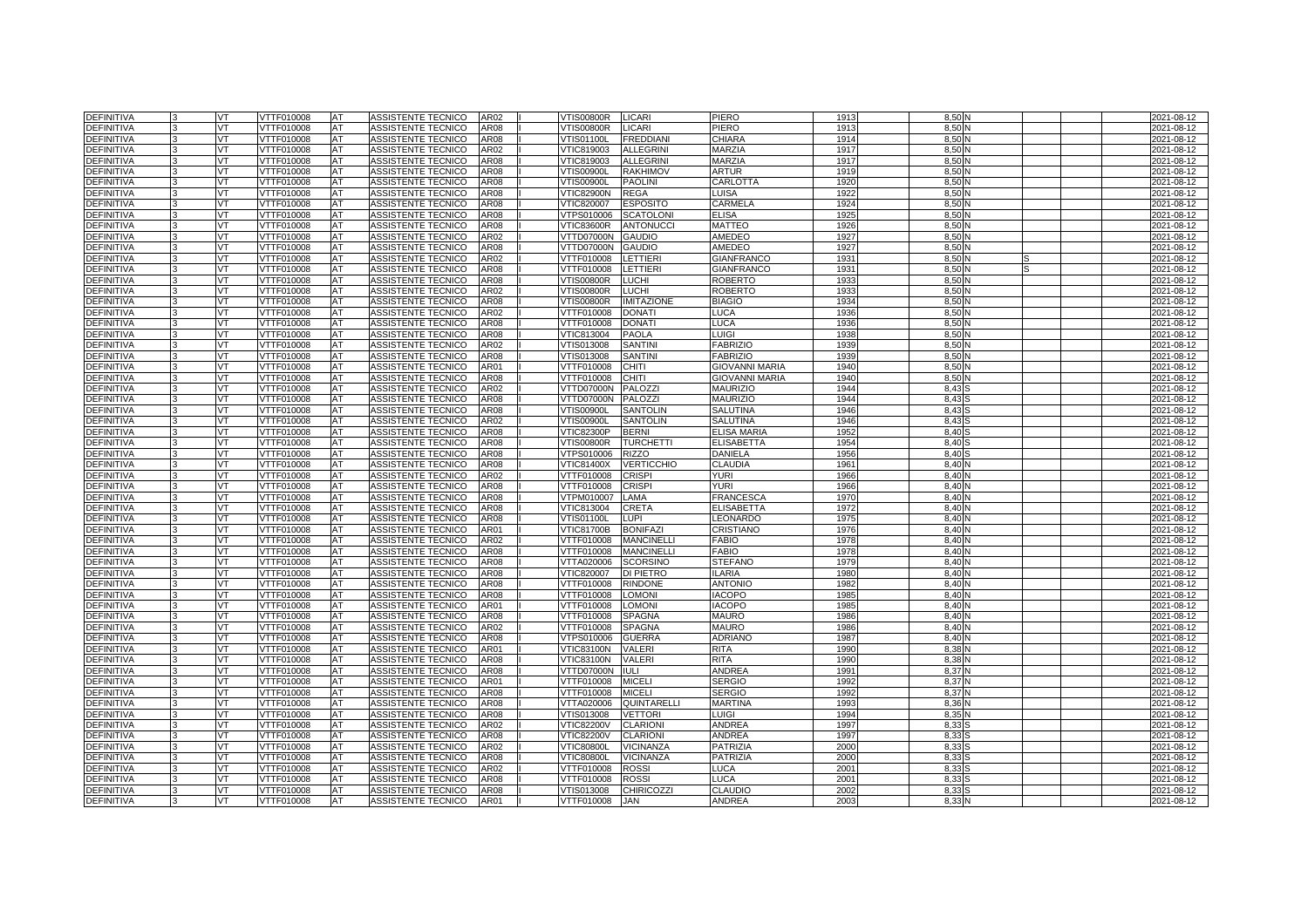| <b>DEFINITIVA</b> |    | <b>VT</b> | VTTF010008        | <b>AT</b>  | ASSISTENTE TECNICO        | <b>AR08</b> | VTTF010008<br><b>JAN</b>               | <b>ANDREA</b>        | 2003 | 8.33              | 2021-08-12 |
|-------------------|----|-----------|-------------------|------------|---------------------------|-------------|----------------------------------------|----------------------|------|-------------------|------------|
| <b>DEFINITIVA</b> |    | VT        | VTTF010008        | AT         | ASSISTENTE TECNICO        | AR08        | <b>VENEZIA</b><br>VTPC010003           | <b>GIANLUCA</b>      | 2004 | 8.33              | 2021-08-12 |
| <b>DEFINITIVA</b> |    | VT        | VTTF010008        | AT         | <b>ASSISTENTE TECNICO</b> | <b>AR08</b> | <b>CICA</b><br><b>VTIS01100L</b>       | <b>CLAUDIO</b>       | 2005 | 8.33              | 2021-08-12 |
| <b>DEFINITIVA</b> |    | <b>VT</b> | VTTF010008        | <b>AT</b>  | ASSISTENTE TECNICO        | AR02        | <b>VTIS01100L</b><br><b>CICA</b>       | <b>CLAUDIO</b>       | 2005 | 8.33              | 2021-08-12 |
| <b>DEFINITIVA</b> |    | VT.       | VTTF010008        | AT         | ASSISTENTE TECNICO        | <b>AR08</b> | <b>DI BIAGIO</b><br>VTTF010008         | <b>LUDOVICO</b>      | 2006 | 8.33              | 2021-08-12 |
| <b>DEFINITIVA</b> |    | VT        | VTTF010008        | AT         | ASSISTENTE TECNICO        | AR02        | <b>DI BIAGIO</b><br>VTTF010008         | <b>LUDOVICO</b>      | 2006 | 8,33              | 2021-08-12 |
| <b>DEFINITIVA</b> |    | VT.       | VTTF010008        | <b>AT</b>  | ASSISTENTE TECNICO        | <b>AR08</b> | VTTD07000N<br><b>MEACCI</b>            | <b>ELEONORA</b>      | 2007 | 8.33              | 2021-08-12 |
| <b>DEFINITIVA</b> |    | VT.       | VTTF010008        | AT         | <b>ASSISTENTE TECNICO</b> | AR08        | VTIS006005<br><b>MIGLIORELLI</b>       | <b>BARBARA</b>       | 2009 | 8.33              | 2021-08-12 |
| <b>DEFINITIVA</b> |    | VT        | VTTF010008        | AT         | ASSISTENTE TECNICO        | AR08        | VTTF010008<br><b>BARTOLINO</b>         | <b>ROSSANO</b>       | 2010 | 8,33              | 2021-08-12 |
| <b>DEFINITIVA</b> |    | VT        | VTTF010008        | <b>AT</b>  | ASSISTENTE TECNICO        | AR02        | VTTF010008<br><b>BARTOLINO</b>         | <b>ROSSANO</b>       | 2010 | 8.33              | 2021-08-12 |
| DEFINITIVA        |    | VT        | VTTF010008        | <b>IAT</b> | <b>ASSISTENTE TECNICO</b> | <b>AR08</b> | VTTD07000N<br><b>VOLPE</b>             | <b>VITTORIA</b>      | 2011 | 8.33              | 2021-08-12 |
| <b>DEFINITIVA</b> |    | VT        | VTTF010008        | AT         | ASSISTENTE TECNICO        | AR02        | VTTF010008<br><b>DI PROSPERO</b>       | PAOLO                | 2012 | 8,33              | 2021-08-12 |
| <b>DEFINITIVA</b> |    | VT.       | VTTF010008        | AT         | ASSISTENTE TECNICO        | <b>AR08</b> | VTTF010008<br>DI PROSPERO              | <b>PAOLO</b>         | 2012 | 8.33              | 2021-08-12 |
| <b>DEFINITIVA</b> |    | VT        | VTTF010008        | AT         | ASSISTENTE TECNICO        | AR02        | VTIC833009<br><b>DEL CIMA</b>          | CARLO                | 2013 | 8.32              | 2021-08-12 |
| <b>DEFINITIVA</b> |    | VT        | VTTF010008        | AT         | ASSISTENTE TECNICO        | AR08        | VTIC833009<br><b>DEL CIMA</b>          | CARLO                | 2013 | 8,32              | 2021-08-12 |
| <b>DEFINITIVA</b> | ı٩ | <b>VT</b> | VTTF010008        | <b>AT</b>  | ASSISTENTE TECNICO        | <b>AR08</b> | <b>VTIC80800L</b><br><b>STEFANELLI</b> | <b>STEFANIA</b>      | 2014 | 8,30              | 2021-08-12 |
| <b>DEFINITIVA</b> |    | VT        | VTTF010008        | <b>AT</b>  | ASSISTENTE TECNICO        | <b>AR08</b> | VTIC820007<br><b>DE SANTIS</b>         | <b>FABIO</b>         | 2015 | 8.30              | 2021-08-12 |
| <b>DEFINITIVA</b> |    | VT.       | VTTF010008        | AT         | ASSISTENTE TECNICO        | AR02        | VTIC820007<br><b>DE SANTIS</b>         | <b>FABIO</b>         | 2015 | 8,30              | 2021-08-12 |
| <b>DEFINITIVA</b> |    | VT.       | VTTF010008        | <b>AT</b>  | ASSISTENTE TECNICO        | AR01        | VTMM047008<br><b>SOCHROVA</b>          | <b>ANAL</b>          | 2018 | 8.30              | 2021-08-12 |
| <b>DEFINITIVA</b> |    | VT.       | VTTF010008        | AT         | ASSISTENTE TECNICO        | AR08        | VTMM047008<br><b>SOCHROVA</b>          | <b>ANAL</b>          | 2018 | 8.30              | 2021-08-12 |
| <b>DEFINITIVA</b> |    | VT        | VTTF010008        | AT         | ASSISTENTE TECNICO        | AR02        | VTMM047008<br><b>SOCHROVA</b>          | <b>ANAL</b>          | 2018 | 8,30              | 2021-08-12 |
| <b>DEFINITIVA</b> |    | <b>VT</b> | VTTF010008        | AT         | ASSISTENTE TECNICO        | AR08        | <b>VTIC82500A</b><br><b>FEDERICI</b>   | <b>FEDERICO</b>      | 2019 | 8.30              | 2021-08-12 |
| <b>DEFINITIVA</b> |    | VT        | VTTF010008        | AT         | ASSISTENTE TECNICO        | AR08        | /TIC82800T<br><b>MECALI</b>            | <b>FABRIZIO</b>      | 2022 | 8.30              | 2021-08-12 |
| <b>DEFINITIVA</b> |    | VT        | VTTF010008        | AT         | ASSISTENTE TECNICO        | AR02        | VTTF010008<br><b>RIBELLI</b>           | <b>FABRIZIO</b>      | 2024 | 8,30              | 2021-08-12 |
| <b>DEFINITIVA</b> |    | VT.       | VTTF010008        | AT         | ASSISTENTE TECNICO        | AR08        | VTTF010008<br><b>RIBELLI</b>           | <b>FABRIZIO</b>      | 2024 | 8.30              | 2021-08-12 |
| <b>DEFINITIVA</b> |    | VT.       | VTTF010008        | AT         | ASSISTENTE TECNICO        | AR08        | VTIS006005<br>CAVALLARI                | ORENZO               | 2025 | 8.30              | 2021-08-12 |
| <b>DEFINITIVA</b> |    | VT        | VTTF010008        | AT         | ASSISTENTE TECNICO        | AR08        | VTTF010008<br><b>BAGORDO</b>           | <b>FEDERICO</b>      | 2026 | 8,30              | 2021-08-12 |
| <b>DEFINITIVA</b> | l3 | VT        | VTTF010008        | AT         | ASSISTENTE TECNICO        | AR01        | VTTF010008<br><b>BAGORDO</b>           | <b>FEDERICO</b>      | 2026 | 8.30              | 2021-08-12 |
| <b>DEFINITIVA</b> |    | VT        | VTTF010008        | AT         | ASSISTENTE TECNICO        | AR08        | VTIS00400D<br><b>PACELLI</b>           | ANDREA               | 2033 | 8.30              | 2021-08-12 |
| <b>DEFINITIVA</b> |    | VT        | VTTF010008        | AT         | ASSISTENTE TECNICO        | AR08        | VTIC834005<br><b>MANGIUCCA</b>         | ARIANNA              | 2034 | 8,30              | 2021-08-12 |
| <b>DEFINITIVA</b> |    | <b>VT</b> | VTTF010008        | AT         | ASSISTENTE TECNICO        | AR08        | VTIC821003<br><b>CIURLUINI</b>         | <b>GIOVANNI</b>      | 2035 | 8.30              | 2021-08-12 |
| <b>DEFINITIVA</b> |    | VT.       | VTTF010008        | AT         | ASSISTENTE TECNICO        | AR08        | VTIC834005<br><b>TASCHINI</b>          | <b>GIULIA</b>        | 2038 | 8.30              | 2021-08-12 |
| <b>DEFINITIVA</b> |    | VT        | VTTF010008        | AT         | ASSISTENTE TECNICO        | AR08        | VTTD07000N<br><b>CECERE</b>            | PIERLUIG             | 2041 | 8,30              | 2021-08-12 |
| <b>DEFINITIVA</b> |    | VT        | VTTF010008        | AT         | ASSISTENTE TECNICO        | AR02        | VTTD07000N<br><b>CECERE</b>            | PIERLUIGI            | 2041 | 8.30              | 2021-08-12 |
| DEFINITIVA        |    | VT        | VTTF010008        | AT         | ASSISTENTE TECNICO        | AR02        | VTIS00400D<br><b>FLAGIELLO</b>         | LUCA                 | 2043 | 8,30              | 2021-08-12 |
| <b>DEFINITIVA</b> |    | VT        | VTTF010008        | AT         | ASSISTENTE TECNICO        | AR08        | /TIS00400D<br><b>FLAGIELLO</b>         | LUCA                 | 2043 | 8,30              | 2021-08-12 |
| <b>DEFINITIVA</b> |    | VT.       | VTTF010008        | AT         | ASSISTENTE TECNICO        | <b>AR08</b> | <b>VTIC82800T</b><br><b>PORRONI</b>    | <b>ANDREA</b>        | 2045 | 8.30              | 2021-08-12 |
| <b>DEFINITIVA</b> |    | VT.       | VTTF010008        | AT         | ASSISTENTE TECNICO        | AR08        | VTIC819003<br><b>COSTA</b>             | LUCILLA              | 2046 | 8.30              | 2021-08-12 |
| <b>DEFINITIVA</b> |    | VT        | <b>/TTF010008</b> | AT         | ASSISTENTE TECNICO        | AR08        | /TIS00400D<br><b>MARTINELLI</b>        | <b>MARCO</b>         | 2053 | 8,30              | 2021-08-12 |
| <b>DEFINITIVA</b> |    | VT        | VTTF010008        | AT         | ASSISTENTE TECNICO        | AR08        | VTIC804009<br><b>BREGA</b>             | WALTER               | 205  | 8,30              | 2021-08-12 |
| <b>DEFINITIVA</b> |    | VT        | VTTF010008        | AT         | ASSISTENTE TECNICO        | AR02        | VTIC804009<br><b>BREGA</b>             | WALTER               | 2055 | 8,30              | 2021-08-12 |
| <b>DEFINITIVA</b> |    | VT        | /TTF010008        | AT         | ASSISTENTE TECNICO        | AR08        | /TTA020006<br><b>BURLA</b>             | <b>ENRICO</b>        | 2056 | 8,30              | 2021-08-12 |
| DEFINITIVA        |    | VT.       | VTTF010008        | AT         | ASSISTENTE TECNICO        | AR02        | VTTA020006<br><b>BURLA</b>             | <b>ENRICO</b>        | 2056 | 8,30              | 2021-08-12 |
| <b>DEFINITIVA</b> |    | VT        | VTTF010008        | AT         | ASSISTENTE TECNICO        | AR08        | VTIS007001<br><b>BELTRONE</b>          | <b>ADRIANO</b>       | 2060 | 8.30              | 2021-08-12 |
| <b>DEFINITIVA</b> |    | VT        | VTTF010008        | AT         | ASSISTENTE TECNICO        | AR08        | VTIC80100T<br><b>SAMMARCO</b>          | <b>DANIELA</b>       | 2062 | 8,30              | 2021-08-12 |
| <b>DEFINITIVA</b> |    | VT        | VTTF010008        | <b>AT</b>  | ASSISTENTE TECNICO        | AR02        | <b>SAMMARCO</b><br><b>VTIC80100T</b>   | <b>DANIELA</b>       | 2062 | 8.30 <sub>1</sub> | 2021-08-12 |
| <b>DEFINITIVA</b> |    | VT        | VTTF010008        | <b>AT</b>  | ASSISTENTE TECNICO        | <b>AR08</b> | √TIS01100L<br><b>VITALE</b>            | <b>CONSIGLIA</b>     | 2063 | 8,30              | 2021-08-12 |
| <b>DEFINITIVA</b> |    | VT        | VTTF010008        | AT         | <b>ASSISTENTE TECNICO</b> | AR08        | VTIC821003<br><b>LORETI</b>            | <b>ROMINA</b>        | 2064 | 8,30              | 2021-08-12 |
| <b>DEFINITIVA</b> |    | VT.       | VTTF010008        | AT         | ASSISTENTE TECNICO        | <b>AR08</b> | <b>VTIC80100T</b><br><b>LUCIANI</b>    | <b>ANNA</b>          | 2070 | 8,27              | 2021-08-12 |
| <b>DEFINITIVA</b> |    | VT.       | VTTF010008        | AT         | ASSISTENTE TECNICO        | AR02        | <b>COSSAI</b><br>√TIC80100T            | MONICA               | 207  | 8,27              | 2021-08-12 |
| <b>DEFINITIVA</b> |    | VT        | VTTF010008        | AT         | ASSISTENTE TECNICO        | AR08        | <b>VTIC80100T</b><br><b>COSSAI</b>     | <b>MONICA</b>        | 2071 | 8,27              | 2021-08-12 |
| <b>DEFINITIVA</b> |    | VT        | VTTF010008        | AT         | ASSISTENTE TECNICO        | <b>AR08</b> | VTIC82900N<br>CAVEZZA                  | ANIELLO              | 2074 | 8,25              | 2021-08-12 |
| DEFINITIVA        |    | VT        | VTTF010008        | AT         | ASSISTENTE TECNICO        | AR01        | VTIC82900N<br>CAVEZZA                  | ANIELLO              | 2074 | 8,25              | 2021-08-12 |
| <b>DEFINITIVA</b> |    | VT        | VTTF010008        | AT         | ASSISTENTE TECNICO        | AR02        | /TIC82900N<br>CAVEZZA                  | ANIELLO              | 2074 | 8,25              | 2021-08-12 |
| <b>DEFINITIVA</b> |    | VT        | VTTF010008        | AT         | ASSISTENTE TECNICO        | AR08        | <b>VTIC82400E</b><br><b>TEGHINI</b>    | <b>SILVIA</b>        | 2075 | 8,25              | 2021-08-12 |
| DEFINITIVA        |    | VT        | VTTF010008        | AT         | ASSISTENTE TECNICO        | AR08        | <b>ROCCHI</b><br>√TIC80100T            | <b>SIMONE</b>        | 2077 | 8,20              | 2021-08-12 |
| <b>DEFINITIVA</b> |    | VT        | VTTF010008        | AT         | ASSISTENTE TECNICO        | AR02        | <b>VTIC80100T</b><br><b>ROCCH</b>      | <b>SIMONE</b>        | 2077 | 8,20              | 2021-08-12 |
| <b>DEFINITIVA</b> |    | VT        | VTTF010008        | AT         | ASSISTENTE TECNICO        | AR08        | <b>VTIC80800L</b><br><b>DIANA</b>      | <b>TOMMASO</b>       | 208  | 8.20              | 2021-08-12 |
| <b>DEFINITIVA</b> |    | VT        | VTTF010008        | AT         | ASSISTENTE TECNICO        | AR02        | <b>VTIC80800L</b><br><b>DIANA</b>      | TOMMASO              | 2080 | 8,20              | 2021-08-12 |
| <b>DEFINITIVA</b> |    | VT        | VTTF010008        | AT         | ASSISTENTE TECNICO        | AR08        | /TPC010003<br><b>BEVILACQUA</b>        | CARLOTTA             | 2082 | 8,20              | 2021-08-12 |
| <b>DEFINITIVA</b> |    | VT        | VTTF010008        | AT         | ASSISTENTE TECNICO        | AR08        | VTIC82300P<br><b>TODINI</b>            | ELEONORA             | 2088 | 8,20              | 2021-08-12 |
| DEFINITIVA        |    | VT.       | VTTF010008        | AT         | ASSISTENTE TECNICO        | AR08        | /TIS00900L<br><b>MATTEI</b>            | <b>ELISA</b>         | 2089 | 8,20              | 2021-08-12 |
| DEFINITIVA        |    | VT        | VTTF010008        | AT         | ASSISTENTE TECNICO        | AR08        | VTIS00400D<br><b>STAMIGNA</b>          | <b>STEFANO</b>       | 209  | 8,20              | 2021-08-12 |
| <b>DEFINITIVA</b> | 3  | VT        | VTTF010008        | <b>AT</b>  | ASSISTENTE TECNICO        | AR08        | VTIS001002<br><b>SABBATINI</b>         | NICCOLO <sup>®</sup> | 2092 | 8,20              | 2021-08-12 |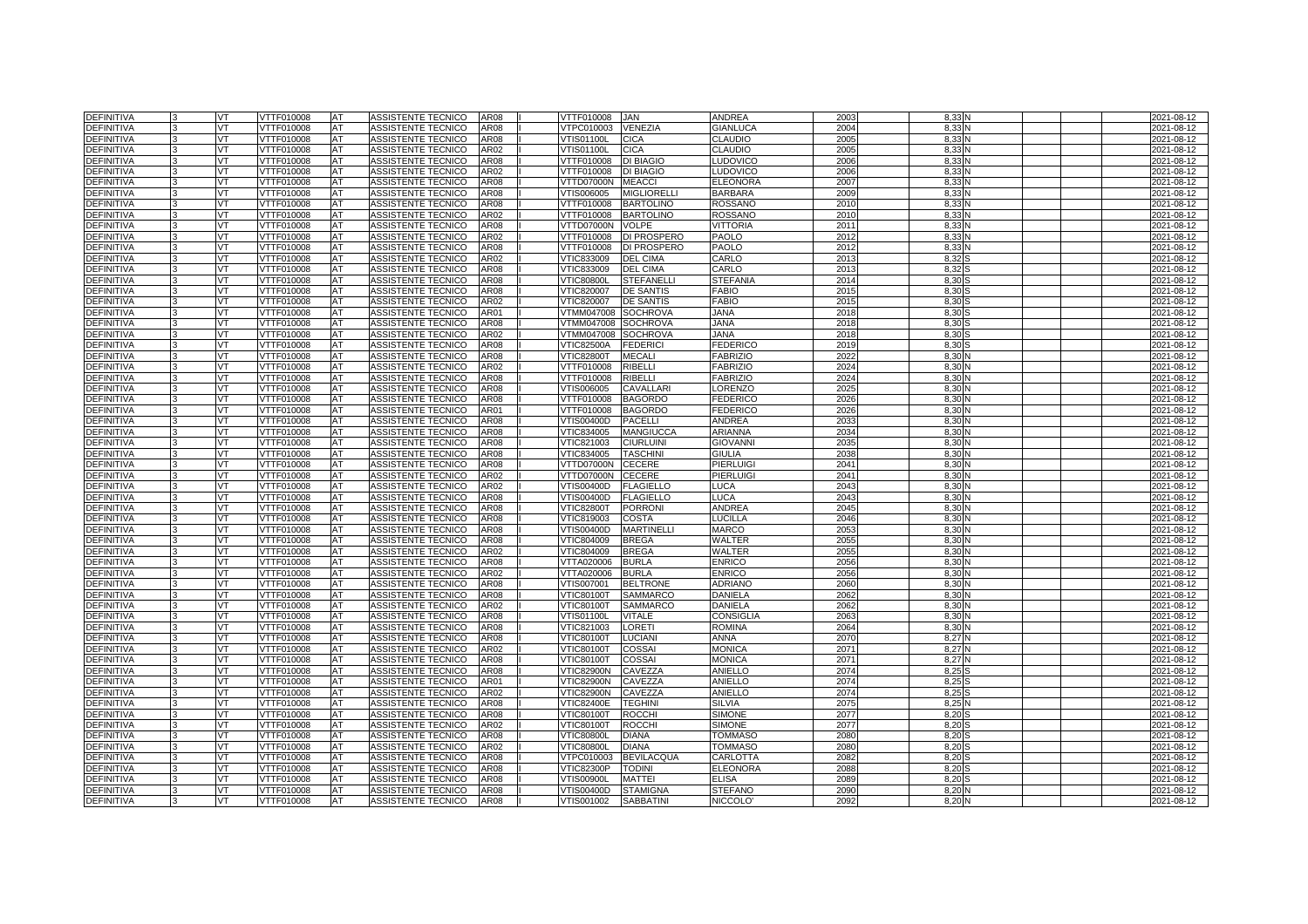| <b>DEFINITIVA</b>                      | VT        | VTTF010008               | <b>AT</b> | ASSISTENTE TECNICO                              | AR02                | VTIS007001                      | <b>PULGA</b>             | <b>MARCO</b>         | 2093         | 8,20         |  | 2021-08-12               |
|----------------------------------------|-----------|--------------------------|-----------|-------------------------------------------------|---------------------|---------------------------------|--------------------------|----------------------|--------------|--------------|--|--------------------------|
| <b>DEFINITIVA</b>                      | VT        | VTTF010008               | AT        | ASSISTENTE TECNICO                              | AR08                | /TIS007001                      | <b>PULGA</b>             | MARCO                | 2093         | 8,20         |  | 2021-08-12               |
| <b>DEFINITIVA</b>                      | VT.       | VTTF010008               | AT        | ASSISTENTE TECNICO                              | AR08                | VTIS01100L                      | <b>CERQUETTI</b>         | CHIARA               | 2096         | 8,20         |  | 2021-08-12               |
| DEFINITIVA                             | VT        | VTTF010008               | AT        | ASSISTENTE TECNICO                              | AR08                | √TIS00900L                      | <b>MOCINI</b>            | <b>GABRIELE</b>      | 2097         | 8,20         |  | 2021-08-12               |
| <b>DEFINITIVA</b>                      | VT        | VTTF010008               | AT        | ASSISTENTE TECNICO                              | AR08                | VTIC813004                      | <b>TESTA</b>             | <b>SARA</b>          | 2098         | 8,20         |  | 2021-08-12               |
| <b>DEFINITIVA</b>                      | VT        | VTTF010008               | AT        | ASSISTENTE TECNICO                              | AR08                | VTPS010006                      | <b>BELLOCCHIO</b>        | <b>ALESSIO</b>       | 2100         | 8,20         |  | 2021-08-12               |
| <b>DEFINITIVA</b>                      | VT.       | VTTF010008               | AT        | ASSISTENTE TECNICO                              | <b>AR08</b>         | VTIC804009                      | <b>SCARINCI</b>          | <b>SERENA</b>        | 2101         | 8,20         |  | 2021-08-12               |
| DEFINITIVA                             | VT        | VTTF010008               | AT        | ASSISTENTE TECNICO                              | AR08                | VTIS01100L                      | <b>PACCHIAROTTI</b>      | CARLOTTA             | 2102         | 8,20         |  | 2021-08-12               |
| DEFINITIVA                             | VT        | VTTF010008               | AT        | ASSISTENTE TECNICO                              | AR08                | /TPM010007                      | <b>VECCHIONE</b>         | <b>EMANUELE</b>      | 2103         | 8,20         |  | 2021-08-12               |
| <b>DEFINITIVA</b>                      | VT        | VTTF010008               | AT        | ASSISTENTE TECNICO                              | AR02                | <b>VTIS00800R</b>               | <b>RUSSO</b>             | <b>DAVIDE</b>        | 2104         | 8,20         |  | 2021-08-12               |
| <b>DEFINITIVA</b>                      | VT        | VTTF010008               | AT        | ASSISTENTE TECNICO                              | AR08                | <b>VTIS00800R</b>               | <b>RUSSO</b>             | DAVIDE               | 2104         | 8,20         |  | 2021-08-12               |
| <b>DEFINITIVA</b>                      | VT        | VTTF010008               | AT        | ASSISTENTE TECNICO                              | AR08                | <b>VTIC80900C</b>               | <b>PASSINI</b>           | <b>RICCARDO</b>      | 2105         | 8,20         |  | 2021-08-12               |
| DEFINITIVA                             | VT.       | VTTF010008               | AT        | ASSISTENTE TECNICO                              | AR08                | √TIS00800R                      | <b>AGNOCCHETTI</b>       | <b>DAVIDE</b>        | 2106         | 8,20         |  | 2021-08-12               |
| <b>DEFINITIVA</b>                      | VT        | VTTF010008               | AT        | ASSISTENTE TECNICO                              | AR02                | √TIS00800R                      | <b>AGNOCCHETTI</b>       | DAVIDE               | 2106         | 8,20         |  | 2021-08-12               |
| DEFINITIVA                             | VT        | VTTF010008               | AT        | ASSISTENTE TECNICO                              | AR08                | <b>VTIC82200V</b>               | <b>COSTANTINI</b>        | FRANCESCA            | 2108         | 8,20         |  | 2021-08-12               |
| <b>DEFINITIVA</b>                      | <b>VT</b> | VTTF010008               | AT        | ASSISTENTE TECNICO                              | <b>AR08</b>         | <b>VTIC80100T</b>               | <b>DI FRANCESCO</b>      | <b>SIMONE</b>        | 2109         | 8,20         |  | 2021-08-12               |
| <b>DEFINITIVA</b>                      | VT        | VTTF010008               | AT        | ASSISTENTE TECNICO                              | AR08                | VTIC820007                      | <b>CAPOTOSTO</b>         | SARA                 | 211          | 8,20         |  | 2021-08-12               |
| <b>DEFINITIVA</b>                      | VT        | VTTF010008               | AT        | ASSISTENTE TECNICO                              | AR02                | VTIC81400X                      | <b>VARRECCHIONE</b>      | ORENZO               | 2114         | 8,20         |  | 2021-08-12               |
| <b>DEFINITIVA</b>                      | VT        | VTTF010008               | AT        | ASSISTENTE TECNICO                              | <b>AR08</b>         | <b>VTIC81400X</b>               | VARRECCHIONE             | <b>LORENZO</b>       | 2114         | 8.20         |  | 2021-08-12               |
| <b>DEFINITIVA</b>                      | VT        | VTTF010008               | AT        | ASSISTENTE TECNICO                              | AR08                | √TIS00900L                      | <b>TOFANICCHIO</b>       | VERONICA             | 2115         | 8,20         |  | 2021-08-12               |
| <b>DEFINITIVA</b>                      | VT        | VTTF010008               | AT        | ASSISTENTE TECNICO                              | AR08                | VTIC81400X                      | <b>SCONOCCHIA</b>        | ALESSANDRO           | 2116         | 8,20         |  | 2021-08-12               |
| <b>DEFINITIVA</b>                      | VT        | VTTF010008               | AT        | ASSISTENTE TECNICO                              | AR02                | VTIC81400X                      | <b>SCONOCCHIA</b>        | <b>ALESSANDRO</b>    | 2116         | 8,20         |  | 2021-08-12               |
| <b>DEFINITIVA</b>                      | VT        | VTTF010008               | AT        | ASSISTENTE TECNICO                              | AR08                | <b>VTIC80100T</b>               | <b>CECCARINI</b>         | <b>TOMMASO</b>       | 2119         | 8,20         |  | 2021-08-12               |
| <b>DEFINITIVA</b>                      | VT        | VTTF010008               | AT        | ASSISTENTE TECNICO                              | AR02                | VTIC81400X                      | <b>CIAVATTA</b>          | <b>FABRIZIO</b>      | 2120         | 8,20         |  | 2021-08-12               |
| <b>DEFINITIVA</b>                      | VT        | VTTF010008               | AT        | ASSISTENTE TECNICO                              | AR08                | √TIC81400X                      | <b>CIAVATTA</b>          | <b>FABRIZIO</b>      | 2120         | 8,20         |  | 2021-08-12               |
| <b>DEFINITIVA</b>                      | VT        | VTTF010008               | AT        | ASSISTENTE TECNICO                              | AR08                | VTIC821003                      | <b>ALESSI</b>            | DANIELE              | 2124         | 8,20         |  | 2021-08-12               |
| DEFINITIVA                             | VT        | VTTF010008               | AT        | ASSISTENTE TECNICO                              | AR08                | √TIS01100L                      | <b>ISLAMI</b>            | ARSIM                | 2126         | 8,20         |  | 2021-08-12               |
| <b>DEFINITIVA</b>                      | VT        | VTTF010008               | AT        | ASSISTENTE TECNICO                              | AR02                | √TIS01100L                      | <b>ISLAMI</b>            | ARSIM                | 2126         | 8,20         |  | 2021-08-12               |
| <b>DEFINITIVA</b>                      | VT        | VTTF010008               | AT        | ASSISTENTE TECNICO                              | AR08                | VTIC835001                      | <b>NATALI</b>            | <b>FAUSTO MARIA</b>  | 212          | 8,20         |  | 2021-08-12               |
| <b>DEFINITIVA</b>                      | VT        | VTTF010008               | AT        | ASSISTENTE TECNICO                              | AR02                | VTIC813004                      | <b>ANTONOZZI</b>         | ILIO                 | 2128         | 8,20         |  | 2021-08-12               |
| <b>DEFINITIVA</b>                      | <b>VT</b> | VTTF010008               | AT        | ASSISTENTE TECNICO                              | AR08                | VTIC813004                      | <b>ANTONOZZ</b>          | <b>ILIO</b>          | 2128         | 8,20         |  | 2021-08-12               |
| <b>DEFINITIVA</b>                      | VT        | VTTF010008               | AT        | ASSISTENTE TECNICO                              | AR08                | VTPS010006                      | <b>VITIELLO</b>          | MADDALENA            | 213          | 8,20         |  | 2021-08-12               |
| DEFINITIVA                             | VT        | /TTF010008               | AT        | <b>ASSISTENTE TECNICO</b>                       | AR02                | /TIC82200V                      | <b>INTURRI</b>           | <b>MAURIZIO</b>      | 2137         | 8,17         |  | 2021-08-12               |
| <b>DEFINITIVA</b>                      | VT        | VTTF010008               | AT        | ASSISTENTE TECNICO                              | AR08                | <b>VTIC82200V</b>               | <b>INTURRI</b>           | <b>MAURIZIO</b>      | 2137         | 8,17         |  | 2021-08-12               |
| <b>DEFINITIVA</b>                      | VT        | VTTF010008               | AT        | ASSISTENTE TECNICO                              | AR08                | VTTF010008                      | <b>CECCANTONI</b>        | SARA                 | 2138         | 8,17         |  | 2021-08-12               |
| DEFINITIVA                             | VT        | /TTF010008               | AT        | <b>ASSISTENTE TECNICO</b>                       | AR <sub>08</sub>    | /TIC83600R                      | DI FINIZIO               | <b>DOMENICO</b>      | 2140         | 8,17         |  | 2021-08-12               |
| <b>DEFINITIVA</b>                      | VT        | VTTF010008               | AT        | ASSISTENTE TECNICO                              | AR02                | <b>VTIC83600R</b>               | DI FINIZIO               | DOMENICO             | 2140         | 8,17         |  | 2021-08-12               |
| DEFINITIVA                             | VT        | VTTF010008               | AT        | ASSISTENTE TECNICO                              | AR01                | VTIC83600R                      | DI FINIZIO               | DOMENICO             | 214          | 8,17         |  | 2021-08-12               |
| <b>DEFINITIVA</b>                      | VT        | VTTF010008               | AT        | ASSISTENTE TECNICO                              | AR01                | VTIC82900N                      | <b>FINOCCHI</b>          | ROBERTO              | 2144         | 8,17         |  | 2021-08-12               |
| <b>DEFINITIVA</b>                      | VT        | VTTF010008               | AT        | ASSISTENTE TECNICO                              | AR08                | <b>VTIC82900N</b>               | <b>FINOCCHI</b>          | ROBERTO              | 2144         | 8,17         |  | 2021-08-12               |
| <b>DEFINITIVA</b><br><b>DEFINITIVA</b> | VT<br>VT  | VTTF010008<br>/TTF010008 | AT<br>AT  | ASSISTENTE TECNICO<br><b>ASSISTENTE TECNICO</b> | <b>AR08</b><br>AR08 | VTTF010008                      | <b>PATRIZI</b><br>SARALL | CARLO<br>SANDRA      | 2145<br>2147 | 8,17         |  | 2021-08-12               |
|                                        |           |                          |           |                                                 |                     | /TIC804009<br><b>VTIS00900L</b> | <b>LIBURDI</b>           | <b>ANTONELLA</b>     | 2148         | 8,17<br>8,15 |  | 2021-08-12               |
| <b>DEFINITIVA</b>                      | VT        | VTTF010008               | AT        | ASSISTENTE TECNICO                              | AR08                |                                 |                          | PAOLO                |              |              |  | 2021-08-12               |
| DEFINITIVA<br>DEFINITIVA               | VT<br>VT  | VTTF010008<br>/TTF010008 | AT        | ASSISTENTE TECNICO                              | AR08<br>AR08        | <b>VTIC80900C</b><br>/TIS001002 | <b>OLMATI</b><br>PELELLA |                      | 2149<br>215  | 8,15         |  | 2021-08-12               |
| <b>DEFINITIVA</b>                      | VT        | VTTF010008               | AT<br>AT  | ASSISTENTE TECNICO<br>ASSISTENTE TECNICO        | AR02                | VTIS001002                      | PELELLA                  | PASQUALE<br>PASQUALE | 215          | 8,15<br>8,15 |  | 2021-08-12<br>2021-08-12 |
| DEFINITIVA                             | VT        | VTTF010008               | AT        | ASSISTENTE TECNICO                              | AR08                | VTTF010008                      | GARGANESE                | LEONARDO             | 215          | 8,15         |  | 2021-08-12               |
| <b>DEFINITIVA</b>                      | VT        | VTTF010008               | AT        | ASSISTENTE TECNICO                              | AR08                | <b>VTIC82200V</b>               | <b>VENTURI</b>           | PIER LUIGI           | 2154         | 8,10         |  | 2021-08-12               |
| <b>DEFINITIVA</b>                      | VT        | VTTF010008               | AT        | ASSISTENTE TECNICO                              | AR02                | <b>VTIC82200V</b>               | <b>VENTURI</b>           | PIER LUIGI           | 2154         | 8,10         |  | 2021-08-12               |
| DEFINITIVA                             | VT        | VTTF010008               | AT        | ASSISTENTE TECNICO                              | AR08                | VTIC83600R                      | <b>TROILI</b>            | MARTA                | 215          | 8,10         |  | 2021-08-12               |
| <b>DEFINITIVA</b>                      | VT        | VTTF010008               | AT        | ASSISTENTE TECNICO                              | AR02                | VTIC820007                      | <b>NASSI</b>             | PIETRO               | 2159         | 8,10         |  | 2021-08-12               |
| <b>DEFINITIVA</b>                      | VT        | VTTF010008               | AT        | ASSISTENTE TECNICO                              | AR08                | VTIC820007                      | <b>NASSI</b>             | <b>PIETRO</b>        | 215          | 8,10         |  | 2021-08-12               |
| DEFINITIVA                             | VT        | VTTF010008               | AT        | ASSISTENTE TECNICO                              | AR01                | /TPS010006                      | <b>DE STEFANIS</b>       | ALESSIO              | 216          | 8,10         |  | 2021-08-12               |
| DEFINITIVA                             | VT        | VTTF010008               | AT        | ASSISTENTE TECNICO                              | <b>AR08</b>         | /TPS010006                      | <b>DE STEFANIS</b>       | <b>ALESSIO</b>       | 2162         | 8,10         |  | 2021-08-12               |
| <b>DEFINITIVA</b>                      | VT        | VTTF010008               | AT        | ASSISTENTE TECNICO                              | AR08                | <b>VTIC82200V</b>               | <b>BERTI</b>             | <b>STEFANO</b>       | 2164         | 8,10         |  | 2021-08-12               |
| DEFINITIVA                             | VT        | VTTF010008               | AT        | ASSISTENTE TECNICO                              | AR08                | VTIC83600R                      | <b>TOMASSINI</b>         | <b>GIADA</b>         | 216          | 8,10         |  | 2021-08-12               |
| <b>DEFINITIVA</b>                      | VT        | VTTF010008               | AT        | ASSISTENTE TECNICO                              | <b>AR08</b>         | VTIC81600G                      | <b>BUGLISI</b>           | CARMELO              | 2168         | 8,10         |  | 2021-08-12               |
| <b>DEFINITIVA</b>                      | VT        | VTTF010008               | AT        | ASSISTENTE TECNICO                              | AR01                | VTIC81600G                      | <b>BUGLIS</b>            | CARMELO              | 2168         | 8.10         |  | 2021-08-12               |
| DEFINITIVA                             | VT        | VTTF010008               | AT        | ASSISTENTE TECNICO                              | AR08                | √TIS00900L                      | <b>FUCINI</b>            | MARINA               | 217          | 8,10         |  | 2021-08-12               |
| <b>DEFINITIVA</b>                      | VT        | VTTF010008               | AT        | ASSISTENTE TECNICO                              | AR08                | VTIC81400X                      | <b>DE NISI</b>           | <b>MARTINA</b>       | 2171         | 8,10         |  | 2021-08-12               |
| <b>DEFINITIVA</b>                      | VT        | VTTF010008               | AT        | ASSISTENTE TECNICO                              | AR08                | VTIC804009                      | <b>BOCCI</b>             | MANUEL               | 2175         | 8,10         |  | 2021-08-12               |
| DEFINITIVA                             | VT        | VTTF010008               | AT        | ASSISTENTE TECNICO                              | AR08                | VTTF010008                      | <b>MELARAGNI</b>         | <b>SERENA</b>        | 2179         | 8,10         |  | 2021-08-12               |
| <b>DEFINITIVA</b>                      | VT        | VTTF010008               | AT        | ASSISTENTE TECNICO                              | <b>AR08</b>         | <b>/TTF010008</b>               | <b>TROILI</b>            | <b>GUGLIELMO</b>     | 218          | 8,10         |  | 2021-08-12               |
| <b>DEFINITIVA</b>                      | VT        | VTTF010008               | AT        | ASSISTENTE TECNICO                              | AR08                | <b>VTIC82200V</b>               | <b>ERASMI</b>            | <b>BEATRICE</b>      | 218          | 8,10         |  | 2021-08-12               |
|                                        |           |                          |           |                                                 |                     |                                 |                          |                      |              |              |  |                          |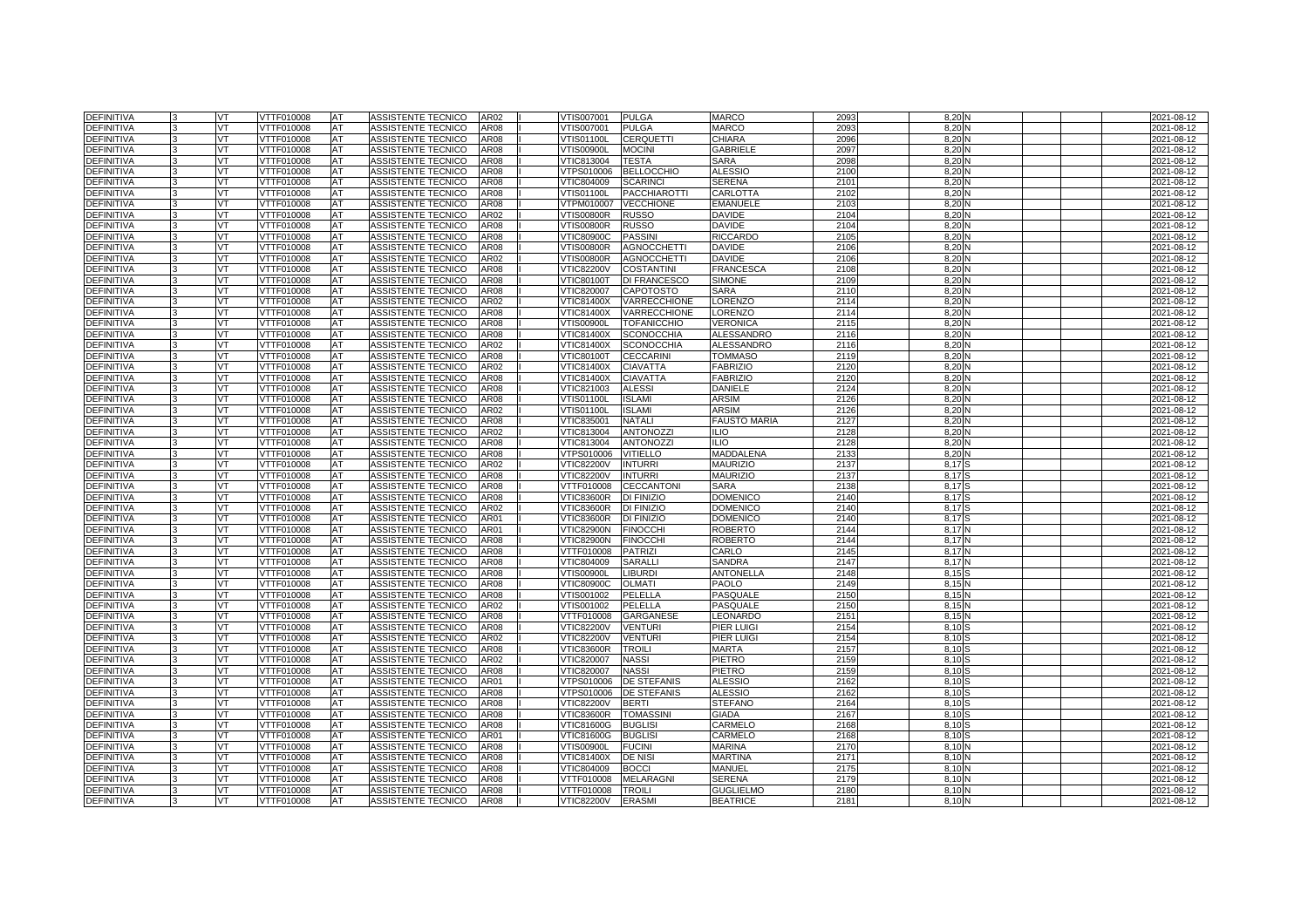| <b>DEFINITIVA</b> |              | VT        | VTTF010008        | <b>AT</b> | ASSISTENTE TECNICO        | <b>AR08</b> | <b>VTIC83600R</b> | <b>MASCIULLO</b>   | ANGELICA         | 2182    | 8.10N          |  | 2021-08-12 |
|-------------------|--------------|-----------|-------------------|-----------|---------------------------|-------------|-------------------|--------------------|------------------|---------|----------------|--|------------|
| <b>DEFINITIVA</b> |              | VT        | VTTF010008        | AT        | ASSISTENTE TECNICO        | AR08        | /TIS00400D        | <b>RINALDI</b>     | VALENTINO        | 218     | 8.10           |  | 2021-08-12 |
| <b>DEFINITIVA</b> |              | VT        | VTTF010008        | AT        | <b>ASSISTENTE TECNICO</b> | AR02        | <b>VTIS00400D</b> | <b>RINALDI</b>     | VALENTINO        | 2183    | 8.10           |  | 2021-08-12 |
| <b>DEFINITIVA</b> |              | <b>VT</b> | VTTF010008        | AT        | ASSISTENTE TECNICO        | AR02        | VTIS01100L        | <b>PERUGINI</b>    | <b>FABIO</b>     | 2184    | 8.10           |  | 2021-08-12 |
| <b>DEFINITIVA</b> |              | VT.       | VTTF010008        | AT        | ASSISTENTE TECNICO        | <b>AR08</b> | VTIS01100L        | <b>PERUGINI</b>    | <b>FABIO</b>     | 2184    | 8.10           |  | 2021-08-12 |
| <b>DEFINITIVA</b> |              | VT        | VTTF010008        | AT        | ASSISTENTE TECNICO        | <b>AR08</b> | VTIS01100L        | <b>BISTI</b>       | <b>DAVID</b>     | 2186    | 8,10           |  | 2021-08-12 |
| <b>DEFINITIVA</b> |              | VT.       | VTTF010008        | <b>AT</b> | ASSISTENTE TECNICO        | <b>AR08</b> | VTTF010008        | <b>BENTIVOGLIO</b> | <b>GIULIA</b>    | 2187    | 8.10           |  | 2021-08-12 |
| <b>DEFINITIVA</b> |              | VT.       | VTTF010008        | AT        | ASSISTENTE TECNICO        | AR08        | VTIS01100L        | <b>MORETTI</b>     | <b>GABRIELE</b>  | 2188    | 8.10           |  | 2021-08-12 |
| <b>DEFINITIVA</b> |              | VT        | VTTF010008        | AT        | ASSISTENTE TECNICO        | AR08        | VTIS01100L        | <b>FRIONI</b>      | <b>BARBARA</b>   | 2189    | 8,10           |  | 2021-08-12 |
| <b>DEFINITIVA</b> |              | VT        | VTTF010008        | AT        | ASSISTENTE TECNICO        | AR08        | VTIC81400X        | <b>SARACENI</b>    | CHIARA           | 2190    | 8.10           |  | 2021-08-12 |
| <b>DEFINITIVA</b> |              | VT        | VTTF010008        | AT        | ASSISTENTE TECNICO        | AR01        | VTIC804009        | <b>GIUSTINIANI</b> | ANGELO           | 2191    | 8.10           |  | 2021-08-12 |
| <b>DEFINITIVA</b> |              | VT        | VTTF010008        | AT        | ASSISTENTE TECNICO        | AR08        | VTIC804009        | <b>GIUSTINIANI</b> | ANGELO           | 2191    | 8,10           |  | 2021-08-12 |
| DEFINITIVA        |              | VT.       | VTTF010008        | AT        | ASSISTENTE TECNICO        | AR02        | <b>VTIC82800T</b> | <b>CASPRINI</b>    | CATERINA         | 2192    | 8,10           |  | 2021-08-12 |
| <b>DEFINITIVA</b> |              | VT        | VTTF010008        | AT        | ASSISTENTE TECNICO        | AR08        | <b>VTIC82800T</b> | <b>CASPRINI</b>    | CATERINA         | 2192    | 8.10           |  | 2021-08-12 |
| <b>DEFINITIVA</b> |              | VT        | VTTF010008        | AT        | ASSISTENTE TECNICO        | AR08        | VTIS001002        | <b>CAMPIONI</b>    | LORENZO          | 2193    | 8,10           |  | 2021-08-12 |
| DEFINITIVA        |              | VT        | VTTF010008        | AT        | ASSISTENTE TECNICO        | <b>AR08</b> | <b>VTIC82400E</b> | <b>TOCCHI</b>      | DANIELE          | 2194    | 8,10           |  | 2021-08-12 |
| <b>DEFINITIVA</b> |              | VT        | VTTF010008        | AT        | ASSISTENTE TECNICO        | AR02        | <b>VTIC82400E</b> | <b>TOCCHI</b>      | DANIELE          | 2194    | 8.10           |  | 2021-08-12 |
| <b>DEFINITIVA</b> |              | VT        | VTTF010008        | AT        | ASSISTENTE TECNICO        | AR02        | VTTF010008        | <b>BELELLA</b>     | <b>MIRKO</b>     | 2199    | 8,10           |  | 2021-08-12 |
| <b>DEFINITIVA</b> |              | <b>VT</b> | VTTF010008        | <b>AT</b> | ASSISTENTE TECNICO        | <b>AR08</b> | VTTF010008        | <b>BELELLA</b>     | <b>MIRKO</b>     | 2199    | 8.10           |  | 2021-08-12 |
| <b>DEFINITIVA</b> |              | VT.       | VTTF010008        | AT        | ASSISTENTE TECNICO        | AR08        | VTIC81100C        | <b>FERRARI</b>     | <b>BENEDETTA</b> | 2203    | 8.05           |  | 2021-08-12 |
| DEFINITIVA        |              | VT        | VTTF010008        | AT        | ASSISTENTE TECNICO        | AR08        | VTTF010008        | <b>CENCIARIN</b>   | <b>GIUSEPPE</b>  | 220     | 8,05           |  | 2021-08-12 |
| <b>DEFINITIVA</b> |              | VT        | VTTF010008        | AT        | ASSISTENTE TECNICO        | AR02        | VTTF010008        | <b>CENCIARINI</b>  | <b>GIUSEPPE</b>  | 2205    | 8.05           |  | 2021-08-12 |
| <b>DEFINITIVA</b> |              | VT        | VTTF010008        | AT        | ASSISTENTE TECNICO        | AR08        | VTIC833009        | <b>GUERRA</b>      | LAURA            | 2207    | 8,03           |  | 2021-08-12 |
| DEFINITIVA        |              | VT        | VTTF010008        | AT        | ASSISTENTE TECNICO        | AR08        | VTIC813004        | NARDUZZI           | ANGELO           | 2210    | 85             |  | 2021-08-12 |
| DEFINITIVA        |              | VT.       | VTTF010008        | AT        | ASSISTENTE TECNICO        | AR02        | VTIC813004        | NARDUZZI           | ANGELO           | 221     | 8 S            |  | 2021-08-12 |
| DEFINITIVA        |              | VT.       | VTTF010008        | AT        | ASSISTENTE TECNICO        | AR08        | VTPS010006        | <b>BIANCHI</b>     | MATTIA           | 2212    | 8 S            |  | 2021-08-12 |
| <b>DEFINITIVA</b> |              | VT        | VTTF010008        | AT        | ASSISTENTE TECNICO        | AR08        | VTIC819003        | <b>ROSSI</b>       | VALERIA          | 2219    | 8 S            |  | 2021-08-12 |
| DEFINITIVA        |              | VT        | VTTF010008        | AT        | ASSISTENTE TECNICO        | AR02        | <b>VTIC82200V</b> | <b>TESTA</b>       | <b>GABRIELE</b>  | 222     | 8 S            |  | 2021-08-12 |
| <b>DEFINITIVA</b> |              | VT        | VTTF010008        | AT        | ASSISTENTE TECNICO        | AR08        | <b>VTIC82200V</b> | <b>TESTA</b>       | <b>GABRIELE</b>  | 222     | 8 S            |  | 2021-08-12 |
| DEFINITIVA        |              | VT        | VTTF010008        | AT        | ASSISTENTE TECNICO        | AR01        | VTTF010008        | <b>OSSENA</b>      | VERONICA         | 2222    | 8 S            |  | 2021-08-12 |
| DEFINITIVA        |              | VT        | VTTF010008        | AT        | ASSISTENTE TECNICO        | AR08        | VTTF010008        | OSSENA             | VERONICA         | 222     | 8 S            |  | 2021-08-12 |
| <b>DEFINITIVA</b> |              | VT        | VTTF010008        | AT        | ASSISTENTE TECNICO        | AR08        | VTIC83100N        | <b>PAPACCHINI</b>  | MARCO            | 2224    | 8 S            |  | 2021-08-12 |
| <b>DEFINITIVA</b> |              | VT        | VTTF010008        | AT        | ASSISTENTE TECNICO        | AR08        | VTIS01200C        | <b>ORLAND</b>      | <b>MICHELE</b>   | 2228    | 85             |  | 2021-08-12 |
| <b>DEFINITIVA</b> | $\mathbf{B}$ | <b>VT</b> | VTTF010008        | AT        | ASSISTENTE TECNICO        | AR02        | VTIS01200C        | <b>ORLAND</b>      | <b>MICHELE</b>   | 2228    | 8S             |  | 2021-08-12 |
| <b>DEFINITIVA</b> |              | VT        | VTTF010008        | AT        | ASSISTENTE TECNICO        | <b>AR08</b> | VTIC812008        | <b>BALDASS</b>     | <b>ADRIANO</b>   | $223 -$ | 8S             |  | 2021-08-12 |
| <b>DEFINITIVA</b> |              | VT.       | <b>VTTF010008</b> | AT        | ASSISTENTE TECNICO        | AR02        | VTIC812008        | <b>BALDASS</b>     | <b>ADRIANO</b>   | $223 -$ | 8 S            |  | 2021-08-12 |
| <b>DEFINITIVA</b> |              | VT.       | VTTF010008        | AT        | ASSISTENTE TECNICO        | <b>AR08</b> | <b>VTIC82900N</b> | <b>GALLIFUOCO</b>  | <b>ROSSELLA</b>  | 2232    | 8 <sub>S</sub> |  | 2021-08-12 |
| <b>DEFINITIVA</b> |              | VT        | VTTF010008        | AT        | ASSISTENTE TECNICO        | AR02        | VTIC835001        | <b>MENGHI</b>      | <b>EMANUELE</b>  | 2234    | 8N             |  | 2021-08-12 |
| <b>DEFINITIVA</b> |              | VT        | <b>VTTF010008</b> | AT        | <b>ASSISTENTE TECNICO</b> | AR08        | VTIC835001        | <b>MENGHI</b>      | <b>EMANUELE</b>  | 2234    | 8N             |  | 2021-08-12 |
| DEFINITIVA        |              | VT        | VTTF010008        | AT        | ASSISTENTE TECNICO        | AR02        | VTTD07000N        | <b>IACOPONI</b>    | <b>SIMONE</b>    | 224     | 8N             |  | 2021-08-12 |
| <b>DEFINITIVA</b> |              | VT.       | VTTF010008        | AT        | <b>ASSISTENTE TECNICO</b> | <b>AR08</b> | VTTD07000N        | <b>IACOPONI</b>    | <b>SIMONE</b>    | 2240    | 8N             |  | 2021-08-12 |
| <b>DEFINITIVA</b> | 3            | VT        | VTTF010008        | AT        | ASSISTENTE TECNICO        | <b>AR08</b> | VTIC813004        | <b>BENEDETTI</b>   | <b>DAMIANO</b>   | 2242    | 8 <sub>N</sub> |  | 2021-08-12 |
| <b>DEFINITIVA</b> | l3           | VT.       | VTTF010008        | <b>AT</b> | ASSISTENTE TECNICO        | <b>AR08</b> | VTIC820007        | <b>CRABOLU</b>     | <b>EMANUELE</b>  | 2247    | 8N             |  | 2021-08-12 |
| <b>DEFINITIVA</b> |              | VT        | VTTF010008        | AT        | ASSISTENTE TECNICO        | AR08        | VTIS01200C        | PIERGENTILI        | <b>ANDREA</b>    | 2250    | 8N             |  | 2021-08-12 |
| <b>DEFINITIVA</b> |              | VT        | <b>VTTF010008</b> | AT        | ASSISTENTE TECNICO        | AR02        | VTIS01200C        | PIERGENTILI        | <b>ANDREA</b>    | 2250    | 8N             |  | 2021-08-12 |
| <b>DEFINITIVA</b> |              | VT        | VTTF010008        | AT        | ASSISTENTE TECNICO        | AR08        | <b>VTIC82200V</b> | <b>PANUNZI</b>     | PAOLA            | 225     | 8N             |  | 2021-08-12 |
| <b>DEFINITIVA</b> |              | VT        | VTTF010008        | AT        | ASSISTENTE TECNICO        | AR02        | √TIS013008        | <b>RECCHIA</b>     | LORENZO          | 2253    | 8 N            |  | 2021-08-12 |
| <b>DEFINITIVA</b> |              | VT        | VTTF010008        | AT        | ASSISTENTE TECNICO        | <b>AR08</b> | VTIS013008        | <b>RECCHIA</b>     | LORENZO          | 2253    | 8N             |  | 2021-08-12 |
| DEFINITIVA        |              | <b>VT</b> | VTTF010008        | AT        | ASSISTENTE TECNICO        | AR08        | <b>VTIC80900C</b> | <b>CRISTOFORI</b>  | LUCA             | 2256    | 8N             |  | 2021-08-12 |
| <b>DEFINITIVA</b> |              | VT        | VTTF010008        | AT        | ASSISTENTE TECNICO        | AR02        | <b>VTIC80900C</b> | <b>CRISTOFORI</b>  | <b>LUCA</b>      | 2256    | 8 N            |  | 2021-08-12 |
| DEFINITIVA        |              | VT        | VTTF010008        | AT        | ASSISTENTE TECNICO        | AR08        | <b>VTIC81100C</b> | <b>SPOSETTI</b>    | LAURA GEORGIANA  | 226     | 8N             |  | 2021-08-12 |
| DEFINITIVA        |              | VT        | VTTF010008        | AT        | ASSISTENTE TECNICO        | AR08        | VTIC820007        | <b>VERGARA</b>     | <b>CATERINA</b>  | 2262    | 8N             |  | 2021-08-12 |
| DEFINITIVA        |              | VT        | VTTF010008        | AT        | ASSISTENTE TECNICO        | AR08        | √TIS00800R        | <b>GIAMMEI</b>     | <b>ISABELLA</b>  | 2263    | 8 N            |  | 2021-08-12 |
| <b>DEFINITIVA</b> |              | VT        | VTTF010008        | AT        | ASSISTENTE TECNICO        | AR08        | VTIC813004        | <b>OLIVERIO</b>    | DANIELE          | 2264    | 8N             |  | 2021-08-12 |
| DEFINITIVA        |              | VT        | VTTF010008        | AT        | ASSISTENTE TECNICO        | AR01        | <b>VTIC80100T</b> | <b>MARIANI</b>     | <b>STEFANO</b>   | 2265    | 8N             |  | 2021-08-12 |
| <b>DEFINITIVA</b> |              | VT        | VTTF010008        | AT        | ASSISTENTE TECNICO        | AR08        | √TIC80100T        | <b>MARIANI</b>     | <b>STEFANO</b>   | 2265    | 8N             |  | 2021-08-12 |
| DEFINITIVA        |              | VT        | VTTF010008        | AT        | ASSISTENTE TECNICO        | AR08        | VTIC835001        | <b>ARONNE</b>      | <b>GIACOMO</b>   | 2266    | 8N             |  | 2021-08-12 |
| DEFINITIVA        |              | VT        | VTTF010008        | AT        | ASSISTENTE TECNICO        | AR08        | √TIS01100L        | <b>RUSCIFINA</b>   | ANDREA           | 227     | 8 N            |  | 2021-08-12 |
| <b>DEFINITIVA</b> |              | VT.       | VTTF010008        | AT        | ASSISTENTE TECNICO        | AR02        | √TIS01100L        | <b>RUSCIFINA</b>   | ANDREA           | 2271    | 8 N            |  | 2021-08-12 |
| DEFINITIVA        |              | VT        | VTTF010008        | AT        | ASSISTENTE TECNICO        | AR08        | VTTF010008        | LAURO              | <b>EMILIANO</b>  | 2276    | 8N             |  | 2021-08-12 |
| DEFINITIVA        |              | VT        | VTTF010008        | AT        | ASSISTENTE TECNICO        | AR02        | VTTF010008        | LAURO              | <b>EMILIANO</b>  | 2276    | 8N             |  | 2021-08-12 |
| DEFINITIVA        |              | VT        | VTTF010008        | AT        | ASSISTENTE TECNICO        | AR08        | VTIC833009        | <b>ANGELI</b>      | VIVIANA          | 2278    | 8N             |  | 2021-08-12 |
| DEFINITIVA        |              | VT        | VTTF010008        | AT        | ASSISTENTE TECNICO        | AR02        | <b>VTIC82200V</b> | <b>PANFILI</b>     | <b>MARCO</b>     | 228     | 8N             |  | 2021-08-12 |
| <b>DEFINITIVA</b> | 3            | VT        | VTTF010008        | <b>AT</b> | ASSISTENTE TECNICO        | <b>AR08</b> | <b>VTIC82200V</b> | <b>PANFILI</b>     | <b>MARCO</b>     | 2283    | 8N             |  | 2021-08-12 |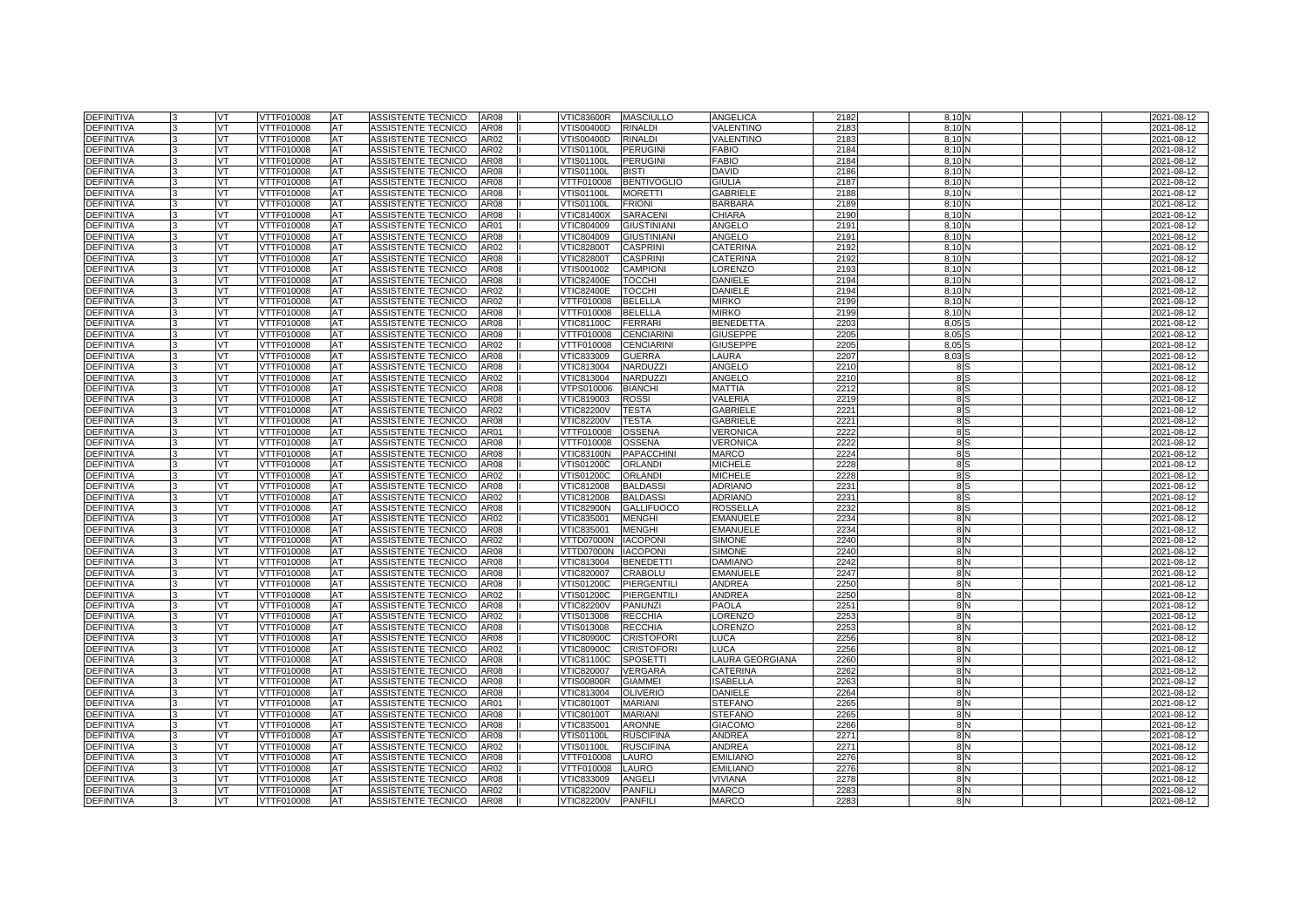| <b>DEFINITIVA</b>                      |    | <b>VT</b>       | VTTF010008               | AT         | ASSISTENTE TECNICO                       | AR02                | <b>VTIC82400E</b>               | <b>VITTORINI</b>              | <b>ROBERTO</b>                   | 2284         | 8N                | 2021-08-12               |
|----------------------------------------|----|-----------------|--------------------------|------------|------------------------------------------|---------------------|---------------------------------|-------------------------------|----------------------------------|--------------|-------------------|--------------------------|
| <b>DEFINITIVA</b>                      |    | VT              | VTTF010008               | AT         | <b>ASSISTENTE TECNICO</b>                | AR08                | <b>VTIC82400E</b>               | <b>VITTORINI</b>              | <b>ROBERTO</b>                   | 2284         | 8 <sub>N</sub>    | 2021-08-12               |
| <b>DEFINITIVA</b>                      |    | VT              | <b>VTTF010008</b>        | AT         | <b>ASSISTENTE TECNICO</b>                | <b>AR08</b>         | <b>VTIS00900L</b>               | <b>GIRALDO</b>                | <b>EMANUELE</b>                  | 2285         | 8N                | 2021-08-12               |
| <b>DEFINITIVA</b>                      |    | <b>VT</b>       | VTTF010008               | <b>AT</b>  | ASSISTENTE TECNICO                       | AR02                | <b>VTIS00900L</b>               | <b>GIRALDO</b>                | <b>EMANUELE</b>                  | 2285         | 8N                | 2021-08-12               |
| <b>DEFINITIVA</b>                      |    | VT              | VTTF010008               | AT         | <b>ASSISTENTE TECNICO</b>                | AR08                | VTPS010006                      | <b>PELLEGRINI</b>             | <b>CLAUDIA</b>                   | 2286         | 8N                | 2021-08-12               |
| <b>DEFINITIVA</b>                      |    | VT              | VTTF010008               | AT         | ASSISTENTE TECNICO                       | <b>AR08</b>         | <b>VTIC82800T</b>               | <b>SPIGAGLIA</b>              | <b>DAVID</b>                     | 2288         | 8 <sub>N</sub>    | 2021-08-12               |
| <b>DEFINITIVA</b>                      |    | VT.             | VTTF010008               | <b>AT</b>  | ASSISTENTE TECNICO                       | AR02                | VTIS001002                      | <b>NUTARELLI</b>              | LUCA                             | 2294         | 8 N               | 2021-08-12               |
| <b>DEFINITIVA</b>                      |    | VT              | VTTF010008               | AT         | <b>ASSISTENTE TECNICO</b>                | AR08                | VTIS001002                      | <b>NUTARELLI</b>              | LUCA                             | 2294         | 8N                | 2021-08-12               |
| <b>DEFINITIVA</b>                      |    | VT              | VTTF010008               | AT         | ASSISTENTE TECNICO                       | AR08                | VTPM010007                      | <b>BIANCHETTI</b>             | <b>GIUSEPPE</b>                  | 2295         | 8N                | 2021-08-12               |
| <b>DEFINITIVA</b>                      |    | VT              | VTTF010008               | <b>AT</b>  | ASSISTENTE TECNICO                       | AR01                | VTPM010007                      | <b>BIANCHETTI</b>             | <b>GIUSEPPE</b>                  | 2295         | 8N                | 2021-08-12               |
| <b>DEFINITIVA</b>                      |    | VT              | VTTF010008               | <b>IAT</b> | <b>ASSISTENTE TECNICO</b>                | AR08                | VTPS010006                      | <b>CECI</b>                   | <b>MASSIMO</b>                   | 2296         | 8 <sub>N</sub>    | 2021-08-12               |
| <b>DEFINITIVA</b>                      |    | VT              | VTTF010008               | AT         | ASSISTENTE TECNICO                       | AR08                | VTPS010006                      | COZZOLINO                     | <b>GIUSEPPE</b>                  | 2298         | 8N                | 2021-08-12               |
| <b>DEFINITIVA</b>                      |    | <b>VT</b>       | VTTF010008               | <b>AT</b>  | ASSISTENTE TECNICO                       | <b>AR08</b>         | VTTD07000N                      | <b>PETRILLO</b>               | PAOLO                            | 2299         | 8N                | 2021-08-12               |
| <b>DEFINITIVA</b>                      |    | VT              | VTTF010008               | AT         | ASSISTENTE TECNICO                       | AR01                | VTTD07000N                      | <b>PETRILLO</b>               | PAOLO                            | 2299         | 8N                | 2021-08-12               |
| <b>DEFINITIVA</b>                      |    | VT              | VTTF010008               | AT         | ASSISTENTE TECNICO                       | AR02                | VTTF010008                      | <b>CITTI</b>                  | <b>DOMENICC</b>                  | 2300         | 8N                | 2021-08-12               |
| <b>DEFINITIVA</b>                      | ı٩ | <b>VT</b>       | VTTF010008               | <b>AT</b>  | ASSISTENTE TECNICO                       | AR08                | VTTF010008                      | <b>CITTI</b>                  | <b>DOMENICO</b>                  | 2300         | 8 N               | 2021-08-12               |
| <b>DEFINITIVA</b>                      |    | VT              | VTTF010008               | <b>AT</b>  | ASSISTENTE TECNICO                       | AR08                | √TIS00800R                      | <b>FLORIO</b>                 | CRISTINA                         | 2305         | 8 <sub>N</sub>    | 2021-08-12               |
| <b>DEFINITIVA</b>                      |    | VT              | VTTF010008               | AT         | ASSISTENTE TECNICO                       | AR08                | <b>VTIC82400E</b>               | CAPASSC                       | CIRO                             | 2309         | 8N                | 2021-08-12               |
| <b>DEFINITIVA</b>                      |    | VT.             | VTTF010008               | <b>AT</b>  | ASSISTENTE TECNICO                       | AR02                | VTIC82400E                      | <b>CAPASSO</b>                | CIRO                             | 2309         | 8 N               | 2021-08-12               |
| <b>DEFINITIVA</b>                      |    | <b>VT</b>       | VTTF010008               | AT         | ASSISTENTE TECNICO                       | AR08                | VTIC834005                      | <b>ERCOLI</b>                 | <b>EROS</b>                      | 2310         | 7.95              | 2021-08-12               |
| <b>DEFINITIVA</b>                      |    | VT              | VTTF010008               | AT         | ASSISTENTE TECNICO                       | AR01                | VTIC834005                      | <b>ERCOL</b>                  | EROS                             | 2310         | 7,95 <sup>S</sup> | 2021-08-12               |
| <b>DEFINITIVA</b>                      |    | <b>VT</b>       | VTTF010008               | AT         | ASSISTENTE TECNICO                       | AR02                | <b>VTIC83600R</b>               | <b>CATAPANO</b>               | <b>MATTEO</b>                    | 2314         | 7.93 S            | 2021-08-12               |
| DEFINITIVA                             |    | VT              | VTTF010008               | AT         | ASSISTENTE TECNICO                       | AR08                | <b>VTIC83600R</b>               | CATAPANO                      | <b>MATTEO</b>                    | 2314         | 7.93:             | 2021-08-12               |
| <b>DEFINITIVA</b>                      |    | VT              | VTTF010008               | AT         | ASSISTENTE TECNICO                       | AR02                | VTIC804009                      | <b>CICCOTTI</b>               | <b>ANDREA</b>                    | 2316         | 7,93              | $2021 - 08 - 12$         |
| <b>DEFINITIVA</b>                      |    | VT.             | VTTF010008               | AT         | ASSISTENTE TECNICO                       | <b>AR08</b>         | VTIC804009                      | <b>CICCOTTI</b>               | ANDREA                           | 2316         | 7.93              | 2021-08-12               |
| <b>DEFINITIVA</b>                      |    | <b>VT</b>       | VTTF010008               | AT         | ASSISTENTE TECNICO                       | AR01                | VTIC804009                      | <b>GIOIOSI</b>                | <b>FEDERICO</b>                  | 2318         | 7.92              | 2021-08-12               |
| <b>DEFINITIVA</b>                      |    | VT              | VTTF010008               | AT         | ASSISTENTE TECNICO                       | AR08                | VTIC804009                      | GIOIOSI                       | <b>EDERICO</b>                   | 2318         | 7,92              | 2021-08-12               |
| <b>DEFINITIVA</b>                      | l3 | <b>VT</b>       | VTTF010008               | AT         | ASSISTENTE TECNICO                       | AR08                | <b>VTIC83600R</b>               | <b>FRANCESCHINI</b>           | FRANCESCO                        | 2319         | 7.90 S            | 2021-08-12               |
| DEFINITIVA                             |    | VT              | VTTF010008               | AT         | ASSISTENTE TECNICO                       | AR01                | <b>VTIC83600R</b>               | <b>FRANCESCHINI</b>           | <b>FRANCESCO</b>                 | 2319         | 7.90              | 2021-08-12               |
| <b>DEFINITIVA</b><br><b>DEFINITIVA</b> |    | VT<br><b>VT</b> | VTTF010008<br>VTTF010008 | AT<br>AT   | ASSISTENTE TECNICO<br>ASSISTENTE TECNICO | AR02<br><b>AR08</b> | VTTF010008<br><b>VTIC82900N</b> | QUARTARARO<br><b>ESPOSITO</b> | <b>GIUSEPPE</b><br><b>FELICE</b> | 2320<br>2325 | 7.90<br>7.90 N    | 2021-08-12<br>2021-08-12 |
| <b>DEFINITIVA</b>                      |    | VT              | VTTF010008               | AT         | ASSISTENTE TECNICO                       | AR08                | VTIC819003                      | <b>BELLINI</b>                | <b>UCA</b>                       | 2327         | 7.90              | 2021-08-12               |
| DEFINITIVA                             |    | VT              | VTTF010008               | AT         | ASSISTENTE TECNICO                       | AR02                | VTTF010008                      | <b>GRASSI</b>                 | <b>ORENZO</b>                    | 2328         | 7.90              | 2021-08-12               |
| DEFINITIVA                             |    | <b>VT</b>       | VTTF010008               | AT         | ASSISTENTE TECNICO                       | AR08                | VTTF010008                      | <b>GRASSI</b>                 | <b>ORENZO</b>                    | 2328         | 7.90 <sup>N</sup> | 2021-08-12               |
| DEFINITIVA                             |    | VT.             | VTTF010008               | AT         | ASSISTENTE TECNICO                       | AR08                | VTIC81400X                      | POMI                          | <b>UCIA</b>                      | 2329         | 7,90 N            | 2021-08-12               |
| <b>DEFINITIVA</b>                      |    | VT              | /TTF010008               | AT         | ASSISTENTE TECNICO                       | AR08                | √TIS01100L                      | <b>MASSELLA</b>               | LARIA                            | 2330         | 7,90              | 2021-08-12               |
| <b>DEFINITIVA</b>                      |    | VT              | VTTF010008               | AT         | ASSISTENTE TECNICO                       | <b>AR08</b>         | <b>VTIC82500A</b>               | <b>MONTORI</b>                | <b>ALBERTO</b>                   | 2332         | 7.90 N            | 2021-08-12               |
| <b>DEFINITIVA</b>                      |    | VT              | VTTF010008               | AT         | ASSISTENTE TECNICO                       | AR02                | VTTF010008                      | <b>SETTEMBRE</b>              | <b>SALVATORE</b>                 | 2333         | 7.90 N            | 2021-08-12               |
| <b>DEFINITIVA</b>                      |    | VT              | /TTF010008               | AT         | ASSISTENTE TECNICO                       | AR08                | /TTF010008                      | <b>SETTEMBRE</b>              | <b>SALVATORE</b>                 | 2333         | 7.90              | 2021-08-12               |
| <b>DEFINITIVA</b>                      |    | VT              | VTTF010008               | AT         | ASSISTENTE TECNICO                       | AR <sub>08</sub>    | VTIS00400D                      | ZALLOCCO                      | OMBRETTA                         | 2342         | 7.83N             | 2021-08-12               |
| <b>DEFINITIVA</b>                      |    | VT.             | VTTF010008               | AT         | ASSISTENTE TECNICO                       | AR01                | VTIS00400D                      | ZALLOCCO                      | OMBRETTA                         | 2342         | 7,83 M            | 2021-08-12               |
| <b>DEFINITIVA</b>                      |    | VT              | /TTF010008               | AT         | ASSISTENTE TECNICO                       | AR08                | <b>VTIC82400E</b>               | <b>DRAGONI</b>                | <b>DANIELA</b>                   | 2344         | 7,83              | 2021-08-12               |
| DEFINITIVA                             |    | <b>VT</b>       | VTTF010008               | AT         | ASSISTENTE TECNICO                       | AR08                | VTIC819003                      | <b>GELSOMINI</b>              | <b>SOFIA</b>                     | 2346         | 7.80              | 2021-08-12               |
| DEFINITIVA                             |    | VT.             | VTTF010008               | AT         | ASSISTENTE TECNICO                       | AR01                | VTIC819003                      | <b>GELSOMINI</b>              | <b>SOFIA</b>                     | 2346         | 7.80              | 2021-08-12               |
| <b>DEFINITIVA</b>                      |    | VT.             | VTTF010008               | AT         | ASSISTENTE TECNICO                       | AR08                | <b>VTIC80100T</b>               | <b>MARINELLI</b>              | <b>ERIKA</b>                     | 2350         | 7,80              | 2021-08-12               |
| <b>DEFINITIVA</b>                      |    | <b>VT</b>       | VTTF010008               | <b>AT</b>  | ASSISTENTE TECNICO                       | <b>AR08</b>         | VTTA020006                      | <b>BOLZONI</b>                | <b>MARTA</b>                     | 2354         | 7.80 \$           | 2021-08-12               |
| <b>DEFINITIVA</b>                      |    | VT              | VTTF010008               | <b>AT</b>  | ASSISTENTE TECNICO                       | AR08                | VTIC833009                      | <b>NAVARRA</b>                | <b>SIMONETTA</b>                 | 2355         | 7,80              | 2021-08-12               |
| <b>DEFINITIVA</b>                      |    | VT.             | /TTF010008               | AT         | ASSISTENTE TECNICO                       | AR08                | √TIS00800R                      | <b>TARATUFOLO</b>             | CLAUDIA                          | 2357         | 7,80              | 2021-08-12               |
| <b>DEFINITIVA</b>                      |    | VT              | VTTF010008               | AT         | ASSISTENTE TECNICO                       | AR08                | VTIC833009                      | <b>MONETI</b>                 | <b>ALESSANDRO</b>                | 2359         | 7.80 <sub>h</sub> | 2021-08-12               |
| <b>DEFINITIVA</b>                      |    | VT              | VTTF010008               | AT         | ASSISTENTE TECNICO                       | AR01                | VTIC833009                      | <b>MONETI</b>                 | <b>ALESSANDRO</b>                | 2359         | 7,80 N            | 2021-08-12               |
| <b>DEFINITIVA</b>                      |    | VT              | VTTF010008               | AT         | ASSISTENTE TECNICO                       | AR08                | VTIS006005                      | <b>BERNABE</b>                | <b>_ORENZO</b>                   | 2360         | 7,80              | 2021-08-12               |
| <b>DEFINITIVA</b>                      |    | VT              | VTTF010008               | AT         | ASSISTENTE TECNICO                       | AR08                | <b>VTIC82400E</b>               | <b>PASQUALI</b>               | <b>FRANCESCO</b>                 | 2361         | 7.80 N            | 2021-08-12               |
| DEFINITIVA                             |    | VT              | VTTF010008               | AT         | ASSISTENTE TECNICO                       | AR <sub>02</sub>    | √TIC812008                      | <b>CHIANI</b>                 | GIORDANO                         | 2362         | 7,80N             | 2021-08-12               |
| <b>DEFINITIVA</b>                      |    | VT              | /TTF010008               | AT         | ASSISTENTE TECNICO                       | AR08                | VTIC812008                      | <b>CHIANI</b>                 | <b>GIORDANO</b>                  | 2362         | 7,80              | 2021-08-12               |
| <b>DEFINITIVA</b>                      |    | VT              | VTTF010008               | AT         | ASSISTENTE TECNICO                       | <b>AR08</b>         | <b>VTIS01100L</b>               | <b>PAOLETTI</b>               | <b>MATTEO</b>                    | 2363         | 7.80 N            | 2021-08-12               |
| DEFINITIVA                             |    | VT              | VTTF010008               | AT         | ASSISTENTE TECNICO                       | AR08                | VTIS007001                      | <b>BRANDI</b>                 | <b>ALICE</b>                     | 2364         | 7,80 N            | 2021-08-12               |
| <b>DEFINITIVA</b>                      |    | VT              | VTTF010008               | AT         | ASSISTENTE TECNICO                       | AR08                | VTIS007001                      | <b>BRODO</b>                  | SIMONE                           | 2366         | 7,80              | 2021-08-12               |
| <b>DEFINITIVA</b>                      |    | <b>VT</b>       | VTTF010008               | AT         | ASSISTENTE TECNICO                       | AR02                | VTIS007001                      | <b>BRODO</b>                  | <b>SIMONE</b>                    | 2366         | 7.80 <sub>h</sub> | 2021-08-12               |
| <b>DEFINITIVA</b>                      |    | VT              | VTTF010008               | AT         | ASSISTENTE TECNICO                       | AR08                | <b>VTIC82300P</b>               | <b>SEMINATORE</b>             | GIULIA                           | 2368         | 7,80 N            | 2021-08-12               |
| <b>DEFINITIVA</b>                      |    | VT.             | /TTF010008               | AT         | ASSISTENTE TECNICO                       | AR02                | VTIS007001                      | MARTELLETTI                   | <b>MARCO</b>                     | 2371         | 7,80              | 2021-08-12               |
| <b>DEFINITIVA</b>                      |    | <b>VT</b>       | VTTF010008               | AT         | ASSISTENTE TECNICO                       | AR08                | VTIS007001                      | <b>MARTELLETTI</b>            | <b>MARCO</b>                     | 2371         | 7,80              | 2021-08-12               |
| DEFINITIVA                             |    | VT              | VTTF010008               | AT         | ASSISTENTE TECNICO                       | AR08                | VTTD07000N                      | <b>GIULIANI</b>               | FEDERICA                         | 2372         | 7,80 N            | 2021-08-12               |
| DEFINITIVA                             |    | VT              | VTTF010008               | AT         | ASSISTENTE TECNICO                       | AR08                | VTTD07000N                      | <b>PETTI</b>                  | UIGI.                            | 2373         | 7,80              | 2021-08-12               |
| <b>DEFINITIVA</b>                      | 3  | VT              | VTTF010008               | <b>AT</b>  | ASSISTENTE TECNICO                       | AR08                | VTTA020006                      | LATTANZI                      | CHIARA                           | 2380         | 7,80 N            | 2021-08-12               |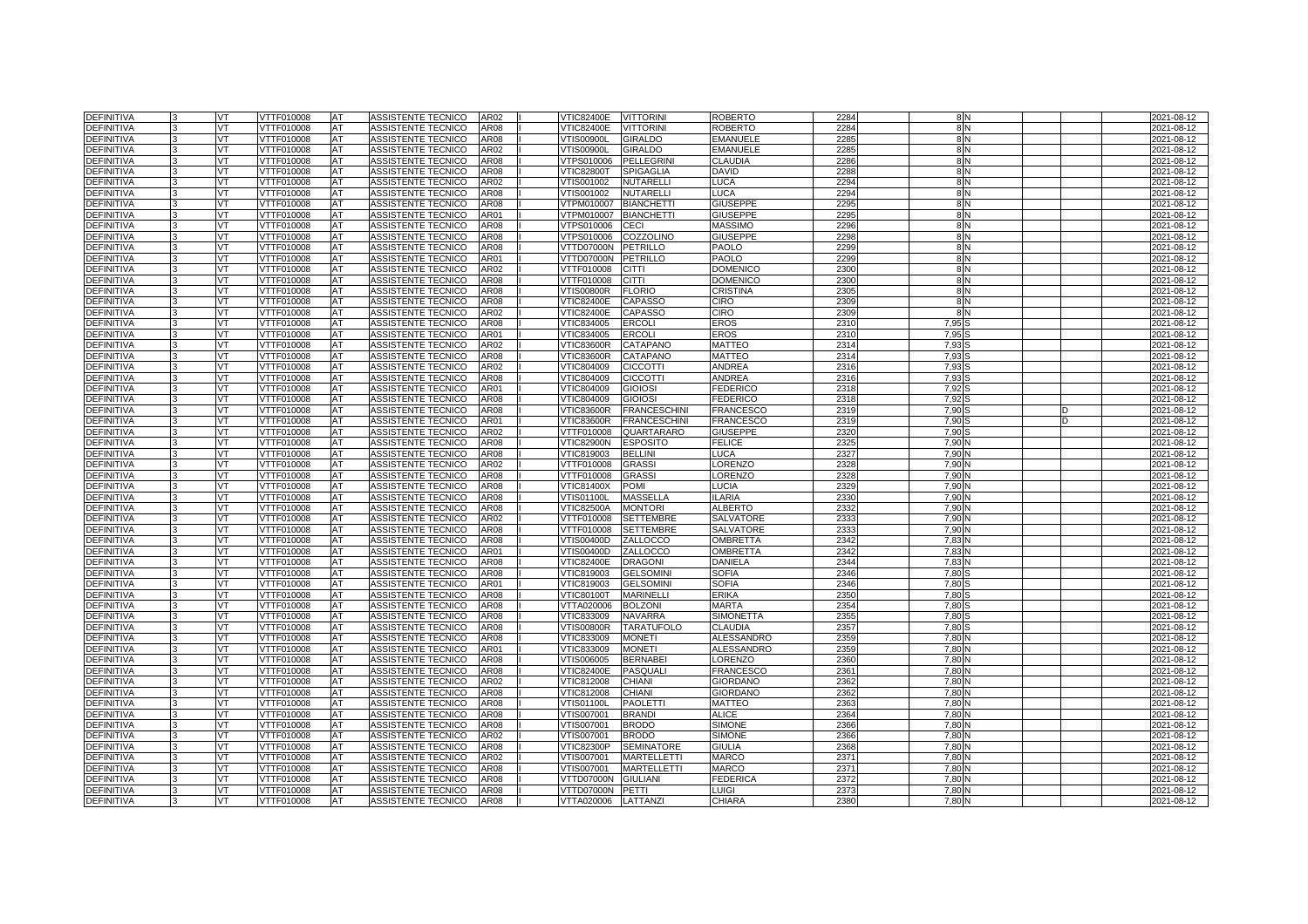| <b>DEFINITIVA</b> |              | VT        | VTTF010008        | <b>AT</b> | ASSISTENTE TECNICO        | <b>AR08</b> | VTIS006005        | <b>NELLI</b>        | CONSUELO              | 2382 | 7.80   | 2021-08-12 |
|-------------------|--------------|-----------|-------------------|-----------|---------------------------|-------------|-------------------|---------------------|-----------------------|------|--------|------------|
| <b>DEFINITIVA</b> |              | VT        | VTTF010008        | AT        | ASSISTENTE TECNICO        | AR01        | /TIS001002        | <b>PERNICONI</b>    | <b>STEFANO</b>        | 238  | 7.80   | 2021-08-12 |
| <b>DEFINITIVA</b> |              | VT        | VTTF010008        | AT        | <b>ASSISTENTE TECNICO</b> | <b>AR08</b> | VTIS001002        | <b>PERNICONI</b>    | <b>STEFANO</b>        | 238  | 7,80   | 2021-08-12 |
| <b>DEFINITIVA</b> |              | <b>VT</b> | VTTF010008        | <b>AT</b> | ASSISTENTE TECNICO        | <b>AR08</b> | <b>VTIC82200V</b> | <b>DELLE PIAGGE</b> | LUCA                  | 2384 | 7.80   | 2021-08-12 |
| <b>DEFINITIVA</b> |              | VT.       | VTTF010008        | AT        | ASSISTENTE TECNICO        | <b>AR08</b> | VTIC83200D        | <b>CIOCCOLINI</b>   | <b>BEATRICE</b>       | 2386 | 7.80   | 2021-08-12 |
| <b>DEFINITIVA</b> |              | VT        | VTTF010008        | AT        | ASSISTENTE TECNICO        | AR02        | <b>VTIC83100N</b> | <b>MANCINI</b>      | VALENTINA             | 2387 | 7.80   | 2021-08-12 |
| <b>DEFINITIVA</b> |              | VT.       | VTTF010008        | <b>AT</b> | ASSISTENTE TECNICO        | <b>AR08</b> | VTTF010008        | <b>RICCARDI</b>     | <b>VERONICA</b>       | 2389 | 7.80   | 2021-08-12 |
| <b>DEFINITIVA</b> |              | VT.       | VTTF010008        | AT        | ASSISTENTE TECNICO        | AR08        | VTTF010008        | CUOZZO              | <b>ANNA RITA</b>      | 2393 | 7.80   | 2021-08-12 |
| <b>DEFINITIVA</b> |              | VT        | VTTF010008        | AT        | ASSISTENTE TECNICO        | AR08        | VTTF010008        | <b>EVANGELISTI</b>  | <b>GIUSEPPE</b>       | 2396 | 7,80   | 2021-08-12 |
| <b>DEFINITIVA</b> |              | VT        | VTTF010008        | AT        | ASSISTENTE TECNICO        | AR01        | VTTF010008        | <b>EVANGELISTI</b>  | <b>GIUSEPPE</b>       | 2396 | 7.80   | 2021-08-12 |
| <b>DEFINITIVA</b> |              | VT        | VTTF010008        | <b>AT</b> | ASSISTENTE TECNICO        | <b>AR08</b> | VTIS01100L        | <b>DI BIAGI</b>     | <b>FRANCESCO</b>      | 2401 | 7.75   | 2021-08-12 |
| <b>DEFINITIVA</b> |              | VT        | VTTF010008        | AT        | ASSISTENTE TECNICO        | <b>AR08</b> | VTIC81400X        | <b>CAMPION</b>      | <b>CRISTINA</b>       | 2402 | 7,75   | 2021-08-12 |
| <b>DEFINITIVA</b> |              | VT.       | VTTF010008        | AT        | ASSISTENTE TECNICO        | AR08        | <b>VTIC80100T</b> | <b>MAFFEI</b>       | <b>FRANCO</b>         | 2403 | 7,73   | 2021-08-12 |
| <b>DEFINITIVA</b> |              | VT        | VTTF010008        | AT        | ASSISTENTE TECNICO        | AR01        | VTTF010008        | <b>TARUFFI</b>      | <b>PAOLO</b>          | 2407 | 7,70   | 2021-08-12 |
| <b>DEFINITIVA</b> |              | VT        | VTTF010008        | AT        | ASSISTENTE TECNICO        | AR08        | VTTF010008        | <b>TARUFFI</b>      | PAOLO                 | 2407 | 7,70   | 2021-08-12 |
| DEFINITIVA        |              | VT        | VTTF010008        | AT        | ASSISTENTE TECNICO        | AR02        | VTTF010008        | <b>FABBRI</b>       | LEONARDO              | 2411 | 7.70   | 2021-08-12 |
| DEFINITIVA        |              | VT        | VTTF010008        | AT        | ASSISTENTE TECNICO        | <b>AR08</b> | VTTF010008        | <b>FABBRI</b>       | LEONARDO              | 2411 | 7,70   | 2021-08-12 |
| <b>DEFINITIVA</b> |              | VT        | VTTF010008        | AT        | ASSISTENTE TECNICO        | <b>AR08</b> | VTIC820007        | <b>ESPOSITO</b>     | PAOLO                 | 2412 | 7,70   | 2021-08-12 |
| <b>DEFINITIVA</b> |              | <b>VT</b> | VTTF010008        | <b>AT</b> | ASSISTENTE TECNICO        | AR02        | VTIC820007        | <b>ESPOSITO</b>     | PAOLO                 | 2412 | 7.70   | 2021-08-12 |
| DEFINITIVA        |              | VT.       | VTTF010008        | AT        | ASSISTENTE TECNICO        | AR08        | VTIC820007        | CERQUETELLA         | <b>DILETTA</b>        | 2414 | 7.70   | 2021-08-12 |
| DEFINITIVA        |              | VT        | VTTF010008        | AT        | ASSISTENTE TECNICO        | AR08        | VTIS013008        | <b>ORIENTE</b>      | <b>ANTONIO</b>        | 2418 | 7,70   | 2021-08-12 |
| <b>DEFINITIVA</b> |              | VT        | VTTF010008        | AT        | ASSISTENTE TECNICO        | AR08        | <b>VTIC82400E</b> | PEZI                | <b>MARIA CRISTINA</b> | 2420 | 7,70   | 2021-08-12 |
| DEFINITIVA        |              | VT        | VTTF010008        | AT        | ASSISTENTE TECNICO        | AR08        | VTPS010006        | <b>CAPPUCCINI</b>   | <b>FEDERICO</b>       | 242  | 7,70   | 2021-08-12 |
| DEFINITIVA        |              | VT        | VTTF010008        | AT        | ASSISTENTE TECNICO        | AR08        | VTPM010007        | <b>MANCINI</b>      | ETIZIA.               | 2422 | 7,70   | 2021-08-12 |
| DEFINITIVA        |              | VT.       | VTTF010008        | AT        | ASSISTENTE TECNICO        | <b>AR08</b> | √TIS00800R        | <b>VERUSCHI</b>     | PAOLO                 | 2424 | 7,70   | 2021-08-12 |
| <b>DEFINITIVA</b> |              | VT.       | VTTF010008        | AT        | ASSISTENTE TECNICO        | AR01        | √TIS00800R        | <b>VERUSCHI</b>     | PAOLO                 | 2424 | 7,70   | 2021-08-12 |
| <b>DEFINITIVA</b> |              | VT        | VTTF010008        | AT        | ASSISTENTE TECNICO        | AR08        | VTIC813004        | <b>MECHELLI</b>     | <b>ALESSANDRO</b>     | 243' | 7,70   | 2021-08-12 |
| <b>DEFINITIVA</b> |              | VT        | VTTF010008        | AT        | ASSISTENTE TECNICO        | AR02        | VTIC813004        | <b>MECHELLI</b>     | ALESSANDRO            | 243' | 7,70   | 2021-08-12 |
| <b>DEFINITIVA</b> |              | VT        | VTTF010008        | AT        | ASSISTENTE TECNICO        | AR01        | <b>VTIC80900C</b> | <b>ANCILLAI</b>     | <b>ELEONORA</b>       | 2433 | 7,70   | 2021-08-12 |
| DEFINITIVA        |              | VT        | VTTF010008        | AT        | ASSISTENTE TECNICO        | AR08        | <b>VTIC80900C</b> | <b>ANCILLAI</b>     | <b>ELEONORA</b>       | 2433 | 7,70   | 2021-08-12 |
| DEFINITIVA        |              | VT        | VTTF010008        | AT        | ASSISTENTE TECNICO        | AR08        | <b>VTIC81000L</b> | <b>MINARDI</b>      | <b>CLAUDIA</b>        | 2434 | 7,70   | 2021-08-12 |
| <b>DEFINITIVA</b> |              | VT        | VTTF010008        | AT        | ASSISTENTE TECNICO        | AR02        | VTIC834005        | <b>TAGLIAFERRI</b>  | MARCO                 | 2436 | 7,70   | 2021-08-12 |
| <b>DEFINITIVA</b> |              | VT        | VTTF010008        | AT        | ASSISTENTE TECNICO        | AR08        | VTIC834005        | <b>TAGLIAFERRI</b>  | <b>MARCO</b>          | 2436 | 7.70   | 2021-08-12 |
| <b>DEFINITIVA</b> | $\mathbf{B}$ | <b>VT</b> | VTTF010008        | <b>AT</b> | ASSISTENTE TECNICO        | <b>AR08</b> | VTIC83200D        | <b>SCOPARO</b>      | <b>MASSIMO</b>        | 2441 | 7.67 S | 2021-08-12 |
| <b>DEFINITIVA</b> |              | VT        | VTTF010008        | AT        | ASSISTENTE TECNICO        | AR01        | VTIC83200D        | <b>SCOPARO</b>      | <b>MASSIMO</b>        | 2441 | 7.67   | 2021-08-12 |
| <b>DEFINITIVA</b> |              | VT.       | <b>VTTF010008</b> | AT        | <b>ASSISTENTE TECNICO</b> | <b>AR02</b> | <b>VTIC83200D</b> | <b>AGOSTINI</b>     | <b>GIUSEPPE</b>       | 2447 | 7.67   | 2021-08-12 |
| <b>DEFINITIVA</b> |              | VT.       | VTTF010008        | <b>AT</b> | ASSISTENTE TECNICO        | <b>AR08</b> | VTIC83200D        | <b>AGOSTINI</b>     | <b>GIUSEPPE</b>       | 2447 | 7.67 S | 2021-08-12 |
| <b>DEFINITIVA</b> |              | VT        | VTTF010008        | AT        | ASSISTENTE TECNICO        | AR02        | VTTF010008        | <b>BISOGNINI</b>    | <b>ALFREDO</b>        | 2449 | 7.67   | 2021-08-12 |
| <b>DEFINITIVA</b> |              | VT        | <b>VTTF010008</b> | AT        | <b>ASSISTENTE TECNICO</b> | <b>AR08</b> | VTTF010008        | <b>BISOGNINI</b>    | <b>ALFREDO</b>        | 2449 | 7.67   | 2021-08-12 |
| DEFINITIVA        |              | VT        | VTTF010008        | AT        | ASSISTENTE TECNICO        | AR01        | VTIS00400D        | <b>BAIOCCO</b>      | <b>TIBALDO</b>        | 245  | 7.67 N | 2021-08-12 |
| <b>DEFINITIVA</b> |              | VT.       | VTTF010008        | AT        | <b>ASSISTENTE TECNICO</b> | <b>AR08</b> | VTIS00400D        | <b>BAIOCCO</b>      | <b>TIBALDO</b>        | 2459 | 7.67   | 2021-08-12 |
| <b>DEFINITIVA</b> | 3            | VT        | VTTF010008        | AT        | ASSISTENTE TECNICO        | AR02        | VTIC812008        | <b>PALLADINO</b>    | <b>MAURO</b>          | 246' | 7,63   | 2021-08-12 |
| <b>DEFINITIVA</b> | l3           | VT.       | VTTF010008        | <b>AT</b> | ASSISTENTE TECNICO        | <b>AR08</b> | VTTF010008        | <b>PASQUALINI</b>   | <b>STEFANO</b>        | 2468 | 7.60:  | 2021-08-12 |
| <b>DEFINITIVA</b> |              | VT        | VTTF010008        | AT        | <b>ASSISTENTE TECNICO</b> | AR02        | VTTF010008        | <b>PASQUALINI</b>   | <b>STEFANO</b>        | 2468 | 7.60   | 2021-08-12 |
| <b>DEFINITIVA</b> |              | VT        | <b>VTTF010008</b> | AT        | ASSISTENTE TECNICO        | AR02        | <b>VTIS01100L</b> | <b>MECHELLA</b>     | <b>DOMENICC</b>       | 247  | 7,60   | 2021-08-12 |
| <b>DEFINITIVA</b> |              | VT        | VTTF010008        | AT        | ASSISTENTE TECNICO        | AR08        | VTIS01100L        | <b>MECHELLA</b>     | <b>DOMENICO</b>       | 2470 | 7,60   | 2021-08-12 |
| <b>DEFINITIVA</b> |              | VT        | VTTF010008        | AT        | ASSISTENTE TECNICO        | <b>AR08</b> | √TIC83100N        | <b>DI MARCO</b>     | <b>FABRIZIO</b>       | 2473 | 7.60   | 2021-08-12 |
| <b>DEFINITIVA</b> |              | VT        | VTTF010008        | AT        | ASSISTENTE TECNICO        | <b>AR08</b> | <b>VTIS01100L</b> | <b>ROSATI</b>       | <b>ILARIA</b>         | 2476 | 7,60   | 2021-08-12 |
| DEFINITIVA        |              | <b>VT</b> | VTTF010008        | AT        | ASSISTENTE TECNICO        | AR08        | VTIS00400D        | <b>ALIBRAND</b>     | <b>DARIO</b>          | 2477 | 7,60   | 2021-08-12 |
| <b>DEFINITIVA</b> |              | VT        | VTTF010008        | AT        | ASSISTENTE TECNICO        | AR08        | VTTA020006        | <b>BELCAPO</b>      | <b>MARIA SERENA</b>   | 2479 | 7,60   | 2021-08-12 |
| DEFINITIVA        |              | VT        | VTTF010008        | AT        | ASSISTENTE TECNICO        | AR08        | VTIC813004        | <b>AGNELLI</b>      | <b>DANIELE</b>        | 248  | 7,60   | 2021-08-12 |
| DEFINITIVA        |              | VT        | VTTF010008        | AT        | <b>ASSISTENTE TECNICO</b> | AR02        | VTIC813004        | <b>AGNELLI</b>      | <b>DANIELE</b>        | 248  | 7,60   | 2021-08-12 |
| <b>DEFINITIVA</b> |              | VT        | VTTF010008        | AT        | ASSISTENTE TECNICO        | AR08        | <b>VTIC82800T</b> | <b>PASCUCCI</b>     | <b>SARA</b>           | 248  | 7,60   | 2021-08-12 |
| <b>DEFINITIVA</b> |              | VT        | VTTF010008        | AT        | ASSISTENTE TECNICO        | <b>AR08</b> | VTIC813004        | <b>OTTAVIANELLI</b> | <b>DAVIDE</b>         | 2483 | 7,60   | 2021-08-12 |
| DEFINITIVA        |              | VT        | VTTF010008        | AT        | ASSISTENTE TECNICO        | AR01        | VTIC813004        | <b>OTTAVIANELLI</b> | <b>DAVIDE</b>         | 248  | 7,60   | 2021-08-12 |
| <b>DEFINITIVA</b> |              | VT        | VTTF010008        | AT        | ASSISTENTE TECNICO        | AR02        | VTIC83600R        | <b>GRIMALDI</b>     | CHRISTIAN             | 2489 | 7.60   | 2021-08-12 |
| DEFINITIVA        |              | VT        | VTTF010008        | AT        | ASSISTENTE TECNICO        | AR01        | VTIC805005        | <b>ESPOSITO</b>     | PIERLUIGI             | 2492 | 7,60   | 2021-08-12 |
| DEFINITIVA        |              | VT        | VTTF010008        | AT        | ASSISTENTE TECNICO        | AR08        | VTIC805005        | <b>ESPOSITO</b>     | PIERLUIGI             | 2492 | 7,60   | 2021-08-12 |
| <b>DEFINITIVA</b> |              | VT.       | VTTF010008        | AT        | ASSISTENTE TECNICO        | AR08        | VTIC82900N        | <b>RENZI</b>        | CHRISTIAN             | 2493 | 7,60   | 2021-08-12 |
| DEFINITIVA        |              | VT        | VTTF010008        | AT        | ASSISTENTE TECNICO        | AR08        | VTIC83200D        | <b>DEANGELIS</b>    | <b>TERENZIANO</b>     | 2494 | 7,60   | 2021-08-12 |
| DEFINITIVA        |              | VT.       | VTTF010008        | AT        | ASSISTENTE TECNICO        | AR08        | VTTF010008        | <b>MORANDI</b>      | <b>GABRIELE</b>       | 2496 | 7,60   | 2021-08-12 |
| DEFINITIVA        |              | VT        | VTTF010008        | AT        | ASSISTENTE TECNICO        | AR02        | VTTF010008        | <b>MORANDI</b>      | <b>GABRIELE</b>       | 2496 | 7,60   | 2021-08-12 |
| DEFINITIVA        |              | VT        | VTTF010008        | AT        | ASSISTENTE TECNICO        | <b>AR08</b> | VTTF010008        | <b>RAGGI</b>        | <b>ANTONIO</b>        | 2499 | 7,60   | 2021-08-12 |
| <b>DEFINITIVA</b> | 3            | VT        | VTTF010008        | <b>AT</b> | ASSISTENTE TECNICO        | AR01        | VTTF010008        | <b>RAGGI</b>        | <b>ANTONIO</b>        | 2499 | 7,60N  | 2021-08-12 |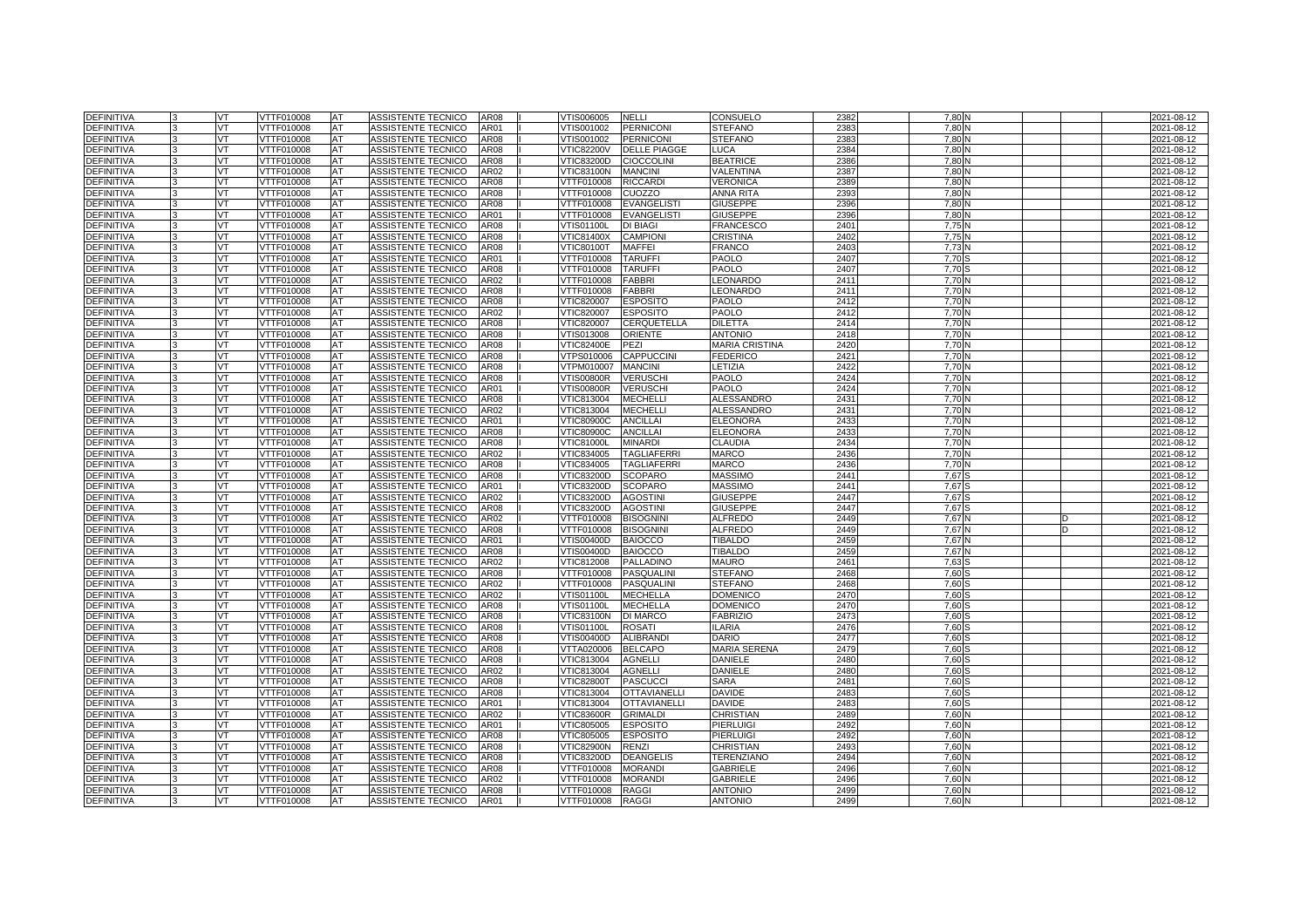| <b>DEFINITIVA</b>               |   | VT        | VTTF010008               | AT        | ASSISTENTE TECNICO                       | AR08         | <b>VTIS00900L</b>        | <b>MENCI</b>                     | <b>MARCO</b>              | 2500         | 7.60         |  | 2021-08-12               |
|---------------------------------|---|-----------|--------------------------|-----------|------------------------------------------|--------------|--------------------------|----------------------------------|---------------------------|--------------|--------------|--|--------------------------|
| <b>DEFINITIVA</b>               |   | <b>VT</b> | VTTF010008               | AT        | ASSISTENTE TECNICO                       | AR01         | VTIS00900L               | <b>MENCI</b>                     | <b>MARCO</b>              | 2500         | 7,60         |  | 2021-08-12               |
| <b>DEFINITIVA</b>               |   | VT.       | VTTF010008               | AT        | <b>ASSISTENTE TECNICO</b>                | AR08         | <b>VTIC83200D</b>        | <b>CORDELLI</b>                  | <b>SIMONA</b>             | 2501         | 7.60         |  | 2021-08-12               |
| <b>DEFINITIVA</b>               |   | VT        | VTTF010008               | AT        | ASSISTENTE TECNICO                       | AR08         | VTIS00900L               | <b>ANTONELLI</b>                 | <b>DANIELE</b>            | 2502         | 7.60         |  | 2021-08-12               |
| DEFINITIVA                      |   | <b>VT</b> | VTTF010008               | AT        | ASSISTENTE TECNICO                       | AR02         | VTIS00900L               | <b>ANTONELLI</b>                 | <b>DANIELE</b>            | 2502         | 7,60         |  | 2021-08-12               |
| <b>DEFINITIVA</b>               |   | VT.       | VTTF010008               | <b>AT</b> | ASSISTENTE TECNICO                       | AR02         | /TIS00800R               | <b>RUSSO</b>                     | LUIGI                     | 2504         | 7.60         |  | 2021-08-12               |
| <b>DEFINITIVA</b>               |   | VT        | VTTF010008               | AT        | ASSISTENTE TECNICO                       | <b>AR08</b>  | <b>VTIS00800R</b>        | <b>RUSSO</b>                     | LUIGI                     | 2504         | 7.60         |  | 2021-08-12               |
| DEFINITIVA                      |   | <b>VT</b> | VTTF010008               | AT        | ASSISTENTE TECNICO                       | AR08         | VTIS007001               | <b>PIUNTI</b>                    | PAOLO                     | 2508         | 7.60         |  | 2021-08-12               |
| <b>DEFINITIVA</b>               |   | VT        | VTTF010008               | AT        | ASSISTENTE TECNICO                       | AR01         | <b>VTIC80900C</b>        | <b>CRISTOFARI</b>                | <b>ALESSIO</b>            | 2509         | 7.60         |  | 2021-08-12               |
| <b>DEFINITIVA</b>               |   | VT        | VTTF010008               | AT        | ASSISTENTE TECNICO                       | AR08         | <b>VTIC80900C</b>        | <b>CRISTOFARI</b>                | <b>ALESSIO</b>            | 2509         | 7.60         |  | 2021-08-12               |
| DEFINITIVA                      |   | VT        | VTTF010008               | AT        | ASSISTENTE TECNICO                       | AR02         | VTTF010008               | <b>POLIDORI</b>                  | ALESSIO                   | 251          | 7,60         |  | 2021-08-12               |
| <b>DEFINITIVA</b>               |   | VT.       | VTTF010008               | AT        | ASSISTENTE TECNICO                       | AR08         | VTTF010008               | <b>POLIDORI</b>                  | ALESSIO                   | 2510         | 7.60         |  | 2021-08-12               |
| <b>DEFINITIVA</b>               |   | VT        | VTTF010008               | AT        | ASSISTENTE TECNICO                       | AR08         | VTTF010008               | <b>PASQUINI</b>                  | LUCA                      | 251          | 7,60         |  | 2021-08-12               |
| DEFINITIVA                      |   | VT        | VTTF010008               | AT        | ASSISTENTE TECNICO                       | AR02         | VTTF010008               | <b>PASQUINI</b>                  | LUCA                      | 251          | 7,60         |  | 2021-08-12               |
| <b>DEFINITIVA</b>               |   | VT        | VTTF010008               | <b>AT</b> | ASSISTENTE TECNICO                       | AR02         | VTTD07000N               | <b>BUGIOTTI</b>                  | <b>GABRIELE</b>           | 2512         | 7.60         |  | 2021-08-12               |
| <b>DEFINITIVA</b>               |   | VT        | VTTF010008               | AT        | ASSISTENTE TECNICO                       | AR08         | VTTD07000N               | <b>BUGIOTTI</b>                  | <b>GABRIELE</b>           | 2512         | 7,60         |  | 2021-08-12               |
| DEFINITIVA                      |   | VT        | VTTF010008               | AT        | ASSISTENTE TECNICO                       | AR08         | <b>VTIC82800T</b>        | VENANZIN                         | RACHELE                   | 251          | 7,60         |  | 2021-08-12               |
| <b>DEFINITIVA</b>               |   | VT        | VTTF010008               | AT        | ASSISTENTE TECNICO                       | AR02         | /TMM047008               | <b>PETRACCONE</b>                | <b>ERASMO</b>             | 2517         | 7.60         |  | 2021-08-12               |
| <b>DEFINITIVA</b>               |   | VT.       | VTTF010008               | AT        | ASSISTENTE TECNICO                       | AR08         | <b>VTIC82400E</b>        | <b>BENEDETTI</b>                 | <b>MORENO</b>             | 2519         | 7.60         |  | 2021-08-12               |
| DEFINITIVA                      |   | VT        | VTTF010008               | AT        | ASSISTENTE TECNICO                       | AR02         | <b>VTIC82400E</b>        | <b>BENEDETTI</b>                 | <b>MORENO</b>             | 2519         | 7,60         |  | 2021-08-12               |
| <b>DEFINITIVA</b>               |   | VT        | VTTF010008               | AT        | ASSISTENTE TECNICO                       | AR02         | /TPC010003               | <b>SCHIRALLI</b>                 | <b>SIMONE</b>             | 252          | 7.60         |  | 2021-08-12               |
| <b>DEFINITIVA</b>               |   | VT        | VTTF010008               | AT        | ASSISTENTE TECNICO                       | AR08         | VTPC010003               | <b>SCHIRALLI</b>                 | <b>SIMONE</b>             | 2522         | 7.60         |  | 2021-08-12               |
| DEFINITIVA                      |   | <b>VT</b> | VTTF010008               | AT        | ASSISTENTE TECNICO                       | AR08         | VTIC82500A               | <b>ONOFRI</b>                    | <b>SARA</b>               | 2524         | 7,60         |  | 2021-08-12               |
| <b>DEFINITIVA</b>               |   | VT        | VTTF010008               | <b>AT</b> | ASSISTENTE TECNICO                       | AR02         | VTIS013008               | <b>PATACCHIOLA</b>               | ORLANDO                   | 2526         | 7.60         |  | $2021 - 08 - 12$         |
| <b>DEFINITIVA</b>               |   | VT        | VTTF010008               | AT        | ASSISTENTE TECNICO                       | AR08         | VTIS013008               | <b>PATACCHIOLA</b>               | ORLANDO                   | 2526         | 7.60         |  | 2021-08-12               |
| DEFINITIVA                      |   | <b>VT</b> | VTTF010008               | AT        | ASSISTENTE TECNICO                       | AR08         | VTPS010006               | <b>GATTUSO</b>                   | <b>FRANCESCA</b>          | 2528         | 7,60         |  | 2021-08-12               |
| DEFINITIVA                      |   | VT        | VTTF010008               | AT        | ASSISTENTE TECNICO                       | AR02         | /TPS010006               | <b>GATTUSO</b>                   | <b>FRANCESCA</b>          | 2528         | 7.60         |  | 2021-08-12               |
| <b>DEFINITIVA</b>               |   | VT        | VTTF010008               | AT        | ASSISTENTE TECNICO                       | AR08         | VTIC804009               | <b>SULLINI</b>                   | <b>SAMUELE</b>            | 252          | 7.60         |  | 2021-08-12               |
| DEFINITIVA                      |   | VT        | VTTF010008               | AT        | ASSISTENTE TECNICO                       | AR08         | /TIC82300P               | <b>BARTOLONI</b>                 | <b>MAURO</b>              | 253'         | 7,60         |  | 2021-08-12               |
| <b>DEFINITIVA</b>               |   | VT        | <b>/TTF010008</b>        | AT        | ASSISTENTE TECNICO                       | AR02         | /TIC82300P               | <b>BARTOLONI</b>                 | <b>MAURO</b>              | 253'         | 7.60         |  | 2021-08-12               |
| <b>DEFINITIVA</b>               |   | VT        | VTTF010008               | AT        | ASSISTENTE TECNICO                       | AR02         | VTIS001002               | <b>CICELLINI</b>                 | ENZO                      | 2533         | 7.60         |  | 2021-08-12               |
| DEFINITIVA                      |   | <b>VT</b> | VTTF010008               | AT        | ASSISTENTE TECNICO                       | AR08         | VTIS001002               | <b>CICELLINI</b>                 | <b>ENZO</b>               | 253          | 7,60         |  | 2021-08-12               |
| <b>DEFINITIVA</b><br>DEFINITIVA |   | VT<br>VT  | VTTF010008<br>VTTF010008 | AT<br>AT  | ASSISTENTE TECNICO<br>ASSISTENTE TECNICO | AR08<br>AR02 | VTTF010008<br>VTIC820007 | <b>CARLESIMO</b><br><b>REGNI</b> | DA<br>VALERIA             | 2536<br>2537 | 7.60<br>7,60 |  | 2021-08-12<br>2021-08-12 |
| DEFINITIVA                      |   | <b>VT</b> | VTTF010008               | AT        | ASSISTENTE TECNICO                       | AR08         | VTIC820007               | <b>REGNI</b>                     | VALERIA                   | 2537         | 7,60         |  | 2021-08-12               |
| <b>DEFINITIVA</b>               |   | VT        | VTTF010008               | AT        | ASSISTENTE TECNICO                       | AR08         | /TIS00800R               | <b>GIULIANI</b>                  | <b>ANTONIO</b>            | 2540         | 7.55         |  | 2021-08-12               |
| DEFINITIVA                      |   | VT        | VTTF010008               | AT        | ASSISTENTE TECNICO                       | AR01         | <b>VTIS00800R</b>        | <b>FARAON</b>                    | ALESSANDRO                | 2541         | 7.55         |  | 2021-08-12               |
| <b>DEFINITIVA</b>               |   | VT        | VTTF010008               | AT        | ASSISTENTE TECNICO                       | AR08         | VTPS010006               | <b>IACARELLI</b>                 | <b>MARTINA</b>            | 2543         | 7,55         |  | 2021-08-12               |
| <b>DEFINITIVA</b>               |   | VT        | VTTF010008               | AT        | ASSISTENTE TECNICO                       | AR08         | /TIC82400E               | <b>AMMANNITO</b>                 | <b>CESARINA</b>           | 2544         | 7.55         |  | 2021-08-12               |
| DEFINITIVA                      |   | VT        | VTTF010008               | AT        | ASSISTENTE TECNICO                       | AR02         | <b>VTIC82400E</b>        | <b>AMMANNITO</b>                 | <b>CESARINA</b>           | 2544         | 7,55         |  | 2021-08-12               |
| DEFINITIVA                      |   | VT        | VTTF010008               | AT        | ASSISTENTE TECNICO                       | AR08         | VTTF010008               | <b>PALMUCCI</b>                  | CHRISTIAN                 | 2546         | 7,53         |  | 2021-08-12               |
| DEFINITIVA                      |   | VT        | /TTF010008               | AT        | ASSISTENTE TECNICO                       | AR02         | <b>TTF010008</b>         | <b>PALMUCCI</b>                  | CHRISTIAN                 | 2546         | 7,53         |  | 2021-08-12               |
| <b>DEFINITIVA</b>               |   | VT        | VTTF010008               | AT        | ASSISTENTE TECNICO                       | AR08         | <b>VTIC83600R</b>        | <b>TOMEI</b>                     | <b>CLAUDIO</b>            | 2547         | 7.53         |  | 2021-08-12               |
| <b>DEFINITIVA</b>               |   | <b>VT</b> | VTTF010008               | AT        | ASSISTENTE TECNICO                       | AR02         | <b>VTIC83600R</b>        | <b>TOMEI</b>                     | <b>CLAUDIO</b>            | 2547         | 7.53         |  | 2021-08-12               |
| <b>DEFINITIVA</b>               |   | VT        | <b>VTTF010008</b>        | AT        | <b>ASSISTENTE TECNICO</b>                | AR08         | VTTA020006               | <b>MARIANESCHI</b>               | <b>DANILO</b>             | 2550         | 7.50         |  | 2021-08-12               |
| <b>DEFINITIVA</b>               |   | VT        | VTTF010008               | AT        | <b>ASSISTENTE TECNICO</b>                | AR02         | VTTA020006               | <b>MARIANESCHI</b>               | <b>DANILO</b>             | 255          | 7.50         |  | 2021-08-12               |
| DEFINITIVA                      |   | VT        | <b>VTTF010008</b>        | AT        | <b>ASSISTENTE TECNICO</b>                | AR08         | <b>VTIC83200D</b>        | <b>FALCO</b>                     | <b>ANTONIETTA</b>         | 2554         | 7,50         |  | 2021-08-12               |
| <b>DEFINITIVA</b>               |   | VT        | VTTF010008               | AT        | ASSISTENTE TECNICO                       | AR02         | /TIC83200D               | <b>FALCO</b>                     | <b>ANTONIETTA</b>         | 2554         | 7.50         |  | 2021-08-12               |
| <b>DEFINITIVA</b>               |   | VT        | VTTF010008               | AT        | <b>ASSISTENTE TECNICO</b>                | AR02         | VTIC805005               | <b>FOFFI</b>                     | <b>ROBERTO</b>            | 2555         | 7.50         |  | 2021-08-12               |
| <b>DEFINITIVA</b>               |   | VT        | <b>VTTF010008</b>        | AT        | <b>ASSISTENTE TECNICO</b>                | AR08         | VTIC805005               | <b>FOFFI</b>                     | <b>ROBERTO</b>            | 255          | 7,50         |  | 2021-08-12               |
| <b>DEFINITIVA</b>               |   | VT        | VTTF010008               | AT        | ASSISTENTE TECNICO                       | AR08         | /TIC82200V               | <b>FILIPPI</b>                   | <b>MORENO</b>             | 2556         | 7.50         |  | 2021-08-12               |
| <b>DEFINITIVA</b>               |   | VT        | VTTF010008               | AT        | <b>ASSISTENTE TECNICO</b>                | AR02         | <b>VTIC82200V</b>        | <b>FILIPPI</b>                   | <b>MORENO</b>             | 2556         | 7.50         |  | 2021-08-12               |
| <b>DEFINITIVA</b>               |   | VT        | <b>VTTF010008</b>        | AT        | ASSISTENTE TECNICO                       | AR02         | <b>VTIC82400E</b>        | PEZI                             | GRATILIANO                | 2559         | 7,50         |  | 2021-08-12               |
| <b>DEFINITIVA</b>               |   | VT        | VTTF010008               | AT        | ASSISTENTE TECNICO                       | AR08         | <b>VTIC82400E</b>        | PEZI                             | <b>GRATILIANO</b>         | 2559         | 7.50         |  | 2021-08-12               |
| <b>DEFINITIVA</b>               |   | VT        | VTTF010008               | AT        | <b>ASSISTENTE TECNICO</b>                | <b>AR08</b>  | VTIS01100L               | <b>ROSSI</b>                     | <b>MARIA ANGELA</b>       | 2560         | 7.50         |  | 2021-08-12               |
| <b>DEFINITIVA</b>               |   | VT        | VTTF010008               | AT        | ASSISTENTE TECNICO                       | AR08         | <b>VTIC820007</b>        | <b>FRANCIAGLIA</b>               | <b>PATRIZIA</b>           | 256          | 7,50         |  | 2021-08-12               |
| <b>DEFINITIVA</b>               |   | VT        | VTTF010008               | AT        | ASSISTENTE TECNICO                       | AR08         | /TIC83200D               | <b>BASSANO</b>                   | <b>GERARDO</b>            | 256          | 7.50         |  | 2021-08-12               |
| <b>DEFINITIVA</b>               |   | VT        | VTTF010008               | AT        | ASSISTENTE TECNICO                       | AR01         | VTIC83200D               | <b>BASSANO</b>                   | GERARDC                   | 256          | 7.50         |  | 2021-08-12               |
| <b>DEFINITIVA</b>               |   | VT.       | VTTF010008               | AT        | ASSISTENTE TECNICO                       | AR08         | VTTF010008               | <b>ELMO</b>                      | FRANCESCO PIO             | 2568         | 7,50 N       |  | 2021-08-12               |
|                                 |   |           |                          |           |                                          |              |                          |                                  | <b>ANTONINO</b>           |              |              |  |                          |
| <b>DEFINITIVA</b>               |   | <b>VT</b> | VTTF010008               | AT        | ASSISTENTE TECNICO                       | AR02         | VTTF010008               | <b>ELMO</b>                      | FRANCESCO PIO<br>ANTONINO | 2568         | 7,50 N       |  | 2021-08-12               |
| DEFINITIVA                      |   | VT        | VTTF010008               | AT        | ASSISTENTE TECNICO                       | AR08         | VTIC82500A               | <b>CHERUBINI</b>                 | <b>ANTONIO</b>            | 2569         | 7,50         |  | 2021-08-12               |
| <b>DEFINITIVA</b>               | 3 | VT        | VTTF010008               | AT        | ASSISTENTE TECNICO                       | AR02         | VTTF010008               | <b>MECOCCI</b>                   | LEONARDO                  | 2570         | 7.50N        |  | 2021-08-12               |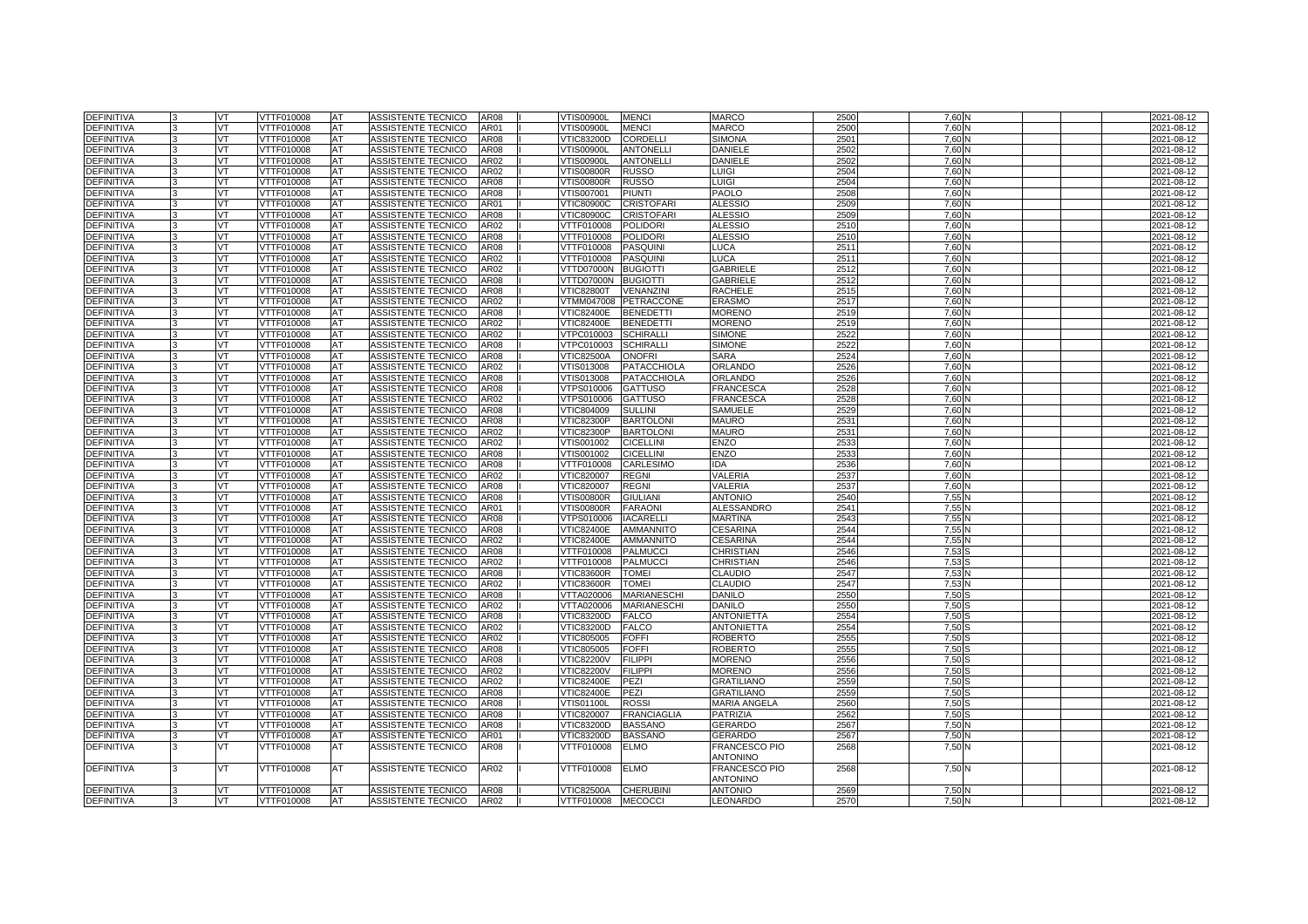| <b>DEFINITIVA</b>               |    | VT        | VTTF010008        | AT        | ASSISTENTE TECNICO        | <b>AR08</b> | VTTF010008        | <b>MECOCCI</b>     | EONARDO             | 257         | 7,50 |  | 2021-08-12 |
|---------------------------------|----|-----------|-------------------|-----------|---------------------------|-------------|-------------------|--------------------|---------------------|-------------|------|--|------------|
| <b>DEFINITIVA</b>               |    | VT        | VTTF010008        | AT        | ASSISTENTE TECNICO        | <b>AR08</b> | VTIC835001        | <b>QUAGLIA</b>     | GABRIELE            | 2571        | 7,50 |  | 2021-08-12 |
| DEFINITIVA                      |    | VT        | VTTF010008        | AT        | ASSISTENTE TECNICO        | AR08        | VTPS010006        | <b>RAGGI</b>       | REBECCA             | 257         | 7,50 |  | 2021-08-12 |
| DEFINITIVA                      |    | VT        | VTTF010008        | AT        | ASSISTENTE TECNICO        | AR02        | VTTF010008        | <b>PISCOPO</b>     | ALESSIO             | 258         | 7,50 |  | 2021-08-12 |
| <b>DEFINITIVA</b>               |    | VT        | VTTF010008        | AT        | ASSISTENTE TECNICO        | <b>AR08</b> | <b>/TTF010008</b> | <b>PISCOPO</b>     | <b>ALESSIO</b>      | 2581        | 7,50 |  | 2021-08-12 |
| <b>DEFINITIVA</b>               |    | VT        | VTTF010008        | AT        | <b>ASSISTENTE TECNICO</b> | AR01        | √TIC83200D        | <b>MONTEFORTE</b>  | <b>STEFANO</b>      | 2582        | 7,50 |  | 2021-08-12 |
| DEFINITIVA                      |    | VT        | VTTF010008        | AT        | ASSISTENTE TECNICO        | AR08        | VTIC83200D        | <b>MONTEFORTE</b>  | <b>STEFANO</b>      | 2582        | 7,50 |  | 2021-08-12 |
| <b>DEFINITIVA</b>               |    | VT        | VTTF010008        | AT        | ASSISTENTE TECNICO        | <b>AR08</b> | /TIS01100L        | <b>LEANDRI</b>     | <b>PAOLO</b>        | 2586        | 7.50 |  | 2021-08-12 |
| <b>DEFINITIVA</b>               |    |           | VTTF010008        | AT        | ASSISTENTE TECNICO        | AR02        | √TIS01100L        | <b>LEANDRI</b>     | PAOLO               | 2586        | 7,50 |  | 2021-08-12 |
|                                 |    | VT<br>VT  |                   |           |                           |             |                   | <b>TEODOR</b>      |                     |             |      |  |            |
| DEFINITIVA                      |    |           | VTTF010008        | AT        | ASSISTENTE TECNICO        | AR02        | √TIS00800R        |                    | DANIELE             | 258<br>2587 | 7,50 |  | 2021-08-12 |
| <b>DEFINITIVA</b>               |    | VT        | VTTF010008        | AT        | ASSISTENTE TECNICO        | AR08        | √TIS00800R        | <b>TEODORI</b>     | DANIELE             |             | 7,50 |  | 2021-08-12 |
| <b>DEFINITIVA</b>               |    | VT        | VTTF010008        | AT        | ASSISTENTE TECNICO        | AR08        | VTIC813004        | <b>FANELLI</b>     | <b>DOMENICO</b>     | 2592        | 7,50 |  | 2021-08-12 |
| DEFINITIVA                      |    | <b>VT</b> | VTTF010008        | AT        | ASSISTENTE TECNICO        | AR01        | VTIC813004        | <b>FANELLI</b>     | <b>DOMENICO</b>     | 2592        | 7,50 |  | 2021-08-12 |
| DEFINITIVA                      |    | VT        | VTTF010008        | AT        | ASSISTENTE TECNICO        | AR02        | √TIS00900L        | MOISÉ              | <b>ALESSANDRO</b>   | 2593        | 7,50 |  | 2021-08-12 |
| <b>DEFINITIVA</b>               |    | VT        | VTTF010008        | AT        | ASSISTENTE TECNICO        | AR08        | √TIS00900L        | MOISÈ              | <b>ALESSANDRO</b>   | 259         | 7,50 |  | 2021-08-12 |
| DEFINITIVA                      |    | VT        | VTTF010008        | AT        | ASSISTENTE TECNICO        | AR02        | VTIS00400D        | <b>D'ANDREA</b>    | <b>MICHELANGELO</b> | 2594        | 7,50 |  | 2021-08-12 |
| <b>DEFINITIVA</b>               |    | VT        | VTTF010008        | <b>AT</b> | ASSISTENTE TECNICO        | AR08        | VTIS00400D        | <b>D'ANDREA</b>    | MICHELANGELO        | 2594        | 7,50 |  | 2021-08-12 |
| <b>DEFINITIVA</b>               |    | VT        | VTTF010008        | AT        | ASSISTENTE TECNICO        | AR02        | VTPS010006        | <b>BIONDI</b>      | <b>ALESSANDRO</b>   | 2595        | 7,50 |  | 2021-08-12 |
| DEFINITIVA                      |    | VT        | VTTF010008        | AT        | ASSISTENTE TECNICO        | AR08        | VTPS010006        | <b>BIONDI</b>      | <b>ALESSANDRO</b>   | 259         | 7,50 |  | 2021-08-12 |
| <b>DEFINITIVA</b>               |    | VT        | VTTF010008        | AT        | ASSISTENTE TECNICO        | AR08        | VTIC819003        | <b>FRONIO</b>      | <b>STEFANIA</b>     | 2599        | 7,50 |  | 2021-08-12 |
| DEFINITIVA                      |    | VT        | VTTF010008        | AT        | ASSISTENTE TECNICO        | AR02        | VTIS013008        | <b>SCAGLIONE</b>   | <b>SIMONE</b>       | 260         | 7,50 |  | 2021-08-12 |
| <b>DEFINITIVA</b>               |    | VT        | VTTF010008        | AT        | ASSISTENTE TECNICO        | AR08        | VTIS013008        | <b>SCAGLIONE</b>   | <b>SIMONE</b>       | 260         | 7,50 |  | 2021-08-12 |
| DEFINITIVA                      |    | VT.       | VTTF010008        | AT        | ASSISTENTE TECNICO        | AR02        | √TIS01100L        | LENTINI            | MARCO               | 2603        | 7,50 |  | 2021-08-12 |
| <b>DEFINITIVA</b>               |    | VT        | VTTF010008        | AT        | ASSISTENTE TECNICO        | <b>AR08</b> | <b>VTIS01100L</b> | LENTINI            | <b>MARCO</b>        | 2603        | 7,50 |  | 2021-08-12 |
| <b>DEFINITIVA</b>               |    | <b>VT</b> | VTTF010008        | AT        | ASSISTENTE TECNICO        | <b>AR08</b> | <b>VTIC81600G</b> | ZALLOCCO           | <b>MARCO</b>        | 2608        | 7.50 |  | 2021-08-12 |
| <b>DEFINITIVA</b>               |    | VT.       | VTTF010008        | AT        | ASSISTENTE TECNICO        | AR08        | VTIC834005        | <b>DANNA</b>       | ANDREA              | 261         | 7.50 |  | 2021-08-12 |
| <b>DEFINITIVA</b>               |    | VT        | VTTF010008        | AT        | ASSISTENTE TECNICO        | AR08        | <b>VTIS00900L</b> | <b>PORFIRIONE</b>  | <b>SIDDHARTA</b>    | 2614        | 7,50 |  | 2021-08-12 |
| <b>DEFINITIVA</b>               |    | VT        | VTTF010008        | AT        | ASSISTENTE TECNICO        | AR08        | VTTF010008        | <b>PANICHI</b>     | <b>DANIELA</b>      | 2617        | 7.50 |  | 2021-08-12 |
| <b>DEFINITIVA</b>               |    | VT        | VTTF010008        | AT        | ASSISTENTE TECNICO        | AR08        | VTIC834005        | <b>LUCHI</b>       | PAOLA               | 262         | 7,50 |  | 2021-08-12 |
| <b>DEFINITIVA</b>               |    | VT        | VTTF010008        | AT        | ASSISTENTE TECNICO        | AR02        | <b>VTIC82400E</b> | <b>QUAGLIA</b>     | <b>EDERICO</b>      | 2623        | 7,50 |  | 2021-08-12 |
| <b>DEFINITIVA</b>               |    | VT.       | VTTF010008        | AT        | ASSISTENTE TECNICO        | AR08        | <b>VTIC82400E</b> | <b>QUAGLIA</b>     | <b>FEDERICO</b>     | 2623        | 7.50 |  | 2021-08-12 |
| DEFINITIVA                      |    | VT.       | VTTF010008        | AT        | ASSISTENTE TECNICO        | AR02        | VTIS006005        | <b>SCONOCCHIA</b>  | <b>FABRIZIO</b>     | 2624        | 7.50 |  | 2021-08-12 |
| <b>DEFINITIVA</b>               |    | VT        | VTTF010008        | AT        | ASSISTENTE TECNICO        | AR08        | /TIS006005        | <b>SCONOCCHIA</b>  | <b>FABRIZIO</b>     | 2624        | 7,50 |  | 2021-08-12 |
| <b>DEFINITIVA</b>               |    | VT        | VTTF010008        | AT        | ASSISTENTE TECNICO        | <b>AR08</b> | <b>VTIC82400E</b> | CAMPANELLA         | ADELE               | 2625        | 7.50 |  | 2021-08-12 |
| <b>DEFINITIVA</b>               |    | VT        | VTTF010008        | AT        | ASSISTENTE TECNICO        | AR02        | /TIC82400E        | CAMPANELLA         | ADELE               | 2625        | 7.50 |  | 2021-08-12 |
| <b>DEFINITIVA</b>               |    | VT        | <b>/TTF010008</b> | AT        | ASSISTENTE TECNICO        | AR08        | TTF010008         | <b>MICCI</b>       | <b>ANDREA</b>       | 2626        | 7,50 |  | 2021-08-12 |
| <b>DEFINITIVA</b>               |    | VT        | VTTF010008        | AT        | ASSISTENTE TECNICO        | AR02        | VTTF010008        | <b>MICCI</b>       | ANDREA              | 2626        | 7.50 |  | 2021-08-12 |
| <b>DEFINITIVA</b>               |    | VT.       | VTTF010008        | AT        | ASSISTENTE TECNICO        | AR08        | √TIS01100L        | PIAZZAI            | <b>BEATRICE</b>     | 2627        | 7.50 |  | 2021-08-12 |
| <b>DEFINITIVA</b>               |    | VT        | VTTF010008        | AT        | ASSISTENTE TECNICO        | AR08        | /TPS010006        | <b>GUARINO</b>     | LUISA               | 2628        | 7.50 |  | 2021-08-12 |
| <b>DEFINITIVA</b>               | l3 | VT        | VTTF010008        | AT        | ASSISTENTE TECNICO        | AR08        | VTPS010006        | <b>PIERMARTINI</b> | <b>GABRIELLA</b>    | 263'        | 7.50 |  | 2021-08-12 |
|                                 |    | VT        | VTTF010008        | AT        | ASSISTENTE TECNICO        | AR08        |                   | <b>COLELLA</b>     | <b>MICHELINA</b>    | 2632        | 7.50 |  |            |
| DEFINITIVA<br><b>DEFINITIVA</b> |    | VT        | TTF010008         | AT        | <b>ASSISTENTE TECNICO</b> | AR08        | /TPS010006        | <b>FORTINI</b>     |                     |             | 7.48 |  | 2021-08-12 |
|                                 |    |           |                   |           |                           |             | /TIC83200D        |                    | <b>PIERGIORGIO</b>  | 2634        |      |  | 2021-08-12 |
| <b>DEFINITIVA</b>               |    | VT        | VTTF010008        | AT        | ASSISTENTE TECNICO        | <b>AR08</b> | <b>VTIC81700B</b> | <b>TRAICA</b>      | <b>PAOLO</b>        | 2635        | 7.45 |  | 2021-08-12 |
| <b>DEFINITIVA</b>               |    | VT.       | VTTF010008        | AT        | ASSISTENTE TECNICO        | AR08        | /TIS00400D        | PIERI              | ANDREA              | 2636        | 7.45 |  | 2021-08-12 |
| <b>DEFINITIVA</b>               |    | VT        | <b>/TTF010008</b> | AT        | <b>ASSISTENTE TECNICO</b> | AR02        | /TIS00800R        | <b>STRAFFI</b>     | <b>ALESSIO</b>      | 263         | 7.43 |  | 2021-08-12 |
| <b>DEFINITIVA</b>               |    | VT        | VTTF010008        | AT        | <b>ASSISTENTE TECNICO</b> | AR08        | <b>VTIS00800R</b> | <b>STRAFFI</b>     | <b>ALESSIO</b>      | 2639        | 7.43 |  | 2021-08-12 |
| <b>DEFINITIVA</b>               |    | VT        | <b>VTTF010008</b> | AT        | <b>ASSISTENTE TECNICO</b> | AR08        | <b>VTIC80800L</b> | <b>SANTON</b>      | <b>GIOVANNI</b>     | 264         | 7,42 |  | 2021-08-12 |
| <b>DEFINITIVA</b>               |    | VT.       | VTTF010008        | AT        | ASSISTENTE TECNICO        | AR01        | <b>/TIC80800L</b> | <b>SANTONI</b>     | <b>GIOVANNI</b>     | 2642        | 7,42 |  | 2021-08-12 |
| <b>DEFINITIVA</b>               |    | VT        | VTTF010008        | AT        | <b>ASSISTENTE TECNICO</b> | AR08        | <b>VTIS00800R</b> | <b>CIONCO</b>      | <b>FEDERICO</b>     | 264         | 7.40 |  | 2021-08-12 |
| <b>DEFINITIVA</b>               |    | VT        | <b>VTTF010008</b> | AT        | <b>ASSISTENTE TECNICO</b> | AR01        | VTIS00800R        | <b>CIONCO</b>      | <b>FEDERICO</b>     | 264         | 7.40 |  | 2021-08-12 |
| <b>DEFINITIVA</b>               |    | VT        | VTTF010008        | AT        | ASSISTENTE TECNICO        | AR02        | <b>VTIS00800R</b> | <b>CIONCO</b>      | <b>FEDERICO</b>     | 2643        | 7.40 |  | 2021-08-12 |
| <b>DEFINITIVA</b>               |    | VT        | VTTF010008        | AT        | <b>ASSISTENTE TECNICO</b> | AR08        | <b>VTIC80800L</b> | <b>TALLEVI</b>     | <b>DANILO</b>       | 2644        | 7.40 |  | 2021-08-12 |
| <b>DEFINITIVA</b>               |    | VT        | <b>VTTF010008</b> | AT        | <b>ASSISTENTE TECNICO</b> | AR02        | <b>VTIC80800L</b> | <b>TALLEVI</b>     | <b>DANILO</b>       | 2644        | 7,40 |  | 2021-08-12 |
| <b>DEFINITIVA</b>               |    | VT        | VTTF010008        | AT        | ASSISTENTE TECNICO        | AR02        | /TIC834005        | <b>RUSSO</b>       | DARIO               | 2646        | 7.40 |  | 2021-08-12 |
| <b>DEFINITIVA</b>               |    | VT        | VTTF010008        | AT        | <b>ASSISTENTE TECNICO</b> | AR08        | VTIC834005        | <b>RUSSO</b>       | DARIO               | 2646        | 7.40 |  | 2021-08-12 |
| <b>DEFINITIVA</b>               |    | VT        | <b>VTTF010008</b> | AT        | <b>ASSISTENTE TECNICO</b> | <b>AR08</b> | VTIS00800R        | <b>PASSERI</b>     | <b>ALESSANDRO</b>   | 265         | 7.40 |  | 2021-08-12 |
| <b>DEFINITIVA</b>               |    | VT.       | VTTF010008        | AT        | ASSISTENTE TECNICO        | AR02        | /TIS00800R        | <b>PASSERI</b>     | <b>ALESSANDRO</b>   | 2652        | 7.40 |  | 2021-08-12 |
| <b>DEFINITIVA</b>               |    | VT        | VTTF010008        | AT        | <b>ASSISTENTE TECNICO</b> | AR08        | VTIS006005        | <b>MECHELL</b>     | <b>SIMONE</b>       | 265         | 7.40 |  | 2021-08-12 |
| DEFINITIVA                      |    | <b>VT</b> | VTTF010008        | AT        | ASSISTENTE TECNICO        | AR02        | VTIS006005        | <b>MECHELL</b>     | <b>SIMONE</b>       | 2654        | 7,40 |  | 2021-08-12 |
| <b>DEFINITIVA</b>               |    | VT        | VTTF010008        | AT        | ASSISTENTE TECNICO        | AR08        | /TIC83100N        | <b>PASQUINI</b>    | LORENZO             | 2656        | 7.40 |  | 2021-08-12 |
| <b>DEFINITIVA</b>               |    | VT        | VTTF010008        | AT        | ASSISTENTE TECNICO        | AR08        | VTTA020006        | <b>VITTORI</b>     | <b>GIORGIO</b>      | 265         | 7.40 |  | 2021-08-12 |
| DEFINITIVA                      |    | <b>VT</b> | VTTF010008        | AT        | ASSISTENTE TECNICO        | AR08        | VTTA020006        | LATTANZI           | <b>SERENA</b>       | 2658        | 7.40 |  | 2021-08-12 |
| <b>DEFINITIVA</b>               |    | VT        | VTTF010008        | AT        | ASSISTENTE TECNICO        | AR08        | TPS010006         | <b>VISCARDI</b>    | <b>MATTIA MARIA</b> | 266         | 7.40 |  | 2021-08-12 |
| <b>DEFINITIVA</b>               |    | VT        | <b>VTTF010008</b> | AT        | ASSISTENTE TECNICO        | <b>AR08</b> | <b>VTIC82900N</b> | <b>MONACO</b>      | <b>MASSIMILIANO</b> | 266'        | 7.40 |  | 2021-08-12 |
|                                 |    |           |                   |           |                           |             |                   |                    |                     |             |      |  |            |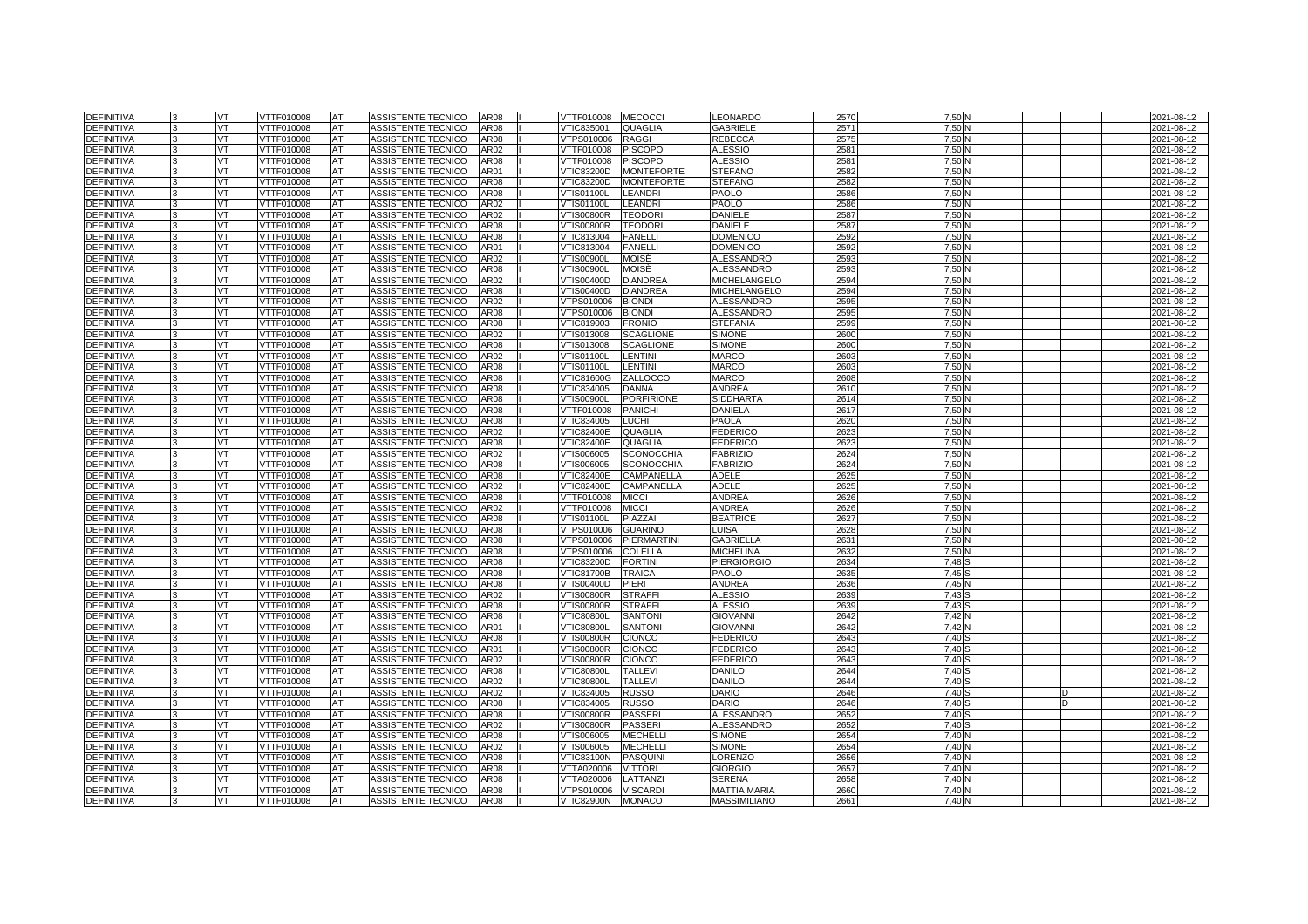| <b>DEFINITIVA</b>                      | VT        | VTTF010008               | <b>AT</b> | ASSISTENTE TECNICO                       | AR08             | VTTF010008                      | <b>MENCARELLI</b>                | <b>MARCO</b>                           | 2662         | 7,40         |  | 2021-08-12               |
|----------------------------------------|-----------|--------------------------|-----------|------------------------------------------|------------------|---------------------------------|----------------------------------|----------------------------------------|--------------|--------------|--|--------------------------|
| <b>DEFINITIVA</b>                      | VT        | VTTF010008               | AT        | ASSISTENTE TECNICO                       | AR02             | VTTF010008                      | <b>MENCARELLI</b>                | <b>MARCO</b>                           | 2662         | 7,40         |  | 2021-08-12               |
| <b>DEFINITIVA</b>                      | VT.       | VTTF010008               | AT        | ASSISTENTE TECNICO                       | AR08             | VTIC83600R                      | <b>DE MUTIIS</b>                 | <b>MARCO</b>                           | 2663         | 7,40         |  | 2021-08-12               |
| DEFINITIVA                             | <b>VT</b> | VTTF010008               | AT        | ASSISTENTE TECNICO                       | AR08             | VTIC813004                      | POLI                             | <b>ALMA</b>                            | 2669         | 7.40         |  | 2021-08-12               |
| <b>DEFINITIVA</b>                      | VT.       | VTTF010008               | AT        | ASSISTENTE TECNICO                       | AR08             | √TIS01100L                      | <b>CORAZZI</b>                   | AMBRA                                  | 2672         | 7,40         |  | 2021-08-12               |
| <b>DEFINITIVA</b>                      | VT        | VTTF010008               | AT        | ASSISTENTE TECNICO                       | AR08             | VTIC820007                      | <b>NANNI</b>                     | <b>DANIELE</b>                         | 2675         | 7,40         |  | 2021-08-12               |
| <b>DEFINITIVA</b>                      | VT.       | VTTF010008               | AT        | ASSISTENTE TECNICO                       | AR08             | VTIC834005                      | <b>MATTEI</b>                    | <b>ERICA</b>                           | 2679         | 7.40         |  | 2021-08-12               |
| <b>DEFINITIVA</b>                      | VT.       | VTTF010008               | AT        | ASSISTENTE TECNICO                       | AR08             | VTTF010008                      | VAGNOZZI                         | <b>FABIO</b>                           | 268          | 7,40         |  | 2021-08-12               |
| DEFINITIVA                             | VT        | VTTF010008               | AT        | ASSISTENTE TECNICO                       | AR01             | VTTF010008                      | <b>VAGNOZZI</b>                  | <b>FABIO</b>                           | 2680         | 7,40         |  | 2021-08-12               |
| DEFINITIVA                             | VT        | VTTF010008               | AT        | ASSISTENTE TECNICO                       | AR08             | VTIC820007                      | <b>BRACHETTI</b>                 | <b>FRANCESCO</b>                       | 268          | 7.40         |  | 2021-08-12               |
| <b>DEFINITIVA</b>                      | VT        | VTTF010008               | <b>AT</b> | ASSISTENTE TECNICO                       | AR08             | VTIC804009                      | <b>GIRMILLI</b>                  | <b>ENRICO</b>                          | 2682         | 7,40         |  | 2021-08-12               |
| <b>DEFINITIVA</b>                      | VT        | VTTF010008               | AT        | ASSISTENTE TECNICO                       | AR08             | <b>VTIC81000L</b>               | PETTI                            | ANGELA                                 | 2690         | 7,35         |  | 2021-08-12               |
| DEFINITIVA                             | VT        | VTTF010008               | AT        | ASSISTENTE TECNICO                       | AR02             | <b>VTIC81000L</b>               | PETTI                            | ANGELA                                 | 269          | 7,35         |  | 2021-08-12               |
| <b>DEFINITIVA</b>                      | VT        | VTTF010008               | AT        | ASSISTENTE TECNICO                       | AR08             | √TIC83100N                      | <b>MILION</b>                    | DAVID                                  | 269          | 7,35         |  | 2021-08-12               |
| DEFINITIVA                             | VT        | VTTF010008               | AT        | ASSISTENTE TECNICO                       | AR02             | VTIC83100N                      | <b>MILION</b>                    | DAVID                                  | 269          | 7,35         |  | 2021-08-12               |
| DEFINITIVA                             | VT        | VTTF010008               | AT        | ASSISTENTE TECNICO                       | AR02             | <b>VTIC82300P</b>               | <b>BUTI</b>                      | <b>GIUSEPPE</b>                        | 269          | 7,33         |  | 2021-08-12               |
| <b>DEFINITIVA</b>                      | VT        | VTTF010008               | AT        | ASSISTENTE TECNICO                       | AR08             | VTIC82300P                      | BUTI                             | GIUSEPPE                               | 269          | 7,33         |  | 2021-08-12               |
| <b>DEFINITIVA</b>                      | VT        | VTTF010008               | AT        | ASSISTENTE TECNICO                       | AR02             | <b>VTIC80800L</b>               | <b>MULTARI</b>                   | <b>ANTONIO ROCCO</b>                   | 2697         | 7,33         |  | 2021-08-12               |
| <b>DEFINITIVA</b>                      | VT        | VTTF010008               | AT        | ASSISTENTE TECNICO                       | AR08             | <b>VTIC80800L</b>               | <b>MULTARI</b>                   | <b>ANTONIO ROCCO</b>                   | 2697         | 7.33         |  | 2021-08-12               |
| <b>DEFINITIVA</b>                      | VT        | VTTF010008               | AT        | ASSISTENTE TECNICO                       | AR08             | VTIC82300P                      | <b>DUCA</b>                      | SIMONA                                 | 2698         | 7,33         |  | 2021-08-12               |
| <b>DEFINITIVA</b>                      | VT        | VTTF010008               | AT        | ASSISTENTE TECNICO                       | AR08             | √TIS01100L                      | MAZZUOLI                         | CHIARA                                 | 2699         | 7,33         |  | 2021-08-12               |
| <b>DEFINITIVA</b>                      | VT        | VTTF010008               | AT        | ASSISTENTE TECNICO                       | AR02             | VTIS01100L                      | <b>MAZZUOLI</b>                  | CHIARA                                 | 269          | 7,33         |  | 2021-08-12               |
| <b>DEFINITIVA</b>                      | VT        | VTTF010008               | AT        | ASSISTENTE TECNICO                       | AR01             | VTIC82200V                      | <b>FRANCHI</b>                   | <b>GIANLUCA</b>                        | 270          | 7,33         |  | 2021-08-12               |
| <b>DEFINITIVA</b>                      | VT        | VTTF010008               | AT        | ASSISTENTE TECNICO                       | AR08             | <b>VTIC82200V</b>               | <b>FRANCHI</b>                   | <b>GIANLUCA</b>                        | 2700         | 7,33         |  | 2021-08-12               |
| <b>DEFINITIVA</b>                      | VT        | VTTF010008               | AT        | ASSISTENTE TECNICO                       | AR08             | VTIC820007                      | <b>PARRI</b>                     | ROSELLA                                | 2701         | 7,33         |  | 2021-08-12               |
| DEFINITIVA                             | VT        | VTTF010008               | AT        | ASSISTENTE TECNICO                       | AR02             | VTIS00400D                      | <b>FIORE</b>                     | MARCO                                  | 270          | 7,33         |  | 2021-08-12               |
| DEFINITIVA                             | VT        | VTTF010008               | AT        | ASSISTENTE TECNICO                       | AR08             | VTIS00400D                      | <b>FIORE</b>                     | <b>MARCO</b>                           | 2703         | 7,33         |  | 2021-08-12               |
| <b>DEFINITIVA</b>                      | VT        | VTTF010008               | AT        | ASSISTENTE TECNICO                       | AR08             | VTTF010008                      | <b>CANENS</b>                    | CHIARA                                 | 2704         | 7,33         |  | 2021-08-12               |
| <b>DEFINITIVA</b>                      | VT        | VTTF010008               | AT        | ASSISTENTE TECNICO                       | AR08             | VTIC81400X                      | <b>FALCO</b>                     | VANO                                   | 2706         | 7,33         |  | 2021-08-12               |
| <b>DEFINITIVA</b>                      | VT        | VTTF010008               | AT        | ASSISTENTE TECNICO                       | AR01             | VTIC81400X                      | <b>FALCO</b>                     | VANO                                   | 2706         | 7,33         |  | 2021-08-12               |
| <b>DEFINITIVA</b>                      | VT        | VTTF010008               | AT        | ASSISTENTE TECNICO                       | AR02             | VTIC81000L                      | <b>CECCARONI</b>                 | ELENA                                  | 2709         | 7,33         |  | 2021-08-12               |
| <b>DEFINITIVA</b>                      | VT        | VTTF010008               | AT        | ASSISTENTE TECNICO                       | AR08             | <b>VTIC81000L</b>               | <b>CECCARONI</b>                 | <b>ELENA</b>                           | 270          | 7,33         |  | 2021-08-12               |
| DEFINITIVA                             | VT        | /TTF010008               | AT        | <b>ASSISTENTE TECNICO</b>                | AR08             | /TIC820007                      | PIETRANGELI                      | <b>STEFANIA</b>                        | 2710         | 7,33         |  | 2021-08-12               |
| <b>DEFINITIVA</b><br><b>DEFINITIVA</b> | VT        | VTTF010008               | AT        | ASSISTENTE TECNICO<br>ASSISTENTE TECNICO | AR02<br>AR08     | √TIC82400E                      | <b>BACCI</b>                     | <b>GIANFRANCO</b><br><b>GIANFRANCO</b> | 2711<br>2711 | 7,33<br>7,33 |  | 2021-08-12               |
| DEFINITIVA                             | VT<br>VT  | VTTF010008<br>/TTF010008 | AT<br>AT  | <b>ASSISTENTE TECNICO</b>                | AR <sub>08</sub> | <b>VTIC82400E</b><br>/TIC835001 | <b>BACCI</b><br><b>STENTELLA</b> | <b>TIZIANO</b>                         | 2719         | 7,30         |  | 2021-08-12<br>2021-08-12 |
| <b>DEFINITIVA</b>                      | VT        | VTTF010008               | AT        | ASSISTENTE TECNICO                       | AR02             | VTIC835001                      | <b>STENTELLA</b>                 | <b>TIZIANO</b>                         | 2719         | 7,30         |  | 2021-08-12               |
| DEFINITIVA                             | VT        | VTTF010008               | AT        | ASSISTENTE TECNICO                       | AR08             | VTIC821003                      | <b>SURIANO</b>                   | ALESSANDRO                             | 2722         | 7,30         |  | 2021-08-12               |
| <b>DEFINITIVA</b>                      | VT        | VTTF010008               | AT        | ASSISTENTE TECNICO                       | AR01             | VTTD07000N                      | <b>EVANGELISTI</b>               | <b>EMANUELE</b>                        | 2723         | 7,30         |  | 2021-08-12               |
| <b>DEFINITIVA</b>                      | VT        | VTTF010008               | AT        | <b>ASSISTENTE TECNICO</b>                | AR08             | VTTD07000N                      | <b>EVANGELISTI</b>               | <b>EMANUELE</b>                        | 2723         | 7,30         |  | 2021-08-12               |
| <b>DEFINITIVA</b>                      | VT        | VTTF010008               | AT        | ASSISTENTE TECNICO                       | AR08             | VTTA020006                      | <b>FIOCO</b>                     | MARTINA                                | 2726         | 7,30         |  | 2021-08-12               |
| <b>DEFINITIVA</b>                      | VT        | /TTF010008               | AT        | ASSISTENTE TECNICO                       | AR08             | /TTF010008                      | <b>CAPOBELLI</b>                 | PIETRO                                 | 2727         | 7,30         |  | 2021-08-12               |
| <b>DEFINITIVA</b>                      | VT        | VTTF010008               | AT        | ASSISTENTE TECNICO                       | AR08             | VTTF010008                      | <b>IOZZO</b>                     | GIUSEPPE ABRAMO                        | 2729         | 7,30         |  | 2021-08-12               |
| DEFINITIVA                             | VT        | VTTF010008               | AT        | ASSISTENTE TECNICO                       | AR08             | VTTD07000N                      | <b>MAZZOTTA</b>                  | <b>EMILIANO</b>                        | 273          | 7,30         |  | 2021-08-12               |
| DEFINITIVA                             | VT        | /TTF010008               | AT        | ASSISTENTE TECNICO                       | AR08             | /TIC812008                      | <b>ERASMI</b>                    | <b>GABRIELE</b>                        | 273          | 7,30         |  | 2021-08-12               |
| DEFINITIVA                             | VT        | VTTF010008               | AT        | ASSISTENTE TECNICO                       | AR08             | VTIC813004                      | <b>MORGAN</b>                    | <b>MIRIANA</b>                         | 2736         | 7,30         |  | 2021-08-12               |
| DEFINITIVA                             | VT        | VTTF010008               | AT        | ASSISTENTE TECNICO                       | AR08             | VTIC81400X                      | <b>CAMPIONI</b>                  | FRANCESCA                              | 2742         | 7,30         |  | 2021-08-12               |
| <b>DEFINITIVA</b>                      | VT.       | VTTF010008               | AT        | ASSISTENTE TECNICO                       | AR08             | VTIS007001                      | <b>MACINO</b>                    | DANIELE                                | 2744         | 7,30         |  | 2021-08-12               |
| <b>DEFINITIVA</b>                      | VT        | VTTF010008               | AT        | ASSISTENTE TECNICO                       | AR08             | VTIS00900L                      | <b>BATINI</b>                    | <b>EDOARDC</b>                         | 2745         | 7,30         |  | 2021-08-12               |
| DEFINITIVA                             | VT        | VTTF010008               | AT        | ASSISTENTE TECNICO                       | AR01             | √TIS00900L                      | <b>BATINI</b>                    | <b>EDOARDO</b>                         | 2745         | 7,30         |  | 2021-08-12               |
| <b>DEFINITIVA</b>                      | VT        | VTTF010008               | AT        | ASSISTENTE TECNICO                       | AR08             | VTIC812008                      | <b>IGINI</b>                     | <b>RICCARDO</b>                        | 2747         | 7,30         |  | 2021-08-12               |
| DEFINITIVA                             | VT        | VTTF010008               | AT        | ASSISTENTE TECNICO                       | AR01             | VTTF010008                      | <b>DI STEFANO</b>                | ALESSIO                                | 2749         | 7,30         |  | 2021-08-12               |
| DEFINITIVA                             | VT        | VTTF010008               | AT        | ASSISTENTE TECNICO                       | AR08             | VTTF010008                      | <b>DI STEFANO</b>                | ALESSIO                                | 2749         | 7,30         |  | 2021-08-12               |
| <b>DEFINITIVA</b>                      | VT        | VTTF010008               | AT        | ASSISTENTE TECNICO                       | AR08             | /TPS010006                      | <b>CONFALONI</b>                 | CRISTIAN                               | 275'         | 7,30         |  | 2021-08-12               |
| <b>DEFINITIVA</b>                      | VT        | VTTF010008               | AT        | ASSISTENTE TECNICO                       | AR08             | VTPM010007                      | <b>BENDIA</b>                    | ALESSANDRO                             | 2752         | 7,30         |  | 2021-08-12               |
| DEFINITIVA                             | VT        | VTTF010008               | AT        | ASSISTENTE TECNICO                       | AR08             | <b>VTIC80800L</b>               | <b>FASANO</b>                    | <b>ROBERTA</b>                         | 275          | 7,30         |  | 2021-08-12               |
| <b>DEFINITIVA</b>                      | VT        | VTTF010008               | AT        | ASSISTENTE TECNICO                       | AR08             | VTIC834005                      | <b>GERI</b>                      | <b>DOMENICO</b>                        | 2759         | 7.27S        |  | 2021-08-12               |
| <b>DEFINITIVA</b>                      | VT        | VTTF010008               | AT        | ASSISTENTE TECNICO                       | AR02             | VTIC834005                      | <b>GERI</b>                      | <b>DOMENICC</b>                        | 2759         | 7.27         |  | 2021-08-12               |
| DEFINITIVA                             | VT        | VTTF010008               | AT        | ASSISTENTE TECNICO                       | AR08             | VTIC820007                      | <b>CAPOTOSTO</b>                 | <b>STEFANO</b>                         | 276'         | 7,27         |  | 2021-08-12               |
| <b>DEFINITIVA</b>                      | VT        | VTTF010008               | AT        | ASSISTENTE TECNICO                       | AR02             | /TIC820007                      | <b>CAPOTOSTO</b>                 | <b>STEFANO</b>                         | 2761         | 7,27         |  | 2021-08-12               |
| <b>DEFINITIVA</b>                      | VT        | VTTF010008               | AT        | ASSISTENTE TECNICO                       | AR08             | VTIC819003                      | <b>PAOLUCCI</b>                  | ALESSIO                                | 2762         | 7,27         |  | 2021-08-12               |
| DEFINITIVA                             | VT        | VTTF010008               | AT        | ASSISTENTE TECNICO                       | AR02             | VTIC819003                      | <b>PAOLUCCI</b>                  | ALESSIO                                | 2762         | 7,27         |  | 2021-08-12               |
| <b>DEFINITIVA</b>                      | VT        | VTTF010008               | AT        | ASSISTENTE TECNICO                       | AR08             | /TIS00400D                      | <b>CENNAMO</b>                   | TERESA                                 | 276          | 7,27N        |  | 2021-08-12               |
| <b>DEFINITIVA</b>                      | VT.       | VTTF010008               | AT        | ASSISTENTE TECNICO                       | AR02             | VTTF010008                      | <b>GRAZIOTTI</b>                 | ANDREA                                 | 2764         | 7,27         |  | 2021-08-12               |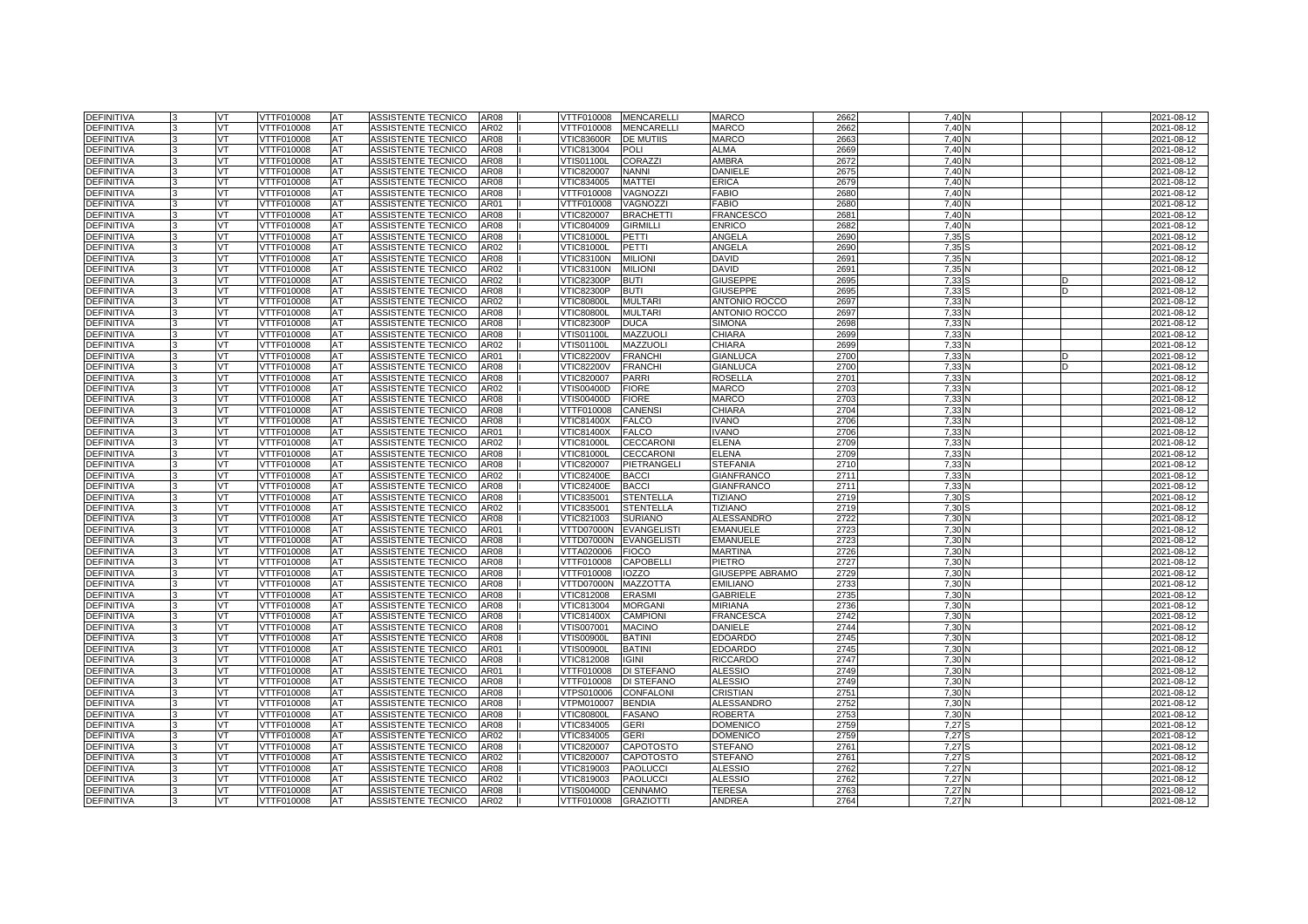| <b>DEFINITIVA</b> | VT  | VTTF010008 | <b>AT</b> | ASSISTENTE TECNICO        | AR08             | VTTF010008        | <b>GRAZIOTTI</b>    | ANDREA              | 2764    | 7,27N |   | 2021-08-12       |
|-------------------|-----|------------|-----------|---------------------------|------------------|-------------------|---------------------|---------------------|---------|-------|---|------------------|
| <b>DEFINITIVA</b> | VT  | VTTF010008 | AT        | ASSISTENTE TECNICO        | AR08             | /TIS00900L        | <b>BICOCCHI</b>     | <b>GIORGIO</b>      | 2769    | 7,22  |   | 2021-08-12       |
| <b>DEFINITIVA</b> | VT. | VTTF010008 | AT        | ASSISTENTE TECNICO        | AR02             | √TIS00900L        | <b>BICOCCHI</b>     | <b>GIORGIO</b>      | 2769    | 7,22  |   | 2021-08-12       |
| <b>DEFINITIVA</b> | VT  | VTTF010008 | AT        | ASSISTENTE TECNICO        | AR08             | √TIS00900L        | <b>ZEPPA</b>        | DAVID               | 2770    | 7,22N |   | 2021-08-12       |
| <b>DEFINITIVA</b> | VT  | VTTF010008 | AT        | ASSISTENTE TECNICO        | AR08             | √TIC80800L        | VADALA              | <b>CLAUDIO</b>      | 2771    | 7,20  |   | 2021-08-12       |
| <b>DEFINITIVA</b> | VT  | VTTF010008 | AT        | ASSISTENTE TECNICO        | AR02             | VTTF010008        | <b>ATZORI</b>       | <b>SILVIO</b>       | 2772    | 7,20  |   | 2021-08-12       |
| <b>DEFINITIVA</b> | VT. | VTTF010008 | AT        | ASSISTENTE TECNICO        | AR08             | VTTF010008        | <b>ATZORI</b>       | <b>SILVIO</b>       | 2772    | 7,20  |   | 2021-08-12       |
| <b>DEFINITIVA</b> | VT  | VTTF010008 | AT        | ASSISTENTE TECNICO        | AR08             | √TIS00900L        | <b>BIONDI</b>       | <b>ROBERTO</b>      | 2780    | 7,20  |   | 2021-08-12       |
| <b>DEFINITIVA</b> | VT  | VTTF010008 | AT        | ASSISTENTE TECNICO        | AR02             | √TIS00900L        | <b>BIONDI</b>       | ROBERTO             | 2780    | 7,20  |   | 2021-08-12       |
| <b>DEFINITIVA</b> | VT  | VTTF010008 | AT        | ASSISTENTE TECNICO        | <b>AR08</b>      | <b>VTIC82800T</b> | <b>BRUNI</b>        | <b>FRANCESCO</b>    | 2782    | 7,20  |   | 2021-08-12       |
| <b>DEFINITIVA</b> | VT  | VTTF010008 | AT        | ASSISTENTE TECNICO        | AR08             | VTTA020006        | <b>LUONGO</b>       | <b>FRANCESCO</b>    | 2786    | 7,20  |   | 2021-08-12       |
| <b>DEFINITIVA</b> | VT  | VTTF010008 | AT        | ASSISTENTE TECNICO        | AR01             | /TTA020006        | <b>LUONGO</b>       | FRANCESCO           | 2786    | 7,20  |   | 2021-08-12       |
| DEFINITIVA        | VT  | VTTF010008 | AT        | ASSISTENTE TECNICO        | AR08             | VTIC82900N        | <b>MAROTTA</b>      | <b>PAOLINO</b>      | 278     | 7,20  |   | 2021-08-12       |
| <b>DEFINITIVA</b> | VT  | VTTF010008 | AT        | ASSISTENTE TECNICO        | AR08             | √TIC81000L        | <b>RICCI</b>        | TATIANA             | 2788    | 7,20  |   | 2021-08-12       |
| <b>DEFINITIVA</b> | VT  | VTTF010008 | AT        | ASSISTENTE TECNICO        | AR08             | VTIC82400E        | <b>FILIPPINI</b>    | <b>GIANPAOLO</b>    | 2789    | 7,20  |   | 2021-08-12       |
| <b>DEFINITIVA</b> | VT  | VTTF010008 | AT        | ASSISTENTE TECNICO        | <b>AR08</b>      | VTTF010008        | <b>SERNACCHIOLI</b> | <b>SIMONE</b>       | 279     | 7,20  |   | 2021-08-12       |
| <b>DEFINITIVA</b> | VT  | VTTF010008 | AT        | ASSISTENTE TECNICO        | AR02             | VTTF010008        | <b>SERNACCHIOLI</b> | <b>SIMONE</b>       | 2790    | 7,20  |   | 2021-08-12       |
| <b>DEFINITIVA</b> | VT  | VTTF010008 | AT        | ASSISTENTE TECNICO        | AR08             | VTTF010008        | SAVI                | <b>GIUSEPPE</b>     | 2791    | 7,20  |   | 2021-08-12       |
| <b>DEFINITIVA</b> | VT  | VTTF010008 | AT        | ASSISTENTE TECNICO        | AR02             | VTTF010008        | SAVI                | <b>GIUSEPPE</b>     | 279'    | 7,20  |   | 2021-08-12       |
| <b>DEFINITIVA</b> | VT  | VTTF010008 | AT        | ASSISTENTE TECNICO        | AR01             | VTTF010008        | SAVI                | <b>GIUSEPPE</b>     | 2791    | 7,20  |   | 2021-08-12       |
| <b>DEFINITIVA</b> | VT  | VTTF010008 | AT        | ASSISTENTE TECNICO        | AR01             | √TIS00800R        | <b>SERAFINI</b>     | MATTEO              | 2794    | 7,20  |   | 2021-08-12       |
| <b>DEFINITIVA</b> | VT  | VTTF010008 | AT        | ASSISTENTE TECNICO        | AR01             | √TIS00800R        | <b>GUAGLIARDO</b>   | FRANCESCO           | 2795    | 7,20  |   | 2021-08-12       |
| <b>DEFINITIVA</b> | VT  | VTTF010008 | AT        | ASSISTENTE TECNICO        | AR08             | /TPS010006        | <b>FERRARELLI</b>   | ANGELO              | 2796    | 7,20  |   | 2021-08-12       |
| <b>DEFINITIVA</b> | VT  | VTTF010008 | AT        | ASSISTENTE TECNICO        | AR08             | /TIS01100L        | <b>NARDINI</b>      | <b>MICHELA</b>      | 2800    | 7,20  |   | 2021-08-12       |
| <b>DEFINITIVA</b> | VT  | VTTF010008 | AT        | ASSISTENTE TECNICO        | AR08             | <b>VTIC80800L</b> | <b>CERCI</b>        | DAMIANO             | 280     | 7,20  |   | 2021-08-12       |
| DEFINITIVA        | VT  | VTTF010008 | AT        | ASSISTENTE TECNICO        | AR02             | <b>VTIC80800L</b> | <b>CERCI</b>        | DAMIANO             | 280     | 7,20  |   | 2021-08-12       |
| <b>DEFINITIVA</b> | VT  | VTTF010008 | AT        | ASSISTENTE TECNICO        | AR08             | VTIC834005        | <b>LUCIAN</b>       | EONARDO             | 2804    | 7,20  |   | 2021-08-12       |
| DEFINITIVA        | VT  | VTTF010008 | AT        | ASSISTENTE TECNICO        | AR02             | VTIC834005        | <b>LUCIANI</b>      | LEONARDO            | 2804    | 7,20  |   | 2021-08-12       |
| DEFINITIVA        | VT  | VTTF010008 | AT        | ASSISTENTE TECNICO        | AR08             | VTIC813004        | PETTI               | <b>DAMIANO</b>      | 281     | 7,20  |   | 2021-08-12       |
| <b>DEFINITIVA</b> | VT  | VTTF010008 | AT        | ASSISTENTE TECNICO        | AR01             | VTIC813004        | PETTI               | <b>DAMIANO</b>      | 2811    | 7,20  |   | 2021-08-12       |
| <b>DEFINITIVA</b> | VT  | VTTF010008 | AT        | <b>ASSISTENTE TECNICO</b> | AR08             | <b>VTIC82200V</b> | <b>CIUCCIARELLI</b> | LUCA                | 281     | 7,20  |   | 2021-08-12       |
| <b>DEFINITIVA</b> | VT  | VTTF010008 | AT        | ASSISTENTE TECNICO        | AR02             | <b>VTIC82200V</b> | <b>CIUCCIARELLI</b> | LUCA                | 281     | 7,20  |   | 2021-08-12       |
| DEFINITIVA        | VT  | /TTF010008 | AT        | <b>ASSISTENTE TECNICO</b> | AR08             | /TIC834005        | <b>ELENA</b>        | <b>ORENZO</b>       | 2814    | 7,20  |   | 2021-08-12       |
| DEFINITIVA        | VT  | VTTF010008 | AT        | ASSISTENTE TECNICO        | AR02             | VTTF010008        | LOPEZ               | ALESSANDRO          | 2816    | 7,20  |   | 2021-08-12       |
| DEFINITIVA        | VT  | VTTF010008 | AT        | ASSISTENTE TECNICO        | AR08             | VTTD07000N        | DI MARCO            | CHIARA              | 281     | 7,20  |   | 2021-08-12       |
| DEFINITIVA        | VT  | /TTF010008 | AT        | ASSISTENTE TECNICO        | AR <sub>08</sub> | /TIC81700B        | <b>DESANA</b>       | ANDREA              | 2818    | 7,20  |   | 2021-08-12       |
| DEFINITIVA        | VT  | VTTF010008 | AT        | ASSISTENTE TECNICO        | AR02             | VTIC820007        | <b>CONVERS</b>      | PATRIZIC            | 2819    | 7,20  |   | 2021-08-12       |
| DEFINITIVA        | VT  | VTTF010008 | AT        | ASSISTENTE TECNICO        | AR08             | VTIC820007        | <b>CONVERSI</b>     | <b>PATRIZIO</b>     | 2819    | 7,20  |   | 2021-08-12       |
| <b>DEFINITIVA</b> | VT  | VTTF010008 | AT        | ASSISTENTE TECNICO        | AR08             | √TIS00800R        | CARIO               | <b>STEFANO</b>      | $282 -$ | 7,20  |   | 2021-08-12       |
| DEFINITIVA        | VT  | VTTF010008 | AT        | ASSISTENTE TECNICO        | AR01             | VTIS00800R        | CARIO               | <b>STEFANO</b>      | 282     | 7,20  |   | 2021-08-12       |
| <b>DEFINITIVA</b> | VT  | VTTF010008 | AT        | ASSISTENTE TECNICO        | <b>AR08</b>      | <b>VTIC80900C</b> | CATINARI            | CLAUDIO             | 282     | 7,20  |   | 2021-08-12       |
| <b>DEFINITIVA</b> | VT  | /TTF010008 | AT        | ASSISTENTE TECNICO        | AR02             | <b>/TIC80900C</b> | <b>CATINARI</b>     | CLAUDIO             | 2822    | 7,20  |   | 2021-08-12       |
| <b>DEFINITIVA</b> | VT  | VTTF010008 | AT        | ASSISTENTE TECNICO        | AR02             | VTIS00900L        | PELETTI             | <b>STEFANO</b>      | 2825    | 7,20  |   | 2021-08-12       |
| DEFINITIVA        | VT  | VTTF010008 | AT        | ASSISTENTE TECNICO        | AR08             | √TIS00900L        | PELETTI             | <b>STEFANO</b>      | 282     | 7,20  |   | 2021-08-12       |
| <b>DEFINITIVA</b> | VT  | /TTF010008 | AT        | ASSISTENTE TECNICO        | AR01             | /TIS00800R        | <b>IANDOLO</b>      | LUCA                | 2826    | 7,20  |   | 2021-08-12       |
| <b>DEFINITIVA</b> | VT  | VTTF010008 | AT        | ASSISTENTE TECNICO        | AR08             | VTIS00800R        | <b>IANDOLO</b>      | LUCA                | 2826    | 7,20  |   | 2021-08-12       |
| DEFINITIVA        | VT  | VTTF010008 | AT        | ASSISTENTE TECNICO        | AR08             | √TIS01100L        | <b>LENTINI</b>      | <b>MORENO</b>       | 2828    | 7,20  |   | 2021-08-12       |
| <b>DEFINITIVA</b> | VT. | VTTF010008 | AT        | ASSISTENTE TECNICO        | <b>AR08</b>      | <b>VTIC80800L</b> | <b>MARUCCI</b>      | CARLO               | 283     | 7,20  |   | 2021-08-12       |
| <b>DEFINITIVA</b> | VT  | VTTF010008 | AT        | ASSISTENTE TECNICO        | AR01             | VTIS00400D        | <b>PURCHIARONI</b>  | <b>MARCO</b>        | 2834    | 7,20  |   | 2021-08-12       |
| DEFINITIVA        | VT  | VTTF010008 | AT        | ASSISTENTE TECNICO        | AR08             | VTIS00400D        | <b>PURCHIARONI</b>  | <b>MARCO</b>        | 2834    | 7,20  |   | 2021-08-12       |
| <b>DEFINITIVA</b> | VT  | VTTF010008 | AT        | ASSISTENTE TECNICO        | AR08             | VTIC820007        | <b>ANGELUCCI</b>    | <b>CLAUDIA</b>      | 2836    | 7,17  |   | 2021-08-12       |
| <b>DEFINITIVA</b> | VT  | VTTF010008 | AT        | ASSISTENTE TECNICO        | AR02             | VTTD07000N        | <b>MENGHINI</b>     | <b>MASSIMILIANO</b> | 2838    | 7,17  |   | 2021-08-12       |
| DEFINITIVA        | VT  | VTTF010008 | AT        | ASSISTENTE TECNICO        | AR08             | VTTD07000N        | <b>MENGHINI</b>     | MASSIMILIANO        | 2838    | 7,17  |   | 2021-08-12       |
| <b>DEFINITIVA</b> | VT  | VTTF010008 | AT        | ASSISTENTE TECNICO        | AR08             | /TIS01100L        | <b>COLONNELLI</b>   | <b>MIRELLA</b>      | 2839    | 7,17  |   | 2021-08-12       |
| <b>DEFINITIVA</b> | VT  | VTTF010008 | AT        | ASSISTENTE TECNICO        | AR02             | VTIS00400D        | <b>CARLINI</b>      | MICHELE             | 2841    | 7,17  |   | 2021-08-12       |
| DEFINITIVA        | VT  | VTTF010008 | AT        | ASSISTENTE TECNICO        | AR08             | VTIS00400D        | <b>CARLINI</b>      | <b>MICHELE</b>      | 284     | 7,17  |   | $2021 - 08 - 12$ |
| <b>DEFINITIVA</b> | VT  | VTTF010008 | AT        | ASSISTENTE TECNICO        | AR01             | VTIS01200C        | <b>PECORELLI</b>    | <b>DIEGO</b>        | 2848    | 7.15  |   | 2021-08-12       |
| <b>DEFINITIVA</b> | VT  | VTTF010008 | AT        | ASSISTENTE TECNICO        | AR08             | VTIS01200C        | <b>PECORELL</b>     | <b>DIEGO</b>        | 2848    | 7,15  |   | 2021-08-12       |
| DEFINITIVA        | VT  | VTTF010008 | AT        | ASSISTENTE TECNICO        | AR08             | VTIC819003        | <b>SPADACCIA</b>    | CLAUDIO             | 2849    | 7,15  | D | 2021-08-12       |
| <b>DEFINITIVA</b> | VT  | VTTF010008 | AT        | ASSISTENTE TECNICO        | AR02             | /TIC819003        | <b>SPADACCIA</b>    | <b>CLAUDIO</b>      | 2849    | 7,15  |   | 2021-08-12       |
| <b>DEFINITIVA</b> | VT  | VTTF010008 | AT        | ASSISTENTE TECNICO        | AR08             | √TIC82400E        | <b>GIRALDI</b>      | PAOLA               | 2852    | 7,13  |   | 2021-08-12       |
| DEFINITIVA        | VT  | VTTF010008 | AT        | ASSISTENTE TECNICO        | AR08             | /TMM047008        | <b>FALZINI</b>      | ALESSANDRO          | 285     | 7,13  |   | 2021-08-12       |
| <b>DEFINITIVA</b> | VT  | VTTF010008 | AT        | <b>ASSISTENTE TECNICO</b> | AR02             | /TMM047008        | <b>FALZINI</b>      | ALESSANDRO          | 285     | 7,13  |   | 2021-08-12       |
| <b>DEFINITIVA</b> | VT  | VTTF010008 | AT        | ASSISTENTE TECNICO        | AR01             | VTIC834005        | <b>RICCI</b>        | <b>ENRICO</b>       | 2854    | 7,13  |   | 2021-08-12       |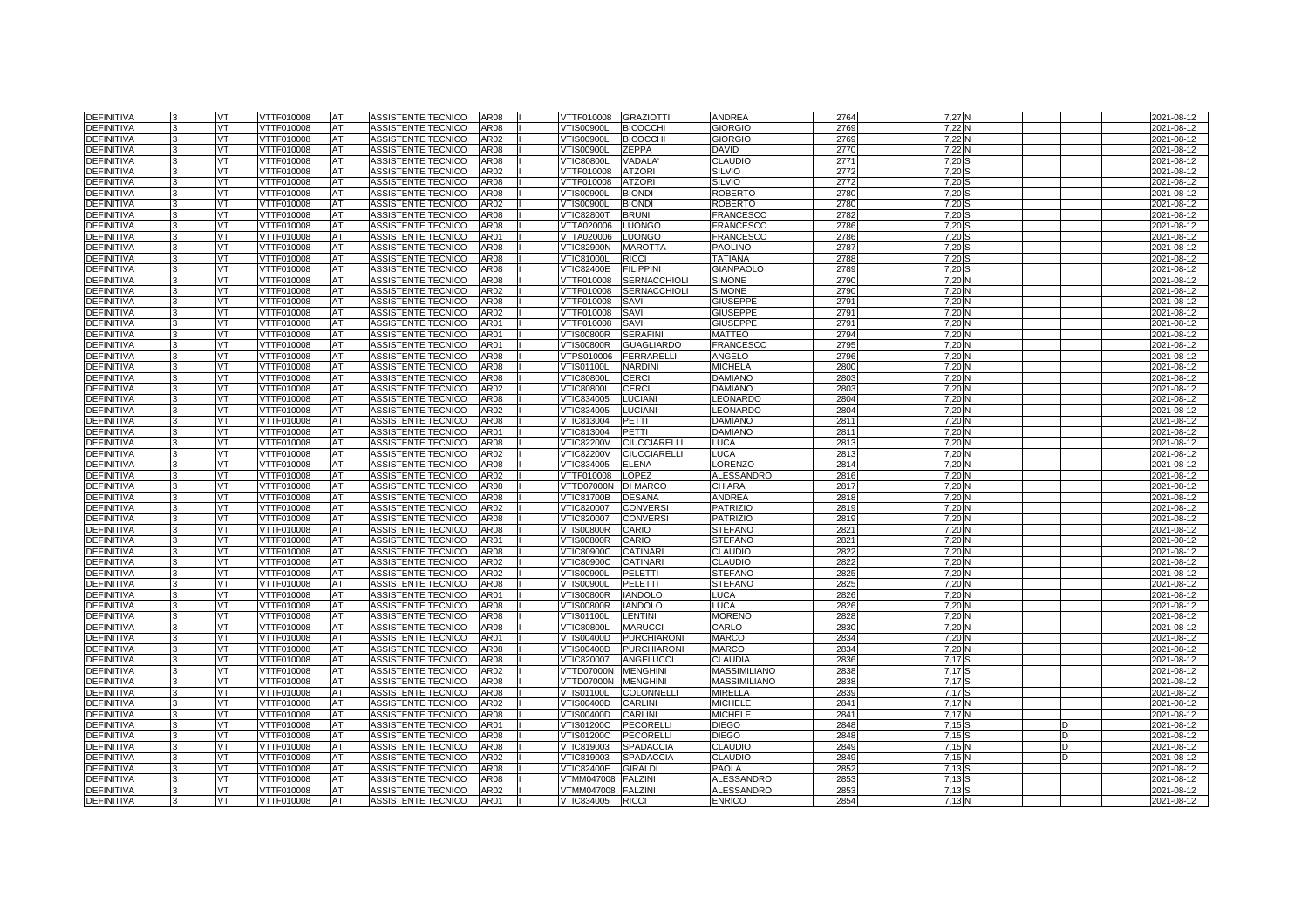| <b>DEFINITIVA</b> |    | VT        | VTTF010008        | <b>AT</b>  | ASSISTENTE TECNICO        | <b>AR08</b> | VTIC834005        | <b>RICCI</b>        | <b>ENRICO</b>     | 2854             | 7,13N             |  | 2021-08-12 |
|-------------------|----|-----------|-------------------|------------|---------------------------|-------------|-------------------|---------------------|-------------------|------------------|-------------------|--|------------|
| <b>DEFINITIVA</b> |    | VT        | VTTF010008        | AT         | ASSISTENTE TECNICO        | AR01        | <b>VTIC81000L</b> | <b>FAIAZZO</b>      | <b>AUGUSTO</b>    | 286'             | 7.10              |  | 2021-08-12 |
| <b>DEFINITIVA</b> |    | VT        | <b>VTTF010008</b> | AT         | <b>ASSISTENTE TECNICO</b> | <b>AR08</b> | <b>VTIC83100N</b> | <b>RANIERI</b>      | <b>MARIO</b>      | 286              | 7.10              |  | 2021-08-12 |
| <b>DEFINITIVA</b> |    | <b>VT</b> | VTTF010008        | <b>AT</b>  | ASSISTENTE TECNICO        | <b>AR08</b> | VTTF010008        | <b>PANELLA</b>      | ENZO              | 286              | 7.10 <sub>1</sub> |  | 2021-08-12 |
| <b>DEFINITIVA</b> |    | VT.       | VTTF010008        | AT         | <b>ASSISTENTE TECNICO</b> | <b>AR08</b> | <b>VTIS00800R</b> | <b>LEO</b>          | <b>DANIELE</b>    | 2869             | 7.10              |  | 2021-08-12 |
| <b>DEFINITIVA</b> |    | VT        | VTTF010008        | AT         | ASSISTENTE TECNICO        | <b>AR08</b> | VTIC820007        | <b>PAOLETTI</b>     | <b>ILARIA</b>     | 287              | 7.10              |  | 2021-08-12 |
| <b>DEFINITIVA</b> |    | VT.       | VTTF010008        | <b>AT</b>  | ASSISTENTE TECNICO        | <b>AR08</b> | VTIC820007        | PERUZZI             | MARCO             | 2874             | 7.10 <sub>1</sub> |  | 2021-08-12 |
| <b>DEFINITIVA</b> |    | VT.       | VTTF010008        | AT         | <b>ASSISTENTE TECNICO</b> | AR08        | VTIS00900L        | <b>MECALI</b>       | <b>ELEONORA</b>   | 2875             | 7.10              |  | 2021-08-12 |
| <b>DEFINITIVA</b> |    | VT        | VTTF010008        | AT         | ASSISTENTE TECNICO        | AR08        | <b>VTIC83100N</b> | <b>TABORR</b>       | <b>GIANLUCA</b>   | 2876             | 7.10              |  | 2021-08-12 |
| <b>DEFINITIVA</b> |    | VT        | VTTF010008        | AT         | ASSISTENTE TECNICO        | AR02        | <b>VTIC82400E</b> | <b>MARIOTTI</b>     | <b>FABRIZIO</b>   | 2878             | 7.10              |  | 2021-08-12 |
| DEFINITIVA        |    | VT        | <b>VTTF010008</b> | <b>IAT</b> | <b>ASSISTENTE TECNICO</b> | <b>AR08</b> | <b>VTIC82400E</b> | <b>MARIOTTI</b>     | <b>FABRIZIO</b>   | 2878             | 7.10              |  | 2021-08-12 |
| <b>DEFINITIVA</b> |    | VT        | VTTF010008        | AT         | ASSISTENTE TECNICO        | <b>AR08</b> | /TIC82200V        | CAPONERO            | <b>EDERICO</b>    | 2879             | 7,10              |  | 2021-08-12 |
| <b>DEFINITIVA</b> |    | VT.       | VTTF010008        | AT         | ASSISTENTE TECNICO        | AR01        | <b>VTIC82200V</b> | <b>CAPONERO</b>     | <b>FEDERICO</b>   | 2879             | 7.10              |  | 2021-08-12 |
| <b>DEFINITIVA</b> |    | VT        | VTTF010008        | AT         | ASSISTENTE TECNICO        | <b>AR08</b> | VTIC835001        | <b>RICCIOTTI</b>    | PASQUALE          | 288 <sup>°</sup> | 7.10              |  | 2021-08-12 |
| <b>DEFINITIVA</b> |    | VT        | VTTF010008        | AT         | ASSISTENTE TECNICO        | AR08        | VTTA020006        | SILI                | <b>RICCARDO</b>   | 2882             | 7,10              |  | 2021-08-12 |
| <b>DEFINITIVA</b> |    | <b>VT</b> | VTTF010008        | AT         | ASSISTENTE TECNICO        | <b>AR08</b> | <b>VTIC80100T</b> | <b>DI FRANCESCO</b> | <b>ELISA</b>      | 2884             | 7.10              |  | 2021-08-12 |
| DEFINITIVA        |    | VT        | VTTF010008        | <b>AT</b>  | ASSISTENTE TECNICO        | AR02        | <b>VTIC82200V</b> | <b>PIZZI</b>        | <b>GIUSEPPE</b>   | 2885             | 7.10              |  | 2021-08-12 |
| <b>DEFINITIVA</b> |    | VT.       | VTTF010008        | AT         | ASSISTENTE TECNICO        | AR08        | <b>VTIC82200V</b> | PIZZI               | <b>GIUSEPPE</b>   | 2885             | 7,10              |  | 2021-08-12 |
| <b>DEFINITIVA</b> |    | VT.       | VTTF010008        | <b>AT</b>  | ASSISTENTE TECNICO        | AR08        | VTTF010008        | <b>NAPOLITANO</b>   | <b>NICOLA</b>     | 2886             | 7.10              |  | 2021-08-12 |
| <b>DEFINITIVA</b> |    | VT        | VTTF010008        | AT         | ASSISTENTE TECNICO        | AR02        | VTTF010008        | NAPOLITANO          | <b>NICOLA</b>     | 2886             | 7.10              |  | 2021-08-12 |
| <b>DEFINITIVA</b> |    | VT        | VTTF010008        | AT         | ASSISTENTE TECNICO        | AR02        | <b>VTIC82200V</b> | <b>TONDI</b>        | <b>ERDINANDO</b>  | 2887             | 7,10              |  | 2021-08-12 |
| <b>DEFINITIVA</b> |    | VT        | VTTF010008        | AT         | ASSISTENTE TECNICO        | AR08        | <b>VTIC82200V</b> | <b>TONDI</b>        | <b>FERDINANDO</b> | 2887             | 7.10              |  | 2021-08-12 |
| DEFINITIVA        |    | VT        | VTTF010008        | AT         | ASSISTENTE TECNICO        | AR02        | VTTA020006        | LATTANZI            | GABRIELE          | 289              | 7.05              |  | 2021-08-12 |
| <b>DEFINITIVA</b> |    | VT        | VTTF010008        | AT         | ASSISTENTE TECNICO        | AR08        | VTTA020006        | LATTANZI            | GABRIELE          | 289              | 7,05              |  | 2021-08-12 |
| <b>DEFINITIVA</b> |    | VT.       | VTTF010008        | AT         | ASSISTENTE TECNICO        | AR08        | VTTA020006        | ARCANGEL            | <b>ENRICA</b>     | 289              | 7.05              |  | 2021-08-12 |
| <b>DEFINITIVA</b> |    | VT.       | VTTF010008        | AT         | ASSISTENTE TECNICO        | AR08        | <b>VTIC83100N</b> | PIERMARIA           | <b>FABRIZIO</b>   | 2898             | 7 S               |  | 2021-08-12 |
| <b>DEFINITIVA</b> |    | VT        | VTTF010008        | AT         | ASSISTENTE TECNICO        | AR02        | <b>VTIC83100N</b> | PIERMARIA           | <b>FABRIZIO</b>   | 2898             | 7S                |  | 2021-08-12 |
| <b>DEFINITIVA</b> | l3 | VT        | VTTF010008        | AT         | ASSISTENTE TECNICO        | AR08        | VTIS00400D        | <b>GRASSELLI</b>    | <b>SIMONE</b>     | 289              | 7S                |  | 2021-08-12 |
| DEFINITIVA        |    | VT        | VTTF010008        | AT         | ASSISTENTE TECNICO        | AR02        | /TIS00400D        | <b>GRASSELLI</b>    | <b>SIMONE</b>     | 2899             | 7S                |  | 2021-08-12 |
| <b>DEFINITIVA</b> |    | VT        | VTTF010008        | AT         | ASSISTENTE TECNICO        | AR08        | VTIC812008        | <b>BRACCINI</b>     | <b>SARA</b>       | 2902             | 7S                |  | 2021-08-12 |
| <b>DEFINITIVA</b> |    | <b>VT</b> | VTTF010008        | AT         | ASSISTENTE TECNICO        | AR02        | VTIC812008        | <b>BRACCINI</b>     | <b>SARA</b>       | 2902             | 7S                |  | 2021-08-12 |
| <b>DEFINITIVA</b> |    | VT.       | VTTF010008        | AT         | ASSISTENTE TECNICO        | AR08        | <b>VTIC82800T</b> | <b>DI VITA</b>      | <b>GIUSEPPINA</b> | 2903             | 7S                |  | 2021-08-12 |
| DEFINITIVA        |    | VT        | VTTF010008        | AT         | ASSISTENTE TECNICO        | AR01        | <b>VTIC80100T</b> | <b>CENTO</b>        | <b>IDANO</b>      | 2904             | 7 S               |  | 2021-08-12 |
| DEFINITIVA        |    | VT        | VTTF010008        | AT         | ASSISTENTE TECNICO        | AR08        | <b>VTIC80100T</b> | <b>CENTO</b>        | <b>LIDANO</b>     | 2904             | 7S                |  | 2021-08-12 |
| DEFINITIVA        |    | VT        | VTTF010008        | AT         | ASSISTENTE TECNICO        | AR08        | VTTF010008        | <b>BUZI</b>         | <b>ENRICO</b>     | 2906             | 7S                |  | 2021-08-12 |
| <b>DEFINITIVA</b> |    | VT        | VTTF010008        | AT         | ASSISTENTE TECNICO        | AR02        | <b>/TTF010008</b> | <b>BUZI</b>         | <b>ENRICO</b>     | 2906             | 7S                |  | 2021-08-12 |
| <b>DEFINITIVA</b> |    | VT        | VTTF010008        | AT         | ASSISTENTE TECNICO        | <b>AR08</b> | VTIS00400D        | <b>MASTROIANNI</b>  | <b>FELICIA</b>    | 2910             | 7S                |  | 2021-08-12 |
| <b>DEFINITIVA</b> |    | VT.       | VTTF010008        | AT         | ASSISTENTE TECNICO        | AR08        | VTIC833009        | <b>ANGELONI</b>     | <b>FRANCESCO</b>  | 2913             | 7S                |  | 2021-08-12 |
| <b>DEFINITIVA</b> |    | VT        | <b>/TTF010008</b> | AT         | ASSISTENTE TECNICO        | AR08        | <b>/TIC82200V</b> | <b>PORRI</b>        | <b>GIANLUCA</b>   | 2916             | 7S                |  | 2021-08-12 |
| <b>DEFINITIVA</b> |    | VT        | VTTF010008        | AT         | ASSISTENTE TECNICO        | AR02        | <b>VTIC82200V</b> | <b>PORRI</b>        | <b>GIANLUCA</b>   | 2916             | 7S                |  | 2021-08-12 |
| <b>DEFINITIVA</b> |    | VT        | VTTF010008        | AT         | ASSISTENTE TECNICO        | AR08        | VTIC804009        | CANNUCCIARI         | <b>ROBERTO</b>    | 2919             | 7S                |  | 2021-08-12 |
| <b>DEFINITIVA</b> |    | VT        | /TTF010008        | AT         | ASSISTENTE TECNICO        | AR02        | /TIC804009        | <b>CANNUCCIARI</b>  | ROBERTO           | 2919             | 7S                |  | 2021-08-12 |
| DEFINITIVA        |    | VT.       | VTTF010008        | AT         | ASSISTENTE TECNICO        | <b>AR08</b> | VTTF010008        | CAROLEO             | <b>MIRKO</b>      | 292              | 7S                |  | 2021-08-12 |
| DEFINITIVA        |    | VT        | VTTF010008        | AT         | ASSISTENTE TECNICO        | AR02        | VTTF010008        | CAROLEO             | <b>MIRKO</b>      | 292              | 7S                |  | 2021-08-12 |
| <b>DEFINITIVA</b> |    | VT        | VTTF010008        | AT         | ASSISTENTE TECNICO        | AR02        | √TIS00800R        | <b>MARCUCCI</b>     | PAOLO             | 2922             | 7S                |  | 2021-08-12 |
| <b>DEFINITIVA</b> |    | VT        | VTTF010008        | <b>AT</b>  | ASSISTENTE TECNICO        | <b>AR08</b> | <b>VTIS00800R</b> | <b>MARCUCCI</b>     | <b>PAOLO</b>      | 2922             | 7S                |  | 2021-08-12 |
| <b>DEFINITIVA</b> |    | VT        | VTTF010008        | <b>AT</b>  | ASSISTENTE TECNICO        | AR08        | √TIS00900L        | <b>PESCATORI</b>    | <b>FEDERICA</b>   | 2924             | 7 S               |  | 2021-08-12 |
| <b>DEFINITIVA</b> |    | VT        | VTTF010008        | AT         | <b>ASSISTENTE TECNICO</b> | AR08        | /TIC804009        | <b>SOLA</b>         | TERESA            | 2928             | 7S                |  | 2021-08-12 |
| <b>DEFINITIVA</b> |    | VT        | VTTF010008        | AT         | ASSISTENTE TECNICO        | AR02        | VTIC813004        | <b>SOLDINI</b>      | <b>ERMANNO</b>    | 2932             | 7S                |  | 2021-08-12 |
| <b>DEFINITIVA</b> |    | VT.       | VTTF010008        | AT         | ASSISTENTE TECNICO        | AR08        | VTIC813004        | <b>SOLDINI</b>      | <b>ERMANNO</b>    | 2932             | 7S                |  | 2021-08-12 |
| <b>DEFINITIVA</b> |    | VT        | VTTF010008        | AT         | ASSISTENTE TECNICO        | AR08        | VTIC834005        | <b>PEPPON</b>       | ROBERTO           | 2934             | 7N                |  | 2021-08-12 |
| DEFINITIVA        |    | VT        | VTTF010008        | AT         | ASSISTENTE TECNICO        | AR02        | VTIC834005        | <b>PEPPON</b>       | <b>ROBERTO</b>    | 2934             | <b>7N</b>         |  | 2021-08-12 |
| DEFINITIVA        |    | VT        | VTTF010008        | AT         | ASSISTENTE TECNICO        | AR08        | VTIC812008        | <b>DE ANGELIS</b>   | CHRISTIAN         | 2936             | 7 N               |  | 2021-08-12 |
| <b>DEFINITIVA</b> |    | VT        | VTTF010008        | AT         | ASSISTENTE TECNICO        | AR08        | /TIS007001        | <b>DELMIRAN</b>     | FRANCESCO         | 2937             | 7N                |  | 2021-08-12 |
| <b>DEFINITIVA</b> |    | VT        | VTTF010008        | AT         | ASSISTENTE TECNICO        | AR02        | VTIS007001        | <b>DELMIRANI</b>    | <b>FRANCESCO</b>  | 2937             | 7N                |  | 2021-08-12 |
| DEFINITIVA        |    | VT        | VTTF010008        | AT         | ASSISTENTE TECNICO        | AR08        | VTIC81400X        | <b>CIAVATTA</b>     | DANIELE           | 2939             | 7 N               |  | 2021-08-12 |
| <b>DEFINITIVA</b> |    | VT        | VTTF010008        | AT         | ASSISTENTE TECNICO        | AR01        | VTIC81400X        | <b>CIAVATTA</b>     | DANIELE           | 2939             | 7N                |  | 2021-08-12 |
| <b>DEFINITIVA</b> |    | VT        | VTTF010008        | AT         | ASSISTENTE TECNICO        | AR08        | VTIC81600G        | <b>FIDANZA</b>      | <b>RICCARDO</b>   | 294              | <b>7N</b>         |  | 2021-08-12 |
| DEFINITIVA        |    | VT        | VTTF010008        | AT         | ASSISTENTE TECNICO        | AR02        | VTTF010008        | <b>RICCI</b>        | ADRIAN            | 2944             | 7N                |  | 2021-08-12 |
| <b>DEFINITIVA</b> |    | VT        | VTTF010008        | AT         | ASSISTENTE TECNICO        | AR08        | <b>/TTF010008</b> | <b>RICCI</b>        | ADRIAN            | 2944             | 7N                |  | 2021-08-12 |
| <b>DEFINITIVA</b> |    | VT        | VTTF010008        | AT         | ASSISTENTE TECNICO        | AR08        | √TPS010006        | <b>VECCHIONI</b>    | SOFIA             | 2945             | 7 N               |  | 2021-08-12 |
| DEFINITIVA        |    | VT        | VTTF010008        | AT         | ASSISTENTE TECNICO        | AR02        | /TIS00400D        | <b>ZOCCHI</b>       | MANUEL            | 2946             | 7 N               |  | 2021-08-12 |
| DEFINITIVA        |    | VT        | VTTF010008        | AT         | ASSISTENTE TECNICO        | AR08        | <b>VTIC83100N</b> | PROIETTI PALOMBI    | <b>ALESSIA</b>    | 2947             | 7N                |  | 2021-08-12 |
| <b>DEFINITIVA</b> | 3  | VT        | VTTF010008        | <b>AT</b>  | ASSISTENTE TECNICO        | AR08        | VTIS01100L        | <b>FIRMANI</b>      | LEONARDO          | 2948             | 7 N               |  | 2021-08-12 |
|                   |    |           |                   |            |                           |             |                   |                     |                   |                  |                   |  |            |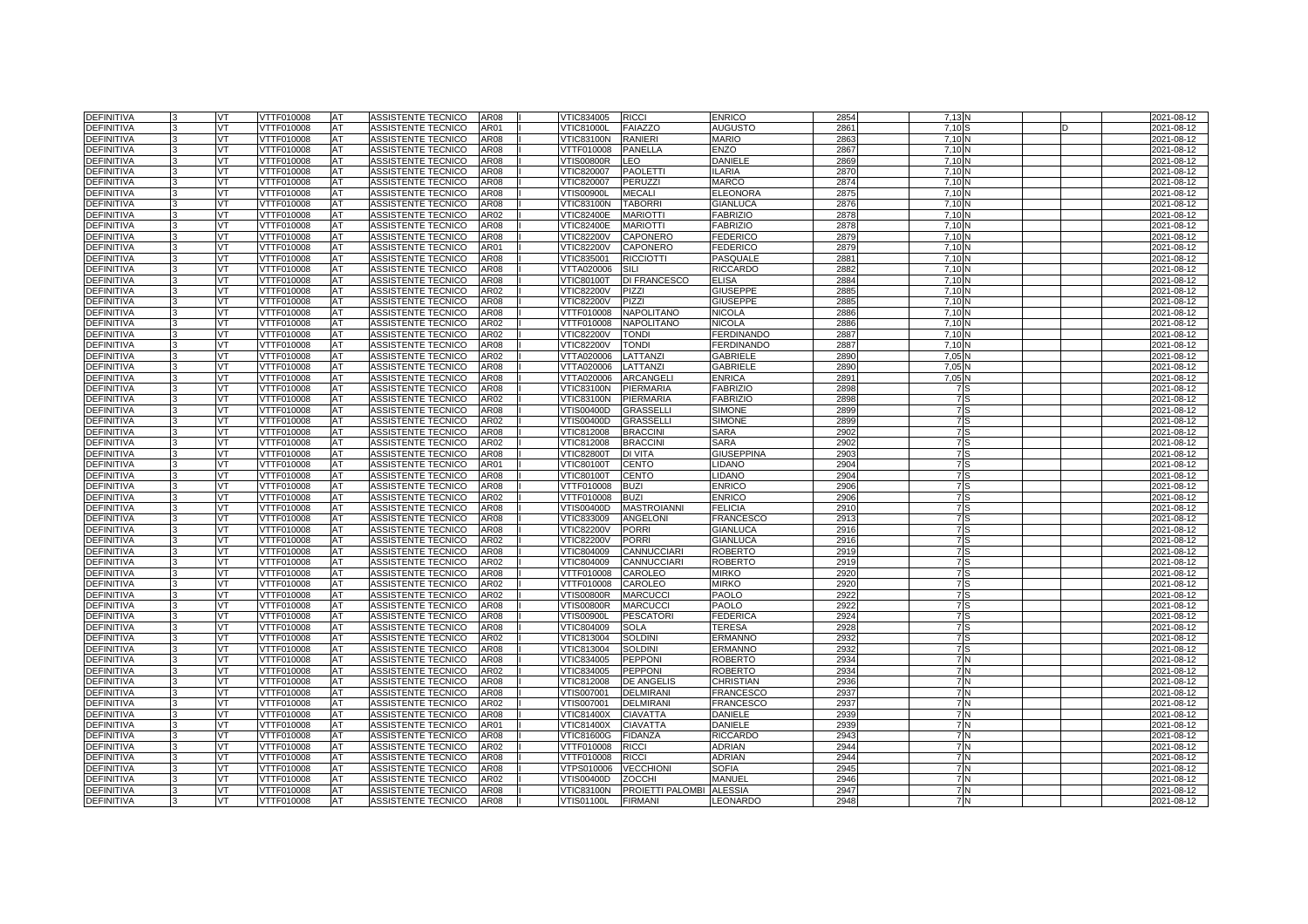| <b>DEFINITIVA</b> |    | VT        | VTTF010008               | <b>AT</b> | ASSISTENTE TECNICO        | AR08        | <b>VTIC80900C</b> | <b>DIPIETRO</b>    | MATTIA            | 2949    | 7N               |  | 2021-08-12 |
|-------------------|----|-----------|--------------------------|-----------|---------------------------|-------------|-------------------|--------------------|-------------------|---------|------------------|--|------------|
| DEFINITIVA        |    | VT        | VTTF010008               | AT        | ASSISTENTE TECNICO        | AR08        | √TIC80100T        | <b>BANDIERA</b>    | GIORGIA           | 295     | 7N               |  | 2021-08-12 |
| <b>DEFINITIVA</b> |    | VT.       | VTTF010008               | AT        | ASSISTENTE TECNICO        | AR08        | √TIS00900L        | <b>NAMI</b>        | <b>GIANMARCO</b>  | 295     | 7 N              |  | 2021-08-12 |
| DEFINITIVA        |    | <b>VT</b> | VTTF010008               | AT        | ASSISTENTE TECNICO        | AR08        | VTPS010006        | <b>VITALIANO</b>   | <b>EMANUELE</b>   | 2954    | <b>7N</b>        |  | 2021-08-12 |
| DEFINITIVA        |    | VT        | VTTF010008               | AT        | ASSISTENTE TECNICO        | AR08        | √TIS007001        | <b>PERCOSSI</b>    | DANIELE           | 2955    | 7N               |  | 2021-08-12 |
| <b>DEFINITIVA</b> |    | VT        | VTTF010008               | AT        | ASSISTENTE TECNICO        | AR08        | VTIC804009        | <b>GIRMILLI</b>    | ALESSANDRO        | 2956    | <b>7N</b>        |  | 2021-08-12 |
| <b>DEFINITIVA</b> |    | VT.       | VTTF010008               | AT        | ASSISTENTE TECNICO        | AR02        | <b>VTIC82200V</b> | <b>PARIS</b>       | <b>EMILIANO</b>   | 2957    | 7N               |  | 2021-08-12 |
| DEFINITIVA        |    | VT.       | VTTF010008               | AT        | ASSISTENTE TECNICO        | AR08        | <b>VTIC82200V</b> | <b>PARIS</b>       | <b>EMILIANO</b>   | 295     | $\overline{7}$ N |  | 2021-08-12 |
| <b>DEFINITIVA</b> |    | VT        | VTTF010008               | AT        | ASSISTENTE TECNICO        | AR08        | VTPS010006        | COZZOLINO          | IVAN              | 2960    | 7 N              |  | 2021-08-12 |
| <b>DEFINITIVA</b> |    | VT        | VTTF010008               | AT        | ASSISTENTE TECNICO        | AR01        | VTPS010006        | COZZOLINO          | <b>IVAN</b>       | 2960    | <b>7N</b>        |  | 2021-08-12 |
| DEFINITIVA        |    | VT        | VTTF010008               | <b>AT</b> | ASSISTENTE TECNICO        | <b>AR08</b> | VTIC83600R        | <b>LEONI</b>       | <b>ORENZO</b>     | 296'    | 7 N              |  | 2021-08-12 |
| <b>DEFINITIVA</b> |    | VT        | VTTF010008               | AT        | ASSISTENTE TECNICO        | AR08        | <b>/TIC83600R</b> | <b>GIULIANI</b>    | ROBERTA           | 2969    | 7N               |  | 2021-08-12 |
| DEFINITIVA        |    | VT        | VTTF010008               | AT        | ASSISTENTE TECNICO        | AR02        | VTTF010008        | <b>CROCICCHIA</b>  | <b>MAURIZIO</b>   | 297     | 7N               |  | 2021-08-12 |
| <b>DEFINITIVA</b> |    | VT        | VTTF010008               | AT        | ASSISTENTE TECNICO        | AR08        | VTTF010008        | <b>CROCICCHIA</b>  | <b>MAURIZIO</b>   | 297     | 7 N              |  | 2021-08-12 |
| <b>DEFINITIVA</b> |    | VT        | VTTF010008               | AT        | ASSISTENTE TECNICO        | AR08        | VTIC821003        | <b>STEFANI</b>     | <b>GLORIA</b>     | 2972    | 7N               |  | 2021-08-12 |
| <b>DEFINITIVA</b> |    | VT        | VTTF010008               | AT        | ASSISTENTE TECNICO        | AR02        | VTIC821003        | <b>STEFANI</b>     | <b>GLORIA</b>     | 2972    | <b>7N</b>        |  | 2021-08-12 |
| DEFINITIVA        |    | VT        | VTTF010008               | AT        | ASSISTENTE TECNICO        | AR08        | VTIC805005        | <b>GUIDOLOTTI</b>  | <b>GIANMARCO</b>  | 2975    | 7 N              |  | 2021-08-12 |
| <b>DEFINITIVA</b> |    | VT        | VTTF010008               | AT        | ASSISTENTE TECNICO        | AR01        | VTIC805005        | <b>GUIDOLOTTI</b>  | <b>GIANMARCO</b>  | 2975    | 7 N              |  | 2021-08-12 |
| <b>DEFINITIVA</b> |    | VT        | VTTF010008               | AT        | ASSISTENTE TECNICO        | AR02        | VTTF010008        | <b>BIAGINI</b>     | <b>GIOVANNI</b>   | 2977    | 7N               |  | 2021-08-12 |
| DEFINITIVA        |    | VT        | VTTF010008               | AT        | ASSISTENTE TECNICO        | AR08        | VTTF010008        | <b>BIAGINI</b>     | <b>GIOVANNI</b>   | 2977    | 7N               |  | 2021-08-12 |
| <b>DEFINITIVA</b> |    | VT        | VTTF010008               | AT        | ASSISTENTE TECNICO        | AR02        | VTIC813004        | <b>POLEGGI</b>     | ANGELO            | 2978    | 7N               |  | 2021-08-12 |
| DEFINITIVA        |    | VT        | VTTF010008               | AT        | ASSISTENTE TECNICO        | AR08        | VTIC813004        | <b>POLEGGI</b>     | ANGELO            | 2978    | 7 N              |  | 2021-08-12 |
| DEFINITIVA        |    | VT        | VTTF010008               | AT        | ASSISTENTE TECNICO        | AR08        | /TIS01100L        | <b>GINANNESCHI</b> | <b>GIACOMO</b>    | 2979    | 7 N              |  | 2021-08-12 |
| <b>DEFINITIVA</b> |    | VT        | VTTF010008               | AT        | ASSISTENTE TECNICO        | AR01        | VTTF010008        | <b>CECCHINI</b>    | <b>MICHELE</b>    | 298     | 7N               |  | 2021-08-12 |
| <b>DEFINITIVA</b> |    | VT        | VTTF010008               | AT        | ASSISTENTE TECNICO        | AR08        | VTTF010008        | <b>CECCHINI</b>    | MICHELE           | 298     | 7 N              |  | 2021-08-12 |
| DEFINITIVA        |    | VT        | VTTF010008               | AT        | ASSISTENTE TECNICO        | AR08        | VTTD07000N        | <b>DI FIORE</b>    | <b>GIOVANNI</b>   | 2986    | 7 N              |  | 2021-08-12 |
| DEFINITIVA        |    | VT        | VTTF010008               | AT        | ASSISTENTE TECNICO        | AR02        | VTTD07000N        | <b>DI FIORE</b>    | <b>GIOVANNI</b>   | 2986    | 7N               |  | 2021-08-12 |
| DEFINITIVA        | ıз | VT        | VTTF010008               | AT        | ASSISTENTE TECNICO        | AR08        | <b>VTIC82200V</b> | <b>D'ARCANGELI</b> | ALESSANDRO        | 298     | 7 N              |  | 2021-08-12 |
| <b>DEFINITIVA</b> |    | VT        | VTTF010008               | AT        | ASSISTENTE TECNICO        | <b>AR08</b> | /TIS001002        | QUONDAM            | LUCA              | 2990    | 7 N              |  | 2021-08-12 |
|                   |    |           |                          |           |                           |             |                   | <b>VINCENZO</b>    |                   |         |                  |  |            |
| DEFINITIVA        |    | VT        | VTTF010008               | ΙAΤ       | ASSISTENTE TECNICO        | AR08        | VTPS010006        | <b>BOCCI</b>       | <b>ALESSANDRO</b> | 2991    | 7 N              |  | 2021-08-12 |
| DEFINITIVA        |    | VT        | VTTF010008               | AT        | ASSISTENTE TECNICO        | AR02        | VTIC805005        | <b>BONUCCI</b>     | <b>EMANUELE</b>   | 2993    | 7 N              |  | 2021-08-12 |
| <b>DEFINITIVA</b> |    | VT        | /TTF010008               | AT        | <b>ASSISTENTE TECNICO</b> | AR08        | /TIC805005        | <b>BONUCCI</b>     | EMANUELE          | 2993    | 7 N              |  | 2021-08-12 |
| <b>DEFINITIVA</b> |    | VT        | VTTF010008               | AT        | ASSISTENTE TECNICO        | AR02        | VTTF010008        | <b>TANA</b>        | <b>OMAR</b>       | 2996    | 7 N              |  | 2021-08-12 |
| <b>DEFINITIVA</b> |    | VT        | VTTF010008               | AT        | ASSISTENTE TECNICO        | AR08        | VTTF010008        | <b>TANA</b>        | OMAR              | 2996    | 7 N              |  | 2021-08-12 |
| DEFINITIVA        |    | VT        | /TTF010008               | AT        | ASSISTENTE TECNICO        | AR02        | /TIC834005        | <b>MANINI</b>      | DANIELE           | 2997    | 7 N              |  | 2021-08-12 |
| <b>DEFINITIVA</b> |    | VT        | VTTF010008               | AT        | ASSISTENTE TECNICO        | AR08        | VTIC834005        | <b>MANINI</b>      | DANIELE           | 2997    | 7 N              |  | 2021-08-12 |
| DEFINITIVA        |    | VT        | VTTF010008               | AT        | ASSISTENTE TECNICO        | AR02        | VTIC81400X        | <b>MIGNACCA</b>    | ALESSANDRO        | 3003    | 7N               |  | 2021-08-12 |
| <b>DEFINITIVA</b> |    | VT        | VTTF010008               | AT        | ASSISTENTE TECNICO        | AR08        | VTIC81400X        | <b>MIGNACCA</b>    | <b>ALESSANDRO</b> | 3003    | 7 N              |  | 2021-08-12 |
| <b>DEFINITIVA</b> |    | VT        | VTTF010008               | AT        | ASSISTENTE TECNICO        | AR02        | VTTA020006        | DI CORI            | SILVIA            | 3004    | 7 N              |  | 2021-08-12 |
| <b>DEFINITIVA</b> |    | VT        | VTTF010008               | AT        | ASSISTENTE TECNICO        | <b>AR08</b> | VTTA020006        | DI CORI            | SILVIA            | 3004    | 7 N              |  | 2021-08-12 |
| <b>DEFINITIVA</b> |    | VT        | /TTF010008               | AT        | ASSISTENTE TECNICO        | AR08        | /TIC804009        | PERETTI            | MARCO             | 3005    | 7 N              |  | 2021-08-12 |
| <b>DEFINITIVA</b> |    | VT        | VTTF010008               | AT        | ASSISTENTE TECNICO        | AR08        | VTIC834005        | NERI               | NICOLETTA         | 3006    | 7 N              |  | 2021-08-12 |
| DEFINITIVA        |    | VT        | VTTF010008               | AT        | ASSISTENTE TECNICO        | AR08        | VTTF010008        | <b>NEGRONI</b>     | MARCO             | 3007    | 7 N              |  | 2021-08-12 |
| DEFINITIVA        |    | VT        | VTTF010008               | AT        | ASSISTENTE TECNICO        | AR01        | <b>/TTF010008</b> | <b>NEGRONI</b>     | MARCO             | 3007    | 7 N              |  | 2021-08-12 |
| <b>DEFINITIVA</b> |    | VT        | VTTF010008               | AT        | ASSISTENTE TECNICO        | AR02        | <b>VTIC82200V</b> | <b>PESCIAROL</b>   | <b>ALESSANDRO</b> | 300     | 7 N              |  | 2021-08-12 |
| DEFINITIVA        |    | VT        | VTTF010008               | AT        | ASSISTENTE TECNICO        | AR08        | <b>VTIC82200V</b> | <b>PESCIAROLI</b>  | <b>ALESSANDRO</b> | 300     | 7 N              |  | 2021-08-12 |
| <b>DEFINITIVA</b> |    | VT.       | VTTF010008               | AT        | ASSISTENTE TECNICO        | AR02        | √TIS01100L        | <b>MANCINI</b>     | VALERIO           | 3009    | <b>7N</b>        |  | 2021-08-12 |
| <b>DEFINITIVA</b> |    | VT        | VTTF010008               | AT        | ASSISTENTE TECNICO        | AR08        | VTIS01100L        | <b>MANCINI</b>     | VALERIO           | 3009    | 7 N              |  | 2021-08-12 |
| <b>DEFINITIVA</b> |    | VT        | VTTF010008               | AT        | ASSISTENTE TECNICO        | AR08        | VTIC813004        | <b>DELLEPIAGGI</b> | <b>MARIO</b>      | 301     | 7 N              |  | 2021-08-12 |
| <b>DEFINITIVA</b> |    | VT        | VTTF010008               | AT        | ASSISTENTE TECNICO        | AR02        | VTIC813004        | <b>DELLEPIAGGI</b> | <b>MARIO</b>      | 3010    | <b>7N</b>        |  | 2021-08-12 |
| <b>DEFINITIVA</b> |    | VT        | VTTF010008               | AT        | ASSISTENTE TECNICO        | AR08        | VTIC813004        | <b>FALZARANO</b>   | <b>GABRIELE</b>   | 3012    | 7 N              |  | 2021-08-12 |
| DEFINITIVA        |    | VT        | VTTF010008               | AT        | ASSISTENTE TECNICO        | AR02        | VTIC813004        | <b>FALZARANO</b>   | <b>GABRIELE</b>   | 301     | 7 N              |  | 2021-08-12 |
| <b>DEFINITIVA</b> |    | VT        | VTTF010008               | AT        | ASSISTENTE TECNICO        | AR08        | /TIS001002        | <b>UCCELLO</b>     | <b>GIANCARLO</b>  | 3013    | 7N               |  | 2021-08-12 |
| <b>DEFINITIVA</b> |    | VT        | VTTF010008               | AT        | ASSISTENTE TECNICO        | AR08        | VTIC820007        | <b>SFORZINI</b>    | <b>STEFANIA</b>   | 3014    | 7 N              |  | 2021-08-12 |
| DEFINITIVA        |    | VT        | VTTF010008               | AT        | ASSISTENTE TECNICO        | AR08        | VTIS00400D        | <b>GORI</b>        | LUCA              | $302 -$ | 7 N              |  | 2021-08-12 |
| <b>DEFINITIVA</b> |    | VT        | VTTF010008               | AT        | ASSISTENTE TECNICO        | AR02        | VTTF010008        | <b>ROSSI</b>       | <b>MAURO</b>      | 3023    | <b>7N</b>        |  | 2021-08-12 |
| <b>DEFINITIVA</b> |    | VT        | VTTF010008               | AT        | ASSISTENTE TECNICO        | AR08        | VTTF010008        | <b>ROSSI</b>       | <b>MAURO</b>      | 302     | 7 N              |  | 2021-08-12 |
| DEFINITIVA        |    | VT        | VTTF010008               | AT        | ASSISTENTE TECNICO        | AR08        | VTTF010008        | <b>MARINI</b>      | <b>GIANLUCA</b>   | 3028    | $6,95$ \$        |  | 2021-08-12 |
| <b>DEFINITIVA</b> |    | VT        | VTTF010008               | AT        | ASSISTENTE TECNICO        | AR02        | VTTF010008        | <b>MARINI</b>      | <b>GIANLUCA</b>   | 3028    | 6,95             |  | 2021-08-12 |
| <b>DEFINITIVA</b> |    | VT        | VTTF010008               | AT        | ASSISTENTE TECNICO        | AR08        | √TIS013008        | PASSEGGERI         | FRANCESCC         | 3029    | 6,95             |  | 2021-08-12 |
| DEFINITIVA        |    | VT        | VTTF010008<br>VTTF010008 | AT        | ASSISTENTE TECNICO        | AR01        | VTIC813004        | <b>TESTA</b>       | <b>EMANUELE</b>   | 303     | 6,95             |  | 2021-08-12 |
| <b>DEFINITIVA</b> |    | VT        |                          | AT        | ASSISTENTE TECNICO        | <b>AR08</b> | /TIC813004        | <b>TESTA</b>       | <b>EMANUELE</b>   | 303     | 6,95             |  | 2021-08-12 |
| <b>DEFINITIVA</b> |    | VT        | VTTF010008               | AT        | ASSISTENTE TECNICO        | AR08        | <b>VTIC83100N</b> | <b>BARBATO</b>     | LUIGI             | $303 -$ | 6,93             |  | 2021-08-12 |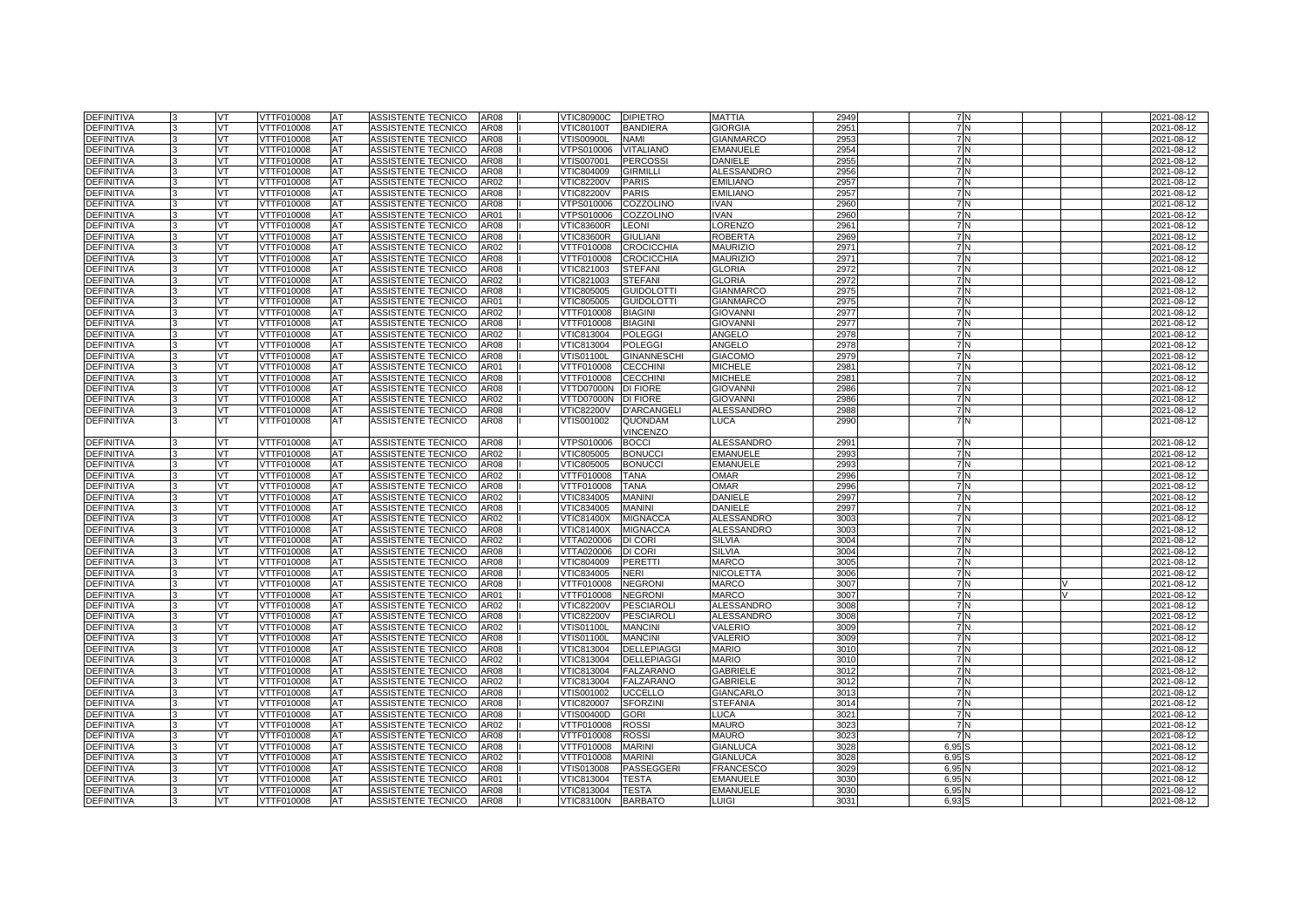| <b>DEFINITIVA</b> | VT        | VTTF010008 | <b>AT</b> | ASSISTENTE TECNICO        | AR02        | VTIC83100N        | <b>BARBATO</b>                 | LUIGI                | 303'         | 6,93 |  | 2021-08-12               |
|-------------------|-----------|------------|-----------|---------------------------|-------------|-------------------|--------------------------------|----------------------|--------------|------|--|--------------------------|
| <b>DEFINITIVA</b> | VT        | VTTF010008 | AT        | ASSISTENTE TECNICO        | AR08        | √TIC80100T        | <b>BRUNOTTI</b>                | <b>FABRIZIO</b>      | 3032         | 6.93 |  | 2021-08-12               |
| <b>DEFINITIVA</b> | VT.       | VTTF010008 | AT        | ASSISTENTE TECNICO        | AR02        | <b>VTIC80100T</b> | <b>BRUNOTTI</b>                | <b>FABRIZIO</b>      | 3032         | 6,93 |  | 2021-08-12               |
| DEFINITIVA        | <b>VT</b> | VTTF010008 | AT        | ASSISTENTE TECNICO        | AR08        | √TIS00800R        | <b>CIAPICA</b>                 | <b>ENRICO</b>        | 303          | 6,93 |  | 2021-08-12               |
| <b>DEFINITIVA</b> | VT        | VTTF010008 | AT        | ASSISTENTE TECNICO        | AR02        | √TIS00800R        | <b>CIAPICA</b>                 | <b>ENRICO</b>        | 3035         | 6,93 |  | 2021-08-12               |
| <b>DEFINITIVA</b> | VT        | VTTF010008 | AT        | ASSISTENTE TECNICO        | AR08        | √TIS001002        | <b>BELLO</b>                   | ANNA MARIA           | 3036         | 6,93 |  | 2021-08-12               |
| <b>DEFINITIVA</b> | VT.       | VTTF010008 | AT        | ASSISTENTE TECNICO        | AR02        | VTTF010008        | <b>ERCOL</b>                   | <b>MICHELE</b>       | 3037         | 6,93 |  | 2021-08-12               |
| DEFINITIVA        | VT        | VTTF010008 | AT        | ASSISTENTE TECNICO        | AR08        | VTTF010008        | <b>ERCOLI</b>                  | <b>MICHELE</b>       | 3037         | 6.93 |  | 2021-08-12               |
| <b>DEFINITIVA</b> | VT        | VTTF010008 | AT        | ASSISTENTE TECNICO        | AR08        | VTTA020006        | <b>CHIUPPES</b>                | <b>RITA</b>          | 3038         | 6,93 |  | 2021-08-12               |
| <b>DEFINITIVA</b> | VT        | VTTF010008 | AT        | ASSISTENTE TECNICO        | AR02        | VTTA020006        | <b>CHIUPPESI</b>               | <b>RITA</b>          | 3038         | 6,93 |  | 2021-08-12               |
| <b>DEFINITIVA</b> | VT        | VTTF010008 | AT        | ASSISTENTE TECNICO        | AR02        | VTIC819003        | <b>SBORCHIA</b>                | <b>ANGELO</b>        | 3039         | 6,93 |  | 2021-08-12               |
| <b>DEFINITIVA</b> | VT        | VTTF010008 | AT        | ASSISTENTE TECNICO        | AR08        | /TIC819003        | <b>SBORCHIA</b>                | ANGELO               | 3039         | 6,93 |  | 2021-08-12               |
| DEFINITIVA        | VT.       | VTTF010008 | AT        | ASSISTENTE TECNICO        | AR08        | VTIC813004        | <b>ANDREOTTI</b>               | <b>GIANNI</b>        | 3042         | 6,93 |  | 2021-08-12               |
| <b>DEFINITIVA</b> | VT        | VTTF010008 | AT        | <b>ASSISTENTE TECNICO</b> | AR02        | VTIC813004        | <b>ANDREOTTI</b>               | <b>GIANNI</b>        | 3042         | 6,93 |  | 2021-08-12               |
| DEFINITIVA        | VT        | VTTF010008 | AT        | ASSISTENTE TECNICO        | AR08        | <b>VTIC82400E</b> | <b>FREDIANI</b>                | <b>OSVALDO</b>       | 3043         | 6,93 |  | 2021-08-12               |
| <b>DEFINITIVA</b> | VT        | VTTF010008 | AT        | ASSISTENTE TECNICO        | AR02        | <b>VTIC82400E</b> | <b>FREDIANI</b>                | <b>OSVALDO</b>       | 3043         | 6,93 |  | 2021-08-12               |
| <b>DEFINITIVA</b> | VT        | VTTF010008 | AT        | <b>ASSISTENTE TECNICO</b> | AR08        | VTIS013008        | <b>FERRARI</b>                 | DANIELE              | 3045         | 6,90 |  | 2021-08-12               |
| <b>DEFINITIVA</b> | VT        | VTTF010008 | AT        | ASSISTENTE TECNICO        | AR02        | /TIS013008        | <b>FERRARI</b>                 | DANIELE              | 3045         | 6,90 |  | 2021-08-12               |
| <b>DEFINITIVA</b> | VT        | VTTF010008 | AT        | ASSISTENTE TECNICO        | AR01        | VTTF010008        | <b>SENTIERO</b>                | PASQUALE             | 3046         | 6.90 |  | 2021-08-12               |
| DEFINITIVA        | VT        | VTTF010008 | AT        | ASSISTENTE TECNICO        | AR08        | VTTF010008        | <b>SENTIERO</b>                | PASQUALE             | 3046         | 6,90 |  | 2021-08-12               |
| <b>DEFINITIVA</b> | VT        | VTTF010008 | AT        | ASSISTENTE TECNICO        | AR02        | VTIC820007        | <b>ORIOLESI</b>                | <b>MARCO</b>         | 3047         | 6,90 |  | 2021-08-12               |
| <b>DEFINITIVA</b> | VT        | VTTF010008 | AT        | ASSISTENTE TECNICO        | AR08        | VTIC820007        | <b>ORIOLESI</b>                | MARCO                | 3047         | 6,90 |  | 2021-08-12               |
| DEFINITIVA        | VT        | VTTF010008 | AT        | ASSISTENTE TECNICO        | AR08        | VTTF010008        | <b>NICCHI</b>                  | NICHOLAS             | 3052         | 6,90 |  | 2021-08-12               |
| <b>DEFINITIVA</b> | VT        | VTTF010008 | AT        | ASSISTENTE TECNICO        | AR02        | VTTF010008        | <b>NICCHI</b>                  | NICHOLAS             | 3052         | 6,90 |  | 2021-08-12               |
| <b>DEFINITIVA</b> | VT        | VTTF010008 | AT        | ASSISTENTE TECNICO        | AR01        | VTTF010008        | <b>PERLA</b>                   | <b>FRANCESCO</b>     | 3054         | 6,90 |  | 2021-08-12               |
| DEFINITIVA        | VT        | VTTF010008 | AT        | ASSISTENTE TECNICO        | AR08        | VTTF010008        | <b>PERLA</b>                   | <b>FRANCESCO</b>     | 305          | 6,90 |  | 2021-08-12               |
| DEFINITIVA        | VT        | VTTF010008 | AT        | ASSISTENTE TECNICO        | AR08        | VTIC813004        | <b>ERCOL</b>                   | <b>MARIA EUGENIA</b> | 3055         | 6,90 |  | 2021-08-12               |
| <b>DEFINITIVA</b> | VT        | VTTF010008 | AT        | ASSISTENTE TECNICO        | AR02        | √TIS00900L        | <b>VALLES</b>                  | EMANUELE             | 306'         | 6,90 |  | 2021-08-12               |
| DEFINITIVA        | VT        | VTTF010008 | AT        | ASSISTENTE TECNICO        | AR08        | √TIS00900L        | <b>VALLESI</b>                 | <b>EMANUELE</b>      | 306'         | 6,90 |  | 2021-08-12               |
| <b>DEFINITIVA</b> | VT        | VTTF010008 | AT        | ASSISTENTE TECNICO        | AR08        | <b>/TTF010008</b> | <b>MARROCOLO</b>               | <b>GABRIELE</b>      | 3063         | 6,90 |  | 2021-08-12               |
| <b>DEFINITIVA</b> | VT        | VTTF010008 | AT        | ASSISTENTE TECNICO        | AR01        | VTTF010008        | <b>MARROCOLO</b>               | GABRIELE             | 306          | 6,90 |  | 2021-08-12               |
| <b>DEFINITIVA</b> | VT        | VTTF010008 | AT        | ASSISTENTE TECNICO        | AR08        | √TIS01100L        | <b>MENCIO</b>                  | <b>MICHELE</b>       | 306          | 6,90 |  | 2021-08-12               |
| DEFINITIVA        | VT        | /TTF010008 | AT        | ASSISTENTE TECNICO        | AR08        | /TIC82200V        | <b>MARACC</b>                  | <b>MARCO</b>         | 3072         | 6,83 |  | 2021-08-12               |
| <b>DEFINITIVA</b> | VT        | VTTF010008 | AT        | ASSISTENTE TECNICO        | AR01        | <b>VTIC82200V</b> | <b>MARACCI</b>                 | MARCO                | 3072         | 6,83 |  | 2021-08-12               |
| DEFINITIVA        | VT        | VTTF010008 | AT        | ASSISTENTE TECNICO        | AR08        | VTIC804009        | LESEN                          | <b>MIRIO</b>         | 3074         | 6,83 |  | 2021-08-12               |
| <b>DEFINITIVA</b> | VT        | /TTF010008 | AT        | ASSISTENTE TECNICO        | AR02        | /TIC804009        | LESEN                          | MIRIO                | 3074         | 6,83 |  | 2021-08-12               |
| <b>DEFINITIVA</b> | VT        | VTTF010008 | AT        | ASSISTENTE TECNICO        | AR02        | VTIC821003        | <b>SCHIMMENTI</b>              | VINCENZO             | 3075         | 6,83 |  | 2021-08-12               |
| DEFINITIVA        | VT        | VTTF010008 | AT        | ASSISTENTE TECNICO        | AR08        | VTIC821003        | <b>SCHIMMENTI</b>              | <b>VINCENZO</b>      | 3075         | 6,83 |  | 2021-08-12               |
| <b>DEFINITIVA</b> | VT        | VTTF010008 | AT        | <b>ASSISTENTE TECNICO</b> | AR08        | VTIC804009        | <b>SILVESTRI</b>               | GABRIELLA            | 3076         | 6,83 |  | 2021-08-12               |
| <b>DEFINITIVA</b> | VT        | VTTF010008 | AT        | ASSISTENTE TECNICO        | AR08        | VTIC835001        | <b>CENITI</b>                  | DANIELE              | 308          | 6,83 |  | 2021-08-12               |
| <b>DEFINITIVA</b> | VT        | VTTF010008 | AT        | ASSISTENTE TECNICO        | <b>AR08</b> | VTIC821003        | <b>DEL GIUDICE</b>             | PIO                  | 308          | 6,83 |  | 2021-08-12               |
| <b>DEFINITIVA</b> | VT        | /TTF010008 | AT        | ASSISTENTE TECNICO        | AR02        | /TIC821003        | <b>DEL GIUDICE</b>             | PIO                  | 308          | 6,83 |  | 2021-08-12               |
| <b>DEFINITIVA</b> | VT        | VTTF010008 | AT        | ASSISTENTE TECNICO        | AR02        | VTTA020006        | <b>RANALLO</b>                 | <b>ROBERTA</b>       | 3084         | 6,82 |  | 2021-08-12               |
| DEFINITIVA        | VT        | VTTF010008 | AT        | ASSISTENTE TECNICO        | AR08        | VTTA020006        | <b>RANALLO</b>                 | <b>ROBERTA</b>       | 3084         | 6,82 |  | 2021-08-12               |
| <b>DEFINITIVA</b> | VT        | /TTF010008 | AT        | ASSISTENTE TECNICO        | AR08        | /TIC804009        | <b>COLAGE</b>                  | ANGELO               | 308          | 6,80 |  | 2021-08-12               |
| DEFINITIVA        | VT        | VTTF010008 | AT        | ASSISTENTE TECNICO        | AR02        | VTIC804009        | <b>COLAGE</b>                  | ANGELO               | 308          | 6,80 |  | 2021-08-12               |
| DEFINITIVA        | VT        | VTTF010008 | AT        | ASSISTENTE TECNICO        | AR08        | VTIS013008        | <b>OLIVETO</b>                 | AGOSTINO             | 3086         | 6,80 |  | 2021-08-12               |
| <b>DEFINITIVA</b> | VT.       | VTTF010008 | AT        | ASSISTENTE TECNICO        | AR02        | /TIS013008        | <b>OLIVETO</b>                 | AGOSTINO             | 3086         | 6,80 |  | 2021-08-12               |
| <b>DEFINITIVA</b> | VT        | VTTF010008 | AT        | ASSISTENTE TECNICO        | AR08        | VTIC820007        | PIETRANGELI                    | GIOVANNA             | 3090         | 6,80 |  | 2021-08-12               |
| DEFINITIVA        | VT        | VTTF010008 | AT        | ASSISTENTE TECNICO        | AR02        | √TIS00800R        | ZAPPI                          | <b>EMANUELE</b>      | 3093         | 6,80 |  | 2021-08-12               |
| <b>DEFINITIVA</b> | VT        | VTTF010008 | AT        | ASSISTENTE TECNICO        | AR08        | /TIS00800R        | ZAPPI                          | <b>EMANUELE</b>      | 3093         | 6,80 |  | 2021-08-12               |
| DEFINITIVA        | VT        | VTTF010008 | AT        | ASSISTENTE TECNICO        | AR08        | VTTD07000N        | <b>BANDIN</b>                  | <b>FRANCESCO</b>     | 3096         | 6,80 |  | 2021-08-12               |
| DEFINITIVA        | VT        | VTTF010008 | AT        | ASSISTENTE TECNICO        | AR01        | VTTD07000N        | <b>BANDIN</b>                  | FRANCESCO            | 3096         | 6,80 |  | 2021-08-12               |
| <b>DEFINITIVA</b> | VT        | VTTF010008 | AT        | ASSISTENTE TECNICO        | AR02        | /TIS00400D        | <b>PACE</b>                    | ANDREA               | 3097         | 6,80 |  | 2021-08-12               |
| <b>DEFINITIVA</b> | VT        | VTTF010008 | AT        | ASSISTENTE TECNICO        | AR08        | VTIS00400D        | <b>PACE</b>                    | ANDREA               | 3097         | 6,80 |  | 2021-08-12               |
| DEFINITIVA        | VT        | VTTF010008 | AT        | <b>ASSISTENTE TECNICO</b> | AR08        | VTIC81400X        | <b>MAHMOOD</b>                 | <b>MOHSIN</b>        | 3099         | 6,80 |  | 2021-08-12               |
| <b>DEFINITIVA</b> | VT        | VTTF010008 | AT        | ASSISTENTE TECNICO        | AR01        | VTIC81400X        | <b>MAHMOOD</b>                 | <b>MOHSIN</b>        | 3099         | 6,80 |  | 2021-08-12               |
| <b>DEFINITIVA</b> | VT        | VTTF010008 | AT        | ASSISTENTE TECNICO        | AR08        | <b>VTIC80100T</b> | PALAZZO                        | <b>FRANCESCA</b>     | 3102         | 6,80 |  | 2021-08-12               |
| DEFINITIVA        | VT        | VTTF010008 | AT        | ASSISTENTE TECNICO        | AR01        | VTIC812008        | <b>ROMANO</b>                  | LUCA                 | 310          | 6,80 |  | 2021-08-12               |
| <b>DEFINITIVA</b> | VT        | VTTF010008 | AT        | ASSISTENTE TECNICO        | AR08        | /TIC812008        | <b>ROMANO</b><br><b>ROMANO</b> | LUCA                 | 3103<br>3104 | 6,80 |  | 2021-08-12               |
| DEFINITIVA        | VT<br>VT  | VTTF010008 | AT        | ASSISTENTE TECNICO        | AR08        | VTIC812008        | <b>ROMANO</b>                  | GIANMARIA            |              | 6,80 |  | 2021-08-12               |
| DEFINITIVA        |           | VTTF010008 | AT        | ASSISTENTE TECNICO        | AR01        | VTIC812008        | <b>MACULANI</b>                | <b>GIANMARIA</b>     | 3104         | 6,80 |  | 2021-08-12               |
| <b>DEFINITIVA</b> | VT        | VTTF010008 | AT        | ASSISTENTE TECNICO        | <b>AR08</b> | /TTD07000N        |                                | LORENZO              | 3108         | 6,80 |  | 2021-08-12<br>2021-08-12 |
| <b>DEFINITIVA</b> | VT        | VTTF010008 | AT        | ASSISTENTE TECNICO        | AR01        | <b>VTIC83100N</b> | <b>AMATO</b>                   | <b>EUGENIO</b>       | 3109         | 6,80 |  |                          |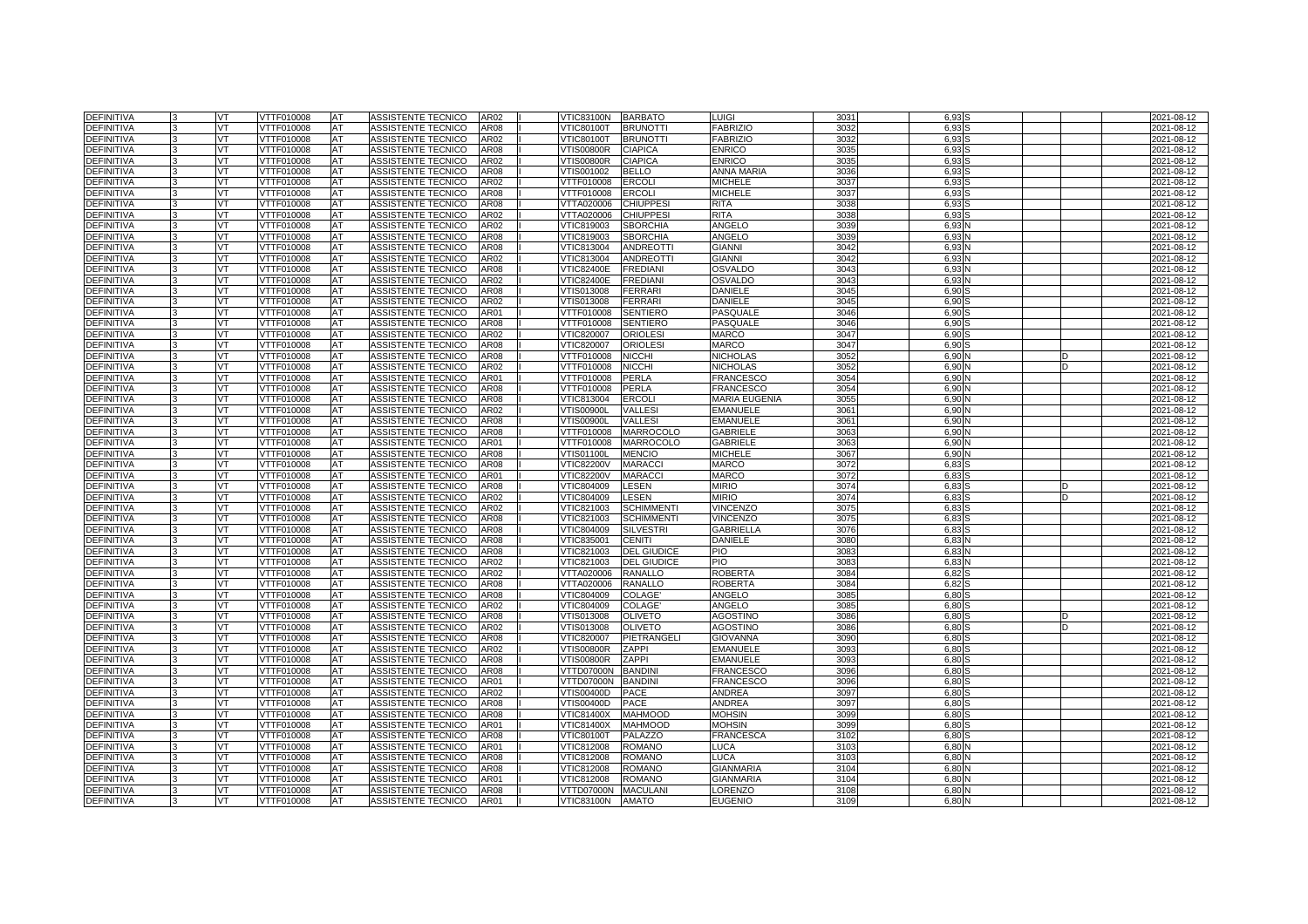| <b>DEFINITIVA</b>                      |    | VT        | VTTF010008               | <b>AT</b>       | ASSISTENTE TECNICO                       | <b>AR08</b>  | <b>VTIC83100N</b>        | <b>AMATO</b>                         | <b>EUGENIO</b>                   | 3109         | 6.80              |  | 2021-08-12               |
|----------------------------------------|----|-----------|--------------------------|-----------------|------------------------------------------|--------------|--------------------------|--------------------------------------|----------------------------------|--------------|-------------------|--|--------------------------|
| <b>DEFINITIVA</b>                      |    | VT        | VTTF010008               | AT              | ASSISTENTE TECNICO                       | AR08         | /TIS007001               | POETA                                | LUCA                             | 3110         | 6.80              |  | 2021-08-12               |
| <b>DEFINITIVA</b>                      |    | VT        | <b>VTTF010008</b>        | AT              | <b>ASSISTENTE TECNICO</b>                | AR02         | <b>VTIC83600R</b>        | <b>PELLEGRINO</b>                    | RAFFAELE                         | 3112         | 6.80              |  | 2021-08-12               |
| <b>DEFINITIVA</b>                      |    | <b>VT</b> | VTTF010008               | <b>AT</b>       | ASSISTENTE TECNICO                       | <b>AR08</b>  | <b>VTIC83600R</b>        | <b>PELLEGRINO</b>                    | RAFFAELE                         | 3112         | 6.80              |  | 2021-08-12               |
| <b>DEFINITIVA</b>                      |    | VT.       | VTTF010008               | AT              | ASSISTENTE TECNICO                       | AR02         | <b>/TIC82200V</b>        | <b>MENGARELLI</b>                    | <b>FILIPPO</b>                   | 3114         | 6.80              |  | 2021-08-12               |
| <b>DEFINITIVA</b>                      |    | VT        | VTTF010008               | AT              | ASSISTENTE TECNICO                       | <b>AR08</b>  | <b>VTIS00800R</b>        | <b>TORRI</b>                         | <b>MARTA</b>                     | 3116         | 6,80              |  | 2021-08-12               |
| <b>DEFINITIVA</b>                      |    | VT.       | VTTF010008               | <b>AT</b>       | ASSISTENTE TECNICO                       | AR02         | <b>VTIS00800R</b>        | <b>TORRI</b>                         | <b>MARTA</b>                     | 3116         | 6.80              |  | 2021-08-12               |
| <b>DEFINITIVA</b>                      |    | VT.       | VTTF010008               | AT              | ASSISTENTE TECNICO                       | AR08         | VTTF010008               | CASCONE                              | MARCO                            | 3118         | 6.80              |  | 2021-08-12               |
| <b>DEFINITIVA</b>                      |    | VT        | VTTF010008               | AT              | ASSISTENTE TECNICO                       | AR02         | VTTF010008               | CASCONE                              | MARCO                            | 3118         | 6,80              |  | 2021-08-12               |
| <b>DEFINITIVA</b>                      |    | VT        | VTTF010008               | AT              | ASSISTENTE TECNICO                       | <b>AR08</b>  | VTIS006005               | <b>PONTILLO</b>                      | <b>GIUSEPPE</b>                  | 3120         | 6.80              |  | 2021-08-12               |
| <b>DEFINITIVA</b>                      |    | VT        | VTTF010008               | <b>IAT</b>      | <b>ASSISTENTE TECNICO</b>                | <b>AR08</b>  | VTIC835001               | <b>COMPAGNONE</b>                    | <b>FRANCESCA</b>                 | 3123         | 6.80              |  | 2021-08-12               |
| <b>DEFINITIVA</b>                      |    | VT        | VTTF010008               | AT              | ASSISTENTE TECNICO                       | AR02         | VTIC835001               | <b>COMPAGNONE</b>                    | <b>FRANCESCA</b>                 | 3123         | 6.80              |  | 2021-08-12               |
| <b>DEFINITIVA</b>                      |    | VT.       | VTTF010008               | AT              | ASSISTENTE TECNICO                       | AR01         | <b>VTIC80800L</b>        | <b>MORRONE</b>                       | ANIELLO                          | 3124         | 6.80              |  | 2021-08-12               |
| <b>DEFINITIVA</b>                      |    | VT        | VTTF010008               | AT              | ASSISTENTE TECNICO                       | <b>AR08</b>  | <b>VTIC80800L</b>        | <b>MORRONE</b>                       | <b>ANIELLO</b>                   | 3124         | 6.80              |  | 2021-08-12               |
| <b>DEFINITIVA</b>                      |    | VT        | VTTF010008               | AT              | ASSISTENTE TECNICO                       | AR08         | VTIC82500A               | <b>PASQUALI</b>                      | <b>JACOPO</b>                    | 3128         | 6,80              |  | 2021-08-12               |
| <b>DEFINITIVA</b>                      |    | <b>VT</b> | VTTF010008               | <b>AT</b>       | ASSISTENTE TECNICO                       | AR01         | VTIC82500A               | <b>PASQUALI</b>                      | <b>JACOPO</b>                    | 3128         | 6,80              |  | 2021-08-12               |
| <b>DEFINITIVA</b>                      |    | VT        | VTTF010008               | <b>AT</b>       | ASSISTENTE TECNICO                       | <b>AR08</b>  | VTIC805005               | <b>MAISTO</b>                        | IRENE                            | 3129         | 6.80              |  | 2021-08-12               |
| <b>DEFINITIVA</b>                      |    | VT.       | VTTF010008               | AT              | ASSISTENTE TECNICO                       | AR08         | <b>VTIS00800R</b>        | <b>DELOGU</b>                        | <b>ALESSIO</b>                   | 3130         | 6,80              |  | 2021-08-12               |
| <b>DEFINITIVA</b>                      |    | VT.       | VTTF010008               | <b>AT</b>       | ASSISTENTE TECNICO                       | AR02         | VTIS00800R               | <b>DELOGU</b>                        | <b>ALESSIO</b>                   | 3130         | 6.80              |  | 2021-08-12               |
| <b>DEFINITIVA</b>                      |    | VT.       | VTTF010008               | AT              | ASSISTENTE TECNICO                       | AR08         | <b>VTIC82200V</b>        | <b>MICCI</b>                         | <b>FRANCESCO</b>                 | 3132         | 6.80              |  | 2021-08-12               |
| <b>DEFINITIVA</b>                      |    | VT        | VTTF010008               | AT              | ASSISTENTE TECNICO                       | AR02         | <b>VTIC82200V</b>        | <b>MICCI</b>                         | <b>FRANCESCO</b>                 | 3132         | 6,80              |  | 2021-08-12               |
| <b>DEFINITIVA</b>                      |    | <b>VT</b> | VTTF010008               | AT              | ASSISTENTE TECNICO                       | AR08         | <b>VTIC83100N</b>        | <b>PARIBELLI</b>                     | <b>PASQUALE</b>                  | 3134         | 6.80              |  | 2021-08-12               |
| <b>DEFINITIVA</b>                      |    | VT        | VTTF010008               | AT              | ASSISTENTE TECNICO                       | AR01         | /TIC83100N               | PARIBELLI                            | PASQUALE                         | 313          | 6.80              |  | 2021-08-12               |
| <b>DEFINITIVA</b>                      |    | VT        | VTTF010008               | AT              | ASSISTENTE TECNICO                       | AR08         | <b>VTIC82800T</b>        | <b>BRUTI</b>                         | <b>ELENA</b>                     | 3135         | 6,80              |  | 2021-08-12               |
| <b>DEFINITIVA</b>                      |    | VT.       | VTTF010008               | AT              | ASSISTENTE TECNICO                       | AR08         | <b>VTIC82200V</b>        | <b>BRANDI</b>                        | <b>ALESSANDRO</b>                | 3138         | 6.80              |  | 2021-08-12               |
| <b>DEFINITIVA</b>                      |    | VT.       | VTTF010008               | AT              | ASSISTENTE TECNICO                       | AR08         | VTIC82300P               | <b>RAGONES</b>                       | LUCA                             | 3142         | 6.80              |  | 2021-08-12               |
| <b>DEFINITIVA</b>                      |    | VT        | VTTF010008               | AT              | ASSISTENTE TECNICO                       | AR02         | VTIC82300P               | <b>RAGONES</b>                       | LUCA                             | 3142         | 6,80              |  | 2021-08-12               |
| <b>DEFINITIVA</b>                      | l3 | VT        | VTTF010008               | AT              | ASSISTENTE TECNICO                       | AR01         | <b>VTIC82300P</b>        | <b>RAGONES</b>                       | <b>MARCO</b>                     | 3145         | 6.80              |  | 2021-08-12               |
| DEFINITIVA                             |    | VT        | VTTF010008               | AT              | ASSISTENTE TECNICO                       | AR08         | VTTF010008               | <b>STORRI</b>                        | CLAUDIO                          | 3147         | 6.80              |  | 2021-08-12               |
| <b>DEFINITIVA</b>                      |    | VT        | VTTF010008               | AT              | ASSISTENTE TECNICO                       | AR02         | VTTF010008               | <b>STORRI</b>                        | <b>CLAUDIO</b>                   | 3147         | 6,80              |  | 2021-08-12               |
| <b>DEFINITIVA</b>                      |    | <b>VT</b> | VTTF010008               | AT              | ASSISTENTE TECNICO                       | AR02         | VTIC820007               | <b>NICOLAI</b>                       | <b>MICHELE</b>                   | 315'         | 6.80              |  | 2021-08-12               |
| <b>DEFINITIVA</b>                      |    | VT.       | VTTF010008               | AT              | ASSISTENTE TECNICO                       | AR08         | VTIC820007               | <b>NICOLAI</b>                       | <b>MICHELE</b>                   | 315          | 6.80              |  | 2021-08-12               |
| DEFINITIVA                             |    | VT        | VTTF010008               | AT              | ASSISTENTE TECNICO                       | AR08         | VTIC835001               | D'ALESSANDRO                         | LUIGI                            | 315          | 6,80              |  | 2021-08-12               |
| DEFINITIVA                             |    | VT        | VTTF010008               | AT              | ASSISTENTE TECNICO                       | AR02         | VTIC835001               | <b>D'ALESSANDRO</b>                  | LUIGI                            | 3152         | 6.80              |  | 2021-08-12               |
| DEFINITIVA                             |    | VT        | VTTF010008               | AT              | ASSISTENTE TECNICO                       | AR02         | VTIC82500A               | <b>DE SIMONE</b>                     | SILVIO                           | 315          | 6.80              |  | 2021-08-12               |
| <b>DEFINITIVA</b>                      |    | VT        | VTTF010008               | AT              | ASSISTENTE TECNICO                       | AR08         | VTIC82500A               | <b>DE SIMONE</b>                     | SILVIO                           | 3153         | 6,80              |  | 2021-08-12               |
| <b>DEFINITIVA</b>                      |    | VT.       | VTTF010008               | AT              | ASSISTENTE TECNICO                       | AR02         | VTIS007001               | <b>SANTINI</b>                       | <b>MARCO</b>                     | 3155         | 6.77 <sup>S</sup> |  | 2021-08-12               |
| <b>DEFINITIVA</b>                      |    | VT.       | VTTF010008               | AT              | ASSISTENTE TECNICO                       | AR08         | VTIS007001               | <b>SANTINI</b>                       | <b>MARCO</b>                     | 3155         | 6.77              |  | 2021-08-12               |
| <b>DEFINITIVA</b>                      |    | VT        | <b>/TTF010008</b>        | AT              | ASSISTENTE TECNICO                       | AR02         | /TIC834005               | <b>PIZZICHETTI</b>                   | VITTORIO                         | 3156         | 6,77              |  | 2021-08-12               |
| <b>DEFINITIVA</b>                      |    | VT        | VTTF010008               | AT              | ASSISTENTE TECNICO                       | AR08         | VTIC834005               | <b>PIZZICHETTI</b>                   | <b>VITTORIO</b>                  | 3156         | 6.77              |  | 2021-08-12               |
| <b>DEFINITIVA</b>                      |    | VT        | VTTF010008               | AT              | ASSISTENTE TECNICO                       | AR02         | /TIS001002               | <b>MASSI</b>                         | MARCELLO                         | 3158         | 6.77              |  | 2021-08-12               |
| <b>DEFINITIVA</b>                      |    | VT        | /TTF010008               | AT              | ASSISTENTE TECNICO                       | AR08         | /TIS001002               | <b>MASSI</b>                         | MARCELLO                         | 3158         | 6,77              |  | 2021-08-12               |
| DEFINITIVA                             |    | VT.       | VTTF010008               | AT              | ASSISTENTE TECNICO                       | <b>AR08</b>  | <b>VTIC80900C</b>        | <b>ORTENZI</b>                       | <b>GIANLUCA</b>                  | 3160         | $6,77$ M          |  | 2021-08-12               |
| DEFINITIVA                             |    | VT        | VTTF010008               | AT              | ASSISTENTE TECNICO                       | AR01         | <b>VTIC80900C</b>        | <b>ORTENZI</b>                       | <b>GIANLUCA</b>                  | 316          | 6.77              |  | 2021-08-12               |
| <b>DEFINITIVA</b><br><b>DEFINITIVA</b> |    | VT        | VTTF010008<br>VTTF010008 | AT<br><b>AT</b> | ASSISTENTE TECNICO                       | AR08<br>AR02 | VTIC819003<br>VTTF010008 | <b>GUBBIOTTO</b><br><b>CAPOTOSTO</b> | <b>GESSICA</b><br><b>AURELIO</b> | 316'<br>3162 | 6,71<br>6.70      |  | 2021-08-12               |
| <b>DEFINITIVA</b>                      |    | VT<br>VT  | VTTF010008               | <b>AT</b>       | ASSISTENTE TECNICO<br>ASSISTENTE TECNICO | AR08         | <b>VTIC820007</b>        | <b>PASQUINELLI</b>                   | GENNY                            | 316          | 6,70              |  | 2021-08-12<br>2021-08-12 |
| <b>DEFINITIVA</b>                      |    | VT        | VTTF010008               | AT              | <b>ASSISTENTE TECNICO</b>                | <b>AR08</b>  | /TIS013008               | <b>BOZZO</b>                         | <b>MARCO</b>                     | 3165         | 6,70              |  | 2021-08-12               |
| <b>DEFINITIVA</b>                      |    | VT.       | VTTF010008               | AT              | ASSISTENTE TECNICO                       | <b>AR08</b>  | VTIS00400D               | CALABRESE                            | RAFFAELE                         | 3166         | 6,70              |  | 2021-08-12               |
| <b>DEFINITIVA</b>                      |    | VT.       | VTTF010008               | AT              | ASSISTENTE TECNICO                       | AR02         | VTIS00400D               | CALABRESE                            | <b>RAFFAELE</b>                  | 3166         | 6,70              |  | 2021-08-12               |
| <b>DEFINITIVA</b>                      |    | VT        | VTTF010008               | AT              | ASSISTENTE TECNICO                       | AR02         | VTTD07000N               | <b>MARIANESCHI</b>                   | <b>RICCARDO</b>                  | 316          | 6,70              |  | 2021-08-12               |
| <b>DEFINITIVA</b>                      |    | VT        | VTTF010008               | AT              | ASSISTENTE TECNICO                       | <b>AR08</b>  | VTTD07000N               | <b>MARIANESCHI</b>                   | <b>RICCARDO</b>                  | 3167         | 6,70              |  | 2021-08-12               |
| DEFINITIVA                             |    | VT        | VTTF010008               | AT              | ASSISTENTE TECNICO                       | AR08         | VTIC82500A               | <b>MEDICHINI</b>                     | MARCO                            | 317'         | 6,70              |  | 2021-08-12               |
| <b>DEFINITIVA</b>                      |    | VT        | VTTF010008               | AT              | ASSISTENTE TECNICO                       | AR02         | VTIC804009               | <b>FINI</b>                          | FEDERICO                         | 3172         | 6,70              |  | 2021-08-12               |
| <b>DEFINITIVA</b>                      |    | VT        | VTTF010008               | AT              | ASSISTENTE TECNICO                       | AR08         | VTIC804009               | <b>FINI</b>                          | <b>FEDERICO</b>                  | 3172         | 6,70              |  | 2021-08-12               |
| DEFINITIVA                             |    | VT        | VTTF010008               | AT              | ASSISTENTE TECNICO                       | AR08         | VTTF010008               | <b>FANTI</b>                         | ANDREA                           | 3174         | 6,70              |  | 2021-08-12               |
| <b>DEFINITIVA</b>                      |    | VT        | VTTF010008               | AT              | ASSISTENTE TECNICO                       | AR02         | VTTF010008               | <b>FANTI</b>                         | ANDREA                           | 3174         | 6,70              |  | 2021-08-12               |
| <b>DEFINITIVA</b>                      |    | VT        | VTTF010008               | AT              | ASSISTENTE TECNICO                       | AR08         | <b>VTIC82900N</b>        | <b>BALDIN</b>                        | LORENZO                          | 3179         | 6.70              |  | 2021-08-12               |
| <b>DEFINITIVA</b>                      |    | VT        | VTTF010008               | AT              | ASSISTENTE TECNICO                       | AR08         | <b>VTIC80100T</b>        | <b>MASSIMI</b>                       | MATTEO                           | 318          | 6,70              |  | 2021-08-12               |
| <b>DEFINITIVA</b>                      |    | VT        | VTTF010008               | AT              | ASSISTENTE TECNICO                       | AR08         | /TIS00400D               | <b>SIMONETTI</b>                     | <b>JACOPO</b>                    | 3182         | 6,70              |  | 2021-08-12               |
| <b>DEFINITIVA</b>                      |    | VT        | VTTF010008               | AT              | ASSISTENTE TECNICO                       | AR08         | <b>VTIC80100T</b>        | <b>COSTANTINI</b>                    | MARTINA                          | 318          | 6,70              |  | 2021-08-12               |
| DEFINITIVA                             |    | VT.       | VTTF010008               | AT              | ASSISTENTE TECNICO                       | AR02         | VTIC81400X               | <b>PAOLUCCI</b>                      | <b>ALESSIO</b>                   | 318          | 6,70              |  | 2021-08-12               |
| DEFINITIVA                             |    | VT        | VTTF010008               | AT              | ASSISTENTE TECNICO                       | AR08         | VTIC81400X               | <b>PAOLUCCI</b>                      | ALESSIO                          | 318          | 6,70              |  | 2021-08-12               |
| <b>DEFINITIVA</b>                      | 3  | VT        | VTTF010008               | AT              | ASSISTENTE TECNICO                       | AR02         | VTIC80800L               | <b>FASANO</b>                        | ANGELO MARCO                     | 3188         | 6,70              |  | 2021-08-12               |
|                                        |    |           |                          |                 |                                          |              |                          |                                      |                                  |              |                   |  |                          |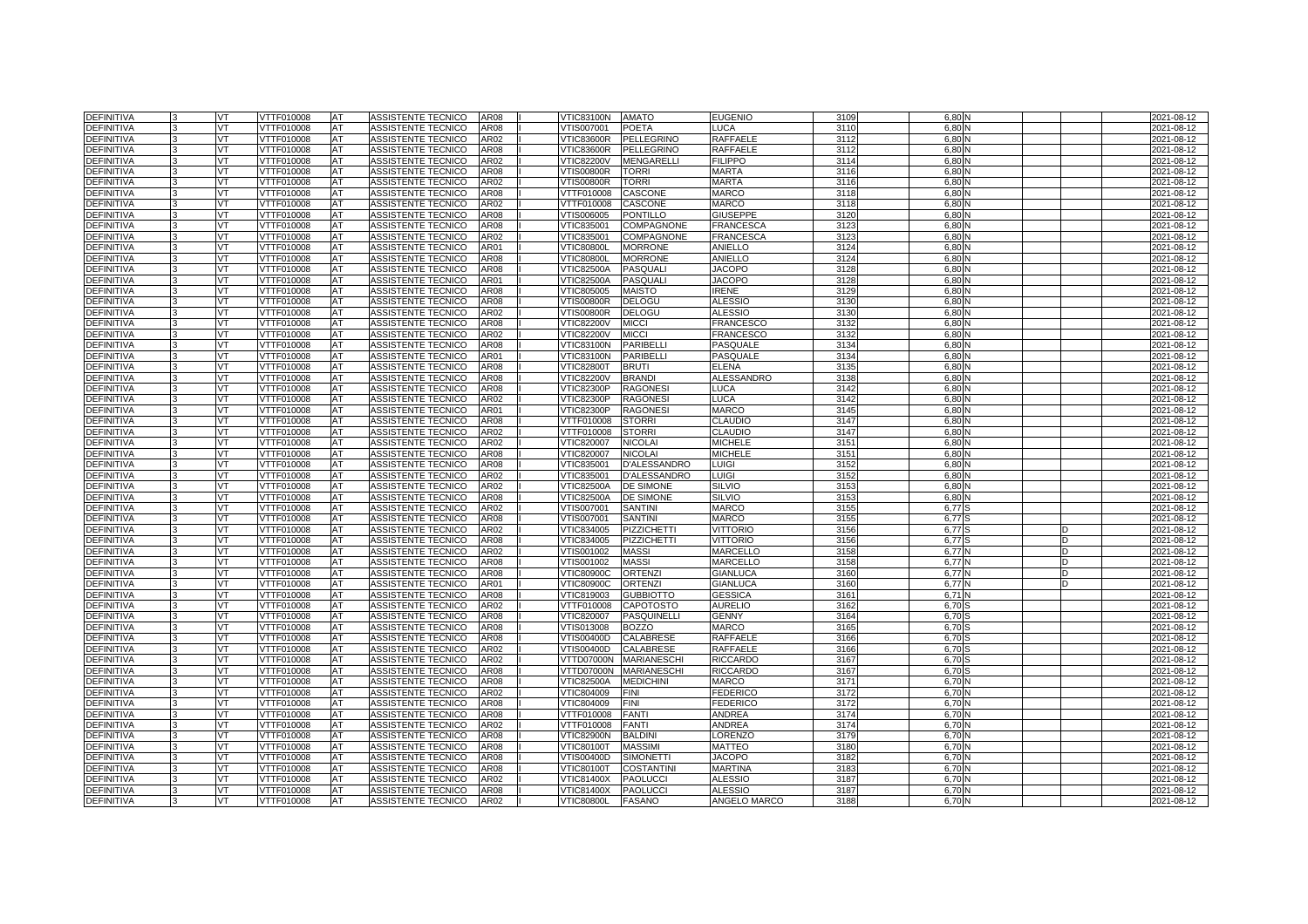| <b>DEFINITIVA</b> |              | VT        | VTTF010008        | <b>AT</b> | <b>ASSISTENTE TECNICO</b> | <b>AR08</b>      | <b>VTIC80800L</b> | <b>FASANO</b>      | ANGELO MARCO         | 3188 | 6,70N             |  | 2021-08-12 |
|-------------------|--------------|-----------|-------------------|-----------|---------------------------|------------------|-------------------|--------------------|----------------------|------|-------------------|--|------------|
| <b>DEFINITIVA</b> |              | VT        | VTTF010008        | AT        | ASSISTENTE TECNICO        | AR02             | VTIC812008        | <b>PROFETA</b>     | <b>STEFANO</b>       | 3189 | 6.70              |  | 2021-08-12 |
| <b>DEFINITIVA</b> |              | VT        | VTTF010008        | AT        | <b>ASSISTENTE TECNICO</b> | <b>AR08</b>      | <b>VTIC812008</b> | <b>PROFETA</b>     | <b>STEFANO</b>       | 3189 | 6.70              |  | 2021-08-12 |
| <b>DEFINITIVA</b> |              | <b>VT</b> | VTTF010008        | <b>AT</b> | ASSISTENTE TECNICO        | AR02             | VTIC835001        | <b>CLEMENZI</b>    | <b>DOMENICO</b>      | 3190 | 6.70              |  | 2021-08-12 |
| <b>DEFINITIVA</b> |              | VT.       | VTTF010008        | AT        | ASSISTENTE TECNICO        | <b>AR08</b>      | VTIC835001        | <b>CLEMENZI</b>    | <b>DOMENICO</b>      | 3190 | 6.70              |  | 2021-08-12 |
| <b>DEFINITIVA</b> |              | VT        | VTTF010008        | AT        | ASSISTENTE TECNICO        | <b>AR08</b>      | <b>VTIC82200V</b> | <b>SENESI</b>      | <b>DANIELE</b>       | 3192 | 6.70              |  | 2021-08-12 |
| <b>DEFINITIVA</b> |              | VT.       | VTTF010008        | <b>AT</b> | ASSISTENTE TECNICO        | AR02             | <b>VTIC82200V</b> | <b>SENESI</b>      | DANIELE              | 3192 | 6.70              |  | 2021-08-12 |
| <b>DEFINITIVA</b> |              | VT.       | VTTF010008        | AT        | ASSISTENTE TECNICO        | AR08             | VTTF010008        | <b>GRASSETTI</b>   | <b>EDOARDO</b>       | 3193 | 6.70              |  | 2021-08-12 |
| <b>DEFINITIVA</b> |              | VT        | VTTF010008        | AT        | ASSISTENTE TECNICO        | AR08             | VTIC81100C        | <b>MARTORELLI</b>  | <b>GIOVANNI</b>      | 3199 | 6.70              |  | 2021-08-12 |
| <b>DEFINITIVA</b> |              | VT        | VTTF010008        | AT        | ASSISTENTE TECNICO        | AR02             | VTIC81100C        | <b>MARTORELLI</b>  | <b>GIOVANNI</b>      | 3199 | 6,701             |  | 2021-08-12 |
| <b>DEFINITIVA</b> |              | VT        | VTTF010008        | <b>AT</b> | ASSISTENTE TECNICO        | AR02             | VTTF010008        | <b>BOMBI</b>       | <b>SERGIO</b>        | 3202 | 6.70              |  | 2021-08-12 |
| <b>DEFINITIVA</b> |              | VT        | VTTF010008        | AT        | ASSISTENTE TECNICO        | <b>AR08</b>      | VTTF010008        | <b>BOMBI</b>       | <b>SERGIO</b>        | 3202 | 6,70              |  | 2021-08-12 |
| <b>DEFINITIVA</b> |              | VT.       | VTTF010008        | AT        | ASSISTENTE TECNICO        | <b>AR08</b>      | VTIC83100N        | <b>COPPI</b>       | <b>GIADA</b>         | 3204 | 6,67              |  | 2021-08-12 |
| <b>DEFINITIVA</b> |              | VT        | VTTF010008        | AT        | ASSISTENTE TECNICO        | AR08             | VTIC834005        | <b>TRASARTI</b>    | <b>STEFANO</b>       | 3205 | 6.67              |  | 2021-08-12 |
| <b>DEFINITIVA</b> |              | VT        | VTTF010008        | AT        | ASSISTENTE TECNICO        | AR08             | <b>VTIC80800L</b> | <b>VELOTTO</b>     | GERARDC              | 3207 | 6,67              |  | 2021-08-12 |
| DEFINITIVA        |              | VT        | VTTF010008        | AT        | ASSISTENTE TECNICO        | <b>AR08</b>      | <b>VTIC80800L</b> | CECCARELLI         | CINZIA               | 3208 | 6,67              |  | 2021-08-12 |
| <b>DEFINITIVA</b> |              | VT        | VTTF010008        | AT        | ASSISTENTE TECNICO        | AR02             | <b>VTIC82200V</b> | <b>PICCION</b>     | <b>PAOLO</b>         | 3209 | 6.67              |  | 2021-08-12 |
| <b>DEFINITIVA</b> |              | VT        | VTTF010008        | AT        | ASSISTENTE TECNICO        | <b>AR08</b>      | <b>VTIC82200V</b> | <b>PICCION</b>     | PAOLO                | 3209 | 6,67              |  | 2021-08-12 |
| <b>DEFINITIVA</b> |              | <b>VT</b> | VTTF010008        | <b>AT</b> | ASSISTENTE TECNICO        | AR02             | <b>VTIC82200V</b> | <b>CENTOFANTI</b>  | FABIANA              | 321  | 6,67              |  | 2021-08-12 |
| <b>DEFINITIVA</b> |              | VT.       | VTTF010008        | AT        | ASSISTENTE TECNICO        | AR08             | <b>VTIC82200V</b> | <b>CENTOFANTI</b>  | <b>FABIANA</b>       | 3213 | 6.67              |  | 2021-08-12 |
| DEFINITIVA        |              | VT        | VTTF010008        | AT        | ASSISTENTE TECNICO        | AR08             | VTTF010008        | <b>ROSSI</b>       | <b>FEDERICO</b>      | 3216 | 6,67              |  | 2021-08-12 |
| <b>DEFINITIVA</b> |              | VT        | VTTF010008        | AT        | ASSISTENTE TECNICO        | AR02             | VTTF010008        | <b>ROSSI</b>       | <b>FEDERICO</b>      | 3216 | 6.67              |  | 2021-08-12 |
| <b>DEFINITIVA</b> |              | VT        | VTTF010008        | AT        | ASSISTENTE TECNICO        | AR08             | <b>VTIC80800L</b> | <b>IELMONI</b>     | <b>GIACOMO</b>       | 3219 | 6,67              |  | 2021-08-12 |
| DEFINITIVA        |              | VT        | VTTF010008        | AT        | ASSISTENTE TECNICO        | AR02             | <b>VTIC80800L</b> | <b>IELMONI</b>     | <b>GIACOMO</b>       | 3219 | 6,67              |  | 2021-08-12 |
| DEFINITIVA        |              | VT.       | VTTF010008        | AT        | ASSISTENTE TECNICO        | AR02             | VTIC819003        | <b>CONTADINI</b>   | LEONARDO             | 3220 | $6,67$ $\uparrow$ |  | 2021-08-12 |
| <b>DEFINITIVA</b> |              | VT.       | VTTF010008        | AT        | ASSISTENTE TECNICO        | AR08             | VTIC819003        | <b>CONTADINI</b>   | LEONARDO             | 3220 | 6,67              |  | 2021-08-12 |
| DEFINITIVA        |              | VT        | VTTF010008        | AT        | ASSISTENTE TECNICO        | AR02             | VTIS00400D        | <b>FABRIZI</b>     | DAVID                | 322  | 6,67              |  | 2021-08-12 |
| DEFINITIVA        |              | VT        | VTTF010008        | AT        | ASSISTENTE TECNICO        | AR08             | VTIS00400D        | <b>FABRIZI</b>     | <b>DAVID</b>         | 3222 | $6,67$ $\uparrow$ |  | 2021-08-12 |
| <b>DEFINITIVA</b> |              | VT        | VTTF010008        | AT        | ASSISTENTE TECNICO        | AR08             | VTPS010006        | <b>BELLUCCI</b>    | <b>MARIA CHIARA</b>  | 3223 | 6,67              |  | 2021-08-12 |
| DEFINITIVA        |              | VT        | VTTF010008        | AT        | ASSISTENTE TECNICO        | AR08             | VTTF010008        | <b>CARBONARI</b>   | <b>ENRICO</b>        | 3224 | 6,67              |  | 2021-08-12 |
| DEFINITIVA        |              | VT        | VTTF010008        | AT        | ASSISTENTE TECNICO        | AR02             | VTTF010008        | <b>CARBONARI</b>   | <b>ENRICO</b>        | 3224 | 6,67              |  | 2021-08-12 |
| <b>DEFINITIVA</b> |              | VT        | VTTF010008        | AT        | ASSISTENTE TECNICO        | AR08             | VTIC83200D        | <b>FERRARO</b>     | <b>MAURIZIO</b>      | 3229 | 6,67              |  | 2021-08-12 |
| <b>DEFINITIVA</b> |              | VT        | VTTF010008        | AT        | ASSISTENTE TECNICO        | AR02             | VTIC83200D        | <b>FERRARO</b>     | <b>MAURIZIO</b>      | 3229 | 6.67              |  | 2021-08-12 |
| <b>DEFINITIVA</b> | $\mathbf{R}$ | <b>VT</b> | VTTF010008        | AT        | ASSISTENTE TECNICO        | <b>AR08</b>      | <b>VTIC81100C</b> | <b>BOZZA</b>       | LUANA                | 323  | 6.67N             |  | 2021-08-12 |
| <b>DEFINITIVA</b> |              | VT        | VTTF010008        | AT        | ASSISTENTE TECNICO        | AR02             | VTIC81100C        | <b>BOZZA</b>       | LUANA                | 3230 | 6.67              |  | 2021-08-12 |
| <b>DEFINITIVA</b> |              | VT.       | <b>VTTF010008</b> | AT        | <b>ASSISTENTE TECNICO</b> | <b>AR08</b>      | <b>VTIC82400E</b> | <b>COSTANTINO</b>  | <b>MARIA LETIZIA</b> | 3234 | 6.67              |  | 2021-08-12 |
| <b>DEFINITIVA</b> |              | VT.       | VTTF010008        | <b>AT</b> | ASSISTENTE TECNICO        | <b>AR08</b>      | <b>VTIC82900N</b> | <b>OLIVA</b>       | <b>BIASE</b>         | 3236 | $6.67$ M          |  | 2021-08-12 |
| <b>DEFINITIVA</b> |              | VT        | VTTF010008        | AT        | ASSISTENTE TECNICO        | AR02             | <b>VTIC82900N</b> | <b>OLIVA</b>       | <b>BIASE</b>         | 3236 | 6.67              |  | 2021-08-12 |
| <b>DEFINITIVA</b> |              | VT        | <b>VTTF010008</b> | AT        | <b>ASSISTENTE TECNICO</b> | AR08             | VTTF010008        | <b>GASPERINI</b>   | <b>ROBERTO</b>       | 323  | 6.67              |  | 2021-08-12 |
| DEFINITIVA        |              | VT        | VTTF010008        | AT        | ASSISTENTE TECNICO        | AR01             | VTTF010008        | <b>GASPERINI</b>   | <b>ROBERTO</b>       | 323  | 6,67              |  | 2021-08-12 |
| <b>DEFINITIVA</b> |              | VT.       | VTTF010008        | AT        | <b>ASSISTENTE TECNICO</b> | <b>AR08</b>      | VTIS00900L        | <b>MORETTI</b>     | <b>PATRIZIA</b>      | 3242 | 6.67              |  | 2021-08-12 |
| <b>DEFINITIVA</b> |              | VT        | VTTF010008        | AT        | ASSISTENTE TECNICO        | AR08             | VTIC820007        | <b>MELCHIORRI</b>  | PAOLA                | 3244 | 6,67              |  | 2021-08-12 |
| <b>DEFINITIVA</b> |              | VT.       | VTTF010008        | <b>AT</b> | ASSISTENTE TECNICO        | AR02             | VTIC820007        | <b>MELCHIORRI</b>  | <b>PAOLA</b>         | 3244 | 6,67              |  | 2021-08-12 |
| <b>DEFINITIVA</b> |              | VT        | VTTF010008        | AT        | ASSISTENTE TECNICO        | AR08             | VTIC812008        | PIERGENTILI        | <b>GAETANO</b>       | 3247 | 6.65              |  | 2021-08-12 |
| <b>DEFINITIVA</b> |              | VT        | <b>VTTF010008</b> | AT        | ASSISTENTE TECNICO        | AR <sub>02</sub> | VTIC812008        | <b>PIERGENTILI</b> | <b>GAETANO</b>       | 324  | 6,65              |  | 2021-08-12 |
| <b>DEFINITIVA</b> |              | VT        | VTTF010008        | AT        | ASSISTENTE TECNICO        | <b>AR08</b>      | <b>VTIC82800T</b> | <b>PISACANE</b>    | CARLO                | 3249 | 6,65              |  | 2021-08-12 |
| <b>DEFINITIVA</b> |              | VT        | VTTF010008        | AT        | ASSISTENTE TECNICO        | AR02             | VTIC82800T        | <b>PISACANE</b>    | CARLO                | 3249 | 6.65              |  | 2021-08-12 |
| <b>DEFINITIVA</b> |              | VT        | VTTF010008        | AT        | ASSISTENTE TECNICO        | AR01             | VTIC82400E        | <b>SANTORO</b>     | <b>ALESSIO</b>       | 3250 | 6,61              |  | 2021-08-12 |
| DEFINITIVA        |              | <b>VT</b> | VTTF010008        | AT        | ASSISTENTE TECNICO        | AR08             | VTIC82400E        | <b>SANTORO</b>     | <b>ALESSIO</b>       | 3250 | 6,61              |  | 2021-08-12 |
| <b>DEFINITIVA</b> |              | VT        | VTTF010008        | AT        | ASSISTENTE TECNICO        | AR08             | <b>VTIC83600R</b> | <b>GIULIANI</b>    | ALESSIO              | 3251 | 6,60              |  | 2021-08-12 |
| DEFINITIVA        |              | VT        | VTTF010008        | AT        | ASSISTENTE TECNICO        | AR01             | <b>VTIC80800L</b> | <b>BATTAGLIA</b>   | <b>SERGIO</b>        | 325  | 6,60              |  | 2021-08-12 |
| DEFINITIVA        |              | VT        | VTTF010008        | AT        | <b>ASSISTENTE TECNICO</b> | <b>AR08</b>      | <b>VTIC80800L</b> | <b>BATTAGLIA</b>   | <b>SERGIO</b>        | 3252 | 6,60              |  | 2021-08-12 |
| <b>DEFINITIVA</b> |              | VT        | VTTF010008        | AT        | ASSISTENTE TECNICO        | AR02             | √TIS007001        | <b>CAGNETTI</b>    | <b>MAURIZIO</b>      | 3256 | 6,60              |  | 2021-08-12 |
| <b>DEFINITIVA</b> |              | VT        | VTTF010008        | AT        | ASSISTENTE TECNICO        | <b>AR08</b>      | VTIS007001        | <b>CAGNETTI</b>    | <b>MAURIZIO</b>      | 3256 | 6,60              |  | 2021-08-12 |
| DEFINITIVA        |              | VT        | VTTF010008        | AT        | ASSISTENTE TECNICO        | AR08             | VTIS001002        | <b>MARINCOLA</b>   | CATALDO              | 3257 | 6,60              |  | 2021-08-12 |
| <b>DEFINITIVA</b> |              | VT        | VTTF010008        | AT        | ASSISTENTE TECNICO        | AR02             | √TIS001002        | <b>MARINCOLA</b>   | CATALDO              | 325  | 6.60              |  | 2021-08-12 |
| DEFINITIVA        |              | VT        | VTTF010008        | AT        | ASSISTENTE TECNICO        | AR08             | VTTF010008        | <b>PERDICHIZZI</b> | <b>ROSITA</b>        | 326  | 6,60              |  | 2021-08-12 |
| DEFINITIVA        |              | VT        | VTTF010008        | AT        | ASSISTENTE TECNICO        | AR08             | VTIS001002        | <b>BALSI</b>       | DANIELE              | 326  | 6,60              |  | 2021-08-12 |
| <b>DEFINITIVA</b> |              | VT        | VTTF010008        | AT        | ASSISTENTE TECNICO        | AR02             | √TIS001002        | <b>BALSI</b>       | DANIELE              | 3263 | 6,60              |  | 2021-08-12 |
| DEFINITIVA        |              | VT        | VTTF010008        | AT        | ASSISTENTE TECNICO        | AR08             | √TIC80100T        | <b>BANCO</b>       | <b>DANIELE</b>       | 3264 | 6,60              |  | 2021-08-12 |
| DEFINITIVA        |              | <b>VT</b> | VTTF010008        | <b>AT</b> | ASSISTENTE TECNICO        | AR02             | √TIC80100T        | <b>BANCO</b>       | DANIELE              | 3264 | 6,60              |  | 2021-08-12 |
| DEFINITIVA        |              | VT        | VTTF010008        | AT        | ASSISTENTE TECNICO        | AR08             | √TIS00900L        | <b>AMBROSI</b>     | PIETRO               | 3268 | 6,60              |  | 2021-08-12 |
| DEFINITIVA        |              | VT        | VTTF010008        | AT        | ASSISTENTE TECNICO        | AR01             | √TIS00900L        | <b>AMBROSI</b>     | PIETRO               | 3268 | 6,60              |  | 2021-08-12 |
| <b>DEFINITIVA</b> | 3            | VT        | VTTF010008        | <b>AT</b> | ASSISTENTE TECNICO        | <b>AR08</b>      | <b>VTIC80800L</b> | <b>MAGLIONE</b>    | <b>GIUSEPPE</b>      | 3270 | 6.60 \$           |  | 2021-08-12 |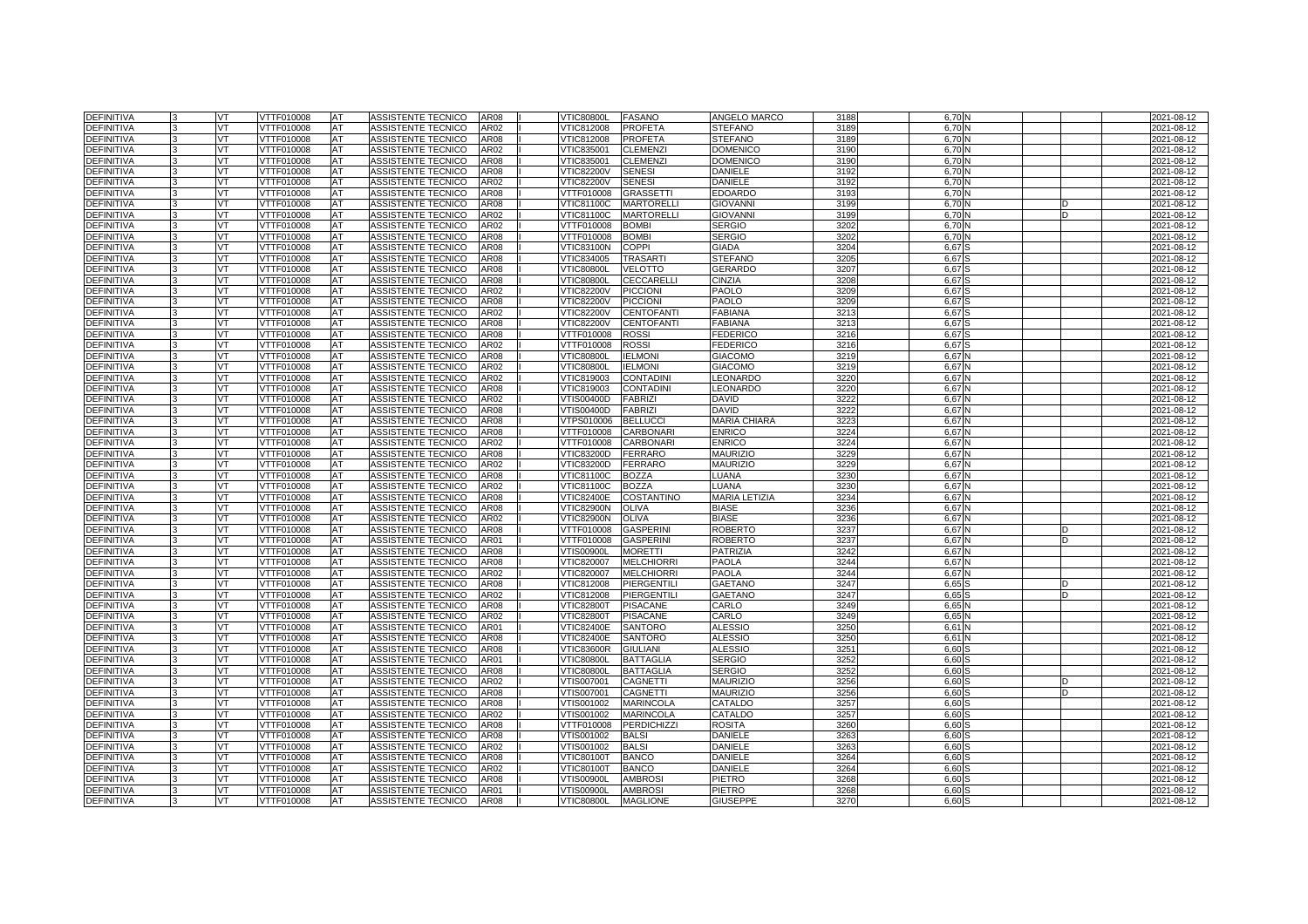| <b>DEFINITIVA</b> |    | VT        | VTTF010008        | <b>AT</b>  | ASSISTENTE TECNICO        | AR02        | <b>VTIC80800L</b> | <b>MAGLIONE</b>     | <b>GIUSEPPE</b>       | 3270    | 6.60     |  | 2021-08-12 |
|-------------------|----|-----------|-------------------|------------|---------------------------|-------------|-------------------|---------------------|-----------------------|---------|----------|--|------------|
| <b>DEFINITIVA</b> |    | VT        | VTTF010008        | AT         | ASSISTENTE TECNICO        | AR02        | /TIS001002        | <b>PELLICCIA</b>    | <b>STEFANO</b>        | 3271    | 6.60     |  | 2021-08-12 |
| <b>DEFINITIVA</b> |    | VT        | VTTF010008        | AT         | <b>ASSISTENTE TECNICO</b> | <b>AR08</b> | VTIS001002        | <b>PELLICCIA</b>    | <b>STEFANO</b>        | 327     | 6.60     |  | 2021-08-12 |
| <b>DEFINITIVA</b> |    | <b>VT</b> | VTTF010008        | <b>AT</b>  | ASSISTENTE TECNICO        | <b>AR08</b> | VTIC812008        | <b>PICCIONI</b>     | <b>GIORGIO</b>        | 327'    | 6.60     |  | 2021-08-12 |
| <b>DEFINITIVA</b> |    | VT.       | VTTF010008        | AT         | <b>ASSISTENTE TECNICO</b> | <b>AR08</b> | <b>VTIC82200V</b> | <b>STAIANO</b>      | <b>VINCENZO</b>       | 3275    | 6.60     |  | 2021-08-12 |
| <b>DEFINITIVA</b> |    | VT        | VTTF010008        | AT         | ASSISTENTE TECNICO        | AR02        | <b>VTIC82200V</b> | <b>STAIANO</b>      | <b>VINCENZO</b>       | 3275    | 6,60     |  | 2021-08-12 |
| <b>DEFINITIVA</b> |    | VT.       | VTTF010008        | <b>AT</b>  | ASSISTENTE TECNICO        | <b>AR08</b> | VTIC81100C        | GAI                 | PAOLO                 | 3276    | 6.60     |  | 2021-08-12 |
| <b>DEFINITIVA</b> |    | VT.       | VTTF010008        | AT         | <b>ASSISTENTE TECNICO</b> | AR02        | VTIC81100C        | GAI                 | PAOLO                 | 3276    | 6.60     |  | 2021-08-12 |
| <b>DEFINITIVA</b> |    | VT        | VTTF010008        | AT         | ASSISTENTE TECNICO        | AR08        | VTTF010008        | <b>BARRES</b>       | <b>MIRKO</b>          | 3278    | 6,60     |  | 2021-08-12 |
| <b>DEFINITIVA</b> |    | VT        | VTTF010008        | AT         | ASSISTENTE TECNICO        | AR02        | VTTF010008        | <b>BARRES</b>       | <b>MIRKO</b>          | 3278    | 6.60     |  | 2021-08-12 |
| <b>DEFINITIVA</b> |    | VT        | VTTF010008        | <b>IAT</b> | <b>ASSISTENTE TECNICO</b> | <b>AR08</b> | VTIC804009        | <b>FRAUSILLI</b>    | <b>SIMONE</b>         | 3280    | 6.60     |  | 2021-08-12 |
| <b>DEFINITIVA</b> |    | VT        | VTTF010008        | AT         | ASSISTENTE TECNICO        | AR01        | /TPM010007        | CARACCIOLO          | <b>ALESSIO</b>        | 3281    | 6,60     |  | 2021-08-12 |
| <b>DEFINITIVA</b> |    | VT.       | VTTF010008        | <b>AT</b>  | ASSISTENTE TECNICO        | <b>AR08</b> | VTPM010007        | CARACCIOLO          | <b>ALESSIO</b>        | 328'    | 6,60     |  | 2021-08-12 |
| <b>DEFINITIVA</b> |    | VT        | VTTF010008        | AT         | ASSISTENTE TECNICO        | <b>AR08</b> | VTIS00400D        | <b>CIANCHI</b>      | <b>ANDREA</b>         | 3290    | 6.60     |  | 2021-08-12 |
| <b>DEFINITIVA</b> |    | VT        | VTTF010008        | AT         | ASSISTENTE TECNICO        | AR08        | VTTF010008        | <b>SICCARD</b>      | <b>GIUSEPPE</b>       | $329 -$ | 6,60     |  | 2021-08-12 |
| <b>DEFINITIVA</b> |    | <b>VT</b> | VTTF010008        | <b>AT</b>  | ASSISTENTE TECNICO        | AR02        | VTTF010008        | <b>SICCARDI</b>     | <b>GIUSEPPE</b>       | 329'    | 6,60     |  | 2021-08-12 |
| <b>DEFINITIVA</b> |    | VT        | VTTF010008        | <b>AT</b>  | ASSISTENTE TECNICO        | AR02        | <b>VTIC83600R</b> | <b>BARBARANELLI</b> | PIERLUIGI             | 3293    | 6.60     |  | 2021-08-12 |
| <b>DEFINITIVA</b> |    | VT.       | VTTF010008        | AT         | ASSISTENTE TECNICO        | AR08        | <b>VTIC83600R</b> | <b>BARBARANELLI</b> | PIERLUIGI             | 3293    | 6,60     |  | 2021-08-12 |
| <b>DEFINITIVA</b> |    | VT.       | VTTF010008        | <b>AT</b>  | ASSISTENTE TECNICO        | AR02        | VTTF010008        | <b>DI BIASE</b>     | <b>GIUSEPPE</b>       | 3294    | 6.60     |  | 2021-08-12 |
| <b>DEFINITIVA</b> |    | VT.       | VTTF010008        | AT         | ASSISTENTE TECNICO        | AR08        | VTTF010008        | <b>DI BIASE</b>     | <b>GIUSEPPE</b>       | 3294    | 6.60     |  | 2021-08-12 |
| <b>DEFINITIVA</b> |    | VT        | VTTF010008        | AT         | ASSISTENTE TECNICO        | AR08        | VTIC819003        | <b>SACCARELLI</b>   | <b>ROBERTA</b>        | 3298    | 6,60     |  | 2021-08-12 |
| <b>DEFINITIVA</b> |    | <b>VT</b> | VTTF010008        | AT         | ASSISTENTE TECNICO        | AR01        | <b>VTIC82900N</b> | <b>DEL LUONGO</b>   | <b>MARCO</b>          | 330     | 6.60     |  | 2021-08-12 |
| <b>DEFINITIVA</b> |    | VT        | VTTF010008        | AT         | ASSISTENTE TECNICO        | AR08        | /TIC82900N        | <b>DEL LUONGO</b>   | <b>MARCO</b>          | 330     | 6.60     |  | 2021-08-12 |
| <b>DEFINITIVA</b> |    | VT        | VTTF010008        | AT         | ASSISTENTE TECNICO        | AR02        | <b>VTIS00800R</b> | <b>RUSSO</b>        | CARMINE               | 3303    | 6,60     |  | 2021-08-12 |
| <b>DEFINITIVA</b> |    | VT.       | VTTF010008        | AT         | ASSISTENTE TECNICO        | AR08        | √TIS00800R        | <b>RUSSO</b>        | CARMINE               | 3303    | 6.60     |  | 2021-08-12 |
| <b>DEFINITIVA</b> |    | VT.       | VTTF010008        | AT         | ASSISTENTE TECNICO        | AR08        | <b>VTIC81700B</b> | <b>SALERA</b>       | <b>ALESSANDRO</b>     | 3304    | 6.60     |  | 2021-08-12 |
| <b>DEFINITIVA</b> |    | VT        | VTTF010008        | AT         | ASSISTENTE TECNICO        | AR02        | <b>VTIC81700B</b> | <b>SALERA</b>       | <b>ALESSANDRO</b>     | 3304    | 6,60     |  | 2021-08-12 |
| <b>DEFINITIVA</b> | l3 | VT        | VTTF010008        | AT         | ASSISTENTE TECNICO        | AR08        | <b>VTIC80800L</b> | PEZZATO             | <b>JENNIFER</b>       | 3305    | 6.60     |  | 2021-08-12 |
| DEFINITIVA        |    | VT        | VTTF010008        | AT         | ASSISTENTE TECNICO        | AR08        | VTIC81100C        | <b>MOSCARDI</b>     | <b>CLAUDIO</b>        | 3306    | 6.60     |  | 2021-08-12 |
| <b>DEFINITIVA</b> |    | VT        | VTTF010008        | AT         | ASSISTENTE TECNICO        | AR02        | VTIC81100C        | <b>MOSCARDI</b>     | <b>CLAUDIO</b>        | 3306    | 6,60     |  | 2021-08-12 |
| <b>DEFINITIVA</b> |    | <b>VT</b> | VTTF010008        | AT         | ASSISTENTE TECNICO        | AR02        | <b>VTIC82400E</b> | <b>BENEDETT</b>     | <b>ANDREA</b>         | 3307    | 6.60     |  | 2021-08-12 |
| <b>DEFINITIVA</b> |    | VT.       | VTTF010008        | AT         | ASSISTENTE TECNICO        | AR08        | <b>VTIC82400E</b> | <b>BENEDETTI</b>    | ANDREA                | 3307    | 6.60     |  | 2021-08-12 |
| DEFINITIVA        |    | VT        | VTTF010008        | AT         | ASSISTENTE TECNICO        | AR02        | VTTF010008        | <b>PAOLON</b>       | <b>GABRIELE</b>       | 331'    | 6,60     |  | 2021-08-12 |
| <b>DEFINITIVA</b> |    | VT        | VTTF010008        | AT         | ASSISTENTE TECNICO        | AR08        | VTTF010008        | <b>PAOLON</b>       | <b>GABRIELE</b>       | 331'    | 6.60     |  | 2021-08-12 |
| DEFINITIVA        |    | VT        | VTTF010008        | AT         | ASSISTENTE TECNICO        | AR08        | VTIC813004        | <b>PACELLI</b>      | EONARDO               | 3314    | 6,60     |  | 2021-08-12 |
| <b>DEFINITIVA</b> |    | VT        | VTTF010008        | AT         | ASSISTENTE TECNICO        | AR08        | /TIS00800R        | <b>PATERNESI</b>    | PAMELA                | 3317    | 6,60     |  | 2021-08-12 |
| <b>DEFINITIVA</b> |    | VT.       | VTTF010008        | AT         | ASSISTENTE TECNICO        | <b>AR08</b> | VTIC813004        | <b>PORRI</b>        | <b>GIUSEPPE</b>       | 3318    | 6.60     |  | 2021-08-12 |
| <b>DEFINITIVA</b> |    | VT.       | VTTF010008        | AT         | ASSISTENTE TECNICO        | AR02        | VTIC813004        | <b>PORRI</b>        | <b>GIUSEPPE</b>       | 3318    | 6.60     |  | 2021-08-12 |
| <b>DEFINITIVA</b> |    | VT        | <b>/TTF010008</b> | AT         | ASSISTENTE TECNICO        | AR08        | /TIC81000L        | <b>IANICAL</b>      | <b>MARIA LUCIA</b>    | 3320    | 6,60     |  | 2021-08-12 |
| <b>DEFINITIVA</b> |    | VT        | VTTF010008        | AT         | ASSISTENTE TECNICO        | AR08        | VTIS00400D        | SANTOLAMAZZ         | <b>EMANUELA</b>       | 3323    | 6.60     |  | 2021-08-12 |
| <b>DEFINITIVA</b> |    | VT        | VTTF010008        | AT         | ASSISTENTE TECNICO        | AR02        | <b>VTIC82200V</b> | <b>MARIANI</b>      | <b>MIRIAM</b>         | 3324    | 6,60     |  | 2021-08-12 |
| <b>DEFINITIVA</b> |    | VT        | /TTF010008        | AT         | ASSISTENTE TECNICO        | AR08        | <b>/TIC80800L</b> | PERRELLI            | <b>MARIA CRISTINA</b> | 3325    | 6,60     |  | 2021-08-12 |
| DEFINITIVA        |    | VT.       | VTTF010008        | AT         | ASSISTENTE TECNICO        | AR02        | <b>VTIC80800L</b> | <b>PERRELLI</b>     | <b>MARIA CRISTINA</b> | 3325    | 6,60     |  | 2021-08-12 |
| <b>DEFINITIVA</b> |    | VT        | VTTF010008        | AT         | ASSISTENTE TECNICO        | AR08        | VTIC82500A        | DE COLLE            | CIRO                  | 3327    | 6.60     |  | 2021-08-12 |
| <b>DEFINITIVA</b> |    | VT        | VTTF010008        | AT         | ASSISTENTE TECNICO        | AR02        | VTIC82500A        | DE COLLE            | <b>CIRO</b>           | 3327    | 6,60     |  | 2021-08-12 |
| <b>DEFINITIVA</b> |    | VT        | VTTF010008        | <b>AT</b>  | ASSISTENTE TECNICO        | <b>AR08</b> | <b>VTIC81400X</b> | <b>TURCHI</b>       | <b>ANDREA</b>         | 3328    | 6.60     |  | 2021-08-12 |
| <b>DEFINITIVA</b> |    | VT        | VTTF010008        | <b>AT</b>  | ASSISTENTE TECNICO        | AR02        | VTIC81400X        | <b>TURCHI</b>       | <b>ANDREA</b>         | 3328    | 6,60     |  | 2021-08-12 |
| <b>DEFINITIVA</b> |    | VT        | VTTF010008        | AT         | ASSISTENTE TECNICO        | AR01        | /TIS001002        | <b>GIANFERRI</b>    | VALERIO               | 3329    | 6,60     |  | 2021-08-12 |
| <b>DEFINITIVA</b> |    | VT.       | VTTF010008        | AT         | ASSISTENTE TECNICO        | <b>AR08</b> | VTIS001002        | <b>GIANFERRI</b>    | VALERIO               | 3329    | 6,60     |  | 2021-08-12 |
| <b>DEFINITIVA</b> |    | VT.       | VTTF010008        | AT         | ASSISTENTE TECNICO        | AR08        | <b>VTIC81600G</b> | <b>ANSELMI</b>      | <b>RENATO</b>         | 3330    | 6,60     |  | 2021-08-12 |
| <b>DEFINITIVA</b> |    | VT        | VTTF010008        | AT         | ASSISTENTE TECNICO        | AR08        | VTTF010008        | <b>GOLETTI</b>      | <b>STEFANO</b>        | 3332    | 6,60     |  | 2021-08-12 |
| <b>DEFINITIVA</b> |    | VT        | VTTF010008        | AT         | ASSISTENTE TECNICO        | AR02        | VTTF010008        | <b>GOLETTI</b>      | <b>STEFANO</b>        | 3332    | 6,60     |  | 2021-08-12 |
| DEFINITIVA        |    | VT        | VTTF010008        | AT         | ASSISTENTE TECNICO        | AR08        | VTTD07000N        | <b>DI MARCO</b>     | <b>FRANCESCO</b>      | 3334    | 6,55     |  | 2021-08-12 |
| <b>DEFINITIVA</b> |    | VT        | VTTF010008        | AT         | ASSISTENTE TECNICO        | AR02        | /TIC805005        | <b>BATTISTI</b>     | <b>GIANNI</b>         | 3335    | 6,55     |  | 2021-08-12 |
| <b>DEFINITIVA</b> |    | VT        | VTTF010008        | AT         | ASSISTENTE TECNICO        | AR08        | VTIC805005        | <b>BATTISTI</b>     | <b>GIANNI</b>         | 3335    | 6,55     |  | 2021-08-12 |
| DEFINITIVA        |    | VT        | VTTF010008        | AT         | ASSISTENTE TECNICO        | AR02        | <b>VTIC82200V</b> | <b>ARAMINI</b>      | <b>GIANLUCA</b>       | 3344    | 6,50     |  | 2021-08-12 |
| <b>DEFINITIVA</b> |    | VT        | VTTF010008        | AT         | ASSISTENTE TECNICO        | AR08        | <b>VTIC82200V</b> | <b>ARAMINI</b>      | <b>GIANLUCA</b>       | 3344    | 6,50     |  | 2021-08-12 |
| <b>DEFINITIVA</b> |    | VT        | VTTF010008        | AT         | ASSISTENTE TECNICO        | AR08        | <b>VTIC83600R</b> | <b>PAOLETT</b>      | VALENTINA             | 3347    | 6.50     |  | 2021-08-12 |
| <b>DEFINITIVA</b> |    | VT        | VTTF010008        | AT         | ASSISTENTE TECNICO        | AR08        | <b>VTIC80100T</b> | SASSARA             | PIETRO                | 335'    | 6,50     |  | 2021-08-12 |
| <b>DEFINITIVA</b> |    | VT        | VTTF010008        | AT         | ASSISTENTE TECNICO        | AR02        | <b>VTIC80100T</b> | <b>SASSARA</b>      | PIETRO                | 3351    | 6,50     |  | 2021-08-12 |
| <b>DEFINITIVA</b> |    | VT        | VTTF010008        | AT         | ASSISTENTE TECNICO        | AR08        | √TIS01100L        | <b>MUGNARI</b>      | CRISTINA              | 3354    | 6,50     |  | 2021-08-12 |
| DEFINITIVA        |    | VT.       | VTTF010008        | AT         | ASSISTENTE TECNICO        | AR02        | <b>VTIC82200V</b> | <b>PESCIAROL</b>    | <b>ALESSIO</b>        | 3356    | 6,50     |  | 2021-08-12 |
| DEFINITIVA        |    | VT        | VTTF010008        | AT         | ASSISTENTE TECNICO        | AR08        | <b>VTIC82200V</b> | <b>PESCIAROLI</b>   | <b>ALESSIO</b>        | 3356    | 6,50     |  | 2021-08-12 |
| <b>DEFINITIVA</b> | 3  | VT        | VTTF010008        | <b>AT</b>  | ASSISTENTE TECNICO        | AR08        | VTIS001002        | MELE                | <b>GIORGIO</b>        | 3365    | $6,50$ S |  | 2021-08-12 |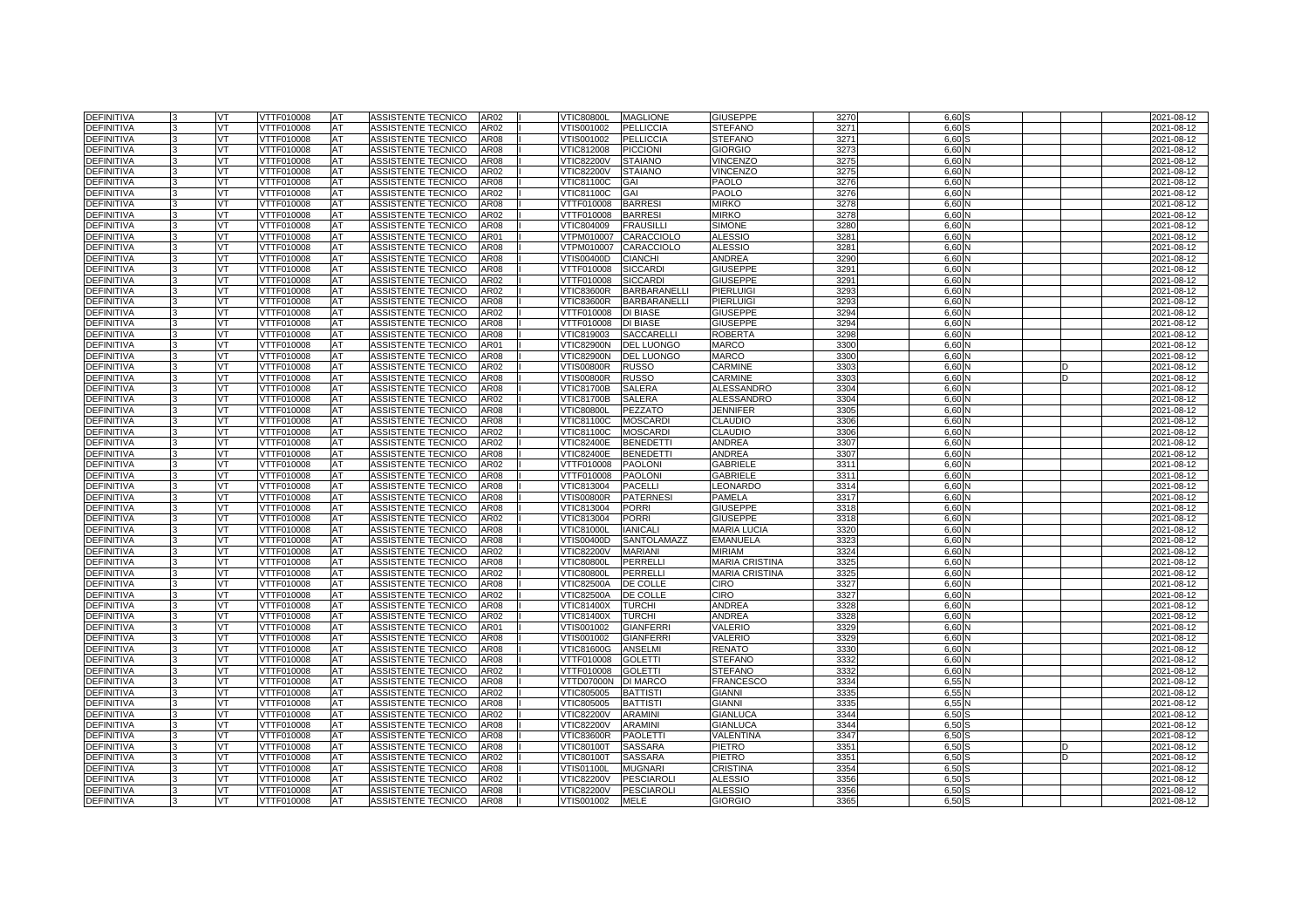| DEFINITIVA        | VT  | VTTF010008 | AT | ASSISTENTE TECNICO                       | AR08 | VTPM010007        | <b>TOMBOLINI</b>   | <b>MAURIZIO</b>                     | 3366             | 6,50                  | 2021-08-12 |
|-------------------|-----|------------|----|------------------------------------------|------|-------------------|--------------------|-------------------------------------|------------------|-----------------------|------------|
| <b>DEFINITIVA</b> | vт  | VTTF010008 | AT | ASSISTENTE TECNICO                       | AR01 | VTPM010007        | <b>TOMBOLINI</b>   | <b>MAURIZIO</b>                     | 3366             | 6,50                  | 2021-08-12 |
| DEFINITIVA        | VT  | VTTF010008 | AT | ASSISTENTE TECNICO                       | AR08 | VTIC81100C        | <b>DE SILVI</b>    | GABRIEL                             | 3368             | 6,50                  | 2021-08-12 |
| DEFINITIVA        | vт  | VTTF010008 | AT | ASSISTENTE TECNICO                       | AR08 | /TIS007001        | PASQUA             | <b>DOMENICO</b><br><b>FRANCESCO</b> | 3369             | 6,50 N                | 2021-08-12 |
| DEFINITIVA        | VT  | VTTF010008 | AT | ASSISTENTE TECNICO                       | AR08 | VTIC819003        | <b>COVONE</b>      | <b>MIRKO</b>                        | 3370             | 6,50                  | 2021-08-12 |
| DEFINITIVA        | VT  | VTTF010008 | AT | ASSISTENTE TECNICO                       | AR01 | VTIC819003        | <b>COVONE</b>      | <b>MIRKO</b>                        | 3370             | 6,50                  | 2021-08-12 |
| DEFINITIVA        | VT  | VTTF010008 | AT | ASSISTENTE TECNICO                       | AR08 | VTIC819003        | <b>PARIS</b>       | <b>EONARDO</b>                      | 3372             | 6.50N                 | 2021-08-12 |
| DEFINITIVA        | VT  | VTTF010008 | AT | ASSISTENTE TECNICO                       | AR08 | VTIC813004        | SAVI               | RAUL                                | 337              | 6,50                  | 2021-08-12 |
| DEFINITIVA        | VT  | VTTF010008 | AT | ASSISTENTE TECNICO                       | AR08 | VTIS00400D        | <b>PRESSUTTI</b>   | ANDREA                              | 3378             | 6,50                  | 2021-08-12 |
| DEFINITIVA        | VT  | VTTF010008 | AT | ASSISTENTE TECNICO                       | AR02 | √TIC81100C        | <b>COSTANTE</b>    | NAZZARENO                           | 3379             | $6,50$ $\prime$       | 2021-08-12 |
| DEFINITIVA        |     | VTTF010008 |    | ASSISTENTE TECNICO                       | AR08 |                   |                    | NAZZARENO                           | 3379             | 6,50                  |            |
|                   | VT  |            | AT |                                          |      | √TIC81100C        | <b>COSTANTE</b>    |                                     |                  |                       | 2021-08-12 |
| DEFINITIVA        | VT  | VTTF010008 | AT | ASSISTENTE TECNICO                       | AR01 | <b>VTIC80900C</b> | <b>CUZZOLI</b>     | <b>RICCARDO</b>                     | 338              | 6,50                  | 2021-08-12 |
| DEFINITIVA        | VT  | VTTF010008 | AT | ASSISTENTE TECNICO                       | AR08 | √TIS01200C        | <b>CRISTOFORI</b>  | MARTA                               | 3382             | 6,50                  | 2021-08-12 |
| DEFINITIVA        | VT  | VTTF010008 | AT | ASSISTENTE TECNICO                       | AR02 | √TIS01100L        | <b>BAMBINI</b>     | PAOLO                               | 338              | 6,50                  | 2021-08-12 |
| DEFINITIVA        | VT  | VTTF010008 | AT | ASSISTENTE TECNICO                       | AR08 | √TIS01100L        | <b>BAMBINI</b>     | PAOLO                               | 338              | 6,50                  | 2021-08-12 |
| DEFINITIVA        | VT  | VTTF010008 | AT | ASSISTENTE TECNICO                       | AR08 | VTIC820007        | <b>MANCINI</b>     | <b>ALESSANDRO</b>                   | 3384             | 6,50N                 | 2021-08-12 |
| DEFINITIVA        | VT  | VTTF010008 | AT | ASSISTENTE TECNICO                       | AR08 | VTTD07000N        | <b>BERNARDO</b>    | RACHELE                             | 338              | 6,50                  | 2021-08-12 |
| DEFINITIVA        | VT  | VTTF010008 | AT | ASSISTENTE TECNICO                       | AR02 | VTTF010008        | <b>D'AMICO</b>     | LORENZO                             | 3386             | 6,50                  | 2021-08-12 |
| DEFINITIVA        | VT  | VTTF010008 | AT | ASSISTENTE TECNICO                       | AR08 | VTTF010008        | <b>D'AMICO</b>     | LORENZO                             | 3386             | 6,50                  | 2021-08-12 |
| DEFINITIVA        | vт  | VTTF010008 | AT | <b>ASSISTENTE TECNICO</b>                | AR08 | VTIC83200D        | <b>NENCINI</b>     | FRANCESCA ROMANA                    | 3389             | 6,50 N                | 2021-08-12 |
| DEFINITIVA        | VT  | VTTF010008 | AT | ASSISTENTE TECNICO                       | AR08 | VTIC812008        | <b>MANGIUCCA</b>   | <b>JACOPO</b>                       | 339 <sup>°</sup> | 6,50                  | 2021-08-12 |
| DEFINITIVA        | VT  | VTTF010008 | AT | ASSISTENTE TECNICO                       | AR08 | VTIS00400D        | JAN                | CHIARA                              | 3393             | 6,50                  | 2021-08-12 |
| DEFINITIVA        | VT  | VTTF010008 | AT | ASSISTENTE TECNICO                       | AR08 | VTIC83600R        | <b>OTTAVIANI</b>   | <b>FEDERICO</b>                     | 339              | 6,50                  | 2021-08-12 |
| DEFINITIVA        | VT  | VTTF010008 | AT | ASSISTENTE TECNICO                       | AR08 | √TIS01100L        | <b>RIZZO</b>       | <b>GIUSEPPE</b>                     | 3397             | 6,50                  | 2021-08-12 |
| DEFINITIVA        | VT  | VTTF010008 | AT | ASSISTENTE TECNICO                       | AR08 | VTIC833009        | <b>PETRONIO</b>    | <b>FRANCESCA</b>                    | 340 <sup>°</sup> | 6,50                  | 2021-08-12 |
| DEFINITIVA        | VT  | VTTF010008 | AT | ASSISTENTE TECNICO                       | AR08 | √TIS01100L        | ZANGAGLIA          | <b>GABRIELE</b>                     | 3402             | 6,50                  | 2021-08-12 |
| DEFINITIVA        | VT  | VTTF010008 | AT | ASSISTENTE TECNICO                       | AR08 | VTIC813004        | <b>FILIPPI</b>     | MANUEL                              | 340              | 6,50                  | 2021-08-12 |
| DEFINITIVA        | VT. | VTTF010008 | AT | ASSISTENTE TECNICO                       | AR02 | VTIC813004        | <b>FILIPPI</b>     | MANUEL                              | 340              | 6,50                  | 2021-08-12 |
| DEFINITIVA        | VT  | VTTF010008 | AT | ASSISTENTE TECNICO                       | AR08 | VTPS010006        | <b>NATALI</b>      | <b>NICO</b>                         | 3407             | 6,50                  | 2021-08-12 |
| DEFINITIVA        | VT  | VTTF010008 | AT | ASSISTENTE TECNICO                       | AR02 | √TPS010006        | <b>NATALI</b>      | <b>NICO</b>                         | 340              | 6,50                  | 2021-08-12 |
| DEFINITIVA        | VT  | VTTF010008 | AT | ASSISTENTE TECNICO                       | AR02 | VTIC820007        | <b>PALLOTTINI</b>  | CORRADO                             | 340              | 6,50                  | 2021-08-12 |
| DEFINITIVA        | VT  | VTTF010008 | AT | ASSISTENTE TECNICO                       | AR08 | VTIC820007        | <b>PALLOTTINI</b>  | CORRADO                             | 3409             | 6,50N                 | 2021-08-12 |
| DEFINITIVA        | VT  | VTTF010008 | AT | ASSISTENTE TECNICO                       | AR08 | VTIC81400X        | LELLI              | <b>FEDERICO</b>                     | 341              | 6,50                  | 2021-08-12 |
| DEFINITIVA        | VT  | VTTF010008 | AT | ASSISTENTE TECNICO                       | AR02 | VTPC010003        | <b>SEGA</b>        | <b>MARCO</b>                        | 3412             | 6,50                  | 2021-08-12 |
| DEFINITIVA        | VT  | VTTF010008 | AT | ASSISTENTE TECNICO                       | AR08 | VTPC010003        | <b>SEGA</b>        | <b>MARCO</b>                        | 3412             | 6,50N                 | 2021-08-12 |
| DEFINITIVA        | VT  | VTTF010008 | AT | ASSISTENTE TECNICO                       | AR02 | <b>VTIC82800T</b> | <b>MARRI</b>       | <b>ALESSANDRO</b>                   | 3416             | 6,50                  | 2021-08-12 |
| DEFINITIVA        | VT  | VTTF010008 | AT | ASSISTENTE TECNICO                       | AR08 | VTIC82800T        | <b>MARRI</b>       | <b>ALESSANDRC</b>                   | 3416             | 6,50                  | 2021-08-12 |
| DEFINITIVA        | VT  | VTTF010008 | AT |                                          | AR08 | √TIS01100L        | <b>PICCINI</b>     | SAMUELE                             | 3419             | 6,50N                 |            |
|                   |     |            |    | ASSISTENTE TECNICO<br>ASSISTENTE TECNICO |      |                   |                    |                                     |                  |                       | 2021-08-12 |
| DEFINITIVA        | VT  | VTTF010008 | AT |                                          | AR02 | √TIS01100L        | <b>PICCINI</b>     | SAMUELE<br>EDI                      | 3419             | 6,50                  | 2021-08-12 |
| DEFINITIVA        | VT  | VTTF010008 | AT | ASSISTENTE TECNICO                       | AR08 | VTIS00400D        | <b>TRANFA</b>      |                                     | 3426             | 6,50                  | 2021-08-12 |
| DEFINITIVA        | VT  | VTTF010008 | AT | ASSISTENTE TECNICO                       | AR02 | <b>VTIC82400E</b> | <b>MANONI</b>      | MILENA                              | 3427             | 6,50N                 | 2021-08-12 |
| DEFINITIVA        | VT  | VTTF010008 | AT | ASSISTENTE TECNICO                       | AR08 | <b>VTIC82400E</b> | <b>MANONI</b>      | MILENA                              | 3427             | 6,50                  | 2021-08-12 |
| DEFINITIVA        | vт  | VTTF010008 | AT | ASSISTENTE TECNICO                       | AR08 | <b>VTIC80800L</b> | <b>CIMINERA</b>    | FRANCC                              | 3428             | 6,50                  | 2021-08-12 |
| <b>DEFINITIVA</b> | VT  | VTTF010008 | AT | ASSISTENTE TECNICO                       | AR01 | <b>VTIC80800L</b> | <b>CIMINERA</b>    | <b>FRANCO</b>                       | 3428             | 6,50N                 | 2021-08-12 |
| DEFINITIVA        | VT  | VTTF010008 | AT | ASSISTENTE TECNICO                       | AR02 | VTTF010008        | <b>CALEVI</b>      | OSVALDO                             | 3429             | $6,50$ $\blacksquare$ | 2021-08-12 |
| DEFINITIVA        | vт  | VTTF010008 | AT | ASSISTENTE TECNICO                       | AR08 | VTTF010008        | <b>CALEVI</b>      | <b>OSVALDO</b>                      | 3429             | 6,50                  | 2021-08-12 |
| DEFINITIVA        | VT  | VTTF010008 | AT | ASSISTENTE TECNICO                       | AR08 | <b>VTIC80100T</b> | <b>ANTONELLI</b>   | <b>ALESSANDRO</b>                   | 343              | 6,45N                 | 2021-08-12 |
| DEFINITIVA        | VT  | VTTF010008 | AT | ASSISTENTE TECNICO                       | AR02 | √TIC80100T        | <b>ANTONELLI</b>   | <b>ALESSANDRO</b>                   | 343              | 6,45                  | 2021-08-12 |
| DEFINITIVA        | vт  | VTTF010008 | AT | ASSISTENTE TECNICO                       | AR08 | <b>VTIC80100T</b> | <b>SANTI</b>       | <b>DILETTA</b>                      | 3436             | 6,40                  | 2021-08-12 |
| DEFINITIVA        | VT  | VTTF010008 | AT | ASSISTENTE TECNICO                       | AR08 | VTIC83200D        | <b>SMARCHI</b>     | <b>RICCARDO</b>                     | 3438             | 6,40N                 | 2021-08-12 |
| DEFINITIVA        | VT  | VTTF010008 | AT | ASSISTENTE TECNICO                       | AR02 | VTTF010008        | <b>EGIDI</b>       | <b>GIAN MARCO</b>                   | 343              | 6,40                  | 2021-08-12 |
| DEFINITIVA        | vт  | VTTF010008 | AT | ASSISTENTE TECNICO                       | AR08 | VTTF010008        | <b>EGIDI</b>       | <b>GIAN MARCO</b>                   | 3439             | 6,40                  | 2021-08-12 |
| DEFINITIVA        | VT  | VTTF010008 | AT | ASSISTENTE TECNICO                       | AR08 | VTIC81400X        | <b>FRASCA</b>      | <b>FEDERICO</b>                     | 3440             | 6,40N                 | 2021-08-12 |
| DEFINITIVA        | VT  | VTTF010008 | AT | <b>ASSISTENTE TECNICO</b>                | AR02 | VTIC81400X        | <b>FRASCA</b>      | FEDERICO                            | 3440             | 6,40                  | 2021-08-12 |
| DEFINITIVA        | vт  | VTTF010008 | AT | ASSISTENTE TECNICO                       | AR08 | <b>VTIC82300P</b> | <b>PAVANI</b>      | LORENZO                             | 3441             | 6,40                  | 2021-08-12 |
| DEFINITIVA        | VТ  | VTTF010008 | AT | ASSISTENTE TECNICO                       | AR08 | VTIC834005        | <b>MARTINENGO</b>  | <b>RICCARDO</b>                     | 3442             | 6.40N                 | 2021-08-12 |
| DEFINITIVA        | VT  | VTTF010008 | AT | ASSISTENTE TECNICO                       | AR08 | VTIC804009        | <b>PASQUINELLI</b> | <b>TIZIANO</b>                      | 3444             | 6,40                  | 2021-08-12 |
| DEFINITIVA        | vт  | VTTF010008 | AT | ASSISTENTE TECNICO                       | AR02 | VTIC804009        | PASQUINELLI        | <b>TIZIANO</b>                      | 3444             | 6,40                  | 2021-08-12 |
| DEFINITIVA        | VT  | VTTF010008 | AT | ASSISTENTE TECNICO                       | AR02 | VTIC820007        | <b>FERRANTI</b>    | SAMUELE                             | 344              | 6,40                  | 2021-08-12 |
| DEFINITIVA        | VT  | VTTF010008 | AT | ASSISTENTE TECNICO                       | AR08 | VTIC820007        | <b>FERRANTI</b>    | SAMUELE                             | 344              | 6,40                  | 2021-08-12 |
| DEFINITIVA        | vт  | VTTF010008 | AT | ASSISTENTE TECNICO                       | AR08 | VTIS00400D        | CARFAGNA           | <b>FRANCESCO</b>                    | 344              | 6,40                  | 2021-08-12 |
| <b>DEFINITIVA</b> | VT  | VTTF010008 | AT | ASSISTENTE TECNICO                       | AR02 | VTTF010008        | <b>PERROTTA</b>    | <b>FRANCESCO</b>                    | 3449             | 1∣6,40                | 2021-08-12 |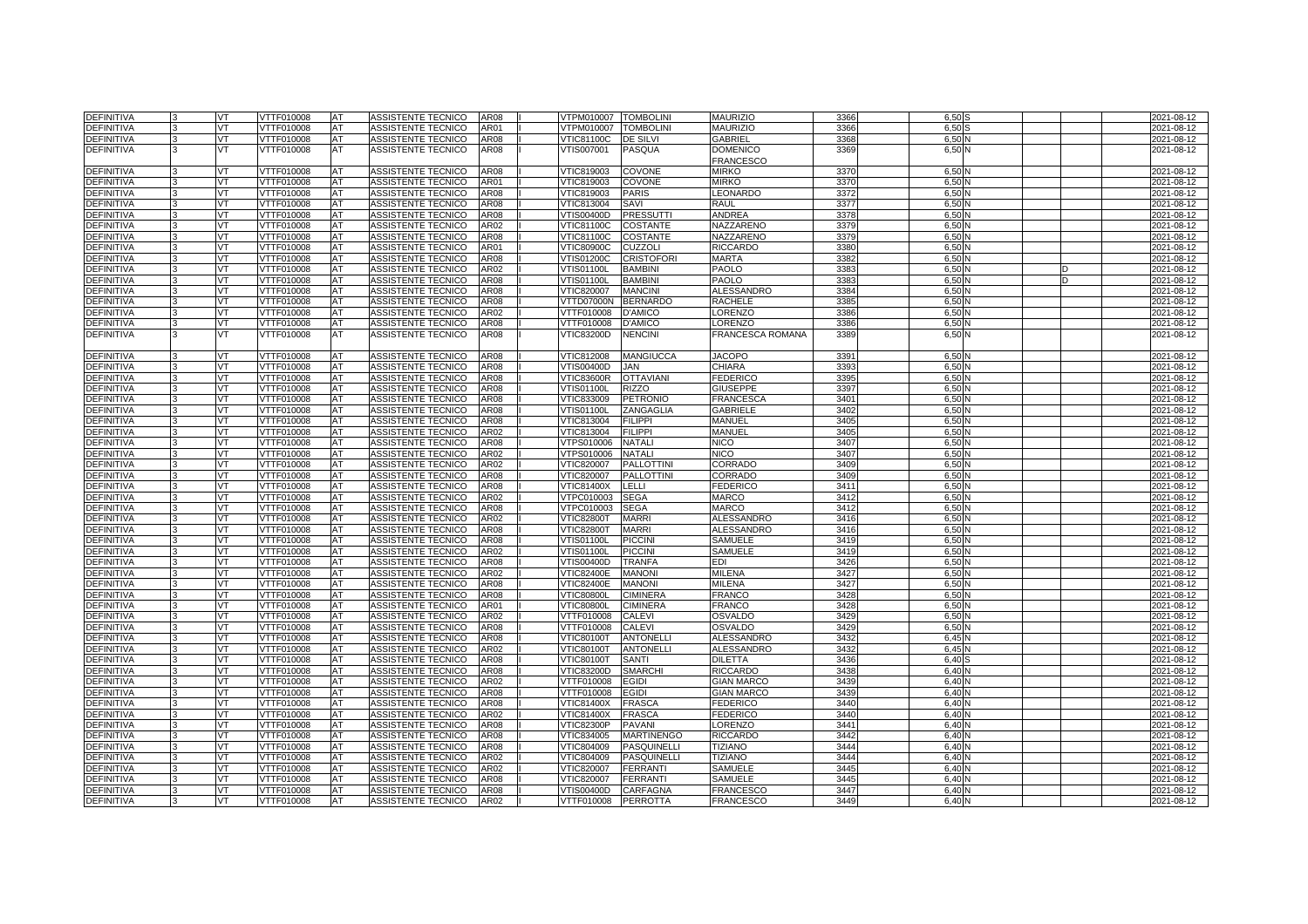| <b>DEFINITIVA</b> |              | VT        | VTTF010008        | <b>AT</b> | ASSISTENTE TECNICO        | <b>AR08</b> | VTTF010008        | <b>PERROTTA</b>     | <b>FRANCESCO</b>      | 3449             | 6.40  |   | 2021-08-12 |
|-------------------|--------------|-----------|-------------------|-----------|---------------------------|-------------|-------------------|---------------------|-----------------------|------------------|-------|---|------------|
| <b>DEFINITIVA</b> |              | VT        | VTTF010008        | AT        | ASSISTENTE TECNICO        | AR02        | /TIS007001        | <b>PAOLUCCI</b>     | <b>ALESSANDRO</b>     | 3454             | 6.40  |   | 2021-08-12 |
| <b>DEFINITIVA</b> |              | VT        | <b>VTTF010008</b> | AT        | <b>ASSISTENTE TECNICO</b> | AR08        | VTIS007001        | <b>PAOLUCCI</b>     | <b>ALESSANDRO</b>     | 3454             | 6.40  |   | 2021-08-12 |
| DEFINITIVA        |              | <b>VT</b> | VTTF010008        | AT        | ASSISTENTE TECNICO        | AR02        | <b>VTIC80100T</b> | <b>TALLARITA</b>    | <b>DAVID</b>          | 345              | 6.40  |   | 2021-08-12 |
| <b>DEFINITIVA</b> |              | VT.       | VTTF010008        | AT        | ASSISTENTE TECNICO        | <b>AR08</b> | <b>VTIC80100T</b> | <b>TALLARITA</b>    | <b>DAVID</b>          | 345              | 6.40  |   | 2021-08-12 |
| <b>DEFINITIVA</b> |              | VT        | VTTF010008        | AT        | ASSISTENTE TECNICO        | <b>AR08</b> | VTIS01100L        | <b>PALLA</b>        | PAMELA                | 3460             | 6.40  |   | 2021-08-12 |
| <b>DEFINITIVA</b> |              | VT.       | VTTF010008        | <b>AT</b> | ASSISTENTE TECNICO        | <b>AR08</b> | VTIC821003        | <b>MATTEI</b>       | <b>MARIO</b>          | 3463             | 6.40  |   | 2021-08-12 |
| <b>DEFINITIVA</b> |              | VT.       | VTTF010008        | AT        | ASSISTENTE TECNICO        | AR01        | VTTF010008        | <b>OTTAVIANI</b>    | <b>ALESSANDRO</b>     | 346              | 6.40  |   | 2021-08-12 |
| <b>DEFINITIVA</b> |              | VT        | VTTF010008        | AT        | ASSISTENTE TECNICO        | AR08        | VTTF010008        | <b>OTTAVIAN</b>     | <b>ALESSANDRO</b>     | 3465             | 6.40  |   | 2021-08-12 |
| <b>DEFINITIVA</b> |              | VT        | VTTF010008        | AT        | ASSISTENTE TECNICO        | AR02        | VTIS00400D        | <b>SCARELLI</b>     | <b>MIRIO</b>          | 3466             | 6.40  |   | 2021-08-12 |
| <b>DEFINITIVA</b> |              | VT        | VTTF010008        | AT        | ASSISTENTE TECNICO        | <b>AR08</b> | VTIS00400D        | <b>SCARELLI</b>     | <b>MIRIO</b>          | 3466             | 6.40  |   | 2021-08-12 |
| <b>DEFINITIVA</b> |              | VT        | VTTF010008        | AT        | ASSISTENTE TECNICO        | AR08        | VTIC819003        | <b>SPADACCIA</b>    | LUCA                  | 3467             | 6,40  |   | 2021-08-12 |
| DEFINITIVA        |              | <b>VT</b> | VTTF010008        | AT        | ASSISTENTE TECNICO        | AR02        | VTIC819003        | <b>SPADACCIA</b>    | <b>LUCA</b>           | 346              | 6,40  | D | 2021-08-12 |
| <b>DEFINITIVA</b> |              | VT        | VTTF010008        | AT        | ASSISTENTE TECNICO        | AR02        | <b>VTIS00900L</b> | <b>PEPPONI</b>      | <b>MORENO</b>         | 3468             | 6.40  |   | 2021-08-12 |
| <b>DEFINITIVA</b> |              | VT        | VTTF010008        | AT        | ASSISTENTE TECNICO        | AR08        | <b>VTIS00900L</b> | <b>PEPPON</b>       | <b>MORENO</b>         | 346              | 6,40  |   | 2021-08-12 |
| DEFINITIVA        |              | VT        | VTTF010008        | AT        | ASSISTENTE TECNICO        | AR08        | VTIC804009        | <b>BORDO</b>        | <b>STEFANO</b>        | 3474             | 6,33  |   | 2021-08-12 |
| <b>DEFINITIVA</b> |              | VT        | VTTF010008        | AT        | ASSISTENTE TECNICO        | AR01        | VTIC834005        | <b>CHERUBINI</b>    | <b>ALESSANDRC</b>     | 3475             | 6,33  |   | 2021-08-12 |
| DEFINITIVA        |              | VT        | VTTF010008        | AT        | ASSISTENTE TECNICO        | <b>AR08</b> | VTIC834005        | <b>CHERUBINI</b>    | <b>ALESSANDRO</b>     | 3475             | 6,33  |   | 2021-08-12 |
| <b>DEFINITIVA</b> |              | <b>VT</b> | VTTF010008        | AT        | ASSISTENTE TECNICO        | AR02        | VTIC83200D        | <b>FORTUGNO</b>     | <b>CLAUDIO</b>        | 3480             | 6,33  |   | 2021-08-12 |
| DEFINITIVA        |              | VT.       | VTTF010008        | AT        | ASSISTENTE TECNICO        | AR08        | VTIC83200D        | <b>FORTUGNO</b>     | CLAUDIO               | 348              | 6.33  |   | 2021-08-12 |
| DEFINITIVA        |              | VT        | VTTF010008        | AT        | ASSISTENTE TECNICO        | AR08        | <b>VTIC80900C</b> | <b>TURTORO</b>      | <b>SUSANNA</b>        | 348              | 6,33  |   | 2021-08-12 |
| <b>DEFINITIVA</b> |              | VT        | VTTF010008        | AT        | ASSISTENTE TECNICO        | AR02        | <b>VTIC80800L</b> | <b>BOCCIALONI</b>   | <b>FABIO</b>          | 3482             | 6.33  |   | 2021-08-12 |
| <b>DEFINITIVA</b> |              | VT        | VTTF010008        | AT        | ASSISTENTE TECNICO        | AR08        | <b>VTIC80800L</b> | <b>BOCCIALONI</b>   | <b>FABIO</b>          | 3482             | 6,33  |   | 2021-08-12 |
| DEFINITIVA        |              | VT        | VTTF010008        | AT        | ASSISTENTE TECNICO        | AR08        | VTIC834005        | <b>LEONARDIS</b>    | <b>SARA</b>           | 348              | 6,33  |   | 2021-08-12 |
| DEFINITIVA        |              | VT.       | VTTF010008        | AT        | ASSISTENTE TECNICO        | AR08        | VTIC833009        | <b>ZIACO</b>        | <b>MARIA CRISTINA</b> | 3484             | 6,33  |   | 2021-08-12 |
| DEFINITIVA        |              | VT.       | VTTF010008        | AT        | ASSISTENTE TECNICO        | AR02        | <b>VTIC80800L</b> | <b>FOGLIA</b>       | ANTONIO               | 3486             | 6,33  |   | 2021-08-12 |
| DEFINITIVA        |              | VT        | VTTF010008        | AT        | ASSISTENTE TECNICO        | AR08        | <b>VTIC80800L</b> | <b>FOGLIA</b>       | <b>ANTONIO</b>        | 3486             | 6,33  |   | 2021-08-12 |
| DEFINITIVA        |              | VT        | VTTF010008        | AT        | ASSISTENTE TECNICO        | AR08        | VTIC820007        | <b>BOCCI</b>        | LEONARDO              | 349              | 6,33  |   | 2021-08-12 |
| <b>DEFINITIVA</b> |              | VT        | VTTF010008        | AT        | ASSISTENTE TECNICO        | AR02        | VTIC820007        | <b>BOCCI</b>        | LEONARDO              | 349              | 6,33  |   | 2021-08-12 |
| DEFINITIVA        |              | VT        | VTTF010008        | AT        | ASSISTENTE TECNICO        | AR08        | VTTF010008        | <b>PRATTICO</b>     | MAURIZIO GIOVANNI     | 349              | 6,33  |   | 2021-08-12 |
| DEFINITIVA        |              | VT        | VTTF010008        | AT        | ASSISTENTE TECNICO        | AR02        | VTTF010008        | <b>PRATTICO</b>     | MAURIZIO GIOVANNI     | 349'             | 6,33  |   | 2021-08-12 |
| <b>DEFINITIVA</b> |              | VT        | VTTF010008        | AT        | ASSISTENTE TECNICO        | AR08        | VTIS00400D        | <b>FAZIOLI</b>      | <b>BARBARA</b>        | 349              | 6,33  |   | 2021-08-12 |
| <b>DEFINITIVA</b> |              | VT.       | VTTF010008        | AT        | <b>ASSISTENTE TECNICO</b> | AR08        | VTIS01100L        | <b>FABBRONI</b>     | VANESSA               | 350 <sup>°</sup> | 6.30  |   | 2021-08-12 |
| <b>DEFINITIVA</b> | $\mathbf{R}$ | <b>VT</b> | VTTF010008        | AT        | ASSISTENTE TECNICO        | <b>AR08</b> | VTIS007001        | <b>BIANCINI</b>     | <b>MIRKO</b>          | 3504             | 6,30  |   | 2021-08-12 |
| <b>DEFINITIVA</b> |              | VT        | VTTF010008        | AT        | ASSISTENTE TECNICO        | <b>AR08</b> | VTIC813004        | <b>TREQUATTRINI</b> | <b>IOLE</b>           | 3507             | 6.30  |   | 2021-08-12 |
| <b>DEFINITIVA</b> |              | VT.       | <b>VTTF010008</b> | AT        | ASSISTENTE TECNICO        | <b>AR08</b> | VTIC819003        | NEDZELSKA           | <b>OLESYA</b>         | 351              | 6,30  |   | 2021-08-12 |
| <b>DEFINITIVA</b> |              | VT.       | VTTF010008        | AT        | ASSISTENTE TECNICO        | <b>AR08</b> | VTIC813004        | <b>POLI</b>         | <b>VALERIO</b>        | 3514             | 6,30  |   | 2021-08-12 |
| <b>DEFINITIVA</b> |              | VT        | VTTF010008        | AT        | <b>ASSISTENTE TECNICO</b> | AR02        | VTIS006005        | PIERI               | <b>EMANUELE</b>       | 351              | 6.30  |   | 2021-08-12 |
| <b>DEFINITIVA</b> |              | VT        | <b>VTTF010008</b> | AT        | <b>ASSISTENTE TECNICO</b> | AR08        | VTIS006005        | <b>PIERI</b>        | <b>EMANUELE</b>       | 351              | 6,30  |   | 2021-08-12 |
| DEFINITIVA        |              | VT        | VTTF010008        | AT        | ASSISTENTE TECNICO        | AR01        | VTIC833009        | <b>ANGELONI</b>     | <b>MARCO</b>          | 351              | 6,30  |   | 2021-08-12 |
| <b>DEFINITIVA</b> |              | VT.       | VTTF010008        | AT        | <b>ASSISTENTE TECNICO</b> | <b>AR08</b> | VTIC833009        | <b>ANGELONI</b>     | <b>MARCO</b>          | 351              | 6.30  |   | 2021-08-12 |
| <b>DEFINITIVA</b> | 3            | VT        | VTTF010008        | AT        | ASSISTENTE TECNICO        | <b>AR08</b> | VTIC82900N        | <b>MANICASTRI</b>   | <b>SIMONE</b>         | 352              | 6,30  |   | 2021-08-12 |
| <b>DEFINITIVA</b> |              | VT.       | VTTF010008        | <b>AT</b> | ASSISTENTE TECNICO        | AR02        | <b>VTIC82900N</b> | <b>MANICASTRI</b>   | <b>SIMONE</b>         | $352^{\circ}$    | 6,30  |   | 2021-08-12 |
| <b>DEFINITIVA</b> |              | VT        | VTTF010008        | AT        | <b>ASSISTENTE TECNICO</b> | AR08        | /TIS00900L        | <b>MOCINI</b>       | <b>ALESSANDRO</b>     | 3522             | 6.30  |   | 2021-08-12 |
| <b>DEFINITIVA</b> |              | VT        | <b>VTTF010008</b> | AT        | ASSISTENTE TECNICO        | AR02        | VTIC813004        | <b>PAONE</b>        | <b>MIRKO</b>          | 352              | 6,30  |   | 2021-08-12 |
| DEFINITIVA        |              | VT        | VTTF010008        | AT        | ASSISTENTE TECNICO        | AR08        | VTIC813004        | <b>PAONE</b>        | <b>MIRKO</b>          | 352              | 6,30  |   | 2021-08-12 |
| <b>DEFINITIVA</b> |              | VT        | VTTF010008        | AT        | ASSISTENTE TECNICO        | <b>AR08</b> | VTIS001002        | <b>MORREALE</b>     | PAOLO JONATHAN        | 3526             | 6.30  |   | 2021-08-12 |
| DEFINITIVA        |              | VT        | VTTF010008        | AT        | ASSISTENTE TECNICO        | AR01        | <b>VTIC83600R</b> | <b>MARIAN</b>       | <b>FABRIZIC</b>       | 3527             | 6,30  |   | 2021-08-12 |
| DEFINITIVA        |              | <b>VT</b> | VTTF010008        | AT        | ASSISTENTE TECNICO        | AR08        | <b>VTIC83600R</b> | <b>MARIANI</b>      | <b>FABRIZIO</b>       | 3527             | 6,30  |   | 2021-08-12 |
| <b>DEFINITIVA</b> |              | VT        | VTTF010008        | AT        | ASSISTENTE TECNICO        | AR08        | VTIC834005        | <b>BRODI</b>        | <b>MASSIMO</b>        | 3536             | 6,30  |   | 2021-08-12 |
| DEFINITIVA        |              | VT        | VTTF010008        | AT        | ASSISTENTE TECNICO        | AR08        | <b>VTIC81000L</b> | <b>FRATON</b>       | <b>FRANCESCA</b>      | 353              | 6,30  |   | 2021-08-12 |
| DEFINITIVA        |              | VT        | VTTF010008        | AT        | <b>ASSISTENTE TECNICO</b> | AR02        | <b>VTIC81700B</b> | <b>MONTAGNA</b>     | <b>ANDREA</b>         | 3544             | 6,20  |   | 2021-08-12 |
| <b>DEFINITIVA</b> |              | VT.       | VTTF010008        | AT        | ASSISTENTE TECNICO        | AR08        | √TIC81700B        | <b>MONTAGNA</b>     | ANDREA                | 3544             | 6,20  |   | 2021-08-12 |
| <b>DEFINITIVA</b> |              | VT        | VTTF010008        | AT        | ASSISTENTE TECNICO        | <b>AR08</b> | VTIS001002        | <b>BRIGNOLA</b>     | VALERIA ELISABETTA    | 3549             | 6,20  |   | 2021-08-12 |
| DEFINITIVA        |              | VT        | VTTF010008        | AT        | ASSISTENTE TECNICO        | AR02        | √TIS01100L        | <b>ZUCCA</b>        | <b>MIRKO</b>          | 3552             | 6,20  |   | 2021-08-12 |
| <b>DEFINITIVA</b> |              | VT        | VTTF010008        | AT        | ASSISTENTE TECNICO        | AR08        | √TIS01100L        | <b>ZUCCA</b>        | <b>MIRKO</b>          | 3552             | 6,20  |   | 2021-08-12 |
| DEFINITIVA        |              | VT        | VTTF010008        | AT        | ASSISTENTE TECNICO        | AR08        | VTIC821003        | <b>SANTUCCI</b>     | ROSSANA               | 355              | 6,20  |   | 2021-08-12 |
| DEFINITIVA        |              | VT        | VTTF010008        | AT        | ASSISTENTE TECNICO        | AR08        | VTIS006005        | CAVALLAR            | <b>FEDERICA</b>       | 3556             | 6,20  |   | 2021-08-12 |
| <b>DEFINITIVA</b> |              | VT        | VTTF010008        | AT        | ASSISTENTE TECNICO        | AR02        | VTTF010008        | AMMIRATI            | ADRIAN MIHAI          | 3558             | 6,20  |   | 2021-08-12 |
| DEFINITIVA        |              | VT        | VTTF010008        | AT        | ASSISTENTE TECNICO        | AR08        | VTTF010008        | <b>AMMIRAT</b>      | <b>ADRIAN MIHAI</b>   | 3558             | 6,20  |   | 2021-08-12 |
| DEFINITIVA        |              | VT        | VTTF010008        | AT        | ASSISTENTE TECNICO        | AR08        | VTIS00400D        | <b>TRANFA</b>       | SAMUEL                | 3559             | 6,20  |   | 2021-08-12 |
| DEFINITIVA        |              | VT        | VTTF010008        | AT        | ASSISTENTE TECNICO        | AR02        | VTIS00400D        | <b>TRANFA</b>       | SAMUEL                | 3559             | 6,20  |   | 2021-08-12 |
| <b>DEFINITIVA</b> |              | VT        | VTTF010008        | AT        | ASSISTENTE TECNICO        | AR02        | VTIC80100T        | <b>DE SANTIS</b>    | <b>EUGENIC</b>        | 356              | 6,20  |   | 2021-08-12 |
| <b>DEFINITIVA</b> | 3            | VT        | VTTF010008        | <b>AT</b> | ASSISTENTE TECNICO        | <b>AR08</b> | √TIC80100T        | <b>DE SANTIS</b>    | <b>EUGENIO</b>        | 3560             | 6.20N |   | 2021-08-12 |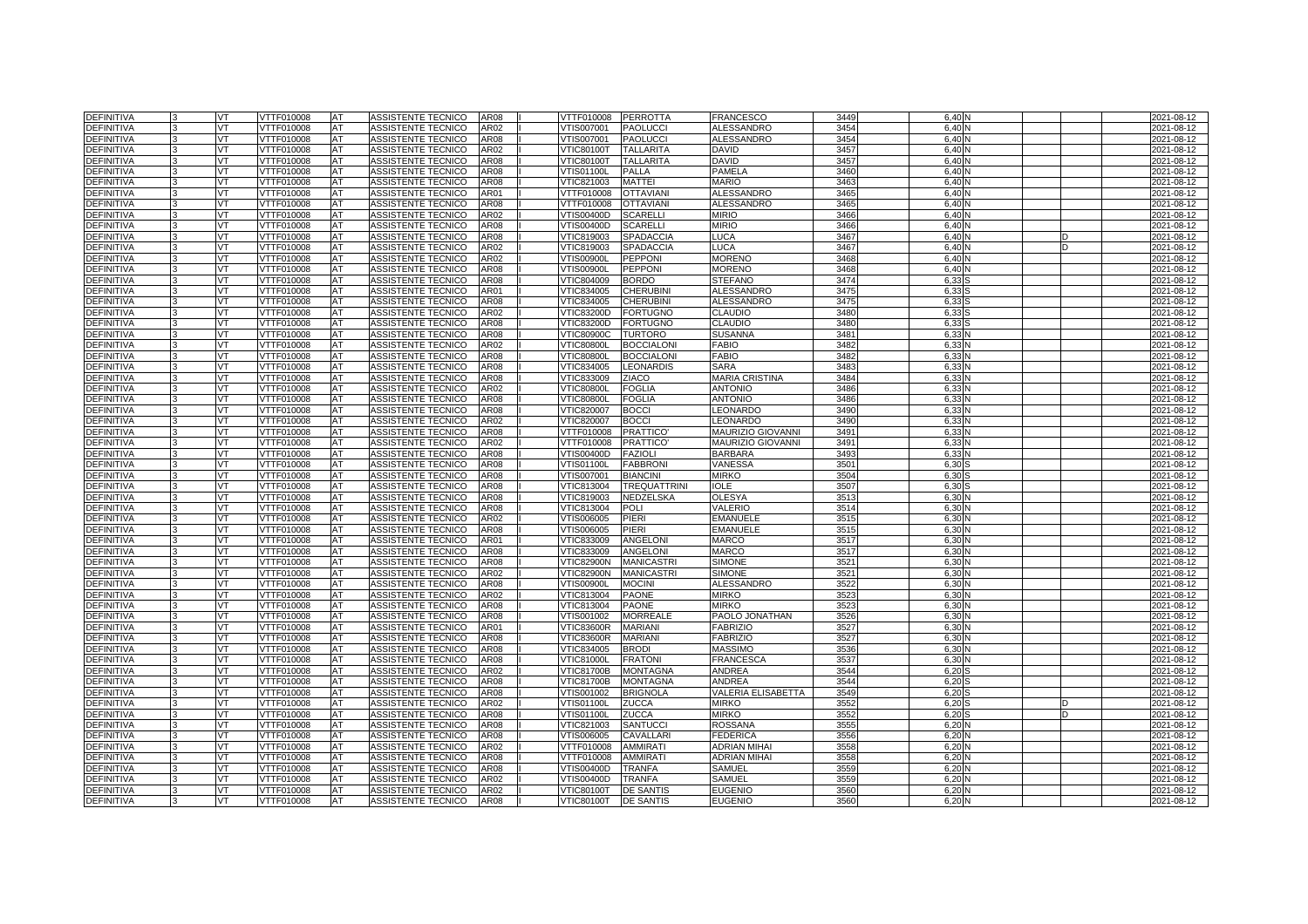| <b>DEFINITIVA</b> | VT       | VTTF010008        | AT | ASSISTENTE TECNICO        | AR02        | VTTF010008        | <b>LAUGENI</b>     | ANDREA            | 3563             | 6,20              | 2021-08-12 |
|-------------------|----------|-------------------|----|---------------------------|-------------|-------------------|--------------------|-------------------|------------------|-------------------|------------|
| <b>DEFINITIVA</b> | vт       | VTTF010008        | AT | ASSISTENTE TECNICO        | <b>AR08</b> | VTTF010008        | LAUGENI            | <b>ANDREA</b>     | 3563             | 6,20N             | 2021-08-12 |
| DEFINITIVA        | VT       | VTTF010008        | AT | ASSISTENTE TECNICO        | AR02        | VTIC812008        | <b>BIRESSI</b>     | <b>ADRIANO</b>    | 3564             | 6,20              | 2021-08-12 |
| DEFINITIVA        | VT       | VTTF010008        | AT | ASSISTENTE TECNICO        | AR08        | VTIC812008        | <b>BIRESSI</b>     | ADRIANO           | 3564             | $6,20$ $N$        | 2021-08-12 |
| DEFINITIVA        | vт       | VTTF010008        | AT | ASSISTENTE TECNICO        | <b>AR08</b> | VTTF010008        | <b>CONTI</b>       | <b>ALESSIO</b>    | 3566             | 6,20 N            | 2021-08-12 |
|                   |          |                   |    |                           |             |                   | PASQUARELLO        |                   |                  |                   |            |
| <b>DEFINITIVA</b> | VT       | VTTF010008        | AT | ASSISTENTE TECNICO        | AR01        | VTTF010008        | <b>CONTI</b>       | <b>ALESSIO</b>    | 3566             | 6,20 N            | 2021-08-12 |
|                   |          |                   |    |                           |             |                   | PASQUARELLO        |                   |                  |                   |            |
| DEFINITIVA        | VT       | VTTF010008        | AT | ASSISTENTE TECNICO        | AR02        | VTIC81400X        | <b>CHIRIELETTI</b> | ANDREA            | 3567             | 6,20N             | 2021-08-12 |
| DEFINITIVA        | VT       | VTTF010008        | AT | ASSISTENTE TECNICO        | AR08        | VTIC81400X        | <b>CHIRIELETTI</b> | ANDREA            | 3567             | 6,20N             | 2021-08-12 |
| DEFINITIVA        | VT       | VTTF010008        | AT | ASSISTENTE TECNICO        | <b>AR08</b> | VTIC812008        | <b>STEFANUCCI</b>  | <b>FABIO</b>      | 3569             | 6,20N             | 2021-08-12 |
| DEFINITIVA        | VT.      | VTTF010008        | AT | ASSISTENTE TECNICO        | <b>AR08</b> | VTPC010003        | <b>MAZZOCCHINI</b> | <b>MARCO</b>      | 357C             | 6,20N             | 2021-08-12 |
|                   | VT       |                   |    |                           |             |                   |                    |                   |                  |                   |            |
| DEFINITIVA        |          | VTTF010008        | AT | ASSISTENTE TECNICO        | AR01        | VTTD07000N        | <b>BANDIN</b>      | <b>MATTEO</b>     | 3574             | 6,20              | 2021-08-12 |
| DEFINITIVA        | VT       | VTTF010008        | AT | ASSISTENTE TECNICO        | AR08        | VTTD07000N        | <b>BANDINI</b>     | <b>MATTEO</b>     | 3574             | 6,20N             | 2021-08-12 |
| DEFINITIVA        | vт       | VTTF010008        | AT | ASSISTENTE TECNICO        | <b>AR08</b> | √TIS00900L        | <b>SARTI</b>       | <b>SARA</b>       | 3575             | 6,20              | 2021-08-12 |
| DEFINITIVA        | VT       | VTTF010008        | AT | ASSISTENTE TECNICO        | AR08        | VTIC83200D        | COCCO              | <b>BENEDETTA</b>  | 3576             | 6,20N             | 2021-08-12 |
| DEFINITIVA        | VT       | VTTF010008        | AT | ASSISTENTE TECNICO        | AR08        | /TMM047008        | <b>PAESE</b>       | <b>MARCO</b>      | 3578             | 6,20N             | 2021-08-12 |
| DEFINITIVA        | VT       | VTTF010008        | AT | ASSISTENTE TECNICO        | AR02        | /TMM047008        | <b>PAESE</b>       | <b>MARCO</b>      | 3578             | 6,20              | 2021-08-12 |
| DEFINITIVA        | VT       | VTTF010008        | AT | ASSISTENTE TECNICO        | AR08        | <b>VTIC80900C</b> | <b>GRILLO</b>      | <b>EVA</b>        | 3579             | 6,20N             | 2021-08-12 |
| DEFINITIVA        | VT       | VTTF010008        | AT | ASSISTENTE TECNICO        | AR02        | VTTF010008        | <b>TARDAN</b>      | <b>ROBERTO</b>    | 3583             | $6,20$ $N$        | 2021-08-12 |
| DEFINITIVA        | VТ       | VTTF010008        | AT | ASSISTENTE TECNICO        | AR08        | VTTF010008        | <b>TARDAN</b>      | <b>ROBERTO</b>    | 3583             | 6,20N             | 2021-08-12 |
| DEFINITIVA        | VT       | VTTF010008        | AT | ASSISTENTE TECNICO        | <b>AR08</b> | VTTA020006        | <b>FRATINI</b>     | <b>FABRIZIO</b>   | 3585             | 6.20 N            | 2021-08-12 |
| DEFINITIVA        | VT       | VTTF010008        | AT | ASSISTENTE TECNICO        | AR02        | VTTA020006        | <b>FRATINI</b>     | <b>FABRIZIO</b>   | 3585             | 6,20              | 2021-08-12 |
| DEFINITIVA        | VT       | VTTF010008        | AT | ASSISTENTE TECNICO        | AR08        | <b>VTIC80800L</b> | <b>DAMIAN</b>      | <b>DARIO</b>      | 3587             | 6,17              | 2021-08-12 |
| DEFINITIVA        | VT       | VTTF010008        | AT | ASSISTENTE TECNICO        | AR08        | VTTD07000N        | <b>BAERI</b>       | <b>RENATO</b>     | 3588             | 6,17              | 2021-08-12 |
| DEFINITIVA        | VT       | VTTF010008        | AT | ASSISTENTE TECNICO        | AR02        | VTIC821003        | <b>BRIGNOLA</b>    | CARLO             | 3591             | 6.17 <sup>S</sup> | 2021-08-12 |
| DEFINITIVA        | VТ       | VTTF010008        | AT | ASSISTENTE TECNICO        | AR08        | VTIC821003        | <b>BRIGNOLA</b>    | CARLO             | 3591             | 6,17              | 2021-08-12 |
| DEFINITIVA        | VT       | VTTF010008        | AT | ASSISTENTE TECNICO        | AR08        | VTIC820007        | <b>PIRO</b>        | <b>GIULIA</b>     | 3594             | 6.17 <sup>S</sup> | 2021-08-12 |
| DEFINITIVA        | VT       | VTTF010008        | AT | ASSISTENTE TECNICO        | AR08        | VTTF010008        | CHIURAZZI          | <b>MAURO</b>      | 3597             | 6.17              | 2021-08-12 |
| DEFINITIVA        | vт       | VTTF010008        | AT | ASSISTENTE TECNICO        | AR02        | VTTF010008        | <b>CHIURAZZI</b>   | <b>MAURO</b>      | 3597             | 6,17              | 2021-08-12 |
| DEFINITIVA        | VT       | VTTF010008        | AT | ASSISTENTE TECNICO        | AR02        | VTIS013008        | <b>PISTOCCHI</b>   | <b>ALESSANDRO</b> | 3598             | 6.17N             | 2021-08-12 |
| DEFINITIVA        | VT       | VTTF010008        | AT | ASSISTENTE TECNICO        | AR08        | VTIS013008        | <b>PISTOCCHI</b>   | <b>ALESSANDRO</b> | 3598             | 6.17N             | 2021-08-12 |
| DEFINITIVA        | vт       | VTTF010008        | AT | ASSISTENTE TECNICO        | AR08        | VTIS00400D        | <b>INVERNI</b>     | <b>GIANLUCA</b>   | 3599             | 6.17              | 2021-08-12 |
| DEFINITIVA        | VT       | VTTF010008        | AT | ASSISTENTE TECNICO        | AR02        | VTIS00400D        | <b>INVERNI</b>     | <b>GIANLUCA</b>   | 3599             | 6.17 N            | 2021-08-12 |
| DEFINITIVA        | VT       | VTTF010008        | AT | ASSISTENTE TECNICO        | AR02        | <b>VTIC82200V</b> | <b>PELLEGRINI</b>  | <b>STEFANO</b>    | 3600             | 6.17N             | 2021-08-12 |
| <b>DEFINITIVA</b> | /Τ       | VTTF010008        | AT | ASSISTENTE TECNICO        | AR08        | <b>VTIC82200V</b> | <b>PELLEGRINI</b>  | <b>STEFANO</b>    | 3600             | 6,17              | 2021-08-12 |
| <b>DEFINITIVA</b> | VT       | VTTF010008        | AT | ASSISTENTE TECNICO        | <b>AR08</b> | VTIS007001        | <b>FREZZA</b>      | <b>GIUSEPPINA</b> | 3601             | 6,17 N            | 2021-08-12 |
|                   |          |                   |    |                           |             |                   |                    | GIOVANNA          |                  |                   |            |
| <b>DEFINITIVA</b> | vт       | VTTF010008        | AT | <b>ASSISTENTE TECNICO</b> | AR02        | VTIS007001        | <b>FREZZA</b>      | <b>GIUSEPPINA</b> | 360 <sup>°</sup> | 6,17              | 2021-08-12 |
|                   |          |                   |    |                           |             |                   |                    | <b>GIOVANNA</b>   |                  |                   |            |
| DEFINITIVA        | VT       | VTTF010008        | AT | ASSISTENTE TECNICO        | AR08        | VTIC82400E        | <b>COPPONI</b>     | <b>GIAMPAOLO</b>  | 3604             | 6.10              | 2021-08-12 |
| <b>DEFINITIVA</b> | /Τ       | VTTF010008        | AT | <b>ASSISTENTE TECNICO</b> | AR08        | VTIC820007        | <b>MORELLI</b>     | ORLANDO           | 3606             | 6.10              | 2021-08-12 |
| DEFINITIVA        | VT       | VTTF010008        | AT | ASSISTENTE TECNICO        | AR08        | VTTA020006        | <b>CIACCIO</b>     | <b>VINCENZO</b>   | 3609             | 6.10N             | 2021-08-12 |
| DEFINITIVA        | VT       | VTTF010008        | AT | ASSISTENTE TECNICO        | AR08        | <b>VTIC82800T</b> | <b>COSTANTINI</b>  | <b>SARA</b>       | 3610             | 6.10              | 2021-08-12 |
| DEFINITIVA        | ΓΤ       | VTTF010008        | AT | ASSISTENTE TECNICO        | AR08        | /TIC82300P        | <b>BERNAGOZZI</b>  | <b>GIANLUCA</b>   | 361              | 6.10              | 2021-08-12 |
| DEFINITIVA        | VT       | VTTF010008        | AT | <b>ASSISTENTE TECNICO</b> | AR08        | <b>VTIC83100N</b> | <b>DE ROSA</b>     | LUCA              | 3612             | 6.10N             | 2021-08-12 |
| <b>DEFINITIVA</b> | VT       | <b>VTTF010008</b> | AT | ASSISTENTE TECNICO        | AR02        | VTTF010008        | <b>ALFONSI</b>     | <b>GIANLUCA</b>   | 361              | 6,10N             | 2021-08-12 |
| DEFINITIVA        | ΓΤ       | VTTF010008        | AT | ASSISTENTE TECNICO        | AR08        | /TTF010008        | <b>ALFONSI</b>     | <b>GIANLUCA</b>   | 361              | 6.10 <sup>1</sup> | 2021-08-12 |
| DEFINITIVA        | VT       | VTTF010008        | AT | ASSISTENTE TECNICO        | AR08        | VTPS010006        | <b>MANCUS</b>      | <b>FRANCESCO</b>  | 3615             | 6.10N             | 2021-08-12 |
| DEFINITIVA        | VT       | VTTF010008        | AT | <b>ASSISTENTE TECNICO</b> | AR08        | <b>VTIC80800L</b> | <b>PICONE</b>      | <b>GABRIELE</b>   | 3619             | 6,10N             | 2021-08-12 |
| <b>DEFINITIVA</b> | VT       | VTTF010008        | AT | ASSISTENTE TECNICO        | <b>AR08</b> | VTTF010008        | <b>GOMES</b>       | <b>EDOARDO</b>    | 3623             | 6.10N             | 2021-08-12 |
|                   |          |                   |    |                           |             |                   |                    |                   |                  |                   |            |
| DEFINITIVA        | VT<br>VT | VTTF010008        | AT | <b>ASSISTENTE TECNICO</b> | AR02        | VTTF010008        | <b>GOMES</b>       | <b>EDOARDO</b>    | 362              | 6.10N             | 2021-08-12 |
| DEFINITIVA        |          | VTTF010008        | AT | <b>ASSISTENTE TECNICO</b> | AR01        | <b>VTIC80800L</b> | <b>BOCCIALONI</b>  | <b>MARCO</b>      | 3626             | 6,10N             | 2021-08-12 |
| <b>DEFINITIVA</b> | vт       | VTTF010008        | AT | ASSISTENTE TECNICO        | <b>AR08</b> | /TIC80800L        | <b>BOCCIALONI</b>  | <b>MARCO</b>      | 3626             | 6.10N             | 2021-08-12 |
| DEFINITIVA        | VT       | VTTF010008        | AT | <b>ASSISTENTE TECNICO</b> | AR08        | VTIC805005        | <b>VALENTINI</b>   | <b>MIRKO</b>      | 3627             | 6.10N             | 2021-08-12 |
| DEFINITIVA        | VT       | <b>VTTF010008</b> | AT | <b>ASSISTENTE TECNICO</b> | AR02        | <b>VTIC805005</b> | <b>VALENTINI</b>   | <b>MIRKO</b>      | 3627             | 6.10              | 2021-08-12 |
| <b>DEFINITIVA</b> | VT       | VTTF010008        | AT | ASSISTENTE TECNICO        | AR02        | VTPC010003        | <b>FASCETTI</b>    | ALESSANDRO        | 3629             | 6.10N             | 2021-08-12 |
| DEFINITIVA        | VT       | VTTF010008        | AT | <b>ASSISTENTE TECNICO</b> | AR08        | VTIC821003        | CASTELLAN          | <b>MICHELA</b>    | 3634             | 6 S               | 2021-08-12 |
| DEFINITIVA        | VT       | VTTF010008        | AT | ASSISTENTE TECNICO        | AR02        | VTIS00400D        | <b>MARCASSOLI</b>  | LUIGI             | 3636             | 6S                | 2021-08-12 |
| <b>DEFINITIVA</b> | VT.      | VTTF010008        | AT | ASSISTENTE TECNICO        | AR08        | VTIS00400D        | <b>MARCASSOLI</b>  | LUIGI             | 3636             | 6S                | 2021-08-12 |
| DEFINITIVA        | VT       | VTTF010008        | AT | ASSISTENTE TECNICO        | AR02        | VTIC834005        | <b>SILVESTRI</b>   | <b>DANIELE</b>    | 3637             | 6 S               | 2021-08-12 |
| DEFINITIVA        | VT       | VTTF010008        | AT | ASSISTENTE TECNICO        | AR08        | VTIC834005        | <b>SILVESTRI</b>   | DANIELE           | 3637             | 6S                | 2021-08-12 |
| DEFINITIVA        | ΓΤ       | VTTF010008        | AT | ASSISTENTE TECNICO        | AR08        | /TIS01100L        | <b>TOMASSETTI</b>  | <b>GIAN MARCO</b> | 3640             | 6S                | 2021-08-12 |
| <b>DEFINITIVA</b> | vΤ       | VTTF010008        | AT | <b>ASSISTENTE TECNICO</b> | <b>AR08</b> | VTIC820007        | <b>MANCINI</b>     | VALERIA           | 3646             | 6 S               | 2021-08-12 |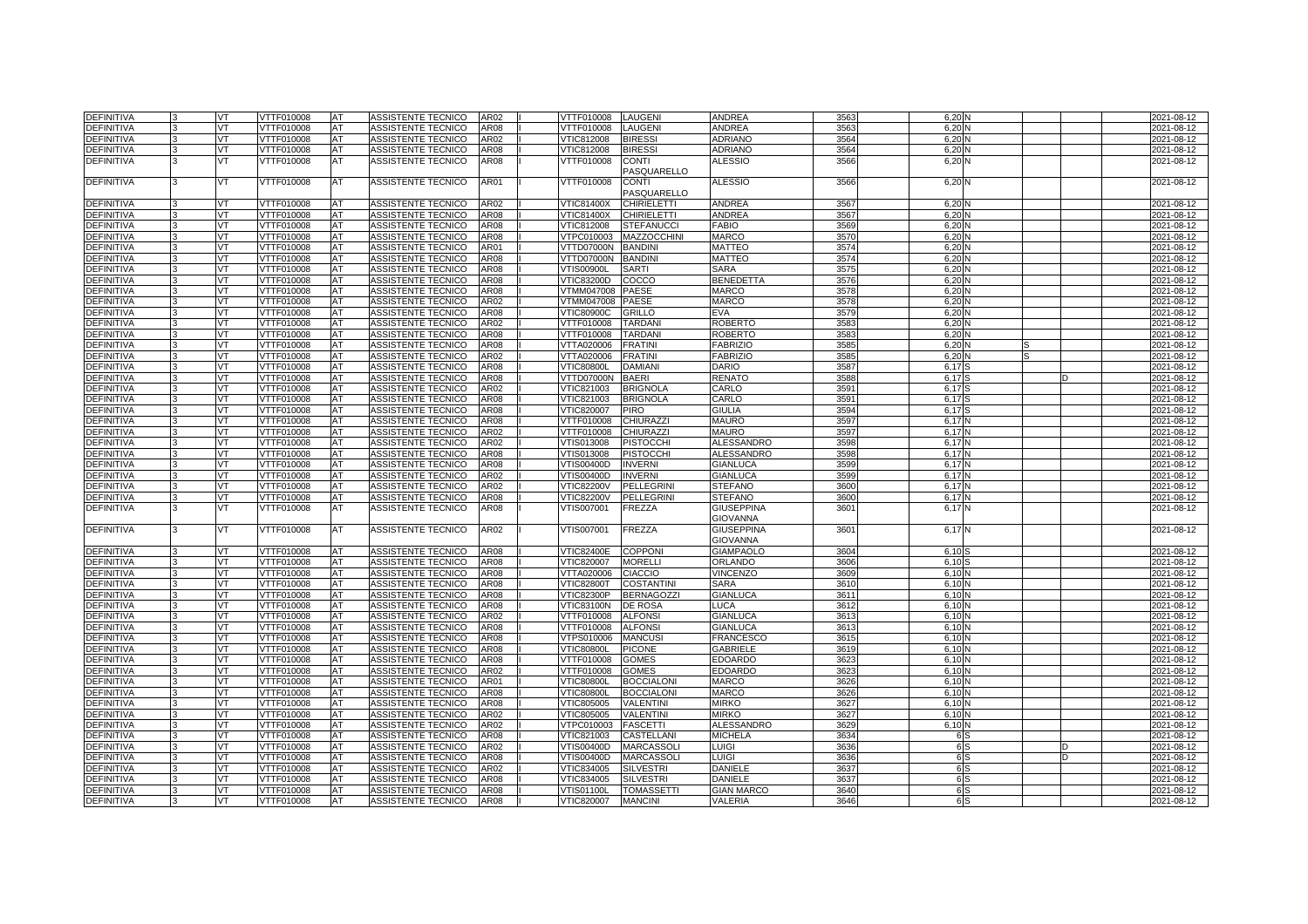| <b>DEFINITIVA</b> |              | <b>VT</b> | VTTF010008        | AT        | ASSISTENTE TECNICO        | AR02             | VTIC834005        | <b>FRANCESCHINI</b> | <b>MASSIMO</b>         | 3647 | 6 S            | 2021-08-12 |
|-------------------|--------------|-----------|-------------------|-----------|---------------------------|------------------|-------------------|---------------------|------------------------|------|----------------|------------|
| <b>DEFINITIVA</b> |              | VT        | VTTF010008        | AT        | <b>ASSISTENTE TECNICO</b> | AR08             | VTIC834005        | <b>FRANCESCHINI</b> | <b>MASSIMO</b>         | 3647 | 6 <sub>S</sub> | 2021-08-12 |
| <b>DEFINITIVA</b> |              | VT        | <b>VTTF010008</b> | AT        | <b>ASSISTENTE TECNICO</b> | <b>AR02</b>      | <b>VTIS01100L</b> | <b>ZANONI</b>       | <b>ALESSANDRO</b>      | 3648 | 6 <sub>S</sub> | 2021-08-12 |
| <b>DEFINITIVA</b> |              | <b>VT</b> | VTTF010008        | <b>AT</b> | ASSISTENTE TECNICO        | AR08             | VTIS01100L        | ZANONI              | <b>ALESSANDRO</b>      | 3648 | 6 <sup>S</sup> | 2021-08-12 |
| <b>DEFINITIVA</b> |              | VT        | VTTF010008        | <b>AT</b> | <b>ASSISTENTE TECNICO</b> | AR08             | <b>VTIC81100C</b> | <b>FRANGELLA</b>    | <b>FRANCO STEFANO</b>  | 3650 | 6S             | 2021-08-12 |
| <b>DEFINITIVA</b> |              | VT        | VTTF010008        | AT        | ASSISTENTE TECNICO        | <b>AR01</b>      | <b>VTIC82900N</b> | <b>FABRIZI</b>      | <b>MARCO</b>           | 3651 | 6S             | 2021-08-12 |
| <b>DEFINITIVA</b> |              | VT.       | VTTF010008        | <b>AT</b> | ASSISTENTE TECNICO        | <b>AR08</b>      | <b>VTIC82900N</b> | <b>FABRIZI</b>      | <b>MARCO</b>           | 3651 | 6 <sub>S</sub> | 2021-08-12 |
| <b>DEFINITIVA</b> |              | VT        | VTTF010008        | AT        | <b>ASSISTENTE TECNICO</b> | AR08             | VTIS013008        | <b>BUBU</b>         | CHRISTIAN              | 3652 | 6 <sub>S</sub> | 2021-08-12 |
| <b>DEFINITIVA</b> |              | VT        | VTTF010008        | AT        | ASSISTENTE TECNICO        | AR02             | VTIS00400D        | GALLO               | <b>VINCENZO</b>        | 3654 | 6 <sub>S</sub> | 2021-08-12 |
| <b>DEFINITIVA</b> |              | VT        | VTTF010008        | <b>AT</b> | ASSISTENTE TECNICO        | AR08             | VTIS00400D        | GALLO               | <b>VINCENZO</b>        | 3654 | 6 <sub>S</sub> | 2021-08-12 |
| <b>DEFINITIVA</b> |              | VT        | VTTF010008        | AT        | ASSISTENTE TECNICO        | AR <sub>08</sub> | VTIC820007        | <b>CICERONE</b>     | AGNESE                 | 3655 | 6S             | 2021-08-12 |
| <b>DEFINITIVA</b> |              | VT        | VTTF010008        | AT        | ASSISTENTE TECNICO        | AR08             | VTTA020006        | <b>SANTINI</b>      | <b>ANNA</b>            | 3657 | 6 <sub>S</sub> | 2021-08-12 |
| DEFINITIVA        |              | <b>VT</b> | VTTF010008        | AT        | ASSISTENTE TECNICO        | AR08             | <b>VTIC81700B</b> | <b>TRANFA</b>       | <b>ALBERTO</b>         | 3665 | 6S             | 2021-08-12 |
| <b>DEFINITIVA</b> |              | <b>VT</b> | VTTF010008        | AT        | ASSISTENTE TECNICO        | AR02             | <b>VTIC81700B</b> | <b>TRANFA</b>       | <b>ALBERTO</b>         | 3665 | 6 <sub>S</sub> | 2021-08-12 |
| <b>DEFINITIVA</b> |              | VT        | VTTF010008        | AT        | ASSISTENTE TECNICO        | AR08             | VTTD07000N        | <b>TESTA</b>        | VIOLETTA               | 3671 | 6 <sub>S</sub> | 2021-08-12 |
| DEFINITIVA        |              | <b>VT</b> | VTTF010008        | <b>AT</b> | ASSISTENTE TECNICO        | AR02             | VTTD07000N        | <b>TESTA</b>        | <b>VIOLETTA</b>        | 3671 | 6 S            | 2021-08-12 |
| <b>DEFINITIVA</b> |              | VT        | VTTF010008        | AT        | ASSISTENTE TECNICO        | AR02             | VTTF010008        | <b>IELPO</b>        | <b>NICOLA</b>          | 3673 | 6 <sub>S</sub> | 2021-08-12 |
| <b>DEFINITIVA</b> |              | VT        | VTTF010008        | AT        | ASSISTENTE TECNICO        | AR08             | VTTF010008        | <b>IELPO</b>        | <b>NICOLA</b>          | 3673 | 6 <sub>S</sub> | 2021-08-12 |
| <b>DEFINITIVA</b> |              | <b>VT</b> | VTTF010008        | AT        | ASSISTENTE TECNICO        | AR08             | <b>VTIC80100T</b> | <b>SARACONI</b>     | <b>JACOPO</b>          | 3674 | 6 N            | 2021-08-12 |
| DEFINITIVA        |              | VT        | VTTF010008        | AT        | ASSISTENTE TECNICO        | AR08             | √TIS00800R        | <b>TROTTA</b>       | <b>MARINA</b>          | 3675 | 6 <sub>N</sub> | 2021-08-12 |
| DEFINITIVA        |              | VT        | VTTF010008        | AT        | ASSISTENTE TECNICO        | AR02             | VTTD07000N        | <b>TABACCHI</b>     | <b>ROBERTO</b>         | 3676 | 6N             | 2021-08-12 |
| <b>DEFINITIVA</b> |              | <b>VT</b> | VTTF010008        | AT        | ASSISTENTE TECNICO        | AR08             | VTTD07000N        | <b>TABACCHI</b>     | ROBERTO                | 3676 | 6 N            | 2021-08-12 |
| <b>DEFINITIVA</b> |              | VT.       | VTTF010008        | AT        | ASSISTENTE TECNICO        | AR08             | <b>VTIC81100C</b> | <b>CORSI</b>        | <b>FEDERICO</b>        | 3677 | 6N             | 2021-08-12 |
| DEFINITIVA        |              | VT        | VTTF010008        | AT        | ASSISTENTE TECNICO        | AR02             | <b>VTIC81100C</b> | <b>CORSI</b>        | FEDERICO               | 3677 | 6N             | 2021-08-12 |
| DEFINITIVA        |              | VT.       | VTTF010008        | AT        | ASSISTENTE TECNICO        | <b>AR08</b>      | VTPS010006        | CAPPELLA            | <b>GIOVANNI</b>        | 3678 | 6 N            | 2021-08-12 |
| DEFINITIVA        |              | VT        | VTTF010008        | AT        | ASSISTENTE TECNICO        | AR02             | VTIC804009        | <b>LIQUORI</b>      | LUCA LUIGI             | 3679 | 6 <sub>N</sub> | 2021-08-12 |
| DEFINITIVA        |              | VT        | VTTF010008        | AT        | ASSISTENTE TECNICO        | AR08             | VTIC804009        | <b>LIQUORI</b>      | <b>LUCA LUIGI</b>      | 3679 | 6N             | 2021-08-12 |
| DEFINITIVA        |              | <b>VT</b> | VTTF010008        | AT        | ASSISTENTE TECNICO        | AR01             | <b>VTIC80800L</b> | <b>DONADIO</b>      | MARCO                  | 3680 | 6 N            | 2021-08-12 |
| <b>DEFINITIVA</b> |              | VT        | VTTF010008        | AT        | ASSISTENTE TECNICO        | AR08             | <b>VTIC80800L</b> | <b>DONADIO</b>      | MARCO                  | 3680 | 6N             | 2021-08-12 |
| DEFINITIVA        |              | VT        | VTTF010008        | AT        | ASSISTENTE TECNICO        | AR08             | <b>VTIC82400E</b> | <b>LUNEDINI</b>     | <b>ORENZO</b>          | 3682 | 6N             | 2021-08-12 |
| DEFINITIVA        |              | VT        | VTTF010008        | AT        | ASSISTENTE TECNICO        | AR08             | VTIS007001        | <b>ROCCHI</b>       | <b>MATTIA</b>          | 3684 | 6 N            | 2021-08-12 |
| <b>DEFINITIVA</b> |              | VT        | VTTF010008        | AT        | ASSISTENTE TECNICO        | AR02             | VTIS007001        | <b>ROCCHI</b>       | MATTIA                 | 3684 | 6N             | 2021-08-12 |
| <b>DEFINITIVA</b> |              | VT        | VTTF010008        | AT        | ASSISTENTE TECNICO        | AR08             | VTIC81100C        | <b>MAGGINI</b>      | PIETRO                 | 3685 | 6 N            | 2021-08-12 |
| <b>DEFINITIVA</b> | $\mathbf{R}$ | <b>VT</b> | VTTF010008        | <b>AT</b> | ASSISTENTE TECNICO        | AR08             | VTIS01100L        | <b>RONCA</b>        | <b>GIACOMO</b>         | 3686 | 6 N            | 2021-08-12 |
| <b>DEFINITIVA</b> |              | VT        | VTTF010008        | <b>AT</b> | ASSISTENTE TECNICO        | AR08             | VTIS01100L        | <b>POPONI</b>       | <b>ILARIA</b>          | 3687 | 6N             | 2021-08-12 |
| <b>DEFINITIVA</b> |              | VT        | <b>VTTF010008</b> | AT        | ASSISTENTE TECNICO        | AR02             | VTIC812008        | <b>ANTINORI</b>     | <b>SAVERIO</b>         | 3688 | 6 N            | 2021-08-12 |
| <b>DEFINITIVA</b> |              | <b>VT</b> | VTTF010008        | AT        | ASSISTENTE TECNICO        | <b>AR08</b>      | VTIC812008        | <b>ANTINORI</b>     | <b>SAVERIO</b>         | 3688 | 6 N            | 2021-08-12 |
| <b>DEFINITIVA</b> |              | VT        | VTTF010008        | AT        | <b>ASSISTENTE TECNICO</b> | AR02             | <b>VTIS00800R</b> | <b>GRIMALDI</b>     | <b>GIOVANNI</b>        | 3689 | 6 N            | 2021-08-12 |
| <b>DEFINITIVA</b> |              | VT        | <b>VTTF010008</b> | AT        | <b>ASSISTENTE TECNICO</b> | <b>AR08</b>      | <b>VTIS00800R</b> | <b>GRIMALDI</b>     | <b>GIOVANNI</b>        | 3689 | 6N             | 2021-08-12 |
| DEFINITIVA        |              | <b>VT</b> | VTTF010008        | AT        | ASSISTENTE TECNICO        | AR01             | VTIC813004        | <b>PANUNZI</b>      | <b>ERNESTO</b>         | 3690 | 6 N            | 2021-08-12 |
| <b>DEFINITIVA</b> |              | VT        | VTTF010008        | <b>AT</b> | <b>ASSISTENTE TECNICO</b> | AR08             | VTIC820007        | <b>SPOSETTI</b>     | <b>LEONARDO MATTIA</b> | 3691 | 6N             | 2021-08-12 |
| <b>DEFINITIVA</b> |              | VT        | VTTF010008        | AT        | ASSISTENTE TECNICO        | AR08             | VTTD07000N        | <b>COLELLI</b>      | <b>IVAN</b>            | 3692 | 6N             | 2021-08-12 |
| <b>DEFINITIVA</b> |              | VT.       | VTTF010008        | <b>AT</b> | ASSISTENTE TECNICO        | AR01             | VTTD07000N        | <b>COLELLI</b>      | <b>IVAN</b>            | 3692 | 6 N            | 2021-08-12 |
| <b>DEFINITIVA</b> |              | VT        | VTTF010008        | AT        | <b>ASSISTENTE TECNICO</b> | AR08             | VTIC821003        | <b>PILOTTI</b>      | <b>DANIELE</b>         | 3693 | 6 N            | 2021-08-12 |
| <b>DEFINITIVA</b> |              | VT        | <b>VTTF010008</b> | AT        | ASSISTENTE TECNICO        | <b>AR08</b>      | <b>VTTF010008</b> | <b>CRUCIANI</b>     | <b>SIMONE</b>          | 3695 | 6N             | 2021-08-12 |
| <b>DEFINITIVA</b> |              | VT        | VTTF010008        | AT        | ASSISTENTE TECNICO        | AR02             | VTTF010008        | <b>CRUCIANI</b>     | <b>SIMONE</b>          | 3695 | 6 N            | 2021-08-12 |
| DEFINITIVA        |              | VT        | VTTF010008        | AT        | ASSISTENTE TECNICO        | AR08             | <b>VTIS007001</b> | <b>CRISTOFORI</b>   | COLOMBO RAFFAELE       | 3696 | 6N             | 2021-08-12 |
| <b>DEFINITIVA</b> |              | VT        | VTTF010008        | AT        | ASSISTENTE TECNICO        | AR02             | VTIS007001        | <b>CRISTOFORI</b>   | COLOMBO RAFFAELE       | 3696 | 6N             | 2021-08-12 |
| DEFINITIVA        |              | <b>VT</b> | VTTF010008        | AT        | ASSISTENTE TECNICO        | AR01             | VTIS00800R        | <b>BASSANELLI</b>   | <b>SIMONE</b>          | 3700 | 6N             | 2021-08-12 |
| <b>DEFINITIVA</b> |              | <b>VT</b> | VTTF010008        | AT        | ASSISTENTE TECNICO        | AR08             | <b>VTIC82400E</b> | <b>MARIOTTI</b>     | ALESSANDRO             | 3702 | 6 N            | 2021-08-12 |
| DEFINITIVA        |              | VT        | VTTF010008        | AT        | ASSISTENTE TECNICO        | AR02             | <b>VTIC82400E</b> | <b>MARIOTTI</b>     | <b>ALESSANDRO</b>      | 3702 | 6N             | 2021-08-12 |
| DEFINITIVA        |              | <b>VT</b> | VTTF010008        | AT        | ASSISTENTE TECNICO        | AR08             | VTIC804009        | <b>BRONZETTI</b>    | VALENTINA              | 3704 | 6N             | 2021-08-12 |
| DEFINITIVA        |              | VT        | VTTF010008        | AT        | ASSISTENTE TECNICO        | AR08             | √TPS010006        | <b>SCATOLON</b>     | SILVIA                 | 3706 | 6N             | 2021-08-12 |
| <b>DEFINITIVA</b> |              | <b>VT</b> | VTTF010008        | AT        | ASSISTENTE TECNICO        | AR08             | √TIS006005        | <b>SABATINI</b>     | <b>MATTIA</b>          | 3707 | 6N             | 2021-08-12 |
| DEFINITIVA        |              | <b>VT</b> | VTTF010008        | AT        | ASSISTENTE TECNICO        | AR01             | VTIS006005        | <b>SABATINI</b>     | <b>MATTIA</b>          | 3707 | 6N             | 2021-08-12 |
| DEFINITIVA        |              | VT        | VTTF010008        | AT        | ASSISTENTE TECNICO        | AR08             | VTIC819003        | <b>FRONIO</b>       | ALESSANDRO             | 3708 | 6N             | 2021-08-12 |
| DEFINITIVA        |              | VT        | VTTF010008        | AT        | ASSISTENTE TECNICO        | AR08             | VTIC81700B        | <b>RISI</b>         | LARIA                  | 3709 | 6N             | 2021-08-12 |
| DEFINITIVA        |              | VT        | VTTF010008        | AT        | ASSISTENTE TECNICO        | <b>AR08</b>      | VTIC83600R        | <b>MANCINETTI</b>   | ENZO                   | 3712 | 6 N            | 2021-08-12 |
| DEFINITIVA        |              | VT.       | VTTF010008        | AT        | ASSISTENTE TECNICO        | AR01             | √TIC83600R        | <b>MANCINETTI</b>   | <b>ENZO</b>            | 3712 | 6N             | 2021-08-12 |
| DEFINITIVA        |              | VT        | VTTF010008        | AT        | ASSISTENTE TECNICO        | AR08             | √TIS00800R        | <b>CIAVARRINI</b>   | <b>DARIO</b>           | 3714 | 6N             | 2021-08-12 |
| DEFINITIVA        |              | <b>VT</b> | VTTF010008        | AT        | ASSISTENTE TECNICO        | AR02             | VTIC813004        | <b>BRACCI</b>       | LUCA ALBEIRO           | 3716 | 6N             | 2021-08-12 |
| DEFINITIVA        |              | VT        | VTTF010008        | AT        | ASSISTENTE TECNICO        | AR08             | VTIC813004        | <b>BRACCI</b>       | <b>LUCA ALBEIRO</b>    | 3716 | 6N             | 2021-08-12 |
| DEFINITIVA        |              | VT        | VTTF010008        | AT        | ASSISTENTE TECNICO        | AR08             | VTPS010006        | <b>MOSCIATTI</b>    | <b>MARTA</b>           | 3717 | 6N             | 2021-08-12 |
| <b>DEFINITIVA</b> | 3            | VT        | VTTF010008        | AT        | <b>ASSISTENTE TECNICO</b> | <b>AR08</b>      | VTTF010008        | <b>RUGGERI</b>      | <b>EGIDIO</b>          | 3718 | 6 N            | 2021-08-12 |